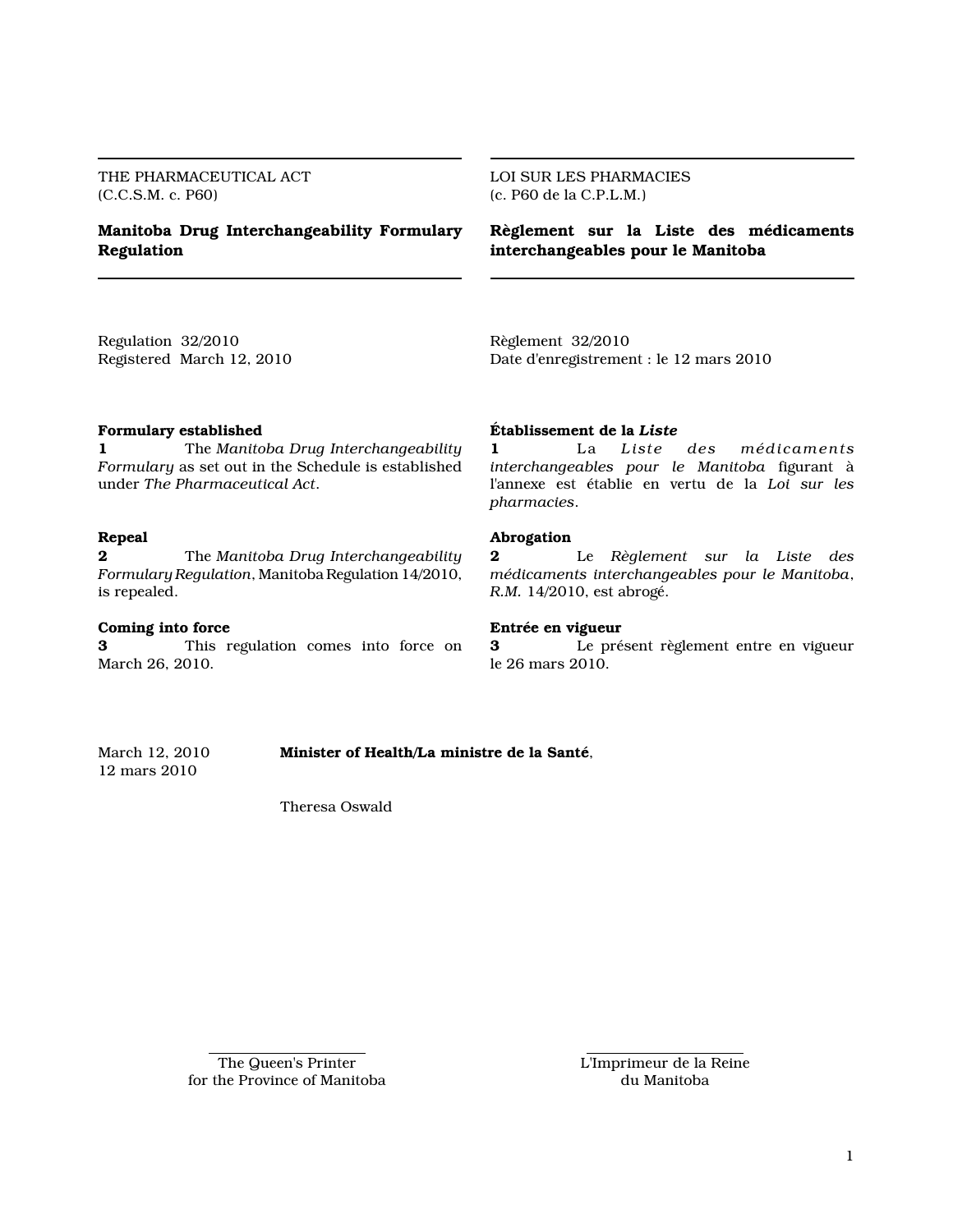# MANITOBA DRUG INTERCHANGEABILITY FORMULARY

# LISTE DES MÉDICAMENTS INTERCHANGEABLES POUR LE MANITOBA

| <b>DIN</b> | <b>Product Name</b>                                         | <b>Manufacturer</b> |            |          |
|------------|-------------------------------------------------------------|---------------------|------------|----------|
| <b>NIM</b> | <b>Produit</b>                                              | <b>Fabricant</b>    | Price (\$) | Prix(\$) |
|            | ACEBUTOLOL HCI - 100 mg - Tablets                           |                     | Per        | Par      |
|            | ACÉBUTOLOL (CHLORHYDRATE D') - 100 mg - comprimés           |                     | Tablet     | comprimé |
| 01926543   | Sectral                                                     | <b>AVE</b>          | 0.3635     | 0,3635   |
| 02147602   | Apo-Acebutolol                                              | <b>APX</b>          | 0.1793     | 0,1793   |
| 02036290   | Monitan                                                     | <b>WAY</b>          | 0.1793     | 0,1793   |
| 02237721   | Mylan-Acebutolol                                            | <b>MYL</b>          | 0.1793     | 0,1793   |
| 02237885   | Mylan-Acebutolol (Type S)                                   | <b>MYL</b>          | 0.1793     | 0,1793   |
| 02204517   | Novo-Acebutolol                                             | <b>NOP</b>          | 0.1793     | 0,1793   |
| 02165546   | Nu-Acebutolol                                               | <b>NXP</b>          | 0.1793     | 0,1793   |
| 01910140   | Rhotral                                                     | <b>ROP</b>          | 0.1793     | 0,1793   |
| 02257599   | Sandoz Acebutolol                                           | SDZ                 | 0.1793     | 0,1793   |
|            | ACEBUTOLOL HCI - 200 mg - Tablets                           |                     | Per        | Par      |
|            | ACÉBUTOLOL (CHLORHYDRATE D') - 200 mg - comprimés           |                     | Tablet     | comprimé |
| 01926551   | Sectral                                                     | <b>AVE</b>          | 0.5452     | 0,5452   |
| 02147610   | Apo-Acebutolol                                              | <b>APX</b>          | 0.2684     | 0,2684   |
| 02237722   | Mylan-Acebutolol                                            | <b>MYL</b>          | 0.2684     | 0,2684   |
| 02237886   | Mylan-Acebutolol (Type S)                                   | <b>MYL</b>          | 0.2684     | 0,2684   |
| 02204525   | Novo-Acebutolol                                             | <b>NOP</b>          | 0.2684     | 0,2684   |
| 02165554   | Nu-Acebutolol                                               | <b>NXP</b>          | 0.2684     | 0,2684   |
| 01910159   | Rhotral                                                     | <b>ROP</b>          | 0.2684     | 0,2684   |
| 02257602   | Sandoz Acebutolol                                           | SDZ                 | 0.2684     | 0,2684   |
|            | ACEBUTOLOL HCI - 400 mg - Tablets                           |                     | Per        | Par      |
|            | ACÉBUTOLOL (CHLORHYDRATE D') - 400 mg - comprimés           |                     | Tablet     | comprimé |
| 01926578   | Sectral                                                     | <b>AVE</b>          | 1.0849     | 1,0849   |
| 02147629   | Apo-Acebutolol                                              | <b>APX</b>          | 0.5333     | 0,5333   |
| 02237723   | Mylan-Acebutolol                                            | <b>MYL</b>          | 0.5333     | 0,5333   |
| 02237887   | Mylan-Acebutolol (Type S)                                   | <b>MYL</b>          | 0.5333     | 0,5333   |
| 02204533   | Novo-Acebutolol                                             | <b>NOP</b>          | 0.5333     | 0,5333   |
| 02165562   | Nu-Acebutolol                                               | <b>NXP</b>          | 0.5333     | 0,5333   |
| 01910167   | Rhotral                                                     | <b>ROP</b>          | 0.5333     | 0,5333   |
| 02257610   | Sandoz Acebutolol                                           | SDZ                 | 0.5333     | 0,5333   |
|            | ACETAMINOPHEN COMPOUND WITH CODEINE - 8 mg - Tablets        |                     | Per        | Par      |
|            | <b>COMPOSÉ ACÉTAMINOPHÈNE ET CODÉINE - 8 mg - comprimés</b> |                     | Tablet     | comprimé |
| 02181061   | Tylenol with Codeine No. 1/Tylenol n° 1 avec codéine        | <b>MCL</b>          | 0.1365     | 0,1365   |
| 00293490   | Atasol-8                                                    | <b>HOR</b>          | 0.0814     | 0,0814   |
| 00653233   | ratio-Lenoltec #1/ratio-Lenoltec n° 1                       | <b>RPH</b>          | 0.0303     | 0,0303   |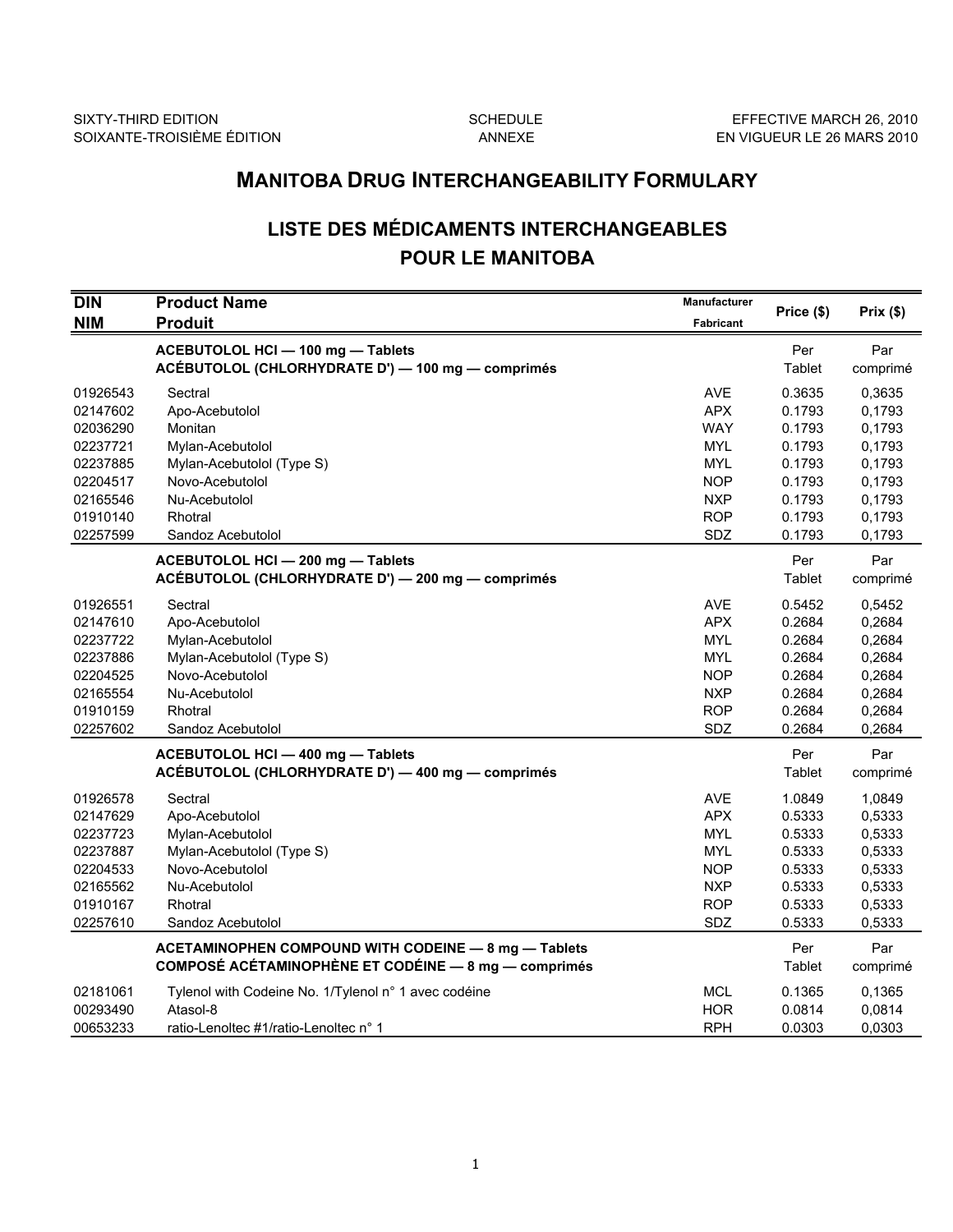| <b>DIN</b>                                                           | <b>Product Name</b>                                                                                                         | Manufacturer                                                                     |                                                          |                                                          |
|----------------------------------------------------------------------|-----------------------------------------------------------------------------------------------------------------------------|----------------------------------------------------------------------------------|----------------------------------------------------------|----------------------------------------------------------|
| <b>NIM</b>                                                           | <b>Produit</b>                                                                                                              | Fabricant                                                                        | Price (\$)                                               | Prix(\$)                                                 |
|                                                                      | ACETAMINOPHEN COMPOUND WITH CODEINE - 15 mg - Tablets<br>COMPOSÉ ACÉTAMINOPHÈNE ET CODÉINE - 15 mg - comprimés              |                                                                                  | Per<br>Tablet                                            | Par<br>comprimé                                          |
| 00293504<br>02232388<br>02163934<br>00653241                         | Atasol-15<br>Exdol-15<br>Tylenol with Codeine No. 2/Tylenol n° 2 avec codéine<br>ratio-Lenoltec No. 2/ratio-Lenoltec n° 2   | <b>HOR</b><br>PPI<br>JOI<br><b>RPH</b>                                           | 0.1001<br>0.0837<br>0.0807<br>0.0691                     | 0,1001<br>0,0837<br>0,0807<br>0,0691                     |
|                                                                      | ACETAMINOPHEN COMPOUND WITH CODEINE - 30 mg - Tablets<br>COMPOSÉ ACÉTAMINOPHÈNE ET CODÉINE - 30 mg - comprimés              |                                                                                  | Per<br>Tablet                                            | Par<br>comprimé                                          |
| 02232389<br>00293512<br>02163926<br>00653276                         | Exdol-30<br>Atasol-30<br>Tylenol with Codeine No. 3/Tylenol n° 3 avec codéine<br>ratio-Lenoltec No. 3/ratio-Lenoltec n° 3   | PPI<br><b>HOR</b><br>JOI<br><b>RPH</b>                                           | 0.1753<br>0.1425<br>0.0888<br>0.0760                     | 0,1753<br>0,1425<br>0,0888<br>0,0760                     |
|                                                                      | ACETAMINOPHEN WITH CODEINE - 300 mg - 60 mg - Tablets<br>ACÉTAMINOPHÈNE AVEC CODÉINE - 300 mg - 60 mg - comprimés           |                                                                                  | Per<br>Tablet                                            | Par<br>comprimé                                          |
| 02163918<br>00621463                                                 | Tylenol with Codeine No. 4/Tylenol n° 4 avec codéine<br>ratio-Lenoltec #4/ratio-Lenoltec n° 4                               | JOI<br><b>RPH</b>                                                                | 0.1877<br>0.1605                                         | 0,1877<br>0,1605                                         |
|                                                                      | ACETYLSALICYLIC ACID - 325 mg - Enteric Tablets<br>ACIDE ACÉTYLSALICYLIQUE - 325 mg - comprimés à enrobage<br>entérosoluble |                                                                                  | Per<br>Tablet                                            | Par<br>comprimé                                          |
| 00010332<br>02284529<br>02010526                                     | Entrophen<br>pms-ASA EC<br>Enteric Coated ASA/ASA à enrobage entérosoluble                                                  | PPI<br><b>PMS</b><br><b>VTH</b>                                                  | 0.0308<br>0.0308<br>0.0228                               | 0,0308<br>0,0308<br>0,0228                               |
|                                                                      | ACYCLOVIR - 200 mg - Tablets<br>ACYCLOVIR - 200 mg - comprimés                                                              |                                                                                  | Per<br>Tablet                                            | Par<br>comprimé                                          |
| 00634506<br>02197405<br>02242784<br>02285959<br>02078627<br>02207621 | Zovirax<br>Nu-Acyclovir<br>Mylan-Acyclovir<br>Novo-Acyclovir<br>ratio-Acyclovir<br>Apo-Acyclovir                            | <b>GSK</b><br><b>NXP</b><br><b>MYL</b><br><b>NOP</b><br><b>RPH</b><br><b>APX</b> | 1.4074<br>0.9950<br>0.9662<br>0.9661<br>0.9661<br>0.9660 | 1,4074<br>0,9950<br>0,9662<br>0,9661<br>0,9661<br>0,9660 |
|                                                                      | ACYCLOVIR - 400 mg - Tablets<br>ACYCLOVIR — 400 mg — comprimés                                                              |                                                                                  | Per<br>Tablet                                            | Par<br>comprimé                                          |
| 01911627<br>02197413<br>02242463<br>02078635<br>02285967<br>02207648 | Zovirax<br>Nu-Acyclovir<br>Mylan-Acyclovir<br>ratio-Acyclovir<br>Novo-Acyclovir<br>Apo-Acyclovir                            | <b>GSK</b><br><b>NXP</b><br><b>MYL</b><br><b>RPH</b><br><b>NOP</b><br><b>APX</b> | 2.8357<br>2.0254<br>1.9017<br>1.9017<br>1.9016<br>1.9015 | 2,8357<br>2,0254<br>1,9017<br>1,9017<br>1,9016<br>1,9015 |
|                                                                      | ACYCLOVIR - 800 mg - Tablets<br>ACYCLOVIR - 800 mg - comprimés                                                              |                                                                                  | Per<br>Tablet                                            | Par<br>comprimé                                          |
| 01911635<br>02207656<br>02197421<br>02242464<br>02078651<br>02285975 | Zovirax<br>Apo-Acyclovir<br>Nu-Acyclovir<br>Mylan-Acyclovir<br>ratio-Acyclovir<br>Novo-Acyclovir                            | <b>GSK</b><br><b>APX</b><br><b>NXP</b><br><b>MYL</b><br><b>RPH</b><br><b>NOP</b> | 5.5762<br>3.1415<br>3.1415<br>3.1413<br>3.1413<br>3.1412 | 5,5762<br>3,1415<br>3,1415<br>3,1413<br>3,1413<br>3,1412 |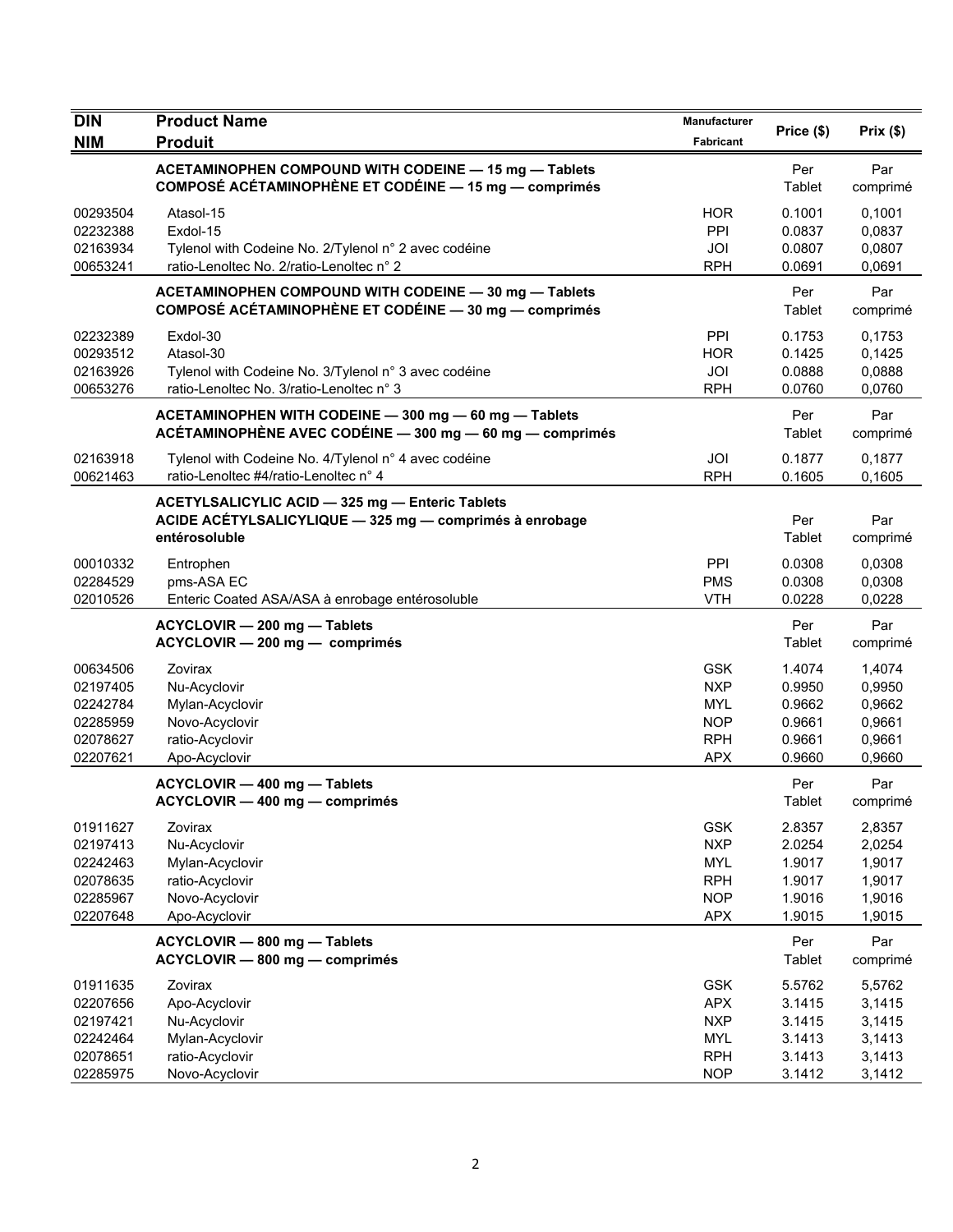| <b>DIN</b>                                                                                               | <b>Product Name</b>                                                                                                                                                        | Manufacturer                                                                                                 | Price (\$)                                                                              | Prix(\$)                                                                                |
|----------------------------------------------------------------------------------------------------------|----------------------------------------------------------------------------------------------------------------------------------------------------------------------------|--------------------------------------------------------------------------------------------------------------|-----------------------------------------------------------------------------------------|-----------------------------------------------------------------------------------------|
| <b>NIM</b>                                                                                               | <b>Produit</b>                                                                                                                                                             | Fabricant                                                                                                    |                                                                                         |                                                                                         |
|                                                                                                          | ALENDRONATE - 5 mg - Tablets<br>ALENDRONATE - 5 mg - comprimés                                                                                                             |                                                                                                              | Per<br>Tablet                                                                           | Par<br>comprimé                                                                         |
| 02233055<br>02248727<br>02288079                                                                         | Fosamax<br>Apo-Alendronate<br>Sandoz Alendronate                                                                                                                           | <b>MFX</b><br><b>APX</b><br>SDZ                                                                              | 1.7286<br>1.1407<br>1.1407                                                              | 1,7286<br>1,1407<br>1,1407                                                              |
|                                                                                                          | ALENDRONATE - 10 mg - Tablets<br>ALENDRONATE - 10 mg - comprimés                                                                                                           |                                                                                                              | Per<br>Tablet                                                                           | Par<br>comprimé                                                                         |
| 02201011<br>02247373<br>02248728<br>02270129<br>02288087                                                 | Fosamax<br>Novo-Alendronate<br>Apo-Alendronate<br>Mylan-Alendronate<br>Sandoz Alendronate                                                                                  | MFX.<br><b>NOP</b><br><b>APX</b><br><b>MYL</b><br>SDZ                                                        | 2.1942<br>1.3513<br>1.2163<br>1.2163<br>1.2163                                          | 2,1942<br>1,3513<br>1,2163<br>1,2163<br>1,2163                                          |
|                                                                                                          | ALENDRONATE - 40 mg - Tablets<br>ALENDRONATE - 40 mg - comprimés                                                                                                           |                                                                                                              | Per<br>Tablet                                                                           | Par<br>comprimé                                                                         |
| 02201038<br>02258102                                                                                     | Fosamax<br>Co Alendronate                                                                                                                                                  | MFX.<br>COB                                                                                                  | 4.4818<br>2.8707                                                                        | 4,4818<br>2,8707                                                                        |
|                                                                                                          | ALENDRONATE - 70 mg - Tablets<br>ALENDRONATE - 70 mg - comprimés                                                                                                           |                                                                                                              | Per<br>Tablet                                                                           | Par<br>comprimé                                                                         |
| 02245329<br>02258110<br>02248730<br>02286335<br>02261715<br>02273179<br>02284006<br>02275279<br>02288109 | Fosamax<br>Co Alendronate<br>Apo-Alendronate<br>Mylan-Alenedronate<br>Novo-Alendronate<br>pms-Alendronate<br>pms-Alendronate FC<br>ratio-Alendronate<br>Sandoz Alendronate | <b>MFX</b><br>COB<br><b>APX</b><br><b>MYL</b><br><b>NOP</b><br><b>PMS</b><br><b>PMS</b><br><b>RPH</b><br>SDZ | 11.0633<br>6.1331<br>6.1325<br>6.1325<br>6.1325<br>6.1325<br>6.1325<br>6.1325<br>6.1325 | 11,0633<br>6,1331<br>6,1325<br>6,1325<br>6,1325<br>6,1325<br>6,1325<br>6,1325<br>6,1325 |
|                                                                                                          | ALFUZOSIN - 10 mg - Tablets<br>ALFUZOSIN - 10 mg - comprimés                                                                                                               |                                                                                                              | Per<br>Tablet                                                                           | Par<br>comprimé                                                                         |
| 02245565<br>02315866<br>02304678                                                                         | Xatral<br>Apo-Alfuzosin<br>Sandoz Alfuzosin                                                                                                                                | <b>SAA</b><br><b>APX</b><br>SDZ                                                                              | 1.0972<br>0.7450<br>0.7450                                                              | 1,0972<br>0.7450<br>0,7450                                                              |
|                                                                                                          | ALLOPURINOL - 100 mg - Tablets<br>ALLOPURINOL - 100 mg - comprimés                                                                                                         |                                                                                                              | Per<br>Tablet                                                                           | Par<br>comprimé                                                                         |
| 00402818<br>00364282                                                                                     | Apo-Allopurinol<br>Novo-Purol                                                                                                                                              | <b>APX</b><br><b>NOP</b>                                                                                     | 0.0858<br>0.0780                                                                        | 0,0858<br>0,0780                                                                        |
|                                                                                                          | ALLOPURINOL - 200 mg - Tablets<br>ALLOPURINOL - 200 mg - comprimés                                                                                                         |                                                                                                              | Per<br>Tablet                                                                           | Par<br>comprimé                                                                         |
| 00479799<br>00565342                                                                                     | Apo-Allopurinol<br>Novo-Purol                                                                                                                                              | <b>APX</b><br><b>NOP</b>                                                                                     | 0.1430<br>0.1300                                                                        | 0,1430<br>0,1300                                                                        |
|                                                                                                          | ALPRAZOLAM - 0.25 mg - Tablets<br>ALPRAZOLAM - 0,25 mg - comprimés                                                                                                         |                                                                                                              | Per<br>Tablet                                                                           | Par<br>comprimé                                                                         |
| 00548359<br>00865397<br>02137534<br>01913484                                                             | Xanax<br>Apo-Alpraz<br>Mylan-Alprazolam<br>Novo-Alprazol                                                                                                                   | PFI<br><b>APX</b><br><b>MYL</b><br><b>NOP</b>                                                                | 0.2679<br>0.0836<br>0.0836<br>0.0836                                                    | 0,2679<br>0,0836<br>0,0836<br>0,0836                                                    |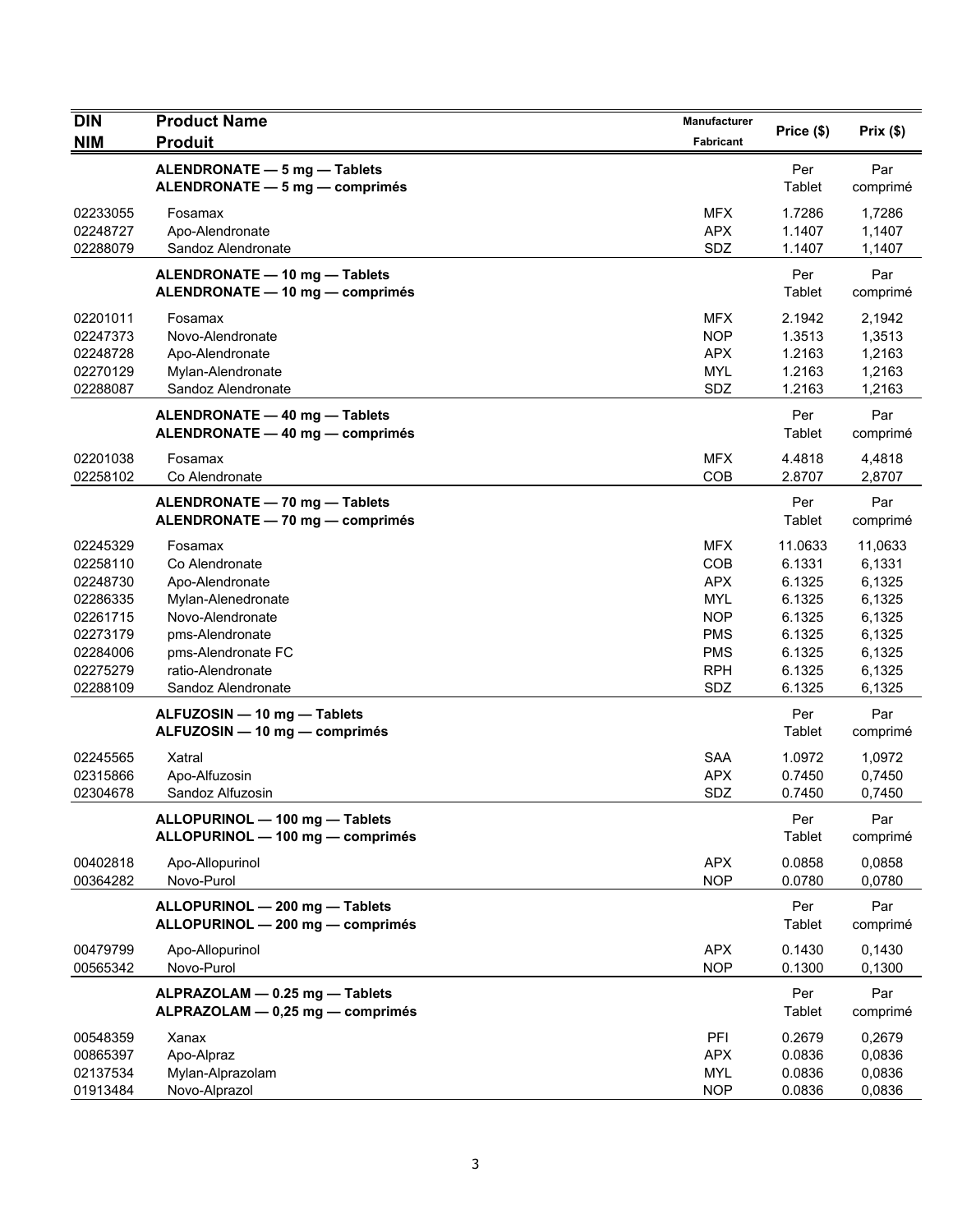| DIN                                          | <b>Product Name</b>                                                                                                                     | Manufacturer                                         | Price (\$)                           | Prix(\$)                             |
|----------------------------------------------|-----------------------------------------------------------------------------------------------------------------------------------------|------------------------------------------------------|--------------------------------------|--------------------------------------|
| <b>NIM</b>                                   | <b>Produit</b>                                                                                                                          | <b>Fabricant</b>                                     |                                      |                                      |
|                                              | ALPRAZOLAM - 0.5 mg - Tablets<br>ALPRAZOLAM - 0,5 mg - comprimés                                                                        |                                                      | Per<br>Tablet                        | Par<br>comprimé                      |
| 00548367<br>02137542<br>00865400<br>01913492 | Xanax<br>Mylan-Alprazolam<br>Apo-Alpraz<br>Novo-Alprazol                                                                                | PFI<br><b>MYL</b><br><b>APX</b><br><b>NOP</b>        | 0.3203<br>0.1015<br>0.1012<br>0.1012 | 0,3203<br>0,1015<br>0,1012<br>0,1012 |
|                                              | ALPRAZOLAM - 1 mg - Tablets<br>ALPRAZOLAM - 1 mg - comprimés                                                                            |                                                      | Per<br>Tablet                        | Par<br>comprimé                      |
| 00723770<br>02243611<br>02229813             | Xanax<br>Apo-Alpraz<br>Mylan-Alprazolam                                                                                                 | PFI<br><b>APX</b><br><b>MYL</b>                      | 0.5764<br>0.3409<br>0.3409           | 0,5764<br>0,3409<br>0,3409           |
|                                              | ALPRAZOLAM - 2 mg - Tablets<br>ALPRAZOLAM - 2 mg - comprimés                                                                            |                                                      | Per<br>Tablet                        | Par<br>comprimé                      |
| 00813958<br>02243612<br>02229814             | Xanax<br>Apo-Alpraz<br>Mylan-Alprazolam                                                                                                 | PFI<br><b>APX</b><br><b>MYL</b>                      | 1.0245<br>0.6059<br>0.6059           | 1,0245<br>0.6059<br>0,6059           |
|                                              | <b>AMANTADINE HCI - 100 mg - Capsules</b><br>AMANTADINE (CHLORHYDRATE D') - 100 mg - capsules                                           |                                                      | Per<br>Capsule                       | Par<br>capsule                       |
| 01990403<br>02034468<br>02139200             | pms-Amantadine<br>Endantadine<br>Mylan-Amantadine                                                                                       | <b>PMS</b><br><b>END</b><br><b>MYL</b>               | 0.6105<br>0.6079<br>0.5697           | 0,6105<br>0,6079<br>0,5697           |
|                                              | AMCINONIDE - 0.1% - Topical Cream<br>AMCINONIDE - 0,1 % - crème topique                                                                 |                                                      | Per<br>Gram                          | Par<br>gramme                        |
| 02192284<br>02246714<br>02247098             | Cyclocort<br>Amcort<br>ratio-Amcinonide                                                                                                 | STI<br><b>TAR</b><br><b>RPH</b>                      | 0.5999<br>0.3011<br>0.3011           | 0,5999<br>0,3011<br>0,3011           |
|                                              | AMCINONIDE - 0.1% - Topical Lotion<br>AMCINONIDE - 0,1 % - lotion topique                                                               |                                                      | Per mL                               | Par ml                               |
| 02192276<br>02247097                         | Cyclocort<br>ratio-Amcinonide                                                                                                           | STI<br><b>RPH</b>                                    | 0.5044<br>0.2500                     | 0,5044<br>0,2500                     |
|                                              | AMCINONIDE - 0.1% - Topical Ointment<br>AMCINONIDE $-$ 0,1 % $-$ pommade topique                                                        |                                                      | Per<br>Gram                          | Par<br>gramme                        |
| 02192268<br>02247096                         | Cyclocort<br>ratio-Amcinonide                                                                                                           | STI<br><b>RPH</b>                                    | 0.5999<br>0.3011                     | 0,5999<br>0,3011                     |
|                                              | AMILORIDE HCI/HYDROCHLOROTHIAZIDE - 5 mg/50 mg - Tablets<br>AMILORIDE (CHLORHYDRATE D')/HYDROCHLOROTHIAZIDE - 5 mg/50 mg -<br>comprimés |                                                      | Per<br>Tablet                        | Par<br>comprimé                      |
| 00886106<br>00784400<br>02257378<br>01937219 | Nu-Amilzide<br>Apo-Amilzide<br>Mylan-Amilazide<br>Novamilor                                                                             | <b>NXP</b><br><b>APX</b><br><b>MYL</b><br><b>NOP</b> | 0.2815<br>0.2109<br>0.2109<br>0.2109 | 0,2815<br>0,2109<br>0,2109<br>0,2109 |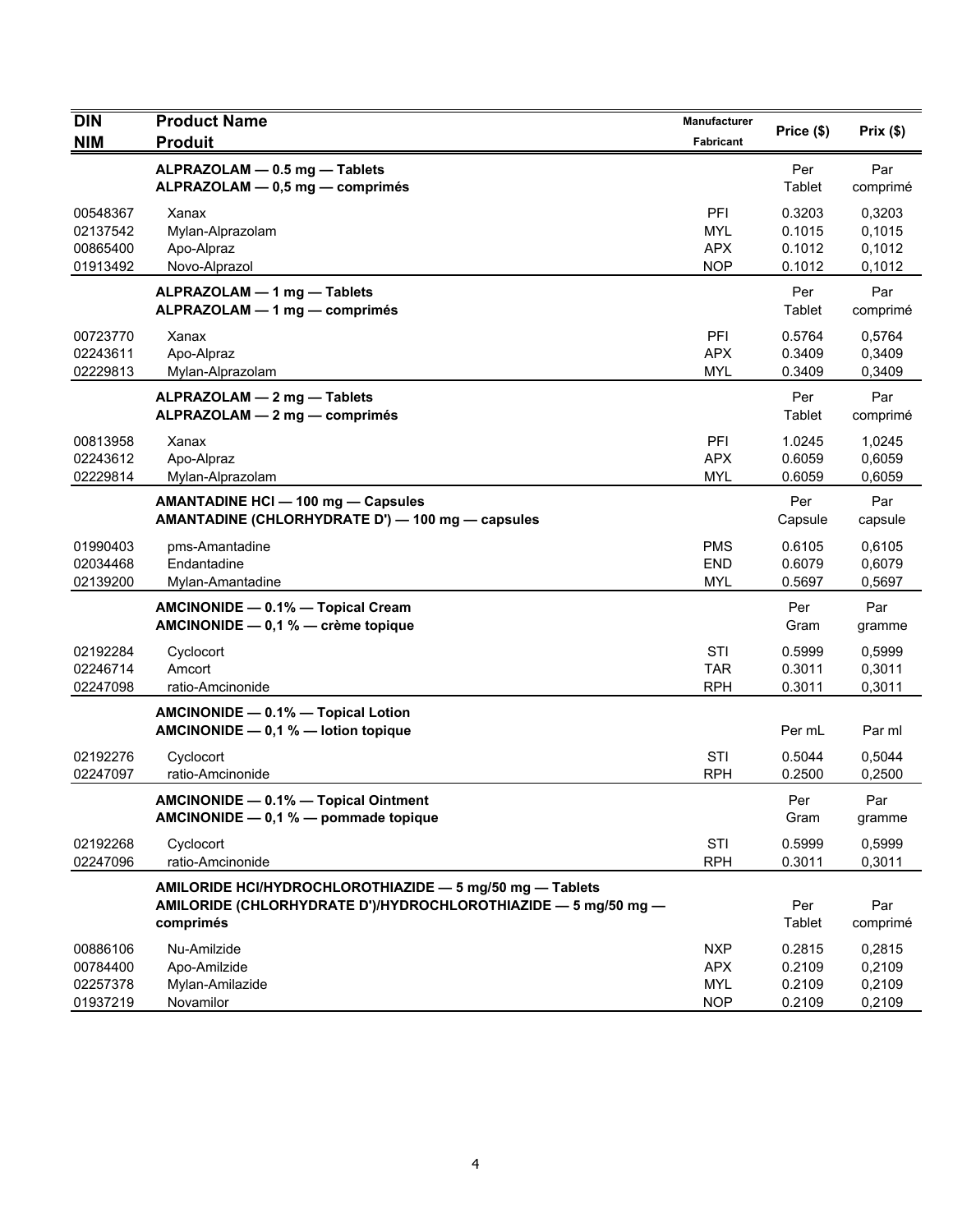| DIN                  | <b>Product Name</b>                                                                        | Manufacturer             |                  |                  |
|----------------------|--------------------------------------------------------------------------------------------|--------------------------|------------------|------------------|
| <b>NIM</b>           | <b>Produit</b>                                                                             | <b>Fabricant</b>         | Price (\$)       | Prix(\$)         |
|                      | AMIODARONE HCI - 200 mg - Tablets<br>AMIODARONE (CHLORHYDRATE D') - 200 mg - comprimés     |                          | Per<br>Tablet    | Par<br>comprimé  |
| 02036282<br>02240604 | Cordarone<br>Mylan-Amiodarone                                                              | <b>WAY</b><br><b>MYL</b> | 2.2648<br>1.4269 | 2,2648<br>1,4269 |
| 02242472             | pms-Amiodarone                                                                             | <b>PMS</b>               | 1.4269           | 1,4269           |
| 02243836             | Sandoz Amiodarone                                                                          | SDZ                      | 1.4268           | 1,4268           |
| 02246194             | Apo-Amiodarone                                                                             | <b>APX</b>               | 1.4268           | 1,4268           |
| 02239835             | Novo-Amiodarone                                                                            | <b>NOP</b>               | 1.4268           | 1,4268           |
| 02240071             | ratio-Amiodarone                                                                           | <b>RPH</b>               | 1.4268           | 1,4268           |
|                      | AMITRIPTYLINE HCI - 10 mg - Tablets<br>AMITRIPTYLINE (CHLORHYDRATE D') - 10 mg - comprimés |                          | Per<br>Tablet    | Par<br>comprimé  |
| 00335053             | Apo-Amitriptyline                                                                          | <b>APX</b>               | 0.0664           | 0,0664           |
| 02247302             | pms-Amitriptyline                                                                          | <b>PMS</b>               | 0.0624           | 0,0624           |
| 00037400             | Novo-Triptyn                                                                               | <b>NOP</b>               | 0.0572           | 0,0572           |
|                      | AMITRIPTYLINE HCI - 25 mg - Tablets<br>AMITRIPTYLINE (CHLORHYDRATE D') - 25 mg - comprimés |                          | Per<br>Tablet    | Par<br>comprimé  |
| 00335061             | Apo-Amitriptyline                                                                          | <b>APX</b>               | 0.1211           | 0,1211           |
| 02247303             | pms-Amitriptyline                                                                          | <b>PMS</b>               | 0.1194           | 0,1194           |
| 00037419             | Novo-Triptyn                                                                               | <b>NOP</b>               | 0.1095           | 0,1095           |
|                      | AMITRIPTYLINE HCI - 50 mg - Tablets<br>AMITRIPTYLINE (CHLORHYDRATE D') - 50 mg - comprimés |                          | Per<br>Tablet    | Par<br>comprimé  |
| 00335088             | Apo-Amitriptyline                                                                          | <b>APX</b>               | 0.2347           | 0,2347           |
| 02247304             | pms-Amitriptyline                                                                          | <b>PMS</b>               | 0.2219           | 0,2219           |
| 00037427             | Novo-Triptyn                                                                               | <b>NOP</b>               | 0.2035           | 0,2035           |
|                      | AMLODIPINE - 5 mg - Tablets<br>AMLODIPINE - 5 mg - comprimés                               |                          | Per<br>Tablet    | Par<br>comprimé  |
| 00878928             | Norvasc                                                                                    | PFI                      | 1.4057           | 1,4057           |
| 02280132             | GD-Amlodipine                                                                              | <b>GEM</b>               | 0.5800           | 0,5800           |
|                      | AMLODIPINE - 10 mg - Tablets<br>AMLODIPINE - 10 mg - comprimés                             |                          | Per<br>Tablet    | Par<br>comprimé  |
| 00878936             | Norvasc                                                                                    | PFI                      | 2.0867           | 2,0867           |
| 02280140             | GD-Amlodipine                                                                              | <b>GEM</b>               | 0.8600           | 0,8600           |
|                      | AMOXICILLIN - 250 mg - Capsules<br>AMOXICILLINE - 250 mg - capsules                        |                          | Per<br>Capsule   | Par<br>capsule   |
| 02041294             | Amoxil                                                                                     | <b>WAY</b>               | 0.2079           | 0,2079           |
| 00865567             | Nu-Amoxi                                                                                   | <b>NXP</b>               | 0.1925           | 0,1925           |
| 02238171             | Mylan-Amoxicillin                                                                          | <b>MYL</b>               | 0.1755           | 0,1755           |
| 00406724             | Novamoxin                                                                                  | <b>NOP</b>               | 0.1754           | 0,1754           |
| 00628115             | Apo-Amoxi                                                                                  | <b>APX</b>               | 0.1750           | 0,1750           |
| 02230243             | pms-Amoxicillin                                                                            | <b>PMS</b>               | 0.1750           | 0,1750           |
|                      | AMOXICILLIN - 500 mg - Capsules<br>AMOXICILLINE - 500 mg - capsules                        |                          | Per<br>Capsule   | Par<br>capsule   |
| 00865575             | Nu-Amoxi                                                                                   | <b>NXP</b>               | 0.3911           | 0,3911           |
| 00628123             | Apo-Amoxi                                                                                  | <b>APX</b>               | 0.3417           | 0,3417           |
| 02238172             | Mylan-Amoxicillin                                                                          | <b>MYL</b>               | 0.3417           | 0,3417           |
| 00406716             | Novamoxin                                                                                  | <b>NOP</b>               | 0.3417           | 0,3417           |
| 02230244             | pms-Amoxicillin                                                                            | <b>PMS</b>               | 0.3417           | 0,3417           |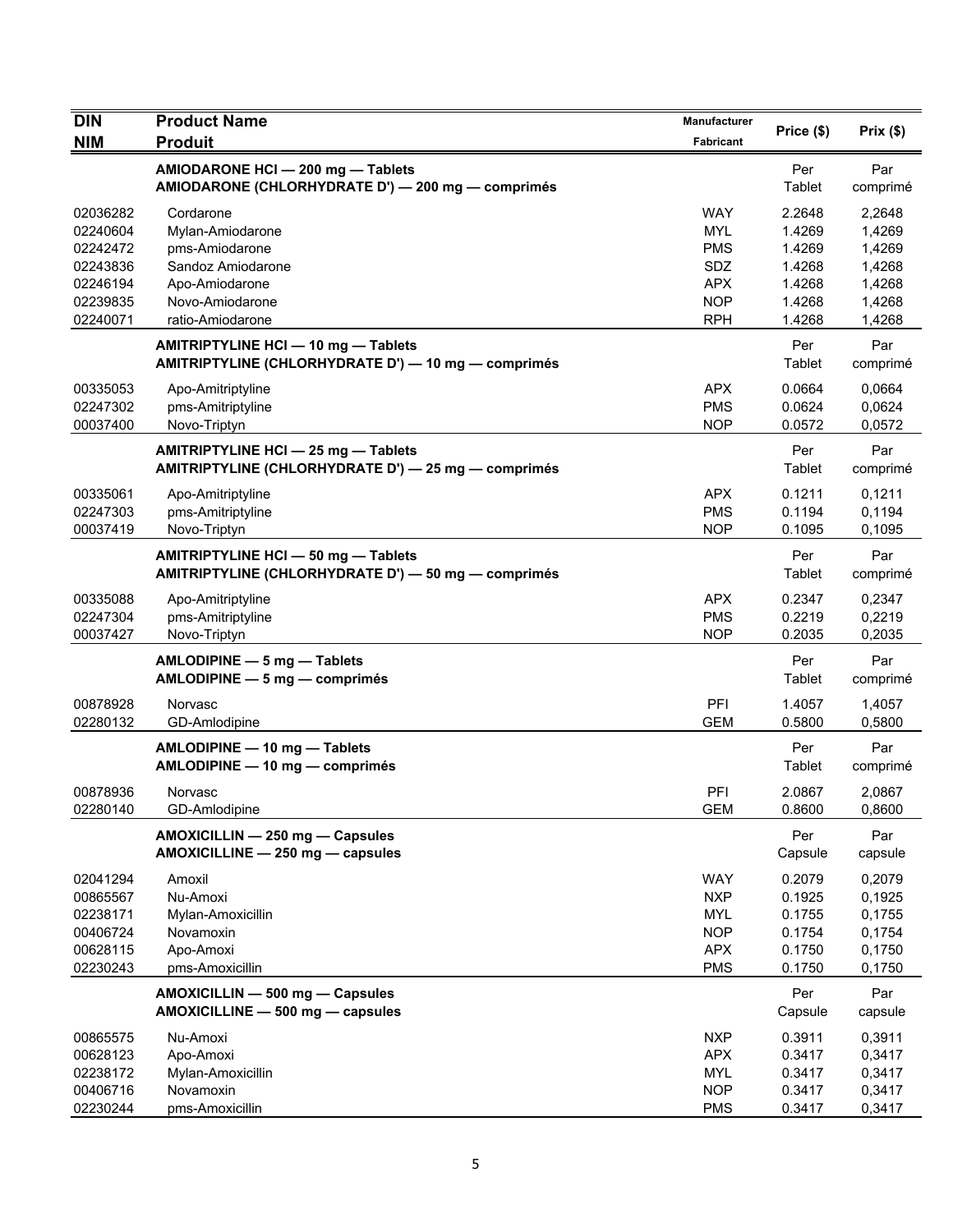| <b>DIN</b> | <b>Product Name</b>                                                                                                                             |                  |               |                 |
|------------|-------------------------------------------------------------------------------------------------------------------------------------------------|------------------|---------------|-----------------|
| <b>NIM</b> | <b>Produit</b>                                                                                                                                  | <b>Fabricant</b> | Price (\$)    | Prix(\$)        |
|            |                                                                                                                                                 |                  |               |                 |
|            | AMOXICILLIN - 125 mg/5 mL - Oral Liquid<br>AMOXICILLINE - 125 mg/5 ml - liquide oral                                                            |                  | Per mL        | Par ml          |
| 00865540   | Nu-Amoxi                                                                                                                                        | <b>NXP</b>       | 0.0388        | 0,0388          |
| 01934171   | Novamoxin Sugar Reduced/Novamoxin à teneur réduite en sucre                                                                                     | <b>NOP</b>       | 0.0360        | 0,0360          |
| 00452149   | Novamoxin                                                                                                                                       | <b>NOP</b>       | 0.0360        | 0,0360          |
| 00628131   | Apo-Amoxi                                                                                                                                       | <b>APX</b>       | 0.0353        | 0,0353          |
| 00628131   | Apo-Amoxi Sugar Free/Apo-Amoxi sans sucre                                                                                                       | <b>APX</b>       | 0.0353        | 0,0353          |
| 02230245   | pms-Amoxicillin                                                                                                                                 | <b>PMS</b>       | 0.0353        | 0,0353          |
|            | AMOXICILLIN - 250 mg/5 mL - Oral Liquid<br>AMOXICILLINE - 250 mg/5 ml - liquide oral                                                            |                  | Per mL        | Par ml          |
| 00865559   | Nu-Amoxi                                                                                                                                        | <b>NXP</b>       | 0.0602        | 0,0602          |
| 00628158   | Apo-Amoxi                                                                                                                                       | <b>APX</b>       | 0.0540        | 0,0540          |
| 00628158   | Apo-Amoxi Sugar Free/Apo-Amoxi sans sucre                                                                                                       | <b>APX</b>       | 0.0540        | 0,0540          |
| 01934163   | Novamoxin Sugar Reduced/Novamoxin à teneur réduite en sucre                                                                                     | <b>NOP</b>       | 0.0540        | 0,0540          |
| 00452130   | Novamoxin                                                                                                                                       | <b>NOP</b>       | 0.0540        | 0,0540          |
| 02230246   | pms-Amoxicillin                                                                                                                                 | <b>PMS</b>       | 0.0540        | 0,0540          |
|            | AMOXICILLIN/CLAVULANIC ACID - 25 mg/6.25 mg/mL<br>- Oral Suspension<br>AMOXICILLINE/ACIDE CLAVULANIQUE - 25 mg/6,25 mg/ml -<br>suspension orale |                  | Per mL        | Par ml          |
| 01916882   | Clavulin 125 F                                                                                                                                  | <b>GSK</b>       | 0.1287        | 0,1287          |
| 02244646   | ratio-ACLAVULANATE                                                                                                                              | <b>RPH</b>       | 0.0796        | 0,0796          |
| 02243986   | Apo-Amoxi Clav                                                                                                                                  | <b>APX</b>       | 0.0795        | 0,0795          |
|            | AMOXICILLIN/CLAVULANIC ACID - 50 mg/12.5 mg/mL<br>- Oral Suspension                                                                             |                  |               |                 |
|            | AMOXICILLINE/ACIDE CLAVULANIQUE - 50 mg/12,5 mg/ml -<br>suspension orale                                                                        |                  | Per mL        | Par ml          |
| 01916874   | Clavulin 250 F                                                                                                                                  | <b>GSK</b>       | 0.2213        | 0,2213          |
| 02243987   | Apo-Amoxi Clav                                                                                                                                  | <b>APX</b>       | 0.1340        | 0,1340          |
| 02244647   | ratio-ACLAVULANATE                                                                                                                              | <b>RPH</b>       | 0.1338        | 0,1338          |
|            | AMOXICILLIN/CLAVULANIC ACID - 400 mg/57 mg/5 mL<br>- Oral Suspension<br>AMOXICILLINE/ACIDE CLAVULANIQUE - 400 mg/57 mg/5 ml -                   |                  |               |                 |
|            | suspension orale                                                                                                                                |                  | Per mL        | Par ml          |
| 02238830   | Clavulin                                                                                                                                        | SMJ              | 0.3029        | 0,3029          |
| 02288559   | Apo-Amoxi Clav                                                                                                                                  | <b>APX</b>       | 0.1969        | 0,1969          |
|            | AMOXICILLIN/CLAVULANIC ACID - 500 mg/125 mg - Tablets<br>AMOXICILLINE/ACIDE CLAVULANIQUE - 500 mg/125 mg - comprimés                            |                  | Per<br>Tablet | Par<br>comprimé |
| 01916858   | Clavulin-500 F                                                                                                                                  | <b>GSK</b>       | 1.6283        | 1,6283          |
| 02243771   | ratio-ACLAVULANATE                                                                                                                              | <b>RPH</b>       | 1.0276        | 1,0276          |
| 02243351   | Apo-Amoxi Clav                                                                                                                                  | <b>APX</b>       | 1.0275        | 1,0275          |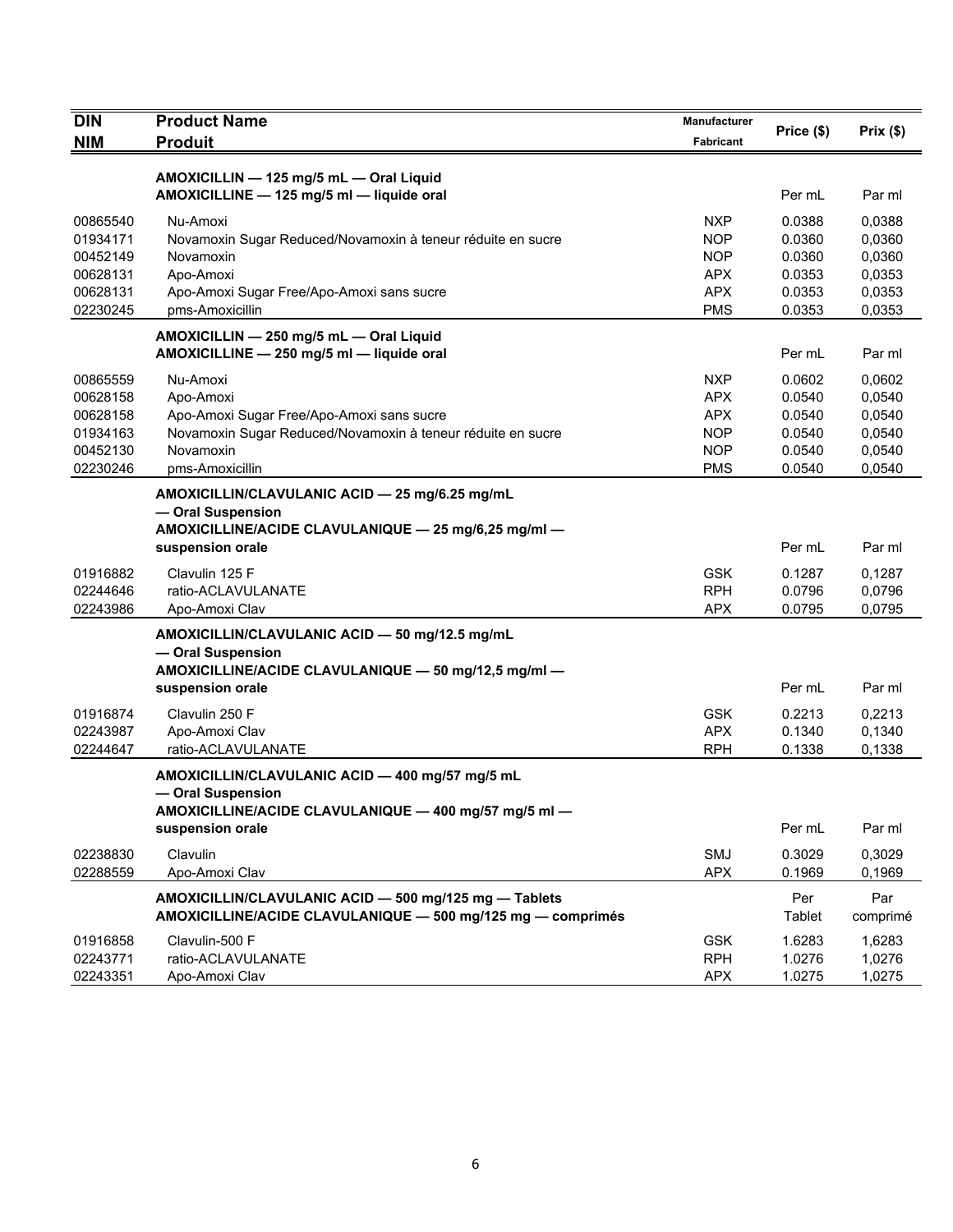| <b>DIN</b> | <b>Product Name</b>                                                                                                  | Manufacturer | Price (\$)           | Prix(\$)        |
|------------|----------------------------------------------------------------------------------------------------------------------|--------------|----------------------|-----------------|
| <b>NIM</b> | <b>Produit</b>                                                                                                       | Fabricant    |                      |                 |
|            | AMOXICILLIN/CLAVULANIC ACID - 875 mg/125 mg - Tablets<br>AMOXICILLINE/ACIDE CLAVULANIQUE - 875 mg/125 mg - comprimés |              | Per<br>Tablet        | Par<br>comprimé |
| 02238829   | Clavulin-875                                                                                                         | <b>GSK</b>   | 2.4424               | 2,4424          |
| 02248138   | Novo-Clavamoxin                                                                                                      | <b>NOP</b>   | 1.4013               | 1,4013          |
| 02245623   | Apo-Amoxi Clav                                                                                                       | <b>APX</b>   | 1.3872               | 1,3872          |
| 02247021   | ratio-ACLAVULANATE                                                                                                   | <b>RPH</b>   | 1.3871               | 1,3871          |
|            | ANAGRELIDE HCI - 0.5 mg - Capsules<br>ANAGRÉLIDE (CHLORHYDRATE D') — 0,5 mg — capsules                               |              | Per<br>Capsule       | Par<br>capsule  |
| 02236859   | Agrylin                                                                                                              | <b>SHI</b>   | 5.3698               | 5,3698          |
| 02253054   | Mylan-Anagrelide                                                                                                     | <b>MYL</b>   | 3.6850               | 3,6850          |
| 02274949   | pms-Anagrelide                                                                                                       | <b>PMS</b>   | 3.6841               | 3,6841          |
| 02260107   | Sandoz Anagrelide                                                                                                    | SDZ          | 3.6840               | 3,6840          |
|            | ATENOLOL - 50 mg - Tablets<br>ATÉNOLOL - 50 mg - comprimés                                                           |              | Per<br>Tablet        | Par<br>comprimé |
| 02039532   | Tenormin                                                                                                             | <b>AZC</b>   | 0.6322               | 0,6322          |
| 02267985   | Ran-Atenolol                                                                                                         | <b>RAN</b>   | 0.4252               | 0,4252          |
| 02255545   | Co Atenolol                                                                                                          | COB          | 0.3867               | 0,3867          |
| 01912062   | Novo-Atenol                                                                                                          | <b>NOP</b>   | 0.3867               | 0,3867          |
| 02171791   | ratio-Atenolol                                                                                                       | <b>RPH</b>   | 0.3867               | 0,3867          |
| 00773689   | Apo-Atenol                                                                                                           | <b>APX</b>   | 0.3865               | 0,3865          |
| 02229467   | Dom-Atenolol                                                                                                         | <b>DOM</b>   | 0.3865               | 0,3865          |
| 00886114   | Nu-Atenol                                                                                                            | <b>NXP</b>   | 0.3865               | 0,3865          |
| 02237600   | pms-Atenolol                                                                                                         | <b>PMS</b>   | 0.3865               | 0,3865          |
| 02146894   | Mylan-Atenolol                                                                                                       | <b>MYL</b>   | 0.3864               | 0,3864          |
| 02231731   | Sandoz Atenolol                                                                                                      | SDZ          | 0.3864               | 0,3864          |
|            | ATENOLOL - 100 mg - Tablets<br>ATÉNOLOL — 100 mg — comprimés                                                         |              | Per<br>Tablet        | Par<br>comprimé |
| 02039540   | Tenormin                                                                                                             | <b>AZC</b>   | 1.0392               | 1,0392          |
| 02267993   | Ran-Atenolol                                                                                                         | <b>RAN</b>   | 0.6991               | 0,6991          |
| 00773697   | Apo-Atenol                                                                                                           | <b>APX</b>   | 0.6355               | 0,6355          |
| 02255553   | Co Atenolol                                                                                                          | COB          | 0.6355               | 0,6355          |
| 02229468   | Dom-Atenolol                                                                                                         | <b>DOM</b>   | 0.6355               | 0,6355          |
| 02147432   | Mylan-Atenolol                                                                                                       | <b>MYL</b>   | 0.6355               | 0,6355          |
| 01912054   | Novo-Atenol                                                                                                          | <b>NOP</b>   | 0.6355               | 0,6355          |
| 00886122   | Nu-Atenol                                                                                                            | <b>NXP</b>   | 0.6355               | 0,6355          |
| 02237601   | pms-Atenolol                                                                                                         | <b>PMS</b>   | 0.6355               | 0,6355          |
| 02171805   | ratio-Atenolol                                                                                                       | <b>RPH</b>   | 0.6355               | 0,6355          |
| 02231733   | Sandoz Atenolol                                                                                                      | SDZ          | 0.6355               | 0,6355          |
|            | ATENOLOL/CHLORTHALIDONE - 50 mg/25 mg - Tablets<br>ATÉNOLOL/CHLORTHALIDONE - 50 mg/25 mg - comprimés                 |              | Per<br>Tablet        | Par<br>comprimé |
| 02049961   | Tenoretic                                                                                                            | <b>AZC</b>   | 0.7029               | 0,7029          |
| 02248763   | Apo-Atenidone                                                                                                        | <b>APX</b>   | 0.4777               | 0,4777          |
| 02302918   | Novo-Atenolthalidone                                                                                                 | <b>NOP</b>   | 0.4343               | 0,4343          |
|            | ATENOLOL/CHLORTHALIDONE - 100 mg/25 mg - Tablets<br>ATÉNOLOL/CHLORTHALIDONE - 100 mg/25 mg - comprimés               |              | Per<br><b>Tablet</b> | Par<br>comprimé |
| 02049988   | Tenoretic                                                                                                            | <b>AZC</b>   | 1.1519               | 1,1519          |
| 02248764   | Apo-Atenidone                                                                                                        | <b>APX</b>   | 0.7830               | 0,7830          |
| 02302926   | Novo-Atenolthalidone                                                                                                 | <b>NOP</b>   | 0.7118               | 0,7118          |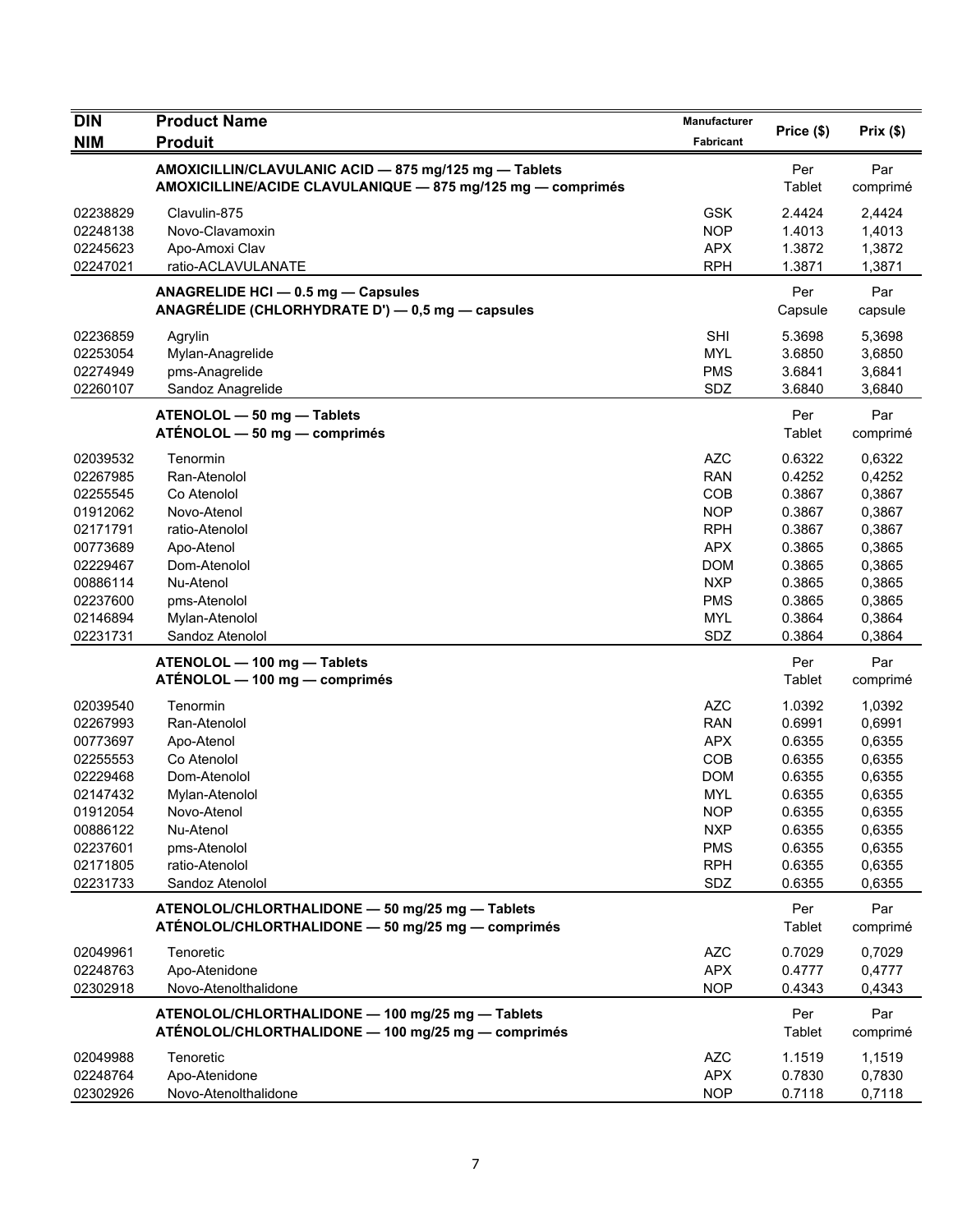| <b>DIN</b> | <b>Product Name</b>                        | Manufacturer<br>Price (\$) |         | Prix(\$) |  |
|------------|--------------------------------------------|----------------------------|---------|----------|--|
| <b>NIM</b> | <b>Produit</b>                             | Fabricant                  |         |          |  |
|            | AZATHIOPRINE - 50 mg - Tablets             |                            | Per     | Par      |  |
|            | AZATHIOPRINE - 50 mg - comprimés           |                            | Tablet  | comprimé |  |
| 00004596   | Imuran                                     | <b>GSK</b>                 | 1.0580  | 1,0580   |  |
| 02236799   | ratio-Azathioprine                         | <b>RPH</b>                 | 0.7095  | 0,7095   |  |
| 02242907   | Apo-Azathioprine                           | <b>APX</b>                 | 0.5960  | 0,5960   |  |
| 02231491   | Mylan-Azathioprine                         | <b>MYL</b>                 | 0.5960  | 0,5960   |  |
| 02236819   | Novo-Azathioprine                          | <b>NOP</b>                 | 0.5960  | 0,5960   |  |
|            | AZITHROMYCIN - 20 mg/mL - Oral Suspension  |                            |         |          |  |
|            | AZITHROMYCIN - 20 mg/ml - suspension orale |                            | Per mL  | Par ml   |  |
| 02223716   | Zithromax                                  | PFI                        | 1.1712  | 1,1712   |  |
| 02274388   | pms-Azithromycin                           | <b>PMS</b>                 | 0.8214  | 0,8214   |  |
| 02315157   | Novo-Azithromycin                          | <b>NOP</b>                 | 0.7467  | 0,7467   |  |
| 02332388   | Sandoz Azithromycin                        | SDZ                        | 0.7467  | 0,7467   |  |
|            | AZITHROMYCIN - 40 mg/mL - Oral Suspension  |                            |         |          |  |
|            | AZITHROMYCIN - 40 mg/ml - suspension orale |                            | Per mL  | Par ml   |  |
| 02223724   | Zithromax                                  | PFI                        | 1.6596  | 1,6596   |  |
| 02274396   | pms-Azithromycin                           | <b>PMS</b>                 | 1.1636  | 1,1636   |  |
| 02315165   | Novo-Azithromycin                          | <b>NOP</b>                 | 1.0580  | 1,0580   |  |
| 02332396   | Sandoz Azithromycin                        | SDZ                        | 1.0580  | 1,0580   |  |
|            | AZITHROMYCIN - 250 mg - Tablets            |                            | Per     | Par      |  |
|            | AZITHROMYCIN - 250 mg - comprimés          |                            | Tablet  | comprimé |  |
| 02212021   | Zithromax                                  | PFI                        | 5.4179  | 5,4179   |  |
| 02278359   | Mylan-Azithromycin                         | <b>MYL</b>                 | 3.4192  | 3,4192   |  |
| 02255340   | Co Azithromycin                            | COB                        | 3.4188  | 3,4188   |  |
| 02261634   | pms-Azithromycin                           | <b>PMS</b>                 | 3.4188  | 3,4188   |  |
| 02275287   | ratio-Azithromycin                         | <b>RPH</b>                 | 3.4188  | 3,4188   |  |
| 02247423   | Apo-Azithromycin                           | <b>APX</b>                 | 3.1084  | 3,1084   |  |
| 02267845   | Novo-Azithromycin                          | <b>NOP</b>                 | 3.1084  | 3,1084   |  |
| 02265826   | Sandoz Azithromycin                        | SDZ                        | 3.1084  | 3,1084   |  |
|            | AZITHROMYCIN - 600 mg - Tablets            |                            | Per     | Par      |  |
|            | AZITHROMYCIN - 600 mg - comprimés          |                            | Tablet  | comprimé |  |
| 02231143   | Zithromax                                  | PFI                        | 13.0028 | 13,0028  |  |
| 02261642   | pms-Azithromycin                           | <b>PMS</b>                 | 8.3875  | 8,3875   |  |
| 02256088   | Co Azithromycin                            | COB                        | 8.3873  | 8.3873   |  |
|            | BACLOFEN - 10 mg - Tablets                 |                            | Per     | Par      |  |
|            | BACLOFÈNE - 10 mg - comprimés              |                            | Tablet  | comprimé |  |
| 00455881   | Lioresal                                   | <b>NVT</b>                 | 0.7017  | 0,7017   |  |
| 02139332   | Apo-Baclofen                               | <b>APX</b>                 | 0.3203  | 0,3203   |  |
| 02138271   | Dom-Baclofen                               | <b>DOM</b>                 | 0.3203  | 0,3203   |  |
| 02088398   | Mylan-Baclofen                             | <b>MYL</b>                 | 0.3203  | 0,3203   |  |
| 02136090   | Nu-Baclo                                   | <b>NXP</b>                 | 0.3203  | 0,3203   |  |
| 02063735   | pms-Baclofen                               | <b>PMS</b>                 | 0.3203  | 0,3203   |  |
| 02236507   | ratio-Baclofen                             | <b>RPH</b>                 | 0.3203  | 0,3203   |  |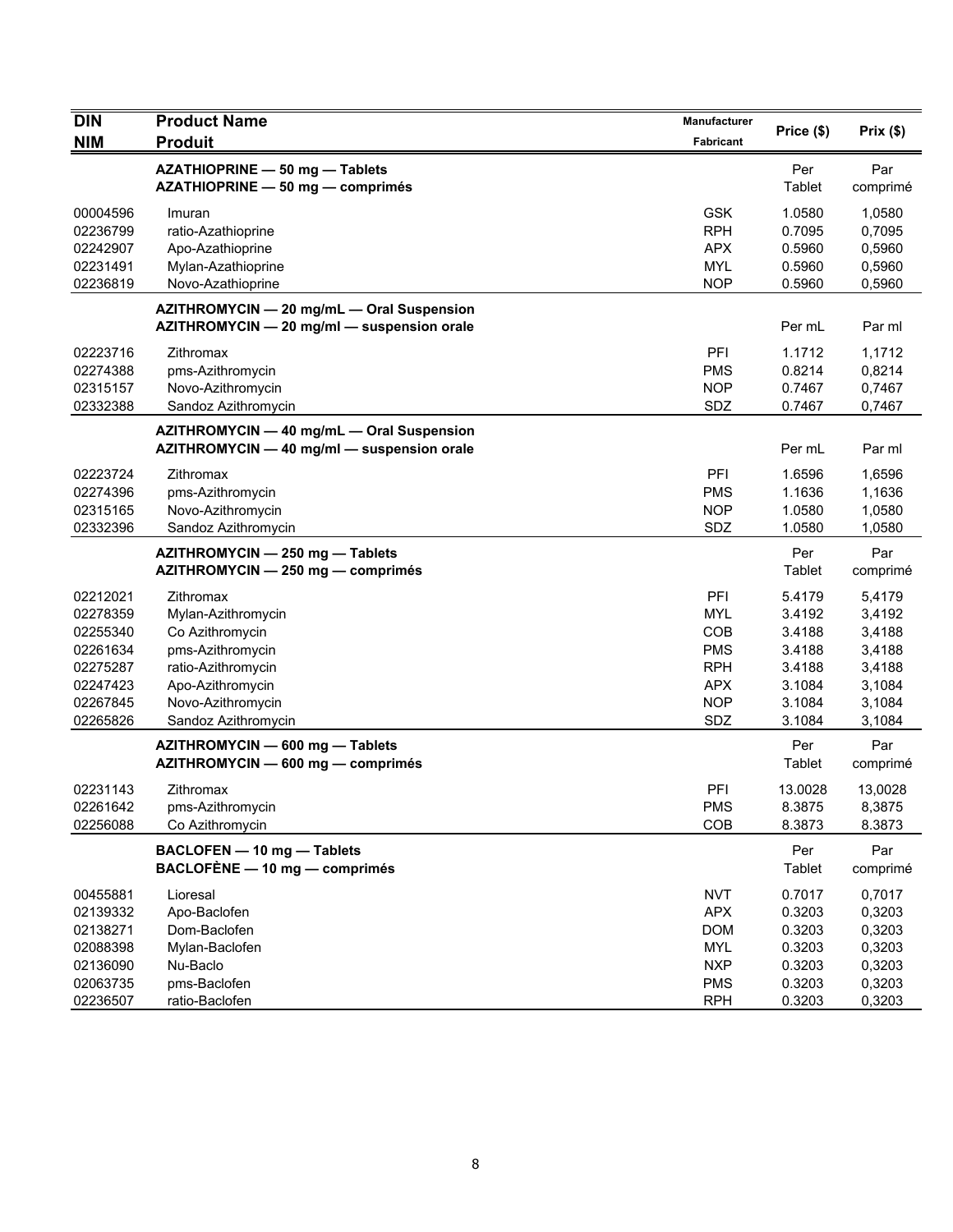| <b>DIN</b> | <b>Product Name</b>                                                                                                                           | Manufacturer     | Price (\$)    | Prix(\$)        |
|------------|-----------------------------------------------------------------------------------------------------------------------------------------------|------------------|---------------|-----------------|
| <b>NIM</b> | <b>Produit</b>                                                                                                                                | <b>Fabricant</b> |               |                 |
|            | BACLOFEN - 20 mg - Tablets<br>$BACLOFÈNE - 20 mg - comprimés$                                                                                 |                  | Per<br>Tablet | Par<br>comprimé |
| 00636576   | Lioresal D.S.                                                                                                                                 | NVT              | 1.3657        | 1,3657          |
| 02236508   | ratio-Baclofen                                                                                                                                | <b>RPH</b>       | 0.6364        | 0,6364          |
| 02139391   | Apo-Baclofen                                                                                                                                  | <b>APX</b>       | 0.6234        | 0,6234          |
| 02138298   | Dom-Baclofen                                                                                                                                  | <b>DOM</b>       | 0.6234        | 0,6234          |
| 02088401   | Mylan-Baclofen                                                                                                                                | <b>MYL</b>       | 0.6234        | 0,6234          |
| 02136104   | Nu-Baclo                                                                                                                                      | <b>NXP</b>       | 0.6234        | 0,6234          |
| 02063743   | pms-Baclofen                                                                                                                                  | <b>PMS</b>       | 0.6234        | 0,6234          |
|            | BECLOMETHASONE DIPROPIONATE - 200 Dose - 50 mcg/dose<br>- Aqueous Nasal Spray<br>BÉCLOMÉTHASONE (DIPROPIONATE DE) - 200 doses - 50 mcg/dose - |                  | Per           | Par             |
|            | vaporisateur nasal pour solution aqueuse                                                                                                      |                  | Dose          | dose            |
| 02238796   | Apo-Beclomethasone                                                                                                                            | <b>APX</b>       | 0.0675        | 0,0675          |
| 02238577   | Nu-Beclomethasone                                                                                                                             | <b>NXP</b>       | 0.0675        | 0,0675          |
| 00872318   | ratio-Beclomethasone AQ                                                                                                                       | <b>RPH</b>       | 0.0675        | 0,0675          |
| 02172712   | Mylan-Beclo AQ                                                                                                                                | <b>MYL</b>       | 0.0674        | 0,0674          |
|            | <b>BENAZEPRIL HCI - 5 mg - Tablets</b><br>BENAZEPRIL - 5 mg - comprimés                                                                       |                  | Per<br>Tablet | Par<br>comprimé |
| 00885835   | Lotensin                                                                                                                                      | <b>NVT</b>       | 0.8180        | 0,8180          |
| 02290332   | Apo-Benazepril                                                                                                                                | <b>APX</b>       | 0.5577        | 0,5577          |
|            | BENAZEPRIL HCI - 10 mg - Tablets<br>BENAZEPRIL - 10 mg - comprimés                                                                            |                  | Per<br>Tablet | Par<br>comprimé |
| 00885843   | Lotensin                                                                                                                                      | <b>NVT</b>       | 0.9673        | 0.9673          |
| 02290340   | Apo-Benazepril                                                                                                                                | <b>APX</b>       | 0.6595        | 0,6595          |
|            | BENAZEPRIL HCI - 20 mg - Tablets<br>BENAZEPRIL - 20 mg - comprimés                                                                            |                  | Per<br>Tablet | Par<br>comprimé |
| 00885851   | Lotensin                                                                                                                                      | <b>NVT</b>       | 1.1099        | 1.1099          |
| 02273918   | Apo-Benazepril                                                                                                                                | <b>APX</b>       | 0.7567        | 0,7567          |
|            | <b>BENZOYL PEROXIDE IN WATER - 5% - Gel</b><br>BENZOYLE (PEROXYDE DE), BASE AQUEUSE - 5 % - gel                                               |                  | Per<br>Gram   | Par<br>gramme   |
| 01925180   | Benzac W                                                                                                                                      | GAC              | 0.1650        | 0,1650          |
| 02214849   | Panoxyl                                                                                                                                       | STI              | 0.1368        | 0,1368          |
|            | BENZYDAMINE HCI-0.15%-Oral Rinse<br>BENZYDAMINE (CHLORHYDRATE DE) - 0,15 % - gargarisme                                                       |                  | Per mL        | Par ml          |
| 01966065   | Tantum                                                                                                                                        | <b>RIK</b>       | 0.0734        | 0,0734          |
| 02239044   | Apo-Benzydamine                                                                                                                               | <b>APX</b>       | 0.0320        | 0,0320          |
| 02239537   | Dom-Benzydamine                                                                                                                               | <b>DOM</b>       | 0.0319        | 0,0319          |
| 02229799   | Novo-Benzydamine                                                                                                                              | <b>NOP</b>       | 0.0319        | 0,0319          |
| 02229777   | pms-Benzydamine                                                                                                                               | <b>PMS</b>       | 0.0319        | 0,0319          |
| 02230170   | ratio-Benzydamine                                                                                                                             | <b>RPH</b>       | 0.0319        | 0,0319          |
| 02310422   | Novo-Benzydamine                                                                                                                              | <b>NOP</b>       | 0.0290        | 0,0290          |
|            | <b>BETAHISTINE - 16 mg - Tablets</b><br><b>BETAHISTINE - 16 mg - comprimés</b>                                                                |                  | Per<br>Tablet | Par<br>comprimé |
| 02243878   | Serc                                                                                                                                          | <b>SPH</b>       | 0.4867        | 0,4867          |
| 02280191   | Novo-Betahistine                                                                                                                              | <b>NOP</b>       | 0.3557        | 0,3557          |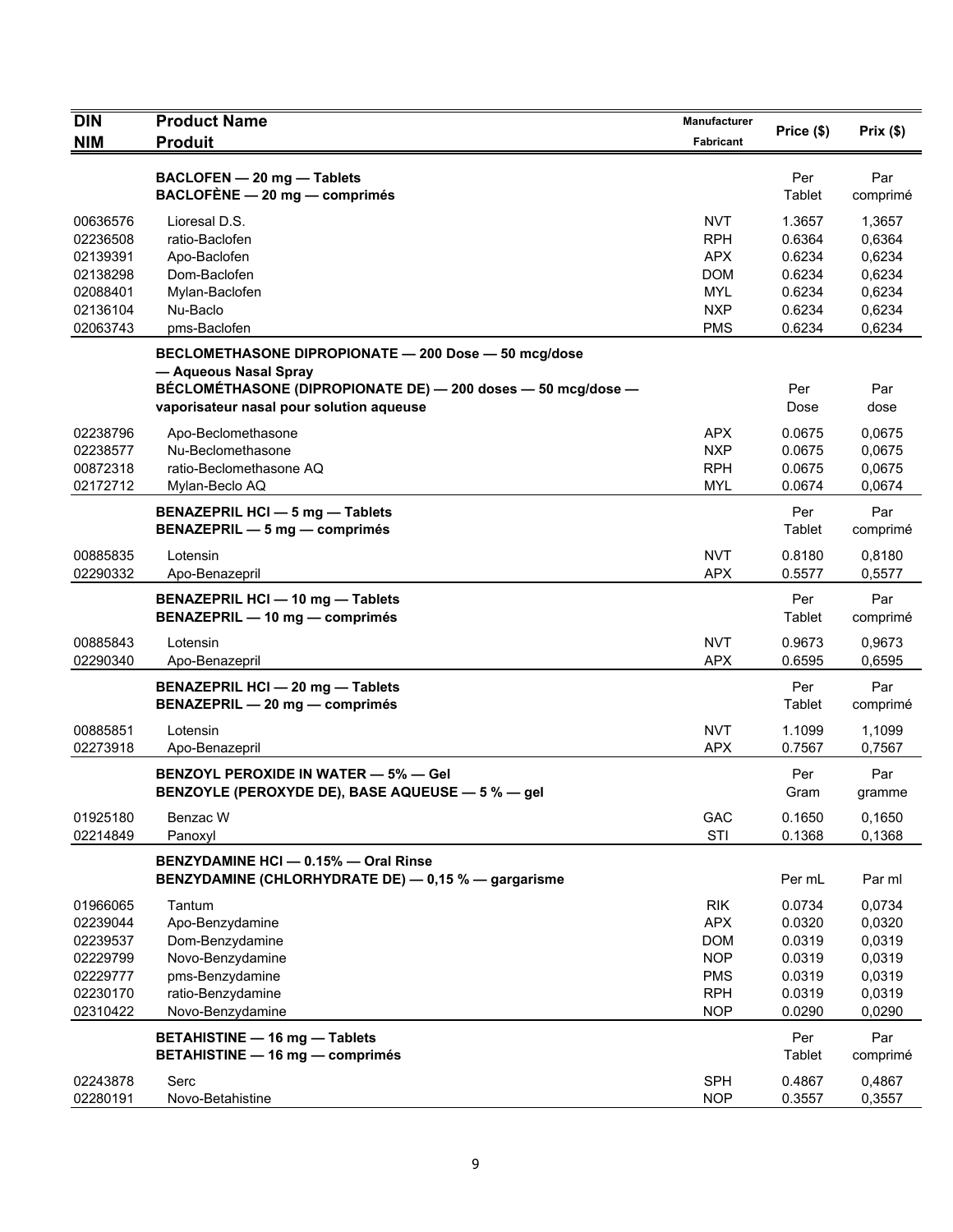| <b>DIN</b>                       | <b>Product Name</b>                                                                                                                                                | Manufacturer                           | Price (\$)                 | Prix(\$)                   |
|----------------------------------|--------------------------------------------------------------------------------------------------------------------------------------------------------------------|----------------------------------------|----------------------------|----------------------------|
| <b>NIM</b>                       | <b>Produit</b>                                                                                                                                                     | <b>Fabricant</b>                       |                            |                            |
|                                  | <b>BETAHISTINE - 24 mg - Tablets</b><br><b>BETAHISTINE - 24 mg - comprimés</b>                                                                                     |                                        | Per<br>Tablet              | Par<br>comprimé            |
| 02247998<br>02280205             | Serc<br>Novo-Betahistine                                                                                                                                           | <b>SPH</b><br><b>NOP</b>               | 0.7300<br>0.4983           | 0,7300<br>0,4893           |
|                                  | BETAMETHASONE DIPROPIONATE - 0.05% - Topical Cream<br>BÉTAMÉTHASONE (DIPROPIONATE DE) — 0,05 % — crème topique                                                     |                                        | Per<br>Gram                | Par<br>gramme              |
| 01925350<br>00804991<br>00323071 | Taro-Sone<br>ratio-Topisone<br>Diprosone                                                                                                                           | <b>TAR</b><br><b>RPH</b><br><b>SCH</b> | 0.2369<br>0.2254<br>0.2253 | 0,2369<br>0,2254<br>0,2253 |
|                                  | BETAMETHASONE DIPROPIONATE - 0.05% - Topical Glycol Cream<br>BÉTAMÉTHASONE (DIPROPIONATE DE) — 0,05 % — crème topique<br>à base de glycol                          |                                        | Per<br>Gram                | Par<br>gramme              |
| 00688622<br>00849650             | Diprolene<br>ratio-Topilene                                                                                                                                        | <b>SCH</b><br><b>RPH</b>               | 0.5706<br>0.5706           | 0,5706<br>0,5706           |
|                                  | BETAMETHASONE DIPROPIONATE - 0.05% - Topical Glycol Lotion<br>BÉTAMÉTHASONE (DIPROPIONATE DE) - 0,05 % - lotion topique<br>à base de glycol                        |                                        | Per mL                     | Par ml                     |
| 00862975<br>01927914             | Diprolene<br>ratio-Topilene                                                                                                                                        | <b>SCH</b><br><b>RPH</b>               | 0.5152<br>0.5152           | 0,5152<br>0,5152           |
|                                  | BETAMETHASONE DIPROPIONATE - 0.05% - Topical Glycol Ointment<br>BÉTAMÉTHASONE (DIPROPIONATE DE) — 0,05 % — pommade topique à<br>base de glycol                     |                                        | Per<br>Gram                | Par<br>gramme              |
| 00629367<br>00849669             | Diprolene<br>ratio-Topilene                                                                                                                                        | <b>SCH</b><br><b>RPH</b>               | 0.5706<br>0.5706           | 0,5706<br>0,5706           |
|                                  | BETAMETHASONE DIPROPIONATE - 0.05% - Topical Lotion<br>BÉTAMÉTHASONE (DIPROPIONATE DE) - 0,05 % - lotion topique                                                   |                                        | Per mL                     | Par ml                     |
| 00417246<br>00809187             | Diprosone<br>ratio-Topisone                                                                                                                                        | <b>SCH</b><br><b>RPH</b>               | 0.2178<br>0.2178           | 0,2178<br>0,2178           |
|                                  | BETAMETHASONE DIPROPIONATE - 0.05% - Topical Ointment<br>BÉTAMÉTHASONE (DIPROPIONATE DE) - 0,05 % - pommade topique                                                |                                        | Per<br>Gram                | Par<br>gramme              |
| 00344923<br>00805009             | Diprosone<br>ratio-Topisone                                                                                                                                        | <b>SCH</b><br><b>RPH</b>               | 0.2369<br>0.2369           | 0,2369<br>0,2369           |
|                                  | BETAMETHASONE DIPROPIONATE - 0.5 mg/g and<br>Salicylic Acid 20 mg/g - 0.05% - Lotion<br>BÉTAMÉTHASONE (DIPROPIONATE DE) - 0,5 mg/g et                              |                                        |                            |                            |
|                                  | acide salicylique 20 mg/g $-$ 0,05 % $-$ lotion                                                                                                                    |                                        | Per mL                     | Par ml                     |
| 00578428<br>02245688             | Diprosalic<br>ratio-Topisalic                                                                                                                                      | <b>SCH</b><br><b>RPH</b>               | 0.4683<br>0.3877           | 0,4683<br>0,3877           |
|                                  | <b>BETAMETHASONE DISODIUM PHOSPHATE AND GENTAMICIN</b><br>SULPHATE - 1 mg/3 mg/mL - Ophthalmic/Otic Solution<br>BÉTAMÉTHASONE (PHOSPHATE DISODIQUE) ET GENTAMICINE |                                        |                            |                            |
|                                  | (SULFATE DE) - 1 mg/3 mg/ml - solution ophtalmique et otique                                                                                                       |                                        | Per mL                     | Par ml                     |
| 00682217<br>02244999             | Garasone<br>Sandoz Pentasone                                                                                                                                       | <b>SCH</b><br>SDZ                      | 1.5048<br>1.4095           | 1,5048<br>1,4095           |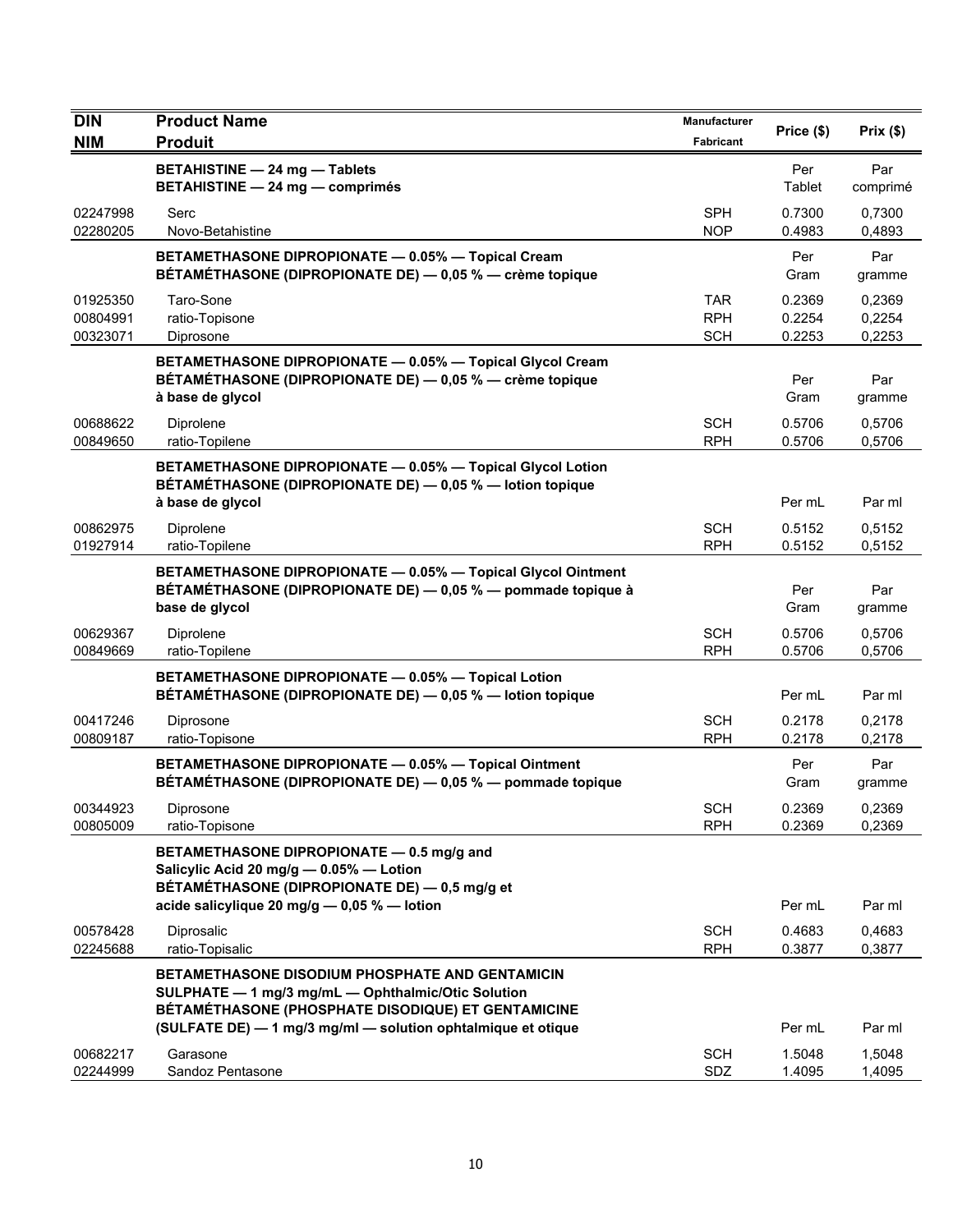| <b>DIN</b>           | <b>Product Name</b>                                                                                                                                      | Manufacturer             | Price (\$)        | Prix(\$)                        |
|----------------------|----------------------------------------------------------------------------------------------------------------------------------------------------------|--------------------------|-------------------|---------------------------------|
| <b>NIM</b>           | <b>Produit</b>                                                                                                                                           | <b>Fabricant</b>         |                   |                                 |
|                      | BETAMETHASONE DISODIUM PHOSPHATE/BETAMETHASONE<br>ACETATE - 3 mg/3 mg/mL - Injectable Suspension<br>BÉTAMÉTHASONE (PHOSPHATE DISODIQUE DE)/BÉTAMÉTHASONE |                          |                   |                                 |
|                      | (ACÉTATE DE) - 3 mg/3 mg/ml - suspension injectable                                                                                                      |                          | Per mL            | Par ml                          |
| 00028096<br>02237835 | Celestone Soluspan<br>Betaject                                                                                                                           | <b>SCH</b><br>SDZ        | 12.0904<br>8.5000 | 12,0904<br>8,5000               |
|                      | BETAMETHASONE-17-VALERATE - 0.05% - Cream<br>BÉTAMÉTHASONE-17 - (VALÉRATE DE) - 0,05 % - crème                                                           |                          | Per<br>Gram       | Par<br>gramme                   |
| 00535427<br>00716618 | ratio-Ectosone<br>Betaderm                                                                                                                               | <b>RPH</b><br><b>TAR</b> | 0.0672<br>0.0667  | 0,0672<br>0,0667                |
|                      | BETAMETHASONE-17-VALERATE - 0.1% - Cream<br>BÉTAMÉTHASONE—17 — (VALÉRATE DE) — 0,1 % — crème                                                             |                          | Per<br>Gram       | Par<br>gramme                   |
| 00535435             | ratio-Ectosone                                                                                                                                           | <b>RPH</b>               | 0.1002            | 0,1002                          |
| 00716626             | Betaderm                                                                                                                                                 | <b>TAR</b>               | 0.0993            | 0,0993                          |
|                      | BETAMETHASONE-17-VALERATE - 0.1% - Scalp Lotion<br>BÉTAMÉTHASONE-17 - (VALÉRATE DE) - 0,1 % - lotion capillaire                                          |                          | Per mL            | Par ml                          |
| 00716634             | <b>Betaderm</b>                                                                                                                                          | <b>TAR</b>               | 0.0954            | 0,0954                          |
| 00653217             | ratio-Ectosone                                                                                                                                           | <b>RPH</b>               | 0.0939            | 0,0939                          |
| 00027944             | Valisone                                                                                                                                                 | <b>SCH</b>               | 0.0939            | 0,0939                          |
|                      | BETAMETHASONE-17-VALERATE - 0.05% - Topical Lotion<br>BÉTAMÉTHASONE-17 - (VALÉRATE DE) - 0,05 % - lotion topique                                         |                          | Per mL            | Par ml                          |
| 02100185             | Betnovate                                                                                                                                                | <b>RBT</b>               | 0.2090            | 0,2090                          |
| 00653209             | ratio-Ectosone                                                                                                                                           | <b>RPH</b>               | 0.2090            | 0,2090                          |
|                      | BICALUTAMIDE - 50 mg - Tablets<br>BICALUTAMIDE - 50 mg - comprimés                                                                                       |                          | Per<br>Tablet     | Par<br>comprimé                 |
| 02184478             | Casodex                                                                                                                                                  | <b>AZC</b>               | 7.0840            | 7,0840                          |
| 02277700             | ratio-Bicalutamide                                                                                                                                       | <b>RPH</b>               | 4.9092            | 4,9092                          |
| 02275589<br>02274337 | pms-Bicalutamide<br>Co Bicalutamide                                                                                                                      | <b>PMS</b><br><b>COB</b> | 4.4631<br>4.4630  | 4,4631<br>4,4630                |
| 02270226             | Novo-Bicalutamide                                                                                                                                        | <b>NOP</b>               | 4.0574            | 4,0574                          |
| 02276089             | Sandoz Bicalutamide                                                                                                                                      | SDZ                      | 4.0574            | 4,0574                          |
| 02296063             | Apo-Bicalutamide                                                                                                                                         | APX.                     | 4.0572            | 4,0572                          |
| 02302403             | Mylan-Bicalutamide                                                                                                                                       | <b>MYL</b>               | 4.0572            | 4,0572                          |
|                      | <b>BISACODYL - 5 mg - Enteric Tablets</b><br>BISACODYL - 5 mg - comprimés à enrobage entérosoluble                                                       |                          | Per<br>Tablet     | Par<br>comprimé                 |
| 00254142             | <b>Dulcolax</b>                                                                                                                                          | <b>BOE</b>               | 0.2112            | 0,2112                          |
| 00545023             | Apo-Bisacodyl                                                                                                                                            | <b>APX</b>               | 0.0594            | 0,0594                          |
| 00587273             | pms-Bisacodyl                                                                                                                                            | <b>PMS</b>               | 0.0535            | 0,0535                          |
|                      | <b>BISACODYL - 10 mg - Suppositories</b><br>BISACODYL - 10 mg - suppositoires                                                                            |                          | Per               | Par<br>Suppository suppositoire |
| 00003875             | Dulcolax                                                                                                                                                 | <b>BOE</b>               | 1.2284            | 1,2284                          |
| 00754595             | Apo-Bisacodyl                                                                                                                                            | <b>APX</b>               | 0.5995            | 0,5995                          |
| 00582883             | pms-Bisacodyl                                                                                                                                            | <b>PMS</b>               | 0.5515            | 0,5515                          |
| 00404802             | ratio-Bisacodyl                                                                                                                                          | <b>RPH</b>               | 0.5149            | 0,5149                          |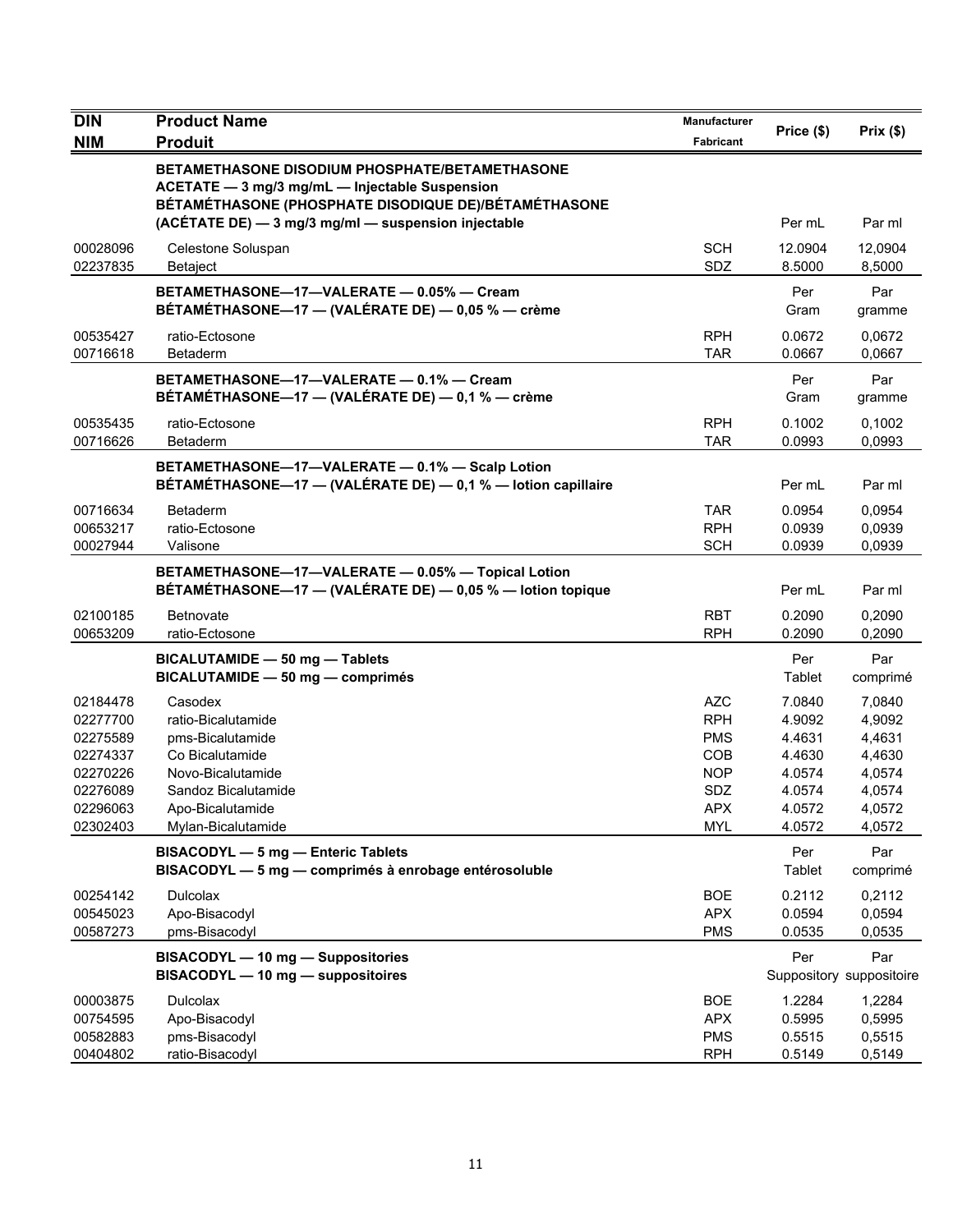| <b>DIN</b>                                               | <b>Product Name</b>                                                                                                    | Manufacturer                                                | Price (\$)                                     | Prix(\$)                                       |
|----------------------------------------------------------|------------------------------------------------------------------------------------------------------------------------|-------------------------------------------------------------|------------------------------------------------|------------------------------------------------|
| <b>NIM</b>                                               | <b>Produit</b>                                                                                                         | Fabricant                                                   |                                                |                                                |
|                                                          | BISOPROLOL FUMARATE - 5 mg - Tablets<br>BISOPROLOL (FUMARATE DE) - 5 mg - comprimés                                    |                                                             | Per<br>Tablet                                  | Par<br>comprimé                                |
| 02241148<br>02256134<br>02267470<br>02247439<br>02302632 | Monocor<br>Apo-Bisoprolol<br>Novo-Bisoprolol<br>Sandoz Bisoprolol<br>pms-Bisoprolol                                    | BIV<br><b>APX</b><br><b>NOP</b><br>SDZ<br><b>PMS</b>        | 0.3850<br>0.2426<br>0.2426<br>0.2426<br>0.2205 | 0,3850<br>0,2426<br>0,2426<br>0,2426<br>0,2205 |
|                                                          | BISOPROLOL FUMARATE - 10 mg - Tablets<br>BISOPROLOL (FUMARATE DE) - 10 mg - comprimés                                  |                                                             | Per<br>Tablet                                  | Par<br>comprimé                                |
| 02241149<br>02256177<br>02267489<br>02247440<br>02302640 | Monocor<br>Apo-Bisoprolol<br>Novo-Bisoprolol<br>Sandoz Bisoprolol<br>pms-Bisoprolol                                    | <b>BIV</b><br><b>APX</b><br><b>NOP</b><br>SDZ<br><b>PMS</b> | 0.6380<br>0.4019<br>0.4019<br>0.4019<br>0.3654 | 0,6380<br>0,4019<br>0,4019<br>0,4019<br>0,3654 |
|                                                          | <b>BRIMONIDINE TARTRATE - 0.2% - Ophthalmic Solution</b><br>BRIMONIDINE (TARTRATE DE) - 0,2 % - solution ophtalmique   |                                                             | Per mL                                         | Par ml                                         |
| 02236876<br>02246284<br>02243026<br>02260077<br>02305429 | Alphagan<br>pms-Brimonidine<br>ratio-Brimonidine<br>Apo-Brimonidine<br>Sandoz Brimonidine                              | <b>ALL</b><br><b>PMS</b><br><b>RPH</b><br><b>APX</b><br>SDZ | 3.6300<br>2.2880<br>2.2880<br>2.2870<br>2.0800 | 3,6300<br>2,2880<br>2,2880<br>2,2870<br>2,0800 |
|                                                          | <b>BRIMONIDINE TARTRATE - 0.15% - Ophthalmic Solution</b><br>BRIMONIDINE (TARTRATE DE) - 0,15 % - solution ophtalmique |                                                             | Per mL                                         | Par ml                                         |
| 02248151<br>02301334                                     | Alphagan<br>Apo-Brimonidine                                                                                            | <b>ALL</b><br><b>APX</b>                                    | 3.6300<br>1.7325                               | 3,6300<br>1,7325                               |
|                                                          | BROMAZEPAM - 1.5 mg - Tablets<br>$BROMAZÉPAM - 1,5 mg - comprimés$                                                     |                                                             | Per<br>Tablet                                  | Par<br>comprimé                                |
| 00682314<br>02177153<br>02192705                         | Lectopam<br>Apo-Bromazepam<br>Gen-Bromazepam                                                                           | <b>HLR</b><br><b>APX</b><br><b>GPM</b>                      | 0.1190<br>0.0762<br>0.0762                     | 0,1190<br>0,0762<br>0,0762                     |
|                                                          | <b>BROMAZEPAM - 3 mg - Tablets</b><br>BROMAZEPAM - 3 mg - comprimés                                                    |                                                             | Per<br>Tablet                                  | Par<br>comprimé                                |
| 00518123<br>02192713<br>02177161<br>02230584             | Lectopam<br>Gen-Bromazepam<br>Apo-Bromazepam<br>Novo-Bromazepam                                                        | <b>HLR</b><br><b>GPM</b><br><b>APX</b><br><b>NOP</b>        | 0.1617<br>0.0971<br>0.0970<br>0.0970           | 0,1617<br>0,0971<br>0,0970<br>0,0970           |
|                                                          | <b>BROMAZEPAM - 6 mg - Tablets</b><br>BROMAZÉPAM - 6 mg - comprimés                                                    |                                                             | Per<br>Tablet                                  | Par<br>comprimé                                |
| 00518131<br>02177188<br>02192721<br>02230585             | Lectopam<br>Apo-Bromazepam<br>Gen-Bromazepam<br>Novo-Bromazepam                                                        | <b>HLR</b><br><b>APX</b><br><b>GPM</b><br><b>NOP</b>        | 0.2362<br>0.1417<br>0.1417<br>0.1417           | 0,2362<br>0,1417<br>0,1417<br>0,1417           |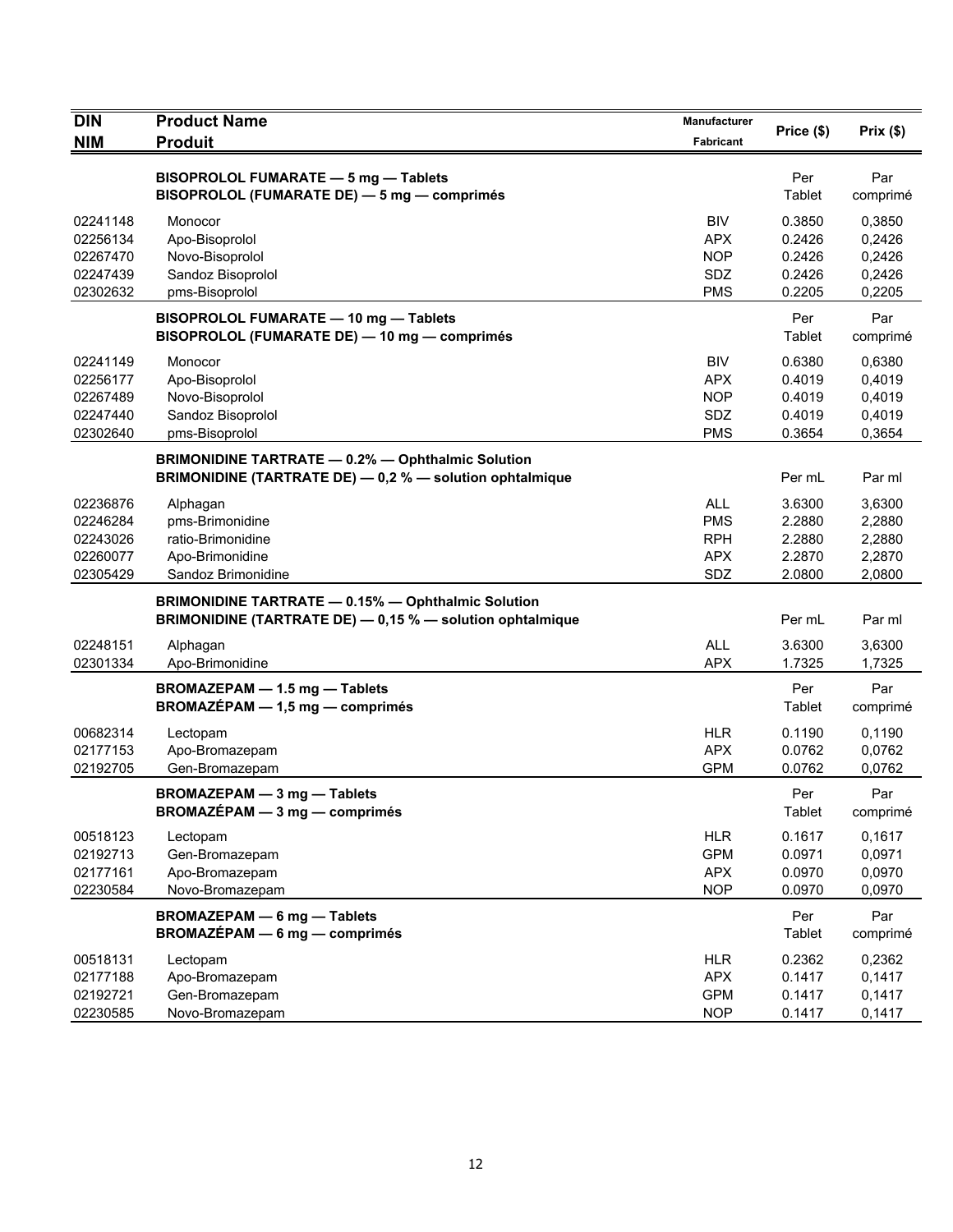| <b>DIN</b>                                                                                   | <b>Product Name</b>                                                                                                                          | Manufacturer                                                                                   | Price (\$)                                                                   | Prix(\$)                                                                     |
|----------------------------------------------------------------------------------------------|----------------------------------------------------------------------------------------------------------------------------------------------|------------------------------------------------------------------------------------------------|------------------------------------------------------------------------------|------------------------------------------------------------------------------|
| <b>NIM</b>                                                                                   | <b>Produit</b>                                                                                                                               | Fabricant                                                                                      |                                                                              |                                                                              |
|                                                                                              | <b>BROMOCRIPTINE MESYLATE - 2.5 mg - Tablets</b><br>BROMOCRIPTINE (MÉSYLATE DE) - 2,5 mg - comprimés                                         |                                                                                                | Per<br>Tablet                                                                | Par<br>comprimé                                                              |
| 02238636<br>02231702<br>02087324                                                             | Dom-Bromocriptine<br>pms-Bromocriptine<br>Apo-Bromocriptine                                                                                  | DOM<br><b>PMS</b><br><b>APX</b>                                                                | 0.5999<br>0.5999<br>0.5998                                                   | 0,5999<br>0,5999<br>0,5998                                                   |
|                                                                                              | <b>BROMOCRIPTINE MESYLATE - 5 mg - Capsules</b><br><b>BROMOCRIPTINE (MÉSYLATE DE) — 5 mg — capsules</b>                                      |                                                                                                | Per<br>Capsule                                                               | Par<br>capsule                                                               |
| 00568643<br>02238637<br>02236949<br>02230454                                                 | Parlodel<br>Dom-Bromocriptine<br>pms-Bromocriptine<br>Apo-Bromocriptine                                                                      | <b>NVT</b><br>DOM<br><b>PMS</b><br><b>APX</b>                                                  | 2.0173<br>1.0683<br>1.0683<br>1.0682                                         | 2,0173<br>1,0683<br>1,0683<br>1,0682                                         |
|                                                                                              | BUDESONIDE - 120 Dose - 64 mcg - Aqueous Nasal Spray<br>BUDÉSONIDE - 120 doses - 64 mcg - vaporisateur nasal pour<br>solution aqueuse        |                                                                                                | Per<br>Dose                                                                  | Par<br>dose                                                                  |
| 02231923<br>02241003                                                                         | <b>Rhinocort Aqua</b><br>Mylan-Budesonide AQ                                                                                                 | <b>AZC</b><br><b>MYL</b>                                                                       | 0.0935<br>0.0843                                                             | 0,0935<br>0,0843                                                             |
|                                                                                              | <b>BUPROPION HCI-100 mg-Sustained Release Tablets</b><br><b>BUPROPION (CHLORHYDRATE DE) - 100 mg</b><br>- comprimés à libération progressive |                                                                                                | Per<br>Tablet                                                                | Par<br>comprimé                                                              |
| 02285657<br>02275074                                                                         | ratio-Bupropion SR<br>Sandoz Bupropion SR                                                                                                    | <b>RPH</b><br>SDZ                                                                              | 0.4106<br>0.4106                                                             | 0,4106<br>0,4106                                                             |
|                                                                                              | <b>BUPROPION HCI-150 mg-Sustained Release Tablets</b><br><b>BUPROPION (CHLORHYDRATE DE) - 150 mg</b><br>- comprimés à libération progressive |                                                                                                | Per<br>Tablet                                                                | Par<br>comprimé                                                              |
| 02237825<br>02285665<br>02260239<br>02275082                                                 | <b>Wellbutrin SR</b><br>ratio-Bupropion SR<br>Novo-Bupropion SR<br>Sandoz Bupropion SR                                                       | <b>BPC</b><br><b>RPH</b><br><b>NOP</b><br>SDZ                                                  | 1.0111<br>0.5544<br>0.5040<br>0.5040                                         | 1,0111<br>0,5544<br>0,5040<br>0,5040                                         |
|                                                                                              | <b>BUSPIRONE - 10 mg - Tablets</b><br>BUSPIRONE - 10 mg - comprimés                                                                          |                                                                                                | Per<br>Tablet                                                                | Par<br>comprimé                                                              |
| 00603821<br>02230874<br>02207672<br>02232564<br>02230942<br>02237858<br>02211076<br>02231492 | <b>Buspar</b><br>Mylan-Buspirone<br>Nu-Buspirone<br>Dom-Buspirone<br>pms-Buspirone<br>ratio-Buspirone<br>Apo-Buspirone<br>Novo-Buspirone     | SQU<br>MYL<br><b>NXP</b><br><b>DOM</b><br><b>PMS</b><br><b>RPH</b><br><b>APX</b><br><b>NOP</b> | 1.1701<br>0.7970<br>0.7970<br>0.7174<br>0.7174<br>0.7174<br>0.7173<br>0.7173 | 1,1701<br>0,7970<br>0,7970<br>0,7174<br>0,7174<br>0,7174<br>0,7173<br>0,7173 |
|                                                                                              | BUTORPHANOL TARTRATE - 10 mg/mL - Nasal Spray<br>BUTORPHANOL (TARTRATE DE) - 10 mg/ml - vaporisateur nasal                                   |                                                                                                | Per mL                                                                       | Par ml                                                                       |
| 02113031<br>02244508<br>02242504                                                             | Stadol NS<br>pms-Butorphanol<br>Apo-Butorphanol                                                                                              | SQU<br><b>PMS</b><br><b>APX</b>                                                                | 26.1800<br>18.3300<br>18.3200                                                | 26,1800<br>18,3300<br>18,3200                                                |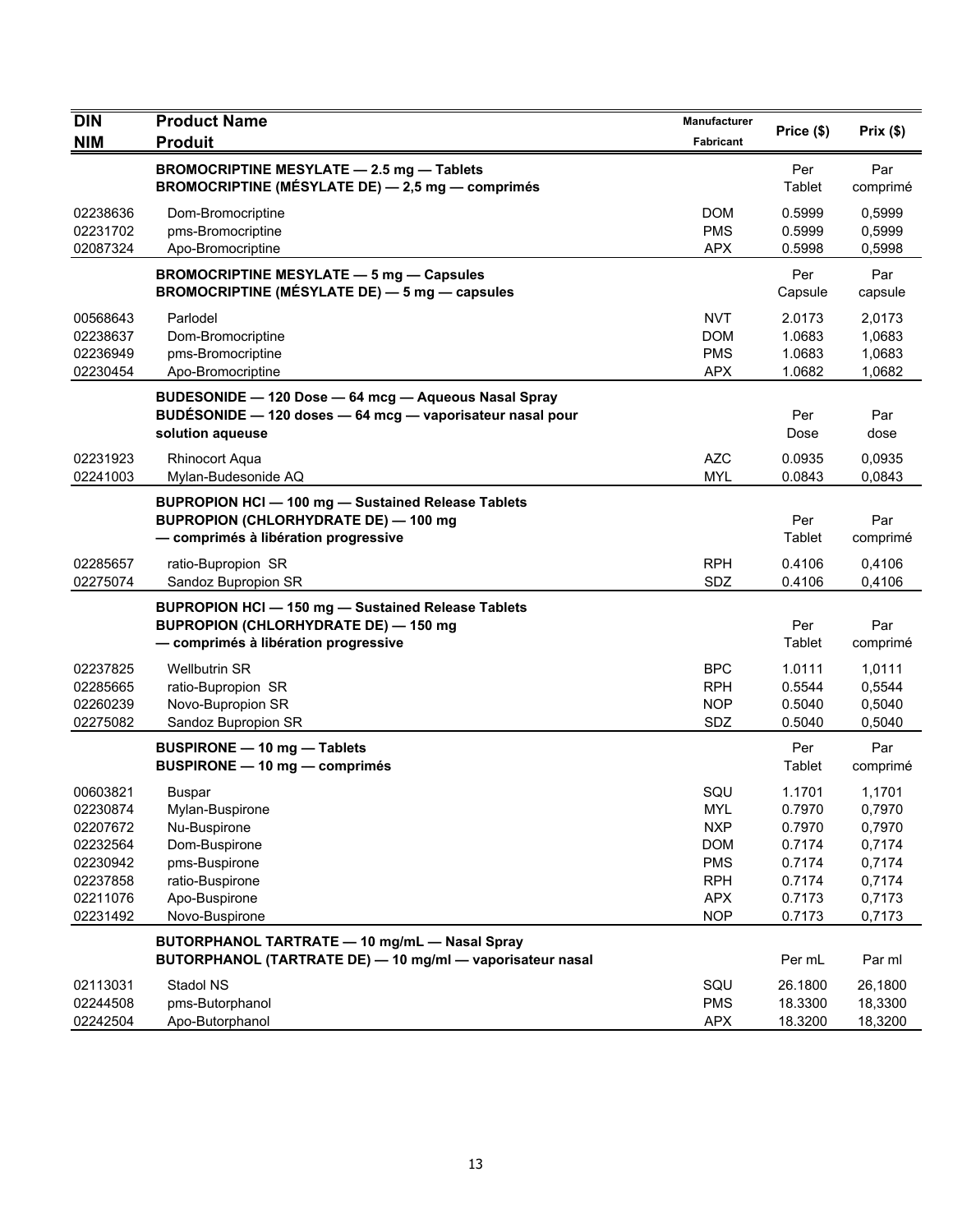| <b>DIN</b>                                                                                               | <b>Product Name</b>                                                                                                                                                        | <b>Manufacturer</b>                                                                                                 | Price (\$)                                                                                       | Prix(\$)                                                                                           |
|----------------------------------------------------------------------------------------------------------|----------------------------------------------------------------------------------------------------------------------------------------------------------------------------|---------------------------------------------------------------------------------------------------------------------|--------------------------------------------------------------------------------------------------|----------------------------------------------------------------------------------------------------|
| <b>NIM</b>                                                                                               | <b>Produit</b>                                                                                                                                                             | <b>Fabricant</b>                                                                                                    |                                                                                                  |                                                                                                    |
|                                                                                                          | CABERGOLINE - 0.5 mg - Tablets<br>CABERGOLINE - 0.5 mg - comprimés                                                                                                         |                                                                                                                     | Per<br>Tablet                                                                                    | Par<br>comprimé                                                                                    |
| 02242471<br>02301407                                                                                     | Dostinex<br>Co Cabergoline                                                                                                                                                 | PNU<br>COB                                                                                                          | 14.3330<br>8.8550                                                                                | 14,3330<br>8,8550                                                                                  |
|                                                                                                          | CALCITONIN (Salmon Synthetic) - 200 IU - Nasal Spray<br>CALCITONINE DE SAUMON SYNTHÉTIQUE - 200 UI - vaporisateur nasal                                                    |                                                                                                                     | Per<br>Spray                                                                                     | Par<br>vaporisation                                                                                |
| 02240775<br>02247585<br>02261766                                                                         | Miacalcin<br>Apo-Calcitonin<br>Sandoz Calcitonin                                                                                                                           | <b>NVT</b><br><b>APX</b><br>SDZ                                                                                     | 2.2963<br>1.8979<br>1.8979                                                                       | 2,2963<br>1,8979<br>1,8979                                                                         |
|                                                                                                          | <b>CALCIUM CARBONATE - Equivalent to 500 mg Elemental Calcium - Tablets</b><br>CALCIUM (CARBONATE DE) — quantité équivalant à 500 mg de calcium<br>élémentaire - comprimés |                                                                                                                     | Per<br>Tablet                                                                                    | Par<br>comprimé                                                                                    |
| 02042991<br>00682039<br>80001408                                                                         | Os-Cal<br>Apo-Cal<br>Calcium                                                                                                                                               | WAY<br><b>APX</b><br><b>NOP</b>                                                                                     | 0.1407<br>0.0410<br>0.0319                                                                       | 0,1407<br>0,0410<br>0,0319                                                                         |
|                                                                                                          | CAPTOPRIL - 12.5 mg - Tablets<br>CAPTOPRIL - 12,5 mg - comprimés                                                                                                           |                                                                                                                     | Per<br>Tablet                                                                                    | Par<br>comprimé                                                                                    |
| 00893595<br>00695661<br>02242788<br>02238551                                                             | Apo-Capto<br>Capoten<br>Captopril<br>Dom-Captopril                                                                                                                         | <b>APX</b><br>SQU<br>ZYM<br><b>DOM</b>                                                                              | 0.2332<br>0.2332<br>0.2332<br>0.2332                                                             | 0,2332<br>0,2332<br>0,2332<br>0,2332                                                               |
| 02163551<br>01942964<br>01913824<br>02230203                                                             | Mylan-Captopril<br>Novo-Captopril<br>Nu-Capto<br>pms-Captopril                                                                                                             | <b>MYL</b><br><b>NOP</b><br><b>NXP</b><br><b>PMS</b>                                                                | 0.2332<br>0.2332<br>0.2332<br>0.2332                                                             | 0,2332<br>0,2332<br>0,2332<br>0,2332                                                               |
| 00851639                                                                                                 | ratio-Captopril<br>CAPTOPRIL - 25 mg - Tablets                                                                                                                             | <b>RPH</b>                                                                                                          | 0.2332<br>Per                                                                                    | 0,2332<br>Par                                                                                      |
| 00893609<br>00851833<br>00546283<br>02242789<br>02238552<br>02163578<br>01913832<br>01942972<br>02230204 | CAPTOPRIL - 25 mg - comprimés<br>Apo-Capto<br>ratio-Captopril<br>Capoten<br>Captopril<br>Dom-Captopril<br>Mylan-Captopril<br>Nu-Capto<br>Novo-Captopril<br>pms-Captopril   | <b>APX</b><br><b>RPH</b><br>SQU<br><b>ZYM</b><br><b>DOM</b><br><b>MYL</b><br><b>NXP</b><br><b>NOP</b><br><b>PMS</b> | Tablet<br>0.3300<br>0.3330<br>0.3300<br>0.3300<br>0.3300<br>0.3300<br>0.3300<br>0.3300<br>0.3300 | comprimé<br>0,3300<br>0,3330<br>0,3300<br>0,3300<br>0,3300<br>0,3300<br>0,3300<br>0,3300<br>0,3300 |
|                                                                                                          | CAPTOPRIL - 50 mg - Tablets<br>CAPTOPRIL - 50 mg - comprimés                                                                                                               |                                                                                                                     | Per<br>Tablet                                                                                    | Par<br>comprimé                                                                                    |
| 00893617<br>00546291<br>02242790<br>02238553<br>02163586<br>01942980                                     | Apo-Capto<br>Capoten<br>Captopril<br>Dom-Captopril<br>Mylan-Captopril<br>Novo-Captopril                                                                                    | <b>APX</b><br>SQU<br>ZYM<br><b>DOM</b><br><b>MYL</b><br><b>NOP</b>                                                  | 0.6149<br>0.6149<br>0.6149<br>0.6149<br>0.6149<br>0.6149                                         | 0,6149<br>0,6149<br>0,6149<br>0,6149<br>0,6149<br>0,6149                                           |
| 01913840<br>02230205<br>00851647                                                                         | Nu-Capto<br>pms-Captopril<br>ratio-Captopril                                                                                                                               | <b>NXP</b><br><b>PMS</b><br><b>RPH</b>                                                                              | 0.6149<br>0.6149<br>0.6149                                                                       | 0,6149<br>0,6149<br>0,6149                                                                         |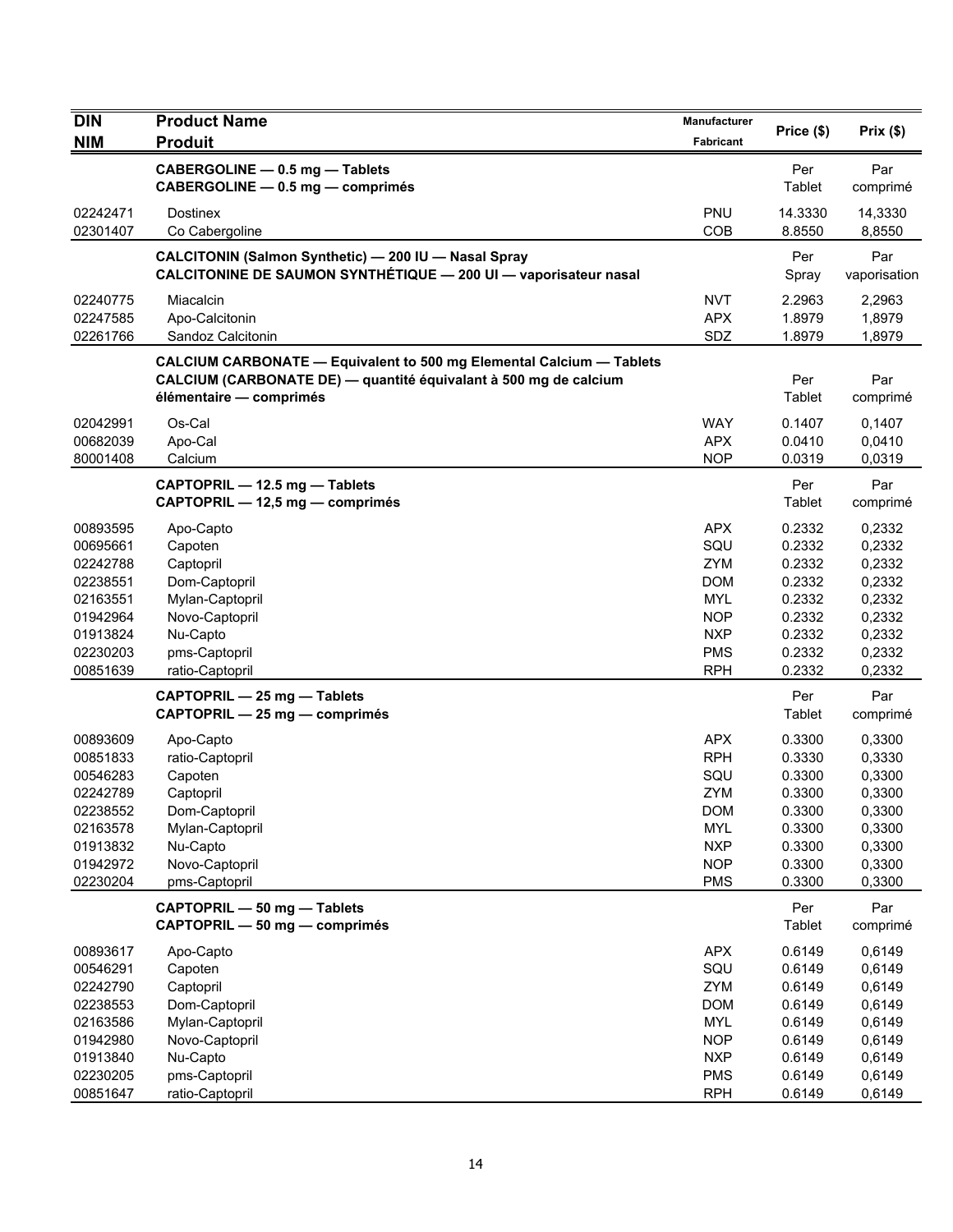| <b>DIN</b>                                                                                   | <b>Product Name</b>                                                                                                          | Manufacturer                                                                                                 | Price (\$)                                                                   | Prix(\$)                                                                     |
|----------------------------------------------------------------------------------------------|------------------------------------------------------------------------------------------------------------------------------|--------------------------------------------------------------------------------------------------------------|------------------------------------------------------------------------------|------------------------------------------------------------------------------|
| <b>NIM</b>                                                                                   | <b>Produit</b>                                                                                                               | <b>Fabricant</b>                                                                                             |                                                                              |                                                                              |
|                                                                                              | CAPTOPRIL - 100 mg - Tablets<br>CAPTOPRIL - 100 mg - comprimés                                                               |                                                                                                              | Per<br>Tablet                                                                | Par<br>comprimé                                                              |
| 00893625<br>02242791<br>02238554<br>02163594<br>01942999<br>01913859<br>02230206<br>00851655 | Apo-Capto<br>Captopril<br>Dom-Captopril<br>Mylan-Captopril<br>Novo-Captopril<br>Nu-Capto<br>pms-Captopril<br>ratio-Captopril | <b>APX</b><br><b>ZYM</b><br><b>DOM</b><br><b>MYL</b><br><b>NOP</b><br><b>NXP</b><br><b>PMS</b><br><b>RPH</b> | 1.1435<br>1.1435<br>1.1435<br>1.1435<br>1.1435<br>1.1435<br>1.1435<br>1.1435 | 1,1435<br>1,1435<br>1,1435<br>1,1435<br>1,1435<br>1,1435<br>1,1435<br>1,1435 |
| 00546305                                                                                     | Capoten                                                                                                                      | SQU                                                                                                          | 1.1434                                                                       | 1,1434                                                                       |
|                                                                                              | CARBAMAZEPINE - 100 mg - Chewable Tablets<br>CARBAMAZEPINE - 100 mg - comprimés masticables                                  |                                                                                                              | Per<br>Tablet                                                                | Par<br>comprimé                                                              |
| 00369810<br>02244403<br>02231542<br>02261855                                                 | Tegretol<br>Taro-Carbamazepine<br>pms-Carbamazepine<br>Sandoz Carbamazepine                                                  | <b>NVT</b><br><b>TAR</b><br><b>PMS</b><br>SDZ                                                                | 0.1670<br>0.0942<br>0.0847<br>0.0847                                         | 0,1670<br>0,0942<br>0,0847<br>0,0847                                         |
|                                                                                              | CARBAMAZEPINE - 200 mg - Chewable Tablets<br>CARBAMAZÉPINE - 200 mg - comprimés masticables                                  |                                                                                                              | Per<br>Tablet                                                                | Par<br>comprimé                                                              |
| 00665088<br>02244404<br>02231540<br>02261863                                                 | Tegretol<br>Taro-Carbamazepine<br>pms-Carbamazepine<br>Sandoz Carbamazepine                                                  | <b>NVT</b><br><b>TAR</b><br><b>PMS</b><br>SDZ                                                                | 0.3295<br>0.1858<br>0.1672<br>0.1672                                         | 0,3295<br>0,1858<br>0,1672<br>0,1672                                         |
|                                                                                              | <b>CARBAMAZEPINE - 200 mg - Sustained Release Tablets</b><br>CARBAMAZÉPINE - 200 mg - comprimés à libération progressive     |                                                                                                              | Per<br>Tablet                                                                | Par<br>comprimé                                                              |
| 00773611<br>02231543<br>02241882<br>02261839                                                 | Tegretol CR/Tégrétol CR<br>pms-Carbamazepine CR<br>Mylan-Carbamazepine CR<br>Sandoz Carbamazepine CR                         | <b>NVT</b><br><b>PMS</b><br><b>MYL</b><br>SDZ                                                                | 0.4090<br>0.2472<br>0.2075<br>0.2075                                         | 0.4090<br>0,2472<br>0,2075<br>0,2075                                         |
|                                                                                              | <b>CARBAMAZEPINE - 400 mg - Sustained Release Tablets</b><br>CARBAMAZÉPINE - 400 mg - comprimés à libération progressive     |                                                                                                              | Per<br>Tablet                                                                | Par<br>comprimé                                                              |
| 00755583<br>02231544<br>02241883<br>02261847                                                 | <b>Tegretol CR</b><br>pms-Carbamazepine CR<br>Mylan-Carbamazepine CR<br>Sandoz Carbamazepine CR                              | <b>NVT</b><br><b>PMS</b><br><b>MYL</b><br>SDZ                                                                | 0.8179<br>0.4944<br>0.4152<br>0.4152                                         | 0,8179<br>0,4944<br>0,4152<br>0,4152                                         |
|                                                                                              | CARBAMAZEPINE - 200 mg - Tablets<br>CARBAMAZÉPINE - 200 mg - comprimés                                                       |                                                                                                              | Per<br>Tablet                                                                | Par<br>comprimé                                                              |
| 00010405<br>00504742<br>02042568<br>00402699<br>00782718                                     | Tegretol<br>Mazepine<br>Nu-Carbamazepine<br>Apo-Carbamazepine<br>Novo-Carbamaz                                               | <b>NVT</b><br><b>ICN</b><br><b>NXP</b><br><b>APX</b><br><b>NOP</b>                                           | 0.4057<br>0.1372<br>0.0961<br>0.0875<br>0.0875                               | 0,4057<br>0,1372<br>0,0961<br>0,0875<br>0,0875                               |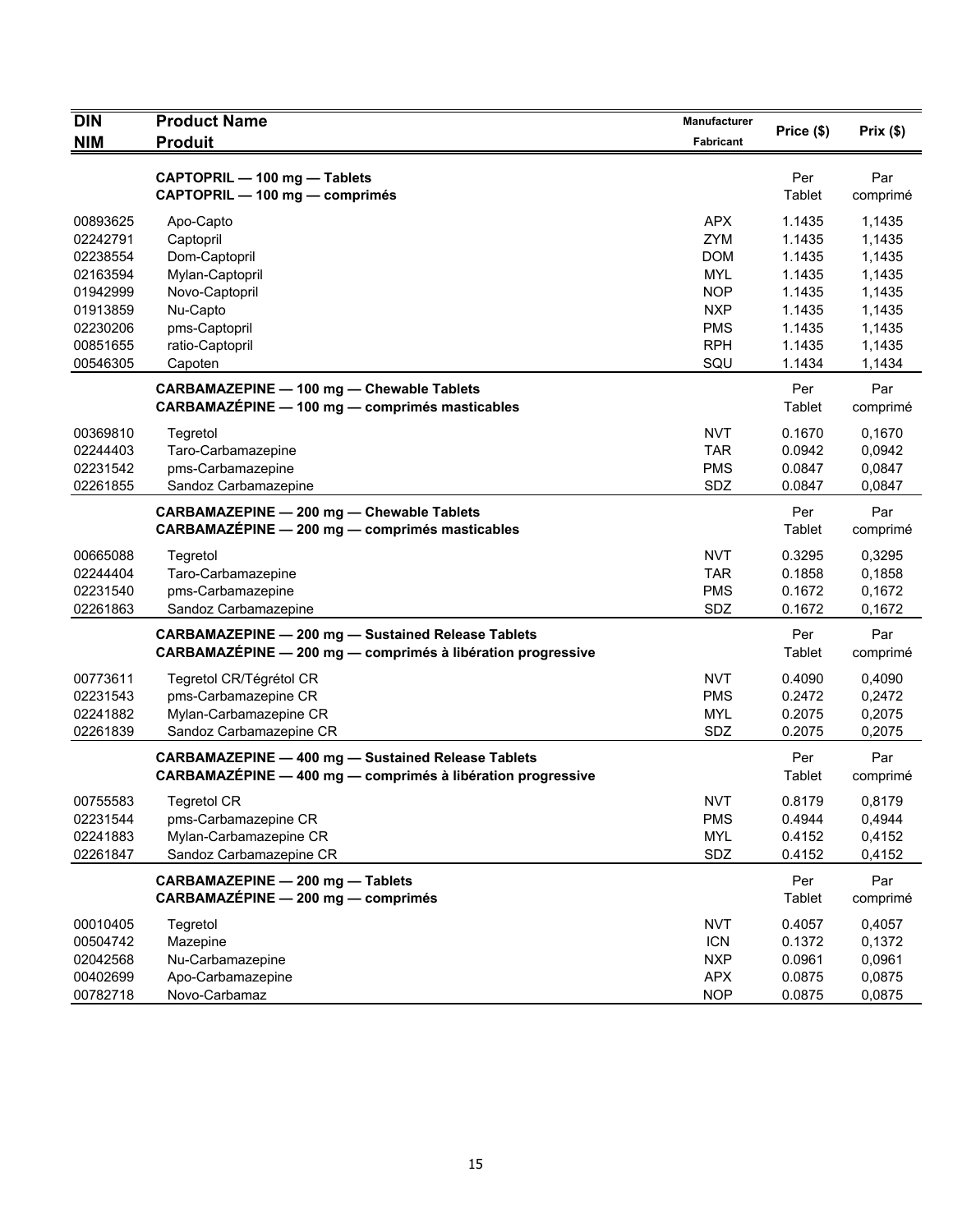| <b>DIN</b><br><b>NIM</b> | <b>Product Name</b>                                                            | Manufacturer<br>Fabricant | Price (\$)       | Prix(\$)         |
|--------------------------|--------------------------------------------------------------------------------|---------------------------|------------------|------------------|
|                          | <b>Produit</b>                                                                 |                           |                  |                  |
|                          | CARVEDILOL - 3.125 mg - Tablets<br>CARVEDILOL - 3,125 mg - comprimés           |                           | Per<br>Tablet    | Par<br>comprimé  |
| 02268027                 | Ran-Carvedilol                                                                 | <b>RAN</b>                | 0.9682           | 0.9682           |
| 02247933                 | Apo-Carvedilol                                                                 | <b>APX</b>                | 0.8801           | 0,8801           |
| 02245914                 | pms-Carvedilol                                                                 | <b>PMS</b>                | 0.8801           | 0,8801           |
| 02252309                 | ratio-Carvedilol                                                               | <b>RPH</b>                | 0.8801           | 0,8801           |
|                          | CARVEDILOL - 6.25 mg - Tablets<br>CARVEDILOL - 6,25 mg - comprimés             |                           | Per<br>Tablet    | Par<br>comprimé  |
| 02268035                 | Ran-Carvedilol                                                                 | <b>RAN</b>                | 0.9682           | 0,9682           |
| 02247934                 | Apo-Carvedilol                                                                 | <b>APX</b>                | 0.8801           | 0,8801           |
| 02245915                 | pms-Carvedilol                                                                 | <b>PMS</b>                | 0.8801           | 0,8801           |
| 02252317                 | ratio-Carvedilol                                                               | <b>RPH</b>                | 0.8801           | 0,8801           |
|                          | CARVEDILOL - 12.5 mg - Tablets<br>CARVEDILOL - 12,5 mg - comprimés             |                           | Per<br>Tablet    | Par<br>comprimé  |
| 02268043                 | Ran-Carvedilol                                                                 | <b>RAN</b>                | 0.9682           | 0,9682           |
| 02247935                 | Apo-Carvedilol                                                                 | <b>APX</b>                | 0.8801           | 0,8801           |
| 02245916                 | pms-Carvedilol                                                                 | <b>PMS</b>                | 0.8801           | 0,8801           |
| 02252325                 | ratio-Carvedilol                                                               | <b>RPH</b>                | 0.8801           | 0,8801           |
|                          | CARVEDILOL - 25 mg - Tablets<br>CARVEDILOL - 25 mg - comprimés                 |                           | Per<br>Tablet    | Par<br>comprimé  |
| 02268051                 | Ran-Carvedilol                                                                 | <b>RAN</b>                | 0.9682           | 0.9682           |
| 02247936                 | Apo-Carvedilol                                                                 | <b>APX</b>                | 0.8801           | 0,8801           |
| 02245917                 | pms-Carvedilol                                                                 | <b>PMS</b>                | 0.8801           | 0,8801           |
| 02252333                 | ratio-Carvedilol                                                               | <b>RPH</b>                | 0.8801           | 0,8801           |
|                          | CEFACLOR - 250 mg - Capsules<br>$CEFACLOR - 250$ mg $-$ capsules               |                           | Per<br>Capsule   | Par<br>capsule   |
| 00465186                 | Ceclor                                                                         | <b>PML</b>                | 1.1228           | 1,1228           |
| 02231432                 | Nu-Cefaclor                                                                    | <b>NXP</b>                | 1.0667           | 1,0667           |
| 02230263                 | Apo-Cefaclor                                                                   | <b>APX</b>                | 0.9697           | 0,9697           |
|                          | CEFACLOR - 500 mg - Capsules<br>$CEFACLOR - 500$ mg $-$ capsules               |                           | Per<br>Capsule   | Par<br>capsule   |
| 00465194                 | Ceclor                                                                         | <b>PML</b>                | 2.2044           | 2,2044           |
| 02231433                 | Nu-Cefaclor                                                                    | <b>NXP</b>                | 2.1230           | 2,1230           |
| 02230264                 | Apo-Cefaclor                                                                   | <b>APX</b>                | 1.9300           | 1,9300           |
|                          | CEFACLOR - 375 mg/5 mL - Suspension<br>CÉFACLOR $-$ 375 mg/5 ml $-$ suspension |                           | Per mL           | Par ml           |
| 00832804                 | Ceclor                                                                         | <b>PML</b>                | 0.3160           | 0,3160           |
| 02237502                 | Apo-Cefaclor                                                                   | <b>APX</b>                | 0.2211           | 0,2211           |
|                          |                                                                                |                           |                  |                  |
|                          | CEFADROXIL - 500 mg - Capsules<br>CÉFADROXIL - 500 mg - capsules               |                           | Per<br>Capsule   | Par<br>capsule   |
| 02240774<br>02235134     | Apo-Cefadroxil<br>Novo-Cefadroxil                                              | <b>APX</b><br><b>NOP</b>  | 0.9263<br>0.9263 | 0,9263<br>0,9263 |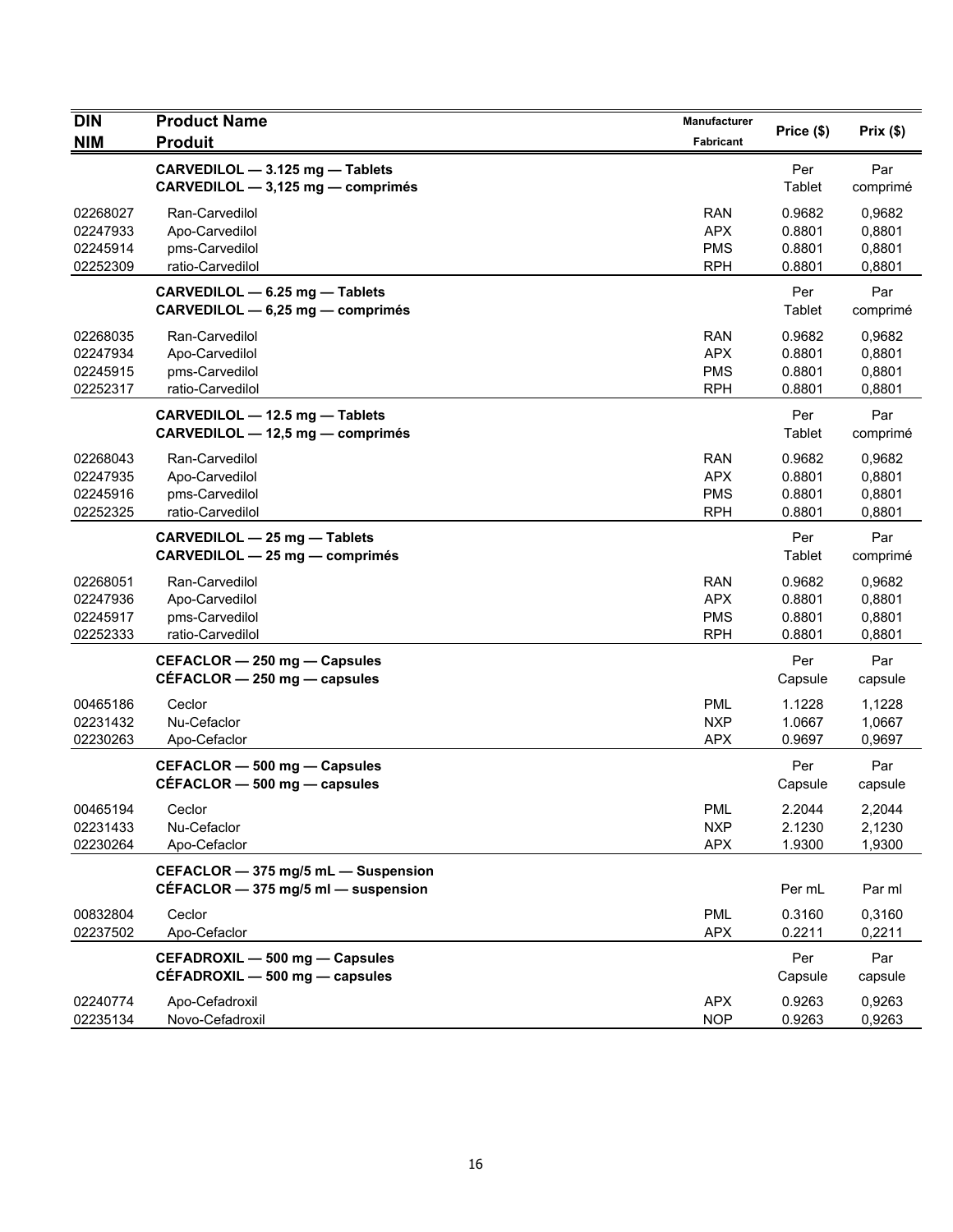| <b>DIN</b>                                   | <b>Product Name</b>                                                           | Manufacturer                           | Price (\$)                           | Prix(\$)                             |
|----------------------------------------------|-------------------------------------------------------------------------------|----------------------------------------|--------------------------------------|--------------------------------------|
| <b>NIM</b>                                   | <b>Produit</b>                                                                | Fabricant                              |                                      |                                      |
|                                              | CEFAZOLIN - 1 g - Powder for Injection<br>CEFAZOLIN - 1 g - poudre injectable |                                        | Per<br>Vial                          | Par<br>ampoule                       |
| 02108127<br>02297205<br>02308959             | Cefazolin for Injection<br>Cefazolin for Injection<br>Cefazolin for Injection | <b>NOP</b><br><b>APX</b><br>SDZ        | 6.3000<br>6.0000<br>6.0000           | 6,3000<br>6,0000<br>6,0000           |
|                                              | CEFPROZIL - 125 mg/5 mL - Suspension<br>CEFPROZIL - 125 mg/5 mL - suspension  |                                        | Per mL                               | Par ml                               |
| 02163675<br>02293943<br>02303426             | Cefzil<br>Apo-Cefprozil<br>Sandoz Cefprozil                                   | SQU<br><b>APX</b><br>SDZ               | 0.1863<br>0.1107<br>0.1107           | 0,1863<br>0,1107<br>0,1107           |
|                                              | CEFPROZIL - 250 mg/5 mL - Suspension<br>CEFPROZIL - 250 mg/5 mL - suspension  |                                        | Per mL                               | Par ml                               |
| 02163683<br>02293951<br>02293579<br>02303434 | Cefzil<br>Apo-Cefprozil<br>Ran-Cefprozil<br>Sandoz Cefprozil                  | SQU<br><b>APX</b><br><b>RAN</b><br>SDZ | 0.3725<br>0.2213<br>0.2213<br>0.2213 | 0,3725<br>0,2213<br>0,2213<br>0,2213 |
|                                              | CEFPROZIL - 250 mg - Tablets<br>CEFPROZIL - 250 mg - comprimés                |                                        | Per<br>Tablet                        | Par<br>comprimé                      |
| 02163659<br>02292998<br>02293528<br>02302179 | Cefzil<br>Apo-Cefprozil<br>Ran-Cefprozil<br>Sandoz Cefprozil                  | SQU<br><b>APX</b><br><b>RAN</b><br>SDZ | 1.9060<br>1.1329<br>1.1329<br>1.1329 | 1,9060<br>1,1329<br>1,1329<br>1,1329 |
|                                              | CEFPROZIL - 500 mg - Tablets<br>CEFPROZIL - 500 mg - comprimés                |                                        | Per<br>Tablet                        | Par<br>comprimé                      |
| 02163667<br>02293005<br>02293536<br>02302187 | Cefzil<br>Apo-Cefprozil<br>Ran-Cefprozil<br>Sandoz Cefprozil                  | SQU<br><b>APX</b><br><b>RAN</b><br>SDZ | 3.7372<br>2.2214<br>2.2214<br>2.2214 | 3,7372<br>2,2214<br>2,2214<br>2,2214 |
|                                              | CEFTRIAXONE - 250 mg - Injection<br>CEFTRIAXONE - 250 mg - injection          |                                        | Per mL                               | Par ml                               |
| 00657387<br>02292866                         | Rocephin<br>Ceftriaxone                                                       | <b>HLR</b><br><b>APX</b>               | 12.4163<br>7.5300                    | 12,4163<br>7,5300                    |
|                                              | CEFTRIAXONE - 1 g - Injection<br>CEFTRIAXONE - 1 g - injection                |                                        | Per mL                               | Par ml                               |
| 00657417<br>02292874<br>02292270             | Rocephin<br>Ceftriaxone<br>Sandoz Ceftriaxone                                 | <b>HLR</b><br><b>APX</b><br>SDZ        | 47.3080<br>23.8000<br>23.8000        | 47,3080<br>23,8000<br>23,8000        |
|                                              | CEFTRIAXONE - 2 g - Injection<br>CEFTRIAXONE - 2 g - injection                |                                        | Per mL                               | Par ml                               |
| 00657409<br>02292882<br>02292289             | Rocephin<br>Ceftriaxone<br>Sandoz Ceftriaxone                                 | <b>HLR</b><br><b>APX</b><br>SDZ        | 72.4369<br>46.9000<br>46.9000        | 72,4369<br>46,9000<br>46,9000        |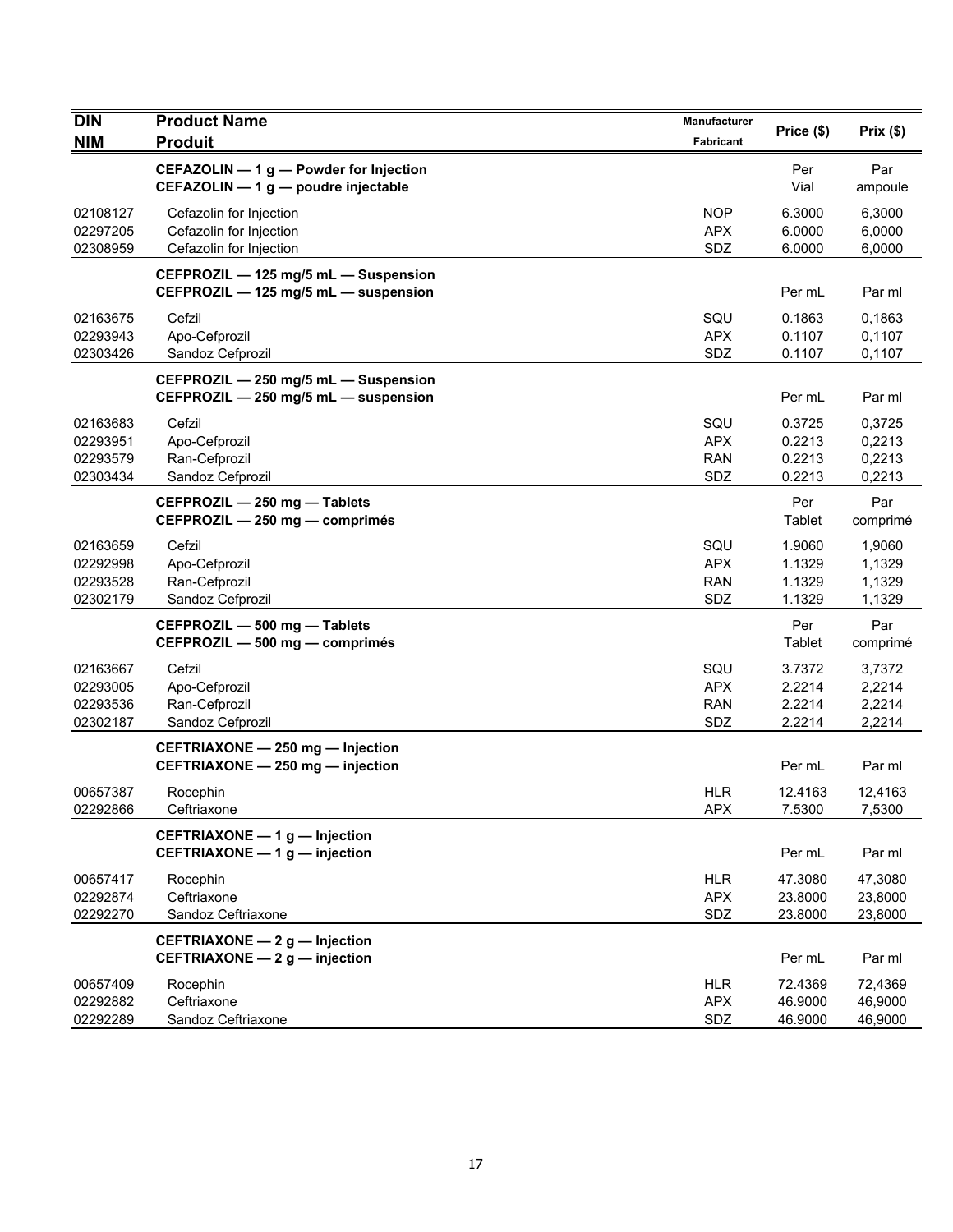| <b>DIN</b><br><b>NIM</b>                                 | <b>Product Name</b><br><b>Produit</b>                                                                                                                                     | Manufacturer<br><b>Fabricant</b>                            | Price (\$)                                     | Prix (\$)                                      |
|----------------------------------------------------------|---------------------------------------------------------------------------------------------------------------------------------------------------------------------------|-------------------------------------------------------------|------------------------------------------------|------------------------------------------------|
|                                                          | CEFUROXIME AXETIL - 250 mg - Tablets<br>CÉFUROXIME AXÉTIL - 250 mg - comprimés                                                                                            |                                                             | Per<br>Tablet                                  | Par<br>comprimé                                |
| 02212277<br>02244393<br>02242656                         | Ceftin<br>Apo-Cefuroxime<br>ratio-Cefuroxime                                                                                                                              | <b>GSK</b><br><b>APX</b><br><b>RPH</b>                      | 1.7806<br>1.1145<br>1.1145                     | 1,7806<br>1,1145<br>1,1145                     |
|                                                          | CEFUROXIME AXETIL - 500 mg - Tablets<br>CÉFUROXIME AXÉTIL - 500 mg - comprimés                                                                                            |                                                             | Per<br>Tablet                                  | Par<br>comprimé                                |
| 02212285<br>02242657<br>02244394                         | Ceftin<br>ratio-Cefuroxime<br>Apo-Cefuroxime                                                                                                                              | <b>GSK</b><br><b>RPH</b><br><b>APX</b>                      | 3.5274<br>2.2079<br>2.2078                     | 3,5274<br>2,2079<br>2,2078                     |
|                                                          | CEPHALEXIN - 250 mg - Tablets<br>CEPHALEXINE - 250 mg - comprimés                                                                                                         |                                                             | Per<br>Tablet                                  | Par<br>comprimé                                |
| 00403628<br>00865877<br>00768723<br>00583413<br>02177781 | Keflex<br>Nu-Cephalex<br>Apo-Cephalex<br>Novo-Lexin<br>pms-Cephalexin                                                                                                     | LIL<br><b>NXP</b><br><b>APX</b><br><b>NOP</b><br><b>PMS</b> | 0.3516<br>0.2475<br>0.2250<br>0.2250<br>0.2250 | 0,3516<br>0,2475<br>0,2250<br>0,2250<br>0,2250 |
|                                                          | CEPHALEXIN - 500 mg - Tablets<br>CEPHALEXINE - 500 mg - comprimés                                                                                                         |                                                             | Per<br>Tablet                                  | Par<br>comprimé                                |
| 00244392<br>00865885<br>00768715<br>00583421             | Keflex<br>Nu-Cephalex<br>Apo-Cephalex<br>Novo-Lexin                                                                                                                       | LIL<br><b>NXP</b><br><b>APX</b><br><b>NOP</b>               | 0.7050<br>0.4950<br>0.4500<br>0.4500           | 0,7050<br>0.4950<br>0,4500<br>0,4500           |
|                                                          | CHLORDIAZEPOXIDE HCI/CLIDINIUM BROMIDE - 5 mg/2.5 mg - Capsules<br>CHLORDIAZEPOXIDE (CHLORHYDRATE DE)/BROMURE DE CLIDINIUM —<br>$5 \text{ mg}/2, 5 \text{ mg}$ - capsules |                                                             | Per<br>Capsule                                 | Par<br>capsule                                 |
| 00115630<br>00618454                                     | Librax<br>Apo-Chlorax                                                                                                                                                     | <b>ICN</b><br><b>APX</b>                                    | 0.2945<br>0.2330                               | 0,2945<br>0,2330                               |
|                                                          | CHLORPROPAMIDE - 250 mg - Tablets<br>CHLORPROPAMIDE - 250 mg - comprimés                                                                                                  |                                                             | Per<br>Tablet                                  | Par<br>comprimé                                |
| 00024716<br>00312711                                     | Diabinese/Diabinèse<br>Apo-Chlorpropamide                                                                                                                                 | PFI<br><b>APX</b>                                           | 0.2092<br>0.0460                               | 0,2092<br>0,0460                               |
|                                                          | CHOLESTYRAMINE RESIN (ANHYDROUS) - 4 g/Dose - Oral Powder<br>CHOLESTYRAMINE (RÉSINE ANHYDRE DE) - 4 g/dose - poudre orale                                                 |                                                             | Per<br>Dose                                    | Par<br>dose                                    |
| 00890960<br>02210320                                     | pms-Cholestyramine Light-Pouch/pms-Cholestyramine léger, en sachet<br>pms-Cholestyramine Regular Pouch/pms-Cholestyramine ordinaire,<br>en sachet                         | PMS<br><b>PMS</b>                                           | 1.5068<br>1.5068                               | 1,5068<br>1,5068                               |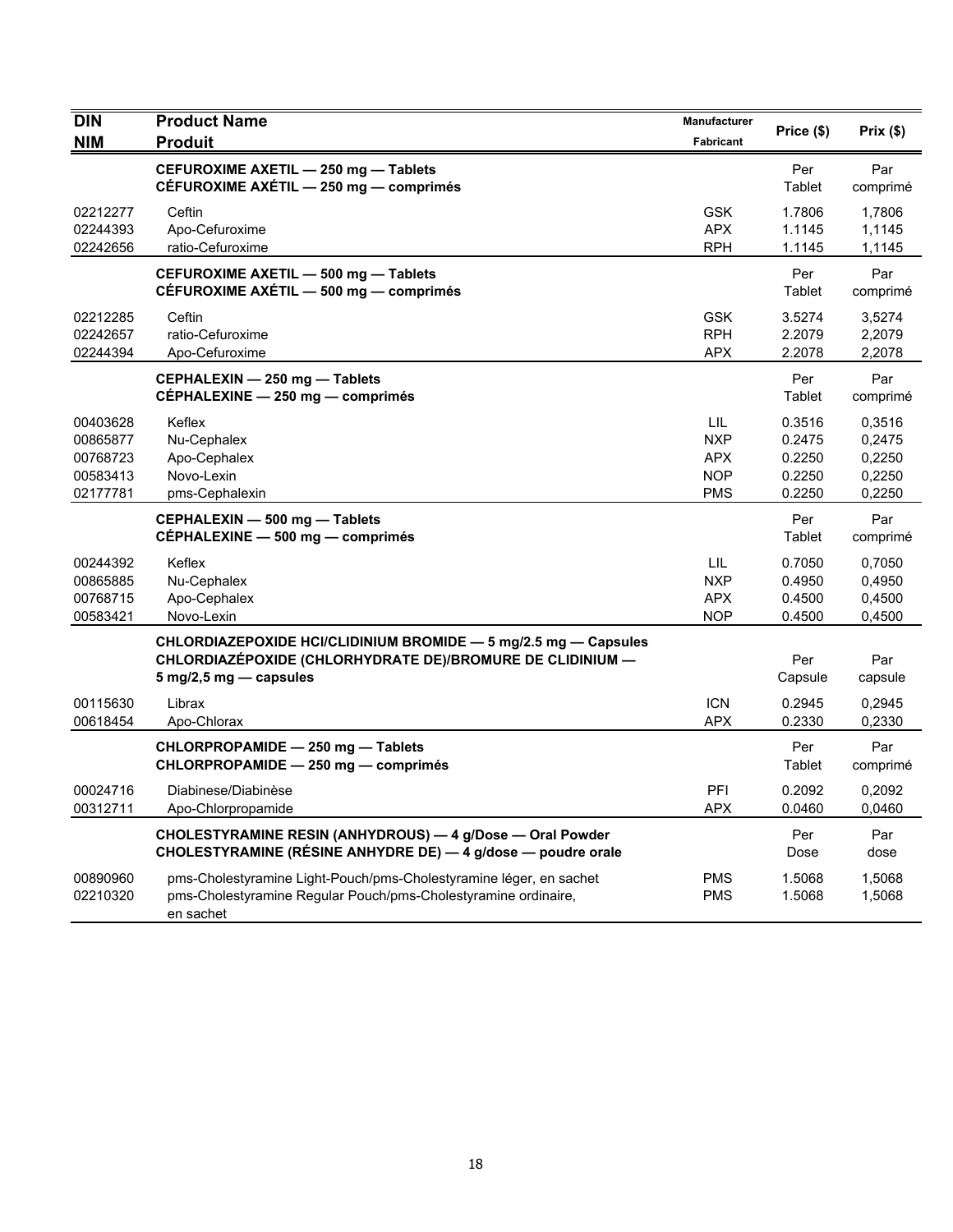| <b>DIN</b>                                                           | <b>Product Name</b>                                                                                                  | Manufacturer                                                                     | Price (\$)                                               | Prix(\$)                                                 |
|----------------------------------------------------------------------|----------------------------------------------------------------------------------------------------------------------|----------------------------------------------------------------------------------|----------------------------------------------------------|----------------------------------------------------------|
| <b>NIM</b>                                                           | <b>Produit</b>                                                                                                       | Fabricant                                                                        |                                                          |                                                          |
|                                                                      | CILAZAPRIL/HYDROCHLOROTHIAZIDE - 5 mg/12.5 mg - Tablets<br>CILAZAPRIL/HYDROCHLOROTHIAZIDE - 5 mg/12.5 mg - comprimés |                                                                                  | Per<br>Tablet                                            | Par<br>comprimé                                          |
| 02181479<br>02284987<br>02313731                                     | Inhibace Plus<br>Apo-Cilazapril/HCTZ<br>Novo-Cilazapril/HCTZ                                                         | <b>HLR</b><br><b>APX</b><br><b>NOP</b>                                           | 0.9443<br>0.6254<br>0.6254                               | 0,9443<br>0,6254<br>0,6254                               |
|                                                                      | CILAZAPRIL MONOHYDRATE - 1 mg - Tablets<br>CILAZAPRIL MONOHYDRATE DE - 1 mg - comprimés                              |                                                                                  | Per<br>Tablet                                            | Par<br>comprimé                                          |
| 01911465<br>02283778<br>02280442<br>02291134<br>02266350             | Inhibace<br>Mylan-Cilazapril<br>pms-Cilazapril<br>Apo-Cilazapril<br>Novo-Cilazapril                                  | <b>HLR</b><br><b>MYL</b><br><b>PMS</b><br><b>APX</b><br><b>NOP</b>               | 0.7054<br>0.4543<br>0.4089<br>0.3717<br>0.3717           | 0,7054<br>0,4543<br>0,4089<br>0,3717<br>0,3717           |
|                                                                      | CILAZAPRIL MONOHYDRATE - 2.5 mg - Tablets<br>CILAZAPRIL MONOHYDRATE DE - 2,5 mg - comprimés                          |                                                                                  | Per<br>Tablet                                            | Par<br>comprimé                                          |
| 01911473<br>02283786<br>02280450<br>02291142<br>02285215<br>02266369 | Inhibace<br>Mylan-Cilazapril<br>pms-Cilazapril<br>Apo-Cilazapril<br>Co Cilazapril<br>Novo-Cilazapril                 | <b>HLR</b><br><b>MYL</b><br><b>PMS</b><br><b>APX</b><br>COB<br><b>NOP</b>        | 0.7997<br>0.5236<br>0.4713<br>0.4284<br>0.4284<br>0.4284 | 0,7997<br>0,5236<br>0,4713<br>0,4284<br>0,4284<br>0,4284 |
|                                                                      | CILAZAPRIL MONOHYDRATE - 5 mg - Tablets<br>CILAZAPRIL MONOHYDRATE DE - 5 mg - comprimés                              |                                                                                  | Per<br>Tablet                                            | Par<br>comprimé                                          |
| 01911481<br>02283794<br>02280469<br>02291150<br>02285223<br>02266377 | Inhibace<br>Mylan-Cilazapril<br>pms-Cilazapril<br>Apo-Cilazapril<br>Co Cilazapril<br>Novo-Cilazapril                 | <b>HLR</b><br><b>MYL</b><br><b>PMS</b><br><b>APX</b><br>COB<br><b>NOP</b>        | 0.9290<br>0.6083<br>0.5475<br>0.4977<br>0.4977<br>0.4977 | 0,9290<br>0,6083<br>0,5475<br>0,4977<br>0,4977<br>0,4977 |
|                                                                      | CIMETIDINE - 300 mg - Tablets<br>CIMÉTIDINE - 300 mg - comprimés                                                     |                                                                                  | Per<br>Tablet                                            | Par<br>comprimé                                          |
| 01916815<br>02229718<br>00487872<br>02227444<br>00582417<br>00865818 | Tagamet<br>pms-Cimetidine<br>Apo-Cimetidine<br>Mylan-Cimetidine<br>Novo-Cimetidine<br>Nu-Cimet                       | <b>GSK</b><br><b>PMS</b><br><b>APX</b><br>MYL<br><b>NOP</b><br><b>NXP</b>        | 0.3689<br>0.0948<br>0.0946<br>0.0946<br>0.0946<br>0.0946 | 0,3689<br>0,0948<br>0,0946<br>0,0946<br>0,0946<br>0,0946 |
|                                                                      | CIMETIDINE - 400 mg - Tablets<br>CIMÉTIDINE - 400 mg - comprimés                                                     |                                                                                  | Per<br>Tablet                                            | Par<br>comprimé                                          |
| 01916785<br>00600059<br>02227452<br>00603678<br>00865826<br>02229719 | Tagamet<br>Apo-Cimetidine<br>Mylan-Cimetidine<br>Novo-Cimetidine<br>Nu-Cimet<br>pms-Cimetidine                       | <b>GSK</b><br><b>APX</b><br><b>MYL</b><br><b>NOP</b><br><b>NXP</b><br><b>PMS</b> | 0.6035<br>0.1485<br>0.1485<br>0.1485<br>0.1485<br>0.1485 | 0,6035<br>0,1485<br>0,1485<br>0,1485<br>0,1485<br>0,1485 |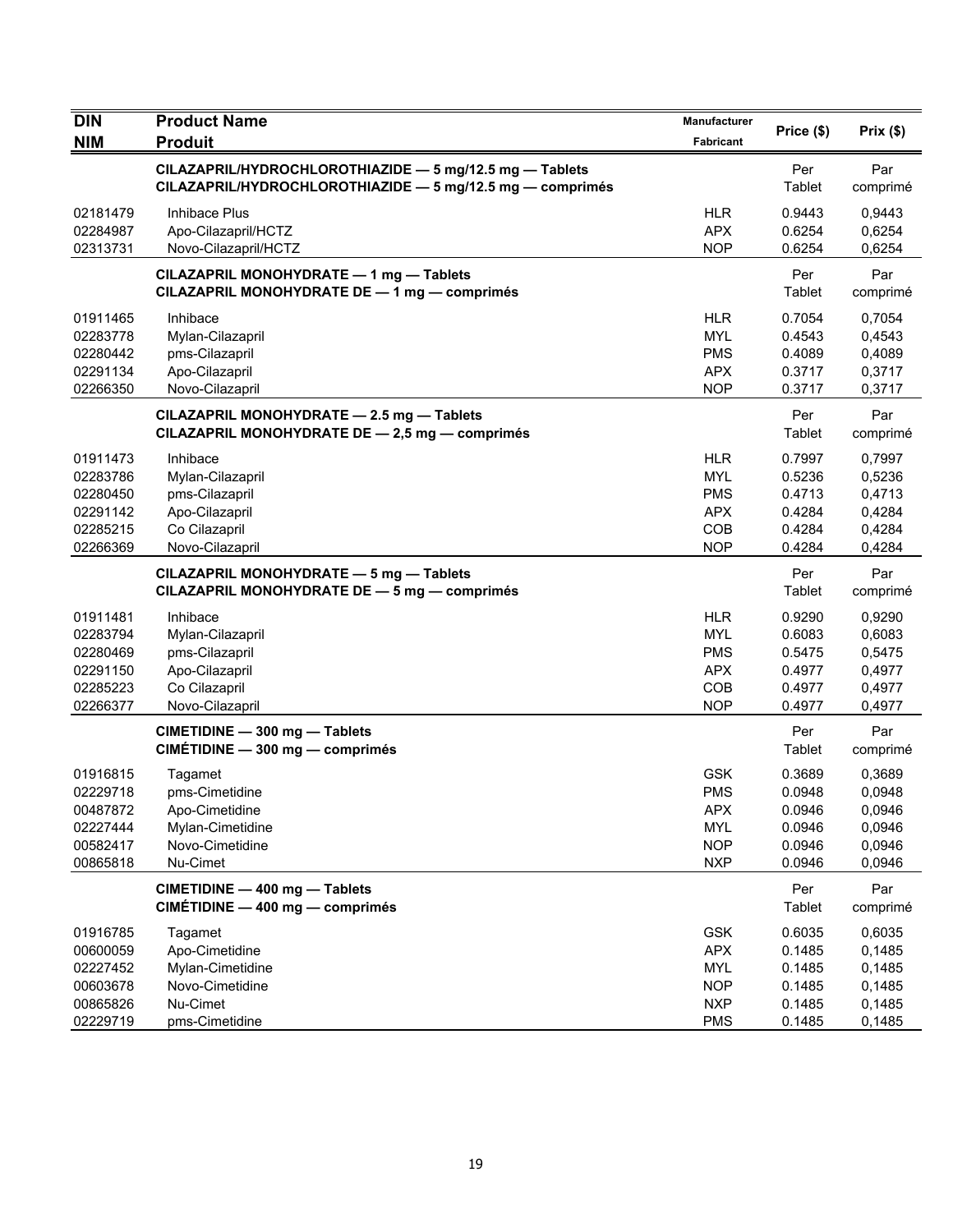| <b>DIN</b><br><b>NIM</b> | <b>Product Name</b><br><b>Produit</b>                                                       | Manufacturer<br>Fabricant | Price (\$)           | Prix $($ \$)    |
|--------------------------|---------------------------------------------------------------------------------------------|---------------------------|----------------------|-----------------|
|                          |                                                                                             |                           |                      |                 |
|                          | CIMETIDINE - 600 mg - Tablets<br>CIMÉTIDINE - 600 mg - comprimés                            |                           | Per<br>Tablet        | Par<br>comprimé |
| 01916777                 | Tagamet                                                                                     | <b>GSK</b>                | 0.7013               | 0,7013          |
| 00600067                 | Apo-Cimetidine                                                                              | <b>APX</b>                | 0.1892               | 0,1892          |
| 02227460                 | Mylan-Cimetidine                                                                            | <b>MYL</b>                | 0.1892               | 0,1892          |
| 00603686                 | Novo-Cimetidine                                                                             | <b>NOP</b>                | 0.1892               | 0,1892          |
| 00865834                 | Nu-Cimet                                                                                    | <b>NXP</b>                | 0.1892               | 0,1892          |
|                          | CIMETIDINE - 800 mg - Tablets<br>CIMÉTIDINE - 800 mg - comprimés                            |                           | Per<br>Tablet        | Par<br>comprimé |
| 00749494                 | Apo-Cimetidine                                                                              | <b>APX</b>                | 0.2783               | 0,2783          |
| 02227479                 | Mylan-Cimetidine                                                                            | <b>MYL</b>                | 0.2783               | 0,2783          |
| 00663727                 | Novo-Cimetidine                                                                             | <b>NOP</b>                | 0.2783               | 0,2783          |
| 02229721                 | pms-Cimetidine                                                                              | <b>PMS</b>                | 0.2783               | 0,2783          |
|                          | CIPROFLOXACIN - 0.3% - Ophthalmic Solution<br>CIPROFLOXACINE - 0,3 % - solution ophtalmique |                           | Per<br>mL            | Par<br>ml       |
| 01945270                 | Ciloxan                                                                                     | <b>ALC</b>                | 2.2814               | 2,2814          |
| 02263130                 | Apo-Ciproflox                                                                               | <b>APX</b>                | 1.2408               | 1,2408          |
| 02253933                 | pms-Ciprofloxacin                                                                           | <b>PMS</b>                | 1.2408               | 1,2408          |
|                          | CIPROFLOXACIN - 250 mg - Tablets<br>CIPROFLOXACINE - 250 mg - comprimés                     |                           | Per<br><b>Tablet</b> | Par<br>comprimé |
| 02155958                 | Cipro                                                                                       | BAY                       | 2.7217               | 2,7217          |
| 02267934                 | Ran-Ciprofloxacin                                                                           | <b>RAN</b>                | 1.8813               | 1,8813          |
| 02247339                 | Co Ciprofloxacin                                                                            | COB                       | 1.5392               | 1,5392          |
| 02245647                 | Mylan-Ciprofloxacin                                                                         | <b>MYL</b>                | 1.5392               | 1,5392          |
| 02248437                 | pms-Ciprofloxacin                                                                           | <b>PMS</b>                | 1.5392               | 1,5392          |
| 02266962                 | Taro-Ciprofloxacin                                                                          | <b>TAR</b>                | 1.5392               | 1,5392          |
| 02229521                 | Apo-Ciproflox                                                                               | <b>APX</b>                | 1.5391               | 1,5391          |
| 02246825                 | ratio-Ciprofloxacin                                                                         | <b>RPH</b>                | 1.5391               | 1,5391          |
| 02161737                 | Novo-Ciprofloxacin                                                                          | <b>NOP</b>                | 1.3992               | 1,3992          |
| 02303728                 | Ran-Ciproflox                                                                               | <b>RAN</b>                | 1.3992               | 1,3992          |
| 02248756                 | Sandoz Ciprofloxacin                                                                        | SDZ                       | 1.3992               | 1,3992          |
|                          | CIPROFLOXACIN - 500 mg - Tablets<br>CIPROFLOXACINE - 500 mg - comprimés                     |                           | Per<br>Tablet        | Par<br>comprimé |
| 02155966                 | Cipro                                                                                       | BAY                       | 3.0707               | 3,0707          |
| 02267942                 | Ran-Ciprofloxacin                                                                           | <b>RAN</b>                | 2.1224               | 2,1224          |
| 02266970                 | Taro-Ciprofloxacin                                                                          | <b>TAR</b>                | 1.7366               | 1,7366          |
| 02229522                 | Apo-Ciproflox                                                                               | <b>APX</b>                | 1.7365               | 1,7365          |
| 02247340                 | Co Ciprofloxacin                                                                            | COB                       | 1.7365               | 1,7365          |
| 02245648                 | Mylan-Ciprofloxacin                                                                         | <b>MYL</b>                | 1.7365               | 1,7365          |
| 02248438                 | pms-Ciprofloxacin                                                                           | <b>PMS</b>                | 1.7365               | 1,7365          |
| 02246826                 | ratio-Ciprofloxacin                                                                         | <b>RPH</b>                | 1.7365               | 1,7365          |
| 02161745                 | Novo-Ciprofloxacin                                                                          | <b>NOP</b>                | 1.5786               | 1,5786          |
| 02303736                 | Ran-Ciproflox                                                                               | <b>RAN</b>                | 1.5786               | 1,5786          |
| 02248757                 | Sandoz Ciprofloxacin                                                                        | SDZ                       | 1.5786               | 1,5786          |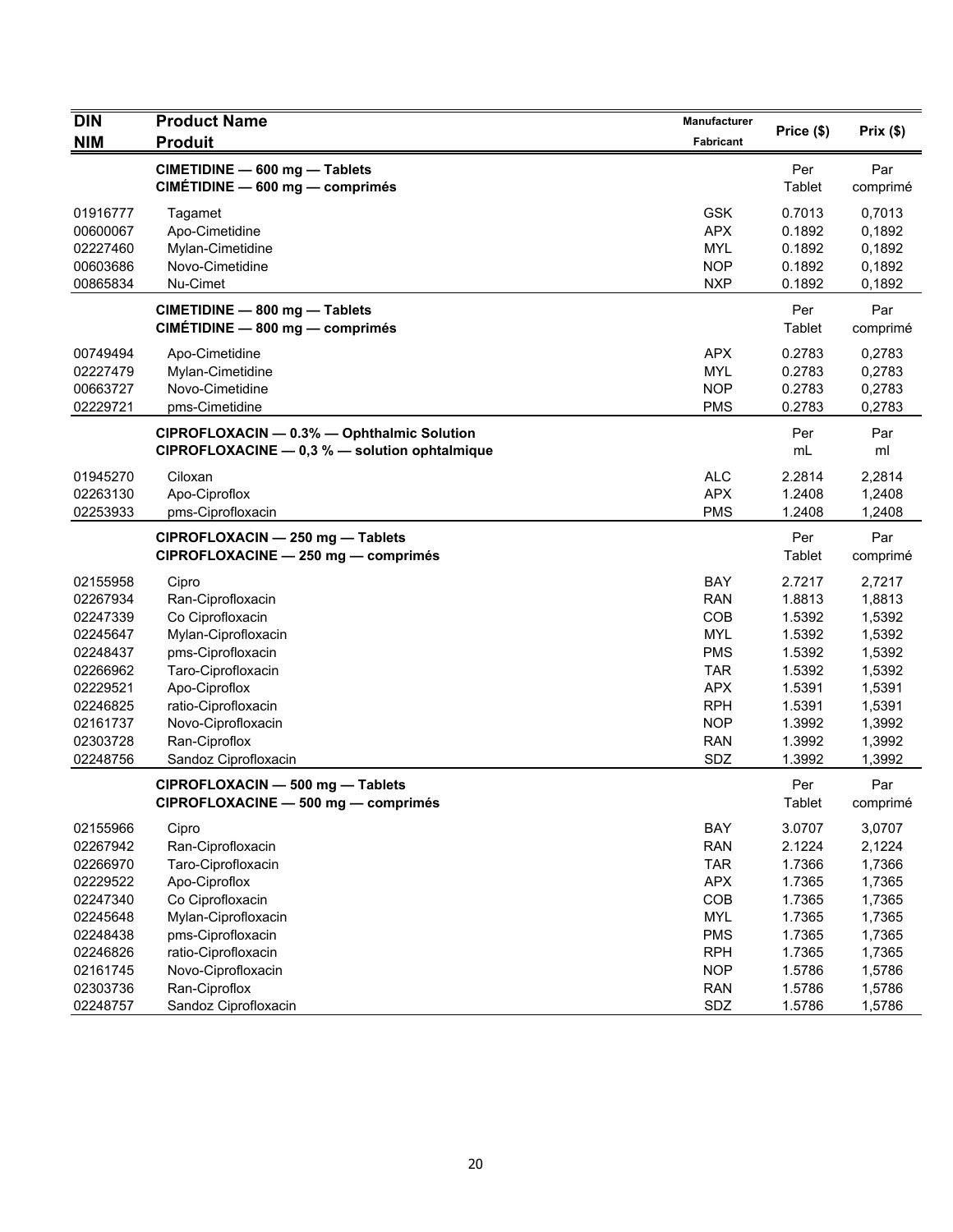| <b>DIN</b> | <b>Product Name</b>                                                     | Manufacturer | Price (\$)    | Prix(\$)        |
|------------|-------------------------------------------------------------------------|--------------|---------------|-----------------|
| <b>NIM</b> | <b>Produit</b>                                                          | Fabricant    |               |                 |
|            | CIPROFLOXACIN - 750 mg - Tablets<br>CIPROFLOXACINE - 750 mg - comprimés |              | Per<br>Tablet | Par<br>comprimé |
| 02155974   | Cipro                                                                   | <b>BAY</b>   | 5.4068        | 5,4068          |
| 02267950   | Ran-Ciprofloxacin                                                       | <b>RAN</b>   | 4.0029        | 4,0029          |
| 02247341   | Co Ciprofloxacin                                                        | COB          | 3.2752        | 3,2752          |
| 02245649   | Mylan-Ciprofloxacin                                                     | <b>MYL</b>   | 3.2752        | 3,2752          |
| 02248439   | pms-Ciprofloxacin                                                       | <b>PMS</b>   | 3.2752        | 3,2752          |
| 02229523   | Apo-Ciproflox                                                           | <b>APX</b>   | 3.2751        | 3,2751          |
| 02246827   | ratio-Ciprofloxacin                                                     | <b>RPH</b>   | 3.2751        | 3,2751          |
| 02161753   | Novo-Ciprofloxacin                                                      | <b>NOP</b>   | 2.9774        | 2,9774          |
| 02303744   | Ran-Ciproflox                                                           | <b>RAN</b>   | 2.9774        | 2,9774          |
| 02248758   | Sandoz Ciprofloxacin                                                    | SDZ          | 2.9774        | 2,9774          |
|            | CITALOPRAM - 20 mg - Tablets                                            |              | Per           | Par             |
|            | CITALOPRAM - 20 mg - comprimés                                          |              | Tablet        | comprimé        |
| 02239607   | Celexa                                                                  | <b>LUD</b>   | 1.4649        | 1,4649          |
| 02268000   | Ran-Citalopram                                                          | <b>RAN</b>   | 1.0588        | 1,0588          |
| 02248050   | Co Citalopram                                                           | COB          | 0.9625        | 0,9625          |
| 02246594   | Mylan-Citalopram                                                        | <b>MYL</b>   | 0.9625        | 0,9625          |
| 02251558   | Novo-Citalopram                                                         | <b>NOP</b>   | 0.9625        | 0,9625          |
| 02252112   | ratio-Citalopram                                                        | <b>RPH</b>   | 0.9625        | 0,9625          |
| 02306239   | Citalopram-Odan                                                         | ODN          | 0.8750        | 0,8750          |
| 02304686   | Mint-Citalopram                                                         | <b>MPH</b>   | 0.8750        | 0,8750          |
| 02285622   | Ran-Citalopram                                                          | <b>RAN</b>   | 0.8750        | 0,8750          |
| 02246056   | Apo-Citalopram                                                          | <b>APX</b>   | 0.8250        | 0,8250          |
| 02313405   | Jamp-Citalopram                                                         | <b>JPC</b>   | 0.8250        | 0,8250          |
| 02293218   | Novo-Citalopram                                                         | <b>NOP</b>   | 0.8250        | 0,8250          |
| 02248010   | pms-Citalopram                                                          | <b>PMS</b>   | 0.8250        | 0,8250          |
| 02248170   | Sandoz Citalopram                                                       | SDZ          | 0.8250        | 0,8250          |
|            | CITALOPRAM - 40 mg - Tablets                                            |              | Per           | Par             |
|            | CITALOPRAM - 40 mg - comprimés                                          |              | <b>Tablet</b> | comprimé        |
| 02239608   | Celexa                                                                  | <b>LUD</b>   | 1.4649        | 1,4649          |
| 02268019   | Ran-Citalopram                                                          | <b>RAN</b>   | 1.0588        | 1,0588          |
| 02248051   | Co Citalopram                                                           | COB          | 0.9625        | 0,9625          |
| 02246595   | Mylan-Citalopram                                                        | <b>MYL</b>   | 0.9625        | 0,9625          |
| 02251566   | Novo-Citalopram                                                         | <b>NOP</b>   | 0.9625        | 0,9625          |
| 02252120   | ratio-Citalopram                                                        | <b>RPH</b>   | 0.9625        | 0,9625          |
| 02306247   | Citalopram-Odan                                                         | <b>ODN</b>   | 0.8750        | 0,8750          |
| 02304694   | Mint-Citalopram                                                         | <b>MPH</b>   | 0.8750        | 0,8750          |
| 02285630   | Ran-Citalopram                                                          | <b>RAN</b>   | 0.8750        | 0,8750          |
| 02246057   | Apo-Citalopram                                                          | <b>APX</b>   | 0.8250        | 0,8250          |
| 02313413   | Jamp-Citalopram                                                         | <b>JPC</b>   | 0.8250        | 0,8250          |
| 02293226   | Novo-Citalopram                                                         | <b>NOP</b>   | 0.8250        | 0,8250          |
| 02248011   | pms-Citalopram                                                          | <b>PMS</b>   | 0.8250        | 0,8250          |
| 02248171   | Sandoz Citalopram                                                       | SDZ          | 0.8250        | 0,8250          |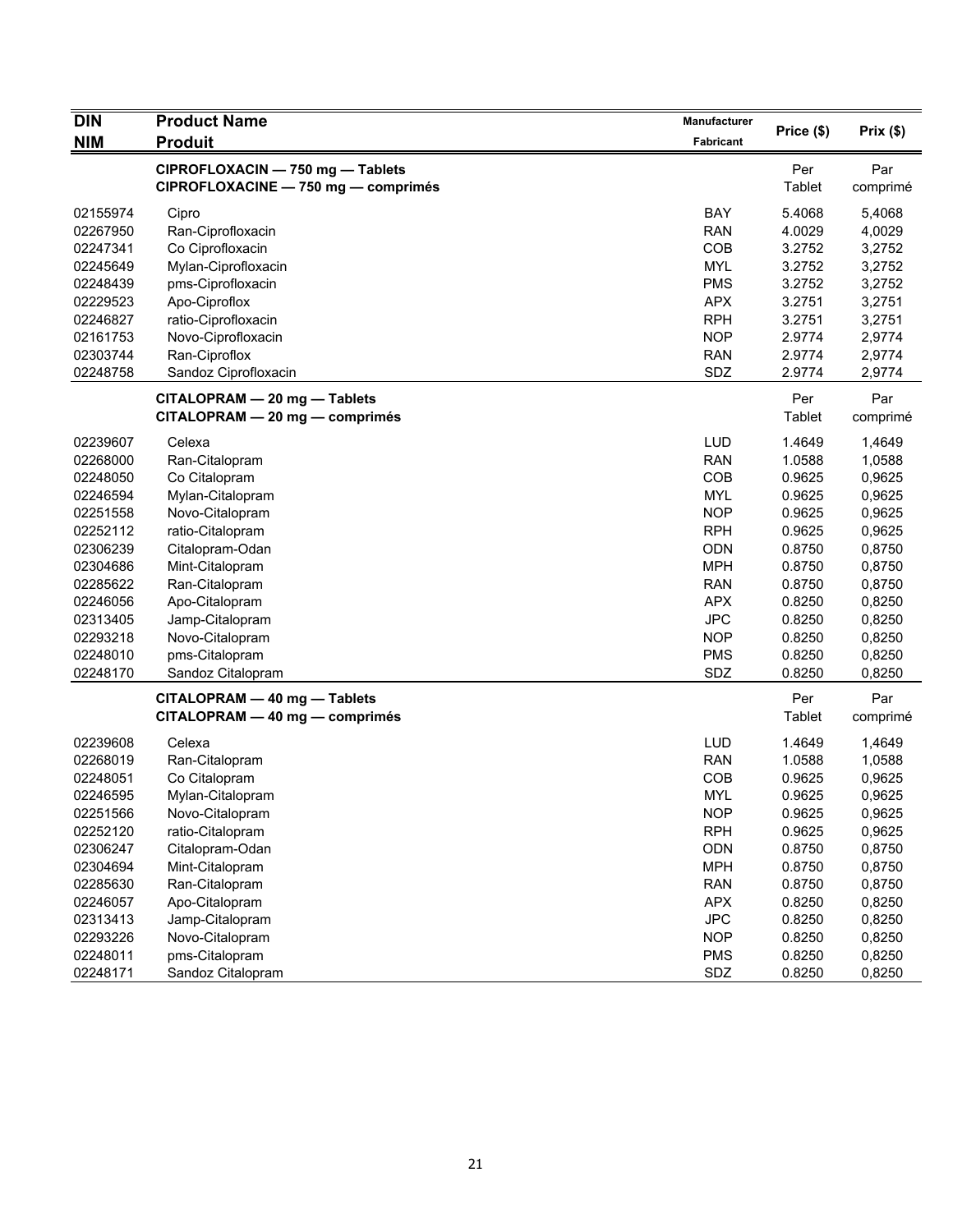| <b>DIN</b> | <b>Product Name</b>                                | <b>Manufacturer</b> | Price (\$) | Prix(\$) |
|------------|----------------------------------------------------|---------------------|------------|----------|
| <b>NIM</b> | <b>Produit</b>                                     | Fabricant           |            |          |
|            | <b>CLARITHROMYCIN - 250 mg - Tablets</b>           |                     | Per        | Par      |
|            | <b>CLARITHROMYCIN - 250 mg - comprimés</b>         |                     | Tablet     | comprimé |
| 01984853   | <b>Biaxin</b>                                      | ABB                 | 1.8136     | 1,8136   |
| 02274744   | Apo-Clarithromycin                                 | <b>APX</b>          | 1.1005     | 1,1005   |
| 02248856   | Mylan-Clarithromycin                               | <b>MYL</b>          | 1.1005     | 1,1005   |
| 02247573   | pms-Clarithromycin                                 | <b>PMS</b>          | 1.1005     | 1,1005   |
| 02247818   | ratio-Clarithromycin                               | <b>RPH</b>          | 1.1005     | 1,1005   |
| 02266539   | Sandoz Clarithronycin                              | SDZ                 | 1.1005     | 1,1005   |
|            | <b>CLARITHROMYCIN - 500 mg - Tablets</b>           |                     | Per        | Par      |
|            | <b>CLARITHROMYCIN - 500 mg - comprimés</b>         |                     | Tablet     | comprimé |
| 02126710   | Biaxin                                             | ABB                 | 3.5846     | 3,5846   |
| 02274752   | Apo-Clarithromycin                                 | <b>APX</b>          | 2.2009     | 2.2009   |
| 02248857   | Mylan-Clarithromycin                               | <b>MYL</b>          | 2.2009     | 2.2009   |
| 02247574   | pms-Clarithromycin                                 | <b>PMS</b>          | 2.2009     | 2.2009   |
| 02247819   | ratio-Clarithromycin                               | <b>RPH</b>          | 2.2009     | 2.2009   |
| 02266547   | Sandoz Clarithromycin                              | SDZ                 | 2.2009     | 2,2009   |
|            | <b>CLINDAMYCIN - 1% - Topical Solution</b>         |                     |            |          |
|            | <b>CLINDAMYCINE - 1% - solution d'actualité</b>    |                     | Per mL     | Par ml   |
| 00582301   | Dalacin T                                          | <b>UPJ</b>          | 0.3352     | 0,3352   |
| 02266938   | Taro-Clindamycin                                   | <b>TAR</b>          | 0.2486     | 0,2486   |
|            | <b>CLINDAMYCIN HCI - 150 mg - Capsules</b>         |                     | Per        | Par      |
|            | CLINDAMYCINE (CHLORHYDRATE DE) - 150 mg - capsules |                     | Capsule    | capsule  |
| 00030570   | Dalacin C                                          | PFI                 | 0.9765     | 0,9765   |
| 02241709   | Novo-Clindamycin                                   | <b>NOP</b>          | 0.5976     | 0,5976   |
| 02130033   | ratio-Clindamycin                                  | <b>RPH</b>          | 0.5433     | 0,5433   |
| 02245232   | Apo-Clindamycin                                    | <b>APX</b>          | 0.5380     | 0,5380   |
| 02258331   | Mylan-Clindamycin                                  | <b>MYL</b>          | 0.5379     | 0,5379   |
| 02294826   | pms-Clindamycin                                    | <b>PMS</b>          | 0.4890     | 0,4890   |
|            | <b>CLINDAMYCIN HCI - 300 mg - Capsules</b>         |                     | Per        | Par      |
|            | CLINDAMYCINE (CHLORHYDRATE DE) - 300 mg - capsules |                     | Capsule    | capsule  |
| 02182866   | Dalacin C                                          | PFI                 | 1.9531     | 1,9531   |
| 02241710   | Novo-Clindamycin                                   | <b>NOP</b>          | 1.1954     | 1,1954   |
| 02192659   | ratio-Clindamycin                                  | <b>RPH</b>          | 1.0867     | 1,0867   |
| 02245233   | Apo-Clindamycin                                    | <b>APX</b>          | 1.0759     | 1,0759   |
| 02258358   | Mylan-Clindamycin                                  | <b>MYL</b>          | 1.0758     | 1,0758   |
| 02294834   | pms-Clindamycin                                    | <b>PMS</b>          | 0.9780     | 0,9780   |
|            | CLOBAZAM - 10 mg - Tablets                         |                     | Per        | Par      |
|            | CLOBAZAM - 10 mg - comprimés                       |                     | Tablet     | comprimé |
| 02221799   | Frisium                                            | AVE                 | 0.4833     | 0,4833   |
| 02238334   | Novo-Clobazam                                      | <b>NOP</b>          | 0.2633     | 0,2633   |
| 02244638   | Apo-Clobazam                                       | <b>APX</b>          | 0.2369     | 0,2369   |
| 02244474   | pms-Clobazam                                       | <b>PMS</b>          | 0.2369     | 0,2369   |
| 02238797   | ratio-Clobazam                                     | <b>RPH</b>          | 0.2369     | 0,2369   |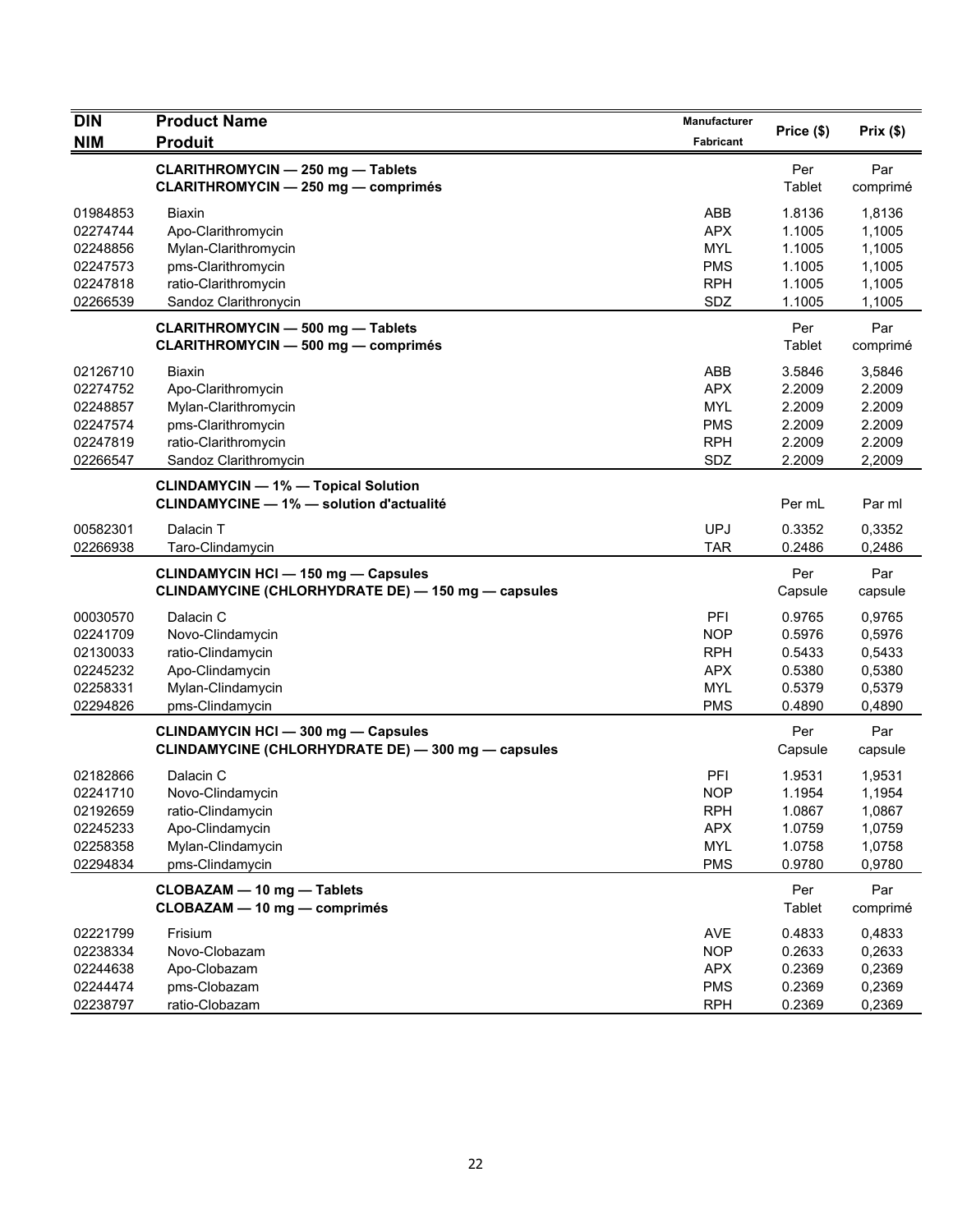| <b>DIN</b>                       | <b>Product Name</b>                                                                                                   | <b>Manufacturer</b>                    | Price (\$)                 | Prix(\$)                   |
|----------------------------------|-----------------------------------------------------------------------------------------------------------------------|----------------------------------------|----------------------------|----------------------------|
| <b>NIM</b>                       | <b>Produit</b>                                                                                                        | Fabricant                              |                            |                            |
|                                  | CLOBETASOL-17-PROPIONATE - 0.05% - Cream<br>CLOBÉTASOL-17 - (PROPIONATE DE) - 0,05 % - crème                          |                                        | Per<br>Gram                | Par<br>gramme              |
| 02213265<br>02093162             | Dermovate<br>Novo-Clobetasol                                                                                          | <b>TPT</b><br><b>NOP</b>               | 0.8243<br>0.4475           | 0,8243<br>0,4475           |
| 01910272<br>02245523<br>02232191 | ratio-Clobetasol<br>Taro-Clobetasol<br>pms-Clobetasol                                                                 | <b>RPH</b><br><b>TAR</b><br><b>PMS</b> | 0.4475<br>0.4474<br>0.4474 | 0,4475<br>0,4474<br>0,4474 |
| 02024187                         | Mylan-Clobetasol<br>CLOBETASOL-17-PROPIONATE - 0.05% - Ointment<br>CLOBÉTASOL-17 - (PROPIONATE DE) - 0,05 % - pommade | <b>MYL</b>                             | 0.4473<br>Per<br>Gram      | 0,4473<br>Par<br>gramme    |
|                                  |                                                                                                                       |                                        |                            |                            |
| 02213273<br>02126192             | Dermovate<br>Novo-Clobetasol                                                                                          | TPT.<br><b>NOP</b>                     | 0.8243<br>0.4475           | 0,8243<br>0,4475           |
| 01910280                         | ratio-Clobetasol                                                                                                      | <b>RPH</b>                             | 0.4475                     | 0,4475                     |
| 02245524                         | Taro-Clobetasol                                                                                                       | <b>TAR</b>                             | 0.4474                     | 0,4474                     |
| 02232193                         | pms-Clobetasol                                                                                                        | <b>PMS</b>                             | 0.4474                     | 0,4474                     |
| 02026767                         | Mylan-Clobetasol                                                                                                      | <b>MYL</b>                             | 0.4473                     | 0,4473                     |
|                                  | CLOBETASOL-17-PROPIONATE - 0.05% - Scalp Lotion<br>CLOBÉTASOL-17 - (PROPIONATE DE) - 0,05 % - lotion capillaire       |                                        | Per mL                     | Par ml                     |
| 02213281                         | Dermovate                                                                                                             | <b>TPT</b>                             | 0.7942                     | 0,7942                     |
| 02245522                         | Taro-Clobetasol                                                                                                       | <b>TAR</b>                             | 0.3922                     | 0,3922                     |
| 02216213                         | Mylan-Clobetasol                                                                                                      | <b>MYL</b>                             | 0.3922                     | 0,3922                     |
| 02232195<br>01910299             | pms-Clobetasol<br>ratio-Clobetasol                                                                                    | <b>PMS</b><br><b>RPH</b>               | 0.3922<br>0.3922           | 0,3922<br>0,3922           |
|                                  | <b>CLODRONATE DISODIUM - 400 mg - Capsules</b><br>CLODRONATE DISODIQUE - 400 mg - capsules                            |                                        | Per<br>Capsule             | Par<br>capsule             |
|                                  |                                                                                                                       |                                        |                            |                            |
| 01927078<br>02245828             | Ostac<br>Clasteon                                                                                                     | <b>HLR</b><br><b>ORX</b>               | 2.0608<br>1.3291           | 2,0608<br>1,3291           |
|                                  | <b>CLOMIPHENE CITRATE - 50 mg - Tablets</b><br>CLOMIPHÈNE (CITRATE DE) — 50 mg — comprimés                            |                                        | Per<br>Tablet              | Par<br>comprimé            |
| 02091879<br>00893722             | Clomid<br>Serophene                                                                                                   | <b>AVE</b><br><b>SRO</b>               | 5.9503<br>5.2261           | 5.9503<br>5,2261           |
|                                  | <b>CLOMIPRAMINE HCI - 10 mg - Tablets</b><br>CLOMIPRAMINE (CHLORHYDRATE DE) - 10 mg - comprimés                       |                                        | Per<br><b>Tablet</b>       | Par<br>comprimé            |
| 00330566                         | Anafranil                                                                                                             | <b>ORX</b>                             | 0.2840                     | 0,2840                     |
| 02040786                         | Apo-Clomipramine                                                                                                      | <b>APX</b>                             | 0.1789                     | 0,1789                     |
| 02244816                         | Co Clomipramine                                                                                                       | COB                                    | 0.1789                     | 0,1789                     |
|                                  | <b>CLOMIPRAMINE HCI - 25 mg - Tablets</b><br><b>CLOMIPRAMINE (CHLORHYDRATE DE) - 25 mg - comprimés</b>                |                                        | Per<br>Tablet              | Par<br>comprimé            |
| 00324019                         | Anafranil                                                                                                             | <b>ORX</b>                             | 0.3868                     | 0,3868                     |
| 02040778                         | Apo-Clomipramine                                                                                                      | <b>APX</b>                             | 0.2437                     | 0,2437                     |
| 02244817                         | Co Clomipramine                                                                                                       | COB                                    | 0.2437                     | 0,2437                     |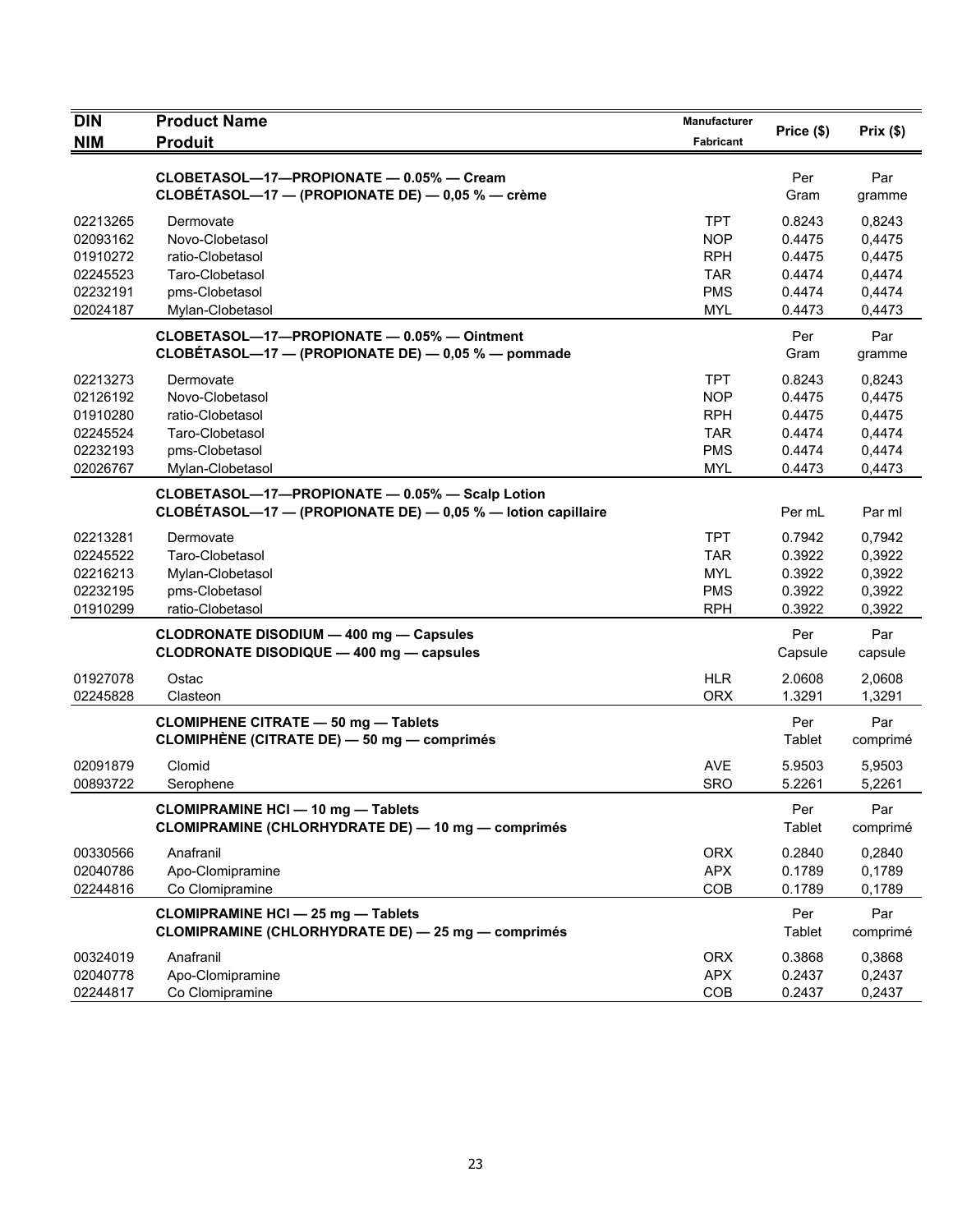| <b>DIN</b>           | <b>Product Name</b>                                                                             | Manufacturer                    | Price (\$)                 | Prix(\$)                   |
|----------------------|-------------------------------------------------------------------------------------------------|---------------------------------|----------------------------|----------------------------|
| <b>NIM</b>           | <b>Produit</b>                                                                                  | Fabricant                       |                            |                            |
|                      | <b>CLOMIPRAMINE HCI - 50 mg - Tablets</b><br>CLOMIPRAMINE (CHLORHYDRATE DE) - 50 mg - comprimés |                                 | Per<br>Tablet              | Par<br>comprimé            |
| 00402591             | Anafranil                                                                                       | <b>ORX</b>                      | 0.7122                     | 0,7122                     |
| 02040751<br>02244818 | Apo-Clomipramine<br>Co Clomipramine                                                             | <b>APX</b><br>COB               | 0.4486<br>0.4486           | 0,4486<br>0,4486           |
|                      | CLONAZEPAM - 0.5 mg - Tablets<br>$CLONAZÉPAM - 0,5 mg - comprimés$                              |                                 | Per<br>Tablet              | Par<br>comprimé            |
| 00382825<br>02177889 | Rivotril<br>Apo-Clonazepam                                                                      | <b>HLR</b><br><b>APX</b>        | 0.2137<br>0.1283           | 0,2137<br>0,1283           |
| 02270641<br>02224100 | Co Clonazepam<br>Dom-Clonazepam-R                                                               | COB<br><b>DOM</b>               | 0.1283<br>0.1283           | 0,1283<br>0,1283           |
| 02230950<br>02239024 | Mylan-Clonazepam<br>Novo-Clonazepam                                                             | <b>MYL</b><br><b>NOP</b>        | 0.1283<br>0.1283           | 0,1283<br>0,1283           |
| 02048701             | pms-Clonazepam                                                                                  | <b>PMS</b>                      | 0.1283                     | 0,1283                     |
| 02207818<br>02103656 | pms-Clonazepam-R<br>ratio-Clonazepam                                                            | <b>PMS</b><br><b>RPH</b><br>SDZ | 0.1283<br>0.1283<br>0.1283 | 0,1283<br>0,1283<br>0,1283 |
| 02233960             | Sandoz Clonazepam<br><b>CLONAZEPAM - 1 mg - Tablets</b><br><b>CLONAZÉPAM - 1 mg - comprimés</b> |                                 | Per                        | Par                        |
|                      |                                                                                                 |                                 | Tablet                     | comprimé                   |
| 02048728<br>02270668 | pms-Clonazepam<br>Co Clonazepam                                                                 | <b>PMS</b><br>COB               | 0.2274<br>0.2046           | 0,2274<br>0,2046           |
| 02233982             | Sandoz Clonazepam                                                                               | SDZ                             | 0.2046                     | 0,2046                     |
|                      | CLONAZEPAM - 2 mg - Tablets<br>$CLONAZÉPAM - 2 mg - comprimés$                                  |                                 | Per<br>Tablet              | Par<br>comprimé            |
| 00382841             | Rivotril                                                                                        | <b>HLR</b>                      | 0.3685                     | 0,3685                     |
| 02177897<br>02270676 | Apo-Clonazepam<br>Co Clonazepam                                                                 | <b>APX</b><br>COB               | 0.2211<br>0.2211           | 0,2211<br>0,2211           |
| 02131013             | Dom-Clonazepam                                                                                  | <b>DOM</b>                      | 0.2211                     | 0,2211                     |
| 02230951             | Mylan-Clonazepam                                                                                | <b>MYL</b>                      | 0.2211                     | 0,2211                     |
| 02239025             | Novo-Clonazepam                                                                                 | <b>NOP</b>                      | 0.2211                     | 0,2211                     |
| 02048736             | pms-Clonazepam                                                                                  | <b>PMS</b>                      | 0.2211                     | 0,2211                     |
| 02103737<br>02233985 | ratio-Clonazepam<br>Sandoz Clonazepam                                                           | <b>RPH</b><br>SDZ               | 0.2211<br>0.2211           | 0,2211<br>0,2211           |
|                      | CLONIDINE HCI - 0.025 mg - Tablets<br>CLONIDINE (CHLORHYDRATE DE) - 0,025 mg - comprimés        |                                 | Per<br>Tablet              | Par<br>comprimé            |
| 00519251             | Dixarit                                                                                         | <b>BOE</b>                      | 0.2992                     | 0,2992                     |
| 02248732<br>02304163 | Apo-Clonidine<br>Novo-Clonidine                                                                 | <b>APX</b><br><b>NOP</b>        | 0.1999<br>0.1817           | 0,1999<br>0,1817           |
|                      | CLONIDINE HCI - 0.1 mg - Tablets<br>CLONIDINE (CHLORHYDRATE DE) - 0,1 mg - comprimés            |                                 | Per<br>Tablet              | Par<br>comprimé            |
| 00259527             | Catapres                                                                                        | <b>BOE</b>                      | 0.2038                     | 0,2038                     |
| 00868949             | Apo-Clonidine                                                                                   | <b>APX</b>                      | 0.1942                     | 0,1942                     |
| 02046121<br>01913786 | Novo-Clonidine<br>Nu-Clonidine                                                                  | <b>NOP</b><br><b>NXP</b>        | 0.1942<br>0.1942           | 0,1942<br>0,1942           |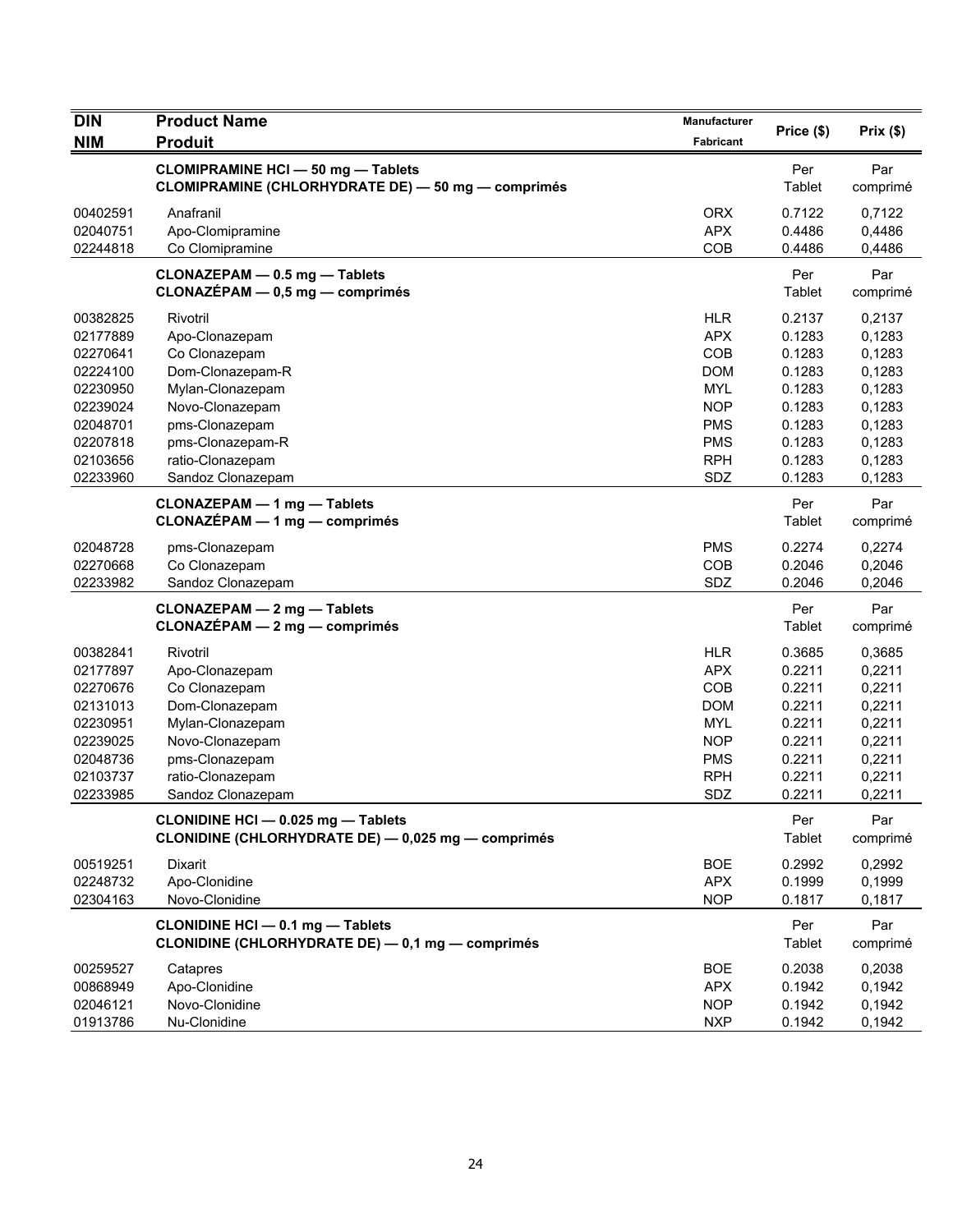| <b>DIN</b>           | <b>Product Name</b>                                                                     | Manufacturer             | Price (\$)       | Prix $(\$)$      |
|----------------------|-----------------------------------------------------------------------------------------|--------------------------|------------------|------------------|
| <b>NIM</b>           | <b>Produit</b>                                                                          | Fabricant                |                  |                  |
|                      | <b>CLONIDINE HCI-0.2 mg-Tablets</b><br>CLONIDINE (CHLORHYDRATE DE) - 0,2 mg - comprimés |                          | Per<br>Tablet    | Par<br>comprimé  |
| 00291889             | Catapres                                                                                | <b>BOE</b>               | 0.3637           | 0,3637           |
| 00868957             | Apo-Clonidine                                                                           | <b>APX</b>               | 0.3464           | 0,3464           |
| 02046148             | Novo-Clonidine                                                                          | <b>NOP</b>               | 0.3464           | 0,3464           |
| 01913220             | Nu-Clonidine                                                                            | <b>NXP</b>               | 0.3464           | 0,3464           |
|                      | <b>CLOTRIMAZOLE - 1% - Topical Cream</b><br>CLOTRIMAZOLE - 1 % - crème topique          |                          | Per<br>Gram      | Par<br>gramme    |
| 02150867<br>00812382 | Canesten<br>Clotrimaderm                                                                | <b>BAY</b><br><b>TAR</b> | 0.3374<br>0.2054 | 0,3374<br>0,2054 |
|                      |                                                                                         |                          |                  |                  |
|                      | <b>CLOTRIMAZOLE - 1% - Vaginal Cream</b><br>CLOTRIMAZOLE - 1 % - crème vaginale         |                          | Per<br>Gram      | Par<br>gramme    |
| 02150891             | Canesten                                                                                | <b>BAY</b>               | 0.2192           | 0,2192           |
| 00812366             | Clotrimaderm                                                                            | <b>TAR</b>               | 0.1994           | 0,1994           |
|                      | <b>CLOTRIMAZOLE - 2% - Vaginal Cream</b><br>CLOTRIMAZOLE - 2 % - crème vaginale         |                          | Per<br>Gram      | Par<br>gramme    |
| 02150905             | Canesten                                                                                | BAY                      | 0.4383           | 0,4383           |
| 00812374             | Clotrimaderm                                                                            | <b>TAR</b>               | 0.3987           | 0,3987           |
|                      | CLOXACILLIN - 250 mg - Capsules                                                         |                          | Per              | Par              |
|                      | CLOXACILLINE - 250 mg - capsules                                                        |                          | Capsule          | capsule          |
|                      |                                                                                         |                          |                  |                  |
| 00717584<br>00337765 | Nu-Cloxi<br>Novocloxin                                                                  | <b>NXP</b><br><b>NOP</b> | 0.2035<br>0.1887 | 0,2035<br>0,1887 |
| 00618292             | Apo-Cloxi                                                                               | <b>APX</b>               | 0.1850           | 0,1850           |
|                      |                                                                                         |                          |                  |                  |
|                      | <b>CLOXACILLIN - 500 mg - Capsules</b><br>CLOXACILLINE - 500 mg - capsules              |                          | Per<br>Capsule   | Par<br>capsule   |
| 00717592             | Nu-Cloxi                                                                                | <b>NXP</b>               | 0.4043           | 0,4043           |
| 00337773             | Novocloxin                                                                              | <b>NOP</b>               | 0.3697           | 0,3697           |
| 00618284             | Apo-Cloxi                                                                               | <b>APX</b>               | 0.3675           | 0,3675           |
|                      | CLOXACILLIN - 125 mg/5 mL - Oral Liquid<br>CLOXACILLINE - 125 mg/ 5 ml - liquide oral   |                          | Per mL           | Par ml           |
| 00717630             | Nu-Cloxi                                                                                | <b>NXP</b>               | 0.0495           | 0,0495           |
| 00337757             | Novocloxin                                                                              | <b>NOP</b>               | 0.0452           | 0,0452           |
| 00644633             | Apo-Cloxi                                                                               | <b>APX</b>               | 0.0450           | 0,0450           |
|                      | CLOZAPINE - 25 mg - Tablets<br>CLOZAPINE - 25 mg - comprimés                            |                          | Per<br>Tablet    | Par<br>comprimé  |
|                      | Clozaril                                                                                | <b>NVT</b>               | 1.0362           |                  |
| 00894737<br>02247243 | Mylan-Clozapine                                                                         | <b>MYL</b>               | 0.6594           | 1,0362<br>0,6594 |
| 02248034             | Apo-Clozapine                                                                           | <b>APX</b>               | 0.6594           | 0,6594           |
|                      |                                                                                         |                          |                  |                  |
|                      | CLOZAPINE - 100 mg - Tablets<br>CLOZAPINE - 100 mg - comprimés                          |                          | Per<br>Tablet    | Par<br>comprimé  |
| 00894745             | Clozaril                                                                                | <b>NVT</b>               | 4.1558           | 4,1558           |
| 02247244             | Mylan-Clozapine                                                                         | <b>MYL</b>               | 2.6446           | 2,6446           |
| 02248035             | Apo-Clozapine                                                                           | <b>APX</b>               | 2.6446           | 2,6446           |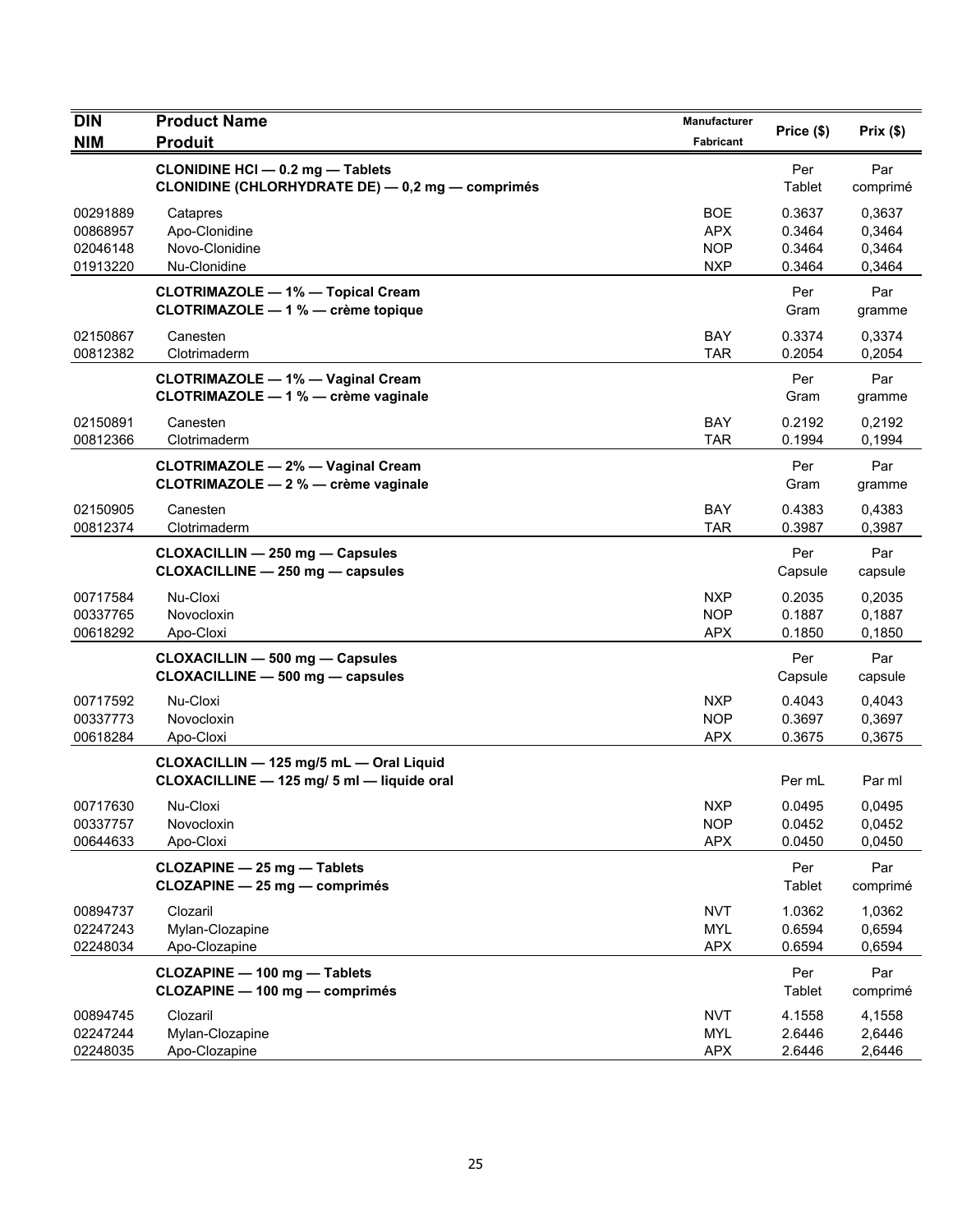| <b>DIN</b> | <b>Product Name</b>                                                                               | <b>Manufacturer</b> |                |                 |
|------------|---------------------------------------------------------------------------------------------------|---------------------|----------------|-----------------|
| <b>NIM</b> | <b>Produit</b>                                                                                    | Fabricant           | Price (\$)     | Prix(\$)        |
|            | CYANOCOBALAMIN - 1 mg/mL - Injection<br>CYANOCOBALAMINE - 1 mg/ml - injection                     |                     | Per mL         | Par ml          |
| 01987003   | Cyanocobalamin/Cyanocobalamine                                                                    | <b>CYI</b>          | 0.4950         | 0,4950          |
| 00521515   | Vitamin $B_{12}$ /Vitamine $B_{12}$                                                               | <b>SDZ</b>          | 0.4950         | 0,4950          |
|            | <b>CYCLOBENZAPRINE HCI-10 mg-Tablets</b><br>CYCLOBENZAPRINE (CHLORHYDRATE DE) - 10 mg - comprimés |                     | Per<br>Tablet  | Par<br>comprimé |
| 02177145   | Apo-Cyclobenzaprine                                                                               | <b>APX</b>          | 0.4142         | 0,4142          |
| 02238633   | Dom-Cyclobenzaprine                                                                               | <b>DOM</b>          | 0.4142         | 0,4142          |
| 02231353   | Mylan-Cyclobenzaprine                                                                             | <b>MYL</b>          | 0.4142         | 0,4142          |
| 02080052   | Novo-Cycloprine                                                                                   | <b>NOP</b>          | 0.4142         | 0,4142          |
| 02171848   | Nu-Cyclobenzaprine                                                                                | <b>NXP</b>          | 0.4142         | 0,4142          |
| 02212048   | pms-Cyclobenzaprine                                                                               | <b>PMS</b>          | 0.4142         | 0,4142          |
| 02236506   | ratio-Cyclobenzaprine                                                                             | <b>RPH</b>          | 0.4142         | 0,4142          |
|            | CYCLOSPORINE - 25 mg - Capsules<br>CYCLOSPORINE - 25 mg - capsules                                |                     | Per<br>Capsule | Par<br>capsule  |
| 02150689   | Neoral                                                                                            | <b>NVT</b>          | 1.5950         | 1,5950          |
| 02247073   | Sandoz Cyclosporine                                                                               | SDZ                 | 1.3750         | 1,3750          |
|            | CYCLOSPORINE - 50 mg - Capsules<br>CYCLOSPORINE - 50 mg - capsules                                |                     | Per<br>Capsule | Par<br>capsule  |
| 02150662   | Neoral                                                                                            | <b>NVT</b>          | 3.1097         | 3,1097          |
| 02247074   | Sandoz Cyclosporine                                                                               | SDZ                 | 2.7500         | 2,7500          |
|            | CYCLOSPORINE - 100 mg - Capsules<br>CYCLOSPORINE - 100 mg - capsules                              |                     | Per<br>Capsule | Par<br>capsule  |
| 02150670   | Neoral                                                                                            | <b>NVT</b>          | 6.2216         | 6,2216          |
| 02242821   | Sandoz Cyclosporine                                                                               | SDZ                 | 5.5000         | 5,5000          |
|            | CYCLOSPORINE - 100 mg/mL - Oral Solution<br>CYCLOSPORINE - 100 mg/ml - solution orale             |                     | Per mL         | Par ml          |
| 02150697   | Neoral                                                                                            | <b>NVT</b>          | 5.5304         | 5,5304          |
| 02244324   | Apo-Cyclosporine                                                                                  | <b>APX</b>          | 3.7707         | 3,7707          |
|            | <b>CYPROTERONE ACETATE - 50 mg - Tablets</b><br>CYPROTÉRONE (ACÉTATE DE) - 50 mg - comprimés      |                     | Per<br>Tablet  | Par<br>comprimé |
| 02229449   | Alti-CPA                                                                                          | <b>ALT</b>          | 1.8444         | 1,8444          |
| 02229723   | Mylan-Cyproterone                                                                                 | <b>MYL</b>          | 1.6769         | 1,6769          |
| 02232872   | Novo-Cyproterone                                                                                  | <b>NOP</b>          | 1.6601         | 1,6601          |
| 02245898   | Apo-Cyproterone                                                                                   | <b>APX</b>          | 1.5495         | 1,5495          |
| 00704431   | Androcur                                                                                          | <b>BEX</b>          | 1.5494         | 1,5494          |
|            | CYPROTERONE ACETATE/ETHINYL ESTRADIOL - 2 mg/0.035 mg -<br><b>Tablets</b>                         |                     | Per            | Par             |
|            | CYPROTÉRONE (ACÉTATE DE)/ETHINYL ESTRADIOL - 2 mg/0.035 mg<br>— comprimés                         |                     | Tablet         | comprimé        |
| 02233542   | Diane-35                                                                                          | BAY                 | 1.5704         | 1,5704          |
| 02290308   | Cyestra-35                                                                                        | <b>PMS</b>          | 1.1114         | 1,1114          |
| 02309556   | Novo-Cyproterone/Ethinyl Estradiol                                                                | <b>NOP</b>          | 1.1114         | 1,1114          |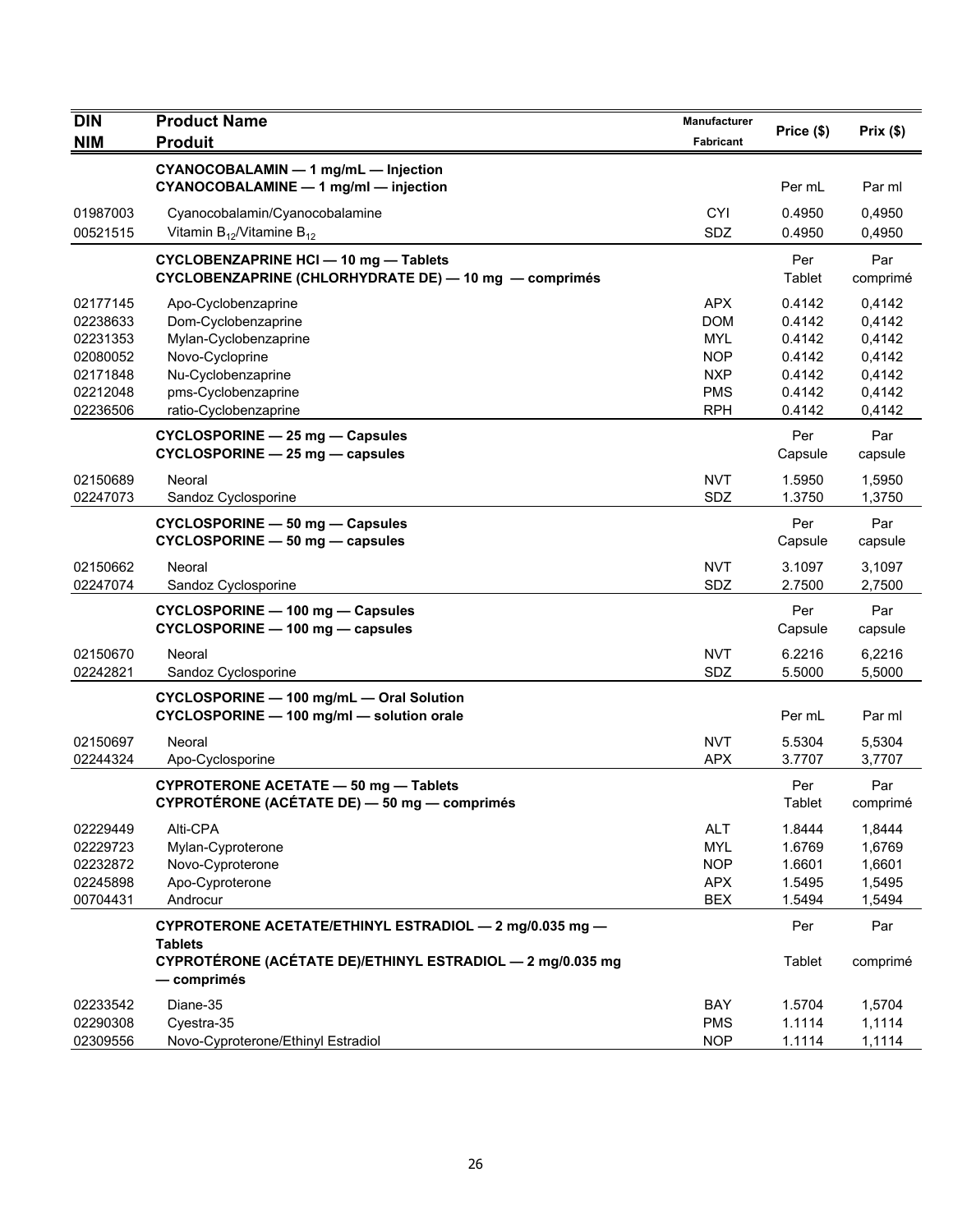| <b>DIN</b>                                               | <b>Product Name</b>                                                                                              | Manufacturer                                                       | Price (\$)                                     | Prix(\$)                                       |
|----------------------------------------------------------|------------------------------------------------------------------------------------------------------------------|--------------------------------------------------------------------|------------------------------------------------|------------------------------------------------|
| <b>NIM</b>                                               | <b>Produit</b>                                                                                                   | Fabricant                                                          |                                                |                                                |
|                                                          | DEFEROXAMINE MESYLATE - 500 mg - Powder for Injection<br>DÉFÉROXAMINE (MÉSYLATE DE) - 500 mg - poudre injectable |                                                                    | Per<br>Vial                                    | Par<br>ampoule                                 |
| 01981242<br>02242055<br>02241600                         | Desferal<br>pms-Deferoxamine<br>Desferrioxamine Mesilate/Désférrioxamine (Mésilate)                              | <b>NVT</b><br><b>PMS</b><br>HOI                                    | 14.7158<br>10.7800<br>8.9980                   | 14,7158<br>10,7800<br>8,9980                   |
|                                                          | <b>DESIPRAMINE HCI - 25 mg - Tablets</b><br>DÉSIPRAMINE (CHLORHYDRATE DE) - 25 mg - comprimés                    |                                                                    | Per<br>Tablet                                  | Par<br>comprimé                                |
| 02216256<br>02130092<br>01946269<br>02211947<br>01948784 | Apo-Desipramine<br>Dom-Desipramine<br>pms-Desipramine<br>Nu-Desipramine<br>ratio-Desipramine                     | <b>APX</b><br><b>DOM</b><br><b>PMS</b><br><b>NXP</b><br><b>RPH</b> | 0.3804<br>0.2799<br>0.2799<br>0.2798<br>0.2798 | 0,3804<br>0,2799<br>0,2799<br>0,2798<br>0,2798 |
|                                                          | <b>DESIPRAMINE HCI - 50 mg - Tablets</b><br>DÉSIPRAMINE (CHLORHYDRATE DE) - 50 mg - comprimés                    |                                                                    | Per<br>Tablet                                  | Par<br>comprimé                                |
| 02216264<br>02130106<br>01946277<br>02211955<br>01948792 | Apo-Desipramine<br>Dom-Desipramine<br>pms-Desipramine<br>Nu-Desipramine<br>ratio-Desipramine                     | <b>APX</b><br><b>DOM</b><br><b>PMS</b><br><b>NXP</b><br><b>RPH</b> | 0.6704<br>0.4521<br>0.4521<br>0.4520<br>0.4520 | 0,6704<br>0,4521<br>0,4521<br>0,4520<br>0,4520 |
|                                                          | <b>DESMOPRESSIN ACETATE - 10 mcg - Spray</b><br>DESMOPRESSINE (ACÉTATE DE) - 10 mcg - vaporisateur               |                                                                    | Per mL                                         | Par ml                                         |
| 00836362<br>02242465                                     | <b>DDAVP</b><br>Apo-Desmopressin                                                                                 | <b>FEI</b><br><b>APX</b>                                           | 20.7680<br>14.1600                             | 20.7680<br>14,1600                             |
|                                                          | DESMOPRESSIN ACETATE - 0.1 mg - Tablet<br>DESMOPRESSINE (ACÉTATE DE) - 0.1 mg - comprimés                        |                                                                    | Per<br>Tablet                                  | Par<br>comprimé                                |
| 00824305<br>02287730<br>02284030                         | <b>DDAVP</b><br>Novo-Desmopressin<br>Apo-Desmopressin                                                            | <b>FEI</b><br><b>NOP</b><br><b>APX</b>                             | 1.5267<br>0.9913<br>0.9913                     | 1,5267<br>0,9913<br>0,9913                     |
|                                                          | DESMOPRESSIN ACETATE - 0.2 mg - Tablet<br>DESMOPRESSINE (ACÉTATE DE) - 0.2 mg - comprimés                        |                                                                    | Per<br>Tablet                                  | Par<br>comprimé                                |
| 00824143<br>02287749<br>02284049                         | <b>DDAVP</b><br>Novo-Desmopressin<br>Apo-Desmopressin                                                            | FEI<br><b>NOP</b><br><b>APX</b>                                    | 3.0530<br>1.9826<br>1.9826                     | 3,0530<br>1,9826<br>1,9826                     |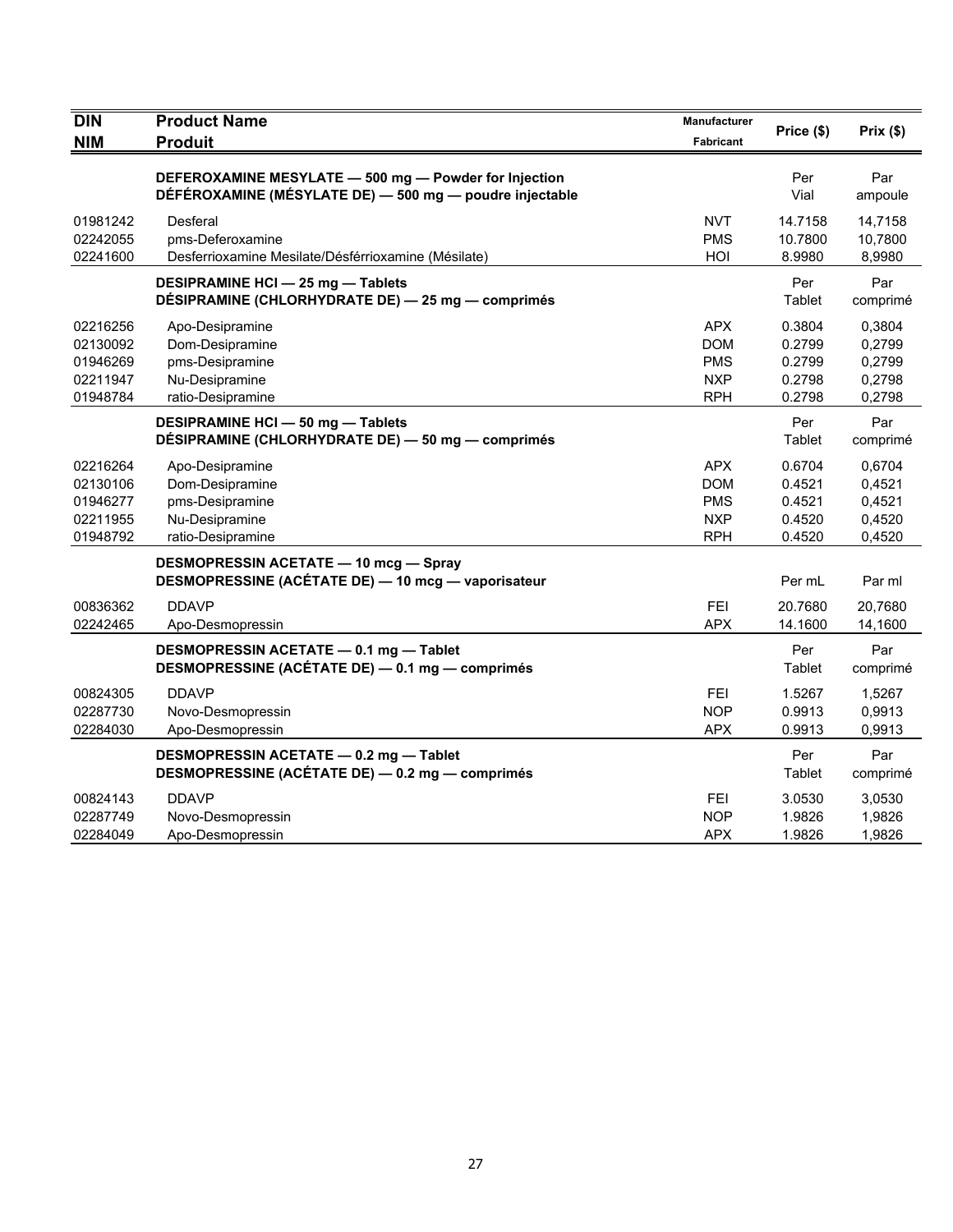| <b>DIN</b><br><b>NIM</b>                     | <b>Product Name</b><br><b>Produit</b>                                                                                   | Manufacturer<br>Fabricant                            | Price (\$)                           | Prix(\$)                             |
|----------------------------------------------|-------------------------------------------------------------------------------------------------------------------------|------------------------------------------------------|--------------------------------------|--------------------------------------|
|                                              | DESOGESTREL/ETHINYL ESTRADIOL - 0.15 mg/0.03 mg - Tablet<br>DESOGESTREL/ETHINYL ESTRADIOL - 0.15 mg/0.03 mg - comprimés |                                                      | Per<br>Tablet                        | Par<br>comprimé                      |
| 02042487<br>02317192                         | Marvelon 21<br>Apri 21                                                                                                  | <b>ORG</b><br><b>APX</b>                             | 0.7417<br>0.4375                     | 0,7417<br>0,4375                     |
|                                              | DESOGESTREL/ETHINYL ESTRADIOL - 0.15 mg/0.03 mg - Tablet<br>DESOGESTREL/ETHINYL ESTRADIOL - 0.15 mg/0.03 mg - comprimés |                                                      | Per<br>Tablet                        | Par<br>comprimé                      |
| 02042479<br>02317206                         | Marvelon 28<br>Apri 28                                                                                                  | <b>ORG</b><br><b>APX</b>                             | 0.5562<br>0.3281                     | 0,5562<br>0,3281                     |
|                                              | DEXAMETHASONE - 0.5 mg - Tablets<br>DEXAMETHASONE - 0,5 mg - comprimés                                                  |                                                      | Per<br>Tablet                        | Par<br>comprimé                      |
| 02261081<br>00295094<br>01964976<br>02240684 | Apo-Dexamethasone<br>Dexasone<br>pms-Dexamethasone<br>ratio-Dexamethasone                                               | <b>APX</b><br><b>ICN</b><br><b>PMS</b><br><b>RPH</b> | 0.2167<br>0.2168<br>0.2167<br>0.2167 | 0,2167<br>0,2168<br>0,2167<br>0,2167 |
|                                              | DEXAMETHASONE - 0.75 mg - Tablets<br>DEXAMÉTHASONE - 0,75 mg - comprimés                                                |                                                      | Per<br>Tablet                        | Par<br>comprimé                      |
| 00285471<br>01964968<br>02240685             | Dexasone<br>pms-Dexamethasone<br>ratio-Dexamethasone                                                                    | <b>ICN</b><br><b>PMS</b><br><b>RPH</b>               | 0.4950<br>0.4950<br>0.4950           | 0,4950<br>0,4950<br>0.4950           |
|                                              | DEXAMETHASONE - 4 mg - Tablets<br>DEXAMÉTHASONE - 4 mg - comprimés                                                      |                                                      | Per<br>Tablet                        | Par<br>comprimé                      |
| 01964070<br>02250055<br>02240687<br>00489158 | pms-Dexamethasone<br>Apo-Dexamethasone<br>ratio-Dexamethasone<br>Dexasone                                               | <b>PMS</b><br><b>APX</b><br><b>RPH</b><br><b>ICN</b> | 0.8444<br>0.8440<br>0.8440<br>0.8441 | 0,8444<br>0,8440<br>0,8440<br>0,8441 |
|                                              | DIAZEPAM - 2 mg - Tablets<br>$DIAZÉPAM - 2 mg - comprimés$                                                              |                                                      | Per<br>Tablet                        | Par<br>comprimé                      |
| 02247490<br>00405329                         | pms-Diazepam<br>Apo-Diazepam                                                                                            | <b>PMS</b><br><b>APX</b>                             | 0.0671<br>0.0559                     | 0,0671<br>0,0559                     |
|                                              | DIAZEPAM - 5 mg - Tablets<br>DIAZÉPAM - 5 mg - comprimés                                                                |                                                      | Per<br>Tablet                        | Par<br>comprimé                      |
| 00013285<br>00013765<br>02247491<br>00362158 | Valium<br>Vivol<br>pms-Diazepam<br>Apo-Diazepam                                                                         | <b>HLR</b><br><b>AXX</b><br><b>PMS</b><br><b>APX</b> | 0.1652<br>0.0965<br>0.0990<br>0.0715 | 0,1652<br>0,0965<br>0,0990<br>0,0715 |
|                                              | DIAZEPAM - 10 mg - Tablets<br>DIAZÉPAM - 10 mg - comprimés                                                              |                                                      | Per<br>Tablet                        | Par<br>comprimé                      |
| 00013293<br>00013773<br>02247492<br>00405337 | Valium<br>Vivol<br>pms-Diazepam<br>Apo-Diazepam                                                                         | <b>HLR</b><br><b>AXX</b><br><b>PMS</b><br><b>APX</b> | 0.1590<br>0.1582<br>0.1144<br>0.0954 | 0,1590<br>0,1582<br>0,1144<br>0,0954 |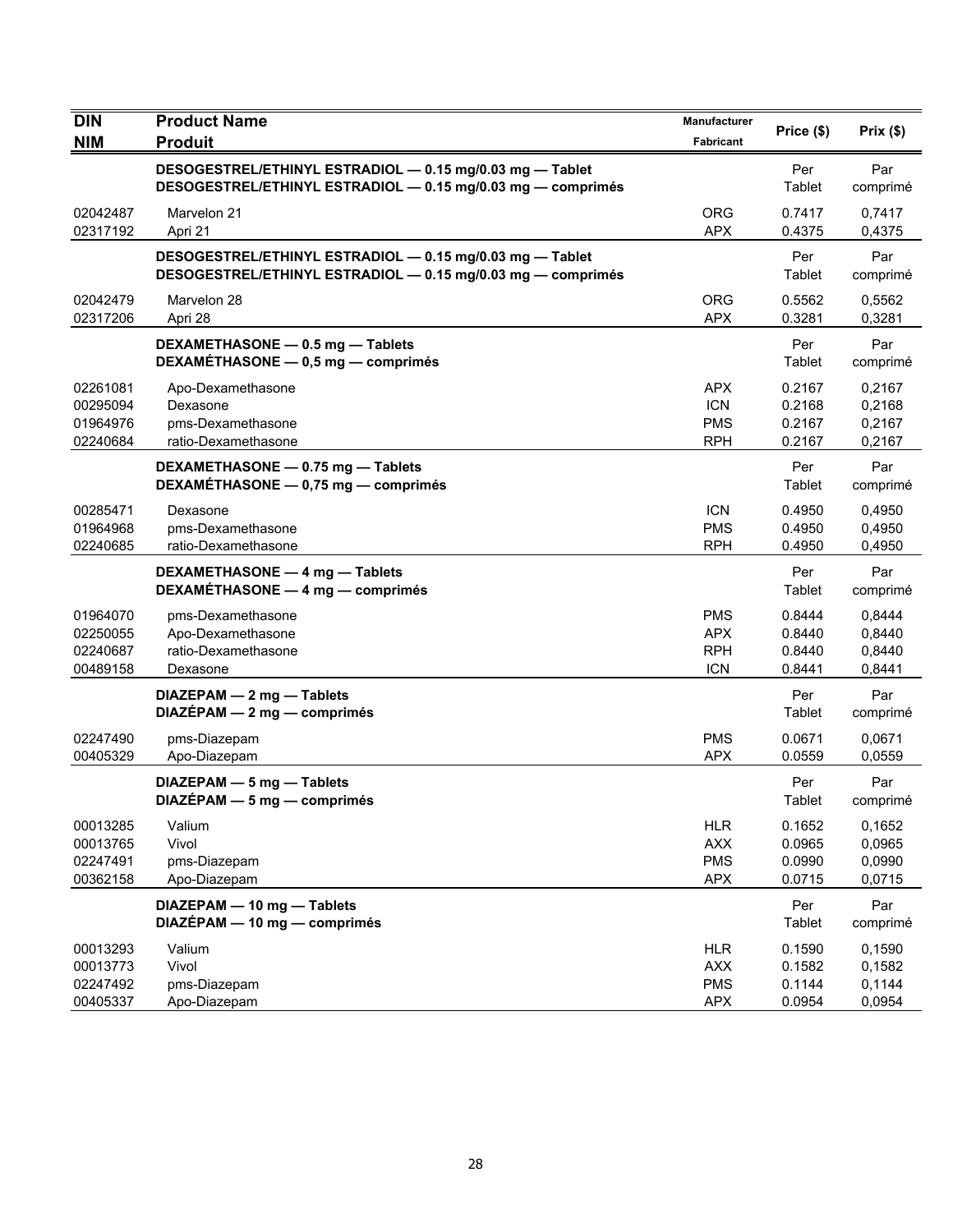| <b>DIN</b> | <b>Product Name</b>                                              | Manufacturer | Price (\$) | Prix(\$) |
|------------|------------------------------------------------------------------|--------------|------------|----------|
| <b>NIM</b> | <b>Produit</b>                                                   | Fabricant    |            |          |
|            | DICLOFENAC POTASSIUM - 50 mg - Tablets                           |              | Per        | Par      |
|            | DICLOFÉNAC POTASSIQUE - 50 mg - comprimés                        |              | Tablet     | comprimé |
| 00881635   | Voltaren Rapide                                                  | NVT          | 0.8706     | 0,8706   |
| 02239753   | pms-Diclofenac-K                                                 | <b>PMS</b>   | 0.5115     | 0,5115   |
| 02243433   | Apo-Diclo Rapide                                                 | <b>APX</b>   | 0.4331     | 0,4331   |
| 02239355   | Novo-Difenac-K                                                   | <b>NOP</b>   | 0.4331     | 0,4331   |
| 02261774   | Sandoz Diclofenac Rapide                                         | SDZ          | 0.4331     | 0,4331   |
|            | DICLOFENAC SODIUM - 25 mg - Enteric Coated Tablets               |              | Per        | Par      |
|            | DICLOFÉNAC SODIQUE - 25 mg - comprimés à enrobage entérosoluble  |              | Tablet     | comprimé |
| 00886017   | Nu-Diclo                                                         | <b>NXP</b>   | 0.2166     | 0,2166   |
| 02231662   | Dom-Diclofenac                                                   | <b>DOM</b>   | 0.2093     | 0,2093   |
| 02231502   | pms-Diclofenac                                                   | <b>PMS</b>   | 0.2093     | 0,2093   |
| 00839175   | Apo-Diclo                                                        | <b>APX</b>   | 0.2092     | 0,2092   |
| 00808539   | Novo-Difenac                                                     | <b>NOP</b>   | 0.2092     | 0,2092   |
| 02261952   | Sandoz Diclofenac                                                | SDZ          | 0.2092     | 0,2092   |
| 02302616   | pms-Diclofenac                                                   | <b>PMS</b>   | 0.1902     | 0,1902   |
|            | DICLOFENAC SODIUM - 50 mg - Enteric Coated Tablets               |              | Per        | Par      |
|            | DICLOFÉNAC SODIQUE - 50 mg - comprimés à enrobage entérosoluble  |              | Tablet     | comprimé |
| 00514012   | Voltaren                                                         | <b>NVT</b>   | 0.9082     | 0,9082   |
| 02231663   | Dom-Diclofenac                                                   | <b>DOM</b>   | 0.4331     | 0,4331   |
| 00808547   | Novo-Difenac                                                     | <b>NOP</b>   | 0.4331     | 0,4331   |
| 02231503   | pms-Diclofenac                                                   | <b>PMS</b>   | 0.4331     | 0,4331   |
| 00839183   | Apo-Diclo                                                        | <b>APX</b>   | 0.4330     | 0,4330   |
| 00886025   | Nu-Diclo                                                         | <b>NXP</b>   | 0.4330     | 0,4330   |
| 02261960   | Sandoz Diclofenac                                                | SDZ          | 0.4330     | 0,4330   |
| 02302624   | pms-Diclofenac                                                   | <b>PMS</b>   | 0.3937     | 0,3937   |
|            | DICLOFENAC SODIUM - 75 mg - Slow Release Tablets                 |              | Per        | Par      |
|            | DICLOFÉNAC SODIQUE - 75 mg - comprimés à libération progressive  |              | Tablet     | comprimé |
| 00782459   | <b>Voltaren SR</b>                                               | NVT          | 1.2762     | 1,2762   |
| 02162814   | Apo-Diclo SR                                                     | <b>APX</b>   | 0.6280     | 0,6280   |
| 02228203   | Nu-Diclo SR                                                      | <b>NXP</b>   | 0.6280     | 0,6280   |
| 02231664   | Dom-Diclofenac SR                                                | <b>DOM</b>   | 0.6277     | 0,6277   |
| 02158582   | Novo-Difenac SR                                                  | <b>NOP</b>   | 0.6277     | 0,6277   |
| 02231504   | pms-Diclofenac SR                                                | <b>PMS</b>   | 0.6277     | 0,6277   |
| 02261901   | Sandoz Diclofenac SR                                             | SDZ          | 0.6277     | 0,6277   |
|            | DICLOFENAC SODIUM - 100 mg - Slow Release Tablets                |              | Per        | Par      |
|            | DICLOFÉNAC SODIQUE - 100 mg - comprimés à libération progressive |              | Tablet     | comprimé |
| 00590827   | <b>Voltaren SR</b>                                               | <b>NVT</b>   | 1.8190     | 1,8190   |
| 02228211   | Nu-Diclo SR                                                      | <b>NXP</b>   | 0.8853     | 0,8853   |
| 02231665   | Dom-Diclofenac SR                                                | <b>DOM</b>   | 0.8662     | 0,8662   |
| 02231505   | pms-Diclofenac SR                                                | <b>PMS</b>   | 0.8662     | 0,8662   |
| 02048698   | Novo-Difenac SR                                                  | <b>NOP</b>   | 0.8661     | 0,8661   |
| 02091194   | Apo-Diclo SR                                                     | <b>APX</b>   | 0.8660     | 0,8660   |
| 02261944   | Sandoz Diclofenac SR                                             | SDZ          | 0.8660     | 0,8660   |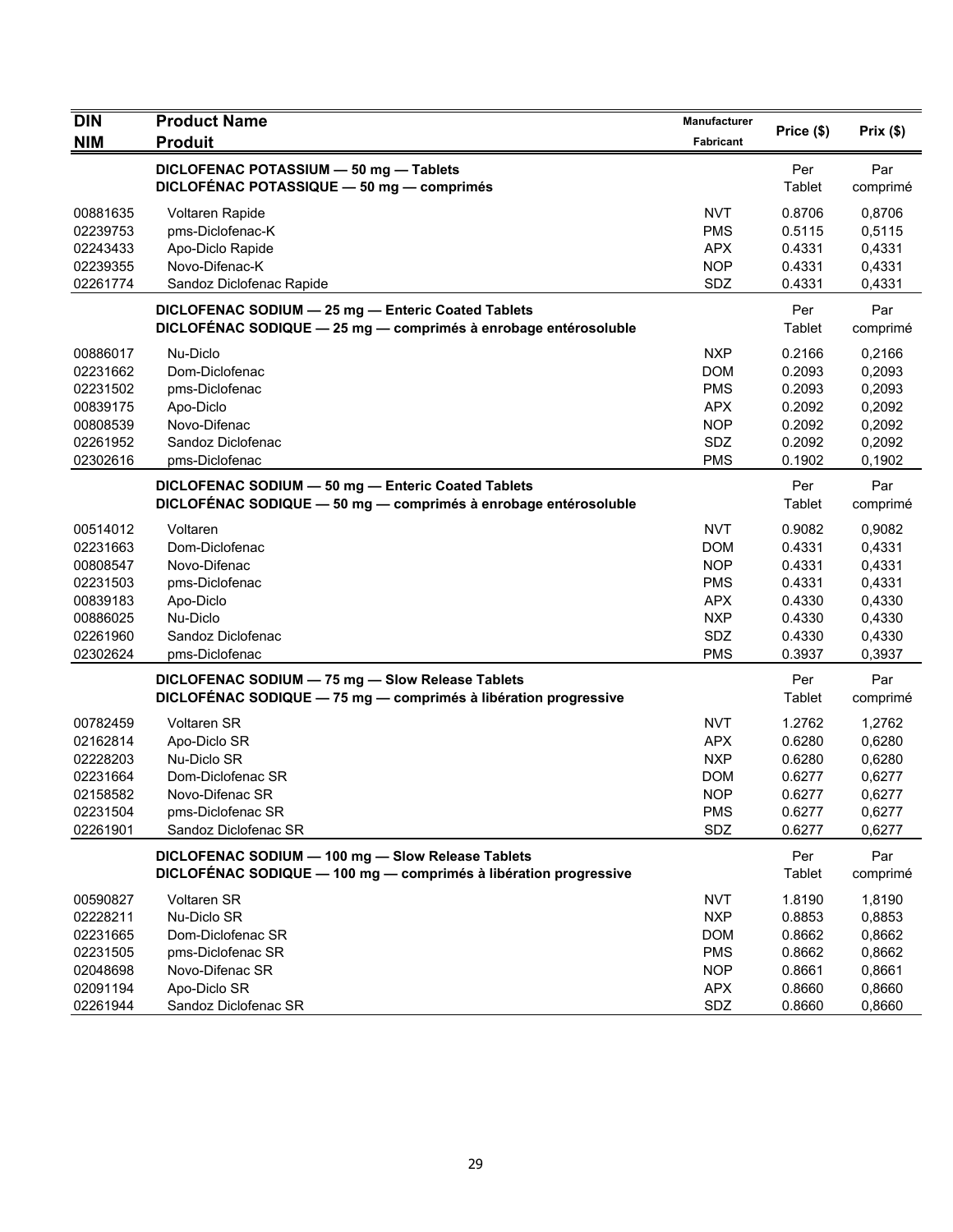| <b>DIN</b>                                                           | <b>Product Name</b>                                                                                                                | <b>Manufacturer</b>                                                       | Price (\$)                                               | Prix(\$)                                                 |
|----------------------------------------------------------------------|------------------------------------------------------------------------------------------------------------------------------------|---------------------------------------------------------------------------|----------------------------------------------------------|----------------------------------------------------------|
| <b>NIM</b>                                                           | <b>Produit</b>                                                                                                                     | Fabricant                                                                 |                                                          |                                                          |
|                                                                      | DICLOFENAC SODIUM - 50 mg - Suppositories<br>DICLOFÉNAC SODIQUE - 50 mg - suppositoires                                            |                                                                           | Per                                                      | Par<br>Suppository suppositoire                          |
| 00632724<br>02231506<br>02241224<br>02261928                         | Voltaren<br>pms-Diclofenac<br>Sab-Diclofenac<br>Sandoz Diclofenac                                                                  | <b>NVT</b><br><b>PMS</b><br>SIL<br>SDZ                                    | 1.3637<br>0.6861<br>0.6861<br>0.6861                     | 1,3637<br>0,6861<br>0,6861<br>0,6861                     |
|                                                                      | DICLOFENAC SODIUM - 100 mg - Suppositories<br>DICLOFÉNAC SODIQUE - 100 mg - suppositoires                                          |                                                                           | Per                                                      | Par<br>Suppository suppositoire                          |
| 00632732<br>02231508<br>02241225<br>02261936                         | Voltaren<br>pms-Diclofenac<br>Sab-Diclofenac<br>Sandoz Diclofenac                                                                  | <b>NVT</b><br><b>PMS</b><br><b>SIL</b><br>SDZ                             | 1.8356<br>0.9237<br>0.9237<br>0.9237                     | 1,8356<br>0,9237<br>0,9237<br>0,9237                     |
|                                                                      | DIFLUNISAL - 250 mg - Tablets<br>DIFLUNISAL - 250 mg - comprimés                                                                   |                                                                           | Per<br>Tablet                                            | Par<br>comprimé                                          |
| 02039486<br>02058405<br>02048493                                     | Apo-Diflunisal<br>Nu-Diflunisal<br>Novo-Diflunisal                                                                                 | APX.<br><b>NXP</b><br><b>NOP</b>                                          | 0.6211<br>0.6211<br>0.5647                               | 0,6211<br>0,6211<br>0,5647                               |
|                                                                      | DIFLUNISAL - 500 mg - Tablets<br>DIFLUNISAL - 500 mg - comprimés                                                                   |                                                                           | Per<br>Tablet                                            | Par<br>comprimé                                          |
| 02039494<br>02058413                                                 | Apo-Diflunisal<br>Nu-Diflunisal                                                                                                    | <b>APX</b><br><b>NXP</b>                                                  | 0.7150<br>0.7150                                         | 0,7150<br>0,7150                                         |
|                                                                      | DIHYDROERGOTAMINE MESYLATE - 1 mg/mL - Injection<br>DIHYDROERGOTAMINE (MÉSYLATE DE LA) - 1 mg/ml - injection                       |                                                                           | Per mL                                                   | Par ml                                                   |
| 00027243<br>02241163                                                 | Dihydroergotamine (DHE)<br>Dihydroergotamine Mesylate/Dihydroergotamine (mésylate)                                                 | SMI<br>SIL                                                                | 4.6420<br>4.0847                                         | 4,6420<br>4,0847                                         |
|                                                                      | DILTIAZEM HCI-120 mg-Controlled Delivery Capsules<br>DILTIAZEM (CHLORHYDRATE DE) - 120 mg - capsules à libération<br>contrôlée     |                                                                           | Per<br>Capsule                                           | Par<br>capsule                                           |
| 02097249<br>02231052<br>02230997<br>02242538<br>02229781<br>02243338 | Cardizem CD<br>Nu-Diltiaz CD<br>Apo-Diltiaz CD<br>Novo-Diltazem CD<br>ratio-Diltiazem CD<br>Sandoz Diltiazem CD                    | <b>MRR</b><br><b>NXP</b><br><b>APX</b><br><b>NOP</b><br><b>RPH</b><br>SDZ | 1.5526<br>0.9955<br>0.8823<br>0.8823<br>0.8823<br>0.8823 | 1,5526<br>0,9955<br>0,8823<br>0,8823<br>0,8823<br>0,8823 |
|                                                                      | DILTIAZEM HCI - 180 mg - Controlled Delivery Capsules<br>DILTIAZEM (CHLORHYDRATE DE) - 180 mg - capsules à libération<br>contrôlée |                                                                           | Per<br>Capsule                                           | Par<br>capsule                                           |
| 02097257<br>02231053<br>02230998<br>02242539<br>02229782             | Cardizem CD<br>Nu-Diltiaz CD<br>Apo-Diltiaz CD<br>Novo-Diltazem CD<br>ratio-Diltiazem CD                                           | <b>MRR</b><br><b>NXP</b><br><b>APX</b><br><b>NOP</b><br><b>RPH</b>        | 2.0609<br>1.3215<br>1.1711<br>1.1711<br>1.1711           | 2,0609<br>1,3215<br>1,1711<br>1,1711<br>1,1711           |
| 02243339                                                             | Sandoz Diltiazem CD                                                                                                                | SDZ                                                                       | 1.1711                                                   | 1,1711                                                   |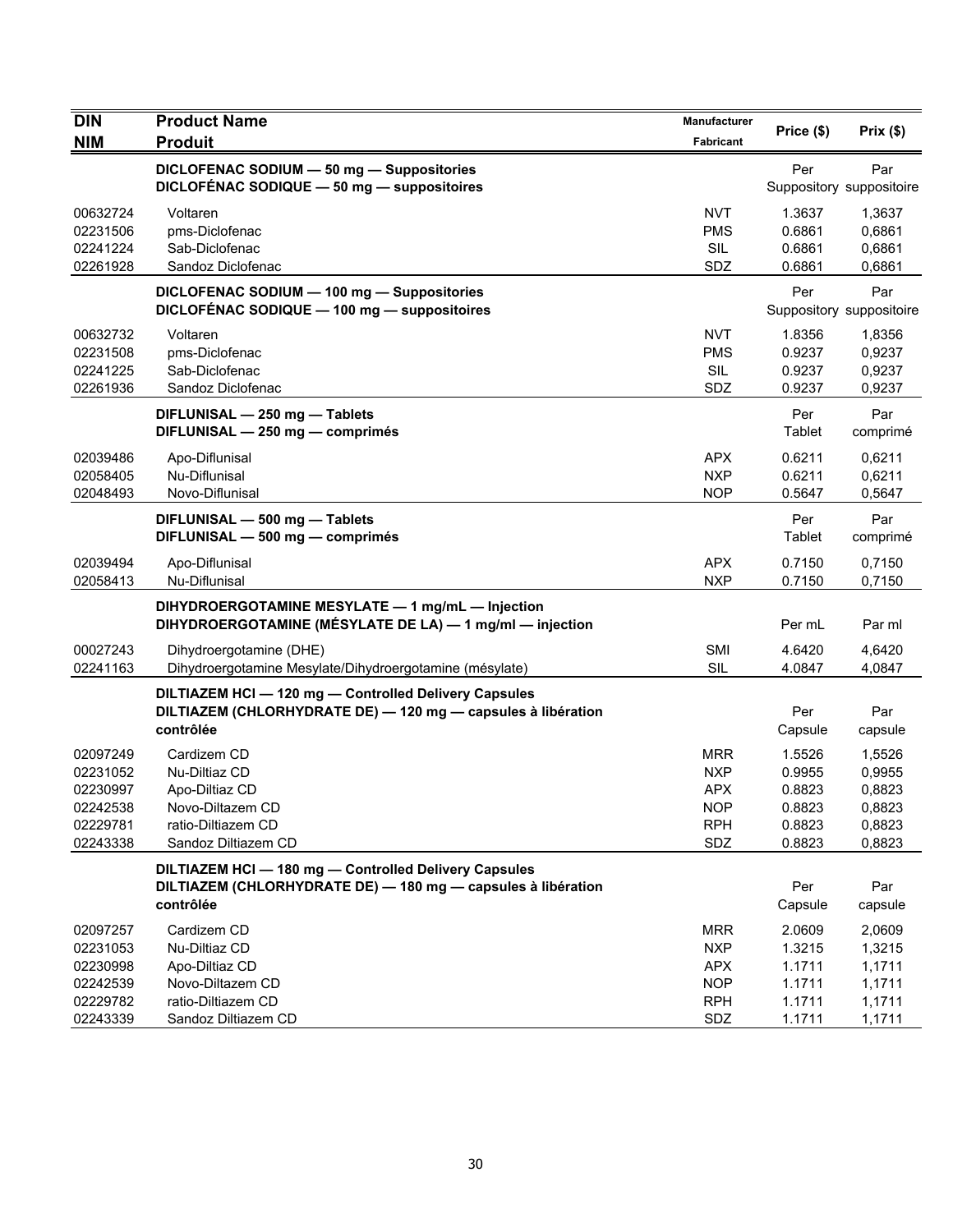| <b>DIN</b>                                                           | <b>Product Name</b>                                                                                                                 | Manufacturer                                                              | Price (\$)                                               | Prix(\$)                                                 |
|----------------------------------------------------------------------|-------------------------------------------------------------------------------------------------------------------------------------|---------------------------------------------------------------------------|----------------------------------------------------------|----------------------------------------------------------|
| <b>NIM</b>                                                           | <b>Produit</b>                                                                                                                      | Fabricant                                                                 |                                                          |                                                          |
|                                                                      | DILTIAZEM HCI-240 mg-Controlled Delivery Capsules<br>DILTIAZEM (CHLORHYDRATE DE) - 240 mg - capsules à libération<br>contrôlée      |                                                                           | Per<br>Capsule                                           | Par<br>capsule                                           |
| 02097265<br>02231054<br>02230999<br>02242540<br>02229783<br>02243340 | Cardizem CD<br>Nu-Diltiaz CD<br>Apo-Diltiaz CD<br>Novo-Diltazem CD<br>ratio-Diltiazem CD<br>Sandoz Diltiazem CD                     | <b>MRR</b><br><b>NXP</b><br><b>APX</b><br><b>NOP</b><br><b>RPH</b><br>SDZ | 2.7335<br>1.7529<br>1.5533<br>1.5533<br>1.5533<br>1.5533 | 2,7335<br>1,7529<br>1,5533<br>1,5533<br>1,5533<br>1,5533 |
|                                                                      | DILTIAZEM HCI-300 mg-Controlled Delivery Capsules<br>DILTIAZEM (CHLORHYDRATE DE) - 300 mg - capsules à libération<br>contrôlée      |                                                                           | Per<br>Capsule                                           | Par<br>capsule                                           |
| 02097273<br>02229526<br>02242541<br>02229784<br>02243341             | Cardizem CD<br>Apo-Diltiaz CD<br>Novo-Diltazem CD<br>ratio-Diltiazem CD<br>Sandoz Diltiazem CD                                      | <b>MRR</b><br><b>APX</b><br><b>NOP</b><br><b>RPH</b><br>SDZ               | 3.4170<br>1.9417<br>1.9417<br>1.9417<br>1.9417           | 3,4170<br>1,9417<br>1,9417<br>1,9417<br>1,9417           |
|                                                                      | DILTIAZEM HCI - 120 mg - Extended Release Capsules<br>DILTIAZEM (CHLORHYDRATE DE) - 120 mg - tablettes prolongées<br>de relâchement |                                                                           | Per<br>Tablet                                            | Par<br>comprimé                                          |
| 02231150<br>02291037<br>02271605<br>02245918                         | Tiazac ER<br>Apo-Diltiaz TZ<br>Novo-Diltiazem ER<br>Sandoz Diltiazem T                                                              | <b>BIV</b><br><b>APX</b><br><b>NOP</b><br>SDZ                             | 0.9339<br>0.5094<br>0.5094<br>0.5094                     | 0,9339<br>0,5094<br>0,5094<br>0,5094                     |
|                                                                      | DILTIAZEM HCI - 180 mg - Extended Release Capsules<br>DILTIAZEM (CHLORHYDRATE DE) - 180 mg - tablettes prolongées<br>de relâchement |                                                                           | Per<br>Tablet                                            | Par<br>comprimé                                          |
| 02231151<br>02291045<br>02271613<br>02245919                         | <b>Tiazac ER</b><br>Apo-Diltiaz TZ<br>Novo-Diltiazem ER<br>Sandoz Diltiazem T                                                       | <b>BIV</b><br><b>APX</b><br><b>NOP</b><br>SDZ                             | 1.2712<br>0.6761<br>0.6761<br>0.6761                     | 1,2712<br>0,6761<br>0,6761<br>0,6761                     |
|                                                                      | DILTIAZEM HCI - 240 mg - Extended Release Capsules<br>DILTIAZEM (CHLORHYDRATE DE) - 240 mg - tablettes prolongées<br>de relâchement |                                                                           | Per<br>Tablet                                            | Par<br>comprimé                                          |
| 02231152<br>02291053<br>02271621<br>02245920                         | <b>Tiazac ER</b><br>Apo-Diltiaz TZ<br>Novo-Diltiazem ER<br>Sandoz Diltiazem T                                                       | <b>BIV</b><br><b>APX</b><br><b>NOP</b><br>SDZ                             | 1.6861<br>0.8968<br>0.8968<br>0.8968                     | 1,6861<br>0,8968<br>0,8968<br>0,8968                     |
|                                                                      | DILTIAZEM HCI - 300 mg - Extended Release Capsules<br>DILTIAZEM (CHLORHYDRATE DE) - 300 mg - tablettes prolongées<br>de relâchement |                                                                           | Per<br>Tablet                                            | Par<br>comprimé                                          |
| 02231154<br>02291061<br>02271648<br>02245921                         | <b>Tiazac ER</b><br>Apo-Diltiaz TZ<br>Novo-Diltiazem ER<br>Sandoz Diltiazem T                                                       | <b>BIV</b><br><b>APX</b><br><b>NOP</b><br>SDZ                             | 2.0553<br>1.1210<br>1.1210<br>1.1210                     | 2,0553<br>1,1210<br>1,1210<br>1,1210                     |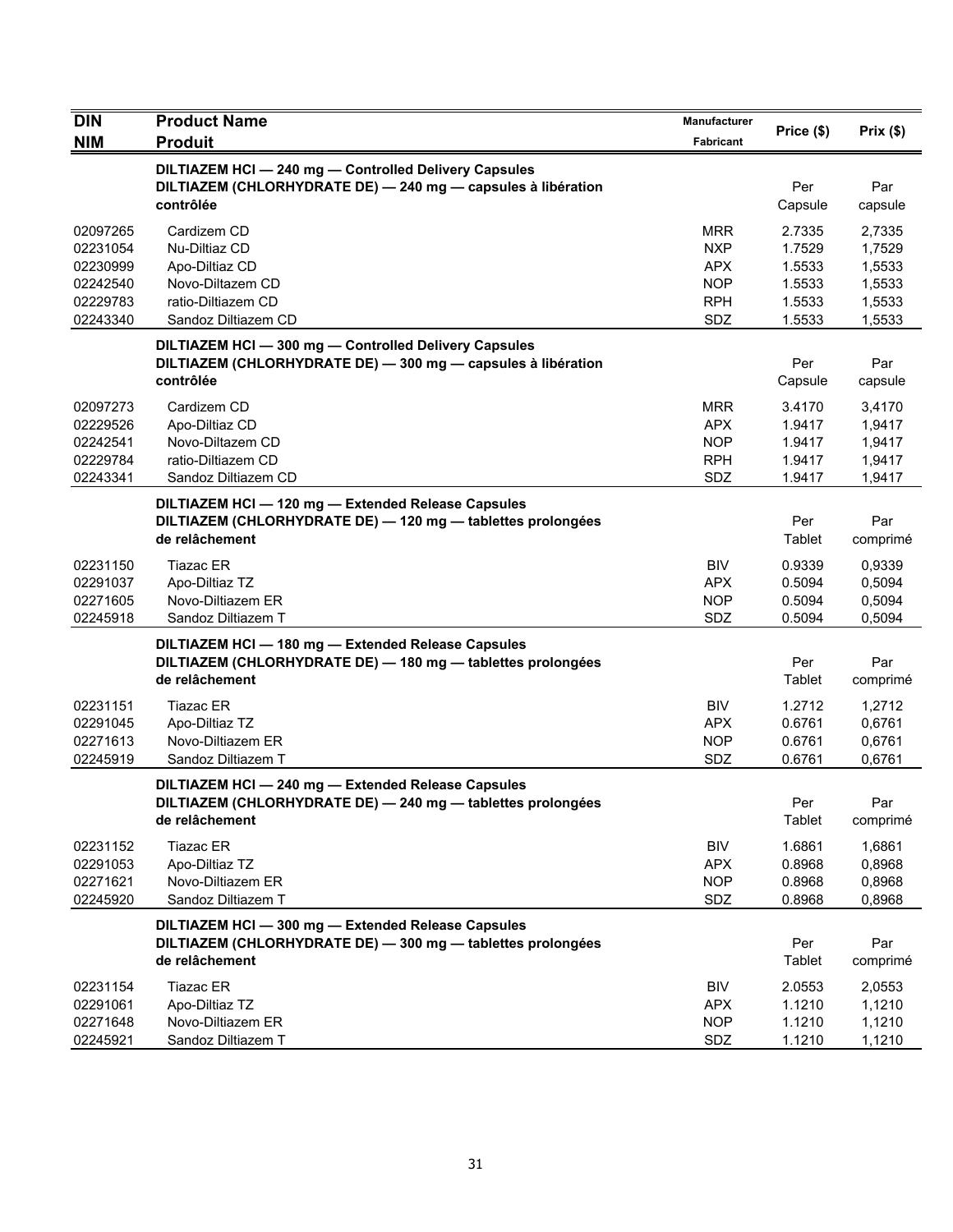| <b>DIN</b>                                                           | <b>Product Name</b>                                                                                                                 | <b>Manufacturer</b>                                                       | Price (\$)                                               | Prix(\$)                                                 |
|----------------------------------------------------------------------|-------------------------------------------------------------------------------------------------------------------------------------|---------------------------------------------------------------------------|----------------------------------------------------------|----------------------------------------------------------|
| <b>NIM</b>                                                           | <b>Produit</b>                                                                                                                      | Fabricant                                                                 |                                                          |                                                          |
|                                                                      | DILTIAZEM HCI - 360 mg - Extended Release Capsules<br>DILTIAZEM (CHLORHYDRATE DE) - 360 mg - tablettes prolongées<br>de relâchement |                                                                           | Per<br>Tablet                                            | Par<br>comprimé                                          |
| 02231155<br>02291088<br>02271656<br>02245922                         | Tiazac ER<br>Apo-Diltiaz TZ<br>Novo-Diltiazem ER<br>Sandoz Diltiazem T                                                              | <b>BIV</b><br><b>APX</b><br><b>NOP</b><br>SDZ                             | 2.5424<br>1.3522<br>1.3522<br>1.3522                     | 2,5424<br>1,3522<br>1,3522<br>1,3522                     |
|                                                                      | DILTIAZEM HCI - 30 mg - Tablets<br>DILTIAZEM (CHLORHYDRATE DE) - 30 mg - comprimés                                                  |                                                                           | Per<br>Tablet                                            | Par<br>comprimé                                          |
| 02097370<br>00771376<br>00862924<br>00886068                         | Cardizem<br>Apo-Diltiaz<br>Novo-Diltazem<br>Nu-Diltiaz                                                                              | <b>MRR</b><br><b>APX</b><br><b>NOP</b><br><b>NXP</b>                      | 0.4087<br>0.2283<br>0.2283<br>0.2283                     | 0,4087<br>0,2283<br>0,2283<br>0,2283                     |
|                                                                      | DILTIAZEM HCI - 60 mg - Tablets<br>DILTIAZEM (CHLORHYDRATE DE) - 60 mg - comprimés                                                  |                                                                           | Per<br>Tablet                                            | Par<br>comprimé                                          |
| 00771384<br>00862932<br>00886076                                     | Apo-Diltiaz<br>Novo-Diltazem<br>Nu-Diltiaz                                                                                          | APX<br><b>NOP</b><br><b>NXP</b>                                           | 0.4001<br>0.4001<br>0.4001                               | 0,4001<br>0,4001<br>0,4001                               |
|                                                                      | DIMENHYDRINATE - 50 mg - Tablets<br>DIMENHYDRINATE - 50 mg - comprimés                                                              |                                                                           | Per<br>Tablet                                            | Par<br>comprimé                                          |
| 00013803<br>00021423<br>00363766                                     | Gravol<br>Novo-Dimenate<br>Apo-Dimenhydrinate                                                                                       | <b>HOR</b><br><b>NOP</b><br><b>APX</b>                                    | 0.1412<br>0.0414<br>0.0248                               | 0,1412<br>0,0414<br>0,0248                               |
|                                                                      | DIMETHYL SULFOXIDE - 500 mg/g - Injection<br>DIMÉTHYLSULFOXIDE - 500 mg/g - injection                                               |                                                                           | Per mL                                                   | Par ml                                                   |
| 00493392<br>02243231                                                 | Rimso-50<br>Dimethyl Sulfoxide/Diméthylsulfoxide                                                                                    | <b>SHI</b><br><b>SIL</b>                                                  | 1.2210<br>1.0989                                         | 1,2210<br>1,0989                                         |
|                                                                      | DIPYRIDAMOLE - 50 mg - Tablets<br>DIPYRIDAMOLE - 50 mg - comprimés                                                                  |                                                                           | Per<br>Tablet                                            | Par<br>comprimé                                          |
| 00067393<br>00895652                                                 | Persantine<br>Apo-Dipyridamole-FC                                                                                                   | <b>BOE</b><br><b>APX</b>                                                  | 0.4267<br>0.2932                                         | 0,4267<br>0,2932                                         |
|                                                                      | DIPYRIDAMOLE - 75 mg - Tablets<br>DIPYRIDAMOLE - 75 mg - comprimés                                                                  |                                                                           | Per<br>Tablet                                            | Par<br>comprimé                                          |
| 00452092<br>00895660                                                 | Persantine<br>Apo-Dipyridamole-FC                                                                                                   | <b>BOE</b><br><b>APX</b>                                                  | 0.5746<br>0.4397                                         | 0,5746<br>0,4397                                         |
|                                                                      | DIVALPROEX SODIUM - 125 mg - Enteric Coated Tablets<br>DIVALPROEX SODIQUE - 125 mg - comprimés à enrobage entérosoluble             |                                                                           | Per<br>Tablet                                            | Par<br>comprimé                                          |
| 00596418<br>02244138<br>02239517<br>02239698<br>02265133<br>02239701 | Epival<br>pms-Divalproex<br>Nu-Divalproex<br>Apo-Divalproex<br>Mylan-Divalproex<br>Novo-Divalproex                                  | ABB<br><b>PMS</b><br><b>NXP</b><br><b>APX</b><br><b>MYL</b><br><b>NOP</b> | 0.3034<br>0.1683<br>0.1680<br>0.1515<br>0.1515<br>0.1377 | 0,3034<br>0,1683<br>0,1680<br>0,1515<br>0,1515<br>0,1377 |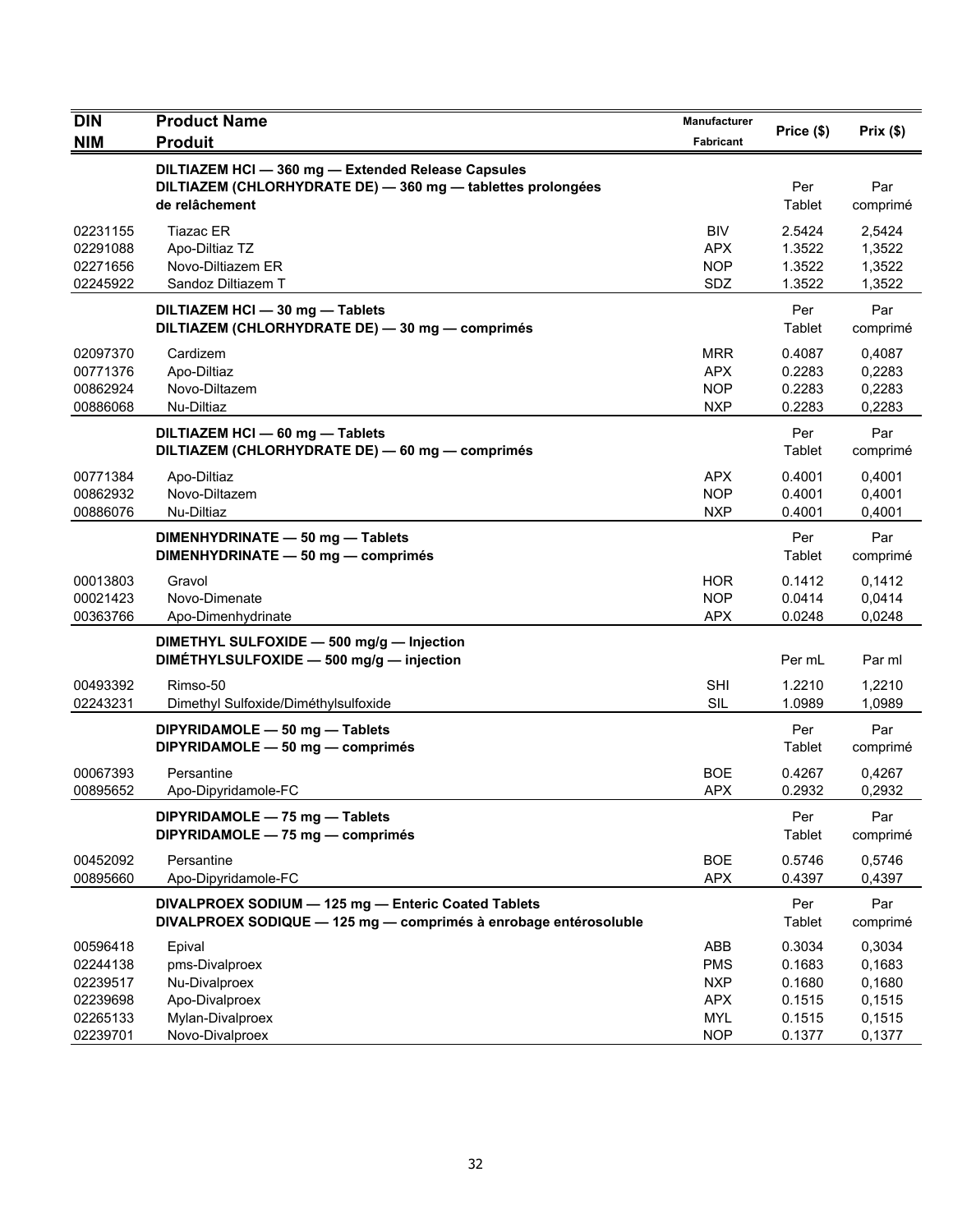| <b>DIN</b><br><b>NIM</b> | <b>Product Name</b><br><b>Produit</b>                            | Manufacturer<br>Fabricant | Price (\$)       | Prix(\$)         |
|--------------------------|------------------------------------------------------------------|---------------------------|------------------|------------------|
|                          | DIVALPROEX SODIUM - 250 mg - Enteric Coated Tablets              |                           | Per              | Par              |
|                          | DIVALPROEX SODIQUE - 250 mg - comprimés à enrobage entérosoluble |                           | Tablet           | comprimé         |
| 00596426                 | Epival                                                           | ABB                       | 0.5453           | 0,5453           |
| 02239518                 | Nu-Divalproex                                                    | <b>NXP</b>                | 0.3025           | 0,3025           |
| 02244139                 | pms-Divalproex                                                   | <b>PMS</b>                | 0.3025           | 0,3025           |
| 02239699                 | Apo-Divalproex                                                   | <b>APX</b>                | 0.2723           | 0,2723           |
| 02265141<br>02239702     | Mylan-Divalproex<br>Novo-Divalproex                              | <b>MYL</b><br><b>NOP</b>  | 0.2723<br>0.2475 | 0,2723<br>0,2475 |
|                          | DIVALPROEX SODIUM - 500 mg - Enteric Coated Tablets              |                           | Per              | Par              |
|                          | DIVALPROEX SODIQUE - 500 mg - comprimés à enrobage entérosoluble |                           | Tablet           | comprimé         |
| 00596434                 | Epival                                                           | ABB                       | 1.0912           | 1,0912           |
| 02244140                 | pms-Divalproex                                                   | <b>PMS</b>                | 0.6053           | 0,6053           |
| 02239519                 | Nu-Divalproex                                                    | <b>NXP</b>                | 0.6050           | 0,6050           |
| 02239700                 | Apo-Divalproex                                                   | <b>APX</b>                | 0.5447           | 0,5447           |
| 02265168                 | Mylan-Divalproex                                                 | <b>MYL</b>                | 0.5447           | 0,5447           |
| 02239703                 | Novo-Divalproex                                                  | <b>NOP</b>                | 0.4952           | 0,4952           |
|                          | DOCUSATE CALCIUM - 240 mg - Capsules                             |                           | Per              | Par              |
|                          | DOCUSATE CALCIQUE - 240 mg - capsules                            |                           | Capsule          | capsule          |
| 00012491                 | Surfak                                                           | <b>MRR</b>                | 0.2305           | 0,2305           |
| 00664553                 | pms-Docusate Calcium                                             | <b>PMS</b>                | 0.1416           | 0,1416           |
| 01912747                 | Docusate Calcium/Docusate calcique                               | <b>ABT</b>                | 0.1100           | 0,1100           |
| 00722855                 | Docusate Calcium/Docusate calcique                               | <b>TAR</b>                | 0.1100           | 0,1100           |
| 00809055                 | ratio-Docusate Calcium                                           | <b>RPH</b>                | 0.1100           | 0,1100           |
| 00842044                 | Novo-Docusate Calcium                                            | <b>NOP</b>                | 0.0898           | 0,0898           |
|                          | DOCUSATE SODIUM - 100 mg - Capsules                              |                           | Per              | Par              |
|                          | DOCUSATE SODIQUE - 100 mg - capsules                             |                           | Capsule          | capsule          |
| 01932365                 | Regulex                                                          | <b>WHB</b>                | 0.2382           | 0,2382           |
| 02106256                 | Colace                                                           | <b>WSP</b>                | 0.1724           | 0,1724           |
| 02020084                 | Novo-Docusate Sodium                                             | <b>NOP</b>                | 0.0517           | 0,0517           |
| 00716731                 | Docusate Sodium/Docusate sodique                                 | <b>TAR</b>                | 0.0440           | 0,0440           |
| 02245079                 | Apo-Docusate Sodium                                              | <b>APX</b>                | 0.0422           | 0,0422           |
| 00703494                 | pms-Docusate Sodium                                              | <b>PMS</b>                | 0.0422           | 0,0422           |
| 00514888                 | Selax                                                            | <b>ODN</b>                | 0.0383           | 0,0383           |
| 00870196                 | ratio-Docusate Sodium                                            | <b>RPH</b>                | 0.0330           | 0,0330           |
|                          | DOCUSATE SODIUM - 20 mg/5 mL - Oral Liquid                       |                           |                  |                  |
|                          | DOCUSATE SODIQUE - 20 mg/5 ml - liquide oral                     |                           | Per mL           | Par ml           |
| 02086018                 | Colace                                                           | <b>WSP</b>                | 0.0260           | 0,0260           |
| 00703508                 | pms-Docusate Sodium                                              | <b>PMS</b>                | 0.0198           | 0,0198           |
| 00870226                 | ratio-Docusate Sodium                                            | <b>RPH</b>                | 0.0198           | 0,0198           |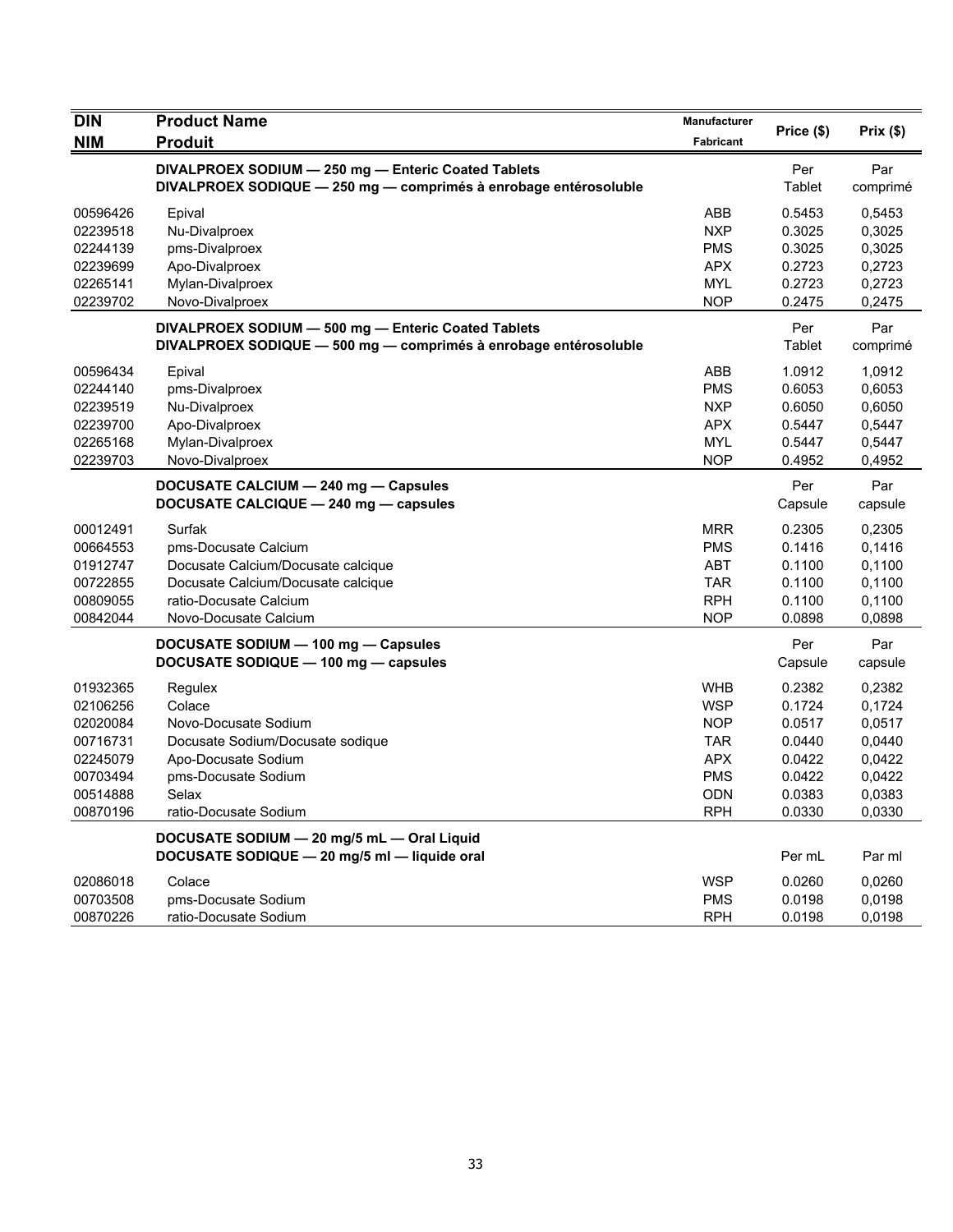| <b>DIN</b>                                               | <b>Product Name</b>                                                                   | Manufacturer                                                | Price (\$)                                     | Prix(\$)                                       |
|----------------------------------------------------------|---------------------------------------------------------------------------------------|-------------------------------------------------------------|------------------------------------------------|------------------------------------------------|
| <b>NIM</b>                                               | <b>Produit</b>                                                                        | <b>Fabricant</b>                                            |                                                |                                                |
|                                                          | DOMPERIDONE MALEATE - 10 mg - Tablets<br>DOMPÉRIDONE (MALÉATE DE) - 10 mg - comprimés |                                                             | Per<br>Tablet                                  | Par<br>comprimé                                |
| 02268078<br>02103613<br>02238315<br>02278669             | Ran-Domperidone<br>Apo-Domperidone<br>Dom-Domperidone<br>Mylan-Domperidone            | <b>RAN</b><br><b>APX</b><br><b>DOM</b><br><b>MYL</b>        | 0.1811<br>0.1646<br>0.1646<br>0.1646           | 0,1811<br>0,1646<br>0,1646<br>0,1646           |
| 02157195<br>02231477<br>02236466                         | Novo-Domperidone<br>Nu-Domperidone<br>pms-Domperidone<br>ratio-Domperidone            | <b>NOP</b><br><b>NXP</b><br><b>PMS</b><br><b>RPH</b>        | 0.1646<br>0.1646<br>0.1646<br>0.1646           | 0,1646<br>0,1646<br>0,1646                     |
| 01912070                                                 | DOXAZOSIN MESYLATE - 1 mg - Tablets<br>DOXAZOSINE (MÉSYLATE DE) - 1 mg - comprimés    |                                                             | Per<br>Tablet                                  | 0,1646<br>Par<br>comprimé                      |
| 01958100<br>02240588<br>02240498<br>02242728<br>02244527 | Cardura-1<br>Apo-Doxazosin<br>Mylan-Doxazosin<br>Novo-Doxazosin<br>pms-Doxazosin      | PFI<br><b>APX</b><br><b>MYL</b><br><b>NOP</b><br><b>PMS</b> | 0.6232<br>0.3812<br>0.3812<br>0.3812<br>0.3812 | 0,6232<br>0,3812<br>0,3812<br>0,3812<br>0,3812 |
|                                                          | DOXAZOSIN MESYLATE - 2 mg - Tablets<br>DOXAZOSINE (MÉSYLATE DE) — 2 mg — comprimés    |                                                             | Per<br>Tablet                                  | Par<br>comprimé                                |
| 01958097<br>02240589<br>02240499<br>02242729<br>02244528 | Cardura-2<br>Apo-Doxazosin<br>Mylan-Doxazosin<br>Novo-Doxazosin<br>pms-Doxazosin      | PFI<br><b>APX</b><br><b>MYL</b><br><b>NOP</b><br><b>PMS</b> | 0.7475<br>0.4574<br>0.4574<br>0.4574<br>0.4574 | 0,7475<br>0,4574<br>0,4574<br>0,4574<br>0,4574 |
|                                                          | DOXAZOSIN MESYLATE - 4 mg - Tablets<br>DOXAZOSINE (MÉSYLATE DE) — 4 mg — comprimés    |                                                             | Per<br>Tablet                                  | Par<br>comprimé                                |
| 01958119<br>02240590<br>02240500<br>02242730<br>02244529 | Cardura-4<br>Apo-Doxazosin<br>Mylan-Doxazosin<br>Novo-Doxazosin<br>pms-Doxazosin      | PFI<br><b>APX</b><br><b>MYL</b><br><b>NOP</b><br><b>PMS</b> | 0.9719<br>0.5946<br>0.5946<br>0.5946<br>0.5946 | 0,9719<br>0,5946<br>0,5946<br>0,5946<br>0,5946 |
|                                                          | DOXEPIN HCI - 10 mg - Capsules<br>DOXEPINE (CHLORHYDRATE DE) — 10 mg — capsules       |                                                             | Per<br>Capsule                                 | Par<br>capsule                                 |
| 00024325<br>02049996                                     | Sineguan<br>Apo-Doxepin                                                               | PFI<br><b>APX</b>                                           | 0.2841<br>0.1889                               | 0,2841<br>0,1889                               |
|                                                          | DOXEPIN HCI - 25 mg - Capsules<br>DOXÉPINE (CHLORHYDRATE DE) - 25 mg - capsules       |                                                             | Per<br>Capsule                                 | Par<br>capsule                                 |
| 00024333<br>02050005<br>01913425                         | Sinequan<br>Apo-Doxepin<br>Novo-Doxepin                                               | PFI<br><b>APX</b><br><b>NOP</b>                             | 0.3486<br>0.2354<br>0.2140                     | 0,3486<br>0,2354<br>0,2140                     |
|                                                          | DOXEPIN HCI - 50 mg - Capsules<br>DOXÉPINE (CHLORHYDRATE DE) - 50 mg - capsules       |                                                             | Per<br>Capsule                                 | Par<br>capsule                                 |
| 00024341<br>02050013<br>01913433                         | Sinequan<br>Apo-Doxepin<br>Novo-Doxepin                                               | PFI<br><b>APX</b><br><b>NOP</b>                             | 0.6467<br>0.4368<br>0.3971                     | 0,6467<br>0,4368<br>0,3971                     |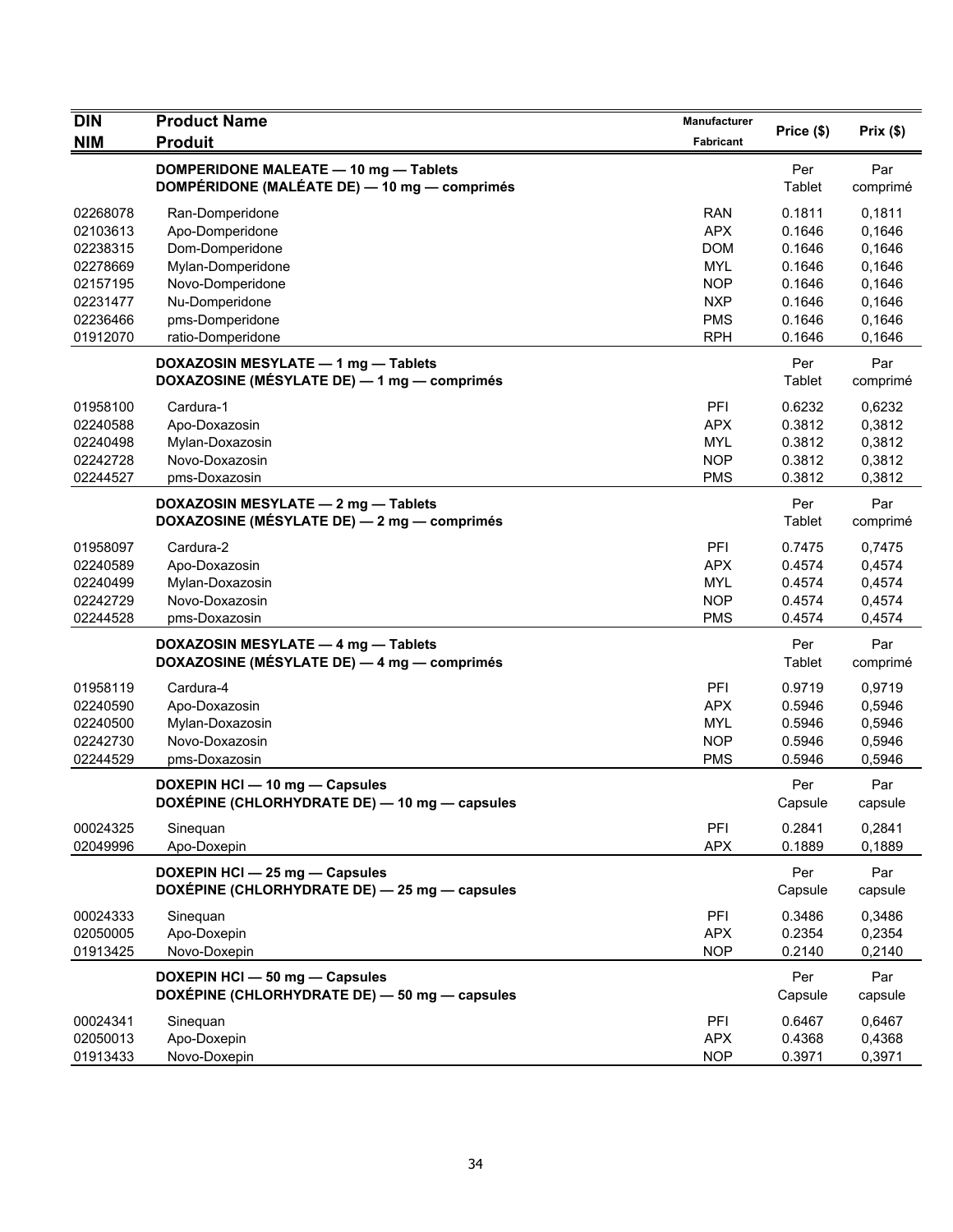| <b>DIN</b> | <b>Product Name</b>                                                               | <b>Manufacturer</b> | Price (\$)     | Prix(\$)        |
|------------|-----------------------------------------------------------------------------------|---------------------|----------------|-----------------|
| <b>NIM</b> | <b>Produit</b>                                                                    | Fabricant           |                |                 |
|            | DOXEPIN HCI - 75 mg - Capsules<br>DOXÉPINE (CHLORHYDRATE DE) - 75 mg - capsules   |                     | Per<br>Capsule | Par<br>capsule  |
| 00400750   | Sinequan                                                                          | PFI                 | 0.9285         | 0,9285          |
| 02050021   | Apo-Doxepin                                                                       | <b>APX</b>          | 0.6272         | 0,6272          |
| 01913441   | Novo-Doxepin                                                                      | <b>NOP</b>          | 0.5702         | 0,5702          |
|            | DOXEPIN HCI - 100 mg - Capsules<br>DOXÉPINE (CHLORHYDRATE DE) - 100 mg - capsules |                     | Per<br>Capsule | Par<br>capsule  |
| 00326925   | Sinequan                                                                          | PFI                 | 1.2232         | 1,2232          |
| 02050048   | Apo-Doxepin                                                                       | <b>APX</b>          | 0.8264         | 0,8264          |
| 01913468   | Novo-Doxepin                                                                      | <b>NOP</b>          | 0.7513         | 0,7513          |
|            | DOXEPIN HCI - 150 mg - Capsules<br>DOXÉPINE (CHLORHYDRATE DE) - 150 mg - capsules |                     | Per<br>Capsule | Par<br>capsule  |
| 00584274   | Sineguan                                                                          | PFI                 | 1.5557         | 1,5557          |
| 02050056   | Apo-Doxepin                                                                       | <b>APX</b>          | 1.2397         | 1,2397          |
| 01913476   | Novo-Doxepin                                                                      | <b>NOP</b>          | 1.1270         | 1,1270          |
|            | DOXYCYCLINE - 100 mg - Capsules<br>DOXYCYCLINE - 100 mg - capsules                |                     | Per<br>Capsule | Par<br>capsule  |
| 00740713   | Apo-Doxy                                                                          | <b>APX</b>          | 0.6446         | 0,6446          |
| 00817120   | Doxycin                                                                           | <b>GPM</b>          | 0.6446         | 0,6446          |
| 00725250   | Novo-Doxylin                                                                      | <b>NOP</b>          | 0.6446         | 0,6446          |
| 02044668   | Nu-Doxycycline                                                                    | <b>NXP</b>          | 0.6446         | 0,6446          |
| 02289539   | pms-Doxycycline                                                                   | <b>PMS</b>          | 0.5860         | 0,5860          |
|            | DOXYCYCLINE - 100 mg - Tablets<br>DOXYCYCLINE - 100 mg - comprimés                |                     | Per<br>Tablet  | Par<br>comprimé |
| 00874256   | Apo-Doxy                                                                          | <b>APX</b>          | 0.6446         | 0,6446          |
| 00860751   | Doxycin                                                                           | <b>GPM</b>          | 0.6446         | 0,6446          |
| 02158574   | Novo-Doxylin                                                                      | <b>NOP</b>          | 0.6446         | 0,6446          |
| 02091232   | ratio-Doxycycline                                                                 | <b>RPH</b>          | 0.6446         | 0,6446          |
| 02289466   | pms-Doxycycline                                                                   | <b>PMS</b>          | 0.5860         | 0,5860          |
|            | <b>ENALAPRIL - 2.5 mg - Tablets</b><br><b>ENALAPRIL - 2.5 mg - comprimés</b>      |                     | Per<br>Tablet  | Par<br>comprimé |
| 00851795   | Vasotec                                                                           | MFX                 | 0.8319         | 0.8319          |
| 02020025   | Apo-Enalapril                                                                     | <b>APX</b>          | 0.5425         | 0,5425          |
| 02291878   | Co Enalapril                                                                      | COB                 | 0.5425         | 0,5425          |
| 02300036   | Mylan-Enalapril                                                                   | <b>MYL</b>          | 0.5425         | 0,5425          |
| 02300680   | Novo-Enalapril                                                                    | <b>NOP</b>          | 0.5425         | 0,5425          |
| 02300079   | pms-Enalapril                                                                     | <b>PMS</b>          | 0.5425         | 0.5425          |
| 02299984   | ratio-Enalapril                                                                   | <b>RPH</b>          | 0.5425         | 0,5425          |
| 02299933   | Sandoz Enalapril                                                                  | SDZ                 | 0.5425         | 0,5425          |
| 02300117   | Taro-Enalapril                                                                    | <b>TAR</b>          | 0.5425         | 0,5425          |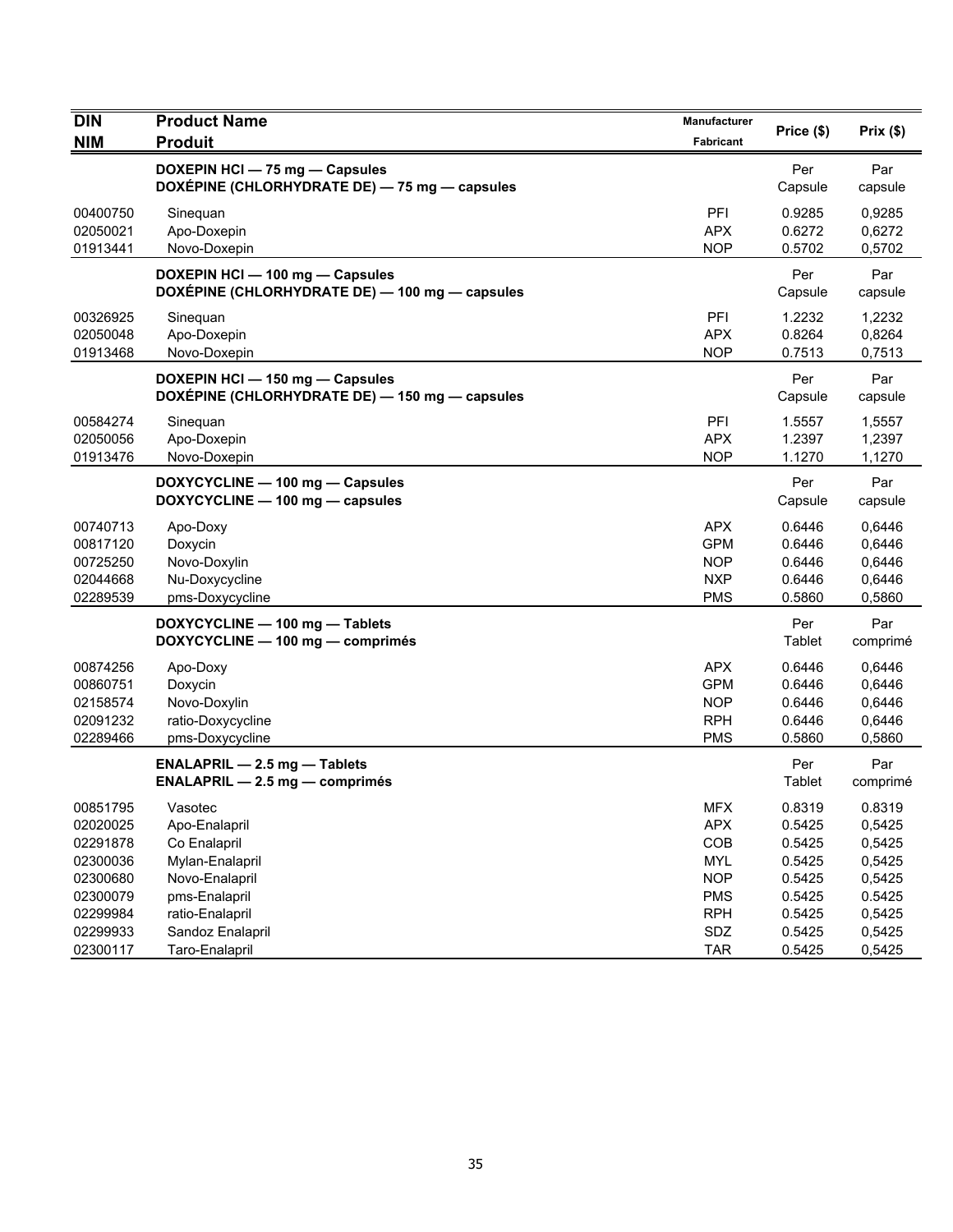| <b>DIN</b>                                               | <b>Product Name</b>                                                                                                                | Manufacturer                                                | Price (\$)                                               | Prix(\$)                                       |
|----------------------------------------------------------|------------------------------------------------------------------------------------------------------------------------------------|-------------------------------------------------------------|----------------------------------------------------------|------------------------------------------------|
| <b>NIM</b>                                               | <b>Produit</b>                                                                                                                     | Fabricant                                                   |                                                          |                                                |
|                                                          | <b>ENALAPRIL - 5 mg - Tablets</b><br>$ENALAPRIL - 5 mg - comprimés$                                                                |                                                             | Per<br>Tablet                                            | Par<br>comprimé                                |
| 00708879<br>02019884<br>02291886<br>02300044             | Vasotec<br>Apo-Enalapril<br>Co Enalapril<br>Mylan-Enalapril                                                                        | <b>MFX</b><br><b>APX</b><br>COB<br><b>MYL</b>               | 0.9841<br>0.6418<br>0.6418<br>0.6418                     | 0,9841<br>0,6418<br>0,6418<br>0,6418           |
| 02233005<br>02300087<br>02299992                         | Novo-Enalapril<br>pms-Enalapril<br>ratio-Enalapril                                                                                 | <b>NOP</b><br><b>PMS</b><br><b>RPH</b>                      | 0.6418<br>0.6418<br>0.6418                               | 0,6418<br>0,6418<br>0,6418                     |
| 02299941<br>02300125                                     | Sandoz Enalapril<br>Taro-Enalapril                                                                                                 | SDZ<br><b>TAR</b>                                           | 0.6418<br>0.6418                                         | 0,6418<br>0,6418                               |
|                                                          | <b>ENALAPRIL - 10 mg - Tablets</b><br><b>ENALAPRIL - 10 mg - comprimés</b>                                                         |                                                             | Per<br>Tablet                                            | Par<br>comprimé                                |
| 00670901<br>02019892<br>02291894                         | Vasotec<br>Apo-Enalapril<br>Co Enalapril                                                                                           | <b>MFX</b><br><b>APX</b><br>COB                             | 1.1826<br>0.7712<br>0.7712                               | 1,1826<br>0,7712<br>0,7712                     |
| 02300052<br>02233006<br>02300095                         | Mylan-Enalapril<br>Novo-Enalapril<br>pms-Enalapril                                                                                 | <b>MYL</b><br><b>NOP</b><br><b>PMS</b>                      | 0.7712<br>0.7712<br>0.7712                               | 0,7712<br>0,7712<br>0,7712                     |
| 02300001<br>02299968<br>02300133                         | ratio-Enalapril<br>Sandoz Enalapril<br>Taro-Enalapril                                                                              | <b>RPH</b><br>SDZ<br><b>TAR</b>                             | 0.7712<br>0.7712<br>0.7712                               | 0,7712<br>0,7712<br>0,7712                     |
|                                                          | <b>ENALAPRIL - 20 mg - Tablets</b><br><b>ENALAPRIL - 20 mg - comprimés</b>                                                         |                                                             | Per<br>Tablet                                            | Par<br>comprimé                                |
| 00670928<br>02019906<br>02291908<br>02300060<br>02233007 | Vasotec<br>Apo-Enalapril<br>Co Enalapril<br>Mylan-Enalapril<br>Novo-Enalapril                                                      | <b>MFX</b><br><b>APX</b><br>COB<br><b>MYL</b><br><b>NOP</b> | 1.4268<br>0.9305<br>0.9305<br>0.9305<br>0.9305<br>0.9305 | 1,4268<br>0,9305<br>0,9305<br>0,9305<br>0,9305 |
| 02300109<br>02300028<br>02299976<br>02300141             | pms-Enalapril<br>ratio-Enalapril<br>Sandoz Enalapril<br>Taro-Enalapril                                                             | <b>PMS</b><br><b>RPH</b><br>SDZ<br><b>TAR</b>               | 0.9305<br>0.9305<br>0.9305                               | 0,9305<br>0,9305<br>0,9305<br>0,9305           |
|                                                          | ENALAPRIL/HYDROCHLOROTHIAZIDE - 5 mg/12.5 mg - Tablets<br>ENALAPRIL/HYDROCHLOROTHIAZIDE - 5 mg/12.5 mg - comprimés                 |                                                             | Per<br>Tablet                                            | Par<br>comprimé                                |
| 02242826<br>02300222                                     | Vaseretic<br>Novo-Enalapril/HCTZ                                                                                                   | <b>MFX</b><br><b>NOP</b>                                    | 0.9695<br>0.6417                                         | 0.9695<br>0,6417                               |
|                                                          | ENALAPRIL/HYDROCHLOROTHIAZIDE - 10 mg/25 mg - Tablets<br>ENALAPRIL/HYDROCHLOROTHIAZIDE - 10 mg/25 mg - comprimés                   |                                                             | Per<br>Tablet                                            | Par<br>comprimé                                |
| 00657298<br>02300230                                     | Vaseretic<br>Novo-Enalapril/HCTZ                                                                                                   | <b>MFX</b><br><b>NOP</b>                                    | 1.1998<br>0.7712                                         | 1,1998<br>0.7712                               |
|                                                          | <b>ERYTHROMYCIN BASE - 250 mg - Enteric Pellet Capsules</b><br>ÉRYTHROMYCINE (BASE) - 250 mg - capsules de granules entérosolubles |                                                             | Per<br>Capsule                                           | Par<br>capsule                                 |
| 00607142<br>00726672                                     | Eryc<br>Apo-Erythro E-C                                                                                                            | PFI<br>APX                                                  | 0.5297<br>0.3900                                         | 0,5297<br>0,3900                               |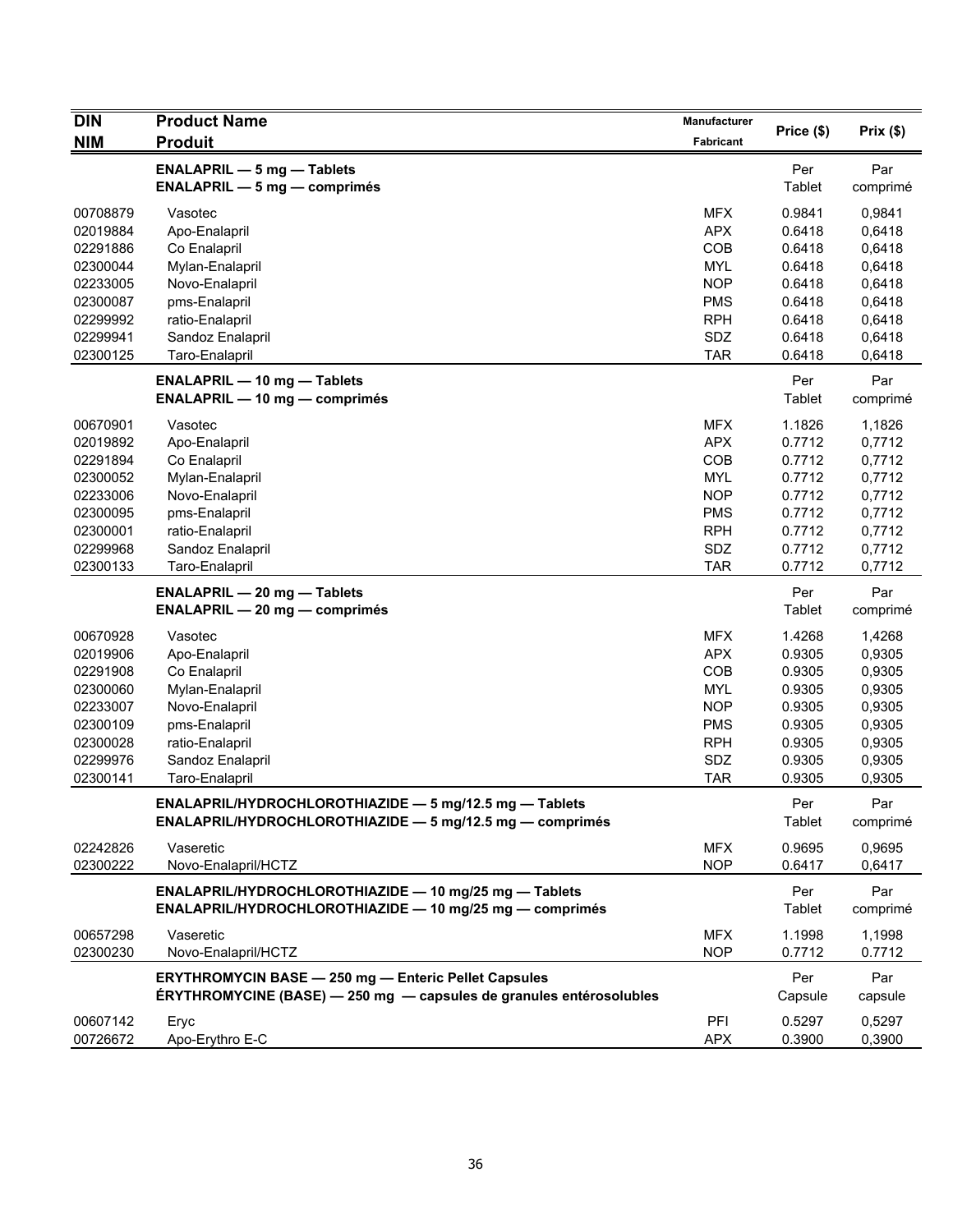| <b>DIN</b>                                   | <b>Product Name</b>                                                                                                                | Manufacturer                                  | Price (\$)                               | Prix(\$)                                 |
|----------------------------------------------|------------------------------------------------------------------------------------------------------------------------------------|-----------------------------------------------|------------------------------------------|------------------------------------------|
| <b>NIM</b>                                   | <b>Produit</b>                                                                                                                     | <b>Fabricant</b>                              |                                          |                                          |
|                                              | <b>ERYTHROMYCIN BASE - 333 mg - Enteric Pellet Capsules</b><br>ÉRYTHROMYCINE (BASE) - 333 mg - capsules de granules entérosolubles |                                               | Per<br>Capsule                           | Par<br>capsule                           |
| 00873454<br>01925938                         | Eryc<br>Apo-Erythro E-C                                                                                                            | PFI<br><b>APX</b>                             | 0.5884<br>0.4332                         | 0,5884<br>0,4332                         |
|                                              | ESTRADIOL-17B - 50 mcg - Transdermal Patch<br>ESTRADIOL-17B - 50 mcg - timbre transdermique                                        |                                               | Per<br>Patch                             | Par<br>timbre                            |
| 02244000<br>02246967                         | Estradot<br>Sandoz Estradiol Derm                                                                                                  | <b>NVT</b><br>SDZ                             | 3.0030<br>2.4530                         | 3,0030<br>2,4530                         |
|                                              | ESTRADIOL-17B - 75 mcg - Transdermal Patch<br>ESTRADIOL-17B - 75 mcg - timbre transdermique                                        |                                               | Per<br>Patch                             | Par<br>timbre                            |
| 02244001<br>02246968                         | Estradot<br>Sandoz Estradiol Derm                                                                                                  | <b>NVT</b><br>SDZ                             | 3.2244<br>2.6290                         | 3,2244<br>2,6290                         |
|                                              | ESTRADIOL-17B - 100 mcg - Transdermal Patch<br>ESTRADIOL-17B - 100 mcg - timbre transdermique                                      |                                               | Per<br>Patch                             | Par<br>timbre                            |
| 02244002<br>02246969                         | Estradot<br>Sandoz Estradiol Derm                                                                                                  | <b>NVT</b><br>SDZ                             | 3.4045<br>2.7720                         | 3,4045<br>2,7720                         |
|                                              | ETHINYL ESTRADIOL/LEVONORGESTREL - 0.15 mg/0.03 mg - Tablets<br>ETHINYL ESTRADIOL/LEVONORGESTREL - 0.15 mg/0.03 mg - comprimés     |                                               | Per<br>Tablet                            | Par<br>comprimé                          |
| 02042320<br>02295946                         | Min Ovral<br>Portia 21                                                                                                             | <b>WAY</b><br><b>APX</b>                      | 0.7596<br>0.4636                         | 0,7596<br>0,4636                         |
|                                              | ETHINYL ESTRADIOL/LEVONORGESTREL - 0.15 mg/0.03 mg - Tablets<br>ETHINYL ESTRADIOL/LEVONORGESTREL - 0.15 mg/0.03 mg - comprimés     |                                               | Per<br>Tablet                            | Par<br>comprimé                          |
| 02042339<br>02295954                         | Min Ovral<br>Portia 28                                                                                                             | <b>WAY</b><br><b>APX</b>                      | 0.5697<br>0.3477                         | 0,5697<br>0,3477                         |
|                                              | ETHINYL ESTRADIOL/LEVONORGESTREL - 20 mcg/100 mcg - Tablets<br>ETHINYL ESTRADIOL/LEVONORGESTREL - 20 mcg/100 mcg - comprimés       |                                               | Per<br>Tablet                            | Par<br>comprimé                          |
| 02236974<br>02298538                         | Alesse<br>Aviane 21                                                                                                                | <b>WAY</b><br>APX                             | 0.7596<br>0.4636                         | 0,7596<br>0,4636                         |
|                                              | ETHINYL ESTRADIOL/LEVONORGESTREL - 20 mcg/100 mcg - Tablets<br>ETHINYL ESTRADIOL/LEVONORGESTREL - 20 mcg/100 mcg - comprimés       |                                               | Per<br>Tablet                            | Par<br>comprimé                          |
| 02236975<br>02298546                         | Alesse<br>Aviane 28                                                                                                                | <b>WAY</b><br><b>APX</b>                      | 0.5697<br>0.3477                         | 0,5697<br>0,3477                         |
|                                              | ETIDRONATE DISODIUM/CALCIUM CARBONATE - 400 mg/500 mg -<br><b>Tablets</b>                                                          |                                               |                                          |                                          |
|                                              | ÉTIDRONATE DISODIQUE/CALCIUM (CARBONATE DE) — 400 mg/500 mg —<br>comprimés                                                         |                                               | Per<br>Kit                               | Par<br>trousse                           |
| 02176017<br>02263866<br>02247323<br>02324199 | Didrocal<br>Co Etidrocal<br>Mylan-Eti-Cal Carepac<br>Novo-Etidronatecal                                                            | <b>PGP</b><br>COB<br><b>MYL</b><br><b>NOP</b> | 46.1780<br>29.9900<br>29.9900<br>29.9900 | 46,1780<br>29,9900<br>29,9900<br>29,9900 |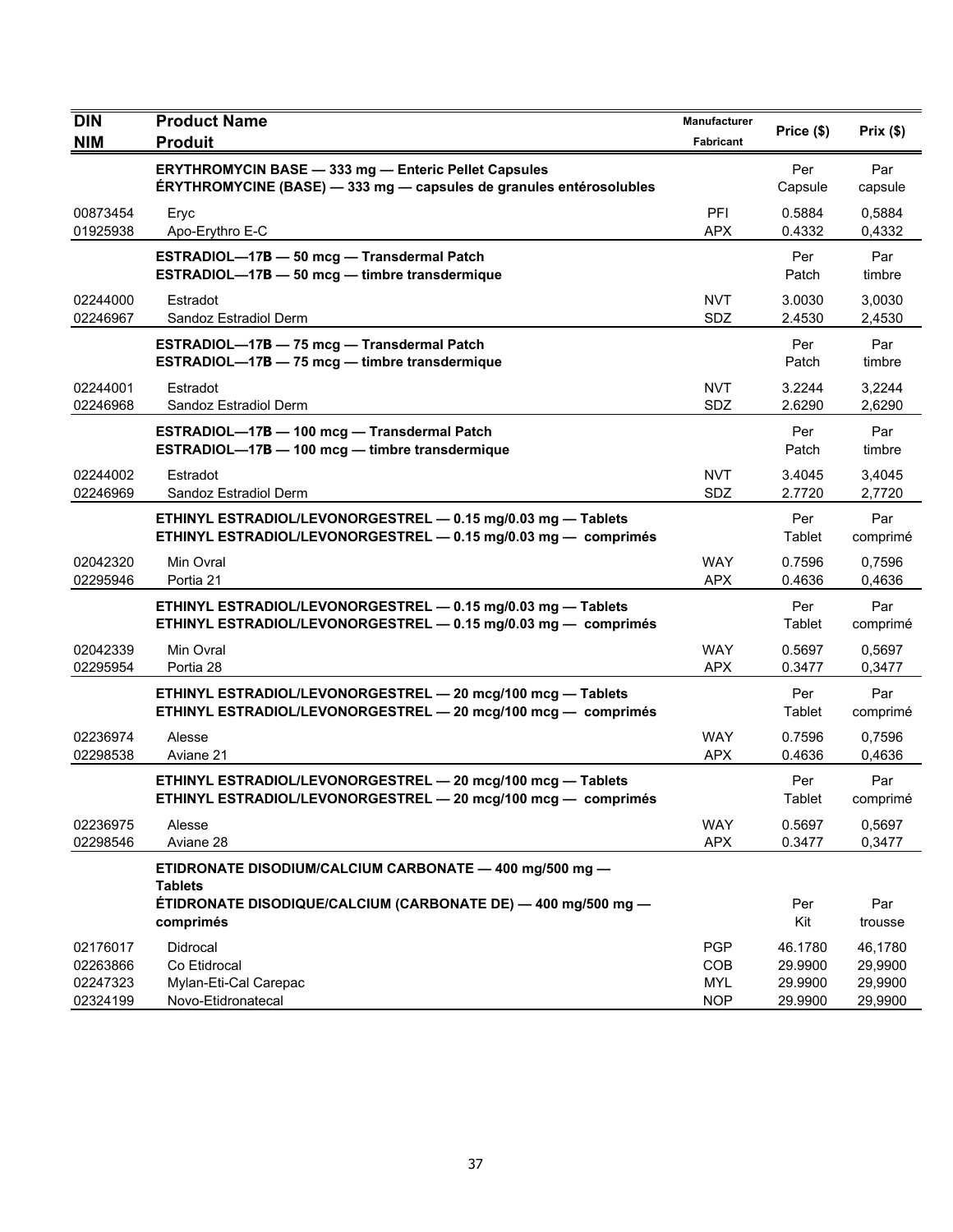| <b>DIN</b>                                               | <b>Product Name</b>                                                                                      | Manufacturer                                                       | Price (\$)                                     | Prix(\$)                                       |
|----------------------------------------------------------|----------------------------------------------------------------------------------------------------------|--------------------------------------------------------------------|------------------------------------------------|------------------------------------------------|
| <b>NIM</b>                                               | <b>Produit</b>                                                                                           | <b>Fabricant</b>                                                   |                                                |                                                |
|                                                          | ETIDRONATE DISODIUM - 200 mg - Tablets<br>ÉTIDRONATE DISODIQUE - 200 mg - comprimés                      |                                                                    | Per<br>Tablet                                  | Par<br>comprimé                                |
| 02248686<br>02245330                                     | Co Etidronate<br>Mylan-Etidronate                                                                        | <b>COB</b><br><b>MYL</b>                                           | 1.0093<br>0.9082                               | 1,0093<br>0,9082                               |
|                                                          | FAMCICLOVIR - 125 mg - Tablets<br>FAMCICLOVIR - 125 mg - comprimés                                       |                                                                    | Per<br>Tablet                                  | Par<br>comprimé                                |
| 02229110<br>02278081<br>02292025<br>02305682<br>02278634 | Famvir<br>pms-Famciclovir<br>Apo-Famciclovir<br>Co Famciclovir<br>Sandoz Famciclovir                     | <b>NVT</b><br><b>PMS</b><br><b>APX</b><br>COB<br>SDZ               | 3.0723<br>2.2264<br>2.0240<br>2.0240<br>2.0240 | 3,0723<br>2,2264<br>2,0240<br>2,0240<br>2,0240 |
|                                                          | FAMCICLOVIR - 250 mg - Tablets<br>FAMCICLOVIR - 250 mg - comprimés                                       |                                                                    | Per<br>Tablet                                  | Par<br>comprimé                                |
| 02229129<br>02278103<br>02292041<br>02305690<br>02278642 | Famvir<br>pms-Famciclovir<br>Apo-Famciclovir<br>Co Famciclovir<br>Sandoz Famciclovir                     | <b>NVT</b><br><b>PMS</b><br><b>APX</b><br>COB<br>SDZ               | 4.1672<br>2.9920<br>2.7200<br>2.7200<br>2.7200 | 4,1672<br>2,9920<br>2,7200<br>2,7200<br>2,7200 |
|                                                          | FAMCICLOVIR - 500 mg - Tablets<br>FAMCICLOVIR - 500 mg - comprimés                                       |                                                                    | Per<br>Tablet                                  | Par<br>comprimé                                |
| 02177102<br>02278111<br>02292068<br>02305704<br>02278650 | Famvir<br>pms-Famciclovir<br>Apo-Famciclovir<br>Co Famciclovir<br>Sandoz Famciclovir                     | <b>NVT</b><br><b>PMS</b><br><b>APX</b><br>COB<br>SDZ               | 7.4387<br>4.6508<br>4.2280<br>4.2280<br>4.2280 | 7,4387<br>4,6508<br>4,2280<br>4,2280<br>4,2280 |
|                                                          | <b>FAMOTIDINE - 20 mg - Tablets</b><br>FAMOTIDINE - 20 mg - comprimés                                    |                                                                    | Per<br>Tablet                                  | Par<br>comprimé                                |
| 00710121<br>01953842<br>02196018<br>02022133<br>02024195 | Pepcid<br>Apo-Famotidine<br>Mylan-Famotidine<br>Novo-Famotidine<br>Nu-Famotidine                         | <b>MFX</b><br><b>APX</b><br><b>MYL</b><br><b>NOP</b><br><b>NXP</b> | 1.1696<br>0.6486<br>0.6486<br>0.6486<br>0.6486 | 1,1696<br>0,6486<br>0,6486<br>0,6486<br>0,6486 |
|                                                          | FAMOTIDINE - 40 mg - Tablets<br>FAMOTIDINE - 40 mg - comprimés                                           |                                                                    | Per<br>Tablet                                  | Par<br>comprimé                                |
| 00710113<br>02196026<br>01953834<br>02022141<br>02024209 | Pepcid<br>Mylan-Famotidine<br>Apo-Famotidine<br>Novo-Famotidine<br>Nu-Famotidine                         | <b>MFX</b><br><b>MYL</b><br><b>APX</b><br><b>NOP</b><br><b>NXP</b> | 2.1270<br>1.1675<br>1.1673<br>1.1673<br>1.1673 | 2,1270<br>1,1675<br>1,1673<br>1,1673<br>1,1673 |
|                                                          | FELODIPINE - 2.5 mg - Extended Release Tablets<br>FÉLODIPINE - 2,5 mg - comprimés à libération prolongée |                                                                    | Per<br>Tablet                                  | Par<br>comprimé                                |
| 02221985<br>02057778                                     | Renedil<br>Plendil                                                                                       | AVE<br><b>AZC</b>                                                  | 0.5717<br>0.5600                               | 0,5717<br>0,5600                               |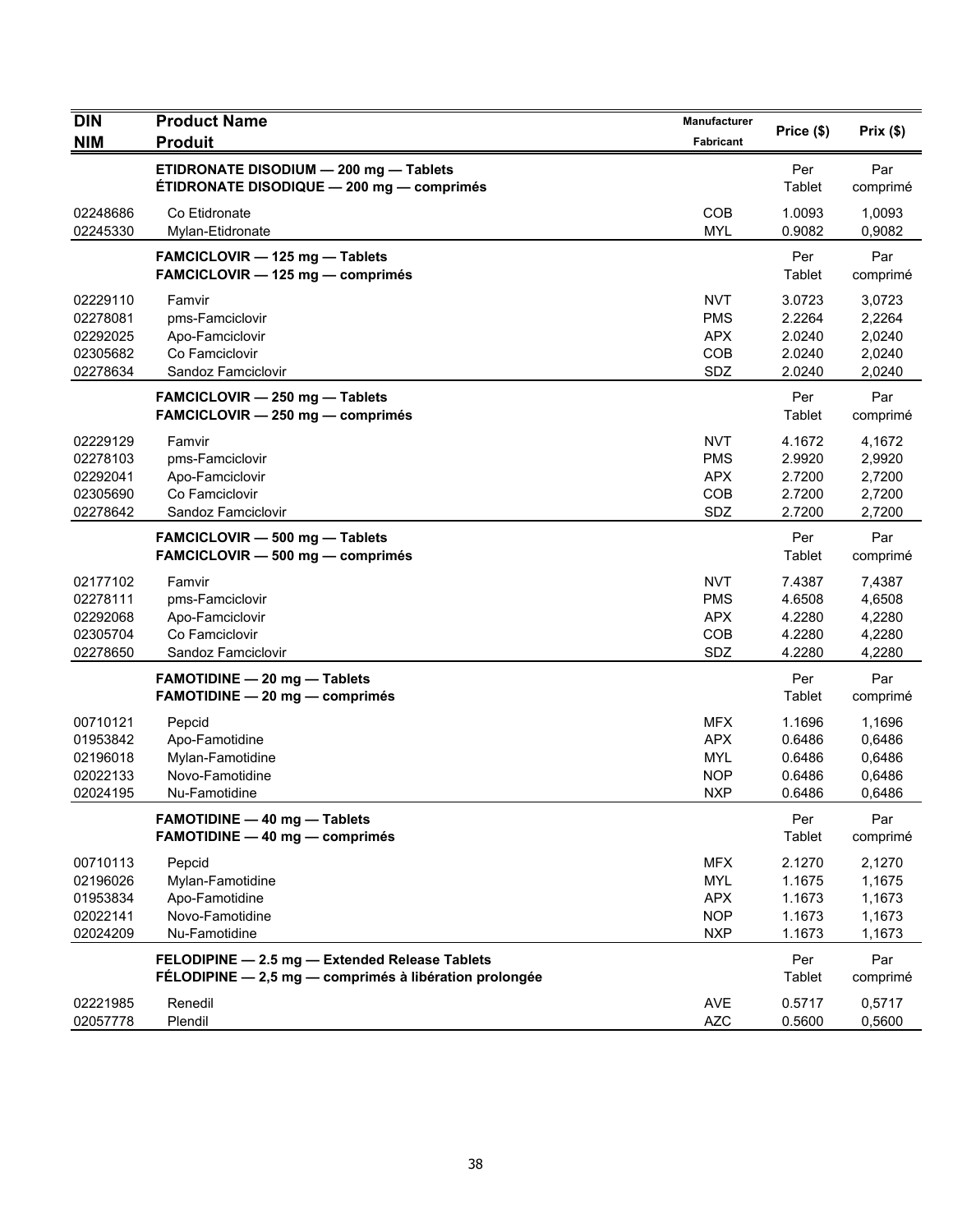| <b>DIN</b><br><b>NIM</b>                                                         | <b>Product Name</b><br><b>Produit</b>                                                                                                                                                          | Manufacturer<br>Fabricant                                                                      | Price (\$)                                                         | Prix(\$)                                                           |
|----------------------------------------------------------------------------------|------------------------------------------------------------------------------------------------------------------------------------------------------------------------------------------------|------------------------------------------------------------------------------------------------|--------------------------------------------------------------------|--------------------------------------------------------------------|
|                                                                                  | FELODIPINE - 5 mg - Extended Release Tablets<br>FÉLODIPINE - 5 mg - comprimés à libération prolongée                                                                                           |                                                                                                | Per<br>Tablet                                                      | Par<br>comprimé                                                    |
| 02221993<br>00851779<br>02280264                                                 | Renedil<br>Plendil<br>Sandoz Felodipine                                                                                                                                                        | <b>AVE</b><br><b>AZC</b><br>SDZ                                                                | 0.7951<br>0.7477<br>0.5097                                         | 0,7951<br>0,7477<br>0,5097                                         |
|                                                                                  | FELODIPINE - 10 mg - Extended Release Tablets<br>FÉLODIPINE - 10 mg - comprimés à libération prolongée                                                                                         |                                                                                                | Per<br>Tablet                                                      | Par<br>comprimé                                                    |
| 02222000<br>00851787<br>02280272                                                 | Renedil<br>Plendil<br>Sandoz Felodipine                                                                                                                                                        | <b>AVE</b><br><b>AZC</b><br>SDZ                                                                | 1.1918<br>1.1217<br>0.7647                                         | 1,1918<br>1,1217<br>0,7647                                         |
|                                                                                  | FENOFIBRATE - 67 mg - Capsules<br>FENOFIBRATE - 67 mg - capsules                                                                                                                               |                                                                                                | Per<br>Capsule                                                     | Par<br>capsule                                                     |
| 02230283<br>02243180<br>02243551                                                 | Lipidil Micro<br>Apo-Feno-Micro<br>Novo-Fenofibrate Micronized/Novo-Fenofibrate (micronisé)                                                                                                    | <b>FFR</b><br><b>APX</b><br><b>NOP</b>                                                         | 0.6380<br>0.4759<br>0.4758                                         | 0,6380<br>0,4759<br>0,4758                                         |
|                                                                                  | FENOFIBRATE - 100 mg - Capsules<br>FENOFIBRATE - 100 mg - capsules                                                                                                                             |                                                                                                | Per<br>Capsule                                                     | Par<br>capsule                                                     |
| 02225980<br>02223600                                                             | Apo-Fenofibrate<br>Nu-Fenofibrate                                                                                                                                                              | <b>APX</b><br><b>NXP</b>                                                                       | 0.6105<br>0.6105                                                   | 0,6105<br>0,6105                                                   |
|                                                                                  | FENOFIBRATE - 200 mg - Capsules<br>FÉNOFIBRATE - 200 mg - capsules                                                                                                                             |                                                                                                | Per<br>Capsule                                                     | Par<br>capsule                                                     |
| 02240210<br>02239864<br>02146959<br>02243552<br>02231780<br>02273551<br>02250039 | Gen-Fenofibrate Micro<br>Apo-Feno-Micro<br>Lipidil-Micro<br>Novo-Fenofibrate Micronized/Novo-Fenofibrate (micronisé)<br>pms-Fenofibrate Micro<br>pms-Fenofibrate Micro<br>ratio-Fenofibrate MC | <b>GPM</b><br><b>APX</b><br><b>FFR</b><br><b>NOP</b><br><b>PMS</b><br><b>PMS</b><br><b>RPH</b> | 1.3310<br>1.1979<br>1.1979<br>1.1979<br>1.1979<br>1.1979<br>1.1979 | 1,3310<br>1,1979<br>1,1979<br>1,1979<br>1,1979<br>1,1979<br>1,1979 |
|                                                                                  | FENOFIBRATE - 100 mg - Tablets<br>FENOFIBRATE - 100 mg - comprimés                                                                                                                             |                                                                                                | Per<br>Tablet                                                      | Par<br>comprimé                                                    |
| 02241601<br>02246859<br>02289083<br>02288044                                     | Lipidil Supra<br>Apo-Feno Super<br>Novo-Fenofibrate-S<br>Sandoz Fenofibrate S                                                                                                                  | <b>FFR</b><br>APX.<br><b>NOP</b><br>SDZ                                                        | 1.2495<br>0.8663<br>0.7877<br>0.7877                               | 1,2495<br>0,8663<br>0,7877<br>0,7877                               |
|                                                                                  | FENOFIBRATE - 160 mg - Tablets<br>FENOFIBRATE - 160 mg - comprimés                                                                                                                             |                                                                                                | Per<br>Tablet                                                      | Par<br>comprimé                                                    |
| 02241602<br>02246860<br>02250004<br>02289091<br>02288052                         | Lipidil Supra<br>Apo-Feno Super<br>Fenomax<br>Novo-Fenofibrate-S<br>Sandoz Fenofibrate S                                                                                                       | <b>FFR</b><br><b>APX</b><br><b>ORX</b><br><b>NOP</b><br>SDZ                                    | 1.3976<br>0.9317<br>0.9317<br>0.8470<br>0.8470                     | 1,3976<br>0,9317<br>0,9317<br>0,8470<br>0,8470                     |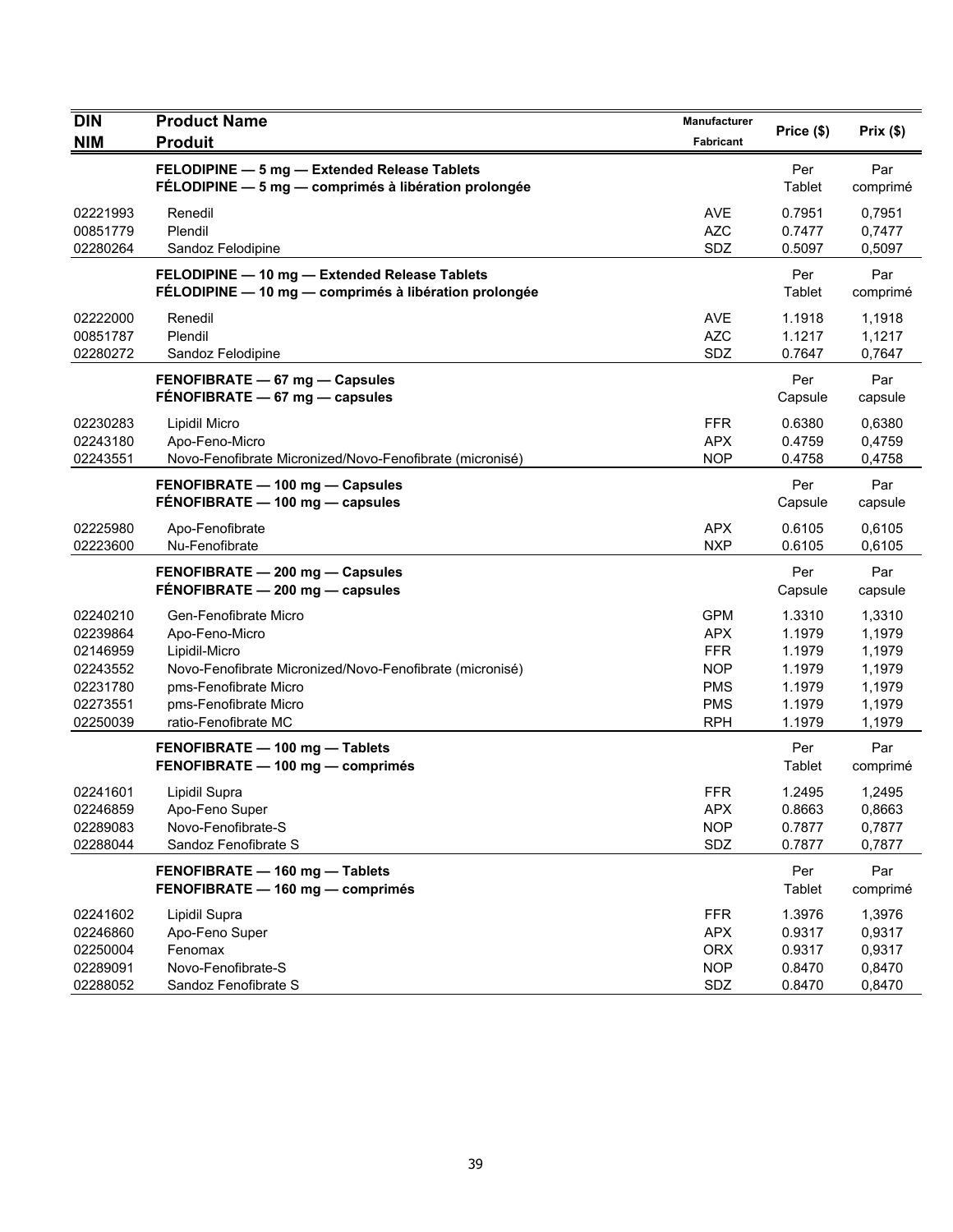| <b>DIN</b>           | <b>Product Name</b>                        | <b>Manufacturer</b>      | Price (\$)         | Prix(\$)           |
|----------------------|--------------------------------------------|--------------------------|--------------------|--------------------|
| <b>NIM</b>           | <b>Produit</b>                             | Fabricant                |                    |                    |
|                      | FENTANYL - 12 mcg - Transdermal Patch      |                          | Per                | Par                |
|                      | FENTANYL - 12 mcg - timbre transdermique   |                          | Patch              | timbre             |
| 02280345             | Duragesic                                  | JAN                      | 4.9098             | 4,9098             |
| 02330105             | Ran-Fentanyl Matrix                        | <b>RAN</b>               | 3.1980             | 3,1980             |
| 02311925             | ratio-Fentanyl                             | <b>RPH</b>               | 3.1980             | 3,1980             |
| 02327112             | Sandoz Fentanyl MTX                        | SDZ                      | 3.1980             | 3,1980             |
|                      | FENTANYL - 25 mcg - Transdermal Patch      |                          | Per                | Par                |
|                      | FENTANYL - 25 mcg - timbre transdermique   |                          | Patch              | timbre             |
| 02275813             | Duragesic MAT                              | JAN                      | 11.4980            | 11,4980            |
| 01937383             | Duragesic                                  | <b>JAN</b>               | 11.4972            | 11,4972            |
| 02249391             | Ran-Fentanyl                               | <b>RAN</b>               | 7.1995             | 7,1995             |
| 02282941             | ratio-Fentanyl                             | <b>RPH</b>               | 6.5450             | 6,5450             |
| 02314630             | Novo-Fentanyl                              | <b>NOP</b>               | 5.9500             | 5,9500             |
| 02330113             | Ran-Fentanyl Matrix                        | <b>RAN</b>               | 5.9500             | 5,9500             |
| 02327120             | Sandoz Fentanyl MTX                        | SDZ                      | 5.9500             | 5,9500             |
|                      | FENTANYL - 50 mcg - Transdermal Patch      |                          | Per                | Par                |
|                      | FENTANYL - 50 mcg - timbre transdermique   |                          | Patch              | timbre             |
| 02275821             | Duragesic MAT                              | JAN                      | 21.6360            | 21,6360            |
| 01937391             | Duragesic                                  | JAN                      | 21.6348            | 21,6348            |
| 02249413             | Ran-Fentanyl                               | <b>RAN</b>               | 13.5520            | 13,5520            |
| 02282968             | ratio-Fentanyl                             | <b>RPH</b>               | 12.3200            | 12,3200            |
| 02314649             | Novo-Fentanyl                              | <b>NOP</b>               | 11.2000            | 11,2000            |
| 02330121             | Ran-Fentanyl Matrix                        | <b>RAN</b>               | 11.2000            | 11,2000            |
| 02327147             | Sandoz Fentanyl MTX                        | SDZ                      | 11.2000            | 11,2000            |
|                      | FENTANYL - 75 mcg - Transdermal Patch      |                          | Per                | Par                |
|                      | FENTANYL - 75 mcg - timbre transdermique   |                          | Patch              | timbre             |
| 02275848             | Duragesic MAT                              | <b>JAN</b>               | 30.4300            | 30,4300            |
| 01937405             | Duragesic                                  | <b>JAN</b>               | 30.4282            | 30,4282            |
| 02249421             | Ran-Fentanyl                               | <b>RAN</b>               | 19.0575            | 19,0575            |
| 02282976             | ratio-Fentanyl                             | <b>RPH</b>               | 17.3250            | 17,3250            |
| 02314657             | Novo-Fentanyl                              | <b>NOP</b>               | 15.7500            | 15,7500            |
| 02330148             | Ran-Fentanyl Matrix                        | <b>RAN</b>               | 15.7500            | 15,7500            |
| 02327155             | Sandoz Fentanyl MTX                        | SDZ                      | 15.7500            | 15,7500            |
|                      | FENTANYL - 100 mcg - Transdermal Patch     |                          | Per                | Par                |
|                      | FENTANYL - 100 mcg - timbre transdermique  |                          | Patch              | timbre             |
| 02275856             | Duragesic MAT                              | <b>JAN</b>               | 37.8760            | 37,8760            |
| 01937413             | Duragesic                                  | <b>JAN</b>               | 37.8752            | 37,8752            |
| 02249448             | Ran-Fentanyl                               | <b>RAN</b>               | 23.7160            | 23,7160            |
| 02282984             | ratio-Fentanyl                             | <b>RPH</b>               | 21.5600            | 21,5600            |
| 02314665             | Novo-Fentanyl                              | <b>NOP</b><br><b>RAN</b> | 19.6000<br>19.6000 | 19,6000<br>19,6000 |
| 02330156<br>02327163 | Ran-Fentanyl Matrix<br>Sandoz Fentanyl MTX | SDZ                      | 19.6000            | 19,6000            |
|                      |                                            |                          |                    |                    |
|                      | FERROUS GLUCONATE - 300 mg - Tablets       |                          | Per<br>Tablet      | Par                |
|                      | FER (GLUCONATE DE) - 300 mg - comprimés    |                          |                    | comprimé           |
| 00545031             | Apo-Ferrous Gluconate                      | <b>APX</b>               | 0.0404             | 0,0404             |
| 00031097             | Jamp-Ferrous Gluconate                     | <b>JPC</b>               | 0.0367             | 0,0367             |
| 00021458             | Novo-Ferrogluc                             | <b>NOP</b>               | 0.0254             | 0,0254             |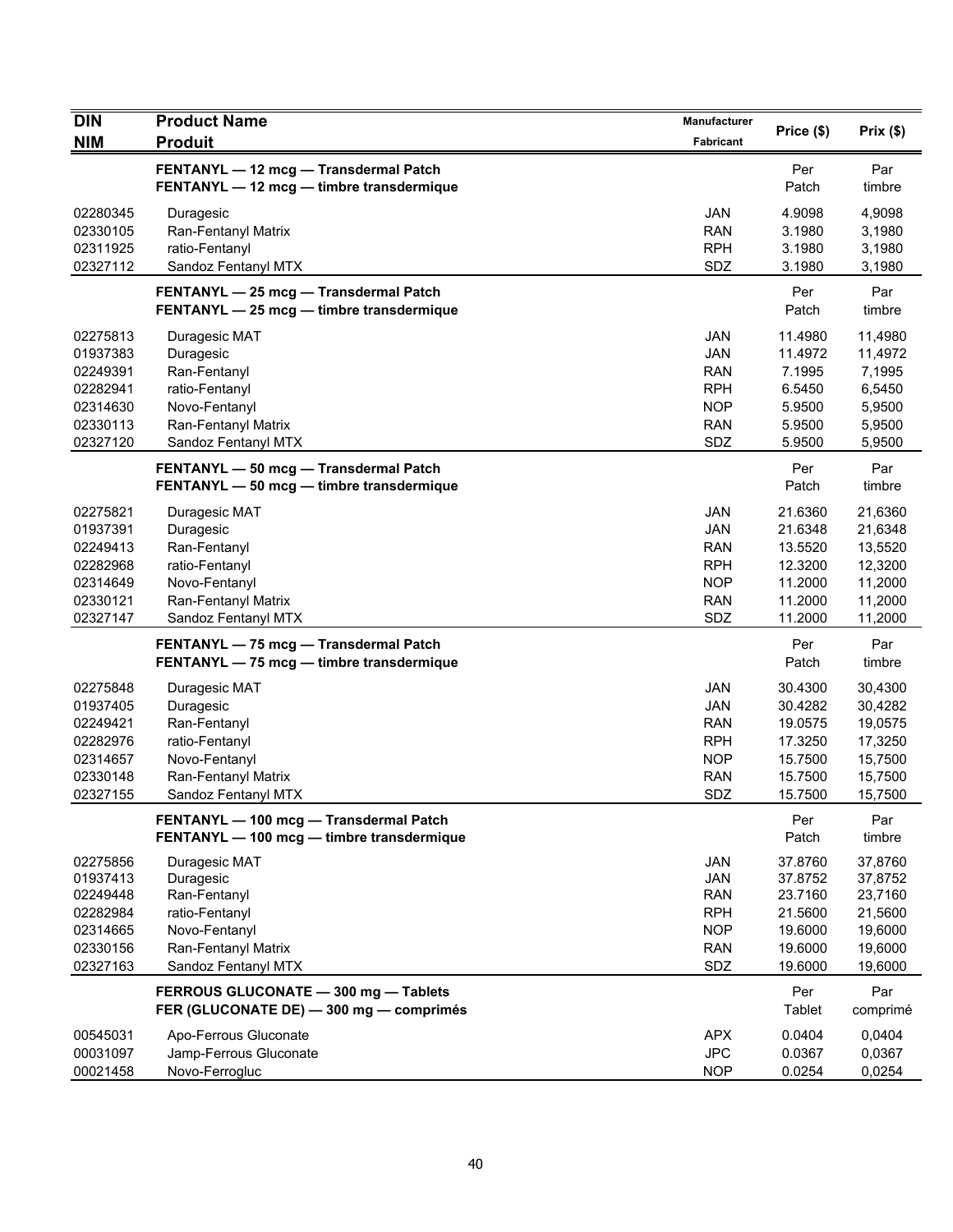| <b>DIN</b>                                                           | <b>Product Name</b>                                                                                               | <b>Manufacturer</b>                                                       | Price (\$)                                               | Prix(\$)                                                 |
|----------------------------------------------------------------------|-------------------------------------------------------------------------------------------------------------------|---------------------------------------------------------------------------|----------------------------------------------------------|----------------------------------------------------------|
| <b>NIM</b>                                                           | <b>Produit</b>                                                                                                    | Fabricant                                                                 |                                                          |                                                          |
|                                                                      | FLECAINIDE - 50 mg - Tablets<br>FLECAINIDE - 50 mg - comprimés                                                    |                                                                           | Per<br>Tablet                                            | Par<br>comprimé                                          |
| 01966197<br>02275538                                                 | Tambocor<br>Apo-Flecainide                                                                                        | <b>MMH</b><br><b>APX</b>                                                  | 0.5802<br>0.3956                                         | 0,5802<br>0,3956                                         |
|                                                                      | FLECAINIDE - 100 mg - Tablets<br>FLECAINIDE - 100 mg - comprimés                                                  |                                                                           | Per<br>Tablet                                            | Par<br>comprimé                                          |
| 01966200<br>02275546                                                 | Tambocor<br>Apo-Flecainide                                                                                        | <b>MMH</b><br><b>APX</b>                                                  | 1.1604<br>0.7912                                         | 1,1604<br>0,7912                                         |
|                                                                      | FLUCONAZOLE - 50 mg - Tablets<br>FLUCONAZOLE - 50 mg - comprimés                                                  |                                                                           | Per<br>Tablet                                            | Par<br>comprimé                                          |
| 02245643<br>02237370<br>02245292<br>02236978<br>02249294<br>02281260 | pms-Fluconazole<br>Apo-Fluconazole<br>Mylan-Fluconazole<br>Novo-Fluconazole<br>Taro-Fluconazole<br>Co Fluconazole | <b>PMS</b><br><b>APX</b><br><b>MYL</b><br><b>NOP</b><br><b>TAR</b><br>COB | 3.8214<br>3.4393<br>3.4393<br>3.4393<br>3.4393<br>3.1266 | 3,8214<br>3,4393<br>3,4393<br>3,4393<br>3,4393<br>3,1266 |
|                                                                      | FLUCONAZOLE - 100 mg - Tablets<br>FLUCONAZOLE - 100 mg - comprimés                                                |                                                                           | Per<br>Tablet                                            | Par<br>comprimé                                          |
| 02245644<br>02245293<br>02237371<br>02249308<br>02236979<br>02281279 | pms-Fluconazole<br>Mylan-Fluconazole<br>Apo-Fluconazole<br>Taro-Fluconazole<br>Novo-Fluconazole<br>Co Fluconazole | <b>PMS</b><br><b>MYL</b><br><b>APX</b><br><b>TAR</b><br><b>NOP</b><br>COB | 6.7791<br>6.1013<br>6.1012<br>6.1012<br>6.1011<br>5.5466 | 6,7791<br>6,1013<br>6,1012<br>6,1012<br>6,1011<br>5,5466 |
|                                                                      | FLUCONAZOLE - 150 mg - Capsules<br>FLUCONAZOLE - 150 mg - capsules                                                |                                                                           | Per<br>Capsule                                           | Par<br>capsule                                           |
| 02141442<br>02245697<br>02282348<br>02241895<br>02323419             | Diflucan<br>Mylan-Fluconazole<br>pms-Fluconazole<br>Apo-Fluconazole<br>Co Fluconazole                             | PFI<br><b>MYL</b><br><b>PMS</b><br><b>APX</b><br><b>COB</b>               | 16.0124<br>10.1090<br>10.1090<br>10.1035<br>9.1850       | 16,0124<br>10,1090<br>10,1090<br>10,1035<br>9,1850       |
|                                                                      | FLUCONAZOLE - 2 mg/mL - Injection<br>FLUCONAZOLE - 2 mg/ml - injection                                            |                                                                           | Per<br>mL                                                | Par<br>ml                                                |
| 00891835<br>02247922<br>02247749                                     | Diflucan<br>Fluconazole<br>Fluconazole Omega                                                                      | PFI<br><b>NOP</b><br><b>OMA</b>                                           | 0.5823<br>0.5093<br>0.4026                               | 0,5823<br>0,5093<br>0,4026                               |
|                                                                      | FLUNISOLIDE - 0.025% - Nasal Solution<br>FLUNISOLIDE - 0,025 % - solution nasale                                  |                                                                           | Per<br>Dose                                              | Par<br>dose                                              |
| 02162687<br>00878790<br>01927167<br>02239288                         | Rhinalar<br>ratio-Flunisolide<br><b>Rhinaris-F</b><br>Apo-Flunisolide                                             | <b>HLR</b><br><b>RPH</b><br><b>PMS</b><br><b>APX</b>                      | 0.0872<br>0.0654<br>0.0610<br>0.0594                     | 0,0872<br>0,0654<br>0,0610<br>0,0594                     |
|                                                                      | FLUOCINONIDE - 0.05% - Gel<br>FLUOCINONIDE $-$ 0,05 % $-$ gel                                                     |                                                                           | Per<br>Gram                                              | Par<br>gramme                                            |
| 02161974<br>02236997                                                 | Topsyn<br>Lyderm                                                                                                  | <b>MDC</b><br>TPT                                                         | 0.5638<br>0.3762                                         | 0,5638<br>0,3762                                         |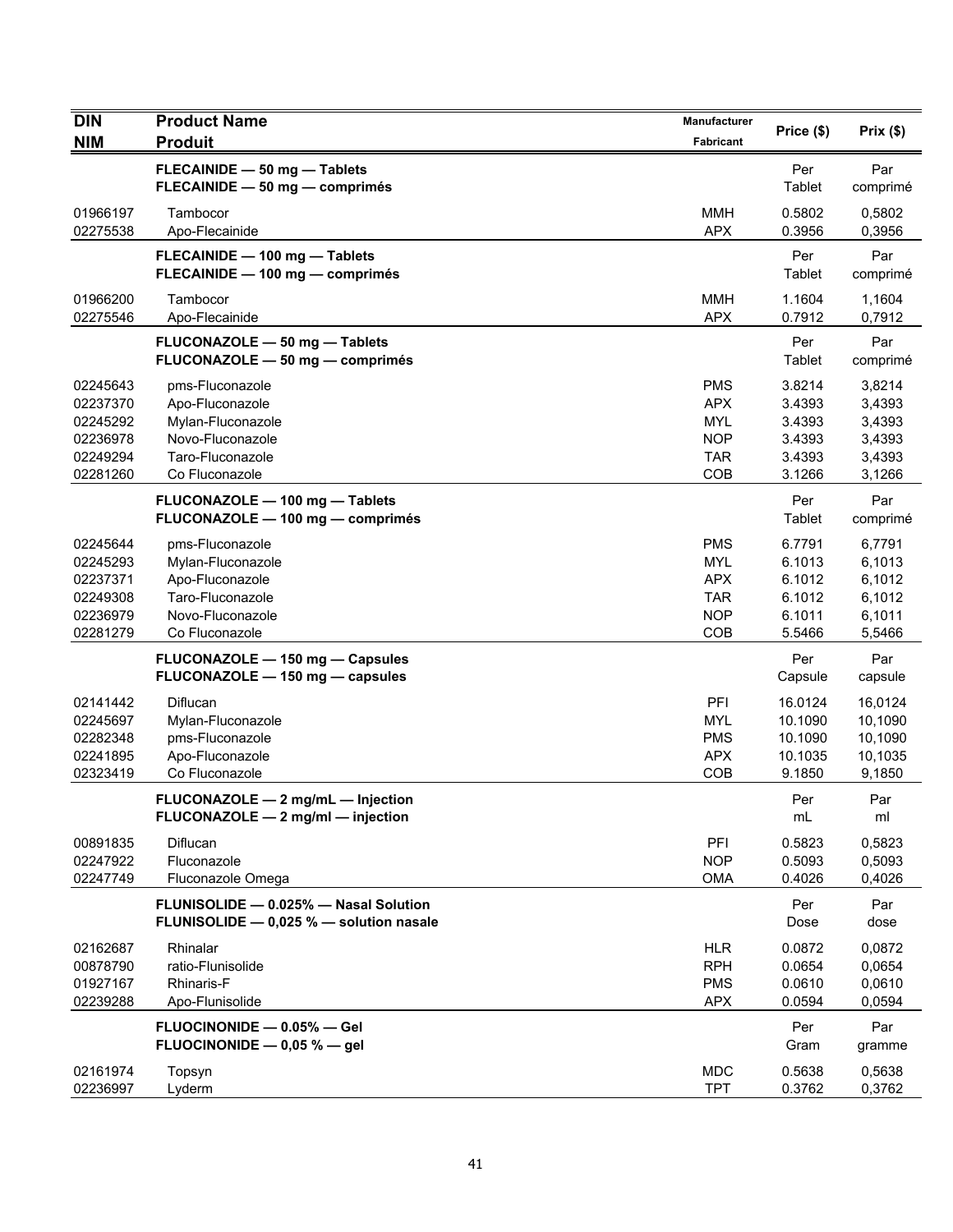| <b>DIN</b><br><b>NIM</b>                                                                                             | <b>Product Name</b><br><b>Produit</b>                                                                                                                                          | Manufacturer<br><b>Fabricant</b>                                                                                    | Price (\$)                                                                                       | Prix(\$)                                                                                         |
|----------------------------------------------------------------------------------------------------------------------|--------------------------------------------------------------------------------------------------------------------------------------------------------------------------------|---------------------------------------------------------------------------------------------------------------------|--------------------------------------------------------------------------------------------------|--------------------------------------------------------------------------------------------------|
|                                                                                                                      | FLUOCINONIDE - 0.05% - Ointment<br>FLUOCINONIDE - 0,05 % - pommade                                                                                                             |                                                                                                                     | Per<br>Gram                                                                                      | Par<br>gramme                                                                                    |
| 02161966<br>02236996                                                                                                 | Lidex<br>Lyderm                                                                                                                                                                | <b>MDC</b><br><b>TPT</b>                                                                                            | 0.5565<br>0.3707                                                                                 | 0,5565<br>0,3707                                                                                 |
|                                                                                                                      | FLUOCINONIDE - 0.05% - Topical Cream<br>FLUOCINONIDE - 0,05 % - crème topique                                                                                                  |                                                                                                                     | Per<br>Gram                                                                                      | Par<br>gramme                                                                                    |
| 02161923<br>00716863                                                                                                 | Lidex<br>Lyderm                                                                                                                                                                | <b>MDC</b><br><b>TPT</b>                                                                                            | 0.5078<br>0.5075                                                                                 | 0,5078<br>0,5075                                                                                 |
|                                                                                                                      | FLUOROMETHOLONE - 0.1% - Ophthalmic Suspension<br>FLUOROMÉTHOLONE - 0,1 % - suspension ophtalmique                                                                             |                                                                                                                     | Per mL                                                                                           | Par ml                                                                                           |
| 00247855<br>02238568                                                                                                 | FML 0.1%/FML 0.1 %<br>pms-Fluorometholone                                                                                                                                      | <b>ALL</b><br><b>PMS</b>                                                                                            | 2.8028<br>1.8513                                                                                 | 2,8028<br>1,8513                                                                                 |
|                                                                                                                      | FLUOXETINE - 10 mg - Capsules<br>FLUOXETINE - 10 mg - capsules                                                                                                                 |                                                                                                                     | Per<br>Capsule                                                                                   | Par<br>capsule                                                                                   |
| 02018985<br>02177617<br>02237813<br>02192756<br>02177579<br>02242177<br>02216353<br>02216582<br>02241371<br>02243486 | Prozac<br>Dom-Fluoxetine<br>Mylan-Fluoxetine<br>Nu-Fluoxetine<br>pms-Fluoxetine<br>Co Fluoxetine<br>Apo-Fluoxetine<br>Novo-Fluoxetine<br>ratio-Fluoxetine<br>Sandoz Fluoxetine | LIL<br><b>DOM</b><br>MYL<br><b>NXP</b><br><b>PMS</b><br><b>RED</b><br><b>APX</b><br><b>NOP</b><br><b>RPH</b><br>SDZ | 2.0217<br>1.2951<br>1.2951<br>1.2951<br>1.2951<br>1.2951<br>1.2950<br>1.2950<br>1.2950<br>1.2950 | 2,0217<br>1,2951<br>1,2951<br>1,2951<br>1,2951<br>1,2951<br>1,2950<br>1,2950<br>1,2950<br>1,2950 |
|                                                                                                                      | FLUOXETINE - 20 mg - Capsules<br>FLUOXÉTINE - 20 mg - capsules                                                                                                                 |                                                                                                                     | Per<br>Capsule                                                                                   | Par<br>capsule                                                                                   |
| 00636622<br>02177587<br>02237814<br>02192764<br>02242178<br>02216361<br>02216590<br>02241374<br>02243487             | Prozac<br>pms-Fluoxetine<br>Mylan-Fluoxetine<br>Nu-Fluoxetine<br>Co Fluoxetine<br>Apo-Fluoxetine<br>Novo-Fluoxetine<br>ratio-Fluoxetine<br>Sandoz Fluoxetine                   | LIL<br><b>PMS</b><br><b>MYL</b><br><b>NXP</b><br><b>RED</b><br><b>APX</b><br><b>NOP</b><br><b>RPH</b><br>SDZ        | 2.0233<br>1.1917<br>1.1124<br>1.1124<br>1.1124<br>1.1123<br>1.1123<br>1.1123<br>1.1123           | 2,0233<br>1,1917<br>1,1124<br>1,1124<br>1,1124<br>1,1123<br>1,1123<br>1,1123<br>1,1123           |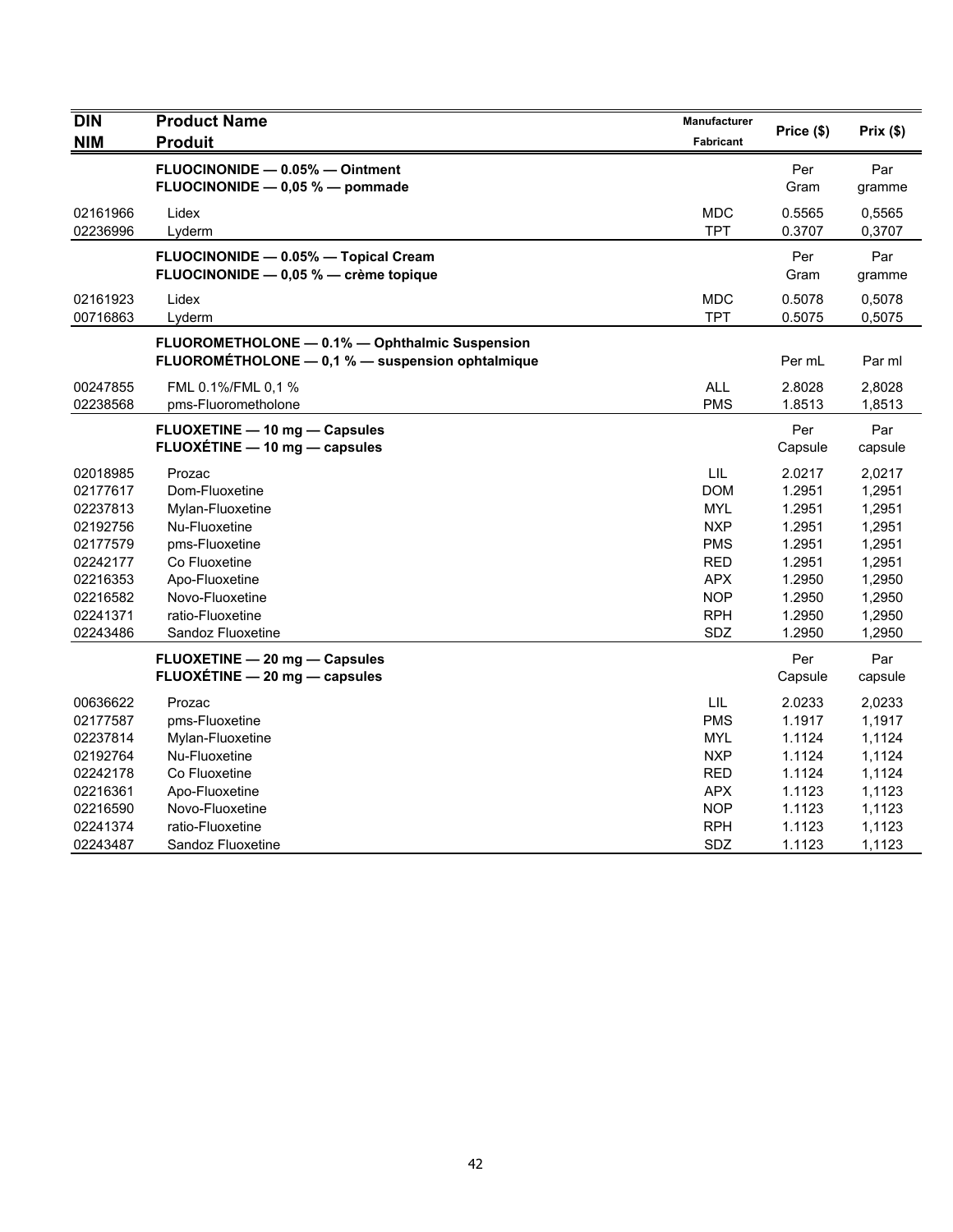| <b>DIN</b>                                                                                   | <b>Product Name</b>                                                                                                                            | <b>Manufacturer</b>                                                                            |                                                                              |                                                                              |
|----------------------------------------------------------------------------------------------|------------------------------------------------------------------------------------------------------------------------------------------------|------------------------------------------------------------------------------------------------|------------------------------------------------------------------------------|------------------------------------------------------------------------------|
| <b>NIM</b>                                                                                   | <b>Produit</b>                                                                                                                                 | Fabricant                                                                                      | Price (\$)                                                                   | Prix(\$)                                                                     |
|                                                                                              | FLUPHENAZINE DECANOATE - 100 mg/mL - Injection<br>FLUPHÉNAZINE (DÉCANOATE DE) - 100 mg/ml - injection                                          |                                                                                                | Per mL                                                                       | Par ml                                                                       |
| 02241928<br>00755575                                                                         | pms-Fluphenazine Decanoate<br>Modecate Concentrate/Modecate concentré                                                                          | <b>PMS</b><br>SQU                                                                              | 32.7600<br>32.7580                                                           | 32,7600<br>32,7580                                                           |
|                                                                                              | FLURBIPROFEN - 50 mg - Tablets<br>FLURBIPROFÈNE - 50 mg - comprimés                                                                            |                                                                                                | Per<br>Tablet                                                                | Par<br>comprimé                                                              |
| 00647942<br>02020661<br>01912046<br>02100509                                                 | Ansaid<br>Nu-Flurbiprofen<br>Apo-Flurbiprofen<br>Novo-Flurprofen                                                                               | PFI<br><b>NXP</b><br><b>APX</b><br><b>NOP</b>                                                  | 0.5637<br>0.3415<br>0.2820<br>0.2820                                         | 0,5637<br>0,3415<br>0,2820<br>0,2820                                         |
|                                                                                              | FLURBIPROFEN - 100 mg - Tablets<br>FLURBIPROFÈNE - 100 mg - comprimés                                                                          |                                                                                                | Per<br>Tablet                                                                | Par<br>comprimé                                                              |
| 00600792<br>02020688<br>00675199<br>01912038<br>02100517                                     | Ansaid<br>Nu-Flurbiprofen<br>ratio-Flurbiprofen<br>Apo-Flurbiprofen<br>Novo-Flurprofen                                                         | <b>PFI</b><br><b>NXP</b><br><b>RPH</b><br><b>APX</b><br><b>NOP</b>                             | 0.7379<br>0.5170<br>0.5170<br>0.3859<br>0.3859                               | 0,7379<br>0,5170<br>0,5170<br>0,3859<br>0,3859                               |
|                                                                                              | FLUTAMIDE - 250 mg - Tablets<br>FLUTAMIDE - 250 mg - comprimés                                                                                 |                                                                                                | Per<br>Tablet                                                                | Par<br>comprimé                                                              |
| 02230104<br>02238560<br>00637726<br>02230089                                                 | pms-Flutamide<br>Apo-Flutamide<br>Euflex<br>Novo-Flutamide                                                                                     | <b>PMS</b><br><b>APX</b><br><b>SCH</b><br><b>NOP</b>                                           | 1.6537<br>1.4883<br>1.4883<br>1.4883                                         | 1,6537<br>1,4883<br>1,4883<br>1,4883                                         |
|                                                                                              | FLUTICASONE - 120 Dose - 50 mcg - Nasal Spray<br>FLUTICASONE - 120 doses - 50mcg - vaporisateur nasal                                          |                                                                                                | Per<br>Dose                                                                  | Par<br>dose                                                                  |
| 02213672<br>02294745                                                                         | Flonase<br>Apo-Fluticasone                                                                                                                     | <b>GSK</b><br><b>APX</b>                                                                       | 0.2749<br>0.1830                                                             | 0,2749<br>0,1830                                                             |
|                                                                                              | FLUVOXAMINE MALEATE - 50 mg - Tablets<br>FLUVOXAMINE (MALÉATE DE) - 50 mg - comprimés                                                          |                                                                                                | Per<br>Tablet                                                                | Par<br>comprimé                                                              |
| 01919342<br>02240682<br>02231329<br>02218453<br>02255529<br>02239953<br>02231192<br>02247054 | Luvox<br>pms-Fluvoxamine<br>Apo-Fluvoxamine<br>ratio-Fluvoxamine<br>Co Fluvoxamine<br>Novo-Fluvoxamine<br>Nu-Fluvoxamine<br>Sandoz Fluvoxamine | <b>SPH</b><br><b>PMS</b><br><b>APX</b><br><b>RPH</b><br>COB<br><b>NOP</b><br><b>NXP</b><br>SDZ | 0.9262<br>0.6053<br>0.5447<br>0.5447<br>0.5447<br>0.5447<br>0.5447<br>0.5447 | 0,9262<br>0,6053<br>0,5447<br>0,5447<br>0,5447<br>0,5447<br>0,5447<br>0,5447 |
|                                                                                              | FLUVOXAMINE MALEATE - 100 mg - Tablets<br>FLUVOXAMINE (MALÉATE DE) - 100 mg - comprimés                                                        |                                                                                                | Per<br>Tablet                                                                | Par<br>comprimé                                                              |
| 01919369<br>02240683<br>02231330<br>02218461<br>02255537<br>02239954<br>02231193             | Luvox<br>pms-Fluvoxamine<br>Apo-Fluvoxamine<br>ratio-Fluvoxamine<br>Co Fluvoxamine<br>Novo-Fluvoxamine<br>Nu-Fluvoxamine                       | <b>SPH</b><br><b>PMS</b><br><b>APX</b><br><b>RPH</b><br>COB<br><b>NOP</b><br><b>NXP</b>        | 1.6647<br>0.9793<br>0.9792<br>0.9792<br>0.9792<br>0.9792<br>0.9792           | 1,6647<br>0,9793<br>0,9792<br>0,9792<br>0,9792<br>0,9792<br>0,9792           |
| 02247055                                                                                     | Sandoz Fluvoxamine                                                                                                                             | SDZ                                                                                            | 0.9792                                                                       | 0,9792                                                                       |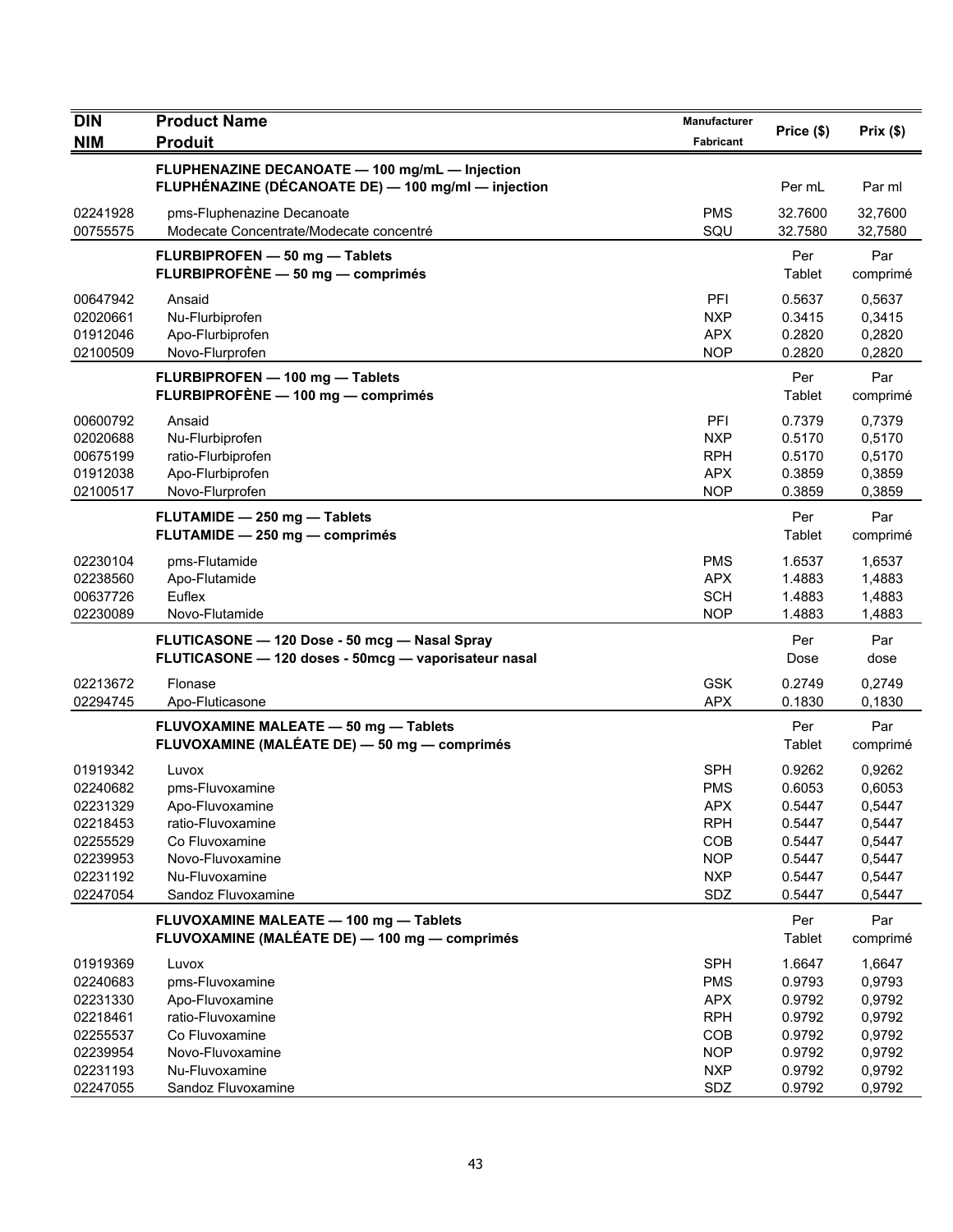| <b>DIN</b><br><b>NIM</b>                                             | <b>Product Name</b><br><b>Produit</b>                                                                                                                                                                                                  | Manufacturer<br>Fabricant                                          | Price (\$)                                               | Prix(\$)                                                 |
|----------------------------------------------------------------------|----------------------------------------------------------------------------------------------------------------------------------------------------------------------------------------------------------------------------------------|--------------------------------------------------------------------|----------------------------------------------------------|----------------------------------------------------------|
|                                                                      | FOSINOPRIL SODIUM - 10 mg - Tablets<br>FOSINOPRIL SODIQUE - 10 mg - comprimés                                                                                                                                                          |                                                                    | Per<br>Tablet                                            | Par<br>comprimé                                          |
| 01907107<br>02247802<br>02266008<br>02262401<br>02242733<br>02255944 | Monopril<br>Novo-Fosinopril<br>Apo-Fosinopril<br>Mylan-Fosinopril<br>Lin-Fosinopril<br>pms-Fosinopril                                                                                                                                  | SQU<br><b>NOP</b><br><b>APX</b><br><b>MYL</b><br>LIN<br><b>PMS</b> | 0.9583<br>0.6083<br>0.5475<br>0.5475<br>0.5475<br>0.5475 | 0.9583<br>0,6083<br>0,5475<br>0,5475<br>0,5475<br>0,5475 |
|                                                                      | FOSINOPRIL SODIUM - 20 mg - Tablets<br>FOSINOPRIL SODIQUE - 20 mg - comprimés                                                                                                                                                          |                                                                    | Per<br>Tablet                                            | Par<br>comprimé                                          |
| 01907115<br>02247803<br>02266016<br>02262428<br>02242734<br>02255952 | Monopril<br>Novo-Fosinopril<br>Apo-Fosinopril<br>Mylan-Fosinopril<br>Lin-Fosinopril<br>pms-Fosinopril                                                                                                                                  | SQU<br><b>NOP</b><br><b>APX</b><br><b>MYL</b><br>LIN<br><b>PMS</b> | 1.1523<br>0.7315<br>0.6584<br>0.6584<br>0.6584<br>0.6584 | 1,1523<br>0,7315<br>0,6584<br>0,6584<br>0,6584<br>0,6584 |
|                                                                      | <b>FRAMYCETIN SULFATE/ESCULIN/HYDROCORTISONE/DIBUCAINE HCI</b><br>$-$ 10 mg/10 mg/5 mg/5 mg $-$ Ointment<br>FRAMYCÉTINE (SULFATE DE)/ESCULINE/HYDROCORTISONE/<br>DIBUCAÏNE (CHLORHYDRATE DE) - 10 mg/10 mg/5 mg/5 mg/ - pommade        |                                                                    | Per<br>Gram                                              | Par<br>gramme                                            |
| 02223252<br>02247322<br>02242527                                     | Proctosedyl<br>Proctol<br>Sandoz Proctomyxin HC                                                                                                                                                                                        | <b>AXC</b><br><b>ODN</b><br>SDZ                                    | 0.9314<br>0.5960<br>0.5960                               | 0,9314<br>0,5960<br>0,5960                               |
|                                                                      | <b>FRAMYCETIN SULFATE/ESCULIN/HYDROCORTISONE/DIBUCAINE HCI</b><br>- 10 mg/10 mg/5 mg/5 mg - Suppositories<br>FRAMYCÉTINE (SULFATE DE)/ESCULINE/HYDROCORTISONE/<br>DIBUCAÏNE (CHLORHYDRATE DE) — 10 mg/10 mg/5 mg/5 mg/ — suppositoires |                                                                    | Per                                                      | Par<br>Suppository suppositoire                          |
| 02223260<br>02247882<br>02242528                                     | Proctosedyl<br>Proctol<br>Sandoz Proctomyxin HC                                                                                                                                                                                        | <b>AXC</b><br><b>ODN</b><br>SDZ                                    | 1.0817<br>0.7925<br>0.7925                               | 1,0817<br>0,7925<br>0,7925                               |
|                                                                      | FRAMYCETIN SULFATE/GRAMICIDIN/DEXAMETHASONE -<br>5 mg/0.05 mg/0.5 mg per mL - Otic/Ophthalmic Solution<br>FRAMYCÉTINE (SULFATE DE)/GRAMICIDINE/DEXAMÉTHASONE —<br>5 mg/0,05 mg/0,5 mg par ml - solution otique et ophtalmique          |                                                                    | Per<br>mL                                                | Par<br>ml                                                |
| 02224623<br>02247920                                                 | Sofracort<br>Sandoz Opticort                                                                                                                                                                                                           | AVT<br>SDZ                                                         | 1.9662<br>1.4675                                         | 1,9662<br>1,4675                                         |
|                                                                      | FUROSEMIDE - 20 mg - Tablets<br>FUROSÉMIDE - 20 mg - comprimés                                                                                                                                                                         |                                                                    | Per<br>Tablet                                            | Par<br>comprimé                                          |
| 02224690<br>00396788<br>00337730<br>02247493                         | Lasix<br>Apo-Furosemide<br>Novosemide<br>pms-Furosemide                                                                                                                                                                                | AVE<br><b>APX</b><br><b>NOP</b><br><b>PMS</b>                      | 0.0922<br>0.0490<br>0.0490<br>0.0446                     | 0,0922<br>0,0490<br>0,0490<br>0,0446                     |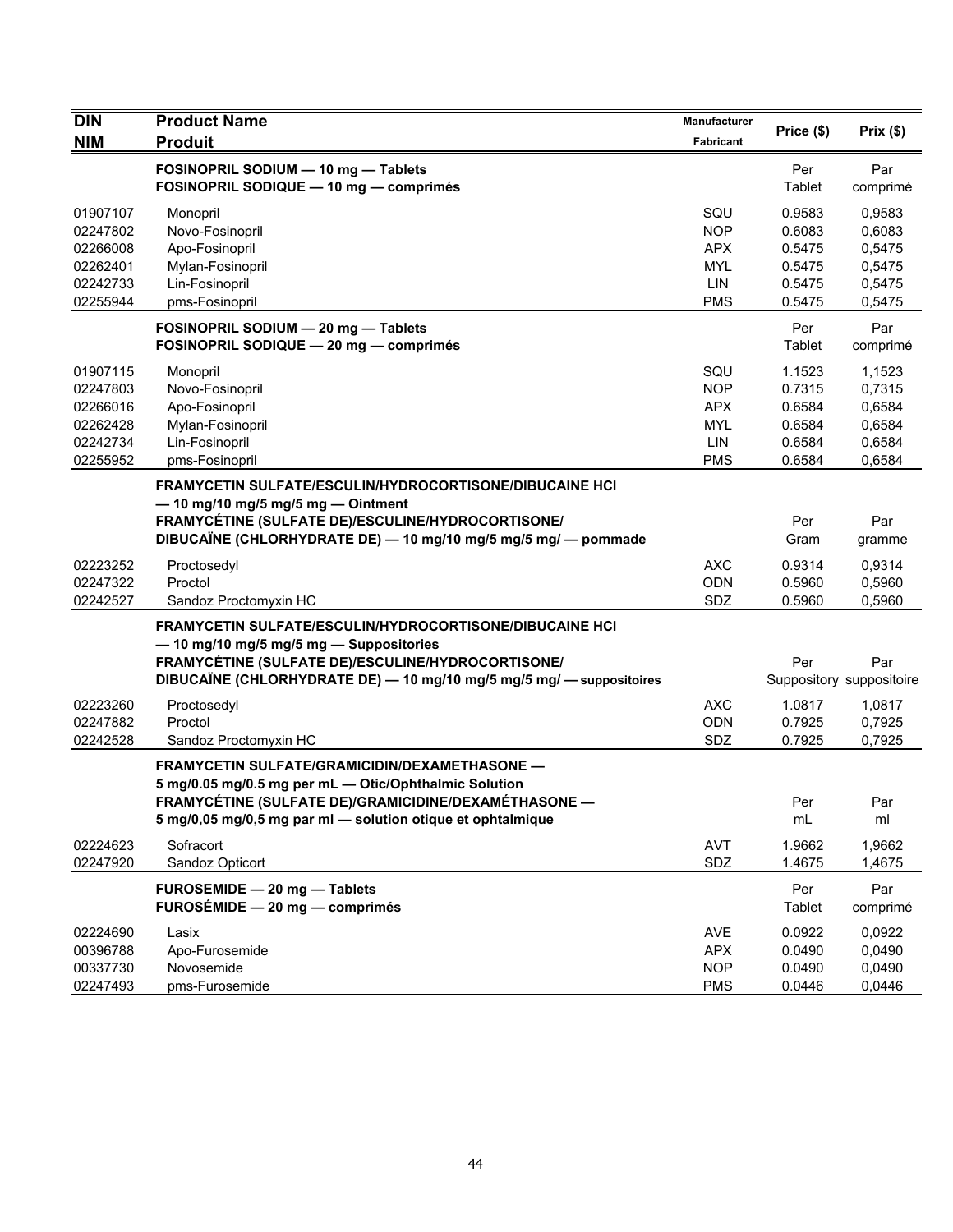| <b>DIN</b>                                                                                   | <b>Product Name</b>                                                                                                                         | Manufacturer                                                                                   | Price (\$)                                                                   | Prix(\$)                                                                     |
|----------------------------------------------------------------------------------------------|---------------------------------------------------------------------------------------------------------------------------------------------|------------------------------------------------------------------------------------------------|------------------------------------------------------------------------------|------------------------------------------------------------------------------|
| <b>NIM</b>                                                                                   | <b>Produit</b>                                                                                                                              | Fabricant                                                                                      |                                                                              |                                                                              |
|                                                                                              | FUROSEMIDE - 40 mg - Tablets<br>FUROSÉMIDE - 40 mg - comprimés                                                                              |                                                                                                | Per<br>Tablet                                                                | Par<br>comprimé                                                              |
| 02224704<br>00362166<br>00337749<br>02247494                                                 | Lasix<br>Apo-Furosemide<br>Novosemide<br>pms-Furosemide                                                                                     | <b>AVE</b><br><b>APX</b><br><b>NOP</b><br><b>PMS</b>                                           | 0.1415<br>0.0737<br>0.0737<br>0.0670                                         | 0,1415<br>0,0737<br>0,0737<br>0,0670                                         |
|                                                                                              | FUROSEMIDE - 80 mg - Tablets<br>FUROSÉMIDE - 80 mg - comprimés                                                                              |                                                                                                | Per<br>Tablet                                                                | Par<br>comprimé                                                              |
| 00707570<br>00765953                                                                         | Apo-Furosemide<br>Novosemide                                                                                                                | <b>APX</b><br><b>NOP</b>                                                                       | 0.1342<br>0.1342                                                             | 0,1342<br>0,1342                                                             |
|                                                                                              | GABAPENTIN - 100 mg - Capsules<br>GABAPENTINE - 100 mg - capsules                                                                           |                                                                                                | Per<br>Capsule                                                               | Par<br>capsule                                                               |
| 02084260<br>02243446<br>02244304<br>02256142                                                 | <b>Neurontin</b><br>pms-Gabapentin<br>Apo-Gabapentin<br>Co Gabapentin                                                                       | PFI<br><b>PMS</b><br><b>APX</b><br>COB                                                         | 0.4578<br>0.3080<br>0.2772<br>0.2772                                         | 0,4578<br>0,3080<br>0,2772<br>0,2772                                         |
| 02248259<br>02260883<br>02244513<br>02319055                                                 | Mylan-Gabapentin<br>ratio-Gabapentin<br>Novo-Gabapentin<br>Ran-Gabapentin                                                                   | MYL<br><b>RPH</b><br><b>NOP</b><br><b>RAN</b>                                                  | 0.2772<br>0.2772<br>0.2520<br>0.2520                                         | 0,2772<br>0,2772<br>0,2520<br>0,2520                                         |
|                                                                                              | GABAPENTIN - 300 mg - Capsules<br>GABAPENTINE - 300 mg - capsules                                                                           |                                                                                                | Per<br>Capsule                                                               | Par<br>capsule                                                               |
| 02084279<br>02243447<br>02244305<br>02256150<br>02248260<br>02260891<br>02244514<br>02319063 | Neurontin<br>pms-Gabapentin<br>Apo-Gabapentin<br>Co Gabapentin<br>Mylan-Gabapentin<br>ratio-Gabapentin<br>Novo-Gabapentin<br>Ran-Gabapentin | PFI<br><b>PMS</b><br><b>APX</b><br>COB<br><b>MYL</b><br><b>RPH</b><br><b>NOP</b><br><b>RAN</b> | 1.1131<br>0.7493<br>0.6743<br>0.6743<br>0.6743<br>0.6743<br>0.6130<br>0.6130 | 1,1131<br>0,7493<br>0,6743<br>0,6743<br>0,6743<br>0,6743<br>0,6130<br>0,6130 |
|                                                                                              | GABAPENTIN - 400 mg - Capsules<br>GABAPENTINE - 400 mg - capsules                                                                           |                                                                                                | Per<br>Capsule                                                               | Par<br>capsule                                                               |
| 02084287<br>02243448<br>02244306<br>02256169<br>02248261<br>02260905<br>02244515<br>02319071 | Neurontin<br>pms-Gabapentin<br>Apo-Gabapentin<br>Co Gabapentin<br>Mylan-Gabapentin<br>ratio-Gabapentin<br>Novo-Gabapentin<br>Ran-Gabapentin | PFI<br><b>PMS</b><br><b>APX</b><br>COB<br><b>MYL</b><br><b>RPH</b><br><b>NOP</b><br><b>RAN</b> | 1.3265<br>0.8924<br>0.8036<br>0.8036<br>0.8036<br>0.8036<br>0.7305<br>0.7305 | 1,3265<br>0,8924<br>0,8036<br>0,8036<br>0,8036<br>0,8036<br>0,7305<br>0,7305 |
|                                                                                              | GABAPENTIN - 600 mg - Tablets<br>GABAPENTINE - 600 mg - comprimés                                                                           |                                                                                                | Per<br>Tablet                                                                | Par<br>comprimé                                                              |
| 02239717<br>02255898<br>02293358<br>02248457                                                 | Neurontin<br>pms-Gabapentin<br>Apo-Gabapentin<br>Novo-Gabapentin                                                                            | PFI<br><b>PMS</b><br><b>APX</b><br><b>NOP</b>                                                  | 1.9898<br>1.4350<br>1.3045<br>1.3045                                         | 1,9898<br>1,4350<br>1,3045<br>1,3045                                         |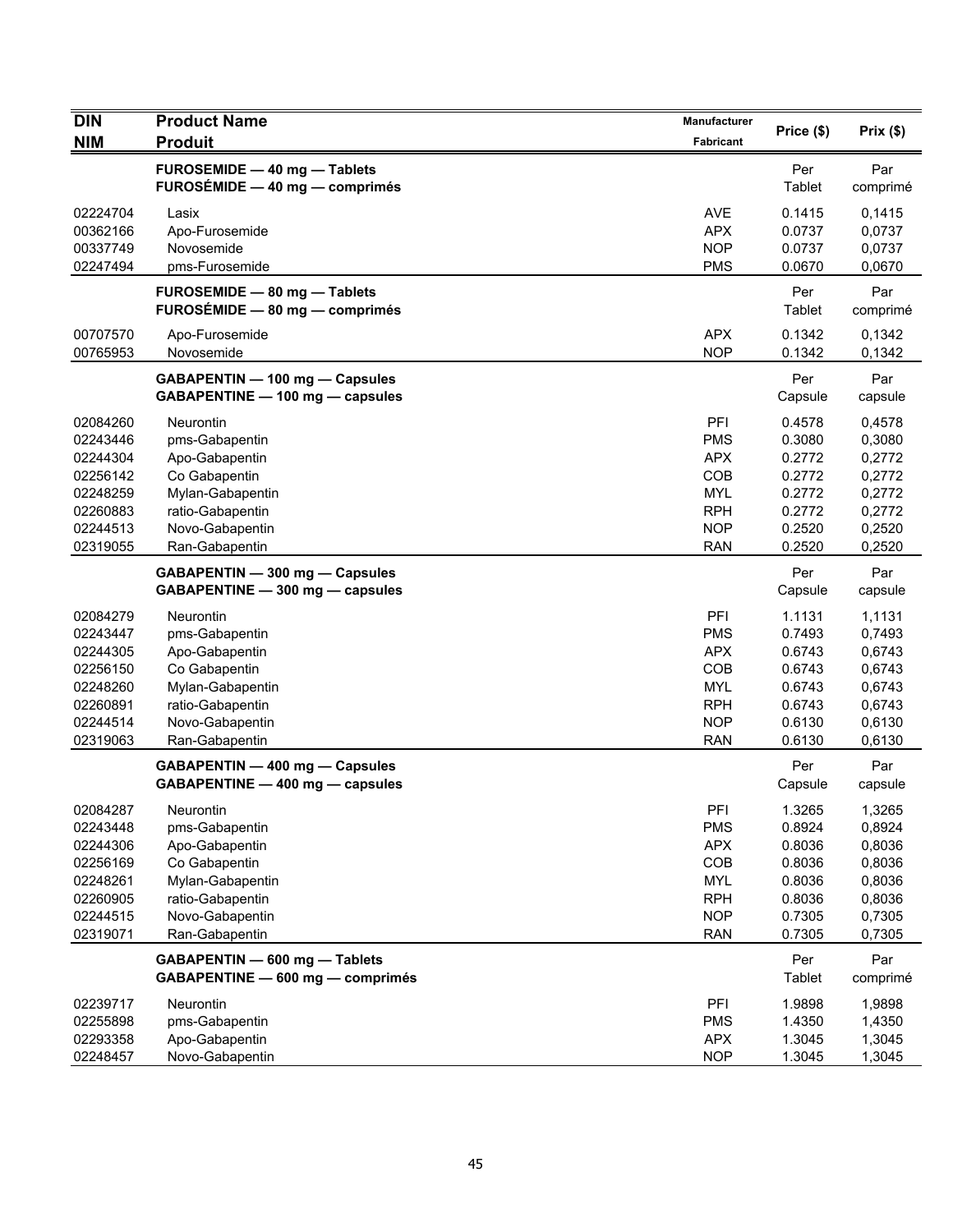| <b>DIN</b> | <b>Product Name</b>                                              | Manufacturer | Price (\$) | Prix(\$) |
|------------|------------------------------------------------------------------|--------------|------------|----------|
| <b>NIM</b> | <b>Produit</b>                                                   | Fabricant    |            |          |
|            | <b>GEMFIBROZIL - 300 mg - Capsules</b>                           |              | Per        | Par      |
|            | GEMFIBROZIL - 300 mg - capsules                                  |              | Capsule    | capsule  |
| 00599026   | Lopid                                                            | PFI          | 0.5668     | 0,5668   |
| 02185407   | Mylan-Gemfibrozil                                                | <b>MYL</b>   | 0.3261     | 0,3261   |
| 02239951   | pms-Gemfibrozil                                                  | <b>PMS</b>   | 0.3261     | 0,3261   |
| 01979574   | Apo-Gemfibrozil                                                  | <b>APX</b>   | 0.3260     | 0,3260   |
| 02241704   | Novo-Gemfibrozil                                                 | <b>NOP</b>   | 0.3260     | 0,3260   |
| 02058456   | Nu-Gemfibrozil                                                   | <b>NXP</b>   | 0.3260     | 0,3260   |
|            | GEMFIBROZIL - 600 mg - Tablets                                   |              | Per        | Par      |
|            | GEMFIBROZIL - 600 mg - comprimés                                 |              | Tablet     | comprimé |
| 00659606   | Lopid                                                            | PFI          | 1.1345     | 1,1345   |
| 01979582   | Apo-Gemfibrozil                                                  | APX          | 0.8272     | 0,8272   |
| 02230580   | Dom-Gemfibrozil                                                  | <b>DOM</b>   | 0.8272     | 0,8272   |
| 02230476   | Mylan-Gemfibrozil                                                | <b>MYL</b>   | 0.8272     | 0,8272   |
| 02142074   | Novo-Gemfibrozil                                                 | <b>NOP</b>   | 0.8272     | 0,8272   |
| 02058464   | Nu-Gemfibrozil                                                   | <b>NXP</b>   | 0.8272     | 0,8272   |
| 02230183   | pms-Gemfibrozil                                                  | <b>PMS</b>   | 0.8272     | 0,8272   |
|            | <b>GENTAMICIN SULFATE - 5 mg/mL - Ophthalmic Solution</b>        |              |            |          |
|            | <b>GENTAMICINE (SULFATE DE) - 5 mg/ml - solution ophtalmique</b> |              | Per mL     | Par ml   |
| 00436771   | Alcomicin                                                        | <b>ALC</b>   | 0.5830     | 0,5830   |
| 00512192   | Garamycin                                                        | <b>SCH</b>   | 0.4510     | 0,4510   |
| 00776521   | pms-Gentamicin                                                   | <b>PMS</b>   | 0.4466     | 0,4466   |
| 02229440   | Sandoz Gentamicin                                                | SDZ          | 0.4466     | 0,4466   |
|            | <b>GENTAMICIN SULFATE - 0.3% - Ophthalmic Ointment</b>           |              | Per        | Par      |
|            | GENTAMICINE (SULFATE DE) - 0,3 % - pommade ophtalmique           |              | Gram       | gramme   |
| 00028339   | Garamycin                                                        | <b>SCH</b>   | 1.2572     | 1,2572   |
| 02230888   | Sandoz Gentamicin                                                | SDZ          | 1.2572     | 1,2572   |
|            | <b>GENTAMICIN SULFATE - 5 mg/mL - Otic Solution</b>              |              |            |          |
|            | <b>GENTAMICINE (SULFATE DE) - 5 mg/ml - solution otique</b>      |              | Per mL     | Par ml   |
| 02230889   | pms-Gentamicin                                                   | <b>PMS</b>   | 1.2166     | 1,2166   |
| 00512184   | Garamycin                                                        | <b>SCH</b>   | 1.1352     | 1,1352   |
| 02229441   | Sandoz Gentamicin                                                | SDZ          | 1.1352     | 1,1352   |
|            | GLICLAZIDE - 30 mg - Tablets                                     |              | Per        | Par      |
|            | GLICLAZIDE - 30 mg - comprimés                                   |              | Tablet     | comprimé |
| 02242987   | Diamicron MR                                                     | <b>SEV</b>   | 0.1547     | 0,1547   |
| 02297795   | Apo-Gliclazide MR                                                | <b>APX</b>   | 0.1405     | 0,1405   |
|            | GLICLAZIDE - 80 mg - Tablets                                     |              | Per        | Par      |
|            | GLICLAZIDE - 80 mg - comprimés                                   |              | Tablet     | comprimé |
| 00765996   | Diamicron                                                        | <b>SEV</b>   | 0.4098     | 0,4098   |
| 02155850   | ratio-Gliclazide                                                 | <b>RPH</b>   | 0.3073     | 0,3073   |
| 02245247   | Apo-Gliclazide                                                   | <b>APX</b>   | 0.3070     | 0,3070   |
| 02229519   | Mylan-Gliclazide                                                 | <b>MYL</b>   | 0.3069     | 0,3069   |
| 02238103   | Novo-Gliclazide                                                  | <b>NOP</b>   | 0.3069     | 0,3069   |
| 02294400   | pms-Gliclazide                                                   | <b>PMS</b>   | 0.2790     | 0,2790   |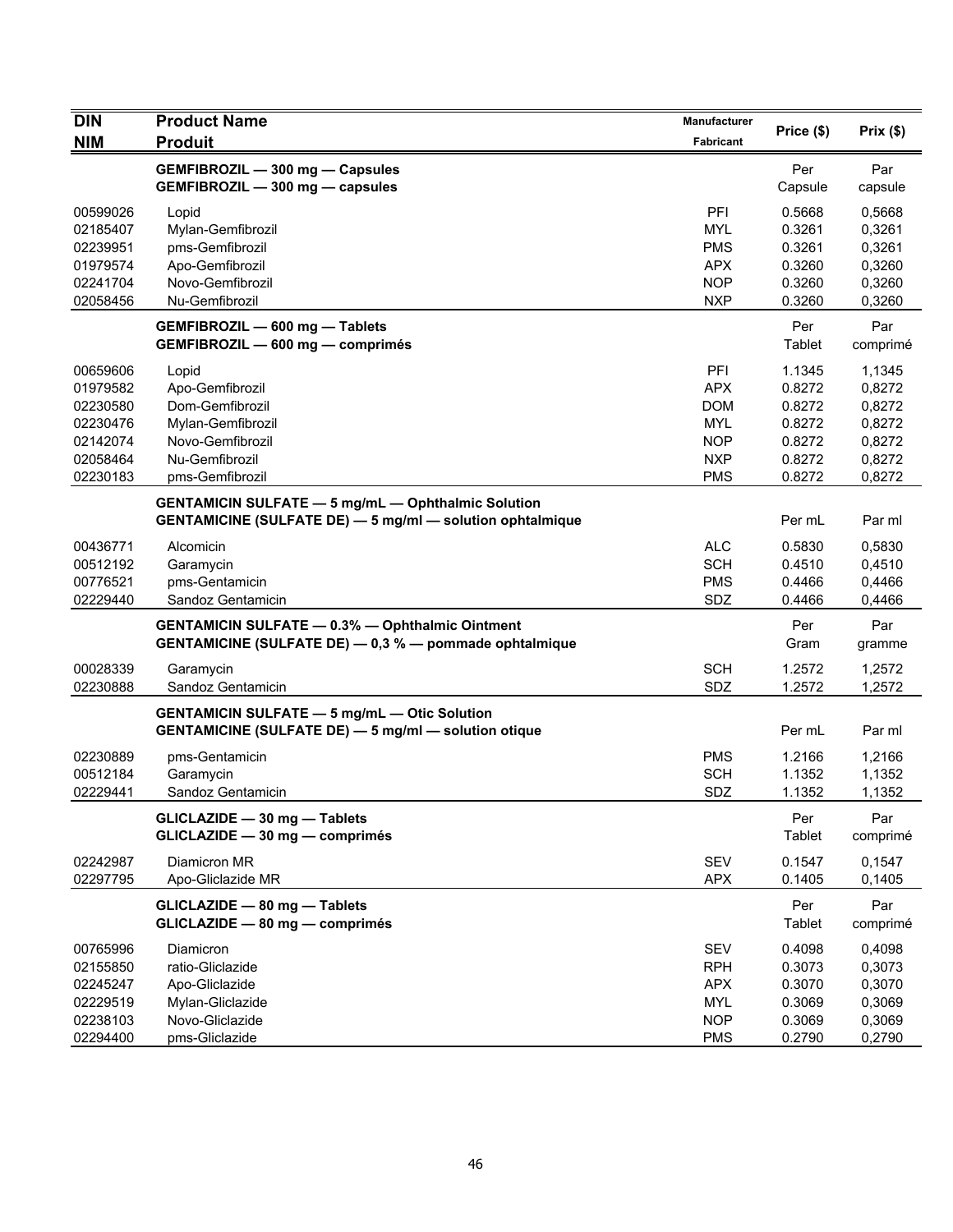| <b>DIN</b>                                                                                                           | <b>Product Name</b>                                                                                                                                            | Manufacturer                                                                                                                      | Price (\$)                                                                                       | Prix(\$)                                                                                         |
|----------------------------------------------------------------------------------------------------------------------|----------------------------------------------------------------------------------------------------------------------------------------------------------------|-----------------------------------------------------------------------------------------------------------------------------------|--------------------------------------------------------------------------------------------------|--------------------------------------------------------------------------------------------------|
| <b>NIM</b>                                                                                                           | <b>Produit</b>                                                                                                                                                 | Fabricant                                                                                                                         |                                                                                                  |                                                                                                  |
|                                                                                                                      | <b>GLIMEPIRIDE - 1 mg - Tablets</b><br><b>GLIMEPIRIDE - 1 mg - comprimés</b>                                                                                   |                                                                                                                                   | Per<br>Tablet                                                                                    | Par<br>comprimé                                                                                  |
| 02245272<br>02273101<br>02295377<br>02269589<br>02273756                                                             | Amaryl<br>ratio-Glimepiride<br>Apo-Glimepiride<br>Sandoz Glimerpiride<br>Novo-Glimepiride                                                                      | <b>AVE</b><br><b>RPH</b><br><b>APX</b><br>SDZ<br><b>NOP</b>                                                                       | 0.8915<br>0.5390<br>0.4900<br>0.4900<br>0.4851                                                   | 0,8915<br>0,5390<br>0,4900<br>0,4900<br>0,4851                                                   |
|                                                                                                                      | <b>GLIMEPIRIDE - 2 mg - Tablets</b><br><b>GLIMEPIRIDE - 2 mg - comprimés</b>                                                                                   |                                                                                                                                   | Per<br>Tablet                                                                                    | Par<br>comprimé                                                                                  |
| 02245273<br>02273128<br>02295385<br>02269597<br>02273764                                                             | Amaryl<br>ratio-Glimepiride<br>Apo-Glimepiride<br>Sandoz Glimerpiride<br>Novo-Glimepiride                                                                      | <b>AVE</b><br><b>RPH</b><br><b>APX</b><br>SDZ<br><b>NOP</b>                                                                       | 0.9808<br>0.5390<br>0.4900<br>0.4900<br>0.4851                                                   | 0,9808<br>0,5390<br>0,4900<br>0,4900<br>0,4851                                                   |
|                                                                                                                      | <b>GLIMEPIRIDE - 4 mg - Tablets</b><br><b>GLIMEPIRIDE - 4 mg - comprimés</b>                                                                                   |                                                                                                                                   | Per<br>Tablet                                                                                    | Par<br>comprimé                                                                                  |
| 02245274<br>02273136<br>02295393<br>02269619<br>02273772                                                             | Amaryl<br>ratio-Glimepiride<br>Apo-Glimepiride<br>Sandoz Glimerpiride<br>Novo-Glimepiride                                                                      | <b>AVE</b><br><b>RPH</b><br><b>APX</b><br>SDZ<br><b>NOP</b>                                                                       | 1.0697<br>0.5390<br>0.4900<br>0.4900<br>0.4851                                                   | 1,0697<br>0,5390<br>0,4900<br>0,4900<br>0,4851                                                   |
|                                                                                                                      | GLYBURIDE - 2.5 mg - Tablets<br>GLYBURIDE - 2,5 mg - comprimés                                                                                                 |                                                                                                                                   | Per<br>Tablet                                                                                    | Par<br>comprimé                                                                                  |
| 02224550<br>02234513<br>00720933<br>02236733<br>01913654<br>00808733<br>01913670<br>02020734<br>01900927<br>02248008 | Diabeta<br>Dom-Glyburide<br>Euglucon<br>pms-Glyburide<br>Apo-Glyburide<br>Mylan-Glybe<br>Novo-Glyburide<br>Nu-Glyburide<br>ratio-Glyburide<br>Sandoz Glyburide | <b>AVE</b><br><b>DOM</b><br><b>HLR</b><br><b>PMS</b><br><b>APX</b><br><b>MYL</b><br><b>NOP</b><br><b>NXP</b><br><b>RPH</b><br>SDZ | 0.1412<br>0.0433<br>0.0433<br>0.0433<br>0.0432<br>0.0432<br>0.0432<br>0.0432<br>0.0432<br>0.0432 | 0,1412<br>0,0433<br>0,0433<br>0,0433<br>0,0432<br>0,0432<br>0,0432<br>0,0432<br>0,0432<br>0,0432 |
|                                                                                                                      | <b>GLYBURIDE - 5 mg - Tablets</b><br><b>GLYBURIDE - 5 mg - comprimés</b>                                                                                       |                                                                                                                                   | Per<br>Tablet                                                                                    | Par<br>comprimé                                                                                  |
| 02224569<br>02234514<br>00720941<br>02236734<br>01913662<br>00808741<br>01913689<br>02020742                         | Diabeta<br>Dom-Glyburide<br>Euglucon<br>pms-Glyburide<br>Apo-Glyburide<br>Mylan-Glybe<br>Novo-Glyburide<br>Nu-Glyburide                                        | AVE<br><b>DOM</b><br><b>HLR</b><br><b>PMS</b><br><b>APX</b><br><b>MYL</b><br><b>NOP</b><br><b>NXP</b>                             | 0.2527<br>0.0752<br>0.0752<br>0.0752<br>0.0751<br>0.0751<br>0.0751<br>0.0751                     | 0,2527<br>0,0752<br>0,0752<br>0,0752<br>0,0751<br>0,0751<br>0,0751<br>0,0751                     |
| 01900935<br>02248009                                                                                                 | ratio-Glyburide<br>Sandoz Glyburide                                                                                                                            | <b>RPH</b><br>SDZ                                                                                                                 | 0.0751<br>0.0751                                                                                 | 0,0751<br>0,0751                                                                                 |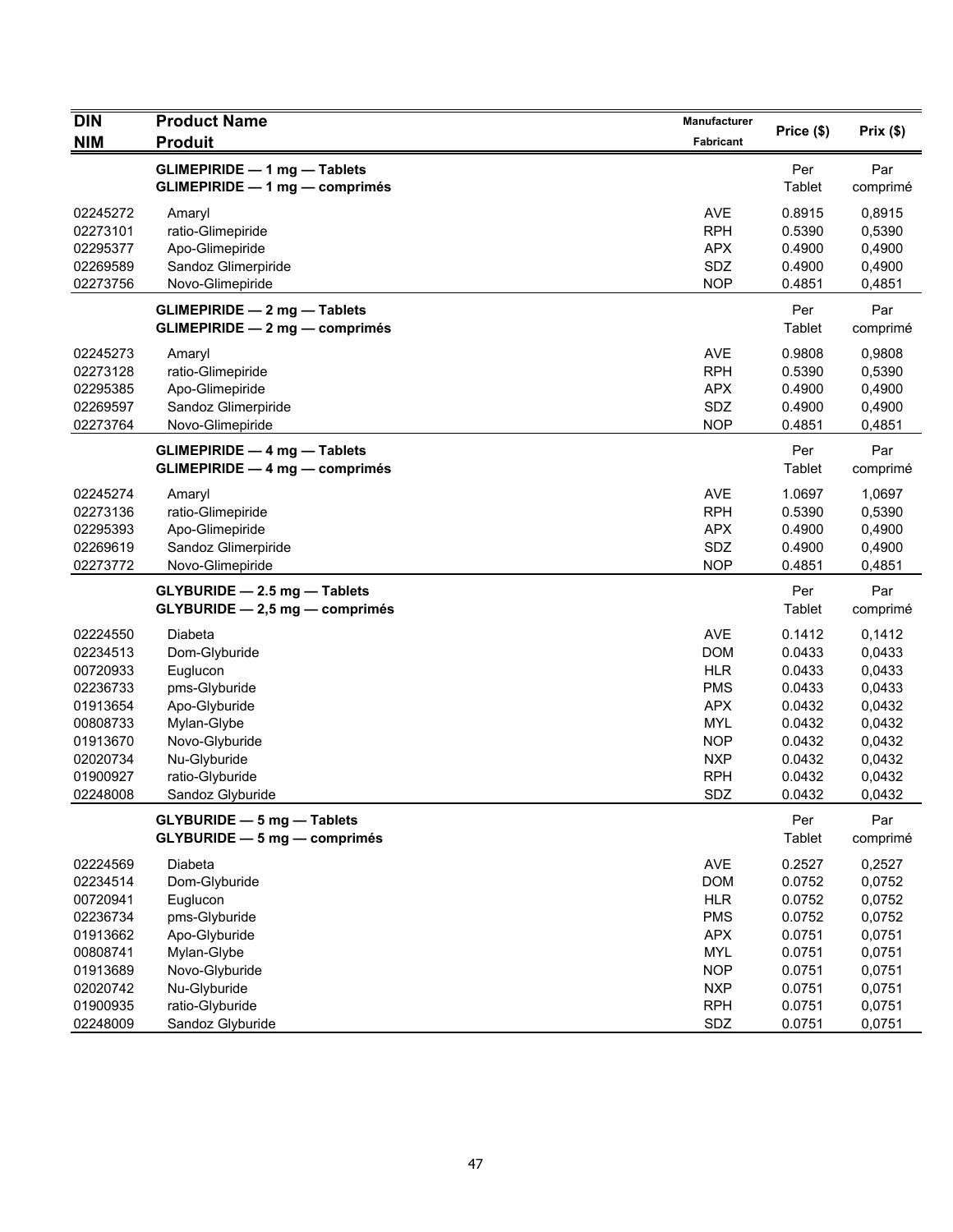| <b>DIN</b><br><b>NIM</b>         | <b>Product Name</b><br><b>Produit</b>                                                         | Manufacturer<br><b>Fabricant</b>       | Price (\$)                 | Prix (\$)                  |
|----------------------------------|-----------------------------------------------------------------------------------------------|----------------------------------------|----------------------------|----------------------------|
|                                  | HALOPERIDOL - 0.5 mg - Tablets<br>HALOPÉRIDOL - 0,5 mg - comprimés                            |                                        | Per<br>Tablet              | Par<br>comprimé            |
| 00396796<br>00363685             | Apo-Haloperidol<br>Novo-Peridol                                                               | <b>APX</b><br><b>NOP</b>               | 0.0396<br>0.0396           | 0,0396<br>0,0396           |
|                                  | HALOPERIDOL - 1 mg - Tablets<br>HALOPERIDOL - 1 mg - comprimés                                |                                        | Per<br>Tablet              | Par<br>comprimé            |
| 00552143<br>00396818<br>00363677 | ratio-Haloperidol<br>Apo-Haloperidol<br>Novo-Peridol                                          | <b>RPH</b><br><b>APX</b><br><b>NOP</b> | 0.0676<br>0.0675<br>0.0675 | 0.0676<br>0,0675<br>0,0675 |
|                                  | HALOPERIDOL - 2 mg - Tablets<br>$HALOPÉRIDOL - 2 mg - comprimés$                              |                                        | Per<br>Tablet              | Par<br>comprimé            |
| 00396826<br>00363669             | Apo-Haloperidol<br>Novo-Peridol                                                               | <b>APX</b><br><b>NOP</b>               | 0.1155<br>0.1155           | 0.1155<br>0,1155           |
|                                  | HALOPERIDOL - 5 mg - Tablets<br>HALOPERIDOL - 5 mg - comprimés                                |                                        | Per<br>Tablet              | Par<br>comprimé            |
| 00396834<br>00363650             | Apo-Haloperidol<br>Novo-Peridol                                                               | <b>APX</b><br><b>NOP</b>               | 0.1636<br>0.1636           | 0.1636<br>0,1636           |
|                                  | HALOPERIDOL - 10 mg - Tablets<br>HALOPERIDOL - 10 mg - comprimés                              |                                        | Per<br>Tablet              | Par<br>comprimé            |
| 00728306<br>00463698<br>00713449 | ratio-Haloperidol<br>Apo-Haloperidol<br>Novo-Peridol                                          | <b>RPH</b><br><b>APX</b><br><b>NOP</b> | 0.2722<br>0.1463<br>0.1463 | 0,2722<br>0,1463<br>0,1463 |
|                                  | <b>HYDRALAZINE HCI - 10 mg - Tablets</b><br>HYDRALAZINE (CHLORHYDRATE D') - 10 mg - comprimés |                                        | Per<br>Tablet              | Par<br>comprimé            |
| 00441619<br>01913204<br>00759465 | Apo-Hydralazine<br>Nu-Hydral<br>Novo-Hylazin                                                  | <b>APX</b><br><b>NXP</b><br><b>NOP</b> | 0.1129<br>0.1129<br>0.1026 | 0,1129<br>0,1129<br>0,1026 |
|                                  | <b>HYDRALAZINE HCI - 50 mg - Tablets</b><br>HYDRALAZINE (CHLORHYDRATE D') - 50 mg - comprimés |                                        | Per<br>Tablet              | Par<br>comprimé            |
| 00441635<br>02004836<br>00759481 | Apo-Hydralazine<br>Nu-Hydral<br>Novo-Hylazin                                                  | <b>APX</b><br><b>NXP</b><br><b>NOP</b> | 0.3047<br>0.3047<br>0.2770 | 0,3047<br>0,3047<br>0,2770 |
|                                  | HYDROCHLOROTHIAZIDE - 12.5 mg - Tablets<br>HYDROCHLOROTHIAZIDE - 12.5 mg - comprimés          |                                        | Per<br>Tablet              | Par<br>comprimé            |
| 02274086<br>02327856             | pms-Hydrochlorothiazide<br>Apo-Hydro                                                          | <b>PMS</b><br><b>APX</b>               | 0.0339<br>0.0322           | 0.0339<br>0,0322           |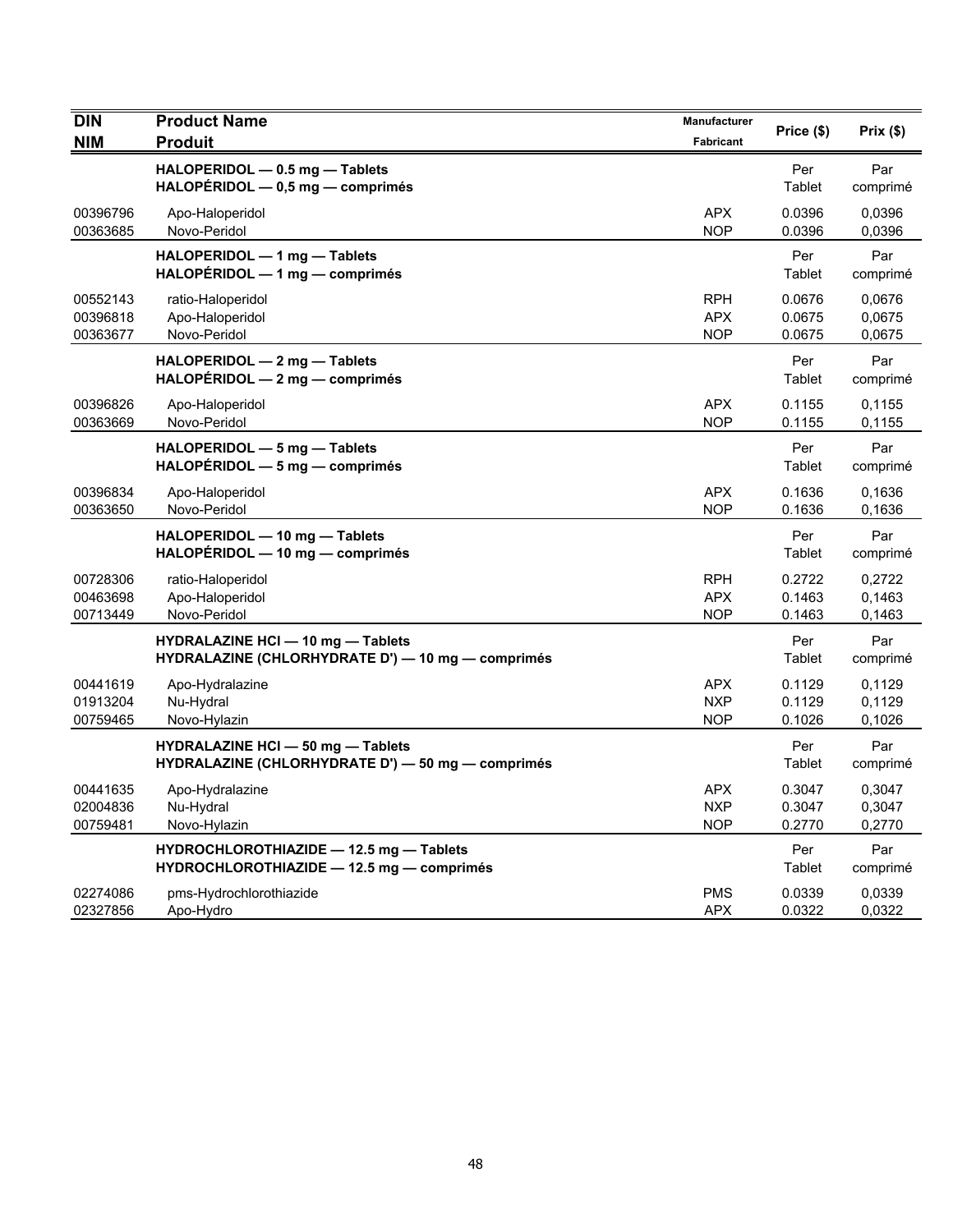| <b>DIN</b>                       | <b>Product Name</b>                                                                                   | <b>Manufacturer</b>                    | Price (\$)                 | Prix(\$)                   |
|----------------------------------|-------------------------------------------------------------------------------------------------------|----------------------------------------|----------------------------|----------------------------|
| <b>NIM</b>                       | <b>Produit</b>                                                                                        | <b>Fabricant</b>                       |                            |                            |
|                                  | HYDROCHLOROTHIAZIDE - 25 mg - Tablets<br>HYDROCHLOROTHIAZIDE - 25 mg - comprimés                      |                                        | Per<br>Tablet              | Par<br>comprimé            |
| 00326844<br>02247386<br>00021474 | Apo-Hydro<br>pms-Hydrochlorothiazide<br>Novohydrazide                                                 | <b>APX</b><br><b>PMS</b><br><b>NOP</b> | 0.0523<br>0.0523<br>0.0474 | 0,0523<br>0,0523<br>0,0474 |
|                                  | HYDROCHLOROTHIAZIDE - 50 mg - Tablets<br>HYDROCHLOROTHIAZIDE - 50 mg - comprimés                      |                                        | Per<br>Tablet              | Par<br>comprimé            |
| 02247387<br>00312800<br>00021482 | pms-Hydrochlorothiazide<br>Apo-Hydro<br>Novohydrazide                                                 | <b>PMS</b><br><b>APX</b><br><b>NOP</b> | 0.0726<br>0.0715<br>0.0649 | 0,0726<br>0,0715<br>0,0649 |
|                                  | HYDROCORTISONE - 100 mg/60 mL - Enema<br>HYDROCORTISONE - 100 mg/60 ml - lavement                     |                                        | Per<br>Package             | Par<br>paquet              |
| 02112736<br>00230316             | Cortenema<br>Hycort                                                                                   | <b>AXC</b><br><b>ICN</b>               | 6.7760<br>5.6572           | 6,7760<br>5,6572           |
|                                  | HYDROMORPHONE HCI - 2 mg/mL - Injection<br>HYDROMORPHONE (CHLORHYDRATE D') — 2 mg/ml — injection      |                                        | Per mL                     | Par ml                     |
| 00627100<br>02145901             | Dilaudid<br>Hydromorphone                                                                             | <b>PFR</b><br>SDZ                      | 1.5510<br>1.3640           | 1.5510<br>1,3640           |
|                                  | HYDROMORPHONE HCI - 10 mg/mL - Injection<br>HYDROMORPHONE (CHLORHYDRATE D') - 10 mg/ml - injection    |                                        | Per mL                     | Par ml                     |
| 00622133<br>02145928             | Dilaudid HP<br>Hydromorphone HP 10                                                                    | <b>PFR</b><br>SDZ                      | 3.7400<br>3.3253           | 3,7400<br>3,3253           |
|                                  | HYDROMORPHONE HCI - 20 mg/mL - Injection<br>HYDROMORPHONE (CHLORHYDRATE D') - 20 mg/ml - injection    |                                        | Per mL                     | Par ml                     |
| 02146118<br>02145936             | Dilaudid HP Plus<br>Hydromorphone HP 20                                                               | <b>PFR</b><br>SDZ                      | 5.7640<br>5.3020           | 5,7640<br>5,3020           |
|                                  | HYDROMORPHONE HCI - 50 mg/mL - Injection<br>HYDROMORPHONE (CHLORHYDRATE D') - 50 mg/ml - injection    |                                        | Per mL                     | Par ml                     |
| 02145863<br>02146126             | Dilaudid XP Plus<br>Hydromorphone HP 50                                                               | <b>PFR</b><br>SDZ                      | 15.2955<br>14.4650         | 15,2955<br>14,4650         |
|                                  | HYDROMORPHONE HCI - 1 mg/mL - Oral Liquid<br>HYDROMORPHONE (CHLORHYDRATE D') - 1 mg/ml - liquide oral |                                        | Per mL                     | Par ml                     |
| 00786535<br>01916386             | Dilaudid<br>pms-Hydromorphone                                                                         | <b>PFR</b><br><b>PMS</b>               | 0.0871<br>0.0665           | 0,0871<br>0,0665           |
|                                  | HYDROMORPHONE HCI - 1 mg - Tablets<br>HYDROMORPHONE (CHLORHYDRATE D') - 1 mg - comprimés              |                                        | Per<br>Tablet              | Par<br>comprimé            |
| 00885444<br>00705438             | pms-Hydromorphone<br>Dilaudid                                                                         | <b>PMS</b><br><b>PFR</b>               | 0.1243<br>0.1055           | 0,1243<br>0,1055           |
|                                  | HYDROMORPHONE HCI - 2 mg - Tablets<br>HYDROMORPHONE (CHLORHYDRATE D') - 2 mg - comprimés              |                                        | Per<br>Tablet              | Par<br>comprimé            |
| 00125083<br>00885436             | Dilaudid<br>pms-Hydromorphone                                                                         | <b>PFR</b><br><b>PMS</b>               | 0.1559<br>0.1559           | 0,1559<br>0,1559           |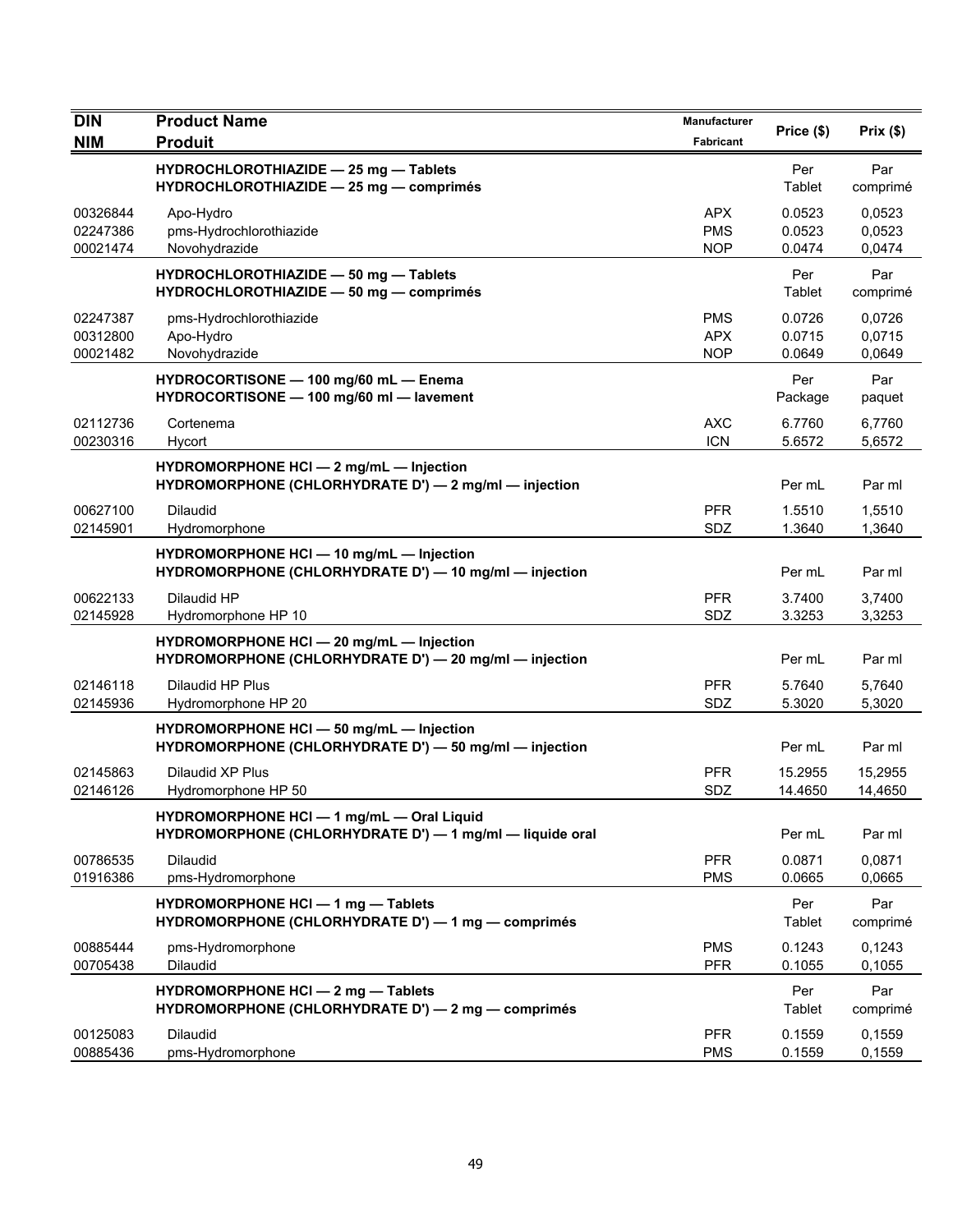| <b>DIN</b><br><b>NIM</b>         | <b>Product Name</b><br><b>Produit</b>                                                                 | Manufacturer<br>Fabricant       | Price (\$)                 | Prix(\$)                   |
|----------------------------------|-------------------------------------------------------------------------------------------------------|---------------------------------|----------------------------|----------------------------|
|                                  | <b>HYDROMORPHONE HCI - 4 mg - Tablets</b><br>HYDROMORPHONE (CHLORHYDRATE D') - 4 mg - comprimés       |                                 | Per<br>Tablet              | Par<br>comprimé            |
| 00885401<br>00125121             | pms-Hydromorphone<br>Dilaudid                                                                         | <b>PMS</b><br><b>PFR</b>        | 0.2612<br>0.2464           | 0,2612<br>0,2464           |
|                                  | HYDROMORPHONE HCI - 8 mg - Tablets<br>HYDROMORPHONE (CHLORHYDRATE D') - 8 mg - comprimés              |                                 | Per<br>Tablet              | Par<br>comprimé            |
| 00885428<br>00786543             | pms-Hydromorphone<br>Dilaudid                                                                         | <b>PMS</b><br><b>PFR</b>        | 0.4572<br>0.3881           | 0,4572<br>0,3881           |
|                                  | HYDROXYCHLOROQUINE SULFATE - 200 mg - Tablets<br>HYDROXYCHLOROQUINE (SULFATE D') - 200 mg - comprimés |                                 | Per<br>Tablet              | Par<br>comprimé            |
| 02017709<br>02246691<br>02252600 | Plaquenil<br>Apo-Hydroxyquine<br>Mylan-Hydroxychloroquine                                             | SAW<br><b>APX</b><br>MYL        | 0.6355<br>0.4420<br>0.4035 | 0,6355<br>0,4420<br>0,4035 |
|                                  | HYDROXYUREA - 500 mg - Capsules<br>$HYDROXYUREE - 500 mg - capsules$                                  |                                 | Per<br>Capsule             | Par<br>capsule             |
| 00465283<br>02247937<br>02242920 | Hydrea<br>Apo-Hydroxyurea<br>Mylan-Hydroxyurea                                                        | SQU<br><b>APX</b><br><b>MYL</b> | 1.1224<br>1.1223<br>1.1223 | 1,1224<br>1,1223<br>1,1223 |
|                                  | <b>HYDROXYZINE HCI - 10 mg - Capsules</b><br>HYDROXYZINE (CHLORHYDRATE D') - 10 mg - capsules         |                                 | Per<br>Capsule             | Par<br>capsule             |
| 00646059<br>00738824             | Apo-Hydroxyzine<br>Novo-Hydroxyzin                                                                    | <b>APX</b><br><b>NOP</b>        | 0.1228<br>0.1116           | 0,1228<br>0,1116           |
|                                  | <b>HYDROXYZINE HCI - 25 mg - Capsules</b><br>HYDROXYZINE (CHLORHYDRATE D') - 25 mg - capsules         |                                 | Per<br>Capsule             | Par<br>capsule             |
| 00646024<br>00738832             | Apo-Hydroxyzine<br>Novo-Hydroxyzin                                                                    | APX<br><b>NOP</b>               | 0.1568<br>0.1425           | 0,1568<br>0,1425           |
|                                  | HYDROXYZINE HCI - 50 mg - Capsules<br>HYDROXYZINE (CHLORHYDRATE D') - 50 mg - capsules                |                                 | Per<br>Capsule             | Par<br>capsule             |
| 00646016<br>00738840             | Apo-Hydroxyzine<br>Novo-Hydroxyzin                                                                    | <b>APX</b><br><b>NOP</b>        | 0.2275<br>0.2068           | 0,2275<br>0,2068           |
|                                  | HYDROXYZINE HCI - 10 mg/5 mL - Oral Syrup<br>HYDROXYZINE (CHLORHYDRATE D') - 10 mg/5 ml - sirop oral  |                                 | Per mL                     | Par ml                     |
| 00024694<br>00741817             | Atarax<br>pms-Hydroxyzine                                                                             | PFI<br><b>PMS</b>               | 0.0565<br>0.0458           | 0,0565<br>0,0458           |
|                                  | IMIPRAMINE HCI - 25 mg - Tablets<br>IMIPRAMINE (CHLORHYDRATE D') - 25 mg - comprimés                  |                                 | Per<br>Tablet              | Par<br>comprimé            |
| 00010472<br>00312797             | Tofranil<br>Apo-Imipramine                                                                            | <b>NVT</b><br><b>APX</b>        | 0.2862<br>0.2353           | 0,2862<br>0,2353           |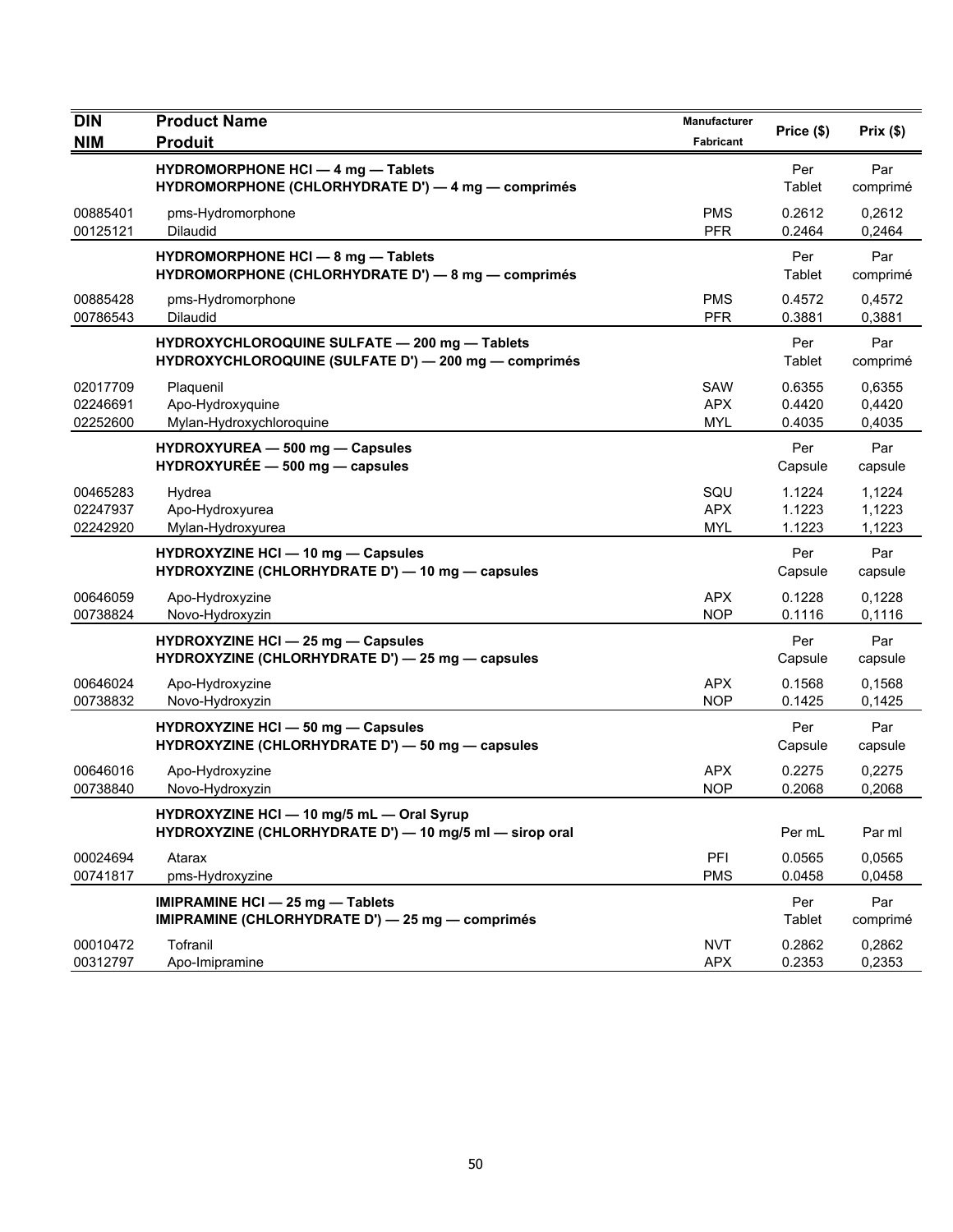| <b>DIN</b><br><b>NIM</b> | <b>Product Name</b><br><b>Produit</b>            | Manufacturer<br>Fabricant | Price (\$) | Prix(\$)                 |
|--------------------------|--------------------------------------------------|---------------------------|------------|--------------------------|
|                          | IMIPRAMINE HCI - 50 mg - Tablets                 |                           | Per        | Par                      |
|                          | IMIPRAMINE (CHLORHYDRATE D') - 50 mg - comprimés |                           | Tablet     | comprimé                 |
| 00010480                 | Tofranil                                         | <b>NVT</b>                | 0.5584     | 0,5584                   |
| 00326852                 | Apo-Imipramine                                   | <b>APX</b>                | 0.3807     | 0,3807                   |
|                          | INDAPAMIDE - 1.25 mg - Tablets                   |                           | Per        | Par                      |
|                          | INDAPAMIDE $- 1,25$ mg $-$ comprimés             |                           | Tablet     | comprimé                 |
| 02179709                 | Lozide                                           | <b>SEV</b>                | 0.3277     | 0,3277                   |
| 02245246                 | Apo-Indapamide                                   | <b>APX</b>                | 0.2065     | 0,2065                   |
| 02239913                 | Dom-Indapamide                                   | <b>DOM</b>                | 0.2065     | 0,2065                   |
| 02240067                 | Mylan-Inapamide                                  | <b>MYL</b>                | 0.2065     | 0,2065                   |
| 02239619                 | pms-Indapamide                                   | <b>PMS</b>                | 0.2065     | 0,2065                   |
| 02227339                 | ratio-Indapamide                                 | <b>RPH</b>                | 0.2065     | 0,2065                   |
|                          | INDAPAMIDE - 2.5 mg - Tablets                    |                           | Per        | Par                      |
|                          | $INDAPAMIDE - 2,5 mg - comprimés$                |                           | Tablet     | comprimé                 |
| 00564966                 | Lozide                                           | <b>SER</b>                | 0.5200     | 0,5200                   |
| 02223678                 | Apo-Indapamide                                   | <b>APX</b>                | 0.3276     | 0,3276                   |
| 02153483                 | Mylan-Indapamide                                 | <b>MYL</b>                | 0.3276     | 0,3276                   |
| 02223597                 | Nu-Indapamide                                    | <b>NXP</b>                | 0.3276     | 0,3276                   |
| 02239917                 | Dom-Indapamide                                   | <b>DOM</b>                | 0.3275     | 0,3275                   |
| 02231184                 | Novo-Indapamide                                  | <b>NOP</b>                | 0.3275     | 0,3275                   |
| 02239620                 | pms-Indapamide                                   | <b>PMS</b>                | 0.3275     | 0,3275                   |
| 02049341                 | ratio-Indapamide                                 | <b>RPH</b>                | 0.3275     | 0,3275                   |
|                          | INDOMETHACIN - 25 mg - Capsules                  |                           | Per        | Par                      |
|                          | $INDOMÉTHACINE - 25 mg - capsules$               |                           | Capsule    | capsule                  |
| 00016039                 | Indocid                                          | <b>MFX</b>                | 0.3255     | 0,3255                   |
| 02143364                 | ratio-Indomethacin                               | <b>RPH</b>                | 0.1183     | 0,1183                   |
| 02204541                 | Rhodacine                                        | <b>ROP</b>                | 0.0959     | 0,0959                   |
| 00611158                 | Apo-Indomethacin                                 | <b>APX</b>                | 0.0958     | 0,0958                   |
| 00337420                 | Novo-Methacin                                    | <b>NOP</b>                | 0.0958     | 0,0958                   |
| 00865850                 | Nu-Indo                                          | <b>NXP</b>                | 0.0958     | 0,0958                   |
|                          | INDOMETHACIN - 50 mg - Capsules                  |                           | Per        | Par                      |
|                          | INDOMÉTHACINE $-$ 50 mg $-$ capsules             |                           | Capsule    | capsule                  |
| 00016047                 | Indocid                                          | <b>MFX</b>                | 0.5287     | 0,5287                   |
| 02143372                 | ratio-Indomethacin                               | <b>RPH</b>                | 0.2052     | 0,2052                   |
| 02204568                 | Rhodacine                                        | <b>ROP</b>                | 0.1663     | 0,1663                   |
| 00611166                 | Apo-Indomethacin                                 | <b>APX</b>                | 0.1662     | 0,1662                   |
| 00337439                 | Novo-Methacin                                    | <b>NOP</b>                | 0.1662     | 0,1662                   |
| 00865869                 | Nu-Indo                                          | <b>NXP</b>                | 0.1662     | 0,1662                   |
|                          | <b>INDOMETHACIN - 100 mg - Suppositories</b>     |                           | Per        | Par                      |
|                          | INDOMÉTHACINE - 100 mg - suppositoires           |                           |            | Suppository suppositoire |
| 01934139                 | ratio-Indomethacin                               | <b>RPH</b>                | 0.9812     | 0,9812                   |
| 02231800                 | Sandoz Indomethacin                              | SDZ                       | 0.9812     | 0,9812                   |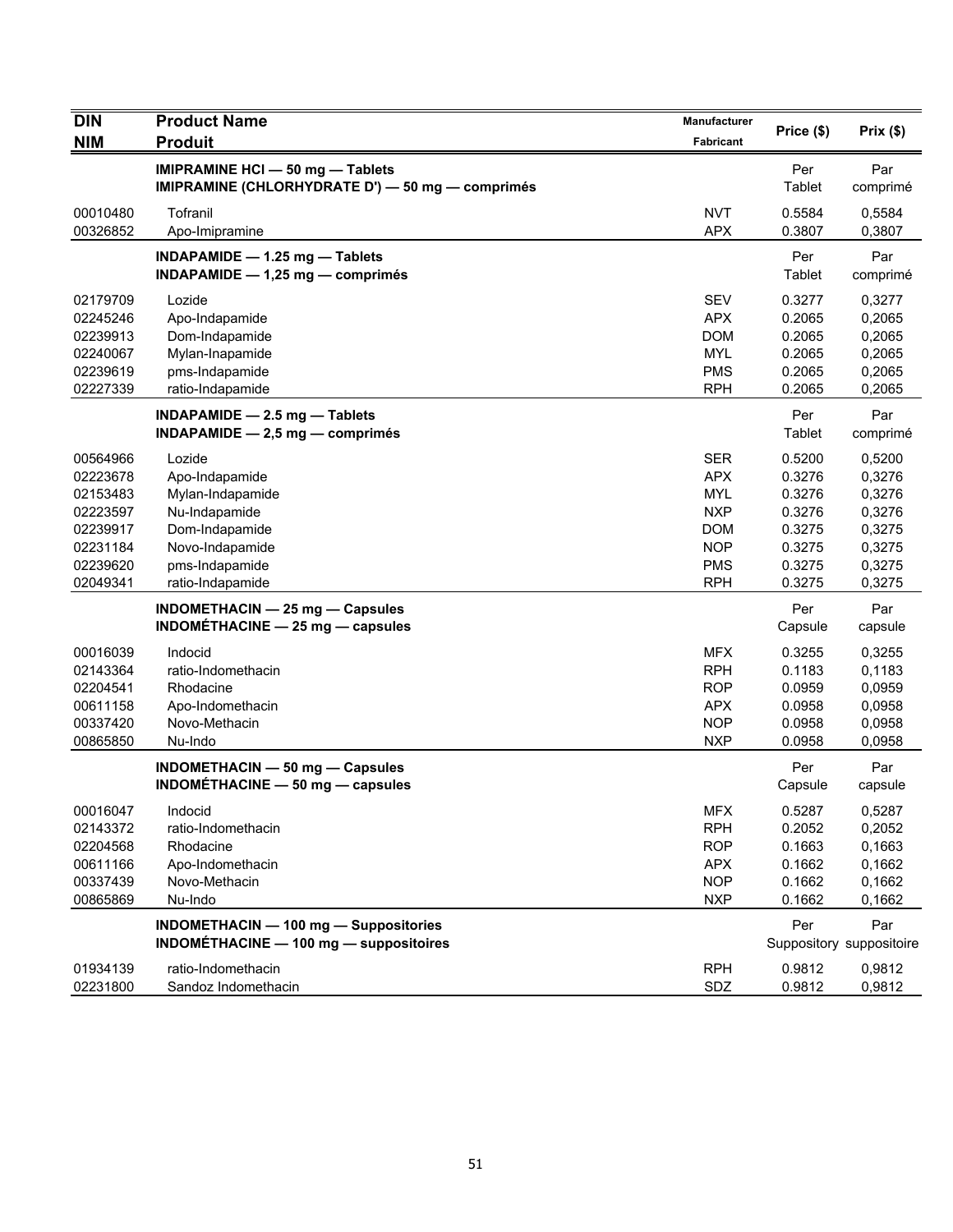| <b>DIN</b><br><b>NIM</b> | <b>Product Name</b><br><b>Produit</b>                                                                         | Manufacturer<br>Fabricant | Price (\$) | Prix(\$) |
|--------------------------|---------------------------------------------------------------------------------------------------------------|---------------------------|------------|----------|
|                          | <b>IPRATROPIUM BROMIDE - 250 mcg/mL - Inhalation Solution</b>                                                 |                           |            |          |
|                          | IPRATROPIUM (BROMURE D') - 250 mcg/ml - solution pour inhalation                                              |                           | Per mL     | Par ml   |
| 02210479                 | Novo-Ipramide                                                                                                 | <b>NOP</b>                | 0.7235     | 0,7235   |
| 02231136                 | pms-Ipratropium                                                                                               | <b>PMS</b>                | 0.7233     | 0,7233   |
| 02126222                 | Apo-Ipravent                                                                                                  | <b>APX</b>                | 0.6083     | 0,6083   |
| 02239131                 | Mylan-Ipratropium                                                                                             | <b>MYL</b>                | 0.6083     | 0,6083   |
| 02097141                 | ratio-Ipratropium                                                                                             | <b>RPH</b>                | 0.6083     | 0,6083   |
|                          | IPRATROPIUM BROMIDE - 125 mcg/mL - Unit Dose Vial<br>IPRATROPIUM (BROMURE D') - 125 mcg/ml - ampoule monodose |                           | Per mL     | Par ml   |
| 02231135                 | pms-Ipratropium                                                                                               | <b>PMS</b>                | 0.4158     | 0,4158   |
| 02097176                 | ratio-Ipratropium UDV                                                                                         | <b>RPH</b>                | 0.4158     | 0,4158   |
|                          | <b>IPRATROPIUM BROMIDE - 250 mcg/mL - Unit Dose Vial</b>                                                      |                           |            |          |
|                          | IPRATROPIUM (BROMURE D') - 250 mcg/ml - ampoule monodose                                                      |                           | Per mL     | Par ml   |
| 02216221                 | Mylan-Ipratropium                                                                                             | <b>MYL</b>                | 0.8316     | 0,8316   |
| 02231244                 | pms-Ipratropium (1 mL)/pms-Ipratropium (1 ml)                                                                 | <b>PMS</b>                | 0.8316     | 0,8316   |
| 02231245                 | pms-Ipratropium (2 mL)/pms-Ipratropium (2 ml)                                                                 | <b>PMS</b>                | 0.8316     | 0,8316   |
| 02231494                 | Apo-Ipravent                                                                                                  | <b>APX</b>                | 0.8305     | 0,8305   |
| 02097168                 | ratio-Ipratropium UDV                                                                                         | <b>RPH</b>                | 0.8305     | 0,8305   |
|                          | <b>IPRATROPIUM BROMIDE - 0.03% - Nasal Spray</b>                                                              |                           |            |          |
|                          | IPRATROPIUM (BROMURE D') - 0,03 % - vaporisateur nasal                                                        |                           | Per mL     | Par ml   |
| 02163705                 | Atrovent                                                                                                      | <b>BOE</b>                | 1.0923     | 1,0923   |
| 02239627                 | pms-Ipratropium                                                                                               | <b>PMS</b>                | 0.7124     | 0,7124   |
| 02240072                 | ratio-Ipratropium                                                                                             | <b>RPH</b>                | 0.6477     | 0,6477   |
| 02246083                 | Apo-Ipravent                                                                                                  | <b>APX</b>                | 0.6433     | 0,6433   |
|                          | <b>IPRATROPIUM BROMIDE - 0.06% - Nasal Spray</b>                                                              |                           |            |          |
|                          | IPRATROPIUM (BROMURE D') - 0,06 % - vaporisateur nasal                                                        |                           | Per mL     | Par ml   |
| 02163713                 | Atrovent                                                                                                      | <b>BOE</b>                | 2.0416     | 2,0416   |
| 02246084                 | Apo-Ipravent                                                                                                  | <b>APX</b>                | 1.4900     | 1,4900   |
|                          | IPRATROPIUM BROMIDE/SALBUTAMOL - 0.2 mg/1 mg/mL - Unit Dose Vial                                              |                           |            |          |
|                          | IPRATROPIUM BROMIDE/SALBUTAMOL - 0,2 mg/1 mg/ml - ampoule monodose                                            |                           | Per mL     | Par ml   |
| 02231675                 | Combivent UDV                                                                                                 | <b>BOE</b>                | 0.6459     | 0,6459   |
| 02243789                 | ratio-Ipra Sal UDV                                                                                            | <b>RPH</b>                | 0.4069     | 0,4069   |
| 02272695                 | Gen-Combo Sterinebs                                                                                           | <b>GPM</b>                | 0.3700     | 0,3700   |
|                          | ISOSORBIDE-5-MONOHYDRATE - 60 mg - Tablets                                                                    |                           | Per        | Par      |
|                          | ISOSORBIDE-5-MONOHYDRATE - 60 mg - comprimés                                                                  |                           | Tablet     | comprimé |
| 02126559                 | Imdur                                                                                                         | <b>AZC</b>                | 0.7249     | 0,7249   |
| 02272830                 | Apo-ISMN                                                                                                      | <b>APX</b>                | 0.5445     | 0,5445   |
| 02301288                 | pms-ISMN                                                                                                      | <b>PMS</b>                | 0.4950     | 0,4950   |
|                          | <b>ISOTRENTOIN - 10 mg - Capsules</b>                                                                         |                           | Per        | Par      |
|                          | ISOTRENTOIN - 10 mg - capsules                                                                                |                           | Capsule    | capsule  |
| 00582344                 | Accutane                                                                                                      | <b>HLR</b>                | 1.0245     | 1,0245   |
| 02257955                 | Clarus                                                                                                        | <b>MYL</b>                | 1.0245     | 1,0245   |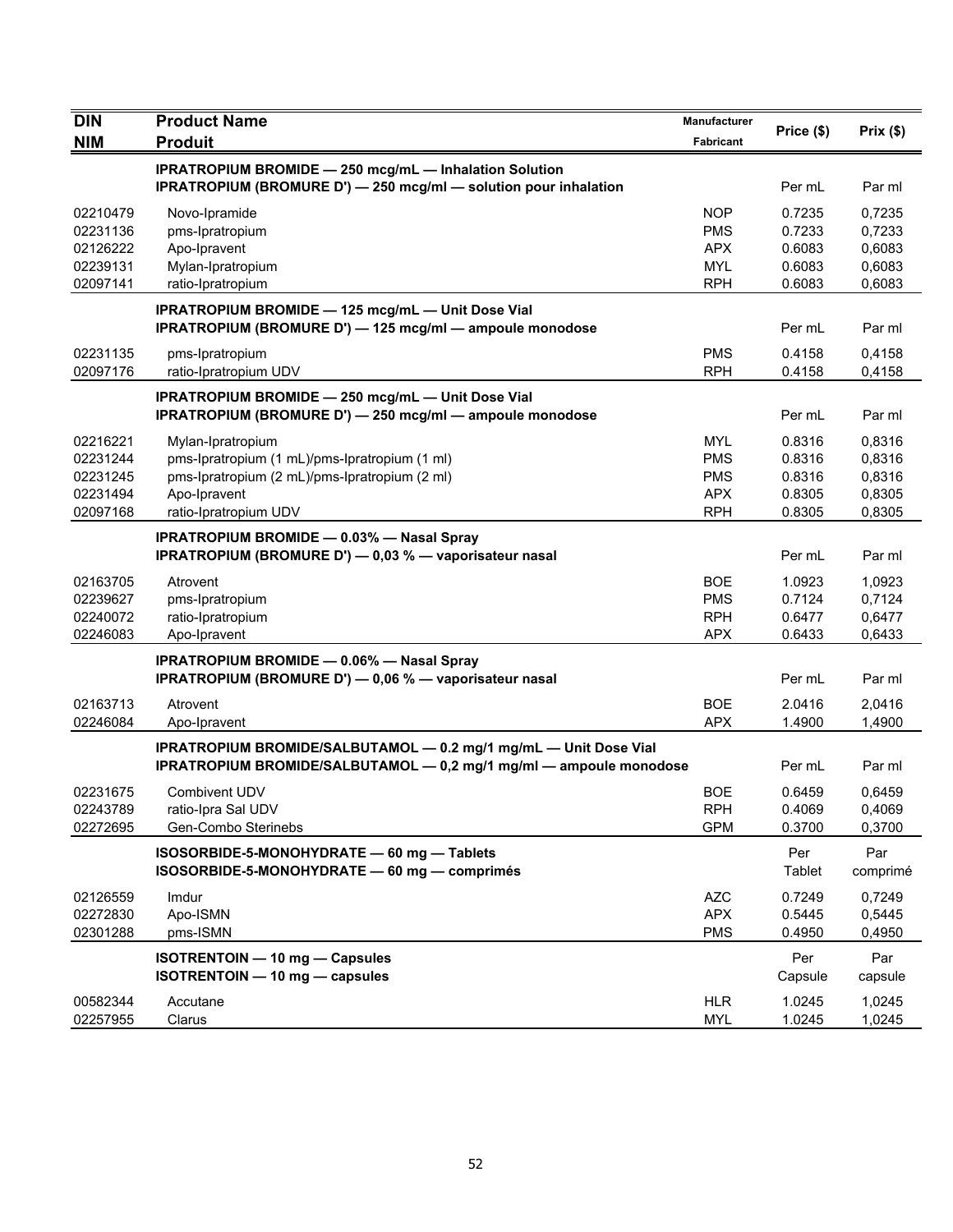| <b>DIN</b>                                   | <b>Product Name</b>                                                                                               | <b>Manufacturer</b>                           | Price (\$)                           | Prix(\$)                             |
|----------------------------------------------|-------------------------------------------------------------------------------------------------------------------|-----------------------------------------------|--------------------------------------|--------------------------------------|
| <b>NIM</b>                                   | <b>Produit</b>                                                                                                    | Fabricant                                     |                                      |                                      |
|                                              | <b>ISOTRENTOIN - 40 mg - Capsules</b><br>ISOTRENTOIN - 40 mg - capsules                                           |                                               | Per<br>Capsule                       | Par<br>capsule                       |
| 00582352<br>02257963                         | Accutane<br>Clarus                                                                                                | <b>HLR</b><br><b>MYL</b>                      | 2.0904<br>2.0904                     | 2,0904<br>2,0904                     |
|                                              | KETOCONAZOLE - 2% - Cream<br>KÉTOCONAZOLE - 2 % - crème                                                           |                                               | Per<br>Gram                          | Par<br>gramme                        |
| 00703974<br>02245662                         | Nizoral<br>Ketoderm                                                                                               | <b>MCL</b><br><b>TPT</b>                      | 0.5232<br>0.3484                     | 0,5232<br>0,3484                     |
|                                              | KETOCONAZOLE - 200 mg - Tablets<br>KÉTOCONAZOLE - 200 mg - comprimés                                              |                                               | Per<br>Tablet                        | Par<br>comprimé                      |
| 02237235<br>02231061<br>02122197             | Apo-Ketoconazole<br>Novo-Ketoconazole<br>Nu-Ketocon                                                               | APX<br><b>NOP</b><br><b>NXP</b>               | 1.3019<br>1.3019<br>1.3019           | 1,3019<br>1,3019<br>1,3019           |
|                                              | KETOPROFEN - 100 mg - Enteric Coated Tablets<br>KÉTOPROFÈNE - 100 mg - comprimés à enrobage entérosoluble         |                                               | Per<br>Tablet                        | Par<br>comprimé                      |
| 01926365<br>00842664                         | Orudis E-100<br>Apo-Keto-E                                                                                        | <b>AVE</b><br>APX                             | 0.7901<br>0.6823                     | 0,7901<br>0,6823                     |
|                                              | KETOROLAC TROMETHAMINE - 30 mg/mL - Injection<br>KÉTOROLAC (TROMÉTHAMINE DE) - 30 mg/ml - injection               |                                               | Per mL                               | Par ml                               |
| 02162652<br>02239944                         | Toradol<br>Ketorolac Tromethamine/Trométhamine de kétorolac                                                       | <b>HLR</b><br><b>SIL</b>                      | 4.7014<br>3.9930                     | 4,7014<br>3,9930                     |
|                                              | KETOROLAC TROMETHAMINE - 0.5% - Ophthalmic Solution<br>KÉTOROLAC (TROMÉTHAMINE DE) - 0,5 % - solution ophtalmique |                                               | Per mL                               | Par ml                               |
| 01968300<br>02245821<br>02247461             | Acular<br>Apo-Ketorolac<br>ratio-Ketorolac                                                                        | <b>ALL</b><br><b>APX</b><br><b>RPH</b>        | 3.6960<br>2.4650<br>2.2180           | 3,6960<br>2,4650<br>2,2180           |
|                                              | KETOROLAC TROMETHAMINE - 10 mg - Tablets<br>KÉTOROLAC (TROMÉTHAMINE DE) — 10 mg — comprimés                       |                                               | Per<br>Tablet                        | Par<br>comprimé                      |
| 02162660<br>02229080<br>02230201<br>02237910 | Toradol<br>Apo-Ketorolac<br>Novo-Ketorolac<br>Nu-Ketorolac                                                        | HLR<br><b>APX</b><br><b>NOP</b><br><b>NXP</b> | 0.7318<br>0.5005<br>0.5005<br>0.5005 | 0,7318<br>0,5005<br>0,5005<br>0,5005 |
|                                              | KETOTIFEN FUMARATE - 1 mg/5 mL - Oral Liquid<br>KÉTOTIFÈNE (FUMARATE DE) — 1 mg/5 ml — liquide oral               |                                               | Per mL                               | Par ml                               |
| 02176084<br>02231679                         | Novo-Ketotifen<br>pms-Ketotifen                                                                                   | <b>NOP</b><br><b>PMS</b>                      | 0.1463<br>0.1463                     | 0,1463<br>0,1463                     |
|                                              | LACTULOSE - 667 mg/mL - Oral Liquid<br>LACTULOSE - 667 mg/ml - liquide oral                                       |                                               | Per mL                               | Par ml                               |
| 02242814<br>00703486<br>00854409             | Apo-Lactulose<br>pms-Lactulose<br>ratio-Lactulose                                                                 | <b>APX</b><br><b>PMS</b><br><b>RPH</b>        | 0.0160<br>0.0160<br>0.0160           | 0,0160<br>0,0160<br>0,0160           |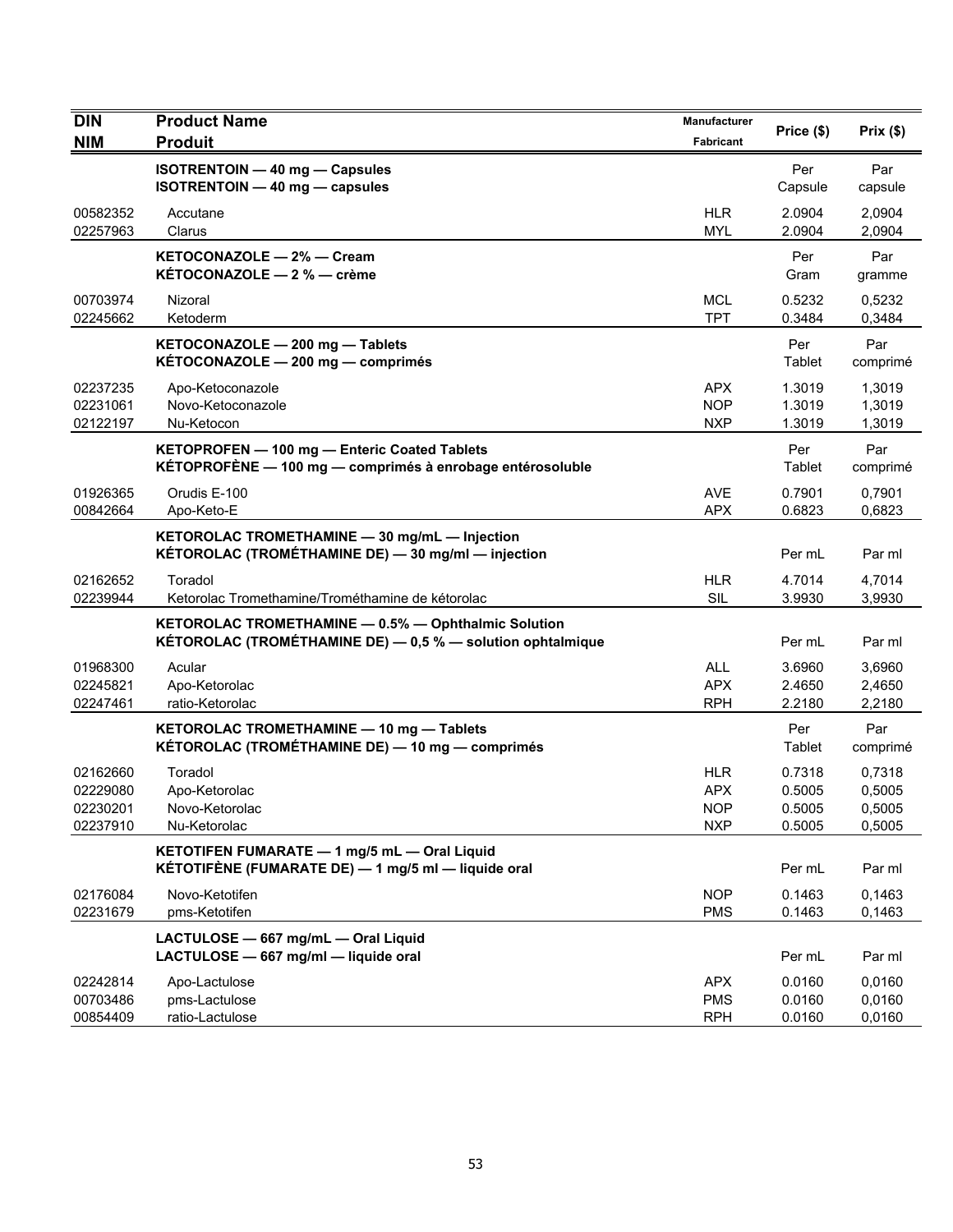| <b>DIN</b> | <b>Product Name</b><br><b>Produit</b> | <b>Manufacturer</b> |            | Prix(\$) |
|------------|---------------------------------------|---------------------|------------|----------|
| <b>NIM</b> |                                       | Fabricant           | Price (\$) |          |
|            | LAMOTRIGINE - 25 mg - Tablets         |                     | Per        | Par      |
|            | LAMOTRIGINE - 25 mg - comprimés       |                     | Tablet     | comprimé |
| 02142082   | Lamictal                              | <b>GSK</b>          | 0.4117     | 0,4117   |
| 02245208   | Apo-Lamotrigine                       | <b>APX</b>          | 0.2297     | 0,2297   |
| 02265494   | Mylan-Lamotrigine                     | <b>MYL</b>          | 0.2297     | 0,2297   |
| 02248232   | Novo-Lamotrigine                      | <b>NOP</b>          | 0.2297     | 0,2297   |
| 02246897   | pms-Lamotrigine                       | <b>PMS</b>          | 0.2297     | 0,2297   |
| 02243352   | ratio-Lamotrigine                     | <b>RPH</b>          | 0.2297     | 0,2297   |
|            | LAMOTRIGINE - 100 mg - Tablets        |                     | Per        | Par      |
|            | LAMOTRIGINE - 100 mg - comprimés      |                     | Tablet     | comprimé |
| 02142104   | Lamictal                              | <b>GSK</b>          | 1.6434     | 1,6434   |
| 02245209   | Apo-Lamotrigine                       | <b>APX</b>          | 0.9189     | 0,9189   |
| 02265508   | Mylan-Lamotrigine                     | <b>MYL</b>          | 0.9189     | 0,9189   |
| 02248233   | Novo-Lamotrigine                      | <b>NOP</b>          | 0.9189     | 0,9189   |
| 02246898   | pms-Lamotrigine                       | <b>PMS</b>          | 0.9189     | 0,9189   |
| 02243353   | ratio-Lamotrigine                     | <b>RPH</b>          | 0.9189     | 0,9189   |
|            | LAMOTRIGINE - 150 mg - Tablets        |                     | Per        | Par      |
|            | LAMOTRIGINE - 150 mg - comprimés      |                     | Tablet     | comprimé |
| 02142112   | Lamictal                              | <b>GSK</b>          | 2.4224     | 2,4224   |
| 02248234   | Novo-Lamotrigine                      | <b>NOP</b>          | 1.3784     | 1,3784   |
| 02245210   | Apo-Lamotrigine                       | <b>APX</b>          | 1.3783     | 1,3783   |
| 02265516   | Mylan-Lamotrigine                     | <b>MYL</b>          | 1.3783     | 1,3783   |
| 02246899   | pms-Lamotrigine                       | <b>PMS</b>          | 1.3783     | 1,3783   |
| 02246963   | ratio-Lamotrigine                     | <b>RPH</b>          | 1.3783     | 1,3783   |
|            | LANSOPRAZOLE-15 mg - Capsules         |                     | Per        | Par      |
|            | LANSOPRAZOLE - 15 mg - capsules       |                     | Capsule    | capsule  |
| 02165503   | Prevacid                              | ABB                 | 2.3100     | 2,3100   |
| 02280515   | Novo-Lansoprazole DR                  | <b>NOP</b>          | 1.5000     | 1,5000   |
|            | LANSOPRAZOLE-30 mg - Capsules         |                     | Per        | Par      |
|            | LANSOPRAZOLE - 30 mg - capsules       |                     | Capsule    | capsule  |
| 02165511   | Prevacid                              | ABB                 | 2.3100     | 2,3100   |
| 02280523   | Novo-Lansoprazole DR                  | <b>NOP</b>          | 1.5000     | 1,5000   |
|            | LEFLUNOMIDE - 10 mg - Tablets         |                     | Per        | Par      |
|            | LEFLUNOMIDE - 10 mg - comprimés       |                     | Tablet     | comprimé |
| 02241888   | Arava                                 | <b>AVT</b>          | 11.6303    | 11,6303  |
| 02288265   | pms-Leflunomide                       | <b>PMS</b>          | 6.6459     | 6,6459   |
| 02256495   | Apo-Leflunomide                       | <b>APX</b>          | 6.6458     | 6,6458   |
| 02283964   | Sandoz Leflunomide                    | SDZ                 | 6.6458     | 6,6458   |
| 02319225   | Mylan-Leflunomide                     | <b>MYL</b>          | 6.0417     | 6,0417   |
| 02261251   | Novo-Leflunomide                      | <b>NOP</b>          | 6.0417     | 6,0417   |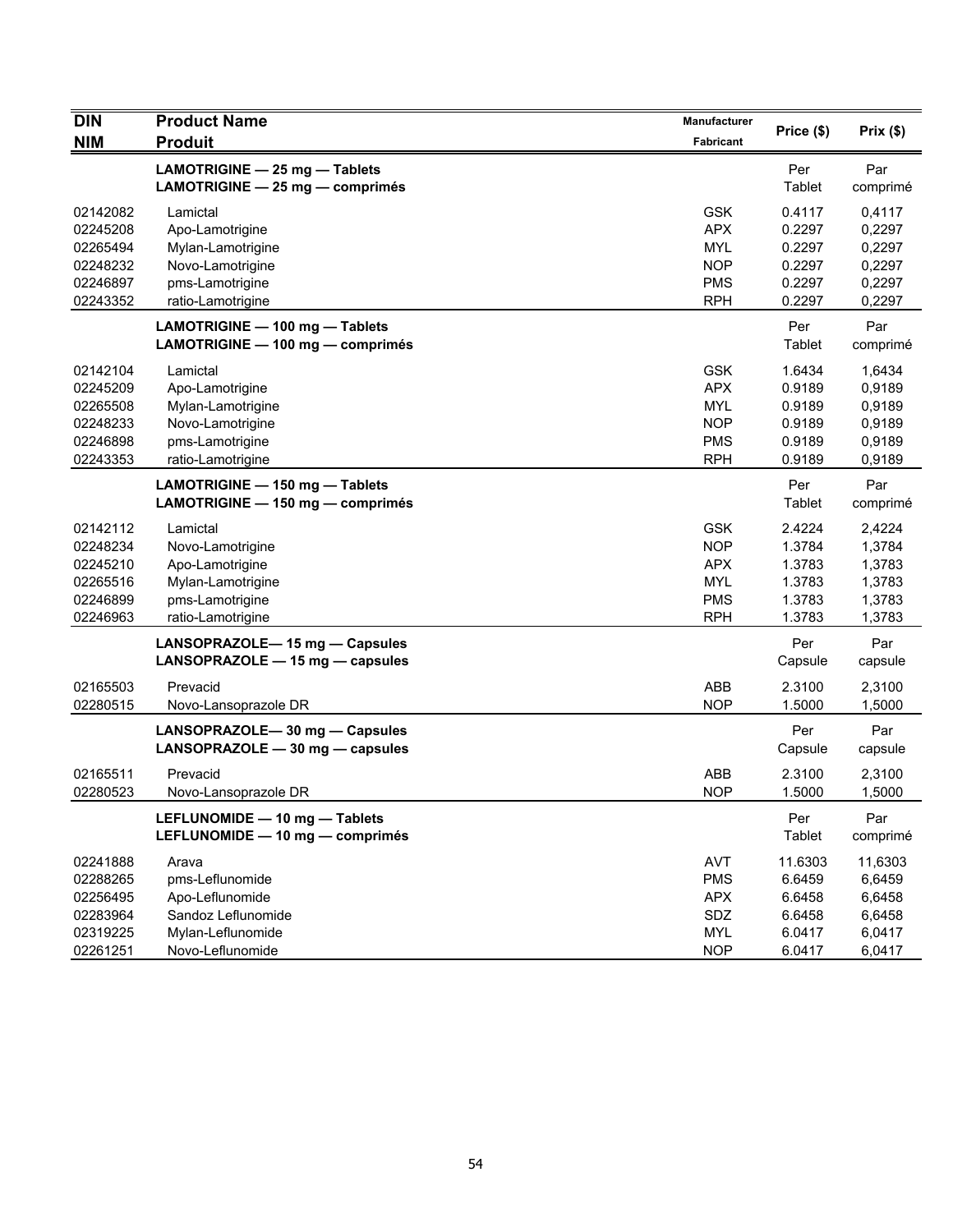| <b>DIN</b>                                   | <b>Product Name</b>                                                                                            | Manufacturer                                         | Price (\$)                           | Prix(\$)                             |
|----------------------------------------------|----------------------------------------------------------------------------------------------------------------|------------------------------------------------------|--------------------------------------|--------------------------------------|
| <b>NIM</b>                                   | <b>Produit</b>                                                                                                 | Fabricant                                            |                                      |                                      |
|                                              | LEFLUNOMIDE - 20 mg - Tablets<br>LEFLUNOMIDE - 20 mg - comprimés                                               |                                                      | Per<br>Tablet                        | Par<br>comprimé                      |
| 02241889<br>02288273<br>02256509             | Arava<br>pms-Leflunomide<br>Apo-Leflunomide                                                                    | AVT<br><b>PMS</b><br><b>APX</b>                      | 11.6303<br>6.6459<br>6.6458          | 11,6303<br>6,6459<br>6,6458          |
| 02283972<br>02319233<br>02261278             | Sandoz Leflunomide<br>Mylan-Leflunomide<br>Novo-Leflunomide                                                    | SDZ<br><b>MYL</b><br><b>NOP</b>                      | 6.6458<br>6.0417<br>6.0417           | 6,6458<br>6,0417<br>6,0417           |
|                                              | LEVETIRACETAM - 250 mg - Tablets<br>LEVETIRACETAM - 250 mg - comprimés                                         |                                                      | Per<br>Tablet                        | Par<br>comprimé                      |
| 02247027<br>02285924<br>02274183<br>02296101 | Keppra<br>Apo-Levetiracetam<br>Co Levetiracetam<br>pms-Levetiracetam                                           | <b>UCB</b><br><b>APX</b><br>COB<br><b>PMS</b>        | 1.7600<br>1.2293<br>1.2293<br>1.1175 | 1,7600<br>1,2293<br>1,2293<br>1,1175 |
|                                              | LEVETIRACETAM - 500 mg - Tablets<br>LEVETIRACETAM - 500 mg - comprimés                                         |                                                      | Per<br>Tablet                        | Par<br>comprimé                      |
| 02247028<br>02285932<br>02274191<br>02296128 | Keppra<br>Apo-Levetiracetam<br>Co Levetiracetam<br>pms-Levetiracetam                                           | <b>UCB</b><br><b>APX</b><br>COB<br><b>PMS</b>        | 2.1450<br>1.5015<br>1.5015<br>1.3650 | 2,1450<br>1,5015<br>1,5015<br>1,3650 |
|                                              | LEVETIRACETAM - 750 mg - Tablets<br>LEVETIRACETAM - 750 mg - comprimés                                         |                                                      | Per<br>Tablet                        | Par<br>comprimé                      |
| 02247029<br>02285940<br>02274205<br>02296136 | Keppra<br>Apo-Levetiracetam<br>Co Levetiracetam<br>pms-Levetiracetam                                           | <b>UCB</b><br><b>APX</b><br><b>COB</b><br><b>PMS</b> | 2.9700<br>2.1368<br>2.1368<br>1.9425 | 2,9700<br>2,1368<br>2,1368<br>1,9425 |
|                                              | LEVOBUNOLOL HCI - 0.25% - Ophthalmic Solution<br>LEVOBUNOLOL (CHLORHYDRATE DE) - 0,25 % - solution ophtalmique |                                                      | Per mL                               | Par ml                               |
| 00751286<br>02031159<br>02241715             | Betagan<br>ratio-Levobunolol<br>Sandoz Levobunolol                                                             | <b>ALL</b><br><b>RPH</b><br>SDZ                      | 2.4728<br>1.2936<br>1.2936           | 2,4728<br>1,2936<br>1,2936           |
|                                              | LEVOBUNOLOL HCI - 0.5% - Ophthalmic Solution<br>LÉVOBUNOLOL (CHLORHYDRATE DE) - 0,5 % - solution ophtalmique   |                                                      | Per mL                               | Par ml                               |
| 00637661<br>02237991<br>02031167<br>02241716 | Betagan<br>pms-Levobunolol<br>ratio-Levobunolol<br>Sandoz Levobunolol                                          | <b>ALL</b><br><b>PMS</b><br><b>RPH</b><br>SDZ        | 3.6190<br>1.7886<br>1.7116<br>1.7116 | 3,6190<br>1,7886<br>1,7116<br>1,7116 |
|                                              | LEVODOPA/CARBIDOPA - 100 mg/10 mg - Tablets<br>LÉVODOPA/CARBIDOPA - 100 mg/10 mg - comprimés                   |                                                      | Per<br>Tablet                        | Par<br>comprimé                      |
| 00355658<br>02182831<br>02244494<br>02195933 | Sinemet<br>Nu-Levocarb<br>Novo-Levocarbidopa<br>Apo-Levocarb                                                   | <b>MFX</b><br><b>NXP</b><br><b>NOP</b><br><b>APX</b> | 0.4783<br>0.3300<br>0.2783<br>0.2602 | 0,4783<br>0,3300<br>0,2783<br>0,2602 |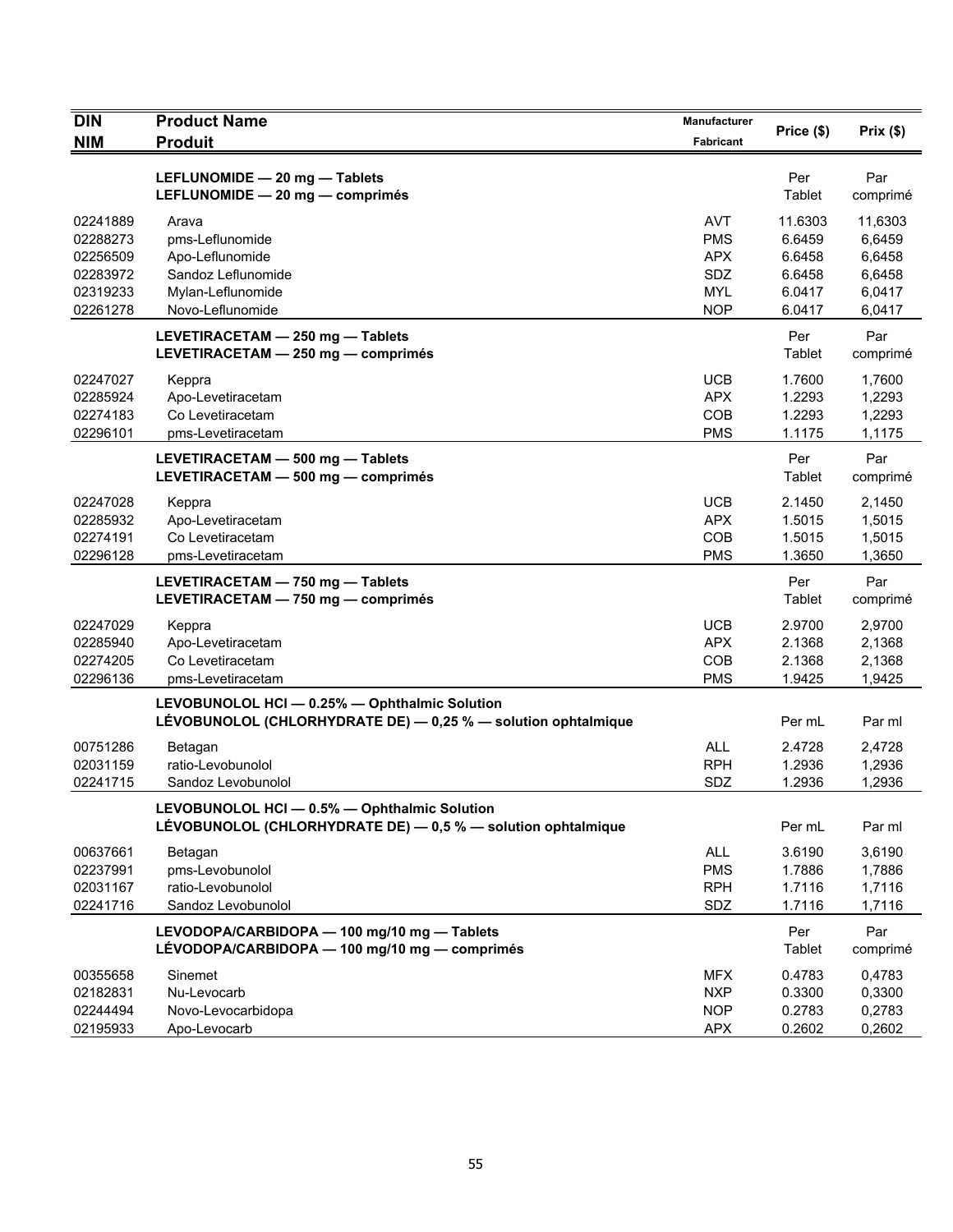| <b>DIN</b>                                                                       | <b>Product Name</b>                                                                                                                   | Manufacturer                                                                            | Price (\$)                                                         | Prix(\$)                                                           |
|----------------------------------------------------------------------------------|---------------------------------------------------------------------------------------------------------------------------------------|-----------------------------------------------------------------------------------------|--------------------------------------------------------------------|--------------------------------------------------------------------|
| <b>NIM</b>                                                                       | <b>Produit</b>                                                                                                                        | Fabricant                                                                               |                                                                    |                                                                    |
|                                                                                  | LEVODOPA/CARBIDOPA - 100 mg/25 mg - Tablets<br>LÉVODOPA/CARBIDOPA - 100 mg/25 mg - comprimés                                          |                                                                                         | Per<br>Tablet                                                      | Par<br>comprimé                                                    |
| 00513997<br>02182823<br>02244495<br>02195941                                     | Sinemet<br>Nu-Levocarb<br>Novo-Levocarbidopa<br>Apo-Levocarb                                                                          | <b>MFX</b><br><b>NXP</b><br><b>NOP</b><br><b>APX</b>                                    | 0.7142<br>0.4928<br>0.4164<br>0.3885                               | 0,7142<br>0,4928<br>0,4164<br>0,3885                               |
|                                                                                  | LEVODOPA/CARBIDOPA - 250 mg/25 mg - Tablets<br>LÉVODOPA/CARBIDOPA - 250 mg/25 mg - comprimés                                          |                                                                                         | Per<br>Tablet                                                      | Par<br>comprimé                                                    |
| 00328219<br>02182858<br>02126184<br>02244496<br>02195968                         | Sinemet<br>Nu-Levocarb<br>ratio-Levodopa/Carbidopa<br>Novo-Levocarbidopa<br>Apo-Levocarb                                              | <b>MFX</b><br><b>NXP</b><br><b>RPH</b><br><b>NOP</b><br><b>APX</b>                      | 0.8002<br>0.5500<br>0.5500<br>0.4648<br>0.4337                     | 0,8002<br>0,5500<br>0,5500<br>0,4648<br>0,4337                     |
|                                                                                  | LEVOFLOXACIN - 250 mg - Tablets<br>LEVOFLOXACIN - 250 mg - comprimés                                                                  |                                                                                         | Per<br>Tablet                                                      | Par<br>comprimé                                                    |
| 02236841<br>02298635<br>02284707<br>02315424<br>02313979<br>02248262<br>02284677 | Levaguin<br>Sandoz Levofloxacin<br>Apo-Levofloxacin<br>Co Levofloxacin<br>Mylan-Levofloxacin<br>Novo-Levofloxacin<br>pms-Levofloxacin | <b>JAN</b><br><b>SDZ</b><br><b>APX</b><br>COB<br><b>MYL</b><br><b>NOP</b><br><b>PMS</b> | 5.2968<br>3.3132<br>3.1080<br>3.1080<br>3.1080<br>3.1080<br>3.1080 | 5,2968<br>3,3132<br>3,1080<br>3,1080<br>3,1080<br>3,1080<br>3,1080 |
|                                                                                  | LEVOFLOXACIN - 500 mg - Tablets<br>LEVOFLOXACIN - 500 mg - comprimés                                                                  |                                                                                         | Per<br>Tablet                                                      | Par<br>comprimé                                                    |
| 02236842<br>02298643<br>02284715<br>02315432<br>02313987<br>02248263<br>02284685 | Levaquin<br>Sandoz Levofloxacin<br>Apo-Levofloxacin<br>Co Levofloxacin<br>Mylan-Levofloxacin<br>Novo-Levofloxacin<br>pms-Levofloxacin | <b>JAN</b><br>SDZ<br><b>APX</b><br>COB<br><b>MYL</b><br><b>NOP</b><br><b>PMS</b>        | 6.0357<br>3.7387<br>3.5070<br>3.5070<br>3.5070<br>3.5070<br>3.5070 | 6,0357<br>3,3132<br>3,5070<br>3,5070<br>3,5070<br>3,5070<br>3,5070 |
|                                                                                  | $LISINOPRIL - 5 mg - Tables$<br>LISINOPRIL - 5 mg - comprimés                                                                         |                                                                                         | Per<br>Tablet                                                      | Par<br>comprimé                                                    |
| 00839388<br>02217481<br>02049333<br>02271443<br>02274833<br>02285061             | Prinivil<br>Apo-Lisinopril<br>Zestril<br>Co Lisinopril<br>Mylan-Lisinopril<br>Novo-Lisinopril (Type P)                                | <b>MFX</b><br><b>APX</b><br><b>AZC</b><br>COB<br><b>MYL</b><br><b>NOP</b>               | 0.6285<br>0.5927<br>0.5927<br>0.5388<br>0.5388<br>0.5388           | 0,6285<br>0,5927<br>0,5927<br>0,5388<br>0,5388<br>0,5388           |
| 02285118<br>02292203<br>02294230<br>02256797<br>02299879                         | Novo-Lisinopril (Type Z)<br>pms-Lisinopril<br>Ran-Lisinopril<br>ratio-Lisinopril P<br>ratio-Lisinopril Z                              | <b>NOP</b><br><b>PMS</b><br><b>RAN</b><br><b>RPH</b><br><b>RPH</b>                      | 0.5388<br>0.5388<br>0.5388<br>0.5388<br>0.5388                     | 0,5388<br>0,5388<br>0,5388<br>0,5388<br>0,5388                     |
| 02289199                                                                         | Sandoz Lisinopril                                                                                                                     | SDZ                                                                                     | 0.5388                                                             | 0,5388                                                             |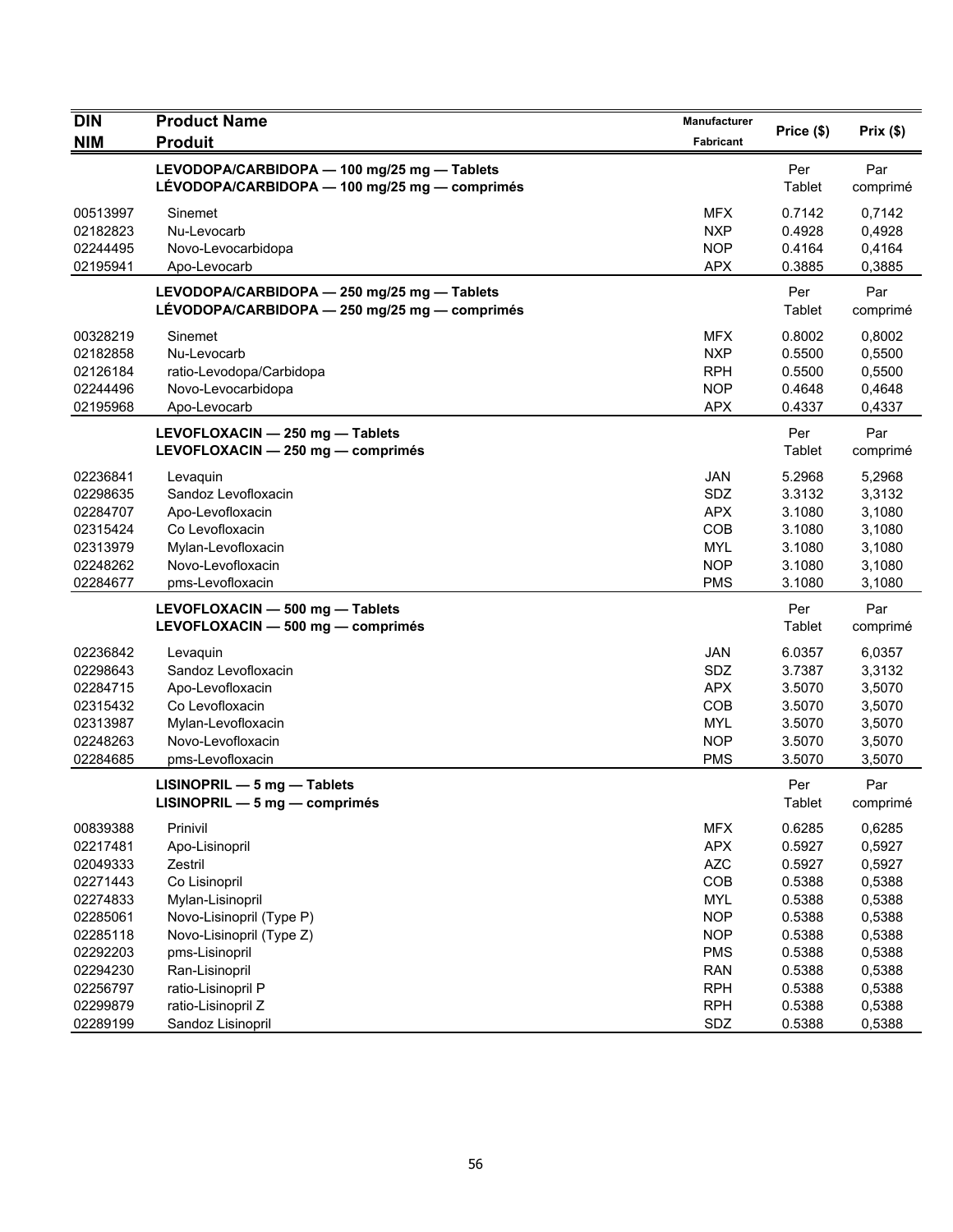| <b>DIN</b> | <b>Product Name</b>                                                                                                    | Manufacturer | Price (\$)    | Prix(\$)        |
|------------|------------------------------------------------------------------------------------------------------------------------|--------------|---------------|-----------------|
| <b>NIM</b> | <b>Produit</b>                                                                                                         | Fabricant    |               |                 |
|            | LISINOPRIL - 10 mg - Tablets<br>LISINOPRIL - 10 mg - comprimés                                                         |              | Per<br>Tablet | Par<br>comprimé |
| 00839396   | Prinivil                                                                                                               | <b>MFX</b>   | 0.7551        | 0,7551          |
| 02049376   | Zestril                                                                                                                | <b>AZC</b>   | 0.7124        | 0,7124          |
| 02217503   | Apo-Lisinopril                                                                                                         | <b>APX</b>   | 0.7121        | 0,7121          |
| 02271451   | Co Lisinopril                                                                                                          | COB          | 0.6474        | 0,6474          |
| 02274841   | Mylan-Lisinopril                                                                                                       | <b>MYL</b>   | 0.6474        | 0,6474          |
| 02285088   | Novo-Lisinopril (Type P)                                                                                               | <b>NOP</b>   | 0.6474        | 0,6474          |
| 02285126   | Novo-Lisinopril (Type Z)                                                                                               | <b>NOP</b>   | 0.6474        | 0,6474          |
| 02292211   | pms-Lisinopril                                                                                                         | <b>PMS</b>   | 0.6474        | 0.6474          |
| 02294249   | Ran-Lisinopril                                                                                                         | <b>RAN</b>   | 0.6474        | 0,6474          |
| 02256800   | ratio-Lisinopril P                                                                                                     | <b>RPH</b>   | 0.6474        | 0.6474          |
| 02299887   | ratio-Lisinopril Z                                                                                                     | <b>RPH</b>   | 0.6474        | 0.6474          |
| 02289202   | Sandoz Lisinopril                                                                                                      | SDZ          | 0.6474        | 0.6474          |
|            | LISINOPRIL - 20 mg - Tablets<br>LISINOPRIL - 20 mg - comprimés                                                         |              | Per<br>Tablet | Par<br>comprimé |
| 00839418   | Prinivil                                                                                                               | <b>MFX</b>   | 0.9079        | 0,9079          |
| 02049384   | Zestril                                                                                                                | <b>AZC</b>   | 0.8560        | 0,8560          |
| 02217511   | Apo-Lisinopril                                                                                                         | <b>APX</b>   | 0.8557        | 0,8557          |
| 02271478   | Co Lisinopril                                                                                                          | COB          | 0.7779        | 0,7779          |
| 02274868   | Mylan-Lisinopril                                                                                                       | <b>MYL</b>   | 0.7779        | 0,7779          |
| 02285096   | Novo-Lisinopril (Type P)                                                                                               | <b>NOP</b>   | 0.7779        | 0,7779          |
| 02285134   | Novo-Lisinopril (Type Z)                                                                                               | <b>NOP</b>   | 0.7779        | 0,7779          |
| 02292238   | pms-Lisinopril                                                                                                         | <b>PMS</b>   | 0.7779        | 0,7779          |
| 02294257   | Ran-Lisinopril                                                                                                         | <b>RAN</b>   | 0.7779        | 0,7779          |
| 02256819   | ratio-Lisinopril P                                                                                                     | <b>RPH</b>   | 0.7779        | 0,7779          |
| 02299895   | ratio-Lisinopril Z                                                                                                     | <b>RPH</b>   | 0.7779        | 0,7779          |
| 02289229   | Sandoz Lisinopril                                                                                                      | SDZ          | 0.7779        | 0,7779          |
|            | LISINOPRIL/HYDROCHLOROTHIAZIDE - 10 mg/12.5 mg - Tablets<br>LISINOPRIL/HYDROCHLOROTHIAZIDE - 10 mg/12,5 mg - comprimés |              | Per<br>Tablet | Par<br>comprimé |
| 02103729   | Zestoretic                                                                                                             | <b>AZC</b>   | 0.9171        | 0,9171          |
| 02108194   | Prinzide                                                                                                               | <b>MFX</b>   | 0.7782        | 0,7782          |
| 02261979   | Apo-Lisinopril/HCTZ                                                                                                    | <b>APX</b>   | 0.5835        | 0,5835          |
| 02297736   | Mylan-Lisinopril HCTZ                                                                                                  | <b>MYL</b>   | 0.5835        | 0,5835          |
| 02301768   | Novo-Lisinopril/HCTZN(Type Z)                                                                                          | <b>NOP</b>   | 0.5835        | 0,5835          |
| 02302136   | Novo-Lisinopril/HCTZN(Type P)                                                                                          | <b>NOP</b>   | 0.5835        | 0,5835          |
| 02302365   | Sandoz Lisinopril HCT                                                                                                  | SDZ          | 0.5835        | 0.5835          |
|            | LISINOPRIL/HYDROCHLOROTHIAZIDE - 20 mg/12.5 mg - Tablets                                                               |              | Per           | Par             |
|            | LISINOPRIL/HYDROCHLOROTHIAZIDE - 20 mg/12,5 mg - comprimés                                                             |              | Tablet        | comprimé        |
| 02045737   | Zestoretic                                                                                                             | <b>AZC</b>   | 1.1019        | 1,1019          |
| 00884413   | Prinzide                                                                                                               | <b>MFX</b>   | 0.9350        | 0,9350          |
| 02261987   | Apo-Lisinopril/HCTZ                                                                                                    | <b>APX</b>   | 0.7011        | 0,7011          |
| 02297744   | Mylan-Lisinopril HCTZ                                                                                                  | <b>MYL</b>   | 0.7011        | 0,7011          |
| 02301776   | Novo-Lisinopril/HCTZN(Type Z)                                                                                          | <b>NOP</b>   | 0.7011        | 0,7011          |
| 02302144   | Novo-Lisinopril/HCTZN(Type P)                                                                                          | <b>NOP</b>   | 0.7011        | 0,7011          |
| 02302373   | Sandoz Lisinopril HCT                                                                                                  | SDZ          | 0.7011        | 0,7011          |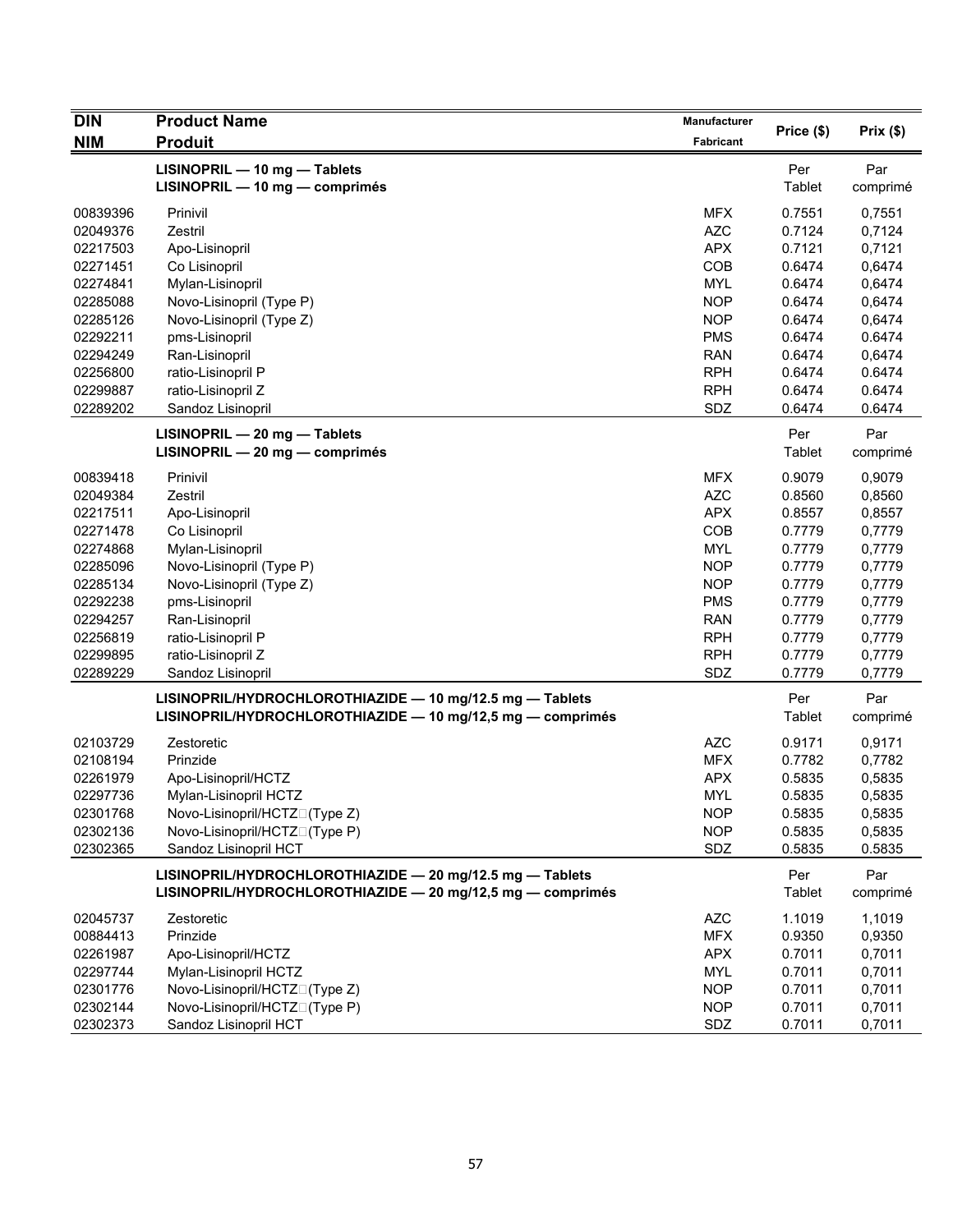| <b>DIN</b>                                                                       | <b>Product Name</b>                                                                                                                                              | <b>Manufacturer</b>                                                                     | Price (\$)                                                         | Prix(\$)                                                           |
|----------------------------------------------------------------------------------|------------------------------------------------------------------------------------------------------------------------------------------------------------------|-----------------------------------------------------------------------------------------|--------------------------------------------------------------------|--------------------------------------------------------------------|
| <b>NIM</b>                                                                       | <b>Produit</b>                                                                                                                                                   | <b>Fabricant</b>                                                                        |                                                                    |                                                                    |
|                                                                                  | LISINOPRIL/HYDROCHLOROTHIAZIDE - 20 mg/25 mg - Tablets<br>LISINOPRIL/HYDROCHLOROTHIAZIDE - 20 mg/25 mg - comprimés                                               |                                                                                         | Per<br>Tablet                                                      | Par<br>comprimé                                                    |
| 02045729<br>00884421<br>02261995<br>02297752<br>02301784<br>02302152<br>02302381 | Zestoretic<br>Prinzide<br>Apo-Lisinopril/HCTZ<br>Mylan-Lisinopril HCTZ<br>Novo-Lisinopril/HCTZN(Type Z)<br>Novo-Lisinopril/HCTZN(Type P)<br>Sandoz Lisnopril HCT | <b>AZC</b><br><b>MFX</b><br><b>APX</b><br><b>MYL</b><br><b>NOP</b><br><b>NOP</b><br>SDZ | 1.1019<br>0.8252<br>0.7011<br>0.7011<br>0.7011<br>0.7011<br>0.7011 | 1.1019<br>0,8252<br>0,7011<br>0,7011<br>0,7011<br>0,7011<br>0,7011 |
|                                                                                  | LITHIUM CARBONATE - 150 mg - Capsules<br>LITHIUM (CARBONATE DE) - 150 mg - capsules                                                                              |                                                                                         | Per<br>Capsule                                                     | Par<br>capsule                                                     |
| 00461733<br>02216132<br>02242837                                                 | Carbolith<br>pms-Lithium Carbonate<br>Apo-Lithium Carbonate                                                                                                      | <b>VAL</b><br><b>PMS</b><br><b>APX</b>                                                  | 0.1256<br>0.0697<br>0.0585                                         | 0,1256<br>0,0697<br>0,0585                                         |
|                                                                                  | LITHIUM CARBONATE - 150 mg - Capsules<br>LITHIUM (CARBONATE DE) - 150 mg - capsules                                                                              |                                                                                         | Per<br>Capsule                                                     | Par<br>capsule                                                     |
| 02013231<br>02242837                                                             | Lithane<br>Apo-Lithium Carbonate                                                                                                                                 | PFI<br><b>APX</b>                                                                       | 0.1041<br>0.0585                                                   | 0.1041<br>0.0585                                                   |
|                                                                                  | LITHIUM CARBONATE - 300 mg - Capsules<br>LITHIUM (CARBONATE DE) - 300 mg - capsules                                                                              |                                                                                         | Per<br>Capsule                                                     | Par<br>capsule                                                     |
| 00236683<br>02216140<br>02242838                                                 | Carbolith<br>pms-Lithium Carbonate<br>Apo-Lithium Carbonate                                                                                                      | <b>VAL</b><br><b>PMS</b><br><b>APX</b>                                                  | 0.0975<br>0.0731<br>0.0614                                         | 0,0975<br>0,0731<br>0,0614                                         |
|                                                                                  | LITHIUM CARBONATE - 300 mg - Capsules<br>LITHIUM (CARBONATE DE) - 300 mg - capsules                                                                              |                                                                                         | Per<br>Capsule                                                     | Par<br>capsule                                                     |
| 00406775<br>02242838                                                             | Lithane<br>Apo-Lithium Carbonate                                                                                                                                 | PFI<br><b>APX</b>                                                                       | 0.1118<br>0.0614                                                   | 0,1118<br>0,0614                                                   |
|                                                                                  | LITHIUM CARBONATE - 600 mg - Capsules<br>LITHIUM (CARBONATE DE) - 600 mg - capsules                                                                              |                                                                                         | Per<br>Capsule                                                     | Par<br>capsule                                                     |
| 02011239<br>02216159                                                             | Carbolith<br>pms-Lithium Carbonate                                                                                                                               | <b>VAL</b><br><b>PMS</b>                                                                | 0.1700<br>0.1496                                                   | 0,1700<br>0,1496                                                   |
|                                                                                  | LOPERAMIDE - 2 mg - Tablets<br>LOPÉRAMIDE $-2$ mg $-$ comprimés                                                                                                  |                                                                                         | Per<br>Tablet                                                      | Par<br>comprimé                                                    |
| 02183862<br>02229552<br>02228351<br>02212005<br>02132591<br>02257564<br>02256452 | Imodium<br>Diarr-eze<br>pms-Loperamide<br>Apo-Loperamide<br>Novo-Loperamide<br>Sandoz Loperamide<br>Jamp-Loperamide                                              | <b>MCL</b><br><b>PMS</b><br><b>PMS</b><br><b>APX</b><br><b>NOP</b><br>SDZ<br><b>JPC</b> | 0.5184<br>0.3593<br>0.2717<br>0.2713<br>0.2713<br>0.2713<br>0.2600 | 0,5184<br>0,3593<br>0,2717<br>0,2713<br>0,2713<br>0,2713<br>0,2600 |
|                                                                                  | LORATADINE - 10 mg - Tablets<br>LORATADINE - 10 mg - comprimés                                                                                                   |                                                                                         | Per<br>Tablet                                                      | Par<br>comprimé                                                    |
| 00782696<br>02243880                                                             | Claritin<br>Apo-Loratadine                                                                                                                                       | <b>SCH</b><br><b>APX</b>                                                                | 0.9192<br>0.6895                                                   | 0,9192<br>0,6895                                                   |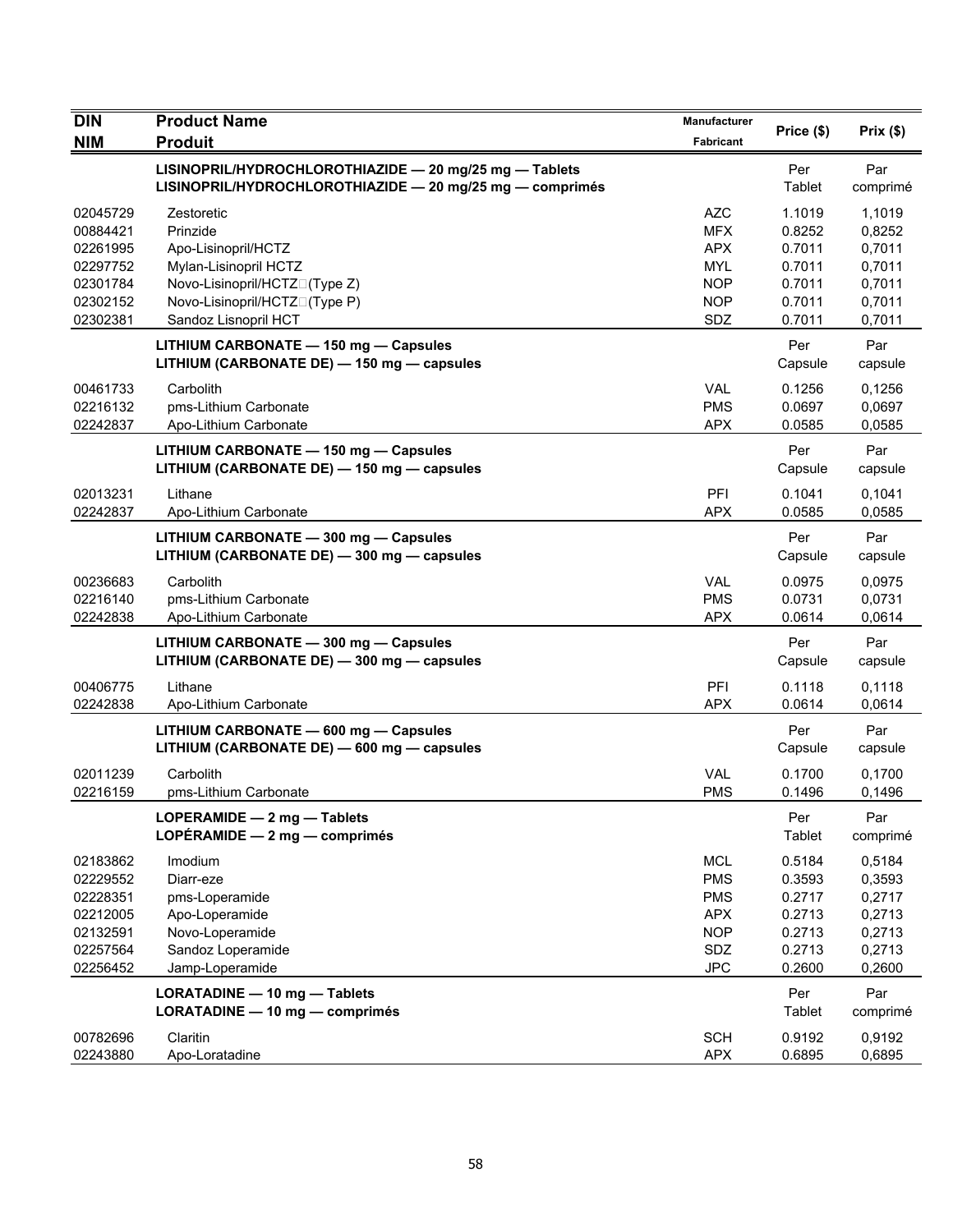| <b>DIN</b><br><b>NIM</b> | <b>Product Name</b><br><b>Produit</b>                                                      | <b>Manufacturer</b><br>Fabricant | Price (\$)       | Prix(\$)         |
|--------------------------|--------------------------------------------------------------------------------------------|----------------------------------|------------------|------------------|
|                          |                                                                                            |                                  |                  |                  |
|                          | LORAZEPAM - 0.5 mg - Oral Tablets<br>$LORAZÉPAM - 0,5 mg - comprimés oraux$                |                                  | Per<br>Tablet    | Par<br>comprimé  |
| 00728187<br>00655740     | pms-Lorazepam<br>Apo-Lorazepam                                                             | <b>PMS</b><br><b>APX</b>         | 0.0514<br>0.0395 | 0,0514<br>0,0395 |
| 02041413<br>00711101     | Ativan<br>Novo-Lorazem                                                                     | <b>WAY</b><br><b>NOP</b>         | 0.0395<br>0.0359 | 0,0395<br>0,0359 |
|                          | LORAZEPAM - 1 mg - Oral Tablets<br>LORAZÉPAM - 1 mg - comprimés oraux                      |                                  | Per<br>Tablet    | Par<br>comprimé  |
| 02041421                 | Ativan                                                                                     | <b>WAY</b>                       | 0.0930           | 0,0930           |
| 00728195                 | pms-Lorazepam                                                                              | <b>PMS</b>                       | 0.0524           | 0,0524           |
| 00655759                 | Apo-Lorazepam                                                                              | <b>APX</b>                       | 0.0492           | 0,0492           |
| 00637742                 | Novo-Lorazem                                                                               | <b>NOP</b>                       | 0.0447           | 0,0447           |
|                          | LORAZEPAM - 2 mg - Oral Tablets<br>$LORAZÉPAM - 2 mg - comprimés oraux$                    |                                  | Per<br>Tablet    | Par<br>comprimé  |
| 02041448                 | Apo-Lorazepam                                                                              | <b>WAY</b>                       | 0.1460           | 0,1460           |
| 00728209                 | pms-Lorazepam                                                                              | <b>PMS</b>                       | 0.0851           | 0,0851           |
| 00655767                 | Apo-Lorazepam                                                                              | <b>APX</b>                       | 0.0769           | 0,0769           |
| 00637750                 | Novo-Lorazem                                                                               | <b>NOP</b>                       | 0.0699           | 0,0699           |
|                          | LOVASTATIN - 20 mg - Tablets<br>LOVASTATINE - 20 mg - comprimés                            |                                  | Per<br>Tablet    | Par<br>comprimé  |
| 00795860                 | Mevacor                                                                                    | <b>MFX</b>                       | 2.1643           | 2,1643           |
| 02246013                 | pms-Lovastatin                                                                             | <b>PMS</b>                       | 1.5235           | 1,5235           |
| 02267969                 | Ran-Lovastatin                                                                             | <b>RAN</b>                       | 1.3197           | 1,3197           |
| 02220172                 | Apo-Lovastatin                                                                             | <b>APX</b>                       | 1.1998           | 1,1998           |
| 02248572                 | Co Lovastatin                                                                              | COB                              | 1.1998           | 1,1998           |
| 02243127                 | Mylan-Lovastatin                                                                           | <b>MYL</b>                       | 1.1998           | 1,1998           |
| 02245822                 | ratio-Lovastatin                                                                           | <b>RPH</b>                       | 1.1998           | 1,1998           |
| 02246542<br>02247056     | Novo-Lovastatin<br>Sandoz Lovastatin                                                       | <b>NOP</b><br>SDZ                | 1.1997<br>1.1997 | 1,1997<br>1,1997 |
|                          |                                                                                            |                                  |                  |                  |
|                          | LOVASTATIN - 40 mg - Tablets<br>LOVASTATINE - 40 mg - comprimés                            |                                  | Per<br>Tablet    | Par<br>comprimé  |
| 00795852                 | Mevacor                                                                                    | <b>MFX</b>                       | 3.9534           | 3,9534           |
| 02246014                 | pms-Lovastatin                                                                             | <b>PMS</b>                       | 2.8100           | 2,8100           |
| 02267977                 | Ran-Lovastatin                                                                             | <b>RAN</b>                       | 2.4342           | 2,4342           |
| 02220180                 | Apo-Lovastatin                                                                             | <b>APX</b>                       | 2.2129           | 2,2129           |
| 02248573                 | Co Lovastatin                                                                              | COB                              | 2.2129           | 2,2129           |
| 02243129                 | Mylan-Lovastatin                                                                           | <b>MYL</b>                       | 2.2129           | 2,2129           |
| 02246543                 | Novo-Lovastatin                                                                            | <b>NOP</b>                       | 2.2129           | 2,2129           |
| 02245823                 | ratio-Lovastatin                                                                           | <b>RPH</b>                       | 2.2129           | 2,2129           |
| 02247057                 | Sandoz Lovastatin                                                                          | SDZ                              | 2.2129           | 2,2129           |
|                          | <b>LOXAPINE SUCCINATE - 50 mg - Tablets</b><br>LOXAPINE (SUCCINATE DE) - 50 mg - comprimés |                                  | Per<br>Tablet    | Par<br>comprimé  |
| 02170035                 | Loxapac                                                                                    | <b>WAY</b>                       | 0.8113           | 0,8113           |
| 02230840                 | pms-Loxapine                                                                               | <b>PMS</b>                       | 0.6085           | 0,6085           |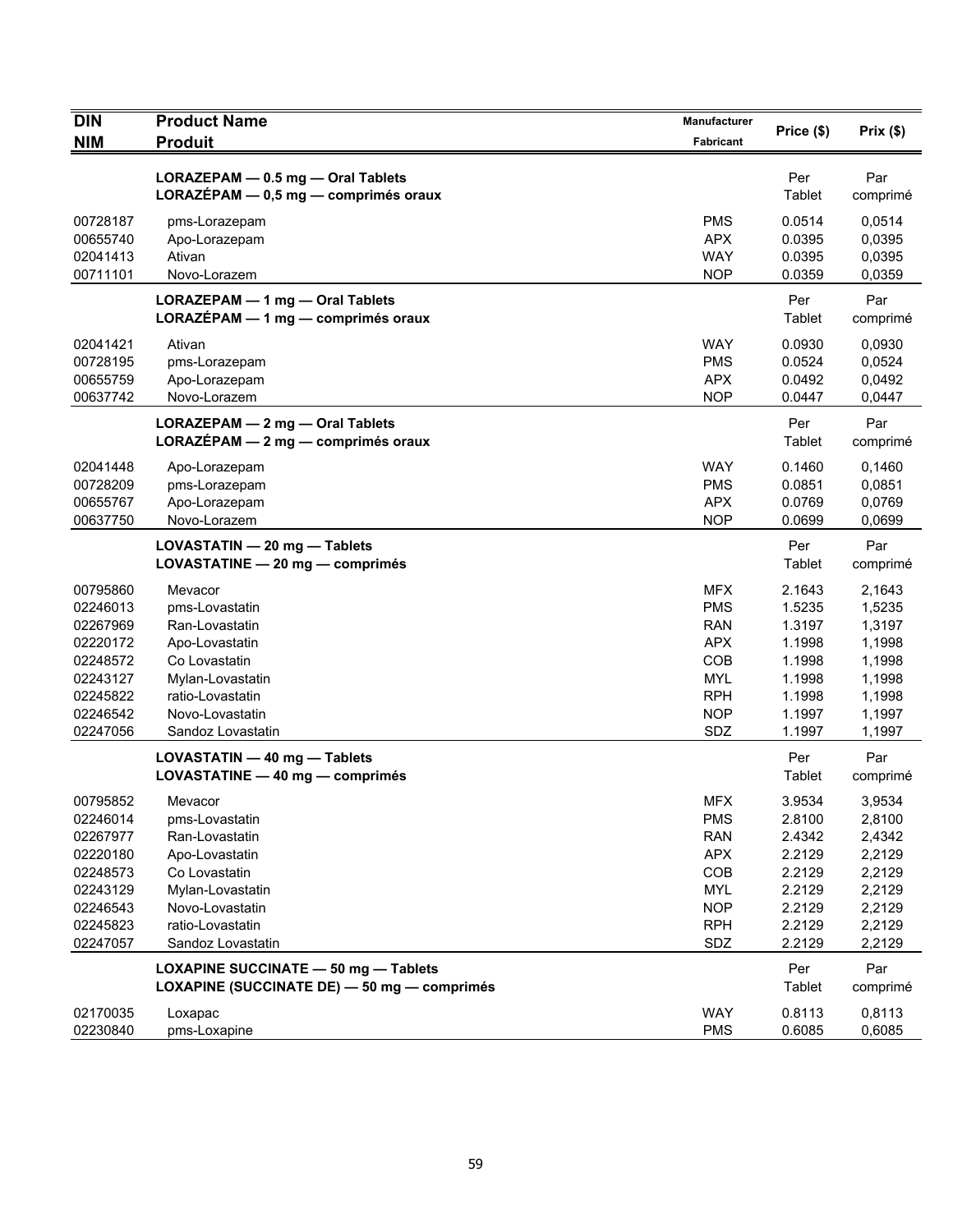| <b>DIN</b> | <b>Product Name</b>                                      | Manufacturer     | Price (\$) | Prix(\$) |
|------------|----------------------------------------------------------|------------------|------------|----------|
| <b>NIM</b> | <b>Produit</b>                                           | <b>Fabricant</b> |            |          |
|            | MEDROXYPROGESTERONE ACETATE - 150 mg/mL - Injection      |                  | Per        | Par      |
|            | MÉDROXYPROGESTÉRONE (ACÉTATE DE) - 150 mg/mL - injection |                  | Vial       | ampoule  |
| 00585092   | Depo-Provera                                             | <b>UPJ</b>       | 29.8425    | 29,8425  |
| 02322250   | Medroxyprogesterone Acetate Injectable Suspension        | SDZ              | 22.0000    | 22,0000  |
|            | MEDROXYPROGESTERONE ACETATE - 2.5 mg - Tablets           |                  | Per        | Par      |
|            | MÉDROXYPROGESTÉRONE (ACÉTATE DE) - 2,5 mg - comprimés    |                  | Tablet     | comprimé |
| 00708917   | Provera                                                  | PFI              | 0.1762     | 0,1762   |
| 02229838   | Gen-Medroxy                                              | <b>GPM</b>       | 0.0874     | 0,0874   |
| 02244726   | Apo-Medroxy                                              | <b>APX</b>       | 0.0873     | 0.0873   |
| 02221284   | Novo-Medrone                                             | <b>NOP</b>       | 0.0873     | 0,0873   |
| 02246627   | pms-Medroxyprogesterone                                  | <b>PMS</b>       | 0.0873     | 0.0873   |
|            | MEDROXYPROGESTERONE ACETATE - 5 mg - Tablets             |                  | Per        | Par      |
|            | MÉDROXYPROGESTÉRONE (ACÉTATE DE) — 5 mg — comprimés      |                  | Tablet     | comprimé |
| 00030937   | Provera                                                  | PFI              | 0.3483     | 0,3483   |
| 02229839   | Gen-Medroxy                                              | <b>GPM</b>       | 0.1726     | 0,1726   |
| 02221292   | Novo-Medrone                                             | <b>NOP</b>       | 0.1726     | 0,1726   |
| 02246628   | pms-Medroxyprogesterone                                  | <b>PMS</b>       | 0.1726     | 0,1726   |
| 02244727   | Apo-Medroxy                                              | APX              | 0.1725     | 0,1725   |
|            | MEDROXYPROGESTERONE ACETATE - 10 mg - Tablets            |                  | Per        | Par      |
|            | MÉDROXYPROGESTÉRONE (ACÉTATE DE) - 10 mg - comprimés     |                  | Tablet     | comprimé |
| 00729973   | Provera                                                  | PFI              | 0.7067     | 0,7067   |
| 02277298   | Apo-Medroxy                                              | <b>APX</b>       | 0.3486     | 0,3486   |
| 02229840   | Gen-Medroxy                                              | <b>GPM</b>       | 0.3486     | 0,3486   |
| 02221306   | Novo-Medrone                                             | <b>NOP</b>       | 0.3486     | 0,3486   |
| 02246629   | pms-Medroxyprogesterone                                  | <b>PMS</b>       | 0.3486     | 0,3486   |
|            | MEDROXYPROGESTERONE ACETATE - 100 mg - Tablets           |                  | Per        | Par      |
|            | MÉDROXYPROGESTÉRONE (ACÉTATE DE) - 100 mg - comprimés    |                  | Tablet     | comprimé |
| 00030945   | Provera                                                  | <b>UPJ</b>       | 1.3700     | 1,3700   |
| 02267640   | Apo-Medroxy                                              | <b>APX</b>       | 0.9153     | 0,9153   |
|            | MEFLOQUINE HCI - 250 mg - Tablets                        |                  | Per        | Par      |
|            | MEFLOQUINE (CHLORHYDRATE DE) - 250 mg - comprimés        |                  | Tablet     | comprimé |
| 02018055   | Lariam                                                   | <b>HLR</b>       | 5.3061     | 5,3061   |
| 02244366   | Apo-Mefloquine                                           | <b>APX</b>       | 3.6950     | 3,6950   |
|            | MEGESTROL - 40 mg - Tablets                              |                  | Per        | Par      |
|            | $MÉGESTROL - 40 mg - comprimés$                          |                  | Tablet     | comprimé |
| 02195917   | Apo-Megestrol                                            | <b>APX</b>       | 1.0073     | 1,0073   |
| 02185415   | Nu-Megestrol                                             | <b>NXP</b>       | 1.0073     | 1,0073   |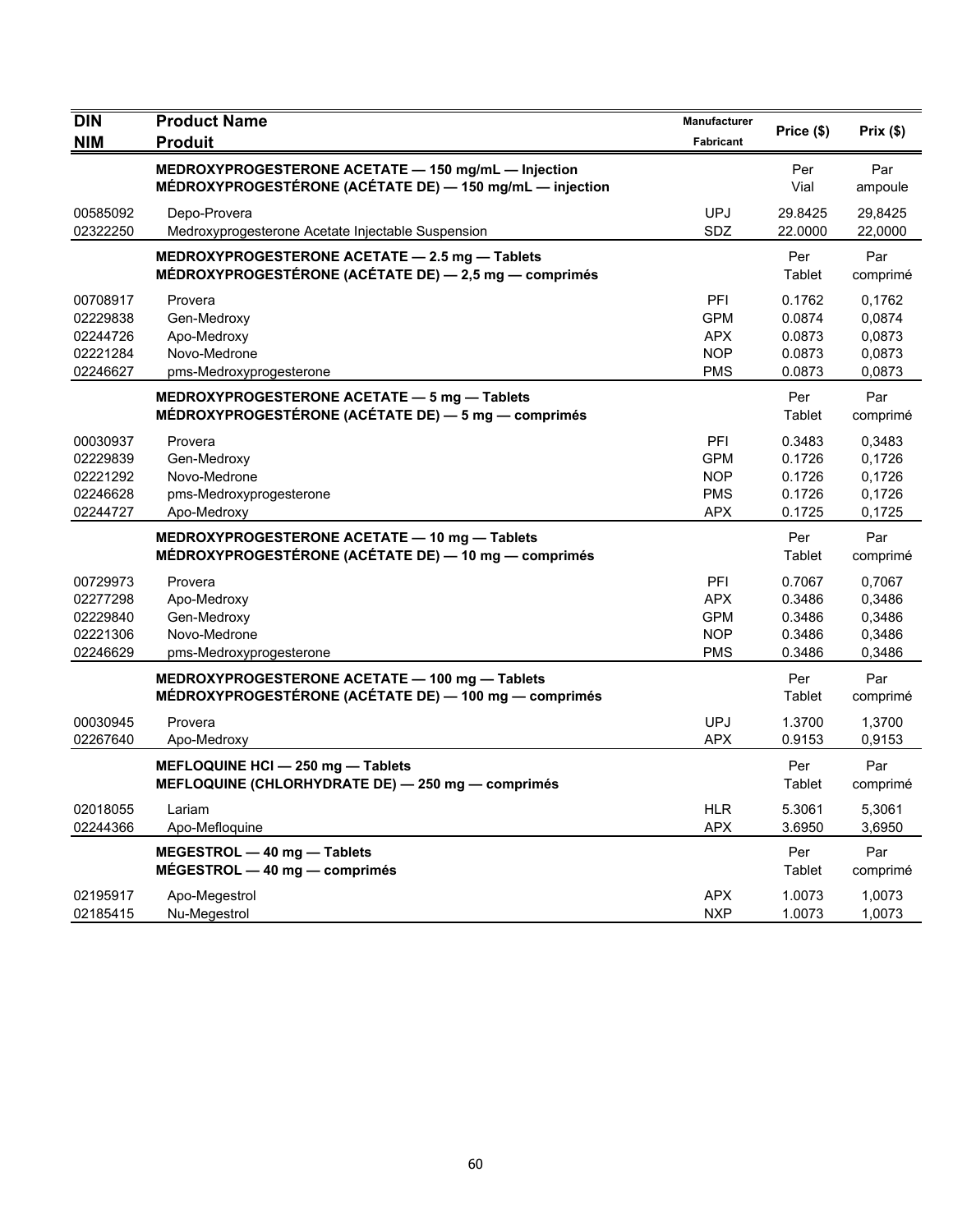| <b>DIN</b> | <b>Product Name</b>                               | Manufacturer      | Price (\$) | Prix(\$)         |
|------------|---------------------------------------------------|-------------------|------------|------------------|
| <b>NIM</b> | <b>Produit</b>                                    | Fabricant         |            |                  |
|            | MEGESTROL - 160 mg - Tablets                      |                   | Per        | Par              |
|            | $MÉGESTROL - 160 mg - comprimés$                  |                   | Tablet     | comprimé         |
| 02195925   | Apo-Megestrol                                     | <b>APX</b>        | 4.2630     | 4,2630           |
| 02185423   | Nu-Megestrol                                      | <b>NXP</b>        | 4.2630     | 4,2630           |
|            | MELOXICAM - 7.5 mg - Tablets                      |                   | Per        | Par              |
|            | $MÉLOXICAM - 7.5 mg - comprimés$                  |                   | Tablet     | comprimé         |
| 02242785   | Mobicox                                           | <b>BOE</b>        | 0.8812     | 0,8812           |
| 02248973   | Apo-Meloxicam                                     | <b>APX</b>        | 0.5405     | 0,5405           |
| 02250012   | Co Meloxicam                                      | COB               | 0.5405     | 0,5405           |
| 02255987   | Mylan-Meloxicam                                   | <b>MYL</b>        | 0.5405     | 0,5405           |
| 02258315   | Novo-Meloxicam                                    | <b>NOP</b>        | 0.5405     | 0,5405           |
| 02248267   | pms-Meloxicam                                     | <b>PMS</b>        | 0.5405     | 0,5405           |
| 02247889   | ratio-Meloxicam                                   | <b>RPH</b>        | 0.5405     | 0,5405           |
|            | MELOXICAM - 15 mg - Tablets                       |                   | Per        | Par              |
|            | MÉLOXICAM - 15 mg - comprimés                     |                   | Tablet     | comprimé         |
| 02242786   | Mobicox                                           | <b>BOE</b>        | 1.0167     | 1,0167           |
| 02248974   | Apo-Meloxicam                                     | <b>APX</b>        | 0.6237     | 0,6237           |
| 02250020   | Co Meloxicam                                      | COB               | 0.6237     | 0,6237           |
| 02255995   | Mylan-Meloxicam                                   | <b>MYL</b>        | 0.6237     | 0,6237           |
| 02258323   | Novo-Meloxicam                                    | <b>NOP</b>        | 0.6237     | 0,6237           |
| 02248268   | pms-Meloxicam                                     | <b>PMS</b>        | 0.6237     | 0,6237           |
| 02248031   | ratio-Meloxicam                                   | <b>RPH</b>        | 0.6237     | 0,6237           |
|            | METFORMIN HCI - 500 mg - Tablets                  |                   | Per        | Par              |
|            | METFORMINE (CHLORHYDRATE DE) - 500 mg - comprimés |                   | Tablet     | comprimé         |
| 02099233   | Glucophage                                        | <b>AVE</b>        | 0.2942     | 0,2942           |
| 02269031   | Ran-Metformin                                     | <b>RAN</b>        | 0.1472     | 0,1472           |
| 02167786   | Apo-Metformin                                     | <b>APX</b>        | 0.1338     | 0,1338           |
| 02257726   | Co Metformin                                      | COB               | 0.1338     | 0,1338           |
| 02148765   | Mylan-Metformin                                   | <b>MYL</b>        | 0.1338     | 0,1338           |
| 02229516   | Glycon                                            | <b>ICN</b>        | 0.1338     | 0,1338           |
| 02242794   | Zym-Metformin                                     | <b>ZYM</b>        | 0.1338     | 0,1338           |
| 02045710   | Novo-Metformin                                    | <b>NOP</b>        | 0.1338     | 0,1338           |
| 02162822   | Nu-Metformin                                      | <b>NXP</b>        | 0.1338     | 0,1338           |
| 02223562   | pms-Metformin                                     | <b>PMS</b>        | 0.1338     | 0,1338           |
| 02242974   | ratio-Metformin                                   | <b>RPH</b>        | 0.1338     | 0,1338           |
| 02246820   | Sandoz Metformin FC                               | SDZ               | 0.1338     | 0,1338           |
|            | METFORMIN HCI - 850 mg - Tablets                  |                   | Per        | Par              |
|            | METFORMINE (CHLORHYDRATE DE) - 850 mg - comprimés |                   | Tablet     | comprimé         |
| 02162849   | Glucophage                                        | <b>AVE</b>        | 0.3727     | 0,3727           |
| 02269058   | Ran-Metformin                                     | <b>RAN</b>        | 0.2525     | 0,2525           |
| 02229785   | Apo-Metformin                                     | <b>APX</b>        | 0.2299     | 0,2299           |
| 02257734   | Co Metformin                                      | COB               | 0.2299     | 0,2299           |
| 02229656   | Mylan-Metformin                                   | <b>MYL</b>        | 0.2299     | 0,2299           |
| 02242793   | Zym-Metformin                                     | ZYM               | 0.2299     | 0,2299           |
| 02230475   | Novo-Metformin                                    | <b>NOP</b>        | 0.2299     | 0,2299           |
| 02229517   | Nu-Metformin                                      | <b>NXP</b>        | 0.2299     | 0,2299           |
| 02242589   | pms-Metformin                                     | <b>PMS</b>        | 0.2299     | 0,2299           |
| 02242931   | ratio-Metformin                                   | <b>RPH</b><br>SDZ | 0.2299     | 0,2299<br>0,2299 |
| 02246821   | Sandoz Metformin FC                               |                   | 0.2299     |                  |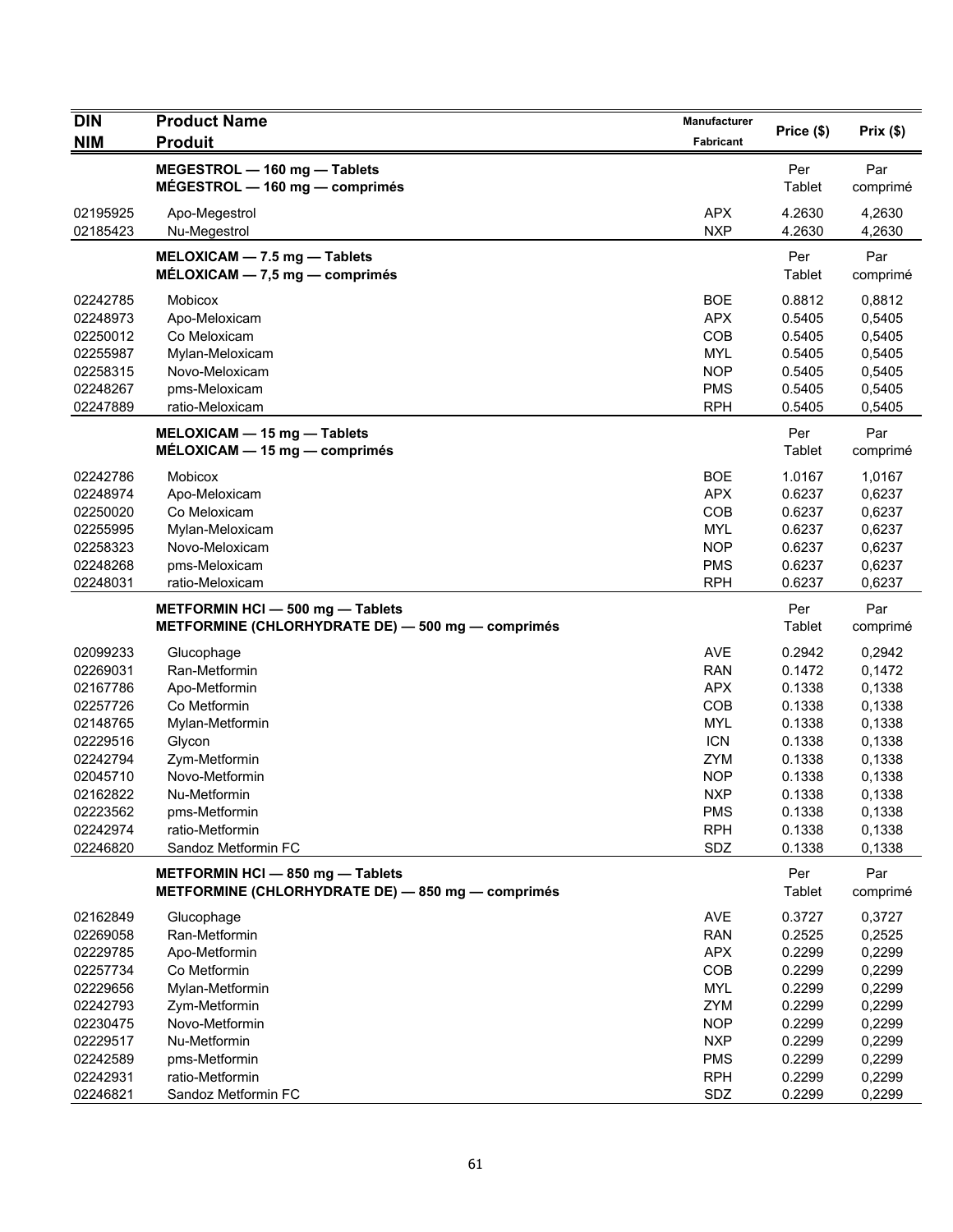| <b>DIN</b>                       | <b>Product Name</b>                                                                            | <b>Manufacturer</b>                    | Price (\$)                 | Prix(\$)                   |
|----------------------------------|------------------------------------------------------------------------------------------------|----------------------------------------|----------------------------|----------------------------|
| <b>NIM</b>                       | <b>Produit</b>                                                                                 | <b>Fabricant</b>                       |                            |                            |
|                                  | METHOTREXATE - 2.5 mg - Tablets<br>MÉTHOTREXATE $-2,5$ mg $-$ comprimés                        |                                        | Per<br>Tablet              | Par<br>comprimé            |
| 02182963<br>02170698<br>02244798 | Apo-Methotrexate<br>Methotrexate/Méthotrexate<br>ratio-Methotrexate                            | HOI<br><b>WAY</b><br><b>RPH</b>        | 0.6958<br>0.6958<br>0.6958 | 0,6958<br>0,6958<br>0,6958 |
|                                  | METHYLCELLULOSE - 0.5% - Ophthalmic Solution<br>MÉTHYLCELLULOSE - 0,5 % - solution ophtalmique |                                        | Per mL                     | Par ml                     |
| 00000809<br>00889806             | <b>Isopto Tears</b><br>Sandoz Eyelube                                                          | <b>ALC</b><br><b>SDZ</b>               | 0.3748<br>0.3403           | 0,3748<br>0,3403           |
|                                  | METHYLCELLULOSE - 1% - Ophthalmic Solution<br>MÉTHYLCELLULOSE - 1 % - solution ophtalmique     |                                        | Per mL                     | Par ml                     |
| 00000817<br>00874965             | <b>Isopto Tears</b><br>Sandoz Eyelube                                                          | <b>ALC</b><br>SDZ                      | 0.4642<br>0.4224           | 0,4642<br>0,4224           |
|                                  | METHYLPHENIDATE - 5 mg - Tablets<br>MÉTHYLPHÉNIDATE $-5$ mg $-$ comprimés                      |                                        | Per<br>Tablet              | Par<br>comprimé            |
| 02273950<br>02234749             | Apo-Methylphenidate<br>pms-Methylphenidate                                                     | <b>APX</b><br><b>PMS</b>               | 0.1042<br>0.1042           | 0,1042<br>0,1042           |
|                                  | METHYLPHENIDATE - 10 mg - Tablets<br>MÉTHYLPHÉNIDATE $-$ 10 mg $-$ comprimés                   |                                        | Per<br>Tablet              | Par<br>comprimé            |
| 00005606<br>00584991<br>02249324 | Ritalin<br>pms-Methylphenidate<br>Apo-Methylphenidate                                          | <b>NVT</b><br><b>PMS</b><br><b>APX</b> | 0.3713<br>0.2083<br>0.1749 | 0,3713<br>0,2083<br>0,1749 |
|                                  | METHYLPHENIDATE - 20 mg - Tablets<br>MÉTHYLPHÉNIDATE $-20$ mg $-$ comprimés                    |                                        | Per<br>Tablet              | Par<br>comprimé            |
| 00005614<br>00585009<br>02249332 | Ritalin<br>pms-Methylphenidate<br>Apo-Methylphenidate                                          | <b>NVT</b><br><b>PMS</b><br><b>APX</b> | 0.6487<br>0.4013<br>0.3890 | 0,6487<br>0,4013<br>0,3890 |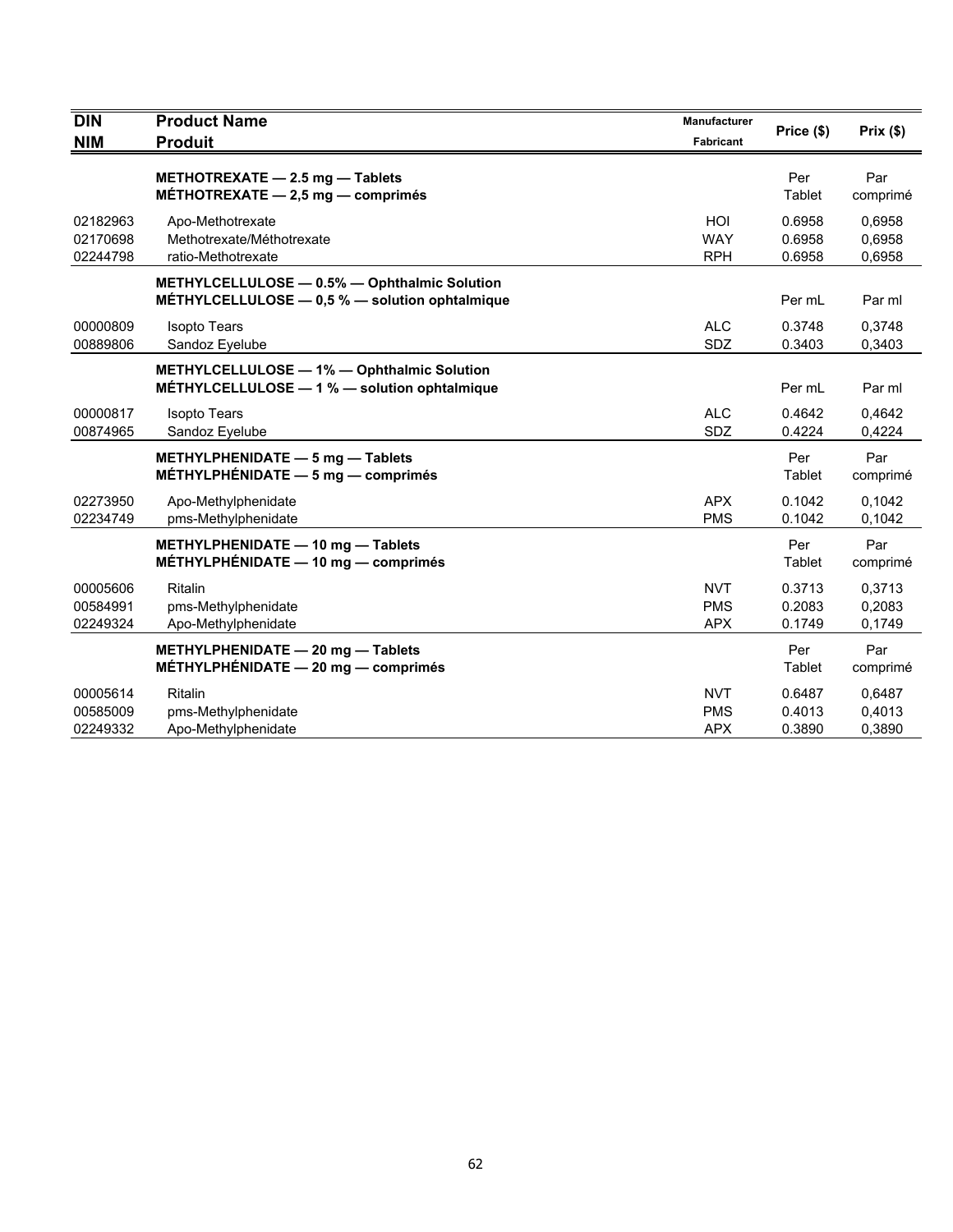| <b>DIN</b><br><b>NIM</b>         | <b>Product Name</b><br><b>Produit</b>                                                                                                                    | Manufacturer<br>Fabricant              | Price (\$)                 | Prix $(\$)$                |
|----------------------------------|----------------------------------------------------------------------------------------------------------------------------------------------------------|----------------------------------------|----------------------------|----------------------------|
|                                  | METHYLPHENIDATE - 20 mg - Sustained Release Tablets<br>$METHYLPHENIDATE - 20 mg - comprimés à libération progressive$                                    |                                        | Per<br>Tablet              | Par<br>comprimé            |
| 00632775<br>02266687<br>02320312 | <b>Ritalin SR</b><br>Apo-Methylphenidate SR<br>Sandoz Methylphenidate SR                                                                                 | <b>NVT</b><br><b>APX</b><br>SDZ        | 0.6514<br>0.4229<br>0.4229 | 0,6514<br>0,4229<br>0,4229 |
|                                  | METHYLPREDNISOLONE ACETATE - 40 mg/mL - Injection<br>MÉTHYLPREDNISOLONE (ACÉTATE DE) - 40 mg/ml - injection                                              |                                        | Per<br>mL                  | Par<br>ml                  |
| 00030759<br>02245400             | Depo-Medrol<br>Methylprednisolone Acetate/Méthylprednisolone (acétate de)                                                                                | PFI<br>SDZ                             | 5.8740<br>4.7250           | 5,8740<br>4,7250           |
|                                  | METHYLPREDNISOLONE ACETATE - 40 mg/mL - Injection<br>(with preservative)<br>MÉTHYLPREDNISOLONE (ACÉTATE DE) - 40 mg/ml - injection<br>(avec préservatif) |                                        | Per<br>mL                  | Par<br>ml                  |
| 01934333<br>02245407             | Depo-Medrol<br>Methylprednisolone Acetate/Méthylprednisolone (acétate de)                                                                                | PFI<br>SDZ                             | 5.6210<br>4.5150           | 5,6210<br>4,5150           |
|                                  | METHYLPREDNISOLONE ACETATE - 80 mg/mL - Injection<br>MÉTHYLPREDNISOLONE (ACÉTATE DE) - 80 mg/ml - injection                                              |                                        | Per<br>mL                  | Par<br>ml                  |
| 00030767<br>02245406             | Depo-Medrol<br>Methylprednisolone Acetate/Méthylprednisolone (acétate de)                                                                                | <b>PFI</b><br>SDZ                      | 11.2420<br>9.0300          | 11,2420<br>9,0300          |
|                                  | METHYLPREDNISOLONE ACETATE - 80 mg/mL - Injection<br>(with preservative)<br>MÉTHYLPREDNISOLONE (ACÉTATE DE) - 80 mg/ml - injection<br>(avec préservatif) |                                        | Per<br>mL                  | Par<br>ml                  |
| 01934341<br>02245408             | Depo-Medrol<br>Methylprednisolone Acetate/Méthylprednisolone (acétate de)                                                                                | PFI<br>SDZ                             | 8.6860<br>6.9900           | 8,6860<br>6,9900           |
|                                  | METOCLOPRAMIDE HCI - 5 mg - Tablets<br>MÉTOCLOPRAMIDE (CHLORHYDRATE DE) - 5 mg - comprimés                                                               |                                        | Per<br>Tablet              | Par<br>comprimé            |
| 02143275<br>00842826<br>02230431 | Nu-Metoclopramide<br>Apo-Metoclop<br>pms-Metoclopramide                                                                                                  | <b>NXP</b><br><b>APX</b><br><b>PMS</b> | 0.0750<br>0.0612<br>0.0612 | 0,0750<br>0,0612<br>0,0612 |
|                                  | METOCLOPRAMIDE HCI - 10 mg - Tablets<br>MÉTOCLOPRAMIDE (CHLORHYDRATE DE) — 10 mg — comprimés                                                             |                                        | Per<br>Tablet              | Par<br>comprimé            |
| 02143283<br>02230432<br>00842834 | Nu-Metoclopramide<br>pms-Metoclopramide<br>Apo-Metoclop                                                                                                  | <b>NXP</b><br><b>PMS</b><br><b>APX</b> | 0.0706<br>0.0706<br>0.0641 | 0,0706<br>0,0706<br>0,0641 |
|                                  | METOPROLOL TARTRATE - 25 mg - Tablets<br>MÉTOPROLOL (TARTRATE DE) - 25 mg - comprimés                                                                    |                                        |                            |                            |
| 02246010<br>02261898<br>02248855 | Apo-Metoprolol<br>Novo-Metoprol<br>pms-Metoprolol-L                                                                                                      | <b>APX</b><br><b>NOP</b><br><b>PMS</b> | 0.0707<br>0.0707<br>0.0707 | 0,0707<br>0,0707<br>0,0707 |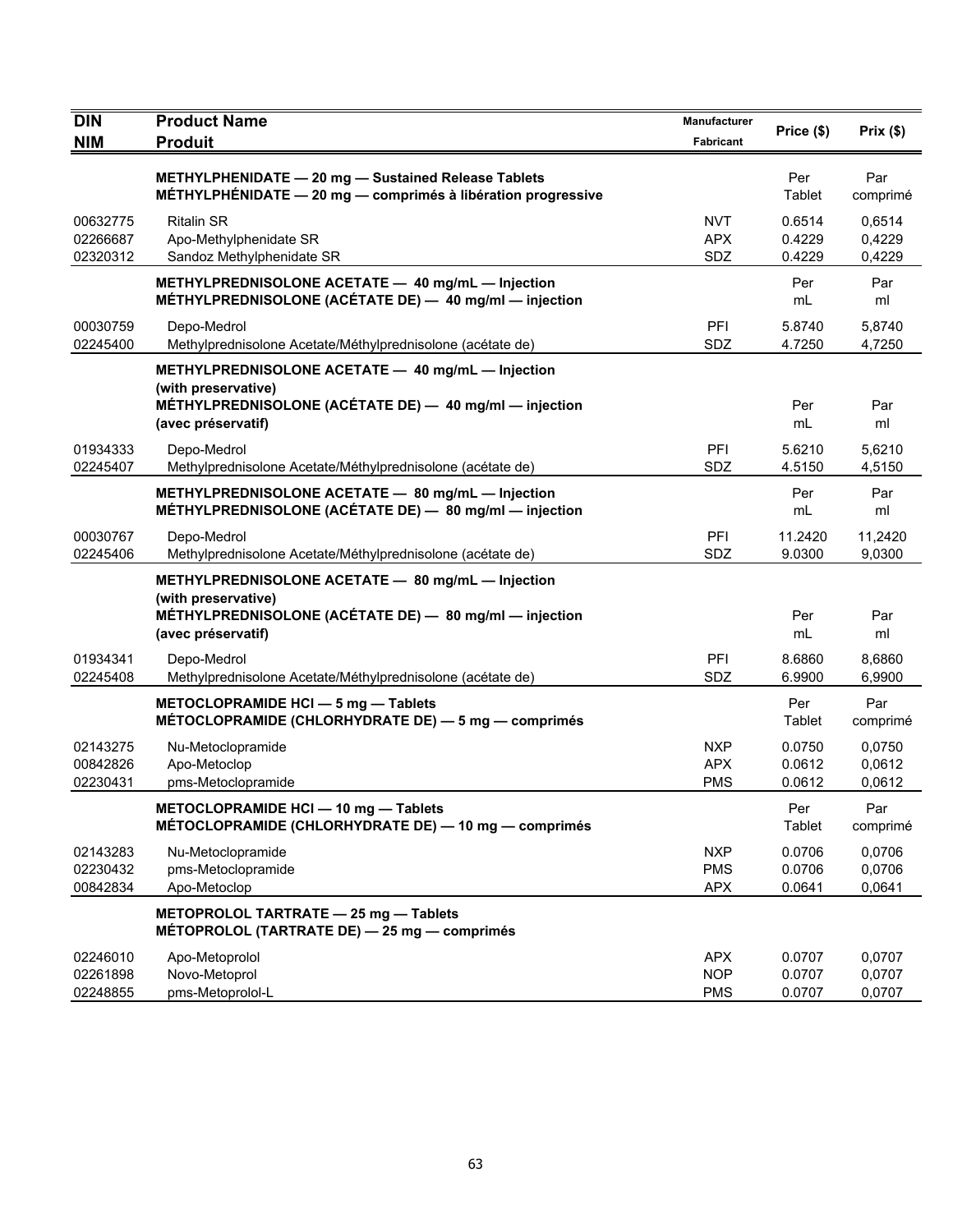| <b>DIN</b>           | <b>Product Name</b>                                                                     | Manufacturer      | Price (\$)       | Prix(\$)         |
|----------------------|-----------------------------------------------------------------------------------------|-------------------|------------------|------------------|
| <b>NIM</b>           | <b>Produit</b>                                                                          | Fabricant         |                  |                  |
|                      | METOPROLOL TARTRATE - 50 mg - Tablets<br>MÉTOPROLOL (TARTRATE DE) - 50 mg - comprimés   |                   | Per<br>Tablet    | Par<br>comprimé  |
| 00397423             | Lopresor                                                                                | <b>NVT</b>        | 0.2919           | 0,2919           |
| 00402605             | <b>Betaloc</b>                                                                          | <b>AST</b>        | 0.2547           | 0,2547           |
| 00618632             | Apo-Metoprolol                                                                          | <b>APX</b>        | 0.1348           | 0,1348           |
| 00749354             | Apo-Metoprolol (Type L)                                                                 | <b>APX</b>        | 0.1348           | 0,1348           |
| 02172550             | Dom-Metoprolol-B                                                                        | <b>DOM</b>        | 0.1348           | 0,1348           |
| 02231121             | Dom-Metoprolol-L                                                                        | <b>DOM</b>        | 0.1348           | 0,1348           |
| 02174545             | Mylan-Metoprolol (Type L)                                                               | <b>MYL</b>        | 0.1348           | 0,1348           |
| 00648035             | Novo-Metoprol                                                                           | <b>NOP</b>        | 0.1348           | 0,1348           |
| 00842648             | Novo-Metoprol (uncoated)/Novo-Metoprol (non enrobé)                                     | <b>NOP</b>        | 0.1348           | 0,1348           |
| 00865605             | Nu-Metop                                                                                | <b>NXP</b>        | 0.1348           | 0,1348           |
| 02145413             | pms-Metoprolol-B                                                                        | <b>PMS</b>        | 0.1348           | 0,1348           |
| 02230803             | pms-Metoprolol-L                                                                        | <b>PMS</b>        | 0.1348           | 0,1348           |
| 02247875             | Sandoz Metoprolol                                                                       | SDZ               | 0.1348           | 0,1348           |
|                      |                                                                                         |                   |                  |                  |
|                      | METOPROLOL TARTRATE - 100 mg - Tablets<br>MÉTOPROLOL (TARTRATE DE) - 100 mg - comprimés |                   | Per<br>Tablet    | Par<br>comprimé  |
| 00397431             | Lopresor                                                                                | <b>NVT</b>        | 0.5987           | 0,5987           |
| 00402540             | Betaloc                                                                                 | <b>AST</b>        | 0.4362           | 0,4362           |
| 02172569             | Dom-Metoprolol-B                                                                        | <b>DOM</b>        | 0.2446           | 0,2446           |
| 02231122             | Dom-Metoprolol-L                                                                        | <b>DOM</b>        | 0.2446           | 0,2446           |
| 02145421             | pms-Metoprolol-B                                                                        | <b>PMS</b>        | 0.2446           | 0,2446           |
| 02230804             | pms-Metoprolol-L                                                                        | <b>PMS</b>        | 0.2446           | 0,2446           |
| 00618640             | Apo-Metoprolol                                                                          | <b>APX</b>        | 0.2445           | 0,2445           |
| 00751170             | Apo-Metoprolol (Type L)                                                                 | <b>APX</b>        | 0.2445           | 0,2445           |
| 02174553             | Mylan-Metoprolol (Type L)                                                               | <b>MYL</b>        | 0.2445           | 0,2445           |
| 00648043             | Novo-Metoprol                                                                           | <b>NOP</b>        | 0.2445           | 0,2445           |
| 00842656             | Novo-Metoprol (uncoated)/Novo-Metoprol (non enrobé)                                     | <b>NOP</b>        | 0.2445           | 0,2445           |
| 00865613             | Nu-Metop                                                                                | <b>NXP</b>        | 0.2445           | 0,2445           |
| 02247876             | Sandoz Metoprolol                                                                       | SDZ               | 0.2445           | 0,2445           |
|                      | METOPROLOL TARTRATE - 100 mg - Tablets                                                  |                   | Per              | Par              |
|                      | MÉTOPROLOL (TARTRATE DE) — 100 mg — comprimés                                           |                   | <b>Tablet</b>    | comprimé         |
| 00658855             | Lopressor SR                                                                            | <b>GEI</b>        | 0.3270           | 0,3270           |
| 02285169             | Apo-Metoprolol SR                                                                       | <b>APX</b>        | 0.2021           | 0,2021           |
| 02303396             | Sandoz Metoprolol SR                                                                    | SDZ               | 0.2021           | 0,2021           |
|                      | METOPROLOL TARTRATE - 200 mg - Tablets<br>MÉTOPROLOL (TARTRATE DE) - 200 mg - comprimés |                   | Per<br>Tablet    | Par<br>comprimé  |
|                      |                                                                                         |                   |                  |                  |
| 00534560             | Lopressor SR                                                                            | GEI               | 0.5933           | 0,5933           |
| 02285177<br>02303418 | Apo-Metoprolol SR<br>Sandoz Metoprolol SR                                               | <b>APX</b><br>SDZ | 0.3668<br>0.3668 | 0,3668<br>0,3668 |
|                      |                                                                                         |                   |                  |                  |
|                      | MICONAZOLE NITRATE - 2% - Topical Cream                                                 |                   | Per              | Par              |
|                      | MICONAZOLE (NITRATE DE) - 2 % - crème topique                                           |                   | Gram             | gramme           |
| 02126567             | <b>Monistat Derm</b>                                                                    | <b>MCL</b>        | 0.3703           | 0,3703           |
| 02085852             | Micatin                                                                                 | <b>MCL</b>        | 0.3146           | 0,3146           |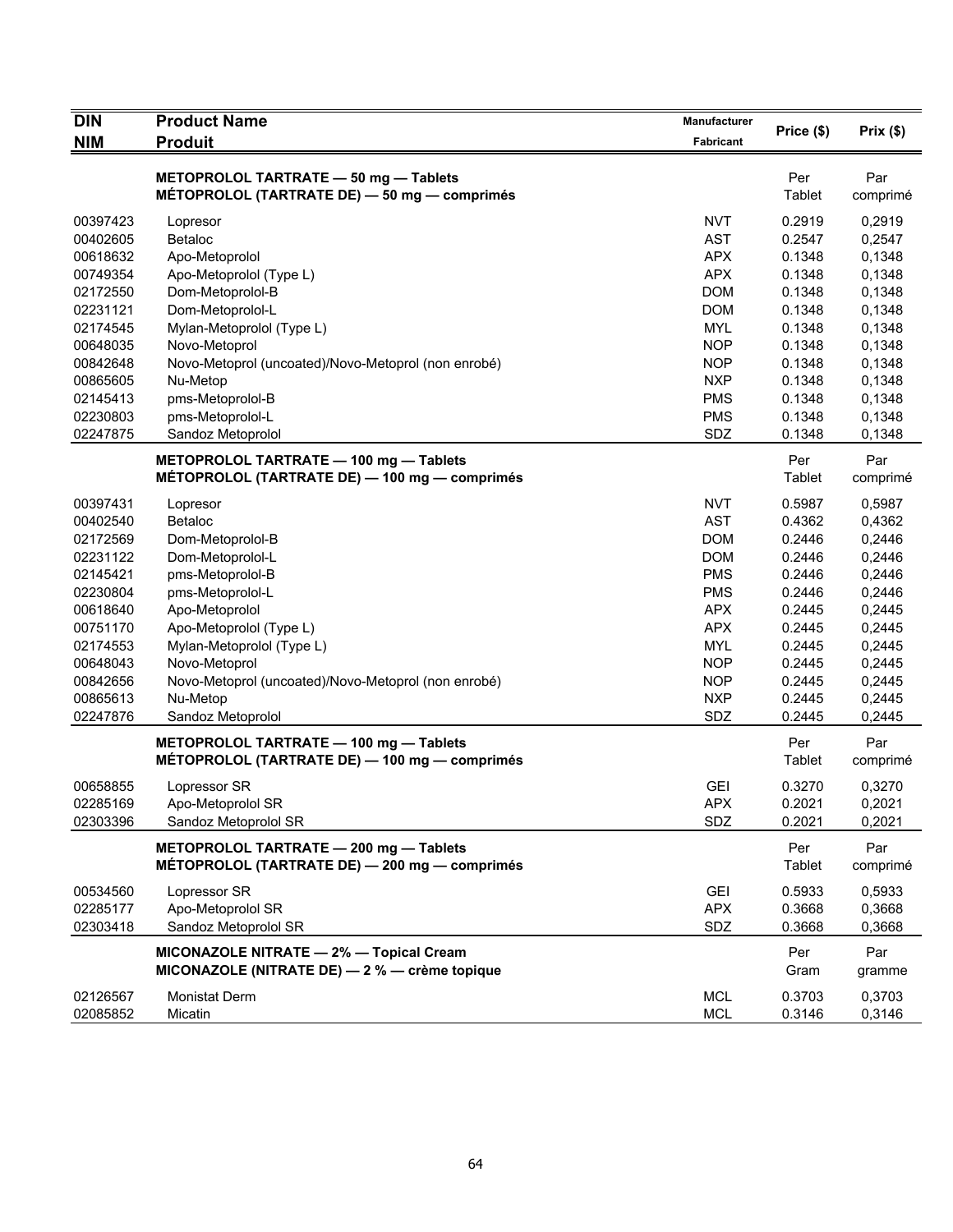| <b>DIN</b> | <b>Product Name</b>                               | Manufacturer | Price (\$) | Prix(\$) |
|------------|---------------------------------------------------|--------------|------------|----------|
| <b>NIM</b> | <b>Produit</b>                                    | Fabricant    |            |          |
|            | $MIDODRINE - 2.5 mg - Tables$                     |              | Per        | Par      |
|            | $MIDORDINE - 2.5 mg - comprimés$                  |              | Tablet     | comprimé |
| 01934392   | Amatine                                           | <b>SHI</b>   | 0.5638     | 0,5638   |
| 02278677   | Apo-Midodrine                                     | <b>APX</b>   | 0.3378     | 0,3378   |
|            | $MIDODRINE - 5 mg - Tables$                       |              | Per        | Par      |
|            | $MIDORDINE - 5 mg - comprimés$                    |              | Tablet     | comprimé |
| 01934406   | Amatine                                           | <b>SHI</b>   | 0.9524     | 0,9524   |
| 02278685   | Apo-Midodrine                                     | <b>APX</b>   | 0.5630     | 0,5630   |
|            | MINOCYCLINE HCI - 50 mg - Capsules                |              | Per        | Par      |
|            | MINOCYCLINE (CHLORHYDRATE DE) - 50 mg - capsules  |              | Capsule    | capsule  |
| 02173514   | Minocin                                           | STI          | 0.6741     | 0,6741   |
| 01914138   | ratio-Minocycline                                 | <b>RPH</b>   | 0.5889     | 0,5889   |
| 02084090   | Apo-Minocycline                                   | <b>APX</b>   | 0.5885     | 0,5885   |
| 02230735   | Mylan-Minocycline                                 | MYL          | 0.5885     | 0,5885   |
| 02108143   | Novo-Minocycline                                  | <b>NOP</b>   | 0.5885     | 0,5885   |
| 02239238   | pms-Minocycline                                   | <b>PMS</b>   | 0.5885     | 0,5885   |
| 02237313   | Sandoz Minocycline                                | <b>SDZ</b>   | 0.5885     | 0,5885   |
| 02294419   | pms-Minocycline                                   | <b>PMS</b>   | 0.5350     | 0,5350   |
|            | MINOCYCLINE HCI - 100 mg - Capsules               |              | Per        | Par      |
|            | MINOCYCLINE (CHLORHYDRATE DE) - 100 mg - capsules |              | Capsule    | capsule  |
| 02173506   | Minocin                                           | STI          | 1.3007     | 1,3007   |
| 02239239   | pms-Minocycline                                   | <b>PMS</b>   | 1.1366     | 1,1366   |
| 02084104   | Apo-Minocycline                                   | <b>APX</b>   | 1.1365     | 1,1365   |
| 02230736   | Mylan-Minocycline                                 | <b>MYL</b>   | 1.1365     | 1,1365   |
| 02108151   | Novo-Minocycline                                  | <b>NOP</b>   | 1.1365     | 1,1365   |
| 01914146   | ratio-Minocycline                                 | <b>RPH</b>   | 1.1365     | 1,1365   |
| 02237314   | Sandoz Minocycline                                | <b>SDZ</b>   | 1.1365     | 1,1365   |
| 02294427   | pms-Minocycline                                   | <b>PMS</b>   | 1.0332     | 1,0332   |
|            | MINOXIDIL - 2% - Topical Solution                 |              |            |          |
|            | MINOXIDIL $-2$ % $-$ solution topique             |              | Per mL     | Par ml   |
| 00708925   | Rogaine                                           | <b>UPJ</b>   | 0.8810     | 0,8810   |
| 00885754   | Apo-Gain                                          | <b>APX</b>   | 0.5133     | 0,5133   |
|            | MIRTAZAPINE - 15 mg - Tablets                     |              | Per        | Par      |
|            | MIRTAZAPINE - 15 mg - comprimés                   |              | Tablet     | comprimé |
| 02273942   | pms-Mirtazapine                                   | <b>PMS</b>   | 0.4125     | 0,4125   |
| 02286610   | Apo-Mirtazapine                                   | <b>APX</b>   | 0.4125     | 0.4125   |
| 02250594   | Sandoz Mirtazapine                                | SDZ          | 0.4125     | 0,4125   |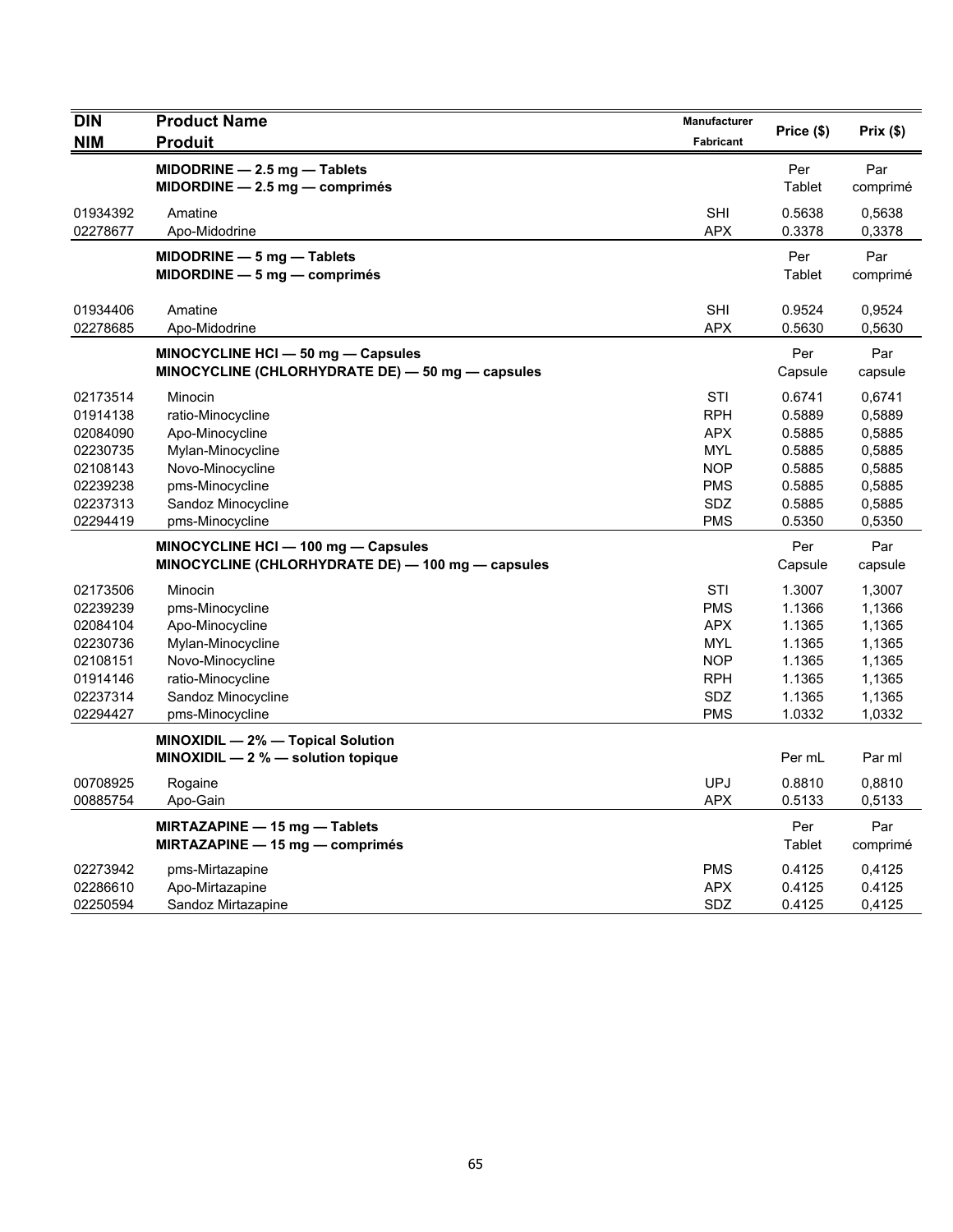| <b>DIN</b>                                                                                                           | <b>Product Name</b>                                                                                                                                                                                                                                                       | Manufacturer                                                                                                                             | Price (\$)                                                                                                        | Prix(\$)                                                                                                  |
|----------------------------------------------------------------------------------------------------------------------|---------------------------------------------------------------------------------------------------------------------------------------------------------------------------------------------------------------------------------------------------------------------------|------------------------------------------------------------------------------------------------------------------------------------------|-------------------------------------------------------------------------------------------------------------------|-----------------------------------------------------------------------------------------------------------|
| <b>NIM</b>                                                                                                           | <b>Produit</b>                                                                                                                                                                                                                                                            | Fabricant                                                                                                                                |                                                                                                                   |                                                                                                           |
|                                                                                                                      | MIRTAZAPINE - 30 mg - Tablets<br>MIRTAZAPINE - 30 mg - comprimés                                                                                                                                                                                                          |                                                                                                                                          | Per<br>Tablet                                                                                                     | Par<br>comprimé                                                                                           |
| 02243910<br>02259354<br>02286629<br>02274361<br>02256118<br>02248762<br>02270927<br>02267292<br>02250608<br>02248542 | Remeron<br>Novo-Mirtazapine<br>Apo-Mirtazapine<br>Co Mirtazapine<br>Mylan-Mirtazapine<br>pms-Mirtazapine<br>ratio-Mirtazapine<br>Sandoz Mirtazapine FC<br>Sandoz Mirtazapine<br>MIRTAZAPINE - 15 mg - Tablets<br>MIRTAZAPINE $-$ 15 mg $-$ comprimes<br><b>Remeron RD</b> | <b>ORG</b><br><b>NOP</b><br><b>APX</b><br><b>COB</b><br><b>MYL</b><br><b>PMS</b><br><b>RPH</b><br><b>SDZ</b><br><b>SDZ</b><br><b>ORG</b> | 1.3640<br>0.8593<br>0.8580<br>0.8580<br>0.8580<br>0.8580<br>0.8580<br>0.8580<br>0.8580<br>Per<br>Tablet<br>0.4505 | 1,3640<br>0,8593<br>0,8580<br>0,8580<br>0,8580<br>0,8580<br>0,8580<br>0,8580<br>0,8580<br>Par<br>comprimé |
| 02279894                                                                                                             | Novo-Mirtazapine OD                                                                                                                                                                                                                                                       | <b>NOP</b>                                                                                                                               | 0.3003                                                                                                            | 0,4505<br>0,3003                                                                                          |
|                                                                                                                      | MIRTAZAPINE - 30 mg - Tablets<br>MIRTAZAPINE - 30 mg - comprimés                                                                                                                                                                                                          |                                                                                                                                          | Per<br>Tablet                                                                                                     | Par<br>comprimé                                                                                           |
| 02248543<br>02279908                                                                                                 | <b>Remeron RD</b><br>Novo-Mirtazapine OD                                                                                                                                                                                                                                  | <b>ORG</b><br><b>NOP</b>                                                                                                                 | 0.9009<br>0.6006                                                                                                  | 0,9009<br>0,6006                                                                                          |
|                                                                                                                      | MIRTAZAPINE - 45 mg - Tablets<br>MIRTAZAPINE $-$ 45 mg $-$ comprimes                                                                                                                                                                                                      |                                                                                                                                          | Per<br>Tablet                                                                                                     | Par<br>comprimé                                                                                           |
| 02248544<br>02279916                                                                                                 | Remeron RD<br>Novo-Mirtazapine OD                                                                                                                                                                                                                                         | <b>ORG</b><br><b>NOP</b>                                                                                                                 | 1.3514<br>0.9009                                                                                                  | 1,3514<br>0,9009                                                                                          |
|                                                                                                                      | MISOPROSTOL - 200 mcg - Tablets<br>MISOPROSTOL - 200 mcg - comprimés                                                                                                                                                                                                      |                                                                                                                                          | Per<br><b>Tablet</b>                                                                                              | Par<br>comprimé                                                                                           |
| 00632600<br>02244125<br>02244023                                                                                     | Cytotec<br>pms-Misoprostol<br>Apo-Misoprostol                                                                                                                                                                                                                             | PFI<br><b>PMS</b><br><b>APX</b>                                                                                                          | 0.5180<br>0.4734<br>0.4303                                                                                        | 0,5180<br>0,4734<br>0,4303                                                                                |
|                                                                                                                      | MOCLOBEMIDE - 100 mg - Tablets<br>$MOCLOBÉMIDE - 100 mg - comprimés$                                                                                                                                                                                                      |                                                                                                                                          | Per<br>Tablet                                                                                                     | Par<br>comprimé                                                                                           |
| 00899348<br>02232148<br>02239746<br>02237111                                                                         | Manerix<br>Apo-Moclobemide<br>Novo-Moclobemide<br>Nu-Moclobemide                                                                                                                                                                                                          | <b>HLR</b><br>APX<br><b>NOP</b><br><b>NXP</b>                                                                                            | 0.4400<br>0.2772<br>0.2772<br>0.2772                                                                              | 0,4400<br>0,2772<br>0,2772<br>0,2772                                                                      |
|                                                                                                                      | MOCLOBEMIDE - 150 mg - Tablets<br>$MOCLOBÉMIDE - 150 mg - comprimés$                                                                                                                                                                                                      |                                                                                                                                          | Per<br>Tablet                                                                                                     | Par<br>comprimé                                                                                           |
| 00899356<br>02218410<br>02243218<br>02232150<br>02239747<br>02237112                                                 | Manerix<br>ratio-Moclobemide<br>pms-Moclobemide<br>Apo-Moclobemide<br>Novo-Moclobemide<br>Nu-Moclobemide                                                                                                                                                                  | <b>MEA</b><br><b>RPH</b><br><b>PMS</b><br><b>APX</b><br><b>NOP</b><br><b>NXP</b>                                                         | 0.6533<br>0.4785<br>0.4020<br>0.4019<br>0.4019<br>0.4019                                                          | 0,6533<br>0,4785<br>0,4020<br>0,4019<br>0,4019<br>0,4019                                                  |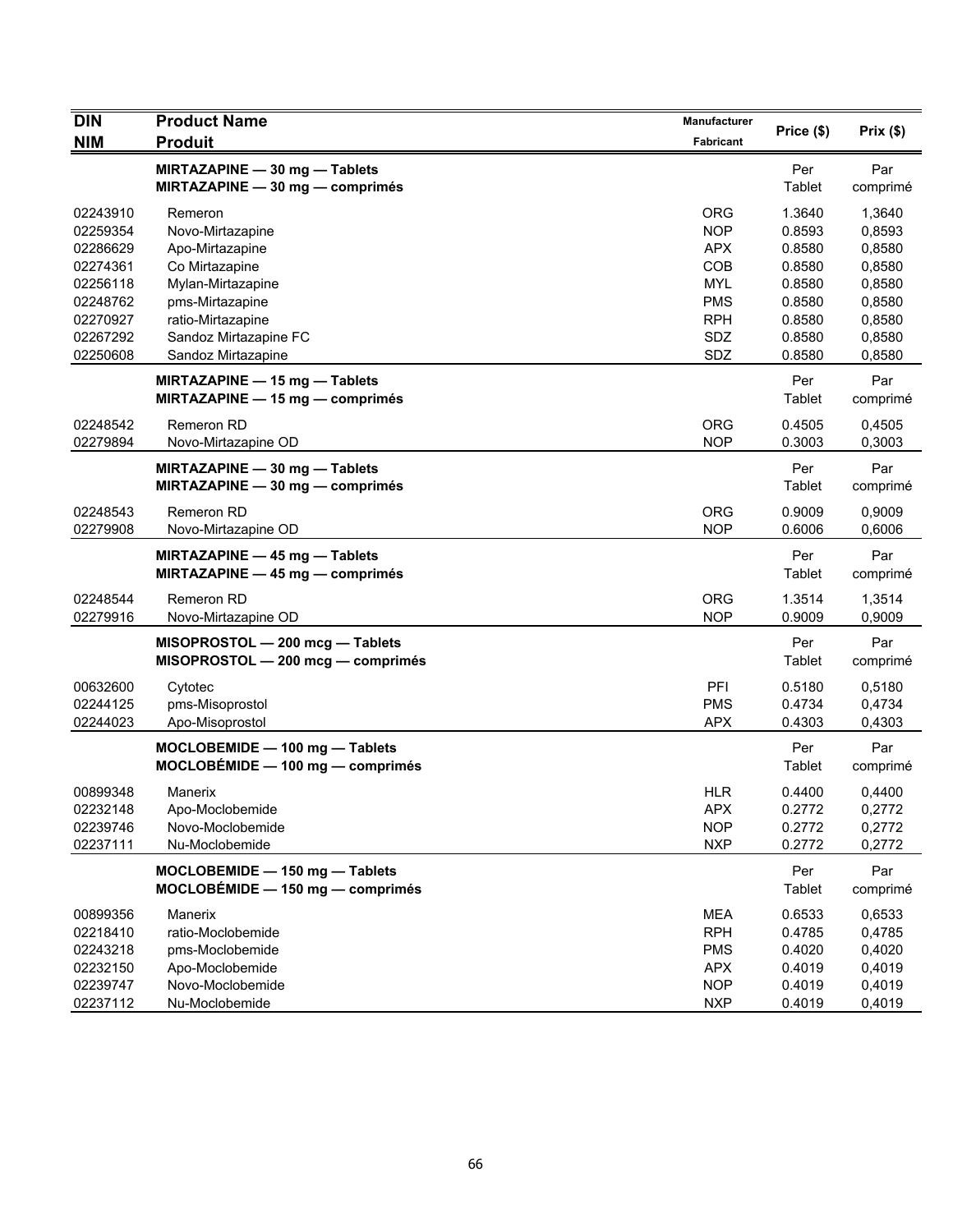| <b>DIN</b>                                               | <b>Product Name</b>                                                                                          | Manufacturer                                                       | Price (\$)                                     | Prix(\$)                                       |
|----------------------------------------------------------|--------------------------------------------------------------------------------------------------------------|--------------------------------------------------------------------|------------------------------------------------|------------------------------------------------|
| <b>NIM</b>                                               | <b>Produit</b>                                                                                               | <b>Fabricant</b>                                                   |                                                |                                                |
|                                                          | MOCLOBEMIDE - 300 mg - Tablets<br>$MOCLOBÉMIDE - 300 mg - comprimés$                                         |                                                                    | Per<br>Tablet                                  | Par<br>comprimé                                |
| 02166747<br>02243219<br>02240456<br>02239748             | Manerix<br>pms-Moclobemide<br>Apo-Moclobemide<br>Novo-Moclobemide                                            | <b>MEA</b><br><b>PMS</b><br><b>APX</b><br><b>NOP</b>               | 1.2830<br>0.8771<br>0.7894<br>0.7894           | 1,2830<br>0,8771<br>0,7894<br>0,7894           |
|                                                          | MODAFINIL - 100 mg - Tablets<br>MODAFINIL - 100 mg - comprimés                                               |                                                                    | Per<br>Tablet                                  | Par<br>comprimé                                |
| 02239665<br>02285398                                     | Alertec<br>Apo-Modafinil                                                                                     | <b>SHI</b><br><b>APX</b>                                           | 1.3630<br>0.9293                               | 1,3630<br>0,9293                               |
|                                                          | <b>MOMETASONE FUROATE - 0.1% - Topical Ointment</b><br>MOMÉTASONE (FUROATE DE) $-$ 0,1 % $-$ pommade topique |                                                                    | Per<br>gram                                    | Par<br>gramme                                  |
| 00851736<br>02270862<br>02244769<br>02248130<br>02264749 | Elocom<br>pms-Mometasone<br>pms-Mometasone<br>ratio-Mometasone<br>Taro-Mometasone                            | <b>SCH</b><br><b>PMS</b><br><b>PMS</b><br><b>RPH</b><br><b>TAR</b> | 0.7080<br>0.3843<br>0.3843<br>0.3842<br>0.3842 | 0,7080<br>0,3843<br>0,3843<br>0,3842<br>0,3842 |
|                                                          | MORPHINE - 1 mg/mL - Oral Liquid<br>MORPHINE $-1$ mg/ml $-$ liquide oral                                     |                                                                    | Per mL                                         | Par ml                                         |
| 00607762<br>00591467                                     | ratio-Morphine<br><b>Statex</b>                                                                              | <b>RPH</b><br><b>PMS</b>                                           | 0.0220<br>0.0220                               | 0,0220<br>0,0220                               |
|                                                          | MORPHINE $-5$ mg/mL $-$ Oral Liquid<br>$MORPHINE - 5$ mg/ml - liquide oral                                   |                                                                    | Per mL                                         | Par ml                                         |
| 00607770<br>00591475                                     | ratio-Morphine<br>Statex                                                                                     | <b>RPH</b><br><b>PMS</b>                                           | 0.0885<br>0.0884                               | 0.0885<br>0,0884                               |
|                                                          | MORPHINE - 10 mg/mL - Oral Liquid<br>MORPHINE - 10 mg/ml - liquide oral                                      |                                                                    | Per mL                                         | Par ml                                         |
| 00690783<br>00632503                                     | ratio-Morphine<br>M.O.S.                                                                                     | <b>RPH</b><br><b>ICN</b>                                           | 0.2022<br>0.2022                               | 0,2022<br>0,2022                               |
|                                                          | MORPHINE - 20 mg/mL - Oral Liquid<br>$MORPHINE - 20$ mg/ml - liquide oral                                    |                                                                    | Per mL                                         | Par ml                                         |
| 00690791<br>00621935                                     | ratio-Morphine<br>Statex                                                                                     | <b>RPH</b><br><b>PMS</b>                                           | 0.5478<br>0.5478                               | 0,5478<br>0,5478                               |
|                                                          | MORPHINE SULFATE - 5 mg - Tablets<br>MORPHINE (SULFATE DE) - 5 mg - comprimés                                |                                                                    | Per<br>Tablet                                  | Par<br>comprimé                                |
| 02014203<br>00594652<br>02009773                         | <b>MS IR</b><br><b>Statex</b><br>M.O.S. Sulfate 5                                                            | <b>PFR</b><br><b>PMS</b><br><b>ICN</b>                             | 0.1320<br>0.1210<br>0.1210                     | 0,1320<br>0,1210<br>0,1210                     |
|                                                          | MORPHINE SULFATE - 10 mg - Tablets<br>MORPHINE (SULFATE DE) - 10 mg - comprimés                              |                                                                    | Per<br>Tablet                                  | Par<br>comprimé                                |
| 02014211<br>00594644<br>02009765                         | <b>MS IR</b><br><b>Statex</b><br>M.O.S. Sulfate 10                                                           | <b>PFR</b><br><b>PMS</b><br><b>ICN</b>                             | 0.2051<br>0.1870<br>0.1870                     | 0,2051<br>0,1870<br>0,1870                     |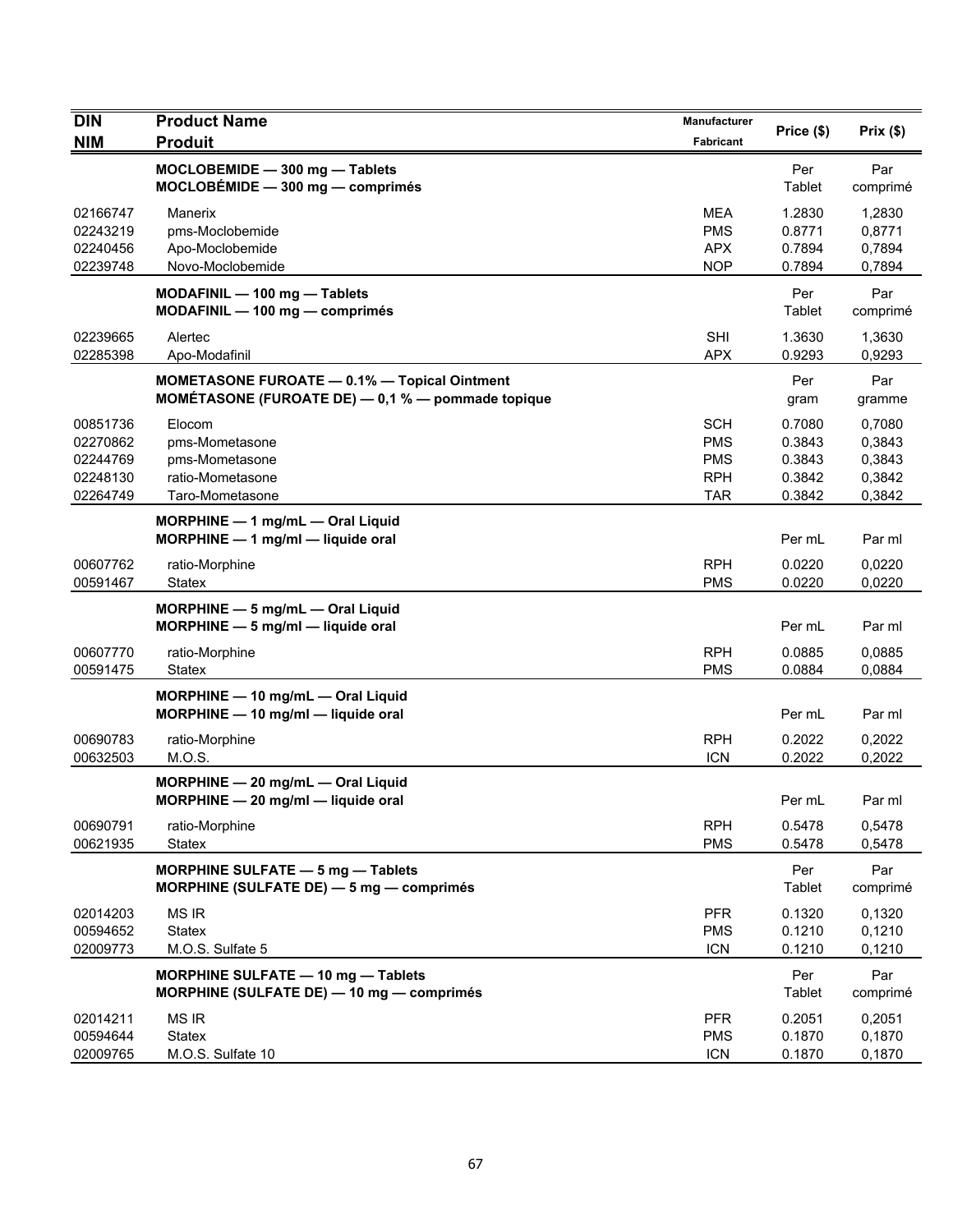| <b>DIN</b>                                   | <b>Product Name</b>                                                                                                               | Manufacturer                                         | Price (\$)                           | Prix(\$)                             |
|----------------------------------------------|-----------------------------------------------------------------------------------------------------------------------------------|------------------------------------------------------|--------------------------------------|--------------------------------------|
| <b>NIM</b>                                   | <b>Produit</b>                                                                                                                    | <b>Fabricant</b>                                     |                                      |                                      |
|                                              | MORPHINE SULFATE - 25 mg - Tablets<br>MORPHINE (SULFATE DE) - 25 mg - comprimés                                                   |                                                      | Per<br>Tablet                        | Par<br>comprimé                      |
| 00594636<br>02009749                         | <b>Statex</b><br>M.O.S. Sulfate 25                                                                                                | <b>PMS</b><br><b>ICN</b>                             | 0.2475<br>0.2475                     | 0,2475<br>0,2475                     |
|                                              | MORPHINE SULFATE - 50 mg - Tablets<br>MORPHINE (SULFATE DE) - 50 mg - comprimés                                                   |                                                      | Per<br>Tablet                        | Par<br>comprimé                      |
| 00675962<br>02009706                         | <b>Statex</b><br>M.O.S. Sulfate 50                                                                                                | <b>PMS</b><br><b>ICN</b>                             | 0.3795<br>0.3795                     | 0,3795<br>0,3795                     |
|                                              | <b>MORPHINE SULFATE - 15 mg - Sustained Release Tablets</b><br>MORPHINE (SULFATE DE) - 15 mg - comprimés à libération progressive |                                                      | Per<br>Tablet                        | Par<br>comprimé                      |
| 02015439<br>02245284<br>02244790<br>02302764 | <b>MS Contin SRT</b><br>pms-Morphine Sulfate SR<br>ratio-Morphine SR<br>Novo-Morphine SR                                          | <b>PFR</b><br><b>PMS</b><br><b>RPH</b><br><b>NOP</b> | 0.7139<br>0.4585<br>0.4585<br>0.3751 | 0,7139<br>0,4585<br>0,4585<br>0,3751 |
|                                              | MORPHINE SULFATE - 30 mg - Sustained Release Tablets<br>MORPHINE (SULFATE DE) - 30 mg - comprimés à libération progressive        |                                                      | Per<br>Tablet                        | Par<br>comprimé                      |
| 02014297<br>02245285<br>02244791<br>02302772 | <b>MS Contin SRT</b><br>pms-Morphine Sulfate SR<br>ratio-Morphine SR<br>Novo-Morphine SR                                          | <b>PFR</b><br><b>PMS</b><br><b>RPH</b><br><b>NOP</b> | 1.0778<br>0.6923<br>0.6922<br>0.5664 | 1,0778<br>0,6923<br>0,6922<br>0,5664 |
|                                              | MORPHINE SULFATE - 60 mg - Sustained Release Tablets<br>MORPHINE (SULFATE DE) - 60 mg - comprimés à libération progressive        |                                                      | Per<br>Tablet                        | Par<br>comprimé                      |
| 02014300<br>02245286<br>02244792<br>02302780 | <b>MS Contin SRT</b><br>pms-Morphine Sulfate SR<br>ratio-Morphine SR<br>Novo-Morphine SR                                          | <b>PFR</b><br><b>PMS</b><br><b>RPH</b><br><b>NOP</b> | 1.9000<br>1.2204<br>1.2203<br>0.9984 | 1,9000<br>1,2204<br>1,2203<br>0,9984 |
|                                              | MORPHINE SULFATE - 100 mg - Sustained Release Tablets<br>MORPHINE (SULFATE DE) - 100 mg - comprimés à libération progressive      |                                                      | Per<br>Tablet                        | Par<br>comprimé                      |
| 02014319<br>02302799<br>02245287             | <b>MS Contin</b><br>Novo-Morphine SR<br>pms-Morphine Sulfate SR                                                                   | <b>PFR</b><br><b>NOP</b><br><b>PMS</b>               | 2.9820<br>1.9364<br>1.9364           | 2,9820<br>1,9364<br>1,9364           |
|                                              | MORPHINE SULFATE - 200 mg - Sustained Release Tablets<br>MORPHINE (SULFATE DE) - 200 mg - comprimés à libération progressive      |                                                      | Per<br>Tablet                        | Par<br>comprimé                      |
| 02014327<br>02302802<br>02245288             | <b>MS Contin</b><br>Novo-Morphine SR<br>pms-Morphine Sulfate SR                                                                   | <b>PFR</b><br><b>NOP</b><br><b>PMS</b>               | 5.4619<br>3.5999<br>3.5999           | 5,4619<br>3,5999<br>3,5999           |
|                                              | NABUMETONE - 500 mg - Tablets<br>NABUMÉTONE - 500 mg - comprimés                                                                  |                                                      | Per<br>Tablet                        | Par<br>comprimé                      |
| 02083531<br>02238639<br>02244563<br>02240867 | Relafen<br>Apo-Nabumetone<br>Mylan-Nabumetone<br>Novo-Nabumetone                                                                  | <b>GSK</b><br><b>APX</b><br><b>MYL</b><br><b>NOP</b> | 0.7108<br>0.5528<br>0.5528<br>0.5528 | 0,7108<br>0,5528<br>0,5528<br>0,5528 |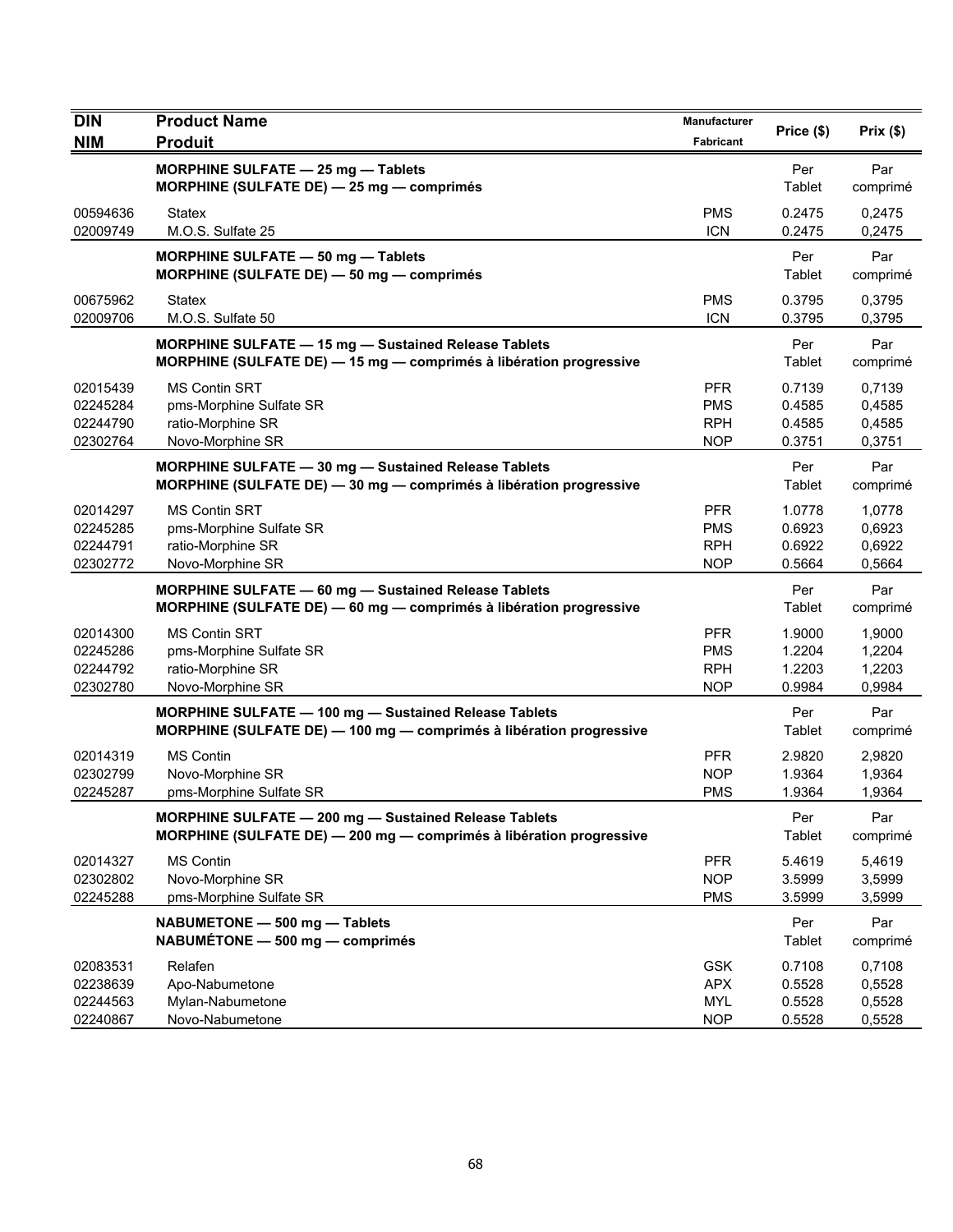| DIN                                                      | <b>Product Name</b>                                                                                          | Manufacturer                                                       | Price (\$)                                     | Prix(\$)                                       |
|----------------------------------------------------------|--------------------------------------------------------------------------------------------------------------|--------------------------------------------------------------------|------------------------------------------------|------------------------------------------------|
| <b>NIM</b>                                               | <b>Produit</b>                                                                                               | <b>Fabricant</b>                                                   |                                                |                                                |
|                                                          | NADOLOL - 40 mg - Tablets<br>NADOLOL - 40 mg - comprimés                                                     |                                                                    | Per<br>Tablet                                  | Par<br>comprimé                                |
| 00782505<br>00607126                                     | Apo-Nadol<br>Corgard                                                                                         | <b>APX</b><br>SQU                                                  | 0.2712<br>0.2712                               | 0,2712<br>0,2712                               |
| 02126753                                                 | Novo-Nadolol                                                                                                 | <b>NOP</b>                                                         | 0.2712                                         | 0,2712                                         |
|                                                          | NADOLOL - 80 mg - Tablets<br>NADOLOL - 80 mg - comprimés                                                     |                                                                    | Per<br>Tablet                                  | Par<br>comprimé                                |
| 00782467<br>02126761                                     | Apo-Nadolol<br>Novo-Nadolol                                                                                  | APX<br><b>NOP</b>                                                  | 0.3867<br>0.3867                               | 0,3867<br>0,3867                               |
|                                                          | NAPHAZOLINE HCI - 0.1% - Ophthalmic Solution<br>NAPHAZOLINE (CHLORHYDRATE DE) - 0,1 % - solution ophtalmique |                                                                    | Per mL                                         | Par ml                                         |
| 00001147<br>00390283                                     | Albalon<br>Naphcon Forte                                                                                     | <b>ALL</b><br><b>ALC</b>                                           | 0.4430<br>0.4232                               | 0,4430<br>0,4232                               |
|                                                          | NAPROXEN - 250 mg - Enteric Coated Tablets<br>NAPROXEN - 250 mg - comprimés à enrobage entérosoluble         |                                                                    | Per<br>Tablet                                  | Par<br>comprimé                                |
| 02162792<br>02246699                                     | Naprosyn E<br>Apo-Naproxen EC                                                                                | <b>HLR</b><br><b>APX</b>                                           | 0.4420<br>0.3119                               | 0,4420<br>0,3119                               |
| 02243312                                                 | Novo-Naprox EC                                                                                               | <b>NOP</b>                                                         | 0.3119                                         | 0,3119                                         |
|                                                          | NAPROXEN - 375 mg - Enteric Coated Tablets<br>NAPROXEN - 375 mg - comprimés à enrobage entérosoluble         |                                                                    | Per<br>Tablet                                  | Par<br>comprimé                                |
| 02162415<br>02243313<br>02246700<br>02243432<br>02294702 | Naprosyn E<br>Novo-Naprox EC<br>Apo-Naproxen EC<br>Mylan-Naproxen EC<br>pms-Naproxen EC                      | <b>HLR</b><br><b>NOP</b><br><b>APX</b><br><b>MYL</b><br><b>PMS</b> | 0.5794<br>0.4055<br>0.4043<br>0.4043<br>0.3675 | 0,5794<br>0,4055<br>0,4043<br>0,4043<br>0,3675 |
|                                                          | NAPROXEN - 500 mg - Enteric Coated Tablets<br>NAPROXEN - 500 mg - comprimés à enrobage entérosoluble         |                                                                    | Per<br>Tablet                                  | Par<br>comprimé                                |
| 02162423<br>02241024<br>02246701<br>02243314<br>02294710 | Naprosyn E<br>Mylan-Naproxen EC<br>Apo-Naproxen EC<br>Novo-Naprox EC<br>pms-Naproxen EC                      | HLR<br><b>MYL</b><br><b>APX</b><br><b>NOP</b><br><b>PMS</b>        | 1.0465<br>0.7584<br>0.7583<br>0.7583<br>0.6894 | 1,0465<br>0,7584<br>0,7583<br>0,7583<br>0,6894 |
|                                                          | NAPROXEN - 250 mg - Tablets<br>NAPROXEN - 250 mg - comprimés                                                 |                                                                    | Per<br>Tablet                                  | Par<br>comprimé                                |
| 02162474<br>00522651<br>00565350<br>00865648             | Naprosyn<br>Apo-Naproxen<br>Novo-Naprox<br>Nu-Naprox                                                         | <b>HLR</b><br><b>APX</b><br><b>NOP</b><br><b>NXP</b>               | 0.4315<br>0.1175<br>0.1175<br>0.1175           | 0,4315<br>0,1175<br>0,1175<br>0,1175           |
|                                                          | NAPROXEN - 375 mg - Tablets<br>NAPROXEN - 375 mg - comprimés                                                 |                                                                    | Per<br>Tablet                                  | Par<br>comprimé                                |
| 02162482<br>00600806<br>00627097<br>00865656             | Naprosyn<br>Apo-Naproxen<br>Novo-Naprox<br>Nu-Naprox                                                         | <b>HLR</b><br><b>APX</b><br><b>NOP</b><br><b>NXP</b>               | 0.5627<br>0.1604<br>0.1604<br>0.1604           | 0,5627<br>0,1604<br>0,1604<br>0,1604           |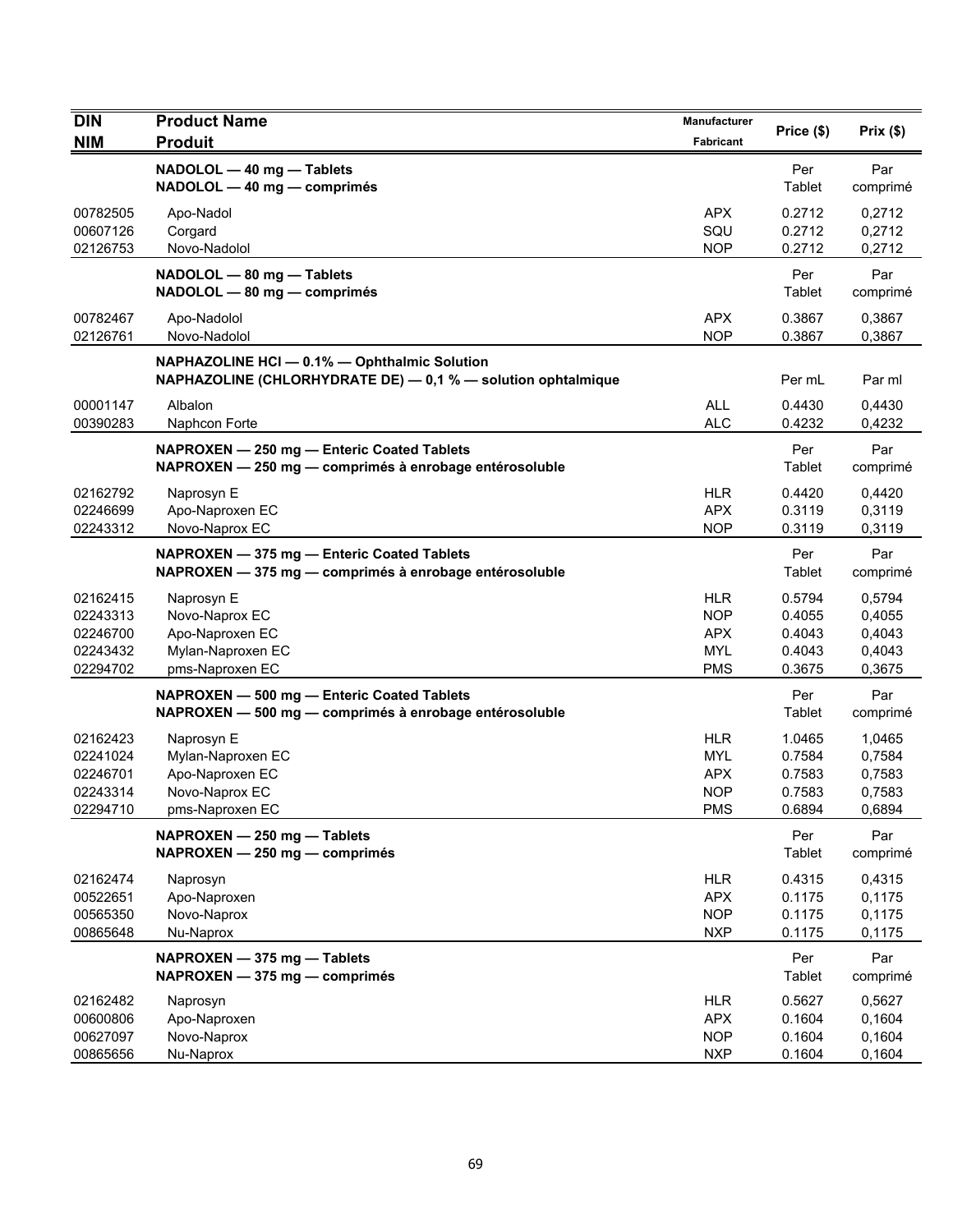| <b>DIN</b><br><b>NIM</b>                                 | <b>Product Name</b><br><b>Produit</b>                                                                                                                                                                             | Manufacturer<br>Fabricant                                          | Price (\$)                                     | Prix $(\$)$                                    |
|----------------------------------------------------------|-------------------------------------------------------------------------------------------------------------------------------------------------------------------------------------------------------------------|--------------------------------------------------------------------|------------------------------------------------|------------------------------------------------|
|                                                          | NAPROXEN - 500 mg - Tablets<br>NAPROXEN - 500 mg - comprimés                                                                                                                                                      |                                                                    | Per<br>Tablet                                  | Par<br>comprimé                                |
| 02162490<br>00592277<br>00615331<br>00589861<br>00865664 | Naprosyn<br>Apo-Naproxen<br>Naxen<br>Novo-Naprox<br>Nu-Naprox                                                                                                                                                     | <b>HLR</b><br><b>APX</b><br><b>SYP</b><br><b>NOP</b><br><b>NXP</b> | 1.0206<br>0.2321<br>0.2321<br>0.2321<br>0.2321 | 1,0206<br>0,2321<br>0,2321<br>0,2321<br>0,2321 |
|                                                          | NAPROXEN - 750 mg - Sustained Release Tablets<br>NAPROXEN - 750 mg - comprimés à libération progressive                                                                                                           |                                                                    | Per<br>Tablet                                  | Par<br>comprimé                                |
| 02162466<br>02177072                                     | Naprosyn SR<br>Apo-Naproxen SR                                                                                                                                                                                    | <b>HLR</b><br><b>APX</b>                                           | 1.3968<br>1.0048                               | 1,3968<br>1,0048                               |
|                                                          | NAPROXEN SODIUM - 275 mg - Tablets<br>NAPROXEN SODIQUE - 275 mg - comprimés                                                                                                                                       |                                                                    | Per<br>Tablet                                  | Par<br>comprimé                                |
| 02162725<br>00784354<br>00778389                         | Anaprox<br>Apo-Napro-Na<br>Novo-Naprox Sodium                                                                                                                                                                     | <b>HLR</b><br><b>APX</b><br><b>NOP</b>                             | 0.6597<br>0.3764<br>0.3764                     | 0,6597<br>0,3764<br>0,3764                     |
|                                                          | NAPROXEN SODIUM - 550 mg - Tablets<br>NAPROXEN SODIQUE - 550 mg - comprimés                                                                                                                                       |                                                                    | Per<br>Tablet                                  | Par<br>comprimé                                |
| 02162717<br>01940309<br>02026600                         | Anaprox DS<br>Apo-Napro-Na DS<br>Novo-Naprox Sodium DS                                                                                                                                                            | <b>HLR</b><br><b>APX</b><br><b>NOP</b>                             | 1.2700<br>0.7334<br>0.7334                     | 1,2700<br>0,7334<br>0,7334                     |
|                                                          | NEOMYCIN/GRAMICIDIN/NYSTATIN/TRIAMCINOLONE - 2.5 mg/0.25 mg/<br>100,000 U/1 mg per g - Topical Cream<br>NÉOMYCINE/GRAMICIDINE/NYSTATINE/TRIAMCINOLONE - 2,5 mg/<br>0,25 mg/100 000 U/1 mg par $g$ - crème topique |                                                                    | Per<br>Gram                                    | Par<br>gramme                                  |
| 01999850<br>00717002<br>00550507                         | Kenacomb<br>Viaderm KC<br>ratio-Triacomb                                                                                                                                                                          | <b>WSQ</b><br><b>TAR</b><br><b>RPH</b>                             | 0.8052<br>0.4327<br>0.4301                     | 0,8052<br>0,4327<br>0,4301                     |
|                                                          | NIFEDIPINE - 10 mg - Capsules<br>$NIFÉDIPINE - 10 mg - capsules$                                                                                                                                                  |                                                                    | Per<br>Capsule                                 | Par<br>capsule                                 |
| 00755907<br>00865591                                     | Apo-Nifed<br>Nu-Nifed                                                                                                                                                                                             | <b>APX</b><br><b>NXP</b>                                           | 0.4877<br>0.4877                               | 0,4877<br>0,4877                               |
|                                                          | NIFEDIPINE - 60 mg - Extended Release Tablets<br>NIFÉDIPINE - 60 mg - comprimés à libération prolongée                                                                                                            |                                                                    | Per<br>Tablet                                  | Par<br>comprimé                                |
| 02155990<br>02321149                                     | <b>Adalat XL</b><br>Mylan-Nifedipine Extended Release                                                                                                                                                             | BAY<br><b>MYL</b>                                                  | 1.0312<br>1.0312                               | 1,0312<br>1,0312                               |
|                                                          | NITRAZEPAM - 5 mg - Tablets<br>$NITRAZÉPAM - 5 mg - comprimés$                                                                                                                                                    |                                                                    | Per<br>Tablet                                  | Par<br>comprimé                                |
| 00511528<br>02245230<br>02234003<br>02229654             | Mogadon<br>Apo-Nitrazepam<br>Sandoz Nitrazepam<br>Nitrazadon                                                                                                                                                      | <b>ICN</b><br><b>APX</b><br>SDZ<br><b>ICN</b>                      | 0.1571<br>0.0943<br>0.0943<br>0.0748           | 0,1571<br>0,0943<br>0,0943<br>0,0748           |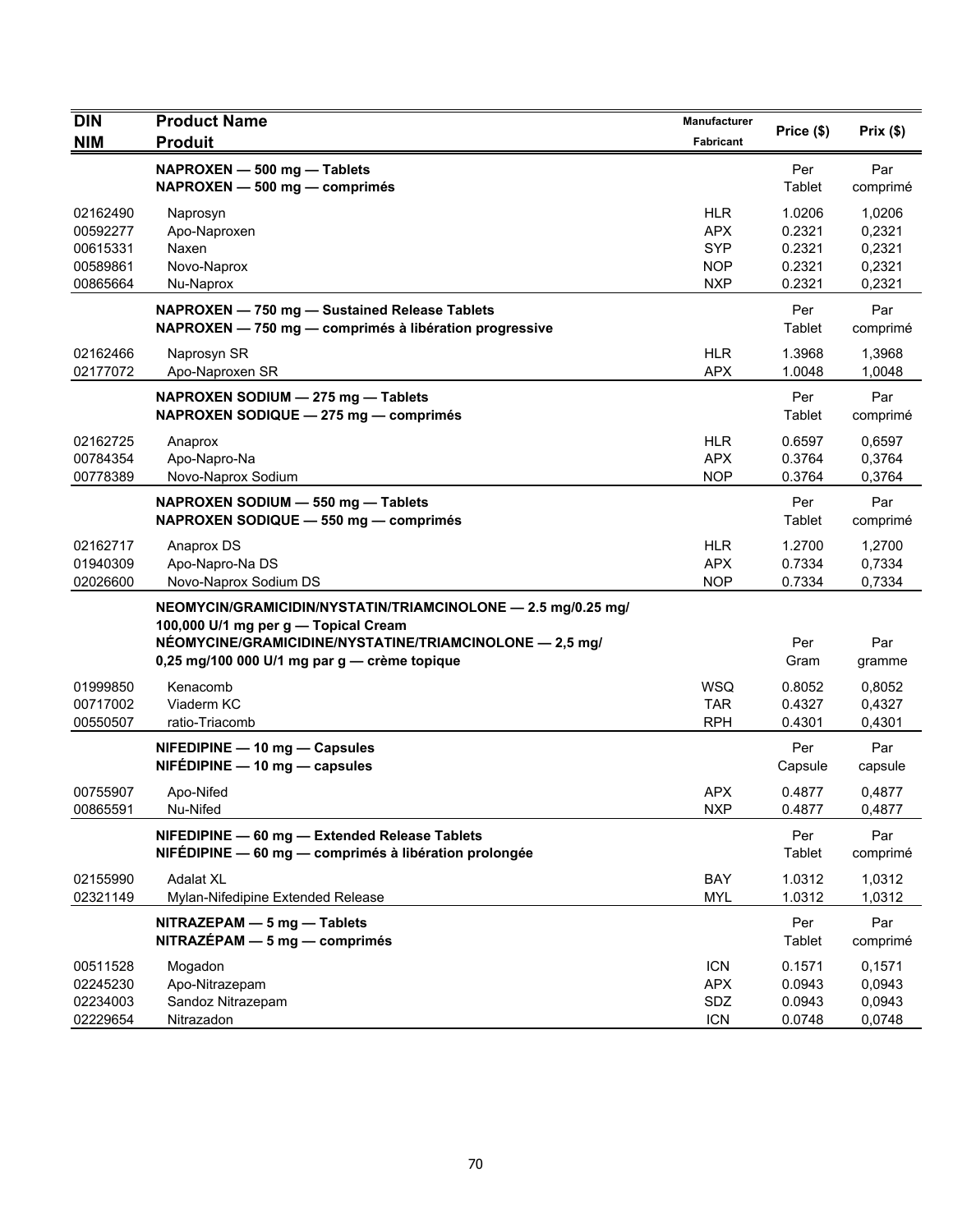| <b>DIN</b>                                                                       | <b>Product Name</b>                                                                                                             | <b>Manufacturer</b>                                                                            | Price (\$)                                                         | Prix(\$)                                                           |
|----------------------------------------------------------------------------------|---------------------------------------------------------------------------------------------------------------------------------|------------------------------------------------------------------------------------------------|--------------------------------------------------------------------|--------------------------------------------------------------------|
| <b>NIM</b>                                                                       | <b>Produit</b>                                                                                                                  | Fabricant                                                                                      |                                                                    |                                                                    |
|                                                                                  | NITRAZEPAM - 10 mg - Tablets<br>NITRAZÉPAM - 10 mg - comprimés                                                                  |                                                                                                | Per<br>Tablet                                                      | Par<br>comprimé                                                    |
| 00511536<br>02245231<br>02234007<br>02229655                                     | Mogadon<br>Apo-Nitrazepam<br>Sandoz Nitrazepam<br>Nitrazadon                                                                    | <b>ICN</b><br><b>APX</b><br>SDZ<br><b>ICN</b>                                                  | 0.2351<br>0.1410<br>0.1410<br>0.1119                               | 0,2351<br>0,1410<br>0,1410<br>0,1119                               |
|                                                                                  | NITROGLYCERIN - 200 Dose - 0.4 mg/Dose - Sublingual Spray<br>NITROGLYCÉRINE - 200 doses - 0,4 mg/dose - pompe sublinguale       |                                                                                                | Per<br>Dose                                                        | Par<br>dose                                                        |
| 02231441<br>02238998                                                             | Nitrolingual Pumpspray/Nitrolingual, pompe<br>Rho-Nitro Pumpspray/Rho-Nitro, pompe                                              | <b>AVE</b><br><b>ROP</b>                                                                       | 0.0770<br>0.0465                                                   | 0.0770<br>0,0465                                                   |
|                                                                                  | NIZATIDINE - 150 mg - Capsules<br>NIZATIDINE - 150 mg - capsules                                                                |                                                                                                | Per<br>Capsule                                                     | Par<br>capsule                                                     |
| 00778338<br>02220156<br>02246046<br>02240457<br>02177714                         | Axid<br>Apo-Nizatidine<br>Gen-Nizatidine<br>Novo-Nizatidine<br>pms-Nizatidine                                                   | <b>PML</b><br><b>APX</b><br><b>GPM</b><br><b>NOP</b><br><b>PMS</b>                             | 0.9232<br>0.5816<br>0.5816<br>0.5816<br>0.5816                     | 0,9232<br>0,5816<br>0,5816<br>0,5816<br>0,5816                     |
|                                                                                  | NIZATIDINE - 300 mg - Capsules<br>NIZATIDINE - 300 mg - capsules                                                                |                                                                                                | Per<br>Capsule                                                     | Par<br>capsule                                                     |
| 00778346<br>02220164<br>02246047<br>02240458<br>02177722                         | Axid<br>Apo-Nizatidine<br>Gen-Nizatidine<br>Novo-Nizatidine<br>pms-Nizatidine                                                   | <b>PML</b><br><b>APX</b><br><b>GPM</b><br><b>NOP</b><br><b>PMS</b>                             | 1.6727<br>1.0538<br>1.0538<br>1.0538<br>1.0538                     | 1,6727<br>1,0538<br>1,0538<br>1,0538<br>1,0538                     |
|                                                                                  | NORFLOXACIN - 400 mg - Tablets<br>NORFLOXACINE - 400 mg - comprimés                                                             |                                                                                                | Per<br>Tablet                                                      | Par<br>comprimé                                                    |
| 02237682<br>02246596<br>02229524<br>02269627                                     | Novo-Norfloxacin<br>pms-Norfloxacin<br>Apo-Norflox<br>Co Norfloxacin                                                            | <b>NOP</b><br><b>PMS</b><br><b>APX</b><br>COB                                                  | 1.6783<br>1.6783<br>1.5088<br>1.5088                               | 1,6783<br>1,6783<br>1,5088<br>1,5088                               |
|                                                                                  | NORTRIPTYLINE - 10 mg - Capsules<br>NORTRIPTYLINE - 10 mg - capsules                                                            |                                                                                                | Per<br>Capsule                                                     | Par<br>capsule                                                     |
| 00015229<br>02177692<br>02230361<br>02231781<br>02240789<br>02223511<br>02223139 | Aventyl<br>pms-Nortriptyline<br>Norventyl<br>Novo-Nortriptyline<br>ratio-Nortriptyline<br>Apo-Nortriptyline<br>Nu-Nortriptyline | <b>PML</b><br><b>PMS</b><br><b>ICN</b><br><b>NOP</b><br><b>RPH</b><br><b>APX</b><br><b>NXP</b> | 0.2426<br>0.1650<br>0.1386<br>0.1386<br>0.1386<br>0.1385<br>0.1385 | 0,2426<br>0,1650<br>0,1386<br>0,1386<br>0,1386<br>0,1385<br>0,1385 |
|                                                                                  | NORTRIPTYLINE - 25 mg - Capsules<br>NORTRIPTYLINE - 25 mg - capsules                                                            |                                                                                                | Per<br>Capsule                                                     | Par<br>capsule                                                     |
| 00015237<br>02177706<br>02231782<br>02240790<br>02223538<br>02223147             | Aventyl<br>pms-Nortriptyline<br>Novo-Nortriptyline<br>ratio-Nortriptyline<br>Apo-Nortriptyline<br>Nu-Nortriptyline              | <b>PML</b><br><b>PMS</b><br><b>NOP</b><br><b>RPH</b><br><b>APX</b><br><b>NXP</b>               | 0.4903<br>0.3330<br>0.2801<br>0.2801<br>0.2800<br>0.2800           | 0,4903<br>0,3330<br>0,2801<br>0,2801<br>0,2800<br>0,2800           |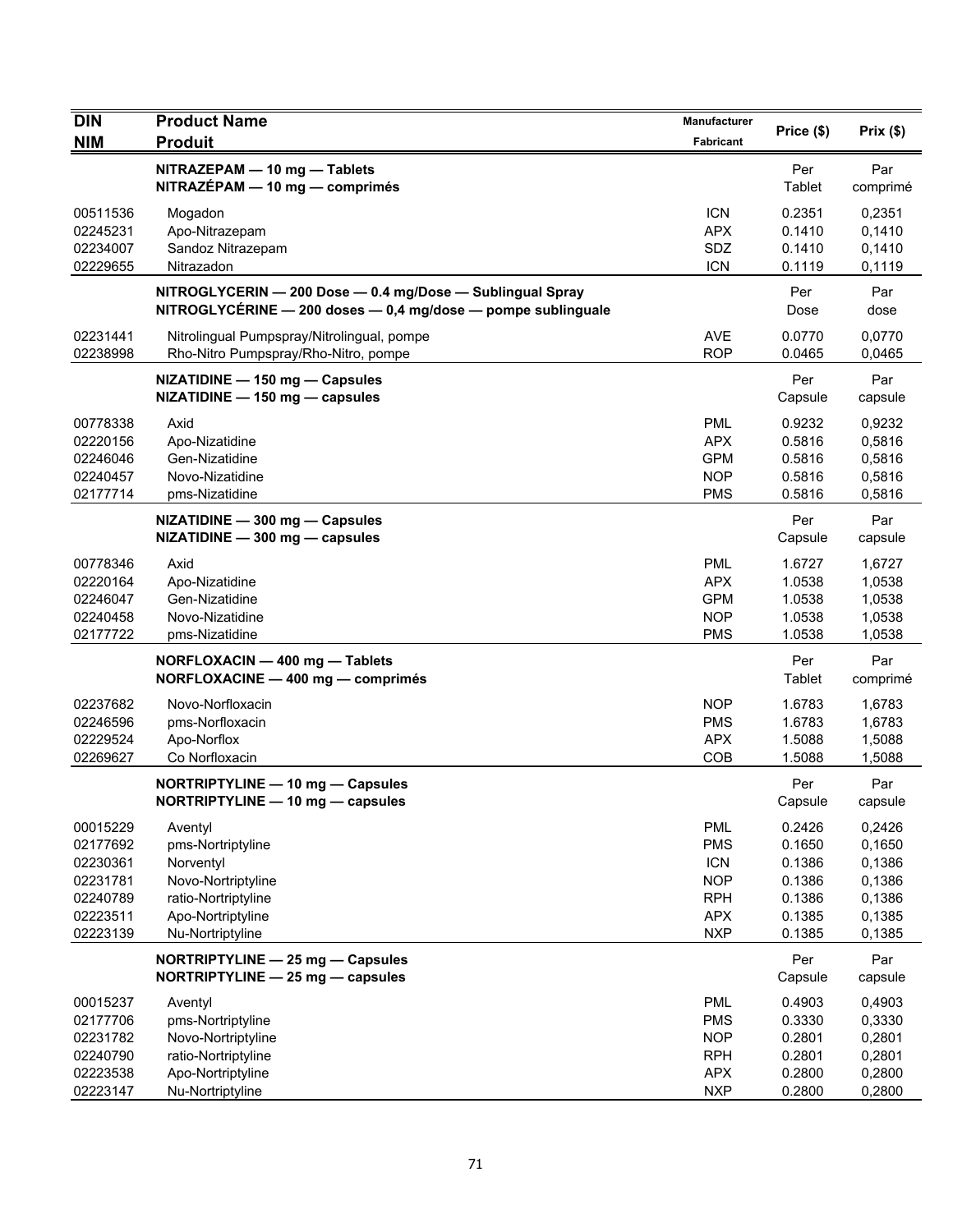| <b>DIN</b>                       | <b>Product Name</b>                                                                                    | <b>Manufacturer</b>                    | Price (\$)                 | Prix(\$)                   |
|----------------------------------|--------------------------------------------------------------------------------------------------------|----------------------------------------|----------------------------|----------------------------|
| <b>NIM</b>                       | <b>Produit</b>                                                                                         | <b>Fabricant</b>                       |                            |                            |
|                                  | NYSTATIN - 100,000 U/mL - Oral Liquid<br>NYSTATINE - 100 000 U/ml - liquide oral                       |                                        | Per mL                     | Par ml                     |
| 00792667<br>02194201             | pms-Nystatin<br>ratio-Nystatin                                                                         | <b>PMS</b><br><b>RPH</b>               | 0.0647<br>0.0647           | 0,0647<br>0,0647           |
|                                  | NYSTATIN - 100,000 U/g - Topical Cream<br>NYSTATINE - 100 000 U/g - crème topique                      |                                        | Per<br>Gram                | Par<br>gramme              |
| 00029092<br>00716871<br>02194236 | Mycostatin<br>Nyaderm<br>ratio-Nystatin                                                                | SQU<br><b>TAR</b><br><b>RPH</b>        | 0.3164<br>0.1577<br>0.0770 | 0,3164<br>0,1577<br>0,0770 |
|                                  | OCTREOTIDE ACETATE - 50 mcg/mL - Injection<br>OCTRÉOTIDE (ACÉTATE D') - 50 mcg/ml - injection          |                                        | Per mL                     | Par ml                     |
| 02248639<br>00839191             | Octreotide Acetate Omega<br>Sandostatin                                                                | <b>OMA</b><br><b>NVT</b>               | 5.7310<br>5.4890           | 5,7310<br>5,4890           |
|                                  | <b>OCTREOTIDE ACETATE - 100 mcg/mL - Injection</b><br>OCTRÉOTIDE (ACÉTATE D') - 100 mcg/ml - injection |                                        | Per mL                     | Par ml                     |
| 02248640<br>00839205             | Octreotide Acetate Omega<br>Sandostatin                                                                | <b>OMA</b><br><b>NVT</b>               | 10.8350<br>10.3620         | 10,8350<br>10,3620         |
|                                  | <b>OCTREOTIDE ACETATE - 200 mcg/mL - Injection</b><br>OCTRÉOTIDE (ACÉTATE D') - 200 mcg/ml - injection |                                        | Per mL                     | Par ml                     |
| 02248642<br>02049392             | Octreotide Acetate Omega<br>Sandostatin                                                                | OMA<br><b>NVT</b>                      | 20.8230<br>19.9320         | 20,8230<br>19,9320         |
|                                  | <b>OCTREOTIDE ACETATE - 500 mcg/mL - Injection</b><br>OCTRÉOTIDE (ACÉTATE D') - 500 mcg/ml - injection |                                        | Per mL                     | Par ml                     |
| 02248641<br>00839213             | Octreotide Acetate Omega<br>Sandostatin                                                                | <b>OMA</b><br><b>NVT</b>               | 50.8860<br>48.6970         | 50,8860<br>48,6970         |
|                                  | OFLOXACIN - 0.3% - Ophthalmic Solution<br>OFLOXACINE - 0,3 % - solution ophtalmique                    |                                        | Per mL                     | Par ml                     |
| 02143291<br>02248398<br>02252570 | Ocuflox<br>Apo-Ofloxacin<br>pms-Ofloxacin                                                              | <b>ALL</b><br><b>APX</b><br><b>PMS</b> | 2.7104<br>1.0913<br>1.0913 | 2,7104<br>1,0913<br>1,0913 |
|                                  | OFLOXACIN - 200 mg - Tablets<br>OFLOXACINE - 200 mg - comprimés                                        |                                        | Per<br>Tablet              | Par<br>comprimé            |
| 02243474<br>02231529             | Novo-Ofloxacin<br>Apo-Oflox                                                                            | <b>NOP</b><br><b>APX</b>               | 1.5939<br>1.4345           | 1,5939<br>1,4345           |
|                                  | OFLOXACIN - 300 mg - Tablets<br>OFLOXACINE - 300 mg - comprimés                                        |                                        | Per<br>Tablet              | Par<br>comprimé            |
| 02243475<br>02231531             | Novo-Ofloxacin<br>Apo-Oflox                                                                            | <b>NOP</b><br><b>APX</b>               | 1.8727<br>1.6855           | 1,8727<br>1,6855           |
|                                  | OLANZAPINE - 2.5 mg - Tablets<br>OLANZAPINE - 2.5 mg - comprimés                                       |                                        | Per<br>Tablet              | Par<br>comprimé            |
| 02229250<br>02303116<br>02281791 | Zyprexa<br>pms-Olanzapine<br>Apo-Olanzapine                                                            | LIL.<br><b>PMS</b><br><b>APX</b>       | 1.9491<br>1.1813<br>0.8986 | 1,9491<br>1,1813<br>0,8986 |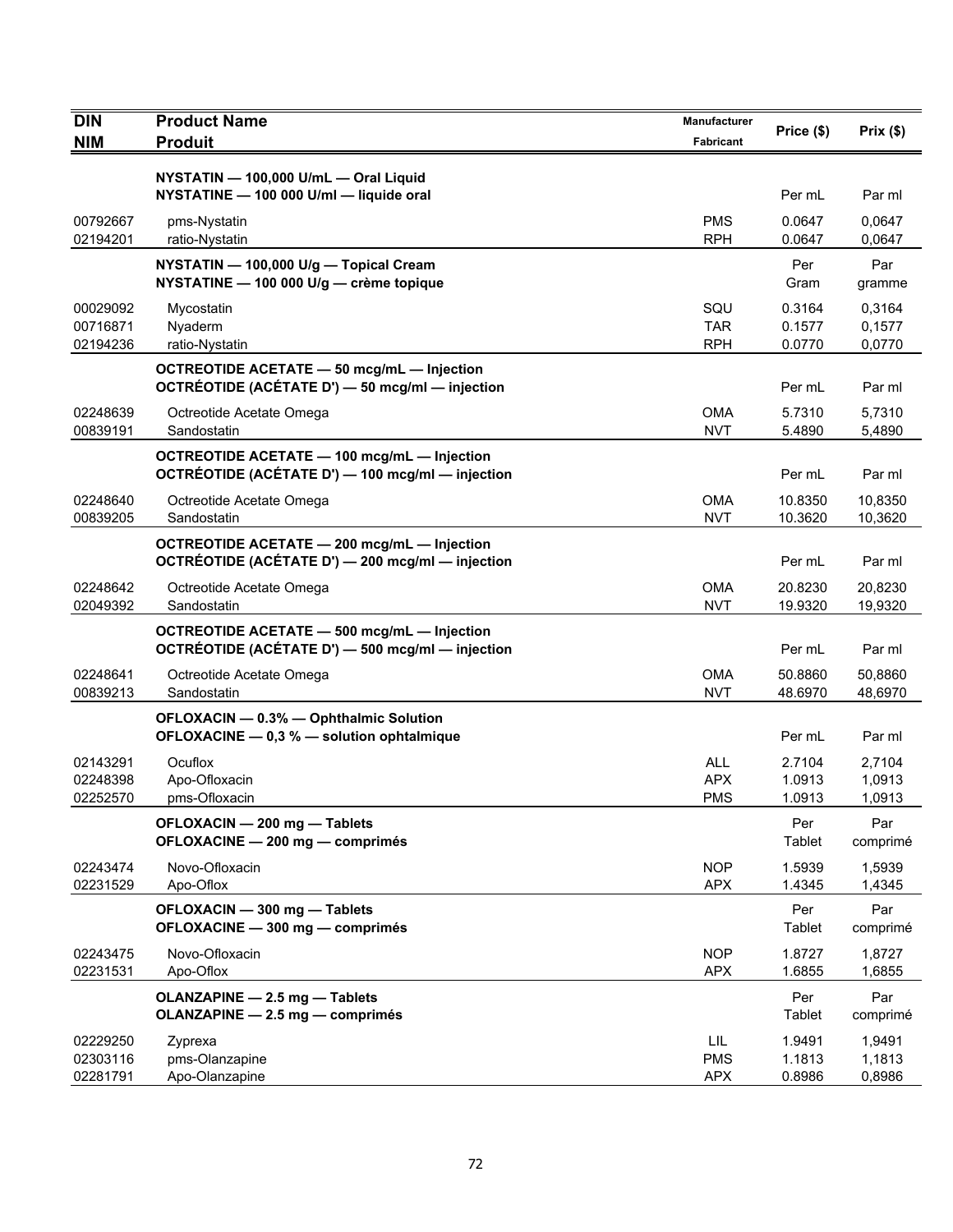| DIN                                          | <b>Product Name</b>                                                                                             | Manufacturer                                         | Price (\$)                            | Prix(\$)                               |
|----------------------------------------------|-----------------------------------------------------------------------------------------------------------------|------------------------------------------------------|---------------------------------------|----------------------------------------|
| <b>NIM</b>                                   | <b>Produit</b>                                                                                                  | Fabricant                                            |                                       |                                        |
|                                              | <b>OLANZAPINE - 5 mg - Tablets</b><br><b>OLANZAPINE - 5 mg - comprimés</b>                                      |                                                      | Per<br>Tablet                         | Par<br>comprimé                        |
| 02229269<br>02303159<br>02281805             | Zyprexa<br>pms-Olanzapine<br>Apo-Olanzapine                                                                     | LIL<br><b>PMS</b><br><b>APX</b>                      | 3.8981<br>2.3625<br>1.7972            | 3,8981<br>2,3625<br>1,7972             |
|                                              | OLANZAPINE - 7.5 mg - Tablets<br>OLANZAPINE - 7.5 mg - comprimés                                                |                                                      | Per<br>Tablet                         | Par<br>comprimé                        |
| 02229277<br>02303167<br>02281813             | Zyprexa<br>pms-Olanzapine<br>Apo-Olanzapine                                                                     | LIL<br><b>PMS</b><br><b>APX</b>                      | 5.8473<br>3.5438<br>2.6958            | 5,8473<br>3,5438<br>2,6958             |
|                                              | <b>OLANZAPINE - 10 mg - Tablets</b><br><b>OLANZAPINE - 10 mg - comprimés</b>                                    |                                                      | Per<br>Tablet                         | Par<br>comprimé                        |
| 02229285<br>02303175<br>02281821             | Zyprexa<br>pms-Olanzapine<br>Apo-Olanzapine                                                                     | LIL<br><b>PMS</b><br><b>APX</b>                      | 7.7963<br>4.7250<br>3.5944            | 7,7963<br>4,7250<br>3,5944             |
|                                              | <b>OLANZAPINE - 15 mg - Tablets</b><br><b>OLANZAPINE - 15 mg - comprimés</b>                                    |                                                      | Per<br>Tablet                         | Par<br>comprimé                        |
| 02238850<br>02303183<br>02281848             | Zyprexa<br>pms-Olanzapine<br>Apo-Olanzapine                                                                     | LIL<br><b>PMS</b><br><b>APX</b>                      | 11.6944<br>7.0875<br>5.3916           | 11,6944<br>7,0875<br>5,3916            |
|                                              | <b>OLANZAPINE - 5 mg - Orally Disentigrating Tablets</b><br>OLANZAPINE - 5 mg - comprimés à dissolution orale   |                                                      | Per<br>Tablet                         | Par<br>comprimé                        |
| 02243086<br>02303191<br>02327775<br>02327562 | Zyprexa Zydis<br>pms-Olanzapine ODT<br>Sandoz Olanzapine ODT<br>Co Olanzapine ODT                               | LIL<br><b>PMS</b><br>SDZ<br>COB                      | 3.9322<br>1.7873<br>1.7873<br>1.7870  | 3,9322<br>1,7873<br>1,7873<br>1,7870   |
|                                              | <b>OLANZAPINE - 10 mg - Orally Disentigrating Tablets</b><br>OLANZAPINE - 10 mg - comprimés à dissolution orale |                                                      | Per<br>Tablet                         | Par<br>comprimé                        |
| 02243087<br>02303205<br>02327570<br>02327783 | Zyprexa Zydis<br>pms-Olanzapine ODT<br>Co Olanzapine ODT<br>Sandoz Olanzapine ODT                               | LIL<br><b>PMS</b><br><b>COB</b><br>SDZ               | 7.8572<br>3.5715<br>3.5714<br>3.5714  | 7,8572<br>3,5715<br>3,5714<br>3,5714   |
|                                              | <b>OLANZAPINE - 15 mg - Orally Disentigrating Tablets</b><br>OLANZAPINE - 15 mg - comprimés à dissolution orale |                                                      | Per<br>Tablet                         | Par<br>comprimé                        |
| 02243088<br>02303213<br>02327791<br>02327589 | Zyprexa Zydis<br>pms-Olanzapine ODT<br>Sandoz Olanzapine ODT<br>Co Olanzapine ODT                               | LIL.<br><b>PMS</b><br>SDZ<br>COB                     | 11.7822<br>5.3555<br>5.3555<br>5.3553 | 11,7822<br>5,3555,<br>5,3555<br>5,3553 |
|                                              | OMEPRAZOLE - 20 mg - Capsules<br>OMÉPRAZOLE - 20 mg - capsules                                                  |                                                      | Per<br>Capsule                        | Par<br>capsule                         |
| 02190915<br>00846503<br>02245058<br>02329433 | Losec - Tablets/comprimés<br>Losec<br>Apo-Omeprazole<br>Mylan-Omeprazole                                        | <b>AZC</b><br><b>AZC</b><br><b>APX</b><br><b>MYL</b> | 2.4200<br>1.2100<br>1.1000<br>1.1000  | 2,4200<br>1,2100<br>1,1000<br>1,1000   |
| 02260867<br>02296446                         | ratio-Omeprazole - Tablets/comprimé s<br>Sandoz Omeprazole                                                      | <b>RPH</b><br>SDZ                                    | 1.1000<br>1.1000                      | 1,1000<br>1,1000                       |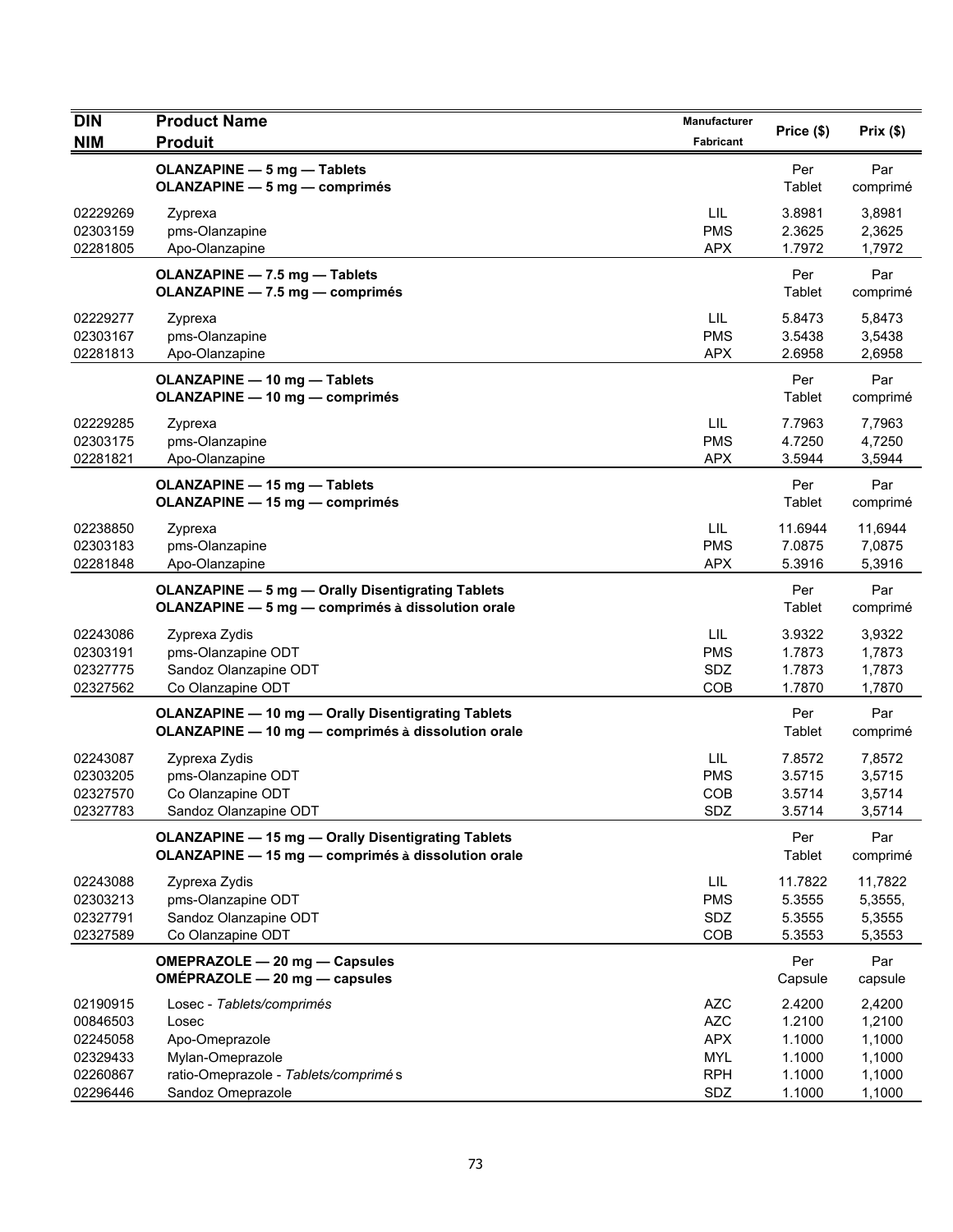| <b>DIN</b> | <b>Product Name</b>                                                                 | Manufacturer | Price (\$)    |                 |
|------------|-------------------------------------------------------------------------------------|--------------|---------------|-----------------|
| <b>NIM</b> | <b>Produit</b>                                                                      | Fabricant    |               | Prix(\$)        |
|            | ONDANSETRON - 4 mg - Tablets<br>ONDANSETRON - 4 mg - comprimés                      |              | Per<br>Tablet | Par<br>comprimé |
| 02213567   | Zofran                                                                              | <b>GSK</b>   | 14.7378       | 14,7378         |
| 02278529   | ratio-Ondansetron                                                                   | <b>RPH</b>   | 8.2999        | 8,2999          |
| 02258188   | pms-Ondansetron                                                                     | <b>PMS</b>   | 8.2995        | 8,2995          |
| 02305259   | Mint-Ondansetron                                                                    | <b>MPH</b>   | 7.5450        | 7,5450          |
| 02306212   | Ondansetron-Odan                                                                    | <b>ODN</b>   | 7.5450        | 7,5450          |
| 02274310   | Sandoz Ondansetron                                                                  | SDZ          | 7.5450        | 7,5450          |
| 02297868   | Mylan-Ondansetron                                                                   | <b>MYL</b>   | 7.5450        | 7,5450          |
| 02288184   | Apo-Ondansetron                                                                     | <b>APX</b>   | 7.3000        | 7,3000          |
| 02313685   | Jamp-Ondansetron                                                                    | <b>JPC</b>   | 7.3000        | 7,3000          |
| 02264056   | Novo-Ondansetron                                                                    | <b>NOP</b>   | 7.3000        | 7,3000          |
|            | ONDANSETRON - 8 mg - Tablets<br><b>ONDANSETRON - 8 mg - comprimés</b>               |              | Per<br>Tablet | Par<br>comprimé |
| 02213575   | Zofran                                                                              | <b>GSK</b>   | 22.4884       | 22,4884         |
| 02258196   | pms-Ondansetron                                                                     | <b>PMS</b>   | 12.6687       | 12,6687         |
| 02278537   | ratio-Ondansetron                                                                   | <b>RPH</b>   | 12.6682       | 12,6682         |
| 02305267   | Mint-Ondansetron                                                                    | <b>MPH</b>   | 11.5166       | 11,5166         |
| 02306220   | Ondansetron-Odan                                                                    | ODN          | 11.5166       | 11,5166         |
| 02274329   | Sandoz Ondansetron                                                                  | SDZ          | 11.5166       | 11,5166         |
| 02297876   | Mylan-Ondansetron                                                                   | <b>MYL</b>   | 11.5166       | 11,5166         |
| 02288192   | Apo-Ondansetron                                                                     | <b>APX</b>   | 11.0000       | 11,0000         |
| 02313693   | Jamp-Ondansetron                                                                    | <b>JPC</b>   | 11.0000       | 11,0000         |
| 02264064   | Novo-Ondansetron                                                                    | <b>NOP</b>   | 11.0000       | 11,0000         |
|            | ONDANSETRON - 4 mg/5 mL - Oral Solution<br>ONDANSETRON - 4 mg/5 mL - solution orale |              | Per mL        | Par ml          |
| 02229639   | Zofran                                                                              | <b>GSK</b>   | 2.2487        | 2,2487          |
| 02291967   | Apo-Ondansetron                                                                     | <b>APX</b>   | 1.4614        | 1,4614          |
|            | OXAPROZIN - 600 mg - Tablets<br>OXAPROZINE - 600 mg - comprimés                     |              | Per<br>Tablet | Par<br>comprimé |
| 02027860   | Daypro                                                                              | PFI          | 0.7674        | 0,7674          |
| 02243661   | Apo-Oxaprozin                                                                       | <b>APX</b>   | 0.5520        | 0,5520          |
|            | OXCARBAZEPINE - 150 mg - Tablets<br>OXCARBAZEPINE - 150 mg - comprimés              |              | Per<br>Tablet | Par<br>comprimé |
| 02242067   | Trileptal                                                                           | <b>NVT</b>   | 0.9106        | 0,9106          |
| 02284294   | Apo-Oxcarbazepine                                                                   | <b>APX</b>   | 0.6209        | 0,6209          |
|            | OXCARBAZEPINE - 300 mg - Tablets<br>OXCARBAZEPINE - 300 mg - comprimés              |              | Per<br>Tablet | Par<br>comprimé |
| 02242068   | Trileptal                                                                           | <b>NVT</b>   | 1.8205        | 1,8205          |
| 02284308   | Apo-Oxcarbazepine                                                                   | <b>APX</b>   | 1.2414        | 1,2414          |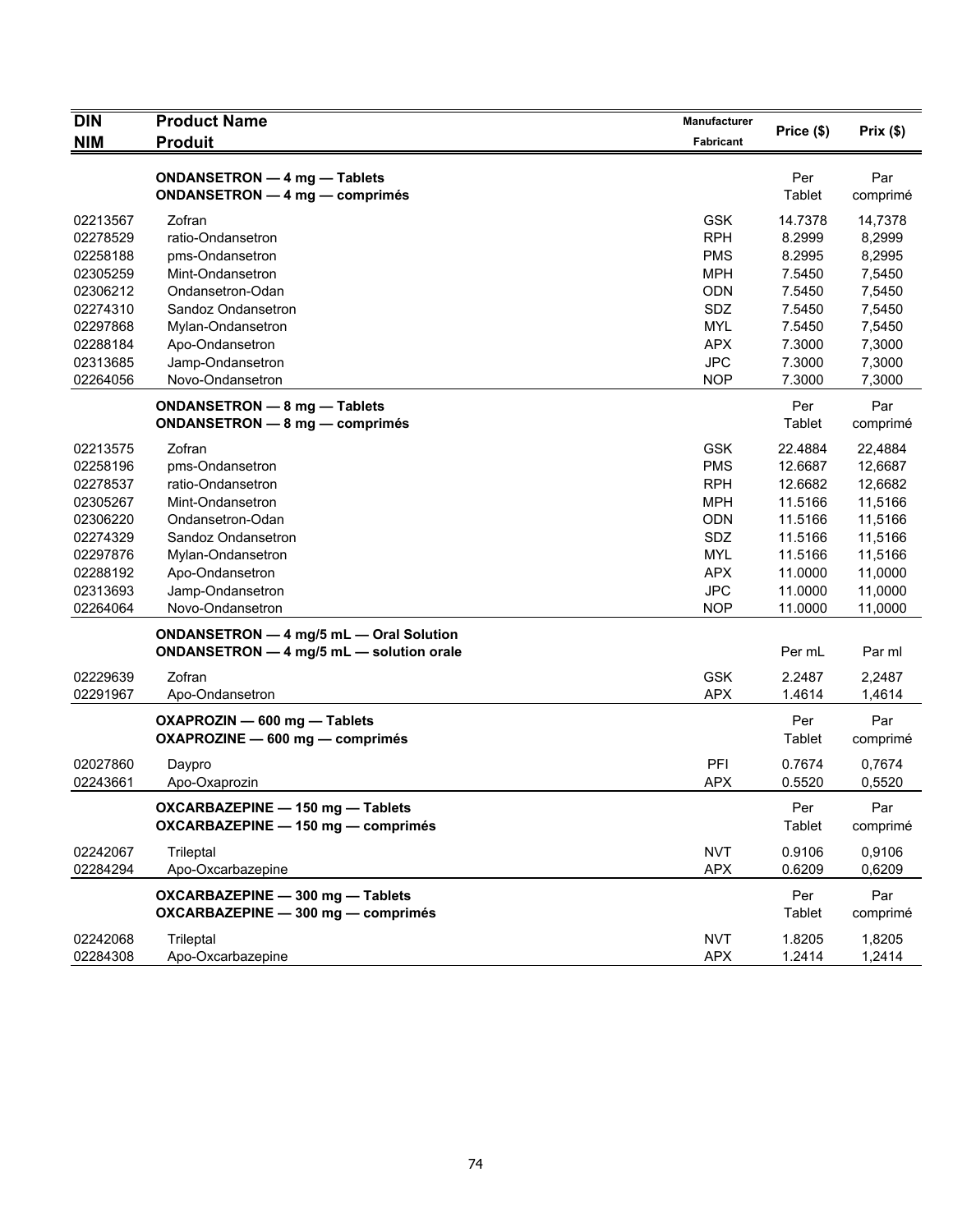| DIN                                                                  | <b>Product Name</b>                                                                                                            | <b>Manufacturer</b>                                                              | Price (\$)                                               | Prix(\$)                                                 |
|----------------------------------------------------------------------|--------------------------------------------------------------------------------------------------------------------------------|----------------------------------------------------------------------------------|----------------------------------------------------------|----------------------------------------------------------|
| <b>NIM</b>                                                           | <b>Produit</b>                                                                                                                 | <b>Fabricant</b>                                                                 |                                                          |                                                          |
|                                                                      | OXCARBAZEPINE - 600 mg - Tablets<br>OXCARBAZEPINE - 600 mg - comprimés                                                         |                                                                                  | Per<br>Tablet                                            | Par<br>comprimé                                          |
| 02242069<br>02284316                                                 | Trileptal<br>Apo-Oxcarbazepine                                                                                                 | <b>NVT</b><br><b>APX</b>                                                         | 3.6410<br>2.4826                                         | 3,6410<br>2,4826                                         |
|                                                                      | OXYBUTYNIN CHLORIDE - 5 mg - Tablets<br>OXYBUTYNINE (CHLORURE D') - 5 mg - comprimés                                           |                                                                                  | Per<br>Tablet                                            | Par<br>comprimé                                          |
| 02220067<br>02163543<br>02158590<br>02230800<br>02230394<br>02220059 | Oxybutynin<br>Apo-Oxybutynin<br>Nu-Oxybutynin<br>Mylan-Oxybutynin<br>Novo-Oxybutynin<br>Oxybutyn                               | <b>ABT</b><br><b>APX</b><br><b>NXP</b><br><b>MYL</b><br><b>NOP</b><br><b>ICN</b> | 0.2915<br>0.2735<br>0.2735<br>0.2734<br>0.2734<br>0.2734 | 0,2915<br>0,2735<br>0,2735<br>0,2734<br>0,2734<br>0,2734 |
| 02240550                                                             | pms-Oxybutynin<br>OXYCODONE HCI - 5 mg - Tablets<br>OXYCODONE (CHLORHYDRATE D') - 5 mg - comprimés                             | <b>PMS</b>                                                                       | 0.2734<br>Per<br>Tablet                                  | 0,2734<br>Par<br>comprimé                                |
| 02231934<br>02319977                                                 | Oxy-IR<br>pms-Oxycodone                                                                                                        | <b>PFR</b><br><b>PMS</b>                                                         | 0.2832<br>0.1776                                         | 0,2832<br>0,1776                                         |
|                                                                      | OXYCODONE HCI - 10 mg - Tablets<br>OXYCODONE (CHLORHYDRATE D') - 10 mg - comprimés                                             |                                                                                  | Per<br>Tablet                                            | Par<br>comprimé                                          |
| 02240131<br>02319985                                                 | Oxy-IR<br>pms-Oxycodone                                                                                                        | <b>PFR</b><br><b>PMS</b>                                                         | 0.4172<br>0.2760                                         | 0,4172<br>0,2760                                         |
|                                                                      | OXYCODONE HCI - 20 mg - Tablets<br>OXYCODONE (CHLORHYDRATE D') - 20 mg - comprimés                                             |                                                                                  | Per<br>Tablet                                            | Par<br>comprimé                                          |
| 02240132<br>02319993<br>02262983                                     | Oxy-IR<br>pms-Oxycodone<br>Supeudol                                                                                            | <b>PFR</b><br><b>PMS</b><br>SDZ                                                  | 0.7245<br>0.4358<br>0.4358                               | 0,7245<br>0,4358<br>0,4358                               |
|                                                                      | OXYCODONE HCI/ACETAMINOPHEN - 5 mg/325 mg - Tablets<br>OXYCODONE (CHLORHYDRATE D')/ACÉTAMINOPHÈNE — 5 mg/325 mg —<br>comprimés |                                                                                  | Per<br>Tablet                                            | Par<br>comprimé                                          |
| 01916475<br>02245758<br>01916548<br>02324628<br>02307898<br>00608165 | Percocet<br>pms-Oxycodone/Acetaminophen<br>Endocet<br>Apo-Oxycodone/Acet<br>Novo-Oxycodone/Acetaminophen<br>ratio-Oxycocet     | SQU<br><b>PMS</b><br>END<br><b>APX</b><br><b>NOP</b><br><b>RPH</b>               | 0.8069<br>0.3135<br>0.1414<br>0.1285<br>0.1285<br>0.1285 | 0,8069<br>0,3135<br>0,1414<br>0,1285<br>0,1285<br>0,1285 |
|                                                                      | OXYCODONE HCI/ASA - 5 mg/325 mg - Tablets<br>OXYCODONE (CHLORHYDRATE D')/AAS - 5 mg/325 mg - comprimés                         |                                                                                  | Per<br><b>Tablet</b>                                     | Par<br>comprimé                                          |
| 01916572<br>00608157                                                 | Percodan<br>ratio-Oxycodan                                                                                                     | SQU<br><b>RPH</b>                                                                | 0.9721<br>0.3542                                         | 0,9721<br>0,3542                                         |
|                                                                      | PAMIDRONATE DISODIUM - 3 mg/mL - Injection<br>PAMIDRONATE DISODIQUE - 3 mg/ml - injection                                      |                                                                                  | Per mL                                                   | Par ml                                                   |
| 02059762<br>02244550<br>02264951<br>02249669                         | Aredia<br>Pamidronate Disodium/Pamidronate disodique<br>Pamidronate Disodium<br>Pamidronate Disodium Omega                     | <b>NVT</b><br>HOI<br>SDZ<br><b>OMA</b>                                           | 17.8453<br>11.0000<br>9.7185<br>8.8350                   | 17,8453<br>11,0000<br>9,7185<br>8,8350                   |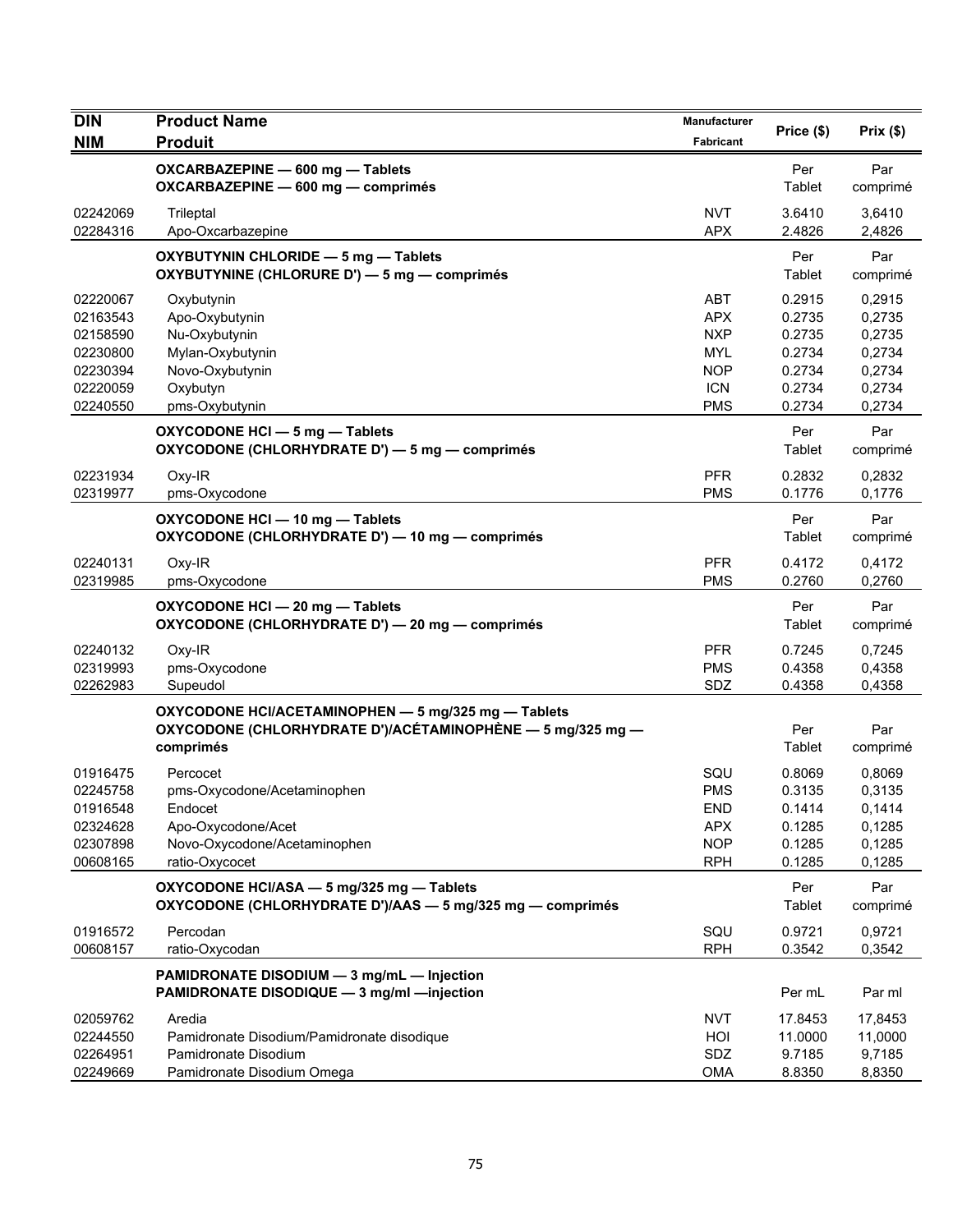| <b>DIN</b>           | <b>Product Name</b>                              | Manufacturer             |                  |                  |
|----------------------|--------------------------------------------------|--------------------------|------------------|------------------|
| <b>NIM</b>           | <b>Produit</b>                                   | <b>Fabricant</b>         | Price (\$)       | Prix(\$)         |
|                      |                                                  |                          |                  |                  |
|                      | PAMIDRONATE DISODIUM - 9 mg/mL - Injection       |                          |                  |                  |
|                      | PAMIDRONATE DISODIQUE - 9 mg/ml - injection      |                          | Per mL           | Par ml           |
| 02059789             | Aredia                                           | <b>NVT</b>               | 53.5348          | 53,5348          |
| 02244552             | Pamidronate Disodium/Pamidronate disodique       | HOI                      | 33.0000          | 33,0000          |
| 02264986             | Pamidronate Disodium                             | <b>SDZ</b>               | 29.1555          | 29,1555          |
| 02249685             | Pamidronate Disodium Omega                       | <b>OMA</b>               | 26.5050          | 26,5050          |
|                      | PANTOPRAZOLE - 20 mg - Tablets                   |                          | Per              | Par              |
|                      | PANTOPRAZOLE - 20 mg - comprimés                 |                          | Tablet           | comprimé         |
| 02241804             | Pantoloc                                         | <b>NYC</b>               | 1.9839           | 1,9839           |
| 02292912             | Apo-Pantoprazole                                 | <b>APX</b>               | 1.2750           | 1,2750           |
| 02285479             | Novo-Pantoprazole                                | <b>NOP</b>               | 1.2750           | 1,2750           |
| 02307863             | pms-Pantoprazole                                 | <b>PMS</b>               | 1.2750           | 1,2750           |
| 02305038             | Ran-Pantoprazole                                 | <b>RAN</b>               | 1.2750           | 1,2750           |
| 02308681             | ratio-Pantoprazole                               | <b>RPH</b>               | 1.2750           | 1,2750           |
| 02301075             | Sandoz Pantoprazole                              | SDZ                      | 1.2750           | 1,2750           |
|                      | PANTOPRAZOLE - 40 mg - Tablets                   |                          | Per              | Par              |
|                      | PANTOPRAZOLE - 40 mg - comprimés                 |                          | Tablet           | comprimé         |
|                      |                                                  |                          |                  |                  |
| 02229453             | Pantoloc                                         | <b>NYC</b>               | 2.2173           | 2.2173           |
| 02292920             | Apo-Pantoprazole                                 | <b>APX</b>               | 1.3699           | 1,3699           |
| 02300486             | Co Pantoprazole                                  | COB                      | 1.3699           | 1,3699           |
| 02299585             | Gen-Pantoprazole                                 | <b>GPM</b>               | 1.3699           | 1,3699           |
| 02285487             | Novo-Pantoprazole                                | <b>NOP</b>               | 1.3699           | 1,3699           |
| 02307871<br>02305046 | pms-Pantoprazole                                 | <b>PMS</b><br><b>RAN</b> | 1.3699<br>1.3699 | 1,3699           |
| 02308703             | Ran-Pantoprazole<br>ratio-Pantoprazole           | <b>RPH</b>               | 1.3699           | 1,3699<br>1,3699 |
| 02301083             | Sandoz Pantoprazole                              | SDZ                      | 1.3699           | 1,3699           |
|                      |                                                  |                          |                  |                  |
|                      | PAROXETINE HCI - 10 mg - Tablets                 |                          | Per              | Par              |
|                      | PAROXÉTINE (CHLORHYDRATE DE) — 10 mg — comprimés |                          | Tablet           | comprimé         |
| 02027887             | Paxil                                            | <b>GSK</b>               | 1.8612           | 1,8612           |
| 02240907             | Apo-Paroxetine                                   | <b>APX</b>               | 1.1475           | 1,1475           |
| 02262746             | Co Paroxetine                                    | COB                      | 1.1473           | 1,1473           |
| 02248556             | Novo-Paroxetine                                  | <b>NOP</b>               | 1.1473           | 1,1473           |
| 02247750             | pms-Paroxetine                                   | <b>PMS</b>               | 1.1473           | 1,1473           |
| 02247810             | ratio-Paroxetine                                 | <b>RPH</b>               | 1.1473           | 1,1473           |
| 02248012             | Mylan-Paroxetine                                 | <b>MYL</b>               | 1.1440           | 1,1440           |
| 02269422             | Sandoz Paroxetine                                | SDZ                      | 1.0430           | 1,0430           |
|                      | PAROXETINE HCI - 20 mg - Tablets                 |                          | Per              | Par              |
|                      | PAROXÉTINE (CHLORHYDRATE DE) - 20 mg - comprimés |                          | Tablet           | comprimé         |
| 01940481             | Paxil                                            | <b>GSK</b>               | 1.9862           | 1,9862           |
| 02247751             | pms-Paroxetine                                   | <b>PMS</b>               | 1.2243           | 1,2243           |
| 02248013             | Mylan-Paroxetine                                 | <b>MYL</b>               | 1.2210           | 1,2210           |
| 02240908             | Apo-Paroxetine                                   | <b>APX</b>               | 1.1019           | 1,1019           |
| 02262754             | Co Paroxetine                                    | COB                      | 1.1019           | 1,1019           |
| 02248557             | Novo-Paroxetine                                  | <b>NOP</b>               | 1.1019           | 1,1019           |
| 02247811             | ratio-Paroxetine                                 | <b>RPH</b>               | 1.1019           | 1,1019           |
| 02254751             | Sandoz Paroxetine                                | SDZ                      | 1.0017           | 1,0017           |
| 02269430             | Sandoz Paroxetine                                | SDZ                      | 1.0017           | 1,0017           |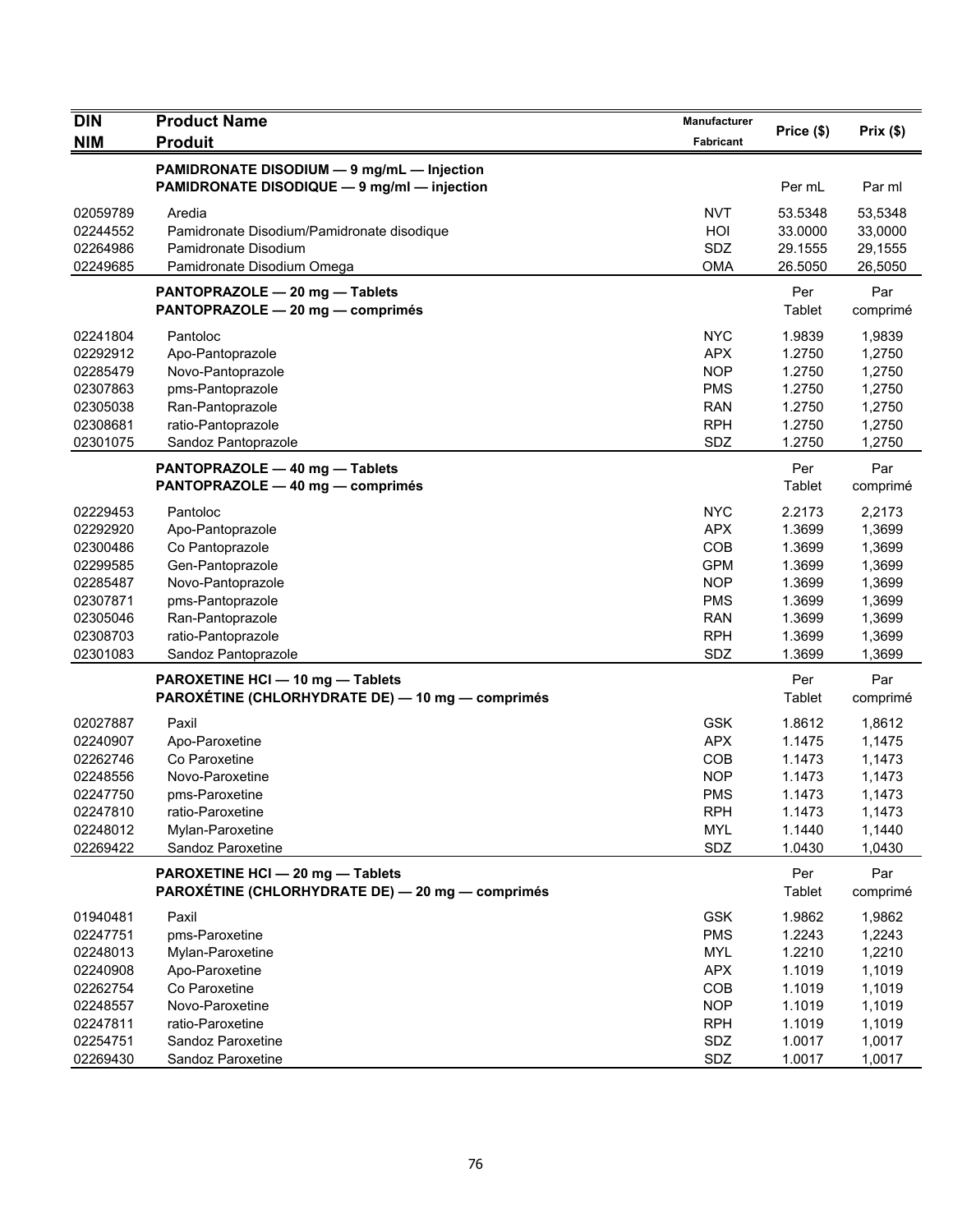| <b>DIN</b> | <b>Product Name</b>                                                                                                                      | Manufacturer | Price (\$)    | Prix(\$)        |
|------------|------------------------------------------------------------------------------------------------------------------------------------------|--------------|---------------|-----------------|
| <b>NIM</b> | <b>Produit</b>                                                                                                                           | Fabricant    |               |                 |
|            | PAROXETINE HCI - 30 mg - Tablets<br>PAROXÉTINE (CHLORHYDRATE DE) - 30 mg - comprimés                                                     |              | Per<br>Tablet | Par<br>comprimé |
| 01940473   | Paxil                                                                                                                                    | <b>GSK</b>   | 2.1102        | 2.1102          |
| 02247752   | pms-Paroxetine                                                                                                                           | <b>PMS</b>   | 1.3013        | 1,3013          |
| 02248014   | Mylan-Paroxetine                                                                                                                         | <b>MYL</b>   | 1.2980        | 1,2980          |
| 02240909   | Apo-Paroxetine                                                                                                                           | <b>APX</b>   | 1.1712        | 1,1712          |
| 02262762   | Co Paroxetine                                                                                                                            | COB          | 1.1712        | 1,1712          |
| 02248558   | Novo-Paroxetine                                                                                                                          | <b>NOP</b>   | 1.1712        | 1,1712          |
| 02247812   | ratio-Paroxetine                                                                                                                         | <b>RPH</b>   | 1.1712        | 1,1712          |
| 02254778   | Sandoz Paroxetine                                                                                                                        | SDZ          | 1.0647        | 1,0647          |
| 02269449   | Sandoz Paroxetine                                                                                                                        | SDZ          | 1.0647        | 1,0647          |
|            | PENICILLIN V (Potassium) - 500,000 IU (300 mg)/5 mL - Oral Liquid<br>PÉNICILLINE V (potassium) - 500 000 UI (300 mg)/5 ml - liquide oral |              | Per mL        | Par ml          |
| 00642231   | Apo-Pen VK                                                                                                                               | <b>APX</b>   | 0.0618        | 0,0618          |
| 00391603   | Novo-Pen-VK                                                                                                                              | <b>NOP</b>   | 0.0618        | 0,0618          |
|            | PENICILLIN V (Potassium) - 500,000 IU (300 mg) - Tablets<br>PÉNICILLINE V (potassique) — 500 000 UI (300 mg) — comprimés                 |              | Per<br>Tablet | Par<br>comprimé |
| 00717568   | Nu-Pen-VK                                                                                                                                | <b>NXP</b>   | 0.0781        | 0,0781          |
| 00021202   | Novo-Pen-VK 500                                                                                                                          | <b>NOP</b>   | 0.0713        | 0,0713          |
| 00642215   | Apo-Pen VK                                                                                                                               | <b>APX</b>   | 0.0710        | 0,0710          |
|            | PENTOXIFYLLINE - 400 mg - Sustained Release Tablets<br>PENTOXIFYLLINE - 400 mg - comprimés à libération progressive                      |              | Per<br>Tablet | Par<br>comprimé |
| 02221977   | Trental                                                                                                                                  | <b>AVE</b>   | 0.8575        | 0,8575          |
| 02230090   | Apo-Pentoxifylline SR                                                                                                                    | <b>APX</b>   | 0.4220        | 0,4220          |
| 02230401   | Nu-Pentoxifylline SR                                                                                                                     | <b>NXP</b>   | 0.4220        | 0,4220          |
| 01968432   | ratio-Pentoxifylline                                                                                                                     | <b>RPH</b>   | 0.4220        | 0,4220          |
|            | PHENYTOIN - 25 mg/mL - Oral Liquid<br>PHENYTOIN - 25 mg/mL - liquide oral                                                                |              | Per mL        | Par ml          |
| 00023450   | <b>Dilantin</b>                                                                                                                          | <b>PDA</b>   | 0.0508        | 0,0508          |
| 02250896   | Taro-Phenytoin                                                                                                                           | <b>TAR</b>   | 0.0343        | 0,0343          |
|            | PIMOZIDE - 2 mg - Tablets<br>PIMOZIDE - 2 mg - comprimés                                                                                 |              | Per<br>Tablet | Par<br>comprimé |
| 02245432   | Apo-Pimozide                                                                                                                             | <b>APX</b>   | 0.2507        | 0,2507          |
| 00313815   | Orap                                                                                                                                     | <b>PML</b>   | 0.2507        | 0,2507          |
|            | PIMOZIDE - 4 mg - Tablets<br>PIMOZIDE - 4 mg - comprimés                                                                                 |              | Per<br>Tablet | Par<br>comprimé |
| 02245433   | Apo-Pimozide                                                                                                                             | <b>APX</b>   | 0.4550        | 0,4550          |
| 00313823   | Orap                                                                                                                                     | <b>PML</b>   | 0.4550        | 0,4550          |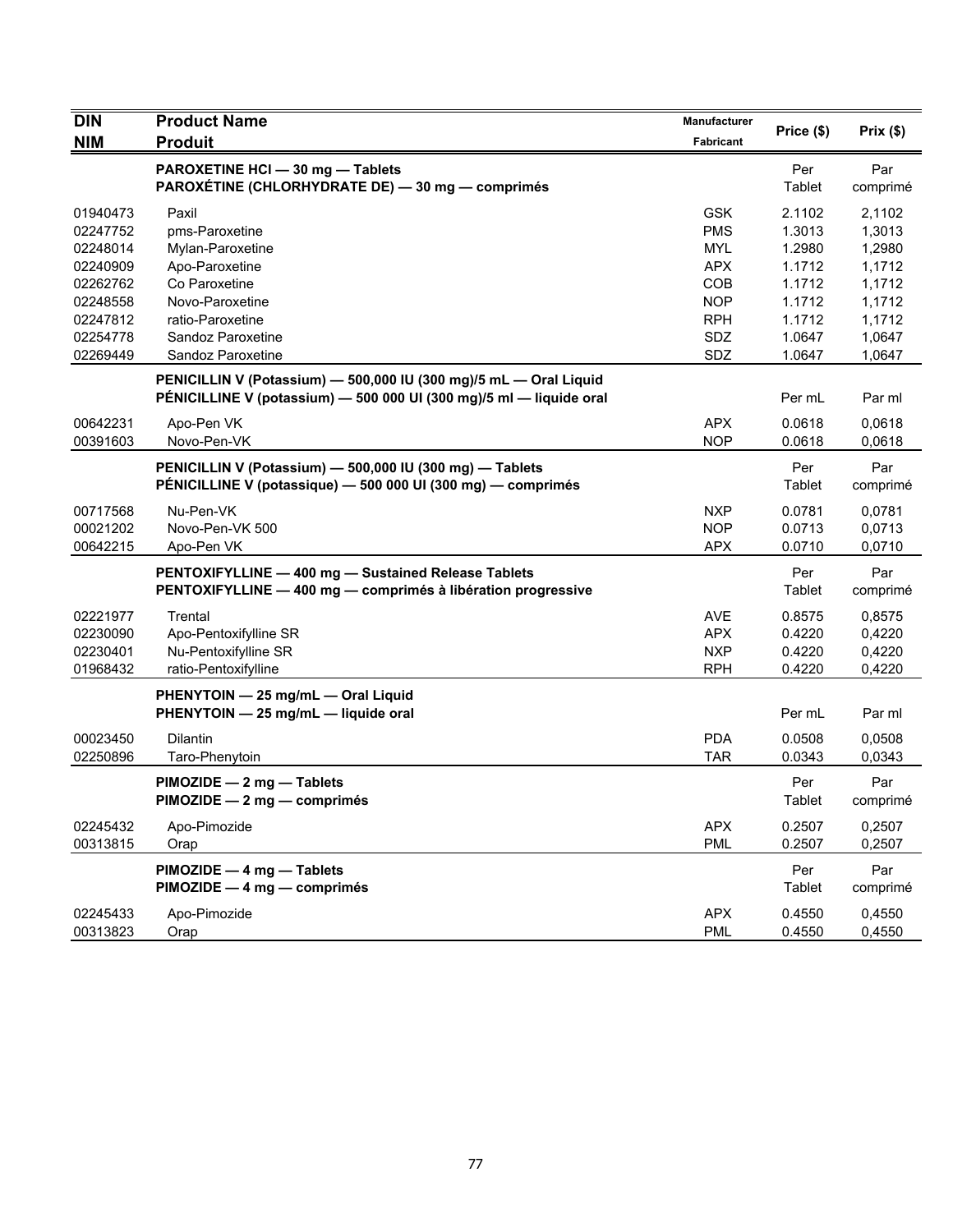| <b>DIN</b>           | <b>Product Name</b>                                                | Manufacturer             |                  |                  |
|----------------------|--------------------------------------------------------------------|--------------------------|------------------|------------------|
| <b>NIM</b>           | <b>Produit</b>                                                     | <b>Fabricant</b>         | Price (\$)       | Prix(\$)         |
|                      | PINDOLOL - 5 mg - Tablets<br>PINDOLOL - 5 mg - comprimés           |                          | Per<br>Tablet    | Par<br>comprimé  |
| 00417270<br>02231650 | Visken<br>Dom-Pindolol                                             | <b>NVT</b><br><b>DOM</b> | 0.5998<br>0.2512 | 0,5998<br>0,2512 |
| 02057808             | Gen-Pindolol                                                       | <b>GPM</b>               | 0.2512           | 0,2512           |
| 02231536<br>00755877 | pms-Pindolol<br>Apo-Pindol                                         | <b>PMS</b><br><b>APX</b> | 0.2512<br>0.2511 | 0,2512<br>0,2511 |
| 00869007             | Novo-Pindol                                                        | <b>NOP</b>               | 0.2511           | 0,2511           |
| 00886149             | Nu-Pindol                                                          | <b>NXP</b>               | 0.2511           | 0,2511           |
| 02261782             | Sandoz Pindolol                                                    | SDZ                      | 0.2511           | 0,2511           |
|                      |                                                                    |                          |                  |                  |
|                      | PINDOLOL - 10 mg - Tablets<br>PINDOLOL - 10 mg - comprimés         |                          | Per<br>Tablet    | Par<br>comprimé  |
| 00443174             | Visken                                                             | <b>NVT</b>               | 1.0223           | 1,0223           |
| 00755885             | Apo-Pindol                                                         | <b>APX</b>               | 0.4362           | 0,4362           |
| 02238046             | Dom-Pindolol                                                       | <b>DOM</b>               | 0.4362           | 0,4362           |
| 02057816             | Gen-Pindolol                                                       | <b>GPM</b>               | 0.4362           | 0,4362           |
| 00869015             | Novo-Pindol                                                        | <b>NOP</b>               | 0.4362           | 0,4362           |
| 00886009             | Nu-Pindol                                                          | <b>NXP</b>               | 0.4362           | 0,4362           |
| 02231537             | pms-Pindolol                                                       | <b>PMS</b>               | 0.4362           | 0,4362           |
| 02261790             | Sandoz Pindolol                                                    | SDZ                      | 0.4362           | 0,4362           |
|                      | PINDOLOL - 15 mg - Tablets<br>PINDOLOL - 15 mg - comprimés         |                          | Per<br>Tablet    | Par<br>comprimé  |
| 00417289             | Visken                                                             | <b>NVT</b>               | 1.4830           | 1,4830           |
| 00755893             | Apo-Pindol                                                         | <b>APX</b>               | 0.6408           | 0,6408           |
| 02057824             | Gen-Pindolol                                                       | <b>GPM</b>               | 0.6408           | 0,6408           |
| 00869023             | Novo-Pindol                                                        | <b>NOP</b>               | 0.6408           | 0,6408           |
| 00886130             | Nu-Pindol                                                          | <b>NXP</b>               | 0.6408           | 0,6408           |
| 02231539             | pms-Pindolol                                                       | <b>PMS</b>               | 0.6408           | 0,6408           |
| 02261804             | Sandoz Pindolol                                                    | SDZ                      | 0.6408           | 0,6408           |
|                      | PIOGLITAZONE - 15 mg - Tablets<br>PIOGLITAZONE - 15 mg - comprimés |                          | Per<br>Tablet    | Par<br>comprimé  |
| 02242572             | Actos                                                              | LIL                      | 2.5561           | 2,5661           |
| 02302942             | Apo-Pioglitazone                                                   | <b>APX</b>               | 1.5716           | 1,5716           |
| 02302861             | Co Pioglitazone                                                    | <b>COB</b>               | 1.5716           | 1,5716           |
| 02298279             | Mylan-Pioglitazone                                                 | <b>MYL</b>               | 1.5716           | 1,5716           |
| 02274914             | Novo-Pioglitazone                                                  | <b>NOP</b>               | 1.5716           | 1,5716           |
| 02303124             | pms-Pioglitazone                                                   | <b>PMS</b>               | 1.5716           | 1,5716           |
| 02301423             | ratio-Pioglitazone                                                 | <b>RPH</b>               | 1.5716           | 1,5716           |
| 02297906             | Sandoz Pioglitazone                                                | SDZ                      | 1.5716           | 1,5716           |
|                      | PIOGLITAZONE - 30 mg - Tablets<br>PIOGLITAZONE - 30 mg - comprimés |                          | Per<br>Tablet    | Par<br>comprimé  |
| 02242573             | Actos                                                              | LIL                      | 3.5810           | 3,5810           |
| 02302950             | Apo-Pioglitazone                                                   | <b>APX</b>               | 2.2017           | 2,2017           |
| 02302888             | Co Pioglitazone                                                    | COB                      | 2.2017           | 2,2017           |
| 02298287             | Mylan-Pioglitazone                                                 | <b>MYL</b>               | 2.2017           | 2,2017           |
| 02274922             | Novo-Pioglitazone                                                  | <b>NOP</b>               | 2.2017           | 2,2017           |
| 02303132             | pms-Pioglitazone                                                   | <b>PMS</b>               | 2.2017           | 2,2017           |
| 02301431             | ratio-Pioglitazone                                                 | <b>RPH</b>               | 2.2017           | 2,2017           |
| 02297914             | Sandoz Pioglitazone                                                | SDZ                      | 2.2017           | 2,2017           |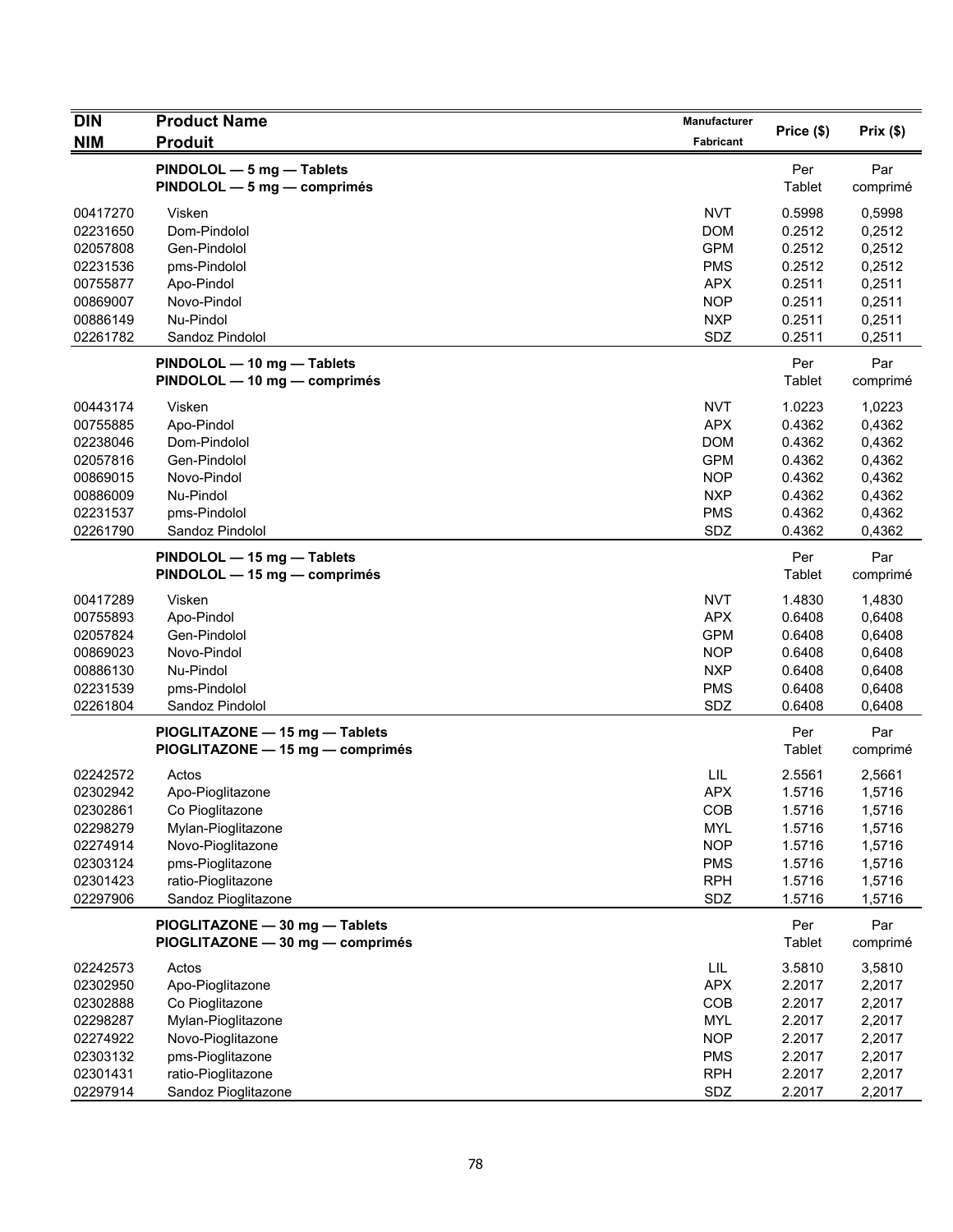| <b>DIN</b><br><b>NIM</b> | <b>Product Name</b><br><b>Produit</b>                                               | Manufacturer<br>Fabricant | Price (\$)       | Prix(\$)         |
|--------------------------|-------------------------------------------------------------------------------------|---------------------------|------------------|------------------|
|                          |                                                                                     |                           |                  |                  |
|                          | PIOGLITAZONE - 45 mg - Tablets<br>PIOGLITAZONE - 45 mg - comprimés                  |                           | Per<br>Tablet    | Par<br>comprimé  |
|                          |                                                                                     |                           |                  |                  |
| 02242574<br>02302977     | Actos                                                                               | <b>LIL</b><br><b>APX</b>  | 5.3844<br>3.3105 | 5,3844           |
| 02302896                 | Apo-Pioglitazone<br>Co Pioglitazone                                                 | COB                       | 3.3105           | 3,3105<br>3,3105 |
| 02298295                 | Mylan-Pioglitazone                                                                  | <b>MYL</b>                | 3.3105           | 3,3105           |
| 02274930                 | Novo-Pioglitazone                                                                   | <b>NOP</b>                | 3.3105           | 3,3105           |
| 02303140                 | pms-Pioglitazone                                                                    | <b>PMS</b>                | 3.3105           | 3,3105           |
| 02301458                 | ratio-Pioglitazone                                                                  | <b>RPH</b>                | 3.3105           | 3,3105           |
| 02297922                 | Sandoz Pioglitazone                                                                 | SDZ                       | 3.3105           | 3,3105           |
|                          | PIROXICAM - 10 mg - Capsules                                                        |                           | Per              | Par              |
|                          | PIROXICAM - 10 mg - capsules                                                        |                           | Capsule          | capsule          |
| 00642886                 | Apo-Piroxicam                                                                       | <b>APX</b>                | 0.4562           | 0,4562           |
| 02171813                 | Gen-Piroxicam                                                                       | <b>GPM</b>                | 0.4562           | 0,4562           |
| 00695718                 | Novo-Pirocam                                                                        | <b>NOP</b>                | 0.4562           | 0,4562           |
| 00865761                 | Nu-Pirox                                                                            | <b>NXP</b>                | 0.4562           | 0,4562           |
|                          | PIROXICAM - 20 mg - Capsules<br>PIROXICAM - 20 mg - capsules                        |                           | Per<br>Capsule   | Par<br>capsule   |
| 00695696                 | Novo-Pirocam                                                                        | <b>NOP</b>                | 0.7875           | 0,7875           |
| 00642894                 | Apo-Piroxicam                                                                       | <b>APX</b>                | 0.7874           | 0,7874           |
| 02239536                 | Dom-Piroxicam                                                                       | <b>DOM</b>                | 0.7874           | 0,7874           |
| 02171821                 | Gen-Piroxicam                                                                       | <b>GPM</b>                | 0.7874           | 0,7874           |
| 00836230                 | pms-Piroxicam                                                                       | <b>PMS</b>                | 0.7874           | 0,7874           |
| 00865788                 | Nu-Pirox                                                                            | <b>NXP</b>                | 0.7874           | 0,7874           |
|                          | POLYMYXIN/NEOMYCIN/HYDROCORTISONE - 10,000 U/3.5 mg/10 mg per<br>mL - Otic Solution |                           |                  |                  |
|                          | POLYMYXINE/NÉOMYCINE/HYDROCORTISONE - 10 000 U/3,5 mg/10 mg                         |                           |                  |                  |
|                          | par ml - solution otique                                                            |                           | Per mL           | Par ml           |
| 01912828                 | Cortisporin                                                                         | <b>GSK</b>                | 1.4091           | 1,4091           |
| 02230386                 | Sandoz Cortimyxin                                                                   | SDZ                       | 1.0250           | 1,0250           |
|                          | POTASSIUM CHLORIDE - 1.33 mEq/mL - Oral Liquid                                      |                           |                  |                  |
|                          | POTASSIUM (CHLORURE DE) - 1,33 mEq/ml - liquide oral                                |                           | Per mL           | Par ml           |
| 01918303                 | $K-10$                                                                              | <b>GSK</b>                | 0.0170           | 0,0170           |
| 02238604                 | pms-Potassium Chloride                                                              | <b>PMS</b>                | 0.0144           | 0,0144           |
|                          | PRAMIPEXOLE - 0.25 mg - Tablets<br>PRAMIPEXOLE - 0.25 mg - comprimés                |                           | Per<br>Tablet    | Par<br>comprimé  |
| 02237145                 | Mirapex                                                                             | <b>BOE</b>                | 1.2144           | 1,2144           |
| 02290111                 | pms-Pramipexole                                                                     | <b>PMS</b>                | 0.7623           | 0,7623           |
| 02292378                 | Apo-Pramipexole                                                                     | <b>APX</b>                | 0.6930           | 0,6930           |
| 02297302                 | Co Pramipexole                                                                      | COB                       | 0.6930           | 0,6930           |
| 02269309                 | Novo-Pramipexole                                                                    | <b>NOP</b>                | 0.6930           | 0,6930           |
| 02315262                 | Sandoz Pramipexole                                                                  | SDZ                       | 0.6930           | 0,6930           |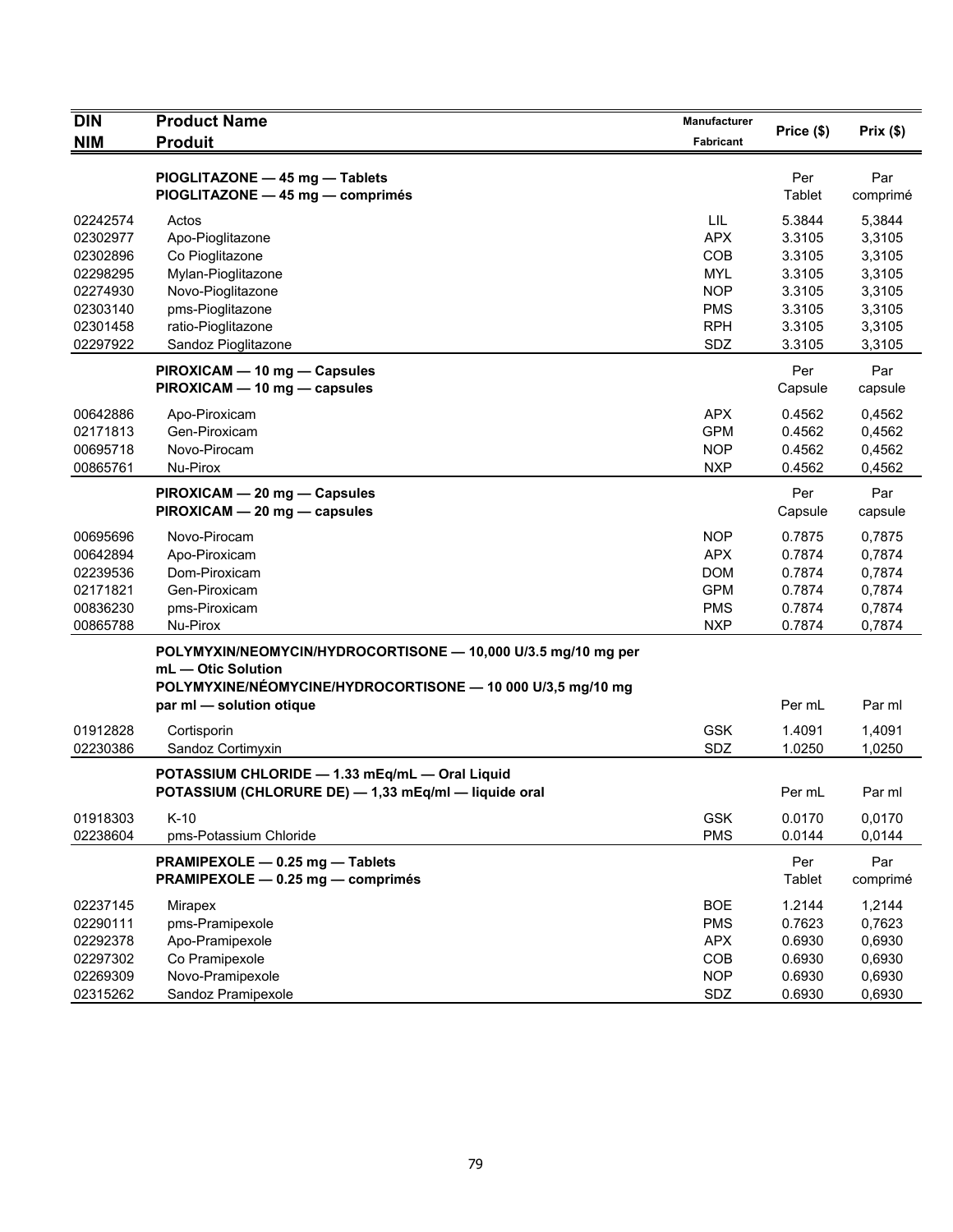| <b>DIN</b> | <b>Product Name</b>                                             | <b>Manufacturer</b> |            |                          |
|------------|-----------------------------------------------------------------|---------------------|------------|--------------------------|
| <b>NIM</b> | <b>Produit</b>                                                  | <b>Fabricant</b>    | Price (\$) | Prix(\$)                 |
|            | PRAMIPEXOLE - 0.5 mg - Tablets                                  |                     | Per        | Par                      |
|            | PRAMIPEXOLE - 0.5 mg - comprimés                                |                     | Tablet     | comprimé                 |
| 02241594   | Mirapex                                                         | <b>BOE</b>          | 2.4288     | 2,4288                   |
| 02290138   | pms-Pramipexole                                                 | <b>PMS</b>          | 1.5246     | 1,5246                   |
| 02292386   | Apo-Pramipexole                                                 | <b>APX</b>          | 1.3860     | 1,3860                   |
| 02297310   | Co Pramipexole                                                  | COB                 | 1.3860     | 1,3860                   |
| 02269317   | Novo-Pramipexole                                                | <b>NOP</b>          | 1.3860     | 1,3860                   |
| 02315270   | Sandoz Pramipexole                                              | <b>SDZ</b>          | 1.3860     | 1,3860                   |
|            | PRAMIPEXOLE - 1 mg - Tablets                                    |                     | Per        | Par                      |
|            | PRAMIPEXOLE - 1 mg - comprimés                                  |                     | Tablet     | comprimé                 |
| 02237146   | Mirapex                                                         | <b>BOE</b>          | 2.4288     | 2,4288                   |
| 02290146   | pms-Pramipexole                                                 | <b>PMS</b>          | 1.5246     | 1,5246                   |
| 02292394   | Apo-Pramipexole                                                 | <b>APX</b>          | 1.3860     | 1,3860                   |
| 02297329   | Co Pramipexole                                                  | COB                 | 1.3860     | 1,3860                   |
| 02269325   | Novo-Pramipexole                                                | <b>NOP</b>          | 1.3860     | 1,3860                   |
| 02315289   | Sandoz Pramipexole                                              | <b>SDZ</b>          | 1.3860     | 1,3860                   |
|            | PRAMIPEXOLE - 1.5 mg - Tablets                                  |                     | Per        | Par                      |
|            | PRAMIPEXOLE - 1.5 mg - comprimés                                |                     | Tablet     | comprimé                 |
| 02237147   | Mirapex                                                         | <b>BOE</b>          | 2.4288     | 2.4288                   |
| 02290154   | pms-Pramipexole                                                 | <b>PMS</b>          | 1.5246     | 1,5246                   |
| 02292408   | Apo-Pramipexole                                                 | <b>APX</b>          | 1.3860     | 1,3860                   |
| 02297337   | Co Pramipexole                                                  | COB                 | 1.3860     | 1,3860                   |
| 02269333   | Novo-Pramipexole                                                | <b>NOP</b>          | 1.3860     | 1,3860                   |
| 02315297   | Sandoz Pramipexole                                              | SDZ                 | 1.3860     | 1,3860                   |
|            | <b>PRAMOXINE HCI/HYDROCORTISONE ACETATE/ZINC SULFATE —</b>      |                     |            |                          |
|            | 10 mg/5 mg/5 mg per $g -$ Ointment                              |                     |            |                          |
|            | PRAMOXINE HCI/HYDROCORTISONE (ACETATE D')/ZINC (SULFATE DE) -   |                     | Per        | Par                      |
|            | 10 mg/5 mg/5 mg per g — pommade                                 |                     | Gram       | gramme                   |
| 00505781   | Anugesic HC                                                     | PFI                 | 1.1440     | 1,1440                   |
| 02234466   | Proctodan-HC                                                    | <b>ODN</b>          | 0.8834     | 0,8834                   |
| 02247692   | Sandoz Anuzinc HC Plus                                          | SDZ                 | 0.8833     | 0,8833                   |
|            | <b>PRAMOXINE HCI/ZINC SULFATE MONOHYDRATE/</b>                  |                     |            |                          |
|            | HYDROCORTISONE ACETATE - 20 mg/10 mg/10 mg - Suppositories      |                     |            |                          |
|            | PRAMOXINE (CHLORHYDRATE DE)/ZINC (SULFATE MONOHYDRATÉ DE)/      |                     | Per        | Par                      |
|            | HYDROCORTISONE (ACÉTATE D') - 20 mg/10 mg/10 mg - suppositoires |                     |            | Suppository suppositoire |
| 00476242   | Anugesic HC                                                     | <b>PDA</b>          | 1.4300     | 1,4300                   |
| 02240851   | Proctodan-HC                                                    | <b>ODN</b>          | 1.1042     | 1,1042                   |
| 02242797   | Sandoz Anuzinc HC Plus                                          | SDZ                 | 1.1042     | 1,1042                   |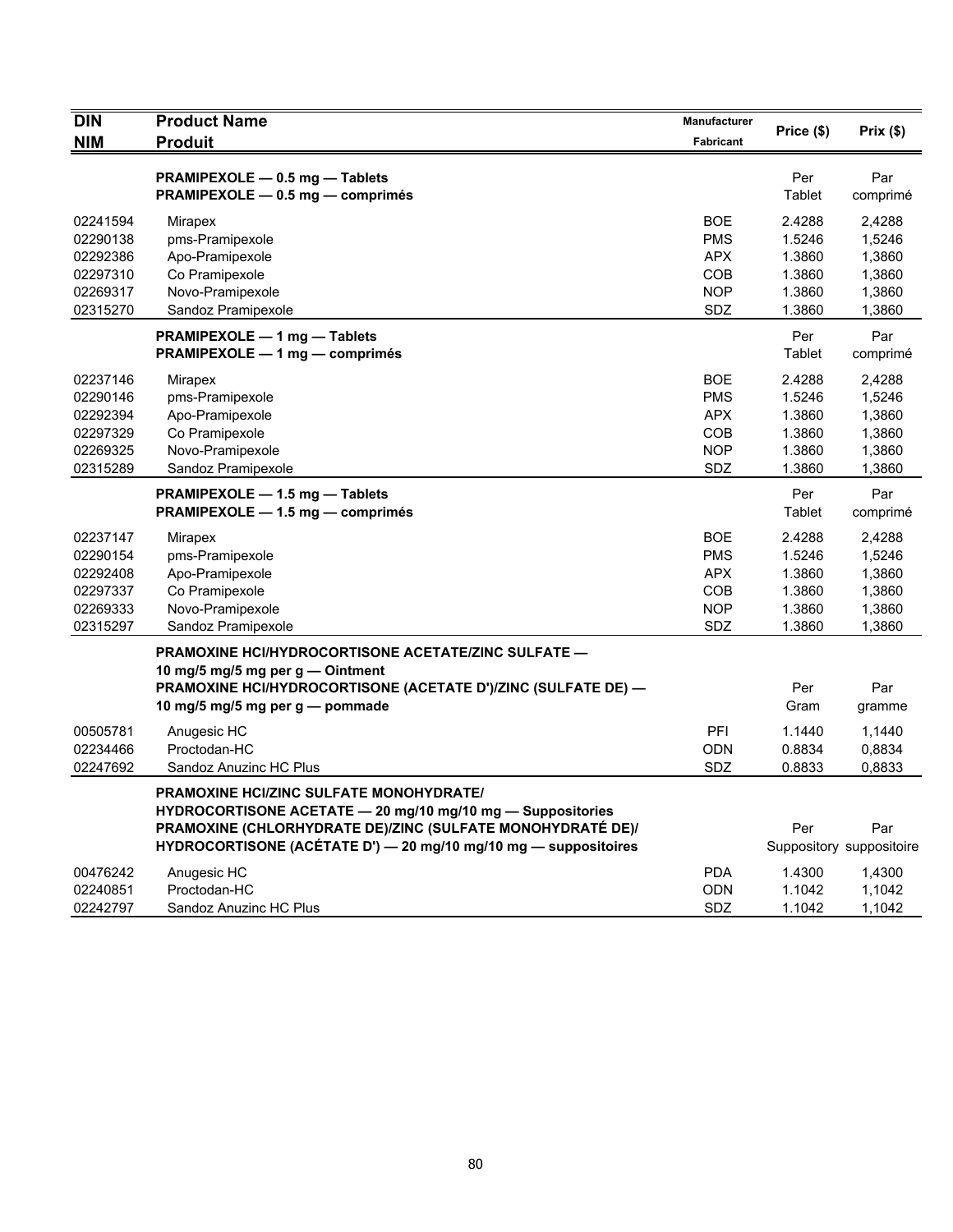| <b>DIN</b> | <b>Product Name</b>                                                                     | <b>Manufacturer</b> | Price (\$)    |                 |
|------------|-----------------------------------------------------------------------------------------|---------------------|---------------|-----------------|
| <b>NIM</b> | <b>Produit</b>                                                                          | Fabricant           |               | Prix (\$)       |
|            | PRAVASTATIN SODIUM - 10 mg - Tablets<br><b>PRAVASTATINE SODIQUE - 10 mg - comprimés</b> |                     | Per<br>Tablet | Par<br>comprimé |
| 02243506   | Apo-Pravastatin                                                                         | <b>APX</b>          | 1.0483        | 1,0483          |
| 02248182   | Co Pravastatin                                                                          | COB                 | 1.0483        | 1,0483          |
| 02257092   | Mylan-Pravastatin                                                                       | <b>MYL</b>          | 1.0483        | 1,0483          |
| 02247008   | Novo-Pravastatin                                                                        | <b>NOP</b>          | 1.0483        | 1,0483          |
| 02244350   | Nu-Pravastatin                                                                          | <b>NXP</b>          | 1.0483        | 1,0483          |
| 02247655   | pms-Pravastatin                                                                         | <b>PMS</b>          | 1.0483        | 1,0483          |
| 00893749   | Pravachol                                                                               | SQU                 | 1.0483        | 1,0483          |
| 02246930   | ratio-Pravastatin                                                                       | <b>RPH</b>          | 1.0483        | 1,0483          |
| 02284421   | Ran-Pravastatin                                                                         | <b>RAN</b>          | 0.9530        | 0,9530          |
| 02247856   | Sandoz Pravastatin                                                                      | SDZ                 | 0.9530        | 0,9530          |
|            | PRAVASTATIN SODIUM - 20 mg - Tablets<br><b>PRAVASTATINE SODIQUE - 20 mg - comprimés</b> |                     | Per<br>Tablet | Par<br>comprimé |
| 02248183   | Co Pravastatin                                                                          | COB                 | 1.2368        | 1,2368          |
| 02257106   | Mylan-Pravastatin                                                                       | <b>MYL</b>          | 1.2368        | 1,2368          |
| 00893757   | Pravachol                                                                               | SQU                 | 1.2368        | 1,2368          |
| 02246931   | ratio-Pravastatin                                                                       | <b>RPH</b>          | 1.2368        | 1,2368          |
| 02243507   | Apo-Pravastatin                                                                         | <b>APX</b>          | 1.2367        | 1,2367          |
| 02247009   | Novo-Pravastatin                                                                        | <b>NOP</b>          | 1.2367        | 1,2367          |
| 02244351   | Nu-Pravastatin                                                                          | <b>NXP</b>          | 1.2367        | 1,2367          |
| 02247656   | pms-Pravastatin                                                                         | <b>PMS</b>          | 1.2367        | 1,2367          |
| 02284448   | Ran-Pravastatin                                                                         | <b>RAN</b>          | 1.1243        | 1,1243          |
| 02247857   | Sandoz Pravastatin                                                                      | SDZ                 | 1.1243        | 1,1243          |
|            | PRAVASTATIN SODIUM - 40 mg - Tablets                                                    |                     | Per           | Par             |
|            | <b>PRAVASTATINE SODIQUE - 40 mg - comprimés</b>                                         |                     | Tablet        | comprimé        |
| 02248184   | Co Pravastatin                                                                          | COB                 | 1.4898        | 1,4898          |
| 02257114   | Mylan-Pravastatin                                                                       | <b>MYL</b>          | 1.4898        | 1,4898          |
| 02222051   | Pravachol                                                                               | SQU                 | 1.4898        | 1,4898          |
| 02246932   | ratio-Pravastatin                                                                       | <b>RPH</b>          | 1.4898        | 1,4898          |
| 02243508   | Apo-Pravastatin                                                                         | <b>APX</b>          | 1.4897        | 1,4897          |
| 02247010   | Novo-Pravastatin                                                                        | <b>NOP</b>          | 1.4897        | 1,4897          |
| 02244352   | Nu-Pravastatin                                                                          | <b>NXP</b>          | 1.4897        | 1,4897          |
| 02247657   | pms-Pravastatin                                                                         | <b>PMS</b>          | 1.4897        | 1,4897          |
| 02284456   | Ran-Pravastatin                                                                         | <b>RAN</b>          | 1.3543        | 1,3543          |
| 02247858   | Sandoz Pravastatin                                                                      | SDZ                 | 1.3543        | 1,3543          |
|            | PRAZOSIN - 1 mg - Tablets<br>PRAZOSINE - 1 mg - comprimés                               |                     | Per<br>Tablet | Par<br>comprimé |
| 00560952   | <b>Minipress</b>                                                                        | PFI                 | 0.3252        | 0,3252          |
| 00882801   | Apo-Prazo                                                                               | <b>APX</b>          | 0.2261        | 0,2261          |
| 01913794   | Nu-Prazo                                                                                | <b>NXP</b>          | 0.2261        | 0,2261          |
| 01934198   | Novo-Prazin                                                                             | <b>NOP</b>          | 0.2055        | 0,2055          |
|            | PRAZOSIN - 2 mg - Tablets                                                               |                     | Per           | Par             |
|            | PRAZOSINE - 2 mg - comprimés                                                            |                     | <b>Tablet</b> | comprimé        |
| 00560960   | <b>Minipress</b>                                                                        | PFI                 | 0.4415        | 0,4415          |
| 00882828   | Apo-Prazo                                                                               | <b>APX</b>          | 0.3070        | 0,3070          |
| 01913808   | Nu-Prazo                                                                                | <b>NXP</b>          | 0.3070        | 0,3070          |
| 01934201   | Novo-Prazin                                                                             | <b>NOP</b>          | 0.2791        | 0,2791          |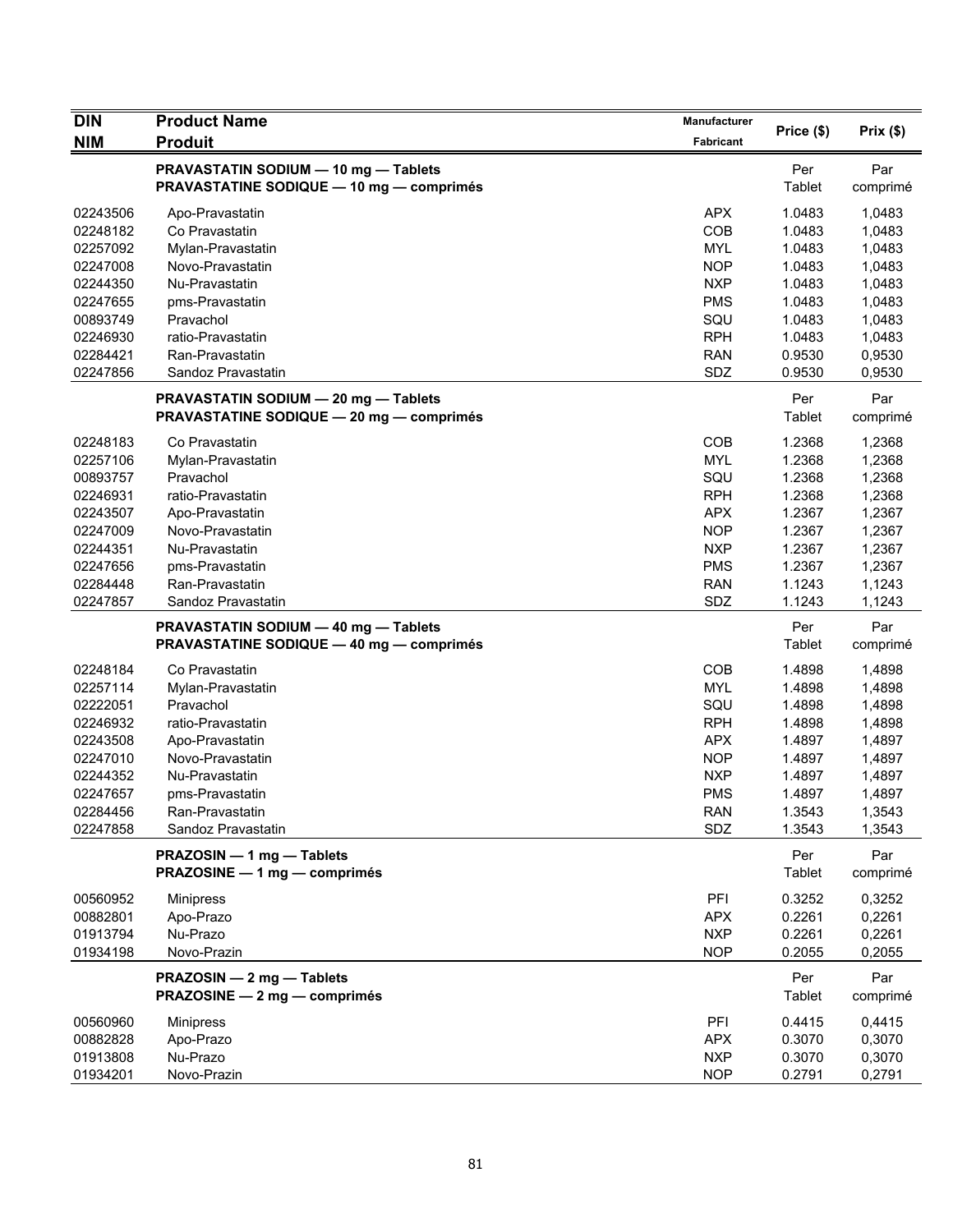| <b>DIN</b>                                               | <b>Product Name</b>                                                                                                     | Manufacturer                                                | Price (\$)                                     | Prix(\$)                                       |
|----------------------------------------------------------|-------------------------------------------------------------------------------------------------------------------------|-------------------------------------------------------------|------------------------------------------------|------------------------------------------------|
| <b>NIM</b>                                               | <b>Produit</b>                                                                                                          | Fabricant                                                   |                                                |                                                |
|                                                          | PRAZOSIN - 5 mg - Tablets<br>PRAZOSINE - 5 mg - comprimés                                                               |                                                             | Per<br>Tablet                                  | Par<br>comprimé                                |
| 00560979<br>00882836<br>01913816<br>01934228             | <b>Minipress</b><br>Apo-Prazo<br>Nu-Prazo<br>Novo-Prazin                                                                | PFI<br><b>APX</b><br><b>NXP</b><br><b>NOP</b>               | 0.6070<br>0.4187<br>0.4187<br>0.3806           | 0,6070<br>0,4187<br>0,4187<br>0,3806           |
|                                                          | <b>PREDNISOLONE ACETATE - 1% - Ophthalmic Suspension</b><br>PREDNISOLONE (ACÉTATE DE) - 1 % - suspension ophtalmique    |                                                             | Per mL                                         | Par ml                                         |
| 00301175<br>01916203<br>00700401                         | Pred-Forte<br>Sandoz Prednisolone<br>ratio-Prednisolone                                                                 | <b>ALL</b><br>SDZ<br><b>RPH</b>                             | 4.8466<br>2.1450<br>1.9400                     | 4,8466<br>2,1450<br>1,9400                     |
|                                                          | PREDNISOLONE SODIUM PHOSPHATE - 5 mg/5 mL - Oral Solution<br>PREDNISOLONE SODIUM PHOSPHATE - 5 mg/5 ml - solution orale |                                                             | Per mL                                         | Par ml                                         |
| 02230619<br>02245532                                     | Pediapred<br>pms-Prednisolone                                                                                           | <b>AVE</b><br><b>PMS</b>                                    | 0.1346<br>0.0768                               | 0.1346<br>0,0768                               |
|                                                          | PREDNISONE - 1 mg - Tablets<br>PREDNISONE - 1 mg - comprimés                                                            |                                                             | Per<br>Tablet                                  | Par<br>comprimé                                |
| 00271373<br>00598194                                     | Winpred<br>Apo-Prednisone                                                                                               | <b>ICN</b><br><b>APX</b>                                    | 0.1139<br>0.1072                               | 0,1139<br>0,1072                               |
|                                                          | PREDNISONE - 5 mg - Tablets<br>PREDNISONE - 5 mg - comprimés                                                            |                                                             | Per<br>Tablet                                  | Par<br>comprimé                                |
| 00312770<br>00021695                                     | Apo-Prednisone<br>Novo-Prednisone                                                                                       | <b>APX</b><br><b>NOP</b>                                    | 0.0401<br>0.0286                               | 0,0401<br>0,0286                               |
|                                                          | PREDNISONE - 50 mg - Tablets<br>PREDNISONE - 50 mg - comprimés                                                          |                                                             | Per<br>Tablet                                  | Par<br>comprimé                                |
| 00550957<br>00232378                                     | Apo-Prednisone<br>Novo-Prednisone                                                                                       | <b>APX</b><br><b>NOP</b>                                    | 0.1735<br>0.1205                               | 0.1735<br>0,1205                               |
|                                                          | PRIMIDONE - 125 mg - Tablets<br>PRIMIDONE - 125 mg - comprimés                                                          |                                                             | Per<br>Tablet                                  | Par<br>comprimé                                |
| 02042363<br>00399310                                     | Mysoline<br>Apo-Primidone                                                                                               | <b>DRX</b><br><b>APX</b>                                    | 0.0641<br>0.0553                               | 0,0641<br>0,0553                               |
|                                                          | PRIMIDONE - 250 mg - Tablets<br>PRIMIDONE - 250 mg - comprimés                                                          |                                                             | Per<br>Tablet                                  | Par<br>comprimé                                |
| 02042355<br>00396761                                     | Mysoline<br>Apo-Primidone                                                                                               | <b>DRX</b><br><b>APX</b>                                    | 0.1239<br>0.0870                               | 0,1239<br>0,0870                               |
|                                                          | PROPAFENONE HCI - 150 mg - Tablets<br>PROPAFÉNONE (CHLORHYDRATE DE) - 150 mg - comprimés                                |                                                             | Per<br>Tablet                                  | Par<br>comprimé                                |
| 00603708<br>02245372<br>02243727<br>02243324<br>02294559 | Rythmol<br>Mylan-Propafenone<br>pms-Propafenone<br>Apo-Propafenone<br>pms-Propafenone                                   | ABB<br><b>MYL</b><br><b>PMS</b><br><b>APX</b><br><b>PMS</b> | 1.2427<br>0.7497<br>0.7497<br>0.4703<br>0.4275 | 1,2427<br>0,7497<br>0,7497<br>0,4703<br>0,4275 |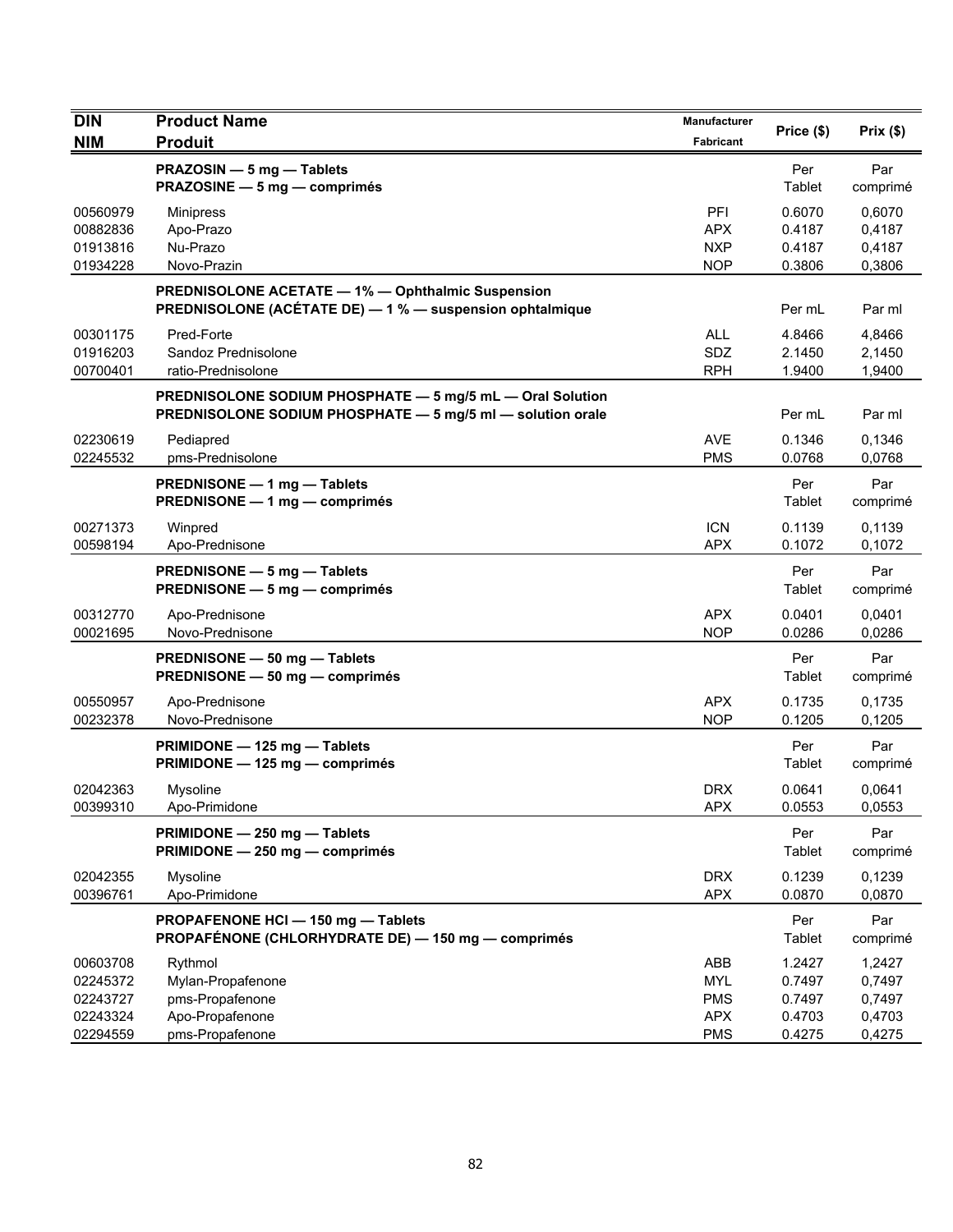| <b>DIN</b>                                               | <b>Product Name</b>                                                                    | Manufacturer                                                       | Price (\$)                                     | Prix(\$)                                       |
|----------------------------------------------------------|----------------------------------------------------------------------------------------|--------------------------------------------------------------------|------------------------------------------------|------------------------------------------------|
| <b>NIM</b>                                               | <b>Produit</b>                                                                         | Fabricant                                                          |                                                |                                                |
|                                                          | PROPAFENONE HCI-300 mg-Tablets<br>PROPAFÉNONE (CHLORHYDRATE DE) - 300 mg - comprimés   |                                                                    | Per<br>Tablet                                  | Par<br>comprimé                                |
| 00603716<br>02245373<br>02243728<br>02243325<br>02294575 | Rythmol<br>Mylan-Propafenone<br>pms-Propafenone<br>Apo-Propafenone<br>pms-Propafenone  | ABB<br><b>MYL</b><br><b>PMS</b><br><b>APX</b><br><b>PMS</b>        | 2.1905<br>1.3217<br>1.3217<br>0.8291<br>0.7537 | 2,1905<br>1,3217<br>1,3217<br>0,8291<br>0,7537 |
|                                                          | PROPRANOLOL HCI - 10 mg - Tablets<br>PROPRANOLOL (CHLORHYDRATE DE) - 10 mg - comprimés |                                                                    | Per<br>Tablet                                  | Par<br>comprimé                                |
| 02042177<br>00496480<br>02137313<br>00582255<br>00402788 | Inderal<br>Novo-Pranol<br>Dom-Propranolol<br>pms-Propranolol<br>Apo-Propranolol        | <b>WAY</b><br><b>NOP</b><br><b>DOM</b><br><b>PMS</b><br><b>APX</b> | 0.0895<br>0.0264<br>0.0212<br>0.0212<br>0.0211 | 0.0895<br>0,0264<br>0,0212<br>0,0212<br>0,0211 |
|                                                          | PROPRANOLOL HCI-20 mg-Tablets<br>PROPRANOLOL (CHLORHYDRATE DE) - 20 mg - comprimés     |                                                                    | Per<br>Tablet                                  | Par<br>comprimé                                |
| 00663719<br>00740675                                     | Apo-Propranolol<br>Novo-Pranol                                                         | <b>APX</b><br><b>NOP</b>                                           | 0.0381<br>0.0381                               | 0,0381<br>0,0381                               |
|                                                          | PROPRANOLOL HCI - 40 mg - Tablets<br>PROPRANOLOL (CHLORHYDRATE DE) - 40 mg - comprimés |                                                                    | Per<br>Tablet                                  | Par<br>comprimé                                |
| 00402753<br>02137321<br>00496499<br>00582263             | Apo-Propranolol<br>Dom-Propranolol<br>Novo-Pranol<br>pms-Propranolol                   | <b>APX</b><br><b>DOM</b><br><b>NOP</b><br><b>PMS</b>               | 0.0383<br>0.0383<br>0.0383<br>0.0383           | 0,0383<br>0,0383<br>0,0383<br>0,0383           |
|                                                          | PROPRANOLOL HCI - 80 mg - Tablets<br>PROPRANOLOL (CHLORHYDRATE DE) - 80 mg - comprimés |                                                                    | Per<br>Tablet                                  | Par<br>comprimé                                |
| 02042215<br>00582271<br>00402761<br>00496502             | Inderal<br>pms-Propranolol<br>Apo-Propranolol<br>Novo-Pranol                           | <b>WAY</b><br><b>PMS</b><br><b>APX</b><br><b>NOP</b>               | 0.2238<br>0.0776<br>0.0644<br>0.0644           | 0,2238<br>0,0776<br>0,0644<br>0,0644           |
|                                                          | <b>PSYLLIUM MUCILLOID - Powder</b><br>PSYLLIUM (MUCILLOÏDE HYDROPHILE DE) — poudre     |                                                                    | Per<br>Dose                                    | Par<br>dose                                    |
| 02174812<br>00599875                                     | Metamucil<br>Mucillium                                                                 | <b>PGP</b><br><b>PMS</b>                                           | 0.1852<br>0.1466                               | 0,1852<br>0,1466                               |
|                                                          | PYRIDOXINE HCI - 25 mg - Tablets<br>PYRIDOXINE (CHLORHYDRATE DE) - 25 mg - comprimés   |                                                                    | Per<br>Tablet                                  | Par<br>comprimé                                |
| 01943200<br>00232475                                     | Vitamin $B_6$ /Vitamine $B_6$<br>Vitamin $B_6$ /Vitamine $B_6$                         | ODN<br><b>PMS</b>                                                  | 0.0295<br>0.0270                               | 0,0295<br>0,0270                               |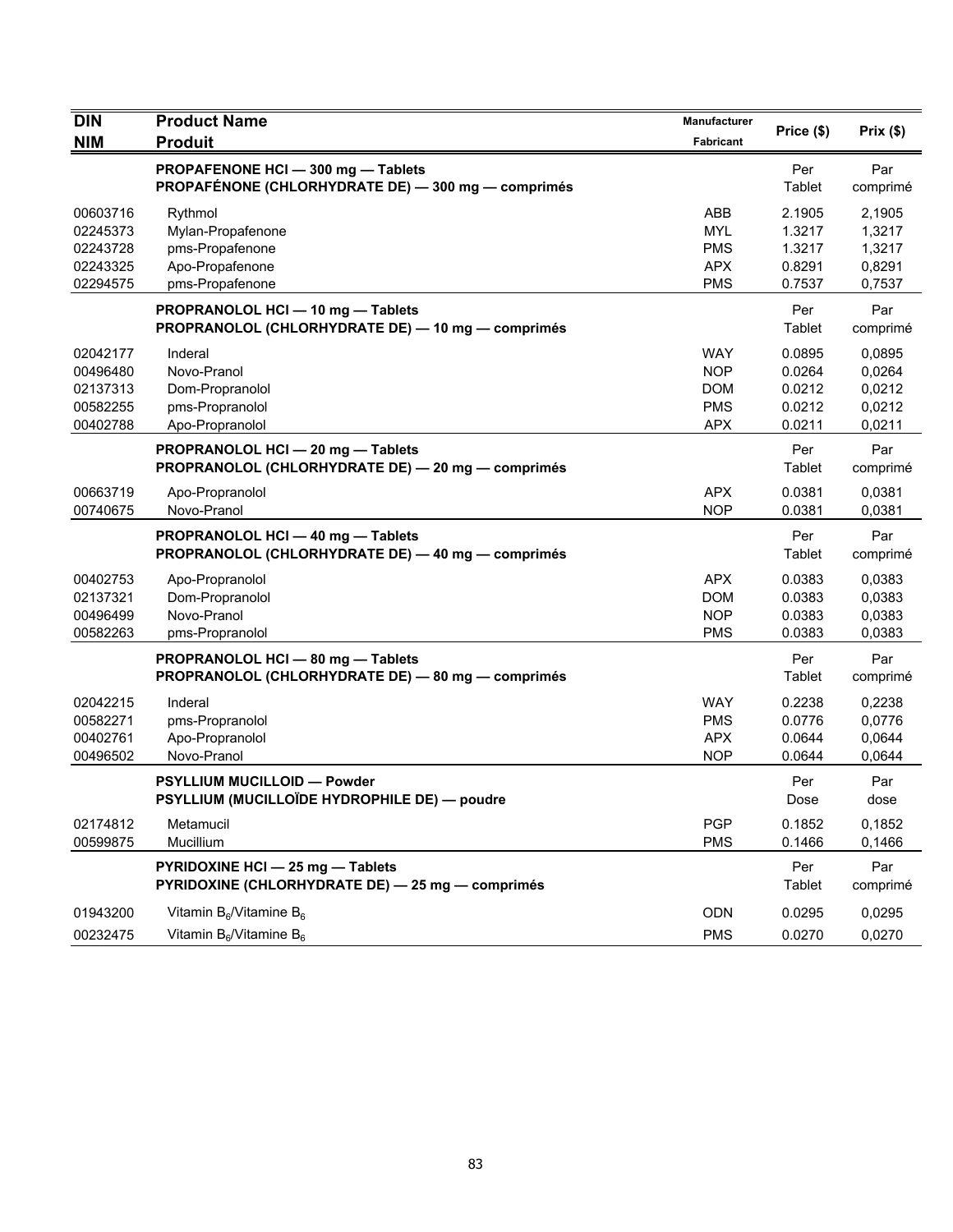| <b>DIN</b> | <b>Product Name</b>              | Manufacturer     |            |          |
|------------|----------------------------------|------------------|------------|----------|
| <b>NIM</b> | <b>Produit</b>                   | <b>Fabricant</b> | Price (\$) | Prix(\$) |
|            | QUETIAPINE - 25 mg - Tablets     |                  | Per        | Par      |
|            | $QUETIAPINE - 25 mg - comprimés$ |                  | Tablet     | comprimé |
| 02236951   | Seroquel                         | <b>AZC</b>       | 0.5436     | 0,5436   |
| 02313901   | Apo-Quetiapine                   | <b>APX</b>       | 0.3458     | 0,3458   |
| 02316080   | Co Quetiapine                    | COB              | 0.3458     | 0,3458   |
| 02307804   | Mylan-Quetiapine                 | <b>MYL</b>       | 0.3458     | 0,3458   |
| 02284235   | Novo-Quetiapine                  | <b>NOP</b>       | 0.3458     | 0,3458   |
| 02311704   | ratio-Quetiapine                 | <b>RPH</b>       | 0.3458     | 0,3458   |
| 02313995   | Sandoz Quetiapine                | SDZ              | 0.3458     | 0,3458   |
| 02296551   | pms-Quetiapine                   | <b>PMS</b>       | 0.3458     | 0,3458   |
|            | QUETIAPINE - 100 mg - Tablets    |                  | Per        | Par      |
|            | QUETIAPINE - 100 mg - comprimés  |                  | Tablet     | comprimé |
| 02236952   | Seroquel                         | <b>AZC</b>       | 1.4502     | 1,4502   |
| 02313928   | Apo-Quetiapine                   | <b>APX</b>       | 0.9226     | 0,9226   |
| 02316099   | Co Quetiapine                    | COB              | 0.9226     | 0,9226   |
| 02307812   | Mylan-Quetiapine                 | <b>MYL</b>       | 0.9226     | 0,9226   |
| 02284243   | Novo-Quetiapine                  | <b>NOP</b>       | 0.9226     | 0,9226   |
| 02311712   | ratio-Quetiapine                 | <b>RPH</b>       | 0.9226     | 0,9226   |
| 02314002   | Sandoz Quetiapine                | SDZ              | 0.9226     | 0,9226   |
| 02296578   | pms-Quetiapine                   | <b>PMS</b>       | 0.9226     | 0,9226   |
|            | QUETIAPINE - 150 mg - Tablets    |                  | Per        | Par      |
|            | QUETIAPINE - 150 mg - comprimés  |                  | Tablet     | comprimé |
| 02240862   | Seroquel                         | <b>AZC</b>       | 2.3550     | 2,3550   |
| 02284251   | Novo-Quetiapine                  | <b>NOP</b>       | 1.3518     | 1,3518   |
|            | QUETIAPINE - 200 mg - Tablets    |                  | Per        | Par      |
|            | QUETIAPINE - 200 mg - comprimés  |                  | Tablet     | comprimé |
| 02236953   | Seroquel                         | <b>AZC</b>       | 2.9114     | 2,9114   |
| 02307839   | Mylan-Quetiapine                 | <b>MYL</b>       | 2.9062     | 2,9062   |
| 02313936   | Apo-Quetiapine                   | <b>APX</b>       | 1.8527     | 1,8527   |
| 02316110   | Co Quetiapine                    | <b>COB</b>       | 1.8527     | 1,8527   |
| 02284278   | Novo-Quetiapine                  | <b>NOP</b>       | 1.8527     | 1,8527   |
| 02311747   | ratio-Quetiapine                 | <b>RPH</b>       | 1.8527     | 1,8527   |
| 02314010   | Sandoz Quetiapine                | SDZ              | 1.8527     | 1,8527   |
| 02296594   | pms-Quetiapine                   | <b>PMS</b>       | 1.8527     | 1,8527   |
|            | QUETIAPINE - 300 mg - Tablets    |                  | Per        | Par      |
|            | QUETIAPINE - 300 mg - comprimés  |                  | Tablet     | comprimé |
| 02244107   | Seroquel                         | <b>AZC</b>       | 4.2488     | 4,2488   |
| 02313944   | Apo-Quetiapine                   | <b>APX</b>       | 2.7038     | 2,7038   |
| 02316129   | Co Quetiapine                    | COB              | 2.7038     | 2,7038   |
| 02307847   | Mylan-Quetiapine                 | <b>MYL</b>       | 2.7038     | 2,7038   |
| 02284286   | Novo-Quetiapine                  | <b>NOP</b>       | 2.7038     | 2,7038   |
| 02311755   | ratio-Quetiapine                 | <b>RPH</b>       | 2.7038     | 2,7038   |
| 02314029   | Sandoz Quetiapine                | SDZ              | 2.7038     | 2,7038   |
| 02296608   | pms-Quetiapine                   | <b>PMS</b>       | 2.7038     | 2,7038   |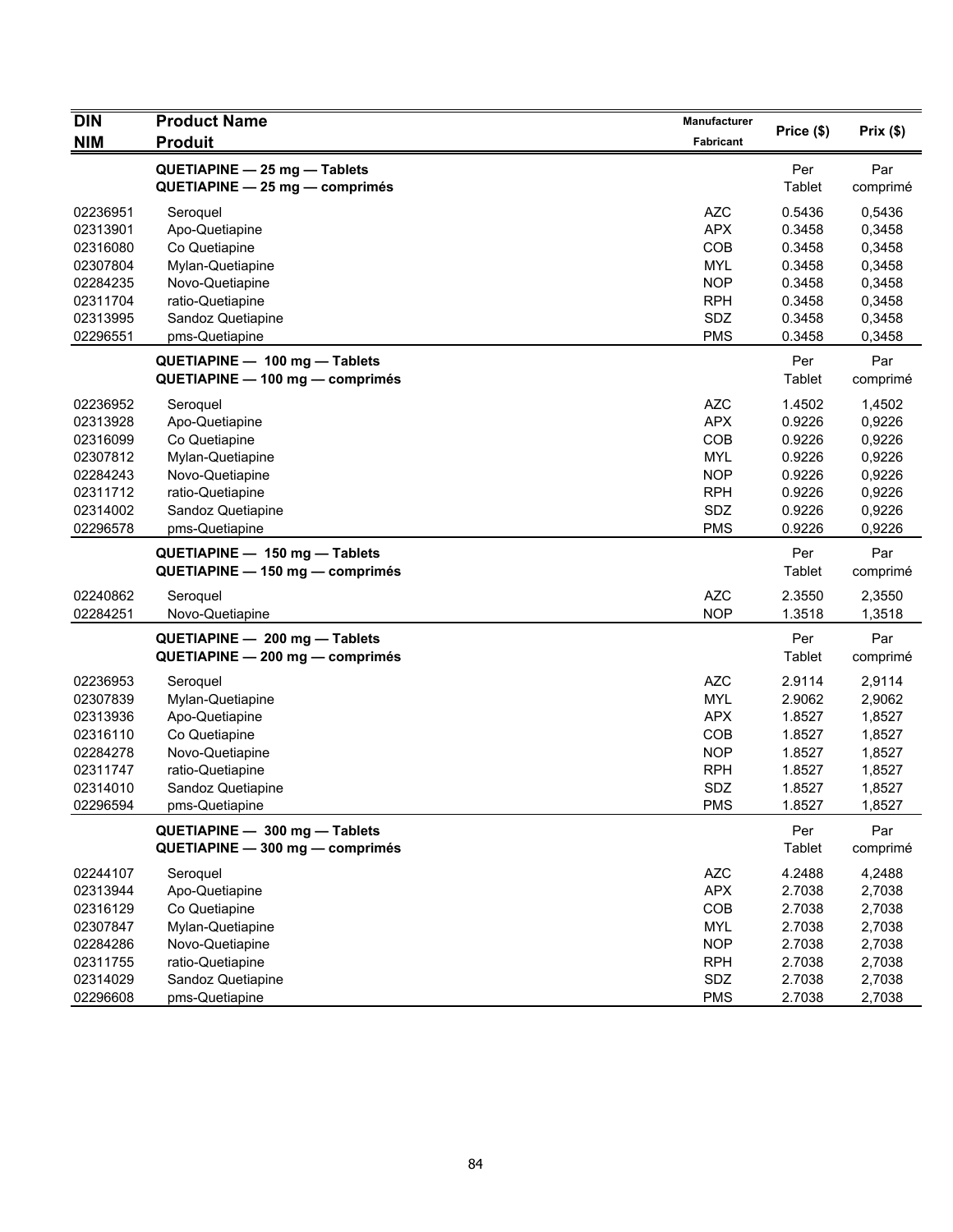| <b>DIN</b>                                               | <b>Product Name</b>                                                                             | <b>Manufacturer</b>                                                | Price (\$)                                     | Prix(\$)                                       |
|----------------------------------------------------------|-------------------------------------------------------------------------------------------------|--------------------------------------------------------------------|------------------------------------------------|------------------------------------------------|
| <b>NIM</b>                                               | <b>Produit</b>                                                                                  | Fabricant                                                          |                                                |                                                |
|                                                          | QUININE SULFATE - 200 mg - Capsules<br>QUININE (SULFATE DE) - 200 mg - capsules                 |                                                                    | Per<br>Capsule                                 | Par<br>capsule                                 |
| 00022837<br>00021008<br>02254514<br>00695440             | Quinine Sulfate/Sulfate de quinine<br>Novo-Quinine<br>Apo-Quinine<br>Quinine-Odan               | <b>PDA</b><br><b>NOP</b><br><b>APX</b><br><b>ODN</b>               | 0.3590<br>0.2800<br>0.2629<br>0.2390           | 0,3590<br>0,2800<br>0,2629<br>0,2390           |
|                                                          | QUININE SULFATE - 300 mg - Capsules<br>QUININE (SULFATE DE) - 300 mg - capsules                 |                                                                    | Per<br>Capsule                                 | Par<br>capsule                                 |
| 00022845<br>00021016<br>02254522<br>00695459             | Quinine Sulfate/Sulfate de quinine<br>Novo-Quinine<br>Apo-Quinine<br>Quinine-Odan               | <b>PDA</b><br><b>NOP</b><br><b>APX</b><br><b>ODN</b>               | 0.5104<br>0.4364<br>0.4125<br>0.3750           | 0,5104<br>0,4364<br>0,4125<br>0,3750           |
|                                                          | RABEPRAZOLE - 10 mg - Tablets<br>RABEPRAZOLE - 10 mg - comprimés                                |                                                                    | Per<br>Tablet                                  | Par<br>comprimé                                |
| 02243796<br>02296632<br>02310805<br>02298074<br>02314177 | Pariet<br>Novo-Rabeprazole EC<br>pms-Rabeprazole EC<br>Ran-Rabeprazole<br>Sandoz Rabeprazole    | <b>JAN</b><br><b>NOP</b><br><b>PMS</b><br><b>RAN</b><br>SDZ        | 0.7357<br>0.4550<br>0.4550<br>0.4550<br>0.4550 | 0,7357<br>0,4550<br>0,4550<br>0,4550<br>0,4550 |
|                                                          | RABEPRAZOLE - 20 mg - Tablets<br>RABEPRAZOLE - 20 mg - comprimés                                |                                                                    | Per<br>Tablet                                  | Par<br>comprimé                                |
| 02243797<br>02296640<br>02310813<br>02298082<br>02314185 | Pariet<br>Novo-Rabeprazole EC<br>pms-Rabeprazole EC<br>Ran-Rabeprazole<br>Sandoz Rabeprazole    | <b>JAN</b><br><b>NOP</b><br><b>PMS</b><br><b>RAN</b><br><b>SDZ</b> | 1.4715<br>0.9100<br>0.9100<br>0.9100<br>0.9100 | 1,4715<br>0,9100<br>0,9100<br>0,9100<br>0,9100 |
|                                                          | RALOXIFENE - 60 mg - Tablets<br>RALOXIFENE - 60 mg - comprimés                                  |                                                                    | Per<br>Tablet                                  | Par<br>comprimé                                |
| 02239028<br>02279215<br>02312298                         | Evista<br>Apo-Raloxifene<br>Novo-Raloxifene                                                     | LIL<br><b>APX</b><br><b>NOP</b>                                    | 2.0170<br>1.3752<br>1.3752                     | 2,0170<br>1,3752<br>1,3752                     |
|                                                          | RAMIPRIL - 1.25 mg - Capsules<br>RAMIPRIL - 1.25 mg - capsules                                  |                                                                    | Per<br>Capsule                                 | Par<br>capsule                                 |
| 02221829<br>02295482<br>02287692<br>02291398<br>02301148 | Altace<br>Co Ramipril<br>ratio-Ramipril<br>Sandoz Ramipril Tablets/comprimé s<br>Mylan-Ramipril | SAA<br>COB<br><b>RPH</b><br>SDZ<br><b>MYL</b>                      | 0.7627<br>0.4550<br>0.4550<br>0.4550<br>0.4550 | 0,7627<br>0,4550<br>0,4550<br>0,4550<br>0,4550 |
| 02251515<br>02310503                                     | Apo-Ramipril<br>Ran-Ramipril                                                                    | <b>APX</b><br><b>RAN</b>                                           | 0.4200<br>0.4200                               | 0,4200<br>0,4200                               |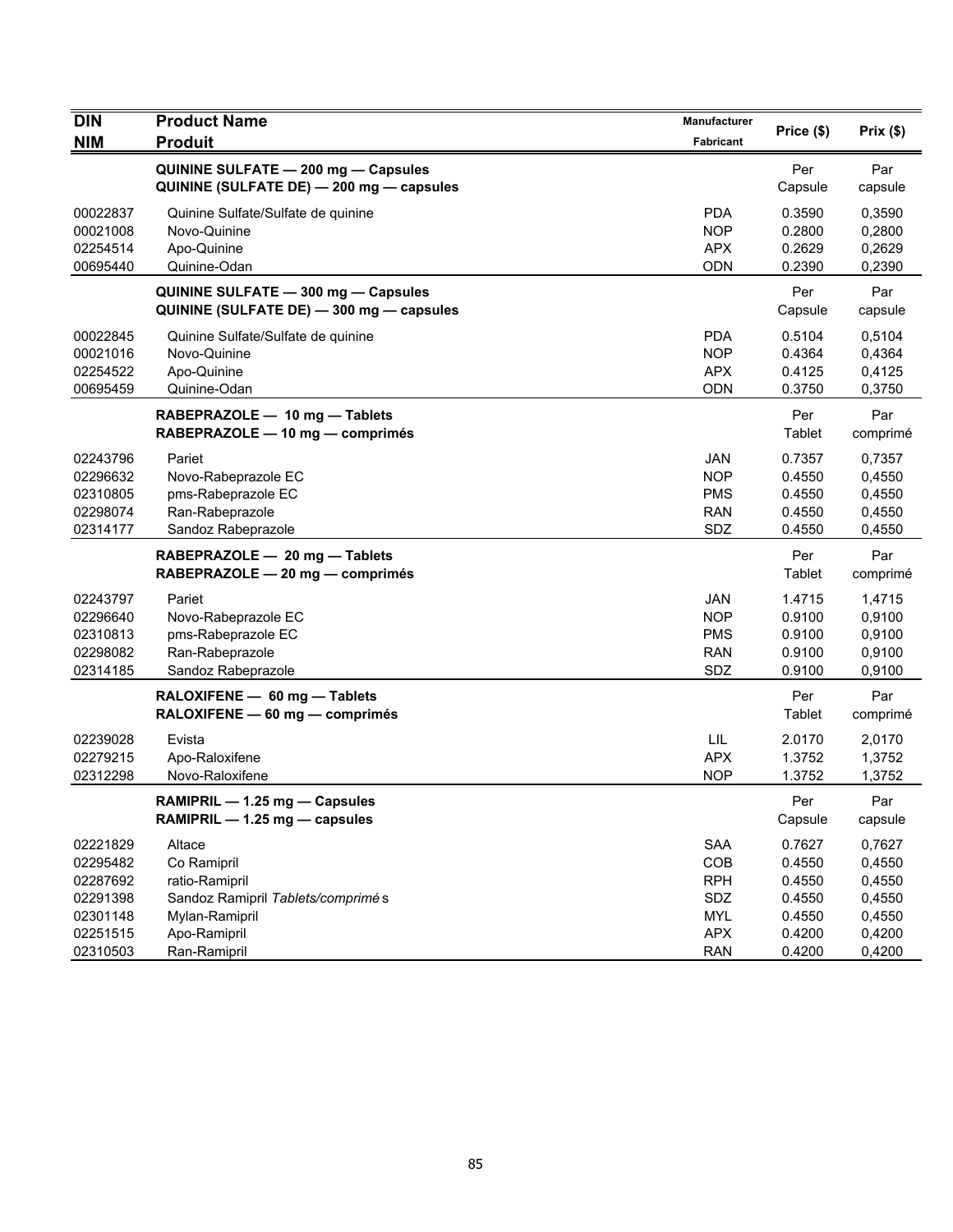| <b>DIN</b> | <b>Product Name</b>                                         | Manufacturer     |                |          |
|------------|-------------------------------------------------------------|------------------|----------------|----------|
| <b>NIM</b> | <b>Produit</b>                                              | <b>Fabricant</b> | Price (\$)     | Prix(\$) |
|            | RAMIPRIL - 2.5 mg - Capsules                                |                  | Per            | Par      |
|            | RAMIPRIL - 2.5 mg - capsules                                |                  | Capsule        | capsule  |
| 02221837   | Altace                                                      | <b>SAA</b>       | 0.8799         | 0,8799   |
| 02295490   | Co Ramipril                                                 | COB              | 0.5250         | 0,5250   |
| 02287706   | ratio-Ramipril                                              | <b>RPH</b>       | 0.5250         | 0,5250   |
| 02291401   | Sandoz Ramipril Tablets/comprimé s                          | SDZ              | 0.5250         | 0,5250   |
| 02301156   | Mylan-Ramipril                                              | <b>MYL</b>       | 0.5250         | 0,5250   |
| 02251531   | Apo-Ramipril                                                | <b>APX</b>       | 0.5000         | 0,5000   |
| 02247945   | Novo-Ramipril                                               | <b>NOP</b>       | 0.5000         | 0,5000   |
| 02310511   | Ran-Ramipril                                                | <b>RAN</b>       | 0.5000         | 0,5000   |
|            |                                                             |                  |                | Par      |
|            | RAMIPRIL - 5 mg - Capsules<br>RAMIPRIL $-5$ mg $-$ capsules |                  | Per<br>Capsule | capsule  |
| 02221845   | Altace                                                      | <b>SAA</b>       | 0.8799         | 0,8799   |
| 02295504   | Co Ramipril                                                 | COB              | 0.5250         | 0,5250   |
| 02287714   | ratio-Ramipril                                              | <b>RPH</b>       | 0.5250         | 0,5250   |
| 02291428   | Sandoz Ramipril Tablets/comprimés                           | SDZ              | 0.5250         | 0,5250   |
| 02301164   | Mylan-Ramipril                                              | <b>MYL</b>       | 0.5250         | 0,5250   |
| 02251574   | Apo-Ramipril                                                | <b>APX</b>       | 0.5000         | 0,5000   |
| 02247946   | Novo-Ramipril                                               | <b>NOP</b>       | 0.5000         | 0,5000   |
| 02310538   | Ran-Ramipril                                                | <b>RAN</b>       | 0.5000         | 0,5000   |
|            | RAMIPRIL - 10 mg - Capsules                                 |                  | Per            | Par      |
|            | RAMIPRIL - 10 mg - capsules                                 |                  | Capsule        | capsule  |
| 02221853   | Altace                                                      | <b>SAA</b>       | 1.1146         | 1,1146   |
| 02295512   | Co Ramipril                                                 | COB              | 0.6650         | 0,6650   |
| 02287722   | ratio-Ramipril                                              | <b>RPH</b>       | 0.6650         | 0,6650   |
| 02291436   | Sandoz Ramipril Tablets/comprimés                           | SDZ              | 0.6650         | 0,6650   |
| 02301172   | Mylan-Ramipril                                              | <b>MYL</b>       | 0.6650         | 0,6650   |
| 02251582   | Apo-Ramipril                                                | <b>APX</b>       | 0.6300         | 0,6300   |
| 02247947   | Novo-Ramipril                                               | <b>NOP</b>       | 0.6300         | 0,6300   |
| 02310546   | Ran-Ramipril                                                | <b>RAN</b>       | 0.6300         | 0,6300   |
|            | RAMIPRIL - 15 mg - Capsules                                 |                  | Per            | Par      |
|            | RAMIPRIL - 15 mg - capsules                                 |                  | Capsule        | capsule  |
| 02281112   | Altace                                                      | <b>SAA</b>       | 1.2080         | 1,2080   |
| 02325381   | Apo-Ramipril                                                | <b>APX</b>       | 0.8132         | 0,8132   |
| 02311194   | ratio-Ramipril                                              | <b>APX</b>       | 0.8132         | 0,8132   |
|            | RANITIDINE HCI - 15 mg/mL - Oral Solution                   |                  | Per            | Par      |
|            | RANITIDINE (CHLORHYDRATE DE) - 15 mg/ml - solution orale    |                  | mL             | ml       |
| 02212374   | Zantac                                                      | <b>GSK</b>       | 0.2294         | 0,2294   |
| 02280833   | Apo-Ranitidine                                              | <b>APX</b>       | 0.1292         | 0,1292   |
| 02242940   | Novo-Ranidine                                               | <b>NOP</b>       | 0.1175         | 0,1175   |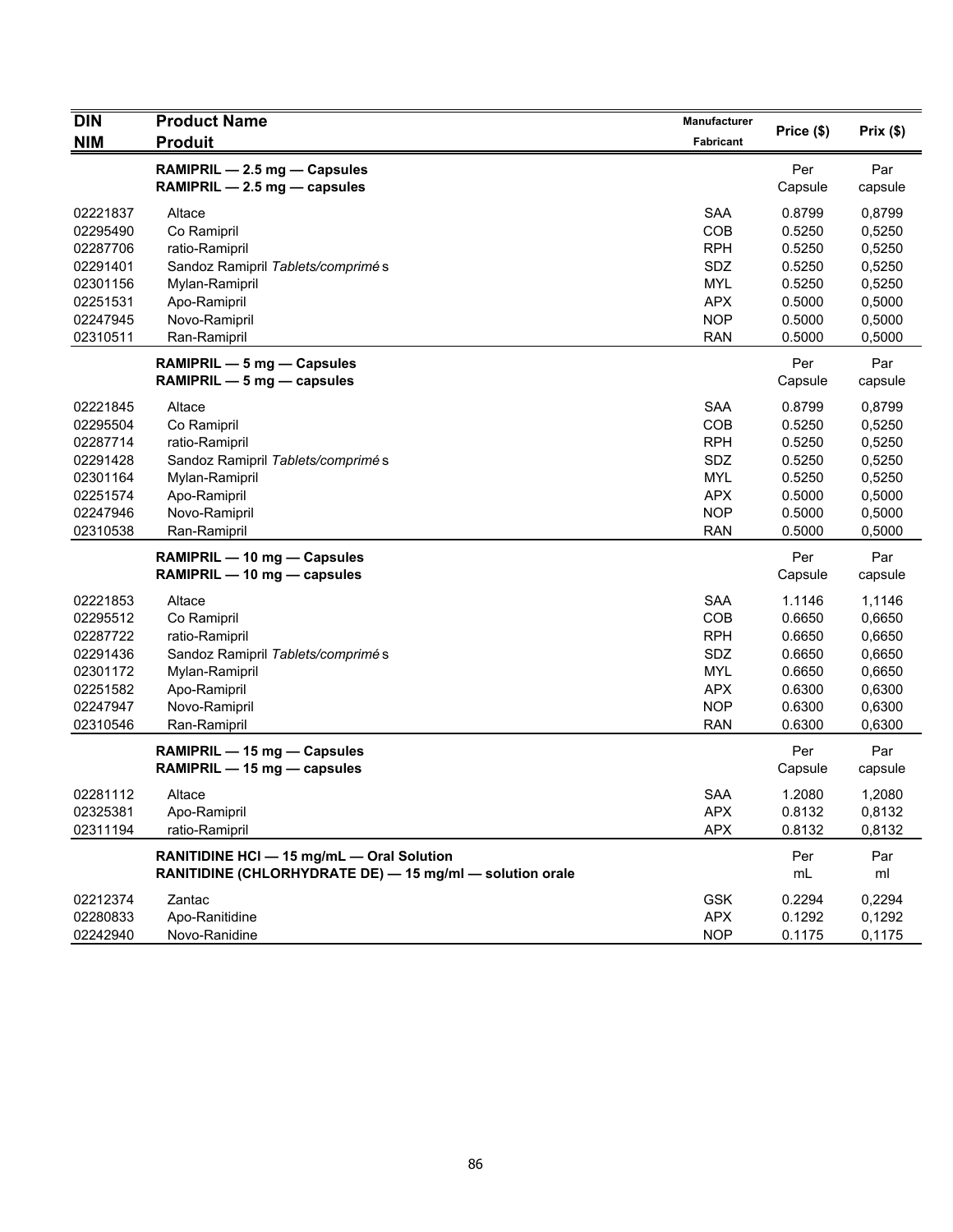| <b>DIN</b> | <b>Product Name</b>                                                                    | <b>Manufacturer</b> |                | Prix (\$)       |
|------------|----------------------------------------------------------------------------------------|---------------------|----------------|-----------------|
| <b>NIM</b> | <b>Produit</b>                                                                         | Fabricant           | Price (\$)     |                 |
|            | RANITIDINE HCI - 150 mg - Tablets<br>RANITIDINE (CHLORHYDRATE DE) - 150 mg - comprimés |                     | Per<br>Tablet  | Par<br>comprimé |
| 02242453   | pms-Ranitidine                                                                         | <b>PMS</b>          | 0.4447         | 0,4447          |
| 00733059   | Apo-Ranitidine                                                                         | <b>APX</b>          | 0.4446         | 0,4446          |
| 02248570   | Co Ranitidine                                                                          | COB                 | 0.4446         | 0,4446          |
| 02207761   | Mylan-Ranitidine                                                                       | <b>MYL</b>          | 0.4446         | 0,4446          |
| 00828564   | Novo-Ranidine                                                                          | <b>NOP</b>          | 0.4446         | 0,4446          |
| 00865737   | Nu-Ranit                                                                               | <b>NXP</b>          | 0.4446         | 0,4446          |
| 00828823   | ratio-Ranitidine                                                                       | <b>RPH</b>          | 0.4446         | 0,4446          |
| 02243229   | Sandoz Ranitidine                                                                      | SDZ                 | 0.4446         | 0,4446          |
| 02212331   | Zantac                                                                                 | <b>GSK</b>          | 0.1980         | 0,1980          |
|            | RANITIDINE HCI - 300 mg - Tablets<br>RANITIDINE (CHLORHYDRATE DE) - 300 mg - comprimés |                     | Per<br>Tablet  | Par<br>comprimé |
| 02248571   | Co Ranitidine                                                                          | COB                 | 0.8566         | 0,8566          |
| 02207788   | Mylan-Ranitidine                                                                       | MYL                 | 0.8566         | 0,8566          |
| 00828556   | Novo-Ranidine                                                                          | <b>NOP</b>          | 0.8566         | 0,8566          |
| 00865745   | Nu-Ranit                                                                               | <b>NXP</b>          | 0.8566         | 0,8566          |
| 02242454   | pms-Ranitidine                                                                         | <b>PMS</b>          | 0.8566         | 0,8566          |
| 00828688   | ratio-Ranitidine                                                                       | <b>RPH</b>          | 0.8566         | 0,8566          |
| 00733067   | Apo-Ranitidine                                                                         | <b>APX</b>          | 0.8565         | 0,8565          |
| 02243230   | Sandoz Ranitidine                                                                      | SDZ                 | 0.8565         | 0,8565          |
| 02212358   | Zantac                                                                                 | <b>GSK</b>          | 0.3960         | 0,3960          |
|            | RIFAMPIN - 150 mg - Capsules<br>RIFAMPINE - 150 mg - capsules                          |                     | Per<br>Capsule | Par<br>capsule  |
| 02091887   | Rifadin                                                                                | <b>AVE</b>          | 0.8478         | 0,8478          |
| 00393444   | Rofact                                                                                 | <b>ICN</b>          | 0.6642         | 0,6642          |
|            | RIFAMPIN - 300 mg - Capsules<br>RIFAMPINE - 300 mg - capsules                          |                     | Per<br>Capsule | Par<br>capsule  |
| 02092808   | Rifadin                                                                                | <b>AVE</b>          | 1.3342         | 1,3342          |
| 00343617   | Rofact                                                                                 | <b>ICN</b>          | 1.0454         | 1,0454          |
|            | RISPERIDONE - 1 mg/mL - Oral Solution<br>RISPERIDONE - 1 mg/ml - solution orale        |                     | Per mL         | Par ml          |
| 02236950   | Risperdal                                                                              | JAN                 | 1.5092         | 1,5092          |
| 02279266   | pms-Risperidone                                                                        | <b>PMS</b>          | 0.8501         | 0,8501          |
| 02280396   | Apo-Risperidone                                                                        | <b>APX</b>          | 0.8500         | 0,8500          |
|            | RISPERIDONE - 0.25 mg - Tablet<br>RISPERIDONE - 0.25 mg - comprimés                    |                     | Per<br>Tablet  | Par<br>comprimé |
| 02240551   | Risperdal                                                                              | <b>JAN</b>          | 0.5783         | 0,5783          |
| 02280906   | Ran-Risperidone                                                                        | <b>RAN</b>          | 0.3516         | 0,3516          |
| 02282119   | Apo-Risperidone                                                                        | <b>APX</b>          | 0.2877         | 0,2877          |
| 02282585   | Co Risperidone                                                                         | COB                 | 0.2877         | 0,2877          |
| 02282240   | Mylan-Risperidone                                                                      | <b>MYL</b>          | 0.2877         | 0,2877          |
| 02252007   | pms-Risperidone                                                                        | <b>PMS</b>          | 0.2877         | 0,2877          |
| 02264757   | ratio-Risperidone                                                                      | <b>RPH</b>          | 0.2877         | 0,2877          |
| 02282690   | Novo-Risperidone                                                                       | <b>NOP</b>          | 0.2615         | 0,2615          |
| 02303655   | Sandoz Risperidone                                                                     | SDZ                 | 0.2615         | 0,2615          |
| 02292807   | Sandoz Risperidone                                                                     | SDZ                 | 0.2615         | 0,2615          |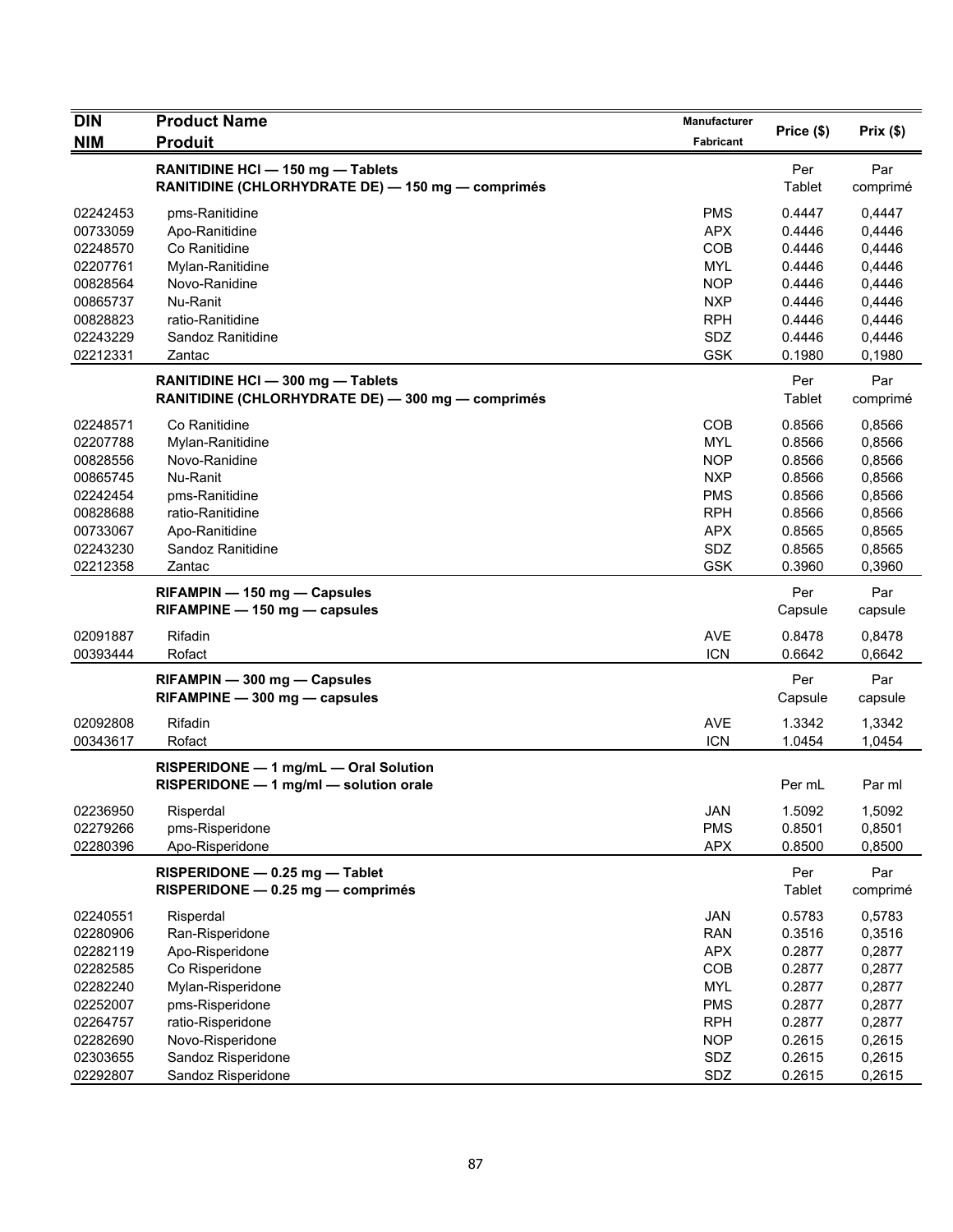| <b>DIN</b> | <b>Product Name</b>              | Manufacturer | Price (\$) | Prix(\$) |
|------------|----------------------------------|--------------|------------|----------|
| <b>NIM</b> | <b>Produit</b>                   | Fabricant    |            |          |
|            | RISPERIDONE - 0.5 mg - Tablet    |              | Per        | Par      |
|            | RISPERIDONE - 0.5 mg - comprimés |              | Tablet     | comprimé |
| 02240552   | Risperdal                        | JAN          | 0.9687     | 0,9687   |
| 02280914   | Ran-Risperidone                  | <b>RAN</b>   | 0.5888     | 0,5888   |
| 02282127   | Apo-Risperidone                  | <b>APX</b>   | 0.4817     | 0,4817   |
| 02282593   | Co Risperidone                   | COB          | 0.4817     | 0,4817   |
| 02282259   | Mylan-Risperidone                | <b>MYL</b>   | 0.4817     | 0,4817   |
| 02252015   | pms-Risperidone                  | <b>PMS</b>   | 0.4817     | 0,4817   |
| 02264765   | ratio-Risperidone                | <b>RPH</b>   | 0.4817     | 0,4817   |
| 02264188   | Novo-Risperidone                 | <b>NOP</b>   | 0.4379     | 0,4379   |
| 02303663   | Sandoz Risperidone               | SDZ          | 0.4379     | 0,4379   |
|            | RISPERIDONE - 1 mg - Tablet      |              | Per        | Par      |
|            | RISPERIDONE - 1 mg - comprimés   |              | Tablet     | comprimé |
| 02025280   | Risperdal                        | JAN          | 1.3382     | 1,3382   |
| 02280922   | Ran-Risperidone                  | <b>RAN</b>   | 0.8132     | 0,8132   |
| 02282267   | Mylan-Risperidone                | MYL          | 0.6654     | 0,6654   |
| 02252023   | pms-Risperidone                  | <b>PMS</b>   | 0.6654     | 0,6654   |
| 02282135   | Apo-Risperidone                  | <b>APX</b>   | 0.6653     | 0,6653   |
| 02282607   | Co Risperidone                   | COB          | 0.6653     | 0,6653   |
| 02264773   | ratio-Risperidone                | <b>RPH</b>   | 0.6653     | 0,6653   |
| 02264196   | Novo-Risperidone                 | <b>NOP</b>   | 0.6048     | 0,6048   |
| 02279800   | Sandoz Risperidone               | SDZ          | 0.6048     | 0,6048   |
|            | RISPERIDONE - 2 mg - Tablet      |              | Per        | Par      |
|            | $RISPERIDONE - 2 mg - comprimés$ |              | Tablet     | comprimé |
| 02025299   | Risperdal                        | <b>JAN</b>   | 2.6714     | 2,6714   |
| 02280930   | Ran-Risperidone                  | <b>RAN</b>   | 1.6234     | 1,6234   |
| 02282143   | Apo-Risperidone                  | <b>APX</b>   | 1.3283     | 1,3283   |
| 02282615   | Co Risperidone                   | COB          | 1.3283     | 1,3283   |
| 02282275   | Mylan-Risperidone                | <b>MYL</b>   | 1.3283     | 1,3283   |
| 02252031   | pms-Risperidone                  | <b>PMS</b>   | 1.3283     | 1,3283   |
| 02264781   | ratio-Risperidone                | <b>RPH</b>   | 1.3283     | 1,3283   |
| 02264218   | Novo-Risperidone                 | <b>NOP</b>   | 1.2075     | 1,2075   |
| 02279819   | Sandoz Risperidone               | SDZ          | 1.2075     | 1,2075   |
|            | RISPERIDONE - 3 mg - Tablet      |              | Per        | Par      |
|            | RISPERIDONE - 3 mg - comprimés   |              | Tablet     | comprimé |
| 02025302   | Risperdal                        | JAN          | 4.0073     | 4,0073   |
| 02280949   | Ran-Risperidone                  | <b>RAN</b>   | 2.4352     | 2,4352   |
| 02282623   | Co Risperidone                   | COB          | 1.9925     | 1,9925   |
| 02282283   | Mylan-Risperidone                | MYL          | 1.9925     | 1,9925   |
| 02252058   | pms-Risperidone                  | <b>PMS</b>   | 1.9925     | 1,9925   |
| 02282151   | Apo-Risperidone                  | <b>APX</b>   | 1.9924     | 1,9924   |
| 02264803   | ratio-Risperidone                | <b>RPH</b>   | 1.9924     | 1,9924   |
| 02264226   | Novo-Risperidone                 | <b>NOP</b>   | 1.8114     | 1,8114   |
| 02279827   | Sandoz Risperidone               | SDZ          | 1.8114     | 1,8114   |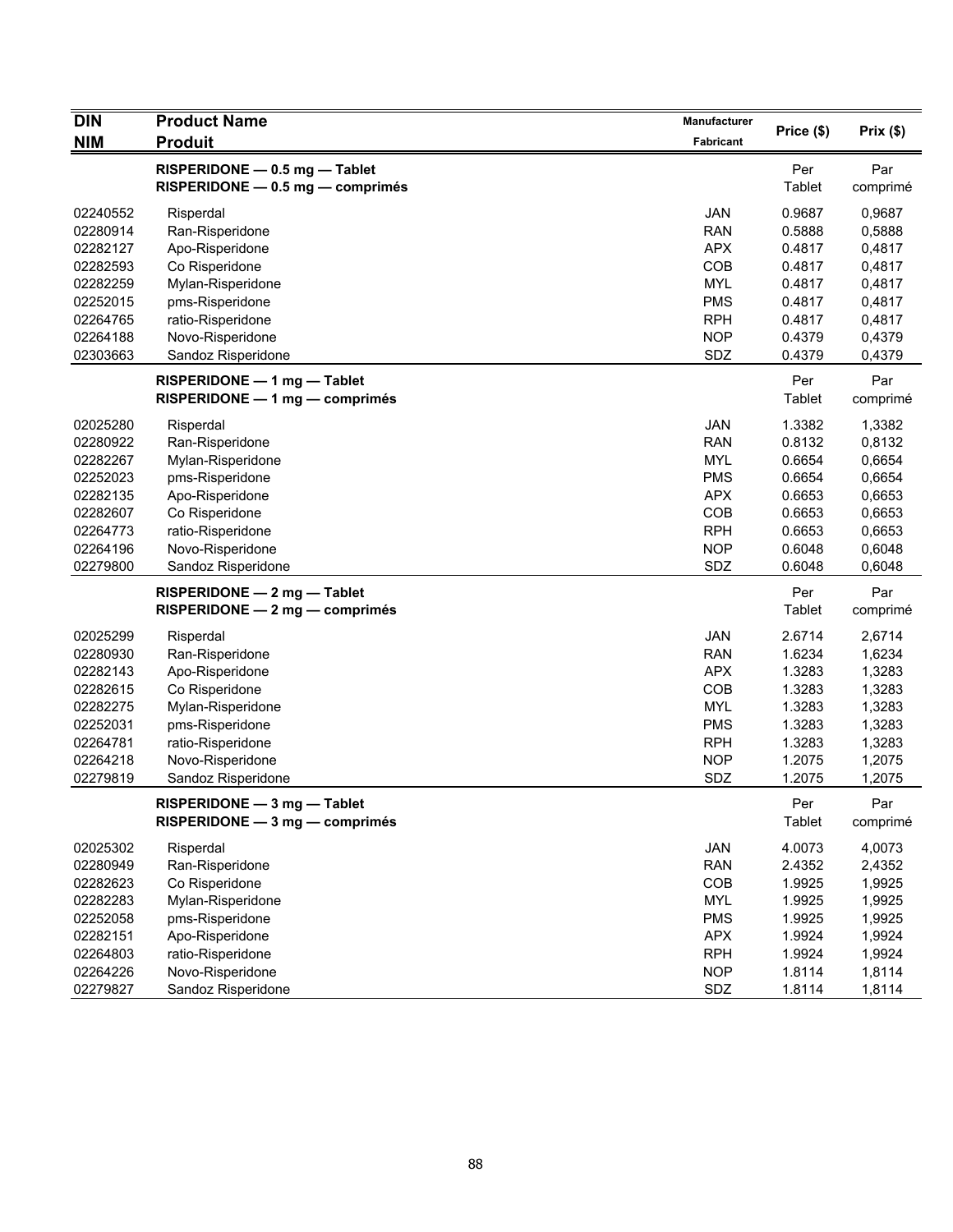| <b>DIN</b> | <b>Product Name</b>                                                  | Manufacturer |                |                 |
|------------|----------------------------------------------------------------------|--------------|----------------|-----------------|
| <b>NIM</b> | <b>Produit</b>                                                       | Fabricant    | Price (\$)     | Prix(\$)        |
|            | RISPERIDONE - 4 mg - Tablet<br>$RISPERIDONE - 4 mg - comprimés$      |              | Per<br>Tablet  | Par<br>comprimé |
| 02025310   | Risperdal                                                            | <b>JAN</b>   | 5.3433         | 5,3433          |
| 02280957   | Ran-Risperidone                                                      | <b>RAN</b>   | 3.2468         | 3,2468          |
| 02282178   | Apo-Risperidone                                                      | <b>APX</b>   | 2.6565         | 2,6565          |
| 02282631   | Co Risperidone                                                       | COB          | 2.6565         | 2,6565          |
| 02282291   | Mylan-Risperidone                                                    | <b>MYL</b>   | 2.6565         | 2,6565          |
| 02252066   | pms-Risperidone                                                      | <b>PMS</b>   | 2.6565         | 2,6565          |
| 02264811   | ratio-Risperidone                                                    | <b>RPH</b>   | 2.6565         | 2,6565          |
| 02264234   | Novo-Risperidone                                                     | <b>NOP</b>   | 2.4150         | 2,4150          |
| 02279835   | Sandoz Risperidone                                                   | SDZ          | 2.4150         | 2,4150          |
|            | RIVASTIGMINE - 1.5 mg - Capsules<br>RIVASTIGMINE - 1.5 mg - capsules |              | Per<br>Capsule | Par<br>capsule  |
| 02242115   | Exelon                                                               | <b>NVT</b>   | 2.8665         | 2,8665          |
| 02336715   | Apo-Rivastigmine                                                     | <b>APX</b>   | 1.3029         | 1,3029          |
| 02332809   | Mylan-Rivastigmine                                                   | <b>MYL</b>   | 1.3029         | 1,3029          |
| 02305984   | Novo-Rivastigmine                                                    | <b>NOP</b>   | 1.3029         | 1,3029          |
| 02306034   | pms-Rivastigmine                                                     | <b>PMS</b>   | 1.3029         | 1,3029          |
| 02311283   | ratio-Rivastigmine                                                   | <b>RPH</b>   | 1.3029         | 1,3029          |
| 02324563   | Sandoz Rivastigmine                                                  | SDZ          | 1.3029         | 1,3029          |
|            | RIVASTIGMINE - 3 mg - Capsules<br>$RIVASTIGMINE - 3 mg - capsules$   |              | Per<br>Capsule | Par<br>capsule  |
| 02242116   | Exelon                                                               | <b>NVT</b>   | 2.8665         | 2,8665          |
| 02336723   | Apo-Rivastigmine                                                     | <b>APX</b>   | 1.3029         | 1,3029          |
| 02332817   | Mylan-Rivastigmine                                                   | <b>MYL</b>   | 1.3029         | 1,3029          |
| 02305992   | Novo-Rivastigmine                                                    | <b>NOP</b>   | 1.3029         | 1,3029          |
| 02306042   | pms-Rivastigmine                                                     | <b>PMS</b>   | 1.3029         | 1,3029          |
| 02311291   | ratio-Rivastigmine                                                   | <b>RPH</b>   | 1.3029         | 1,3029          |
| 02324571   | Sandoz Rivastigmine                                                  | SDZ          | 1.3029         | 1,3029          |
|            | RIVASTIGMINE - 4.5 mg - Capsules                                     |              | Per            | Par             |
|            | RIVASTIGMINE - 4.5 mg - capsules                                     |              | Capsule        | capsule         |
| 02242117   | Exelon                                                               | <b>NVT</b>   | 2.8665         | 2,8665          |
| 02336731   | Apo-Rivastigmine                                                     | <b>APX</b>   | 1.3029         | 1,3029          |
| 02332825   | Mylan-Rivastigmine                                                   | <b>MYL</b>   | 1.3029         | 1,3029          |
| 02306018   | Novo-Rivastigmine                                                    | <b>NOP</b>   | 1.3029         | 1,3029          |
| 02306050   | pms-Rivastigmine                                                     | <b>PMS</b>   | 1.3029         | 1,3029          |
| 02311305   | ratio-Rivastigmine                                                   | <b>RPH</b>   | 1.3029         | 1,3029          |
| 02324598   | Sandoz Rivastigmine                                                  | SDZ          | 1.3029         | 1,3029          |
|            | RIVASTIGMINE - 6 mg - Capsules<br>RIVASTIGMINE - 6 mg - capsules     |              | Per<br>Capsule | Par<br>capsule  |
| 02242118   | Exelon                                                               | <b>NVT</b>   | 2.8665         | 2,8665          |
| 02336758   | Apo-Rivastigmine                                                     | <b>APX</b>   | 1.3029         | 1,3029          |
| 02332833   | Mylan-Rivastigmine                                                   | <b>MYL</b>   | 1.3029         | 1,3029          |
| 02306026   | Novo-Rivastigmine                                                    | <b>NOP</b>   | 1.3029         | 1,3029          |
| 02306069   | pms-Rivastigmine                                                     | <b>PMS</b>   | 1.3029         | 1,3029          |
| 02311313   | ratio-Rivastigmine                                                   | <b>RPH</b>   | 1.3029         | 1,3029          |
| 02324601   | Sandoz Rivastigmine                                                  | SDZ          | 1.3029         | 1,3029          |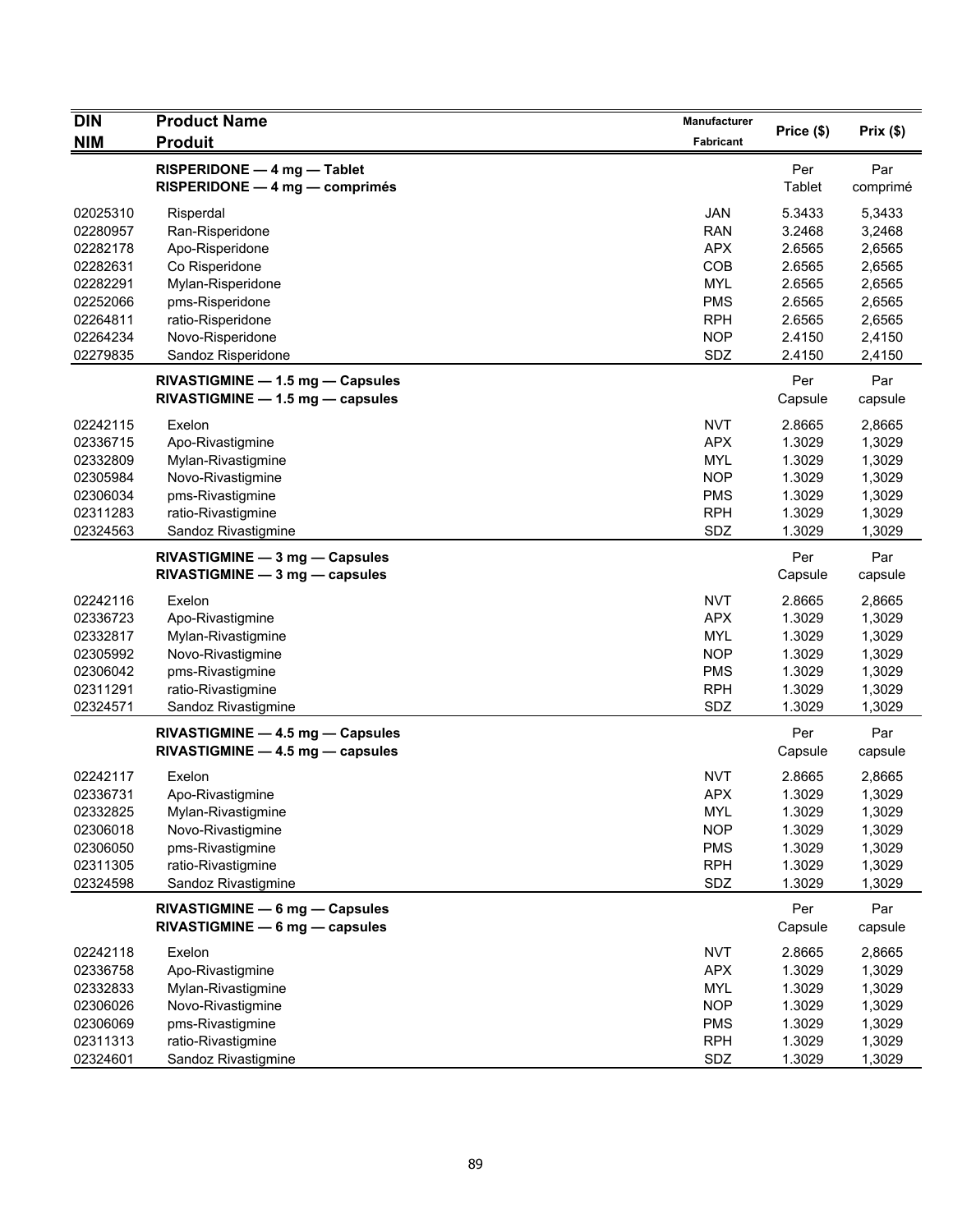| <b>DIN</b>                                               | <b>Product Name</b>                                                                                                                              | Manufacturer                                                | Price (\$)                                     | Prix(\$)                                       |
|----------------------------------------------------------|--------------------------------------------------------------------------------------------------------------------------------------------------|-------------------------------------------------------------|------------------------------------------------|------------------------------------------------|
| <b>NIM</b>                                               | <b>Produit</b>                                                                                                                                   | <b>Fabricant</b>                                            |                                                |                                                |
|                                                          | ROPINIROLE - 0.25 mg - Tablet<br>ROPINIROLE - 0.25 mg - comprimés                                                                                |                                                             | Per<br>Tablet                                  | Par<br>comprimé                                |
| 02232565<br>02316846<br>02326590<br>02314037             | Requip<br>Co Ropinirole<br>pms-Ropinirole<br>Ran-Ropinirole                                                                                      | <b>GSK</b><br>COB<br><b>PMS</b><br><b>RAN</b>               | 0.3122<br>0.1419<br>0.1419<br>0.1419           | 0,3122<br>0,1419<br>0,1419<br>0,1419           |
|                                                          | ROPINIROLE - 1 mg - Tablet<br>ROPINIROLE - 1 mg - comprimés                                                                                      |                                                             | Per<br>Tablet                                  | Par<br>comprimé                                |
| 02232567<br>02316854<br>02326612<br>02314053             | Requip<br>Co Ropinirole<br>pms-Ropinirole<br>Ran-Ropinirole                                                                                      | <b>GSK</b><br>COB<br><b>PMS</b><br><b>RAN</b>               | 1.2489<br>0.5676<br>0.5676<br>0.5676           | 1,2489<br>0,5676<br>0,5676<br>0,5676           |
|                                                          | ROPINIROLE - 2 mg - Tablet<br>ROPINIROLE - 2 mg - comprimés                                                                                      |                                                             | Per<br>Tablet                                  | Par<br>comprimé                                |
| 02232568<br>02316862<br>02326620<br>02314061             | Requip<br>Co Ropinirole<br>pms-Ropinirole<br>Ran-Ropinirole                                                                                      | <b>GSK</b><br>COB<br><b>PMS</b><br><b>RAN</b>               | 1.3738<br>0.6244<br>0.6244<br>0.6244           | 1,3738<br>0,6244<br>0,6244<br>0,6244           |
|                                                          | ROPINIROLE - 5 mg - Tablet<br>ROPINIROLE - 5 mg - comprimés                                                                                      |                                                             | Per<br>Tablet                                  | Par<br>comprimé                                |
| 02232569<br>02316870<br>02326639<br>02314088             | Requip<br>Co Ropinirole<br>pms-Ropinirole<br>Ran-Ropinirole                                                                                      | <b>GSK</b><br>COB<br><b>PMS</b><br><b>RAN</b>               | 3.7823<br>1.7192<br>1.7192<br>1.7192           | 3,7823<br>1,7192<br>1,7192<br>1,7192           |
|                                                          | SALBUTAMOL - 5 mg/mL - Respirator Solution<br>SALBUTAMOL - 5 mg/ml - solution pour respirateur                                                   |                                                             | Per mL                                         | Par ml                                         |
| 02213486<br>02069571<br>02232987<br>00860808<br>02154412 | Ventolin<br>pms-Salbutamol<br>Mylan-Salbutamol<br>ratio-Salbutamol<br>Sandoz Salbutamol                                                          | <b>GSK</b><br><b>PMS</b><br><b>MYL</b><br><b>RPH</b><br>SDZ | 1.1033<br>0.6952<br>0.6490<br>0.6490<br>0.6490 | 1.1033<br>0,6952<br>0,6490<br>0,6490<br>0,6490 |
|                                                          | SALBUTAMOL SULFATE - 200 Dose - 100 mcg/Dose<br>- Metered Dose Inhaler<br>SALBUTAMOL (SULFATE DE) - 200 doses - 100 mcg/dose -<br>aérosol doseur |                                                             | Per<br>Dose                                    | Par<br>dose                                    |
| 02232570<br>02245669<br>02244914<br>02241497             | Airomir<br>Apo-Salvent CFC Free/Apo-Salvent sans CFC<br>ratio-Salbutamol<br>Ventolin HFA                                                         | <b>RIK</b><br><b>APX</b><br><b>RPH</b><br><b>GSK</b>        | 0.0426<br>0.0325<br>0.0325<br>0.0325           | 0,0426<br>0,0325<br>0,0325<br>0,0325           |
|                                                          | SALBUTAMOL SULFATE - 0.4 mg/mL - Oral Liquid<br>SALBUTAMOL (SULFATE DE) - 0,4 mg/ml - liquide oral                                               |                                                             | Per mL                                         | Par ml                                         |
| 02212390<br>02091186                                     | Ventolin<br>pms-Salbutamol                                                                                                                       | <b>GSK</b><br><b>PMS</b>                                    | 0.0782<br>0.0486                               | 0,0782<br>0,0486                               |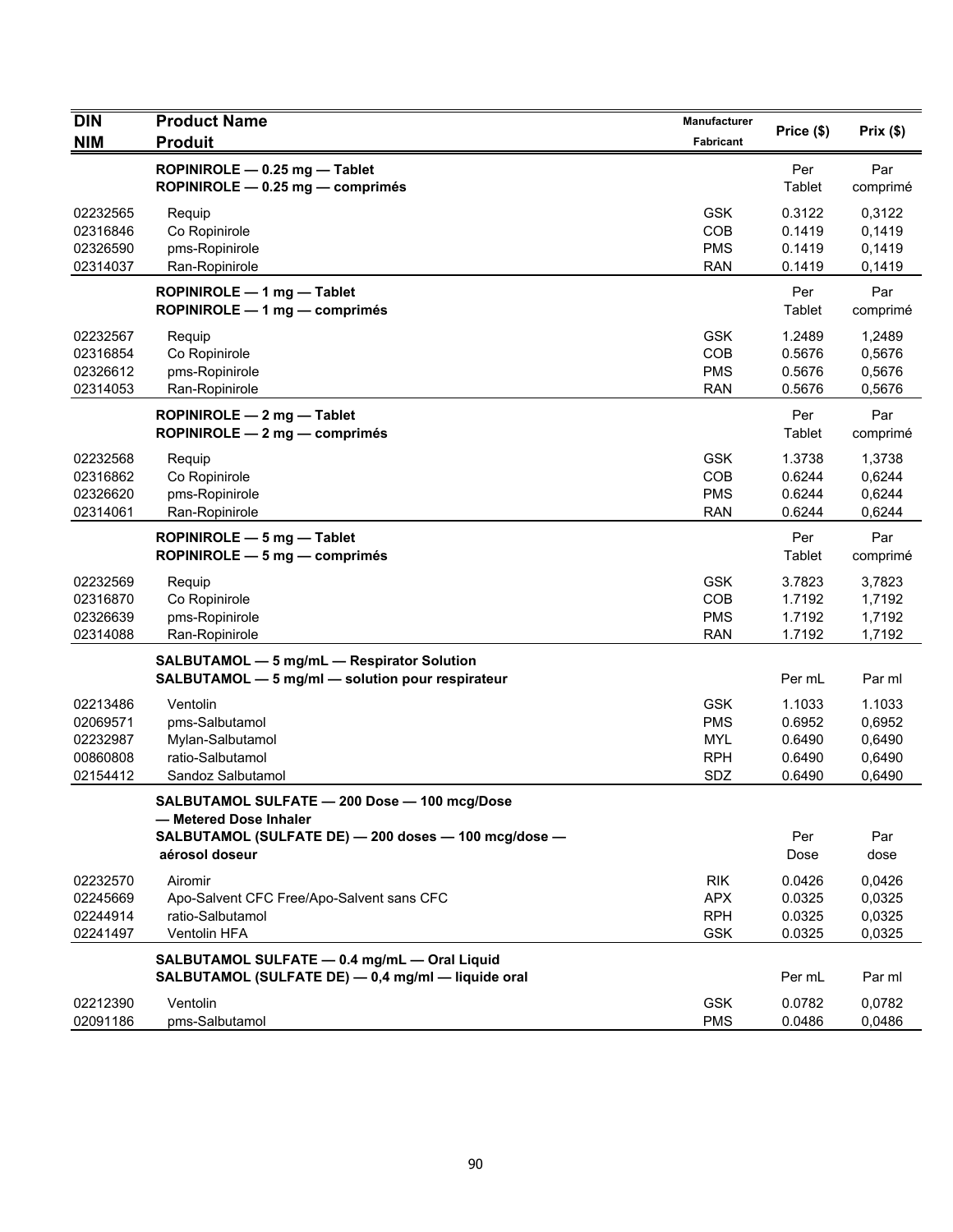| <b>DIN</b> | <b>Product Name</b>                                                                                                                 | Manufacturer     | Price (\$)     | Prix(\$)        |
|------------|-------------------------------------------------------------------------------------------------------------------------------------|------------------|----------------|-----------------|
| <b>NIM</b> | <b>Produit</b>                                                                                                                      | <b>Fabricant</b> |                |                 |
|            | SALBUTAMOL SULFATE - 1.25 mg/2.5 mL - Unit Dose Solution Nebules<br>SALBUTAMOL (SULFATE DE) - 1,25 mg/2,5 ml - préparation monodose |                  |                |                 |
|            | de solution pour nébuliseur                                                                                                         |                  | Per mL         | Par ml          |
| 02213400   | Ventolin                                                                                                                            | <b>GSK</b>       | 0.1990         | 0,1990          |
| 02208245   | pms-Salbutamol                                                                                                                      | <b>PMS</b>       | 0.1642         | 0,1642          |
| 02239365   | ratio-Salbutamol                                                                                                                    | <b>RPH</b>       | 0.1641         | 0,1641          |
| 02243828   | Apo-Salvent                                                                                                                         | <b>APX</b>       | 0.1640         | 0,1640          |
|            | SALBUTAMOL SULFATE - 2.5 mg/2.5 mL - Unit Dose Solution Nebules<br>SALBUTAMOL (SULFATE DE) - 2,5 mg/2,5 ml - préparation monodose   |                  |                |                 |
|            | de solution pour nébuliseur                                                                                                         |                  | Per mL         | Par ml          |
| 02213419   | Ventolin PF                                                                                                                         | <b>GSK</b>       | 0.4548         | 0,4548          |
| 02208229   | pms-Salbutamol                                                                                                                      | <b>PMS</b>       | 0.2867         | 0,2867          |
| 02231488   | Apo-Salvent                                                                                                                         | <b>APX</b>       | 0.2680         | 0,2680          |
| 01926934   | Mylan-Salbutamol Sterinebs                                                                                                          | <b>MYL</b>       | 0.2678         | 0,2678          |
| 01986864   | ratio-Salbutamol                                                                                                                    | <b>RPH</b>       | 0.2678         | 0,2678          |
|            | SALBUTAMOL SULFATE - 5 mg/2.5 mL - Unit Dose Solution Nebules                                                                       |                  |                |                 |
|            | SALBUTAMOL (SULFATE DE) - 5 mg/2,5 ml - préparation monodose                                                                        |                  |                |                 |
|            | de solution pour nébuliseur                                                                                                         |                  | Per mL         | Par ml          |
| 02213427   | Ventolin                                                                                                                            | <b>GSK</b>       | 0.8638         | 0,8638          |
| 02208237   | pms-Salbutamol                                                                                                                      | <b>PMS</b>       | 0.6053         | 0,6053          |
| 02173360   | Mylan-Salbutamol Sterinebs                                                                                                          | <b>MYL</b>       | 0.5085         | 0,5085          |
| 02231678   | Apo-Salvent                                                                                                                         | <b>APX</b>       | 0.5084         | 0,5084          |
| 02239366   | ratio-Salbutamol                                                                                                                    | <b>RPH</b>       | 0.5084         | 0,5084          |
|            | SELEGILINE HCI - 5 mg - Tablets<br>SÉLÉGILINE (CHLORHYDRATE DE) — 5 mg — comprimés                                                  |                  | Per<br>Tablet  | Par<br>comprimé |
| 02123312   | Eldepryl                                                                                                                            | <b>BJH</b>       | 2.2094         | 2,2094          |
| 02230641   | Apo-Selegiline                                                                                                                      | <b>APX</b>       | 1.3915         | 1,3915          |
| 02231036   | Mylan-Selegiline                                                                                                                    | <b>MYL</b>       | 1.3915         | 1,3915          |
| 02068087   | Novo-Selegiline                                                                                                                     | <b>NOP</b>       | 1.3915         | 1,3915          |
| 02230717   | Nu-Selegiline                                                                                                                       | <b>NXP</b>       | 1.3915         | 1,3915          |
| 02238102   | pms-Selegiline                                                                                                                      | <b>PMS</b>       | 1.3915         | 1,3915          |
|            | SENNOSIDES A AND B - 8.6 mg - Tablets<br>SENNOSIDES A ET B - 8.6 mg - comprimés                                                     |                  | Per<br>Tablet  | Par<br>comprimé |
| 00026158   | Senokot                                                                                                                             | <b>PFR</b>       | 0.0880         | 0,0880          |
| 02068109   | Sennatab                                                                                                                            | <b>PMS</b>       | 0.0644         | 0,0644          |
|            | <b>SERTRALINE HCI - 25 mg - Capsules</b><br>SERTRALINE (CHLORHYDRATE DE) - 25 mg - capsules                                         |                  | Per<br>Capsule | Par<br>capsule  |
| 02132702   | Zoloft                                                                                                                              | PFI              | 0.8818         | 0,8818          |
| 02238280   | Apo-Sertraline                                                                                                                      | <b>APX</b>       | 0.5544         | 0,5544          |
| 02242519   | Mylan-Sertraline                                                                                                                    | <b>MYL</b>       | 0.5544         | 0,5544          |
| 02240485   | Novo-Sertraline                                                                                                                     | <b>NOP</b>       | 0.5544         | 0,5544          |
| 02244838   | pms-Sertraline                                                                                                                      | <b>PMS</b>       | 0.5544         | 0,5544          |
| 02245787   | ratio-Sertraline                                                                                                                    | <b>RPH</b>       | 0.5542         | 0,5542          |
| 02287390   | Co Sertraline                                                                                                                       | COB              | 0.5040         | 0,5040          |
| 02245159   | Sandoz Sertraline                                                                                                                   | SDZ              | 0.5040         | 0,5040          |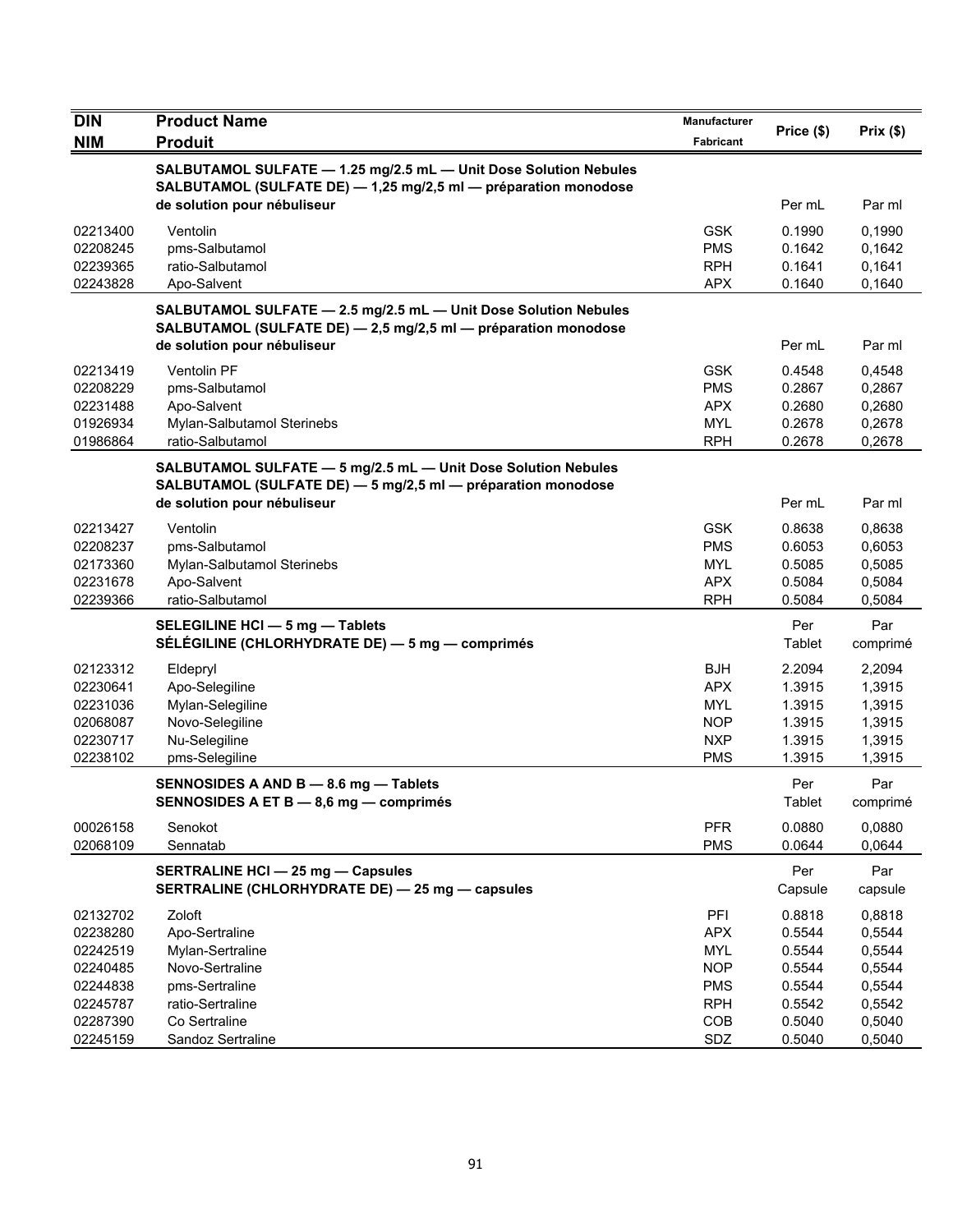| <b>DIN</b> | <b>Product Name</b>                              | Manufacturer | Price (\$) | Prix(\$) |
|------------|--------------------------------------------------|--------------|------------|----------|
| <b>NIM</b> | <b>Produit</b>                                   | Fabricant    |            |          |
|            | <b>SERTRALINE HCI - 50 mg - Capsules</b>         |              | Per        | Par      |
|            | SERTRALINE (CHLORHYDRATE DE) - 50 mg - capsules  |              | Capsule    | capsule  |
|            |                                                  |              |            |          |
| 01962817   | Zoloft                                           | PFI          | 1.7636     | 1,7636   |
| 02238281   | Apo-Sertraline                                   | <b>APX</b>   | 1.1088     | 1,1088   |
| 02242520   | Mylan-Sertraline                                 | <b>MYL</b>   | 1.1088     | 1,1088   |
| 02240484   | Novo-Sertraline                                  | <b>NOP</b>   | 1.1088     | 1,1088   |
| 02244839   | pms-Sertraline                                   | <b>PMS</b>   | 1.1088     | 1,1088   |
| 02245788   | ratio-Sertraline                                 | <b>RPH</b>   | 1.1086     | 1,1086   |
| 02287404   | Co Sertraline                                    | COB          | 1.0080     | 1,0080   |
| 02245160   | Sandoz Sertraline                                | SDZ          | 1.0080     | 1,0080   |
|            | <b>SERTRALINE HCI - 100 mg - Capsules</b>        |              | Per        | Par      |
|            | SERTRALINE (CHLORHYDRATE DE) - 100 mg - capsules |              | Capsule    | capsule  |
| 01962779   | Zoloft                                           | PFI          | 1.8480     | 1,8480   |
| 02238282   | Apo-Sertraline                                   | <b>APX</b>   | 1.2128     | 1,2128   |
| 02242521   | Mylan-Sertraline                                 | <b>MYL</b>   | 1.2128     | 1,2128   |
| 02240481   | Novo-Sertraline                                  | <b>NOP</b>   | 1.2128     | 1,2128   |
| 02244840   | pms-Sertraline                                   | <b>PMS</b>   | 1.2128     | 1,2128   |
| 02245789   | ratio-Sertraline                                 | <b>RPH</b>   | 1.2126     | 1,2126   |
| 02287412   | Co Sertraline                                    | COB          | 1.1025     | 1,1025   |
| 02245161   | Sandoz Sertraline                                | SDZ          | 1.1025     | 1,1025   |
|            | SIMVASTATIN - 5 mg - Tablets                     |              | Per        | Par      |
|            | SIMVASTATINE - 5 mg - comprimés                  |              | Tablet     | comprimé |
| 00884324   | Zocor                                            | <b>MFX</b>   | 1.1248     | 1,1248   |
| 02247011   | Apo-Simvastatin                                  | <b>APX</b>   | 0.6237     | 0,6237   |
| 02248103   | Co Simvastatin                                   | <b>COB</b>   | 0.6237     | 0,6237   |
| 02246582   | Mylan-Simvastatin                                | <b>MYL</b>   | 0.6237     | 0,6237   |
| 02250144   | Novo-Simvastatin                                 | <b>NOP</b>   | 0.6237     | 0,6237   |
| 02269252   | pms-Simvastatin                                  | <b>PMS</b>   | 0.6237     | 0,6237   |
| 02252619   | pms-Simvastatin                                  | <b>PMS</b>   | 0.6237     | 0,6237   |
| 02329131   | Ran-Simvastatin                                  | <b>RAN</b>   | 0.5670     | 0,5670   |
|            | SIMVASTATIN - 10 mg - Tablets                    |              | Per        | Par      |
|            | SIMVASTATINE - 10 mg - comprimés                 |              | Tablet     | comprimé |
| 00884332   | Zocor                                            | <b>MFX</b>   | 2.2256     | 2,2256   |
| 02269260   | pms-Simvastatin                                  | <b>PMS</b>   | 1.2336     | 1,2336   |
| 02247012   | Apo-Simvastatin                                  | <b>APX</b>   | 1.2335     | 1,2335   |
| 02248104   | Co Simvastatin                                   | COB          | 1.2335     | 1,2335   |
| 02246583   | Mylan-Simvastatin                                | <b>MYL</b>   | 1.2335     | 1,2335   |
| 02250152   | Novo-Simvastatin                                 | <b>NOP</b>   | 1.2335     | 1,2335   |
| 02252635   | pms-Simvastatin                                  | <b>PMS</b>   | 1.2335     | 1,2335   |
| 02247068   | ratio-Simvastatin                                | <b>RPH</b>   | 1.2335     | 1,2335   |
| 02247828   | Sandoz Simvastatin                               | SDZ          | 1.2335     | 1,2335   |
| 02265885   | Taro-Simvastatin                                 | <b>TAR</b>   | 1.2335     | 1,2335   |
| 02329158   | Ran-Simvastatin                                  | <b>RAN</b>   | 1.1214     | 1,1214   |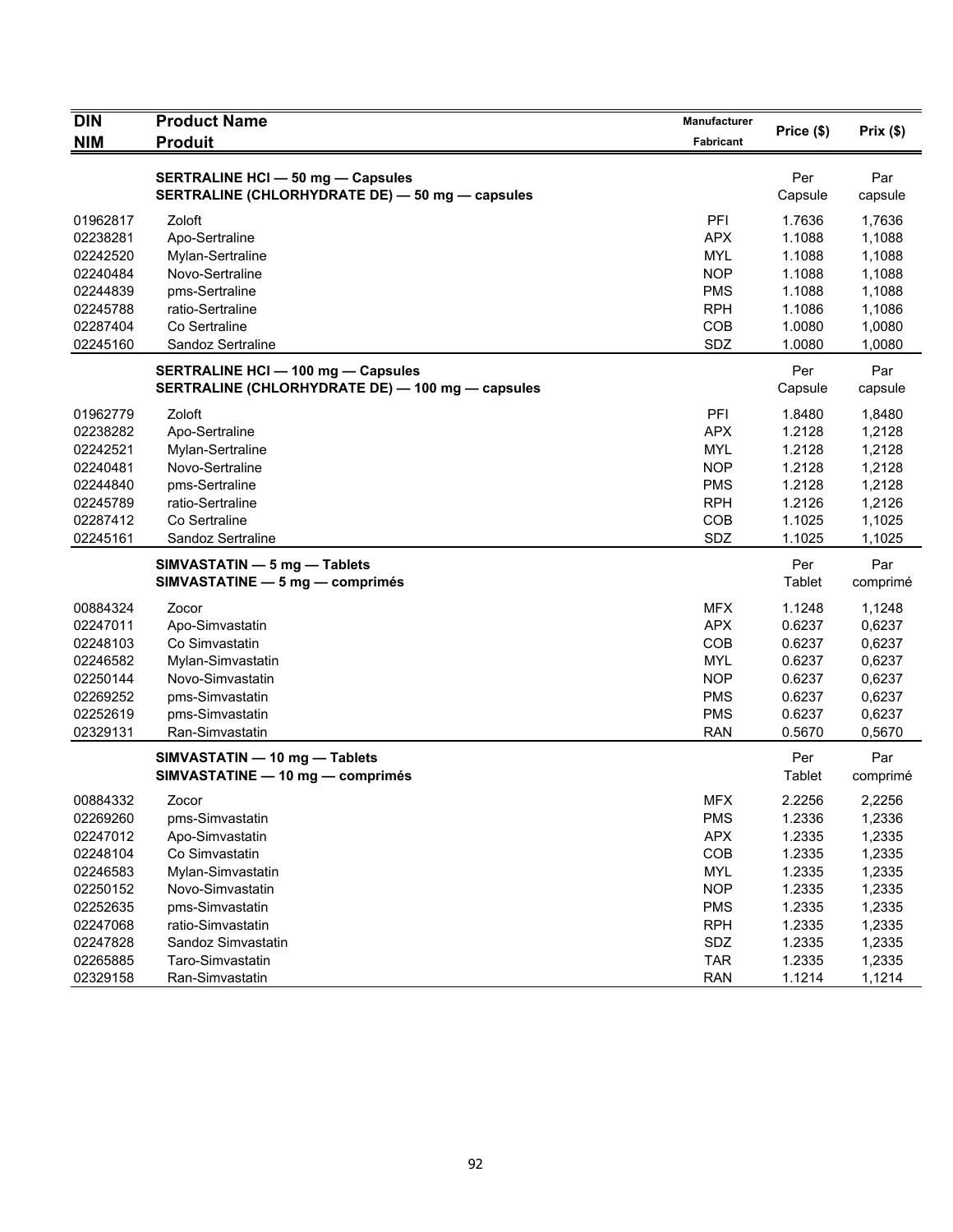| <b>DIN</b> | <b>Product Name</b>                                                                               | Manufacturer |               |                 |
|------------|---------------------------------------------------------------------------------------------------|--------------|---------------|-----------------|
| <b>NIM</b> | <b>Produit</b>                                                                                    | Fabricant    | Price (\$)    | Prix(\$)        |
|            | SIMVASTATIN - 20 mg - Tablets<br>SIMVASTATINE - 20 mg - comprimés                                 |              | Per<br>Tablet | Par<br>comprimé |
| 00884340   | Zocor                                                                                             | <b>MFX</b>   | 2.7504        | 2,7504          |
| 02247013   | Apo-Simvastatin                                                                                   | <b>APX</b>   | 1.5246        | 1,5246          |
| 02248105   | Co Simvastatin                                                                                    | COB          | 1.5246        | 1,5246          |
| 02246737   | Mylan-Simvastatin                                                                                 | <b>MYL</b>   | 1.5246        | 1,5246          |
| 02250160   | Novo-Simvastatin                                                                                  | <b>NOP</b>   | 1.5246        | 1,5246          |
| 02269279   | pms-Simvastatin                                                                                   | <b>PMS</b>   | 1.5246        | 1,5246          |
| 02252643   | pms-Simvastatin                                                                                   | <b>PMS</b>   | 1.5246        | 1,5246          |
| 02247069   | ratio-Simvastatin                                                                                 | <b>RPH</b>   | 1.5246        | 1,5246          |
| 02247830   | Sandoz Simvastatin                                                                                | SDZ          | 1.5246        | 1,5246          |
| 02265893   | Taro-Simvastatin                                                                                  | <b>TAR</b>   | 1.5246        | 1,5246          |
| 02329166   | Ran-Simvastatin                                                                                   | <b>RAN</b>   | 1.3860        | 1,3860          |
|            | SIMVASTATIN - 40 mg - Tablets                                                                     |              | Per           | Par             |
|            | SIMVASTATINE - 40 mg - comprimés                                                                  |              | Tablet        | comprimé        |
| 00884359   | Zocor                                                                                             | <b>MFX</b>   | 2.7504        | 2,7504          |
| 02247014   | Apo-Simvastatin                                                                                   | <b>APX</b>   | 1.5246        | 1,5246          |
| 02248106   | Co Simvastatin                                                                                    | COB          | 1.5246        | 1,5246          |
| 02246584   | Mylan-Simvastatin                                                                                 | <b>MYL</b>   | 1.5246        | 1,5246          |
| 02250179   | Novo-Simvastatin                                                                                  | <b>NOP</b>   | 1.5246        | 1,5246          |
| 02269287   | pms-Simvastatin                                                                                   | <b>PMS</b>   | 1.5246        | 1,5246          |
| 02252651   | pms-Simvastatin                                                                                   | <b>PMS</b>   | 1.5246        | 1,5246          |
| 02247070   | ratio-Simvastatin                                                                                 | <b>RPH</b>   | 1.5246        | 1,5246          |
| 02247831   | Sandoz Simvastatin                                                                                | SDZ          | 1.5246        | 1,5246          |
| 02265907   | Taro-Simvastatin                                                                                  | <b>TAR</b>   | 1.5246        | 1,5246          |
| 02329174   | Ran-Simvastatin                                                                                   | <b>RAN</b>   | 1.3860        | 1,3860          |
|            | SIMVASTATIN - 80 mg - Tablets<br>SIMVASTATINE - 80 mg - comprimés                                 |              | Per<br>Tablet | Par<br>comprimé |
| 02240332   | Zocor                                                                                             | <b>MFX</b>   | 2.7504        | 2,7504          |
| 02247015   | Apo-Simvastatin                                                                                   | <b>APX</b>   | 1.5246        | 1,5246          |
| 02248107   | Co Simvastatin                                                                                    | COB          | 1.5246        | 1,5246          |
| 02246585   | Mylan-Simvastatin                                                                                 | <b>MYL</b>   | 1.5246        | 1,5246          |
| 02250187   | Novo-Simvastatin                                                                                  | <b>NOP</b>   | 1.5246        | 1,5246          |
| 02269295   | pms-Simvastatin                                                                                   | <b>PMS</b>   | 1.5246        | 1,5246          |
| 02252678   | pms-Simvastatin                                                                                   | <b>PMS</b>   | 1.5246        | 1,5246          |
| 02247071   | ratio-Simvastatin                                                                                 | <b>RPH</b>   | 1.5246        | 1,5246          |
| 02247833   | Sandoz Simvastatin                                                                                | SDZ          | 1.5246        | 1,5246          |
| 02329182   | Ran-Simvastatin                                                                                   | <b>RAN</b>   | 1.3860        | 1,3860          |
|            | SODIUM AUROTHIOMALATE - 10 mg/mL - Injection<br>SODIUM (AUROTHIOMALATE DE) - 10 mg/ml - injection |              | Per mL        | Par ml          |
| 01927620   | Myochrysine                                                                                       | <b>AVT</b>   | 12.6613       | 12,6613         |
| 02245456   | Sodium Aurothiomalate BP                                                                          | SIL          | 9.7240        | 9,7240          |
|            | SODIUM AUROTHIOMALATE - 50 mg/mL - Injection<br>SODIUM (AUROTHIOMALATE DE) - 50 mg/ml - injection |              | Per mL        | Par ml          |
| 01927604   | Myochrysine                                                                                       | <b>AVT</b>   | 23.8485       | 23,8485         |
| 02245458   | Sodium Aurothiomalate BP                                                                          | SDZ          | 18.3150       | 18,3150         |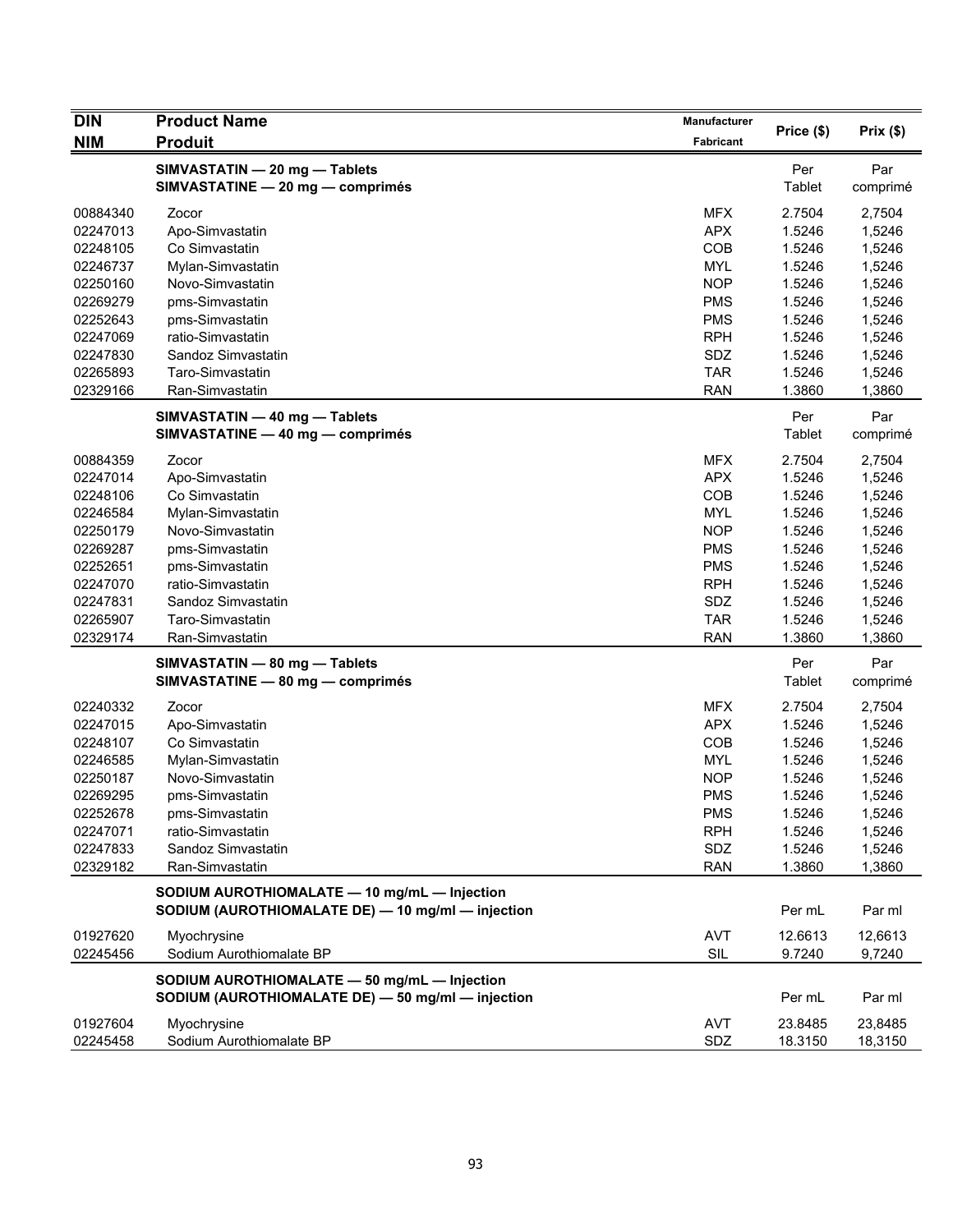| <b>DIN</b>           | <b>Product Name</b>                                                                                                        | Manufacturer             | Price (\$)       | Prix(\$)         |
|----------------------|----------------------------------------------------------------------------------------------------------------------------|--------------------------|------------------|------------------|
| <b>NIM</b>           | <b>Produit</b>                                                                                                             | Fabricant                |                  |                  |
|                      | SODIUM CROMOGLYCATE - 2% - Ophthalmic Solution<br>CROMOGLYCATE SODIQUE - 2 % - solution ophtalmique                        |                          | Per mL           | Par ml           |
| 02009277<br>02230621 | Cromolyn<br>Opticrom                                                                                                       | <b>PMS</b><br><b>ALL</b> | 1.0450<br>1.0450 | 1,0450<br>1,0450 |
|                      | SODIUM POLYSTYRENE SULFONATE - 1 mEq/g - Oral Powder<br>— 454 g Package                                                    |                          |                  |                  |
|                      | POLYSTYRÈNE SODIQUE (SULFONATE DE) — 1 mEq/g — poudre orale —<br>paquet de 454 g                                           |                          | Per<br>Gram      | Par<br>gramme    |
| 02026961<br>00755338 | Kayexalate<br>pms-Sodium Polystyrene Sulfonate/pms-Polystyrène, sulfonate sodique de                                       | SAW<br><b>PMS</b>        | 0.1933<br>0.1460 | 0,1933<br>0,1460 |
|                      | SOTALOL HCI - 80 mg - Tablets<br>SOTALOL (CHLORHYDRATE DE) - 80 mg - comprimés                                             |                          | Per<br>Tablet    | Per<br>comprimé  |
| 02200996             | Nu-Sotalol                                                                                                                 | <b>NXP</b>               | 0.7250           | 0,7250           |
| 02270625             | Co Sotalol                                                                                                                 | COB                      | 0.6526           | 0,6526           |
| 02229778             | Mylan-Sotalol                                                                                                              | <b>MLY</b>               | 0.6526           | 0,6526           |
| 02238326             | pms-Sotalol                                                                                                                | <b>PMS</b>               | 0.6526           | 0,6526           |
| 00897272             | Sotacor                                                                                                                    | SQU                      | 0.6526           | 0,6526           |
| 02084228             | ratio-Sotalol                                                                                                              | <b>RPH</b>               | 0.6526           | 0,6526           |
| 02210428             | Apo-Sotalol                                                                                                                | <b>APX</b>               | 0.6525           | 0,6525           |
| 02231181<br>02257831 | Novo-Sotalol<br>Sandoz Sotalol                                                                                             | <b>NOP</b><br>SDZ        | 0.6525<br>0.6525 | 0,6525<br>0,6525 |
|                      |                                                                                                                            |                          |                  |                  |
|                      | SOTALOL HCI - 160 mg - Tablets<br>SOTALOL (CHLORHYDRATE DE) - 160 mg - comprimés                                           |                          | Per<br>Tablet    | Per<br>comprimé  |
| 02270633             | Co Sotalol                                                                                                                 | COB                      | 0.7142           | 0,7142           |
| 02238635             | Dom-Sotalol                                                                                                                | <b>DOM</b>               | 0.7142           | 0,7142           |
| 02229779             | Mylan-Sotalol                                                                                                              | <b>MYL</b>               | 0.7142           | 0,7142           |
| 02238327             | pms-Sotalol                                                                                                                | <b>PMS</b>               | 0.7142           | 0,7142           |
| 00483923             | Sotacor                                                                                                                    | SQU                      | 0.7142           | 0,7142           |
| 02231182             | Sotacor                                                                                                                    | <b>NOP</b>               | 0.7141           | 0,7141           |
| 02084236             | ratio-Sotalol                                                                                                              | <b>RPH</b>               | 0.7141           | 0,7141           |
| 02257858             | Rhoxal-sotalol                                                                                                             | <b>RXP</b>               | 0.7141           | 0,7141           |
| 02167794             | Apo-Sotalol                                                                                                                | <b>APX</b>               | 0.7140           | 0,7140           |
| 02163772<br>02234013 | Nu-Sotalol<br>Sandoz Sotalol                                                                                               | <b>NXP</b><br>SDZ        | 0.7140<br>0.6492 | 0,7140<br>0,6492 |
|                      | SPIRONOLACTONE - 25 mg - Tablets<br>SPIRONOLACTONE - 25 mg - comprimés                                                     |                          | Per<br>Tablet    | Per<br>comprimé  |
|                      |                                                                                                                            |                          |                  |                  |
| 00028606<br>00613215 | Aldactone<br>Novo-Spiroton                                                                                                 | PFI<br><b>NOP</b>        | 0.1408<br>0.1038 | 0,1408<br>0,1038 |
|                      | SPIRONOLACTONE - 100 mg - Tablets<br>SPIRONOLACTONE - 100 mg - comprimés                                                   |                          | Per<br>Tablet    | Per<br>comprimé  |
| 00285455<br>00613223 | Aldactone<br>Novo-Spiroton                                                                                                 | PFI<br><b>NOP</b>        | 0.3319<br>0.2417 | 0,3319<br>0,2417 |
|                      |                                                                                                                            |                          |                  |                  |
|                      | SPIRONOLACTONE/HYDROCHLOROTHIAZIDE - 25 mg/25 mg - Tablets<br>SPIRONOLACTONE/HYDROCHLOROTHIAZIDE - 25 mg/25 mg - comprimés |                          | Per<br>Tablet    | Per<br>comprimé  |
| 00180408<br>00613231 | Aldactazide 25<br>Novo-Spirozine 25                                                                                        | PFI<br><b>NOP</b>        | 0.1408<br>0.1057 | 0,1408<br>0,1057 |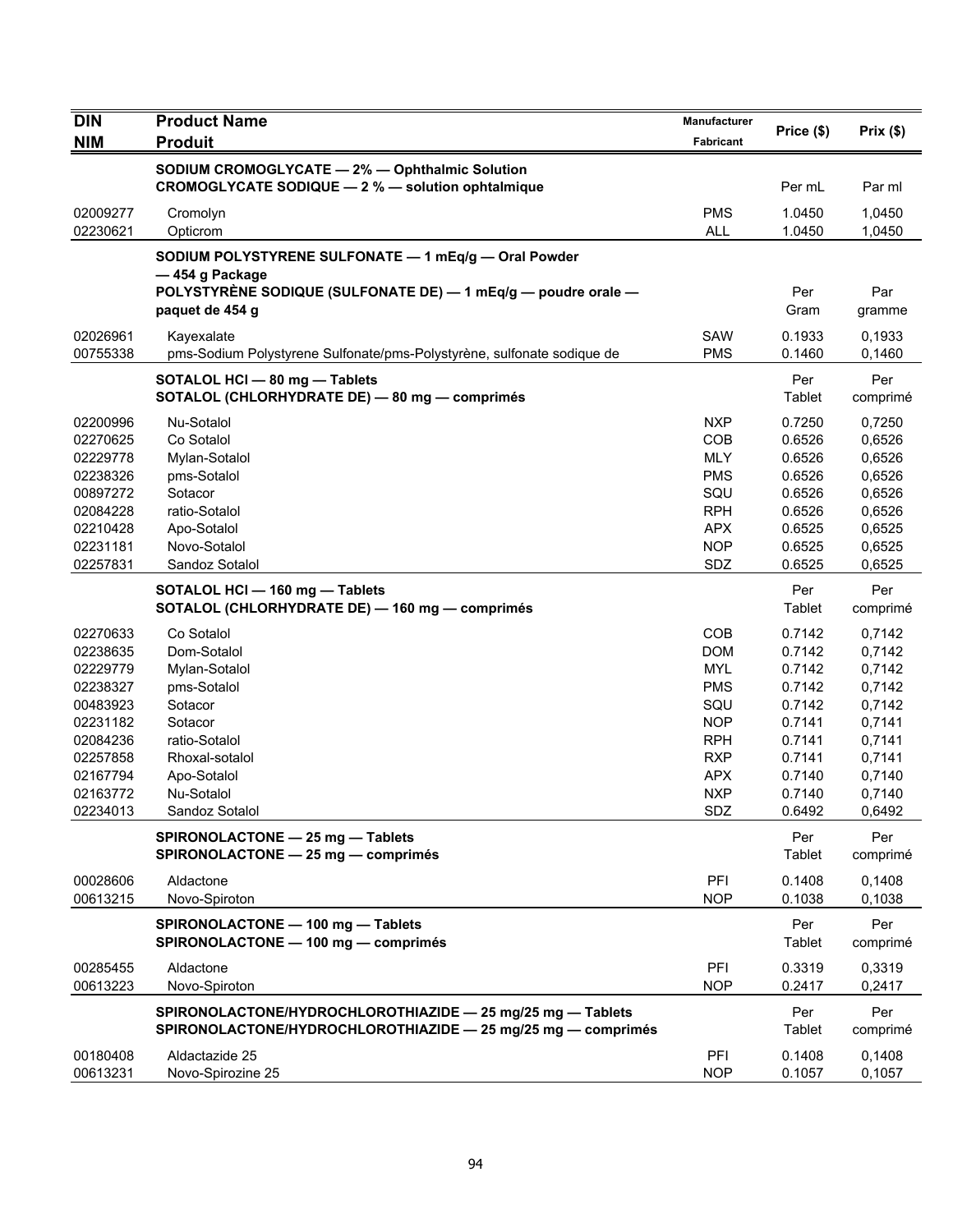| <b>DIN</b><br><b>NIM</b> | <b>Product Name</b><br><b>Produit</b>                                                                                      | Manufacturer<br><b>Fabricant</b> | Price (\$)        | Prix $(\$)$       |
|--------------------------|----------------------------------------------------------------------------------------------------------------------------|----------------------------------|-------------------|-------------------|
|                          |                                                                                                                            |                                  |                   |                   |
|                          | SPIRONOLACTONE/HYDROCHLOROTHIAZIDE - 50 mg/50 mg - Tablets<br>SPIRONOLACTONE/HYDROCHLOROTHIAZIDE - 50 mg/50 mg - comprimés |                                  | Per<br>Tablet     | Per<br>comprimé   |
| 00594377                 | Aldactazide 50                                                                                                             | PFI                              | 0.2986            | 0,2986            |
| 00657182                 | Novo-Spirozine 50                                                                                                          | <b>NOP</b>                       | 0.2460            | 0,2460            |
|                          | <b>SUCRALFATE - 1g - Tablets</b><br>SUCRALFATE $-1$ g $-$ comprimés                                                        |                                  | Per<br>Tablet     | Per<br>comprimé   |
| 02100622                 | Sulcrate                                                                                                                   | AXC                              | 0.5759            | 0,5759            |
| 02134829                 | Nu-Sucralfate                                                                                                              | <b>NXP</b>                       | 0.4110            | 0,4110            |
| 02238209                 | pms-Sucralfate                                                                                                             | <b>PMS</b>                       | 0.3468            | 0,3468            |
| 02125250                 | Apo-Sucralfate                                                                                                             | <b>APX</b>                       | 0.3236            | 0,3236            |
| 02045702                 | pms-Sucralfate                                                                                                             | <b>NOP</b>                       | 0.3236            | 0,3236            |
|                          | SULFASALAZINE - 500 mg - Tablets<br>SULFASALAZINE - 500 mg - comprimés                                                     |                                  | Per<br>Tablet     | Per<br>comprimé   |
| 02064480                 | Salazopyrin                                                                                                                | PFI                              | 0.2755            | 0.2755            |
| 00598461                 | pms-Sulfasalazine                                                                                                          | <b>PMS</b>                       | 0.2122            | 0,2122            |
|                          | SULFINPYRAZONE - 200 mg - Tablets<br>SULFINPYRAZONE - 200 mg - comprimés                                                   |                                  | Per<br>Tablet     | Per<br>comprimé   |
| 00441767                 | Apo-Sulfinpyrazone                                                                                                         | <b>APX</b>                       | 0.2997            | 0,2997            |
| 02045699                 | Nu-Sulfinpyrazone                                                                                                          | <b>NXP</b>                       | 0.2997            | 0,2997            |
|                          | SULINDAC - 150 mg - Tablets<br>SULINDAC - 150 mg - comprimés                                                               |                                  | Per<br>Tablet     | Per<br>comprimé   |
| 02042576                 | Nu-Sulindac                                                                                                                | <b>NXP</b>                       | 0.4752            | 0,4752            |
| 00778354                 | Apo-Sulin                                                                                                                  | <b>APX</b>                       | 0.4206            | 0,4206            |
| 00745588                 | Novo-Sundac                                                                                                                | <b>NOP</b>                       | 0.4206            | 0,4206            |
|                          | SULINDAC - 200 mg - Tablets<br>SULINDAC - 200 mg - comprimés                                                               |                                  | Per<br>Tablet     | Per<br>comprimé   |
| 00432369                 | Clinoril                                                                                                                   | <b>MFX</b>                       | 0.7203            | 0,7203            |
| 02042584                 | Nu-Sulindac                                                                                                                | <b>NXP</b>                       | 0.5962            | 0,5962            |
| 00778362                 | Apo-Sulin                                                                                                                  | <b>APX</b>                       | 0.5324            | 0,5324            |
| 00745596                 | Novo-Sundac                                                                                                                | <b>NOP</b>                       | 0.5324            | 0,5324            |
|                          | <b>SUMATRIPTAN - 50 mg - Tablets</b><br><b>SUMATRIPTAN - 50 mg - comprimés</b>                                             |                                  | Per<br>Tablet     | Per<br>comprimé   |
|                          |                                                                                                                            |                                  |                   |                   |
| 02212153<br>02268388     | Imitrex DF                                                                                                                 | <b>GSK</b><br><b>APX</b>         | 16.3291<br>9.9715 | 16,3291<br>9,9715 |
| 02257890                 | Apo-Sumatriptan<br>Co Sumatriptan                                                                                          | COB                              | 9.9715            | 9,9715            |
| 02268914                 | Mylan-Sumatriptan                                                                                                          | <b>MYL</b>                       | 9.9715            | 9,9715            |
| 02256436                 | pms-Sumatriptan                                                                                                            | <b>PMS</b>                       | 9.9715            | 9,9715            |
| 02271583                 | ratio-Sumatriptan                                                                                                          | <b>RPH</b>                       | 9.9715            | 9,9715            |
| 02263025                 | Sandoz Sumatriptan                                                                                                         | SDZ                              | 9.9715            | 9,9715            |
| 02286823                 | Novo-Sumatriptan DF                                                                                                        | <b>NOP</b>                       | 9.0650            | 9,0650            |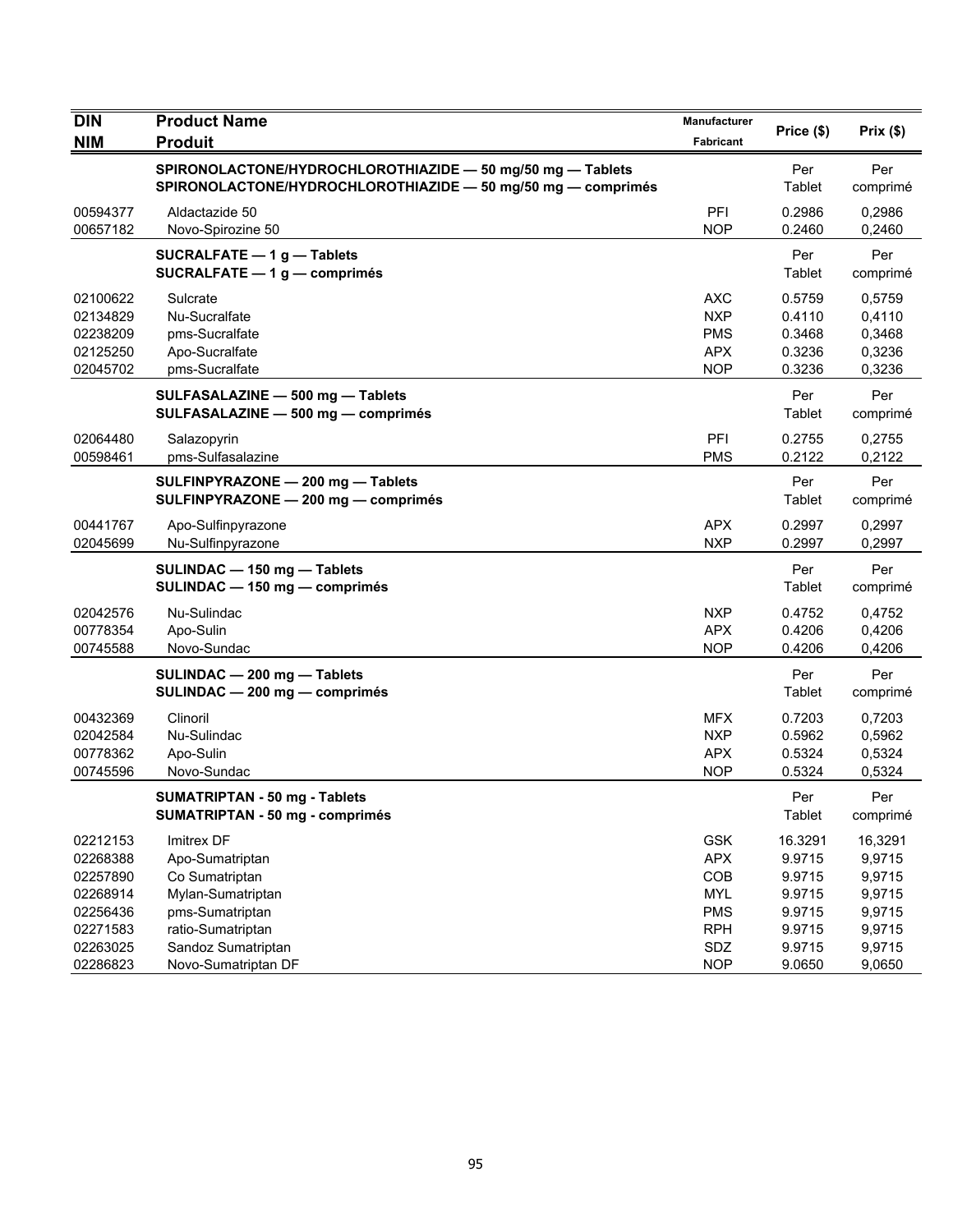| <b>DIN</b> | <b>Product Name</b>                                                                | Manufacturer |                      | Prix(\$)        |
|------------|------------------------------------------------------------------------------------|--------------|----------------------|-----------------|
| <b>NIM</b> | <b>Produit</b>                                                                     | Fabricant    | Price (\$)           |                 |
|            | <b>SUMATRIPTAN - 100 mg - Tablets</b><br>SUMATRIPTAN - 100 mg - comprimés          |              | Per<br>Tablet        | Per<br>comprimé |
| 02212161   | Imitrex DF                                                                         | <b>GSK</b>   | 17.9878              | 17,9878         |
| 02268396   | Apo-Sumatriptan                                                                    | <b>APX</b>   | 10.9854              | 10,9854         |
| 02257904   | Co Sumatriptan                                                                     | COB          | 10.9854              | 10,9854         |
| 02268922   | Mylan-Sumatriptan                                                                  | <b>MYL</b>   | 10.9854              | 10,9854         |
| 02239367   | Novo-Sumatriptan                                                                   | <b>NOP</b>   | 10.9854              | 10,9854         |
| 02256444   | pms-Sumatriptan                                                                    | <b>PMS</b>   | 10.9854              | 10,9854         |
| 02271591   | ratio-Sumatriptan                                                                  | <b>RPH</b>   | 10.9854              | 10,9854         |
| 02263033   | Sandoz Sumatriptan                                                                 | SDZ          | 10.9854              | 10,9854         |
| 02286831   | Novo-Sumatriptan DF                                                                | <b>NOP</b>   | 9.9867               | 9,9867          |
|            | TAMOXIFEN CITRATE - 10 mg - Tablets<br>TAMOXIFÈNE (CITRATE DE) — 10 mg — comprimés |              | Per<br>Tablet        | Per<br>comprimé |
| 01926624   | Tamofen                                                                            | <b>AVE</b>   | 0.2123               | 0,2123          |
| 00812404   | Apo-Tamox                                                                          | <b>APX</b>   | 0.1925               | 0,1925          |
| 02088428   | Mylan-Tamoxifen                                                                    | <b>MYL</b>   | 0.1925               | 0,1925          |
| 00851965   | Novo-Tamoxifen                                                                     | <b>NOP</b>   | 0.1925               | 0,1925          |
|            | TAMOXIFEN CITRATE - 20 mg - Tablets<br>TAMOXIFÈNE (CITRATE DE) — 20 mg — comprimés |              | Per<br><b>Tablet</b> | Per<br>comprimé |
| 01926632   | Tamofen                                                                            | <b>AVE</b>   | 0.4245               | 0,4245          |
| 02048485   | Nolvadex-D                                                                         | <b>AZC</b>   | 0.3960               | 0,3960          |
| 00812390   | Apo-Tamox                                                                          | <b>APX</b>   | 0.3850               | 0,3850          |
| 02089858   | Mylan-Tamoxifen                                                                    | <b>MYL</b>   | 0.3850               | 0,3850          |
| 00851973   | Novo-Tamoxifen                                                                     | <b>NOP</b>   | 0.3850               | 0,3850          |
| 02237460   | pms-Tamoxifen                                                                      | <b>PMS</b>   | 0.3850               | 0,3850          |
|            | TEMAZEPAM - 15 mg - Capsules<br>$TÉMAZÉPAM - 15 mg - capsules$                     |              | Per<br>Capsule       | Par<br>capsule  |
| 00604453   | Restoril                                                                           | <b>ORX</b>   | 0.1925               | 0,1925          |
| 02229756   | Dom-Temazepam                                                                      | <b>DOM</b>   | 0.1213               | 0,1213          |
| 02229455   | pms-Temazepam                                                                      | <b>PMS</b>   | 0.1213               | 0,1213          |
| 02273039   | pms-Temazepam                                                                      | <b>PMS</b>   | 0.1213               | 0,1213          |
| 02244814   | Co Temazepam                                                                       | <b>COB</b>   | 0.1212               | 0,1212          |
| 02230095   | Novo-Temazepam                                                                     | <b>NOP</b>   | 0.1212               | 0,1212          |
| 02243023   | ratio-Temazepam                                                                    | <b>RPH</b>   | 0.1212               | 0,1212          |
| 02225964   | Apo-Temazepam                                                                      | <b>APX</b>   | 0.1210               | 0,1210          |
|            | TEMAZEPAM - 30 mg - Capsules<br>TÉMAZÉPAM - 30 mg - capsules                       |              | Per<br>Capsule       | Par<br>capsule  |
| 00604461   | Restoril                                                                           | <b>ORX</b>   | 0.2316               | 0,2316          |
| 02225972   | Apo-Temazepam                                                                      | <b>APX</b>   | 0.1460               | 0,1460          |
| 02244815   | Co Temazepam                                                                       | COB          | 0.1459               | 0,1459          |
| 02229758   | Dom-Temazepam                                                                      | <b>DOM</b>   | 0.1459               | 0,1459          |
| 02230102   | Novo-Temazepam                                                                     | <b>NOP</b>   | 0.1459               | 0,1459          |
| 02229456   | pms-Temazepam                                                                      | <b>PMS</b>   | 0.1459               | 0,1459          |
| 02273047   | pms-Temazepam                                                                      | <b>PMS</b>   | 0.1459               | 0,1459          |
| 02243024   | ratio-Temazepam                                                                    | <b>RPH</b>   | 0.1459               | 0,1459          |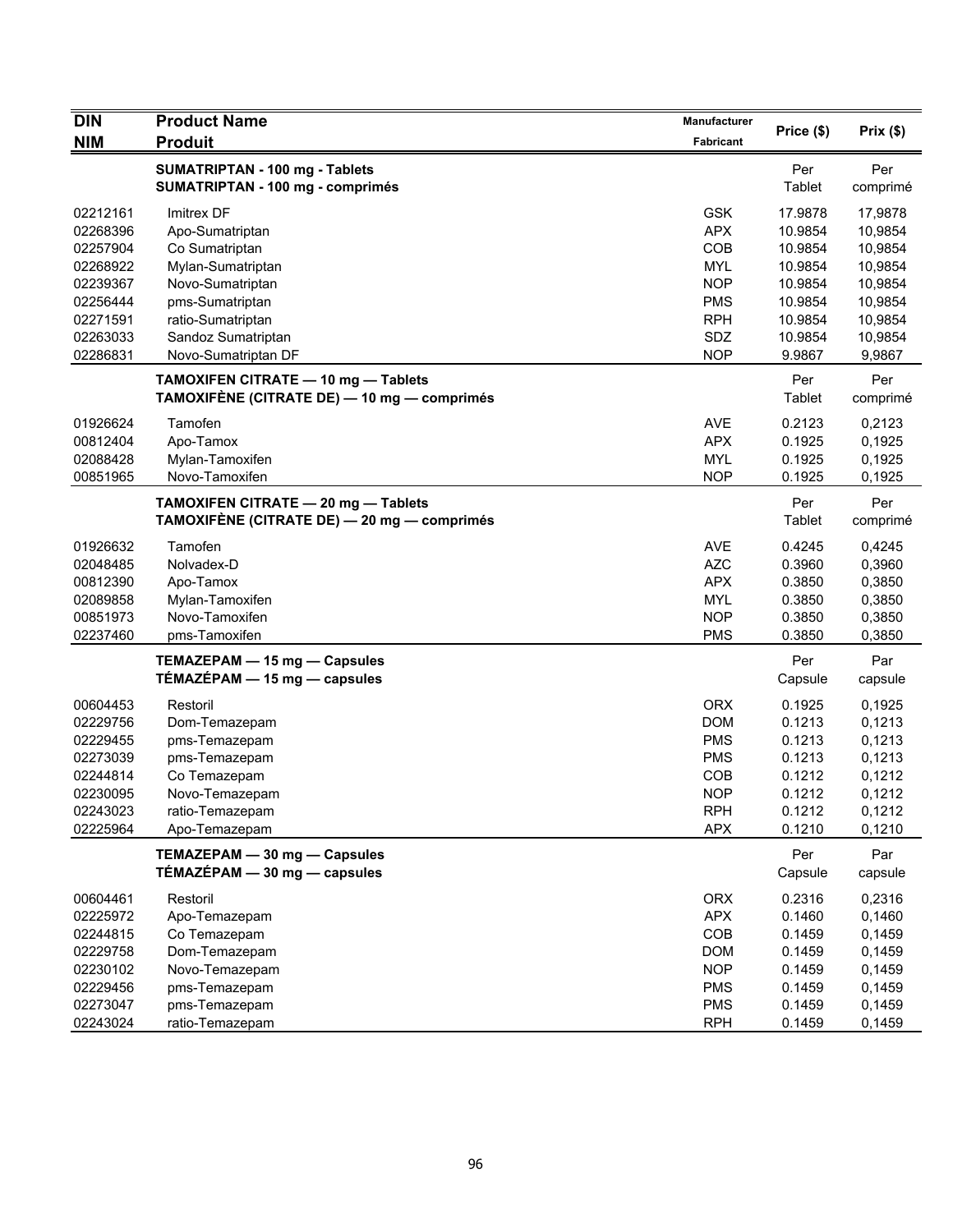| <b>DIN</b> | <b>Product Name</b>                                                                             | Manufacturer | Price (\$)     | Prix(\$)        |
|------------|-------------------------------------------------------------------------------------------------|--------------|----------------|-----------------|
| <b>NIM</b> | <b>Produit</b>                                                                                  | Fabricant    |                |                 |
|            | TAMSULOSIN - 0.4 mg - Sustained Release Capsules<br>TAMSULOSIN - 0.4 mg - capsules à libération |              | Per<br>Capsule | Par<br>capsule  |
| 02298570   | Mylan-Tamsulosin                                                                                | <b>MYL</b>   | 0.6000         | 0,6000          |
| 02281392   | Novo-Tamsulosin                                                                                 | <b>NOP</b>   | 0.6000         | 0,6000          |
| 02294885   | Ran-Tamsulosin                                                                                  | <b>RAN</b>   | 0.6000         | 0,6000          |
| 02294265   | ratio-Tamsulosin                                                                                | <b>RPH</b>   | 0.6000         | 0,6000          |
| 02295121   | Sandoz Tamsulosin                                                                               | SDZ          | 0.6000         | 0,6000          |
|            | TENOXICAM - 20 mg - Tablets<br>TÉNOXICAM - 20 mg - comprimés                                    |              | Per<br>Tablet  | Par<br>comprimé |
| 00884367   | <b>Mobiflex</b>                                                                                 | <b>HLR</b>   | 1.3376         | 1,3376          |
| 02230661   | Apo-Tenoxicam                                                                                   | <b>APX</b>   | 1.1552         | 1,1552          |
|            | TERAZOSIN HCI - 1 mg - Tablets<br>TÉRAZOSINE (CHLORHYDRATE DE) — 1 mg — comprimés               |              | Per<br>Tablet  | Par<br>comprimé |
| 00818658   | <b>Hytrin</b>                                                                                   | ABB          | 0.7691         | 0,7691          |
| 02234502   | Apo-Terazosin                                                                                   | <b>APX</b>   | 0.3840         | 0,3840          |
| 02233047   | Nu-Terazosin                                                                                    | <b>NXP</b>   | 0.3840         | 0,3840          |
| 02230805   | Novo-Terazosin                                                                                  | <b>NOP</b>   | 0.3839         | 0,3839          |
| 02243518   | pms-Terazosin                                                                                   | <b>PMS</b>   | 0.3839         | 0,3839          |
| 02218941   | ratio-Terazosin                                                                                 | <b>RPH</b>   | 0.3839         | 0,3839          |
|            | TERAZOSIN HCI - 2 mg - Tablets<br>TÉRAZOSINE (CHLORHYDRATE DE) - 2 mg - comprimés               |              | Per<br>Tablet  | Par<br>comprimé |
| 00818682   | <b>Hytrin</b>                                                                                   | ABB          | 0.9776         | 0,9776          |
| 02234503   | Apo-Terazosin                                                                                   | <b>APX</b>   | 0.4880         | 0,4880          |
| 02230806   | Novo-Terazosin                                                                                  | <b>NOP</b>   | 0.4880         | 0,4880          |
| 02233048   | Nu-Terazosin                                                                                    | <b>NXP</b>   | 0.4880         | 0,4880          |
| 02243519   | pms-Terazosin                                                                                   | <b>PMS</b>   | 0.4880         | 0,4880          |
| 02218968   | ratio-Terazosin                                                                                 | <b>RPH</b>   | 0.4880         | 0,4880          |
|            | TERAZOSIN HCI - 5 mg - Tablets                                                                  |              | Per            | Par             |
|            | TÉRAZOSINE (CHLORHYDRATE DE) — 5 mg — comprimés                                                 |              | Tablet         | comprimé        |
| 00818666   | <b>Hytrin</b>                                                                                   | ABB          | 1.3276         | 1,3276          |
| 02233049   | Nu-Terazosin                                                                                    | <b>NXP</b>   | 0.6630         | 0,6630          |
| 02234504   | Apo-Terazosin                                                                                   | <b>APX</b>   | 0.6628         | 0,6628          |
| 02230807   | Novo-Terazosin                                                                                  | <b>NOP</b>   | 0.6628         | 0,6628          |
| 02243520   | pms-Terazosin                                                                                   | <b>PMS</b>   | 0.6628         | 0,6628          |
| 02218976   | ratio-Terazosin                                                                                 | <b>RPH</b>   | 0.6628         | 0,6628          |
|            | TERAZOSIN HCI - 10 mg - Tablets<br>TÉRAZOSINE (CHLORHYDRATE DE) - 10 mg - comprimés             |              | Per<br>Tablet  | Par<br>comprimé |
| 00818674   | <b>Hytrin</b>                                                                                   | ABB          | 1.9433         | 1,9433          |
| 02230808   | Novo-Terazosin                                                                                  | <b>NOP</b>   | 0.9702         | 0,9702          |
| 02243521   | pms-Terazosin                                                                                   | <b>PMS</b>   | 0.9702         | 0,9702          |
| 02218984   | ratio-Terazosin                                                                                 | <b>RPH</b>   | 0.9702         | 0,9702          |
| 02234505   | Apo-Terazosin                                                                                   | <b>APX</b>   | 0.9700         | 0,9700          |
| 02233050   | Nu-Terazosin                                                                                    | <b>NXP</b>   | 0.9700         | 0,9700          |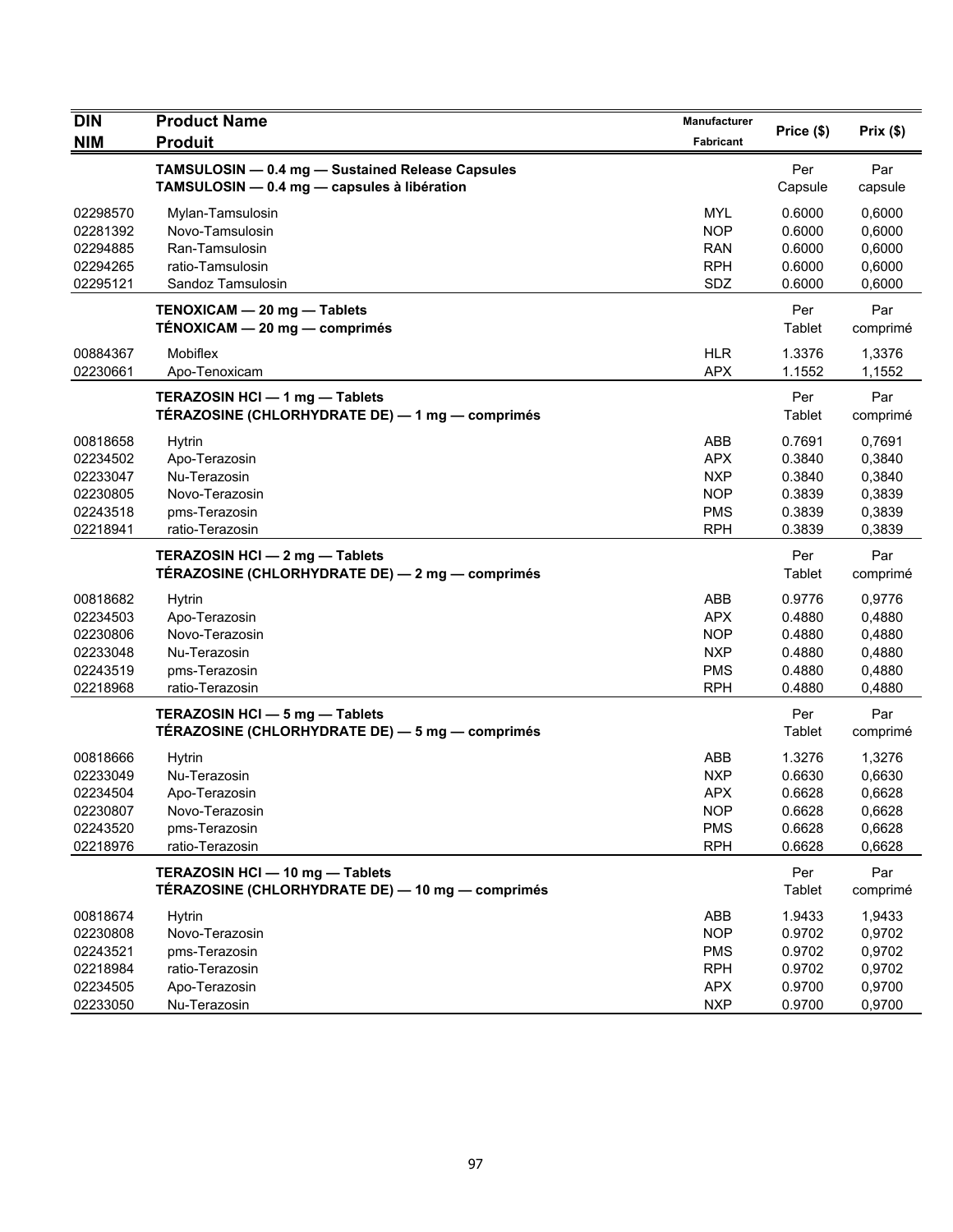| <b>DIN</b> | <b>Product Name</b>                                 | Manufacturer |            |          |
|------------|-----------------------------------------------------|--------------|------------|----------|
| <b>NIM</b> | <b>Produit</b>                                      | Fabricant    | Price (\$) | Prix(\$) |
|            |                                                     |              |            |          |
|            | TERBINAFINE HCI - 250 mg - Tablets                  |              | Per        | Par      |
|            | TERBINAFINE (CHLORHYDRATE DE) - 250 mg - comprimés  |              | Tablet     | comprimé |
| 02031116   | Lamisil                                             | <b>NVT</b>   | 4.6798     | 4,6798   |
| 02240807   | pms-Terbinafine                                     | <b>PMS</b>   | 2.7771     | 2,7771   |
| 02242503   | Mylan-Terbinafine                                   | <b>MYL</b>   | 2.7770     | 2,7770   |
| 02239893   | Apo-Terbinafine                                     | <b>APX</b>   | 2.7767     | 2,7767   |
| 02254727   | Co Terbinafine                                      | COB          | 2.7767     | 2,7767   |
| 02240346   | Novo-Terbinafine                                    | <b>NOP</b>   | 2.7767     | 2,7767   |
| 02262177   | Sandoz Terbinafine                                  | SDZ          | 2.7767     | 2,7767   |
|            | TESTOSTERONE CYPIONATE - 100 mg/mL - Injection      |              | Per        | Par      |
|            | TESTOSTÉRONE (CYPIONATE DE) - 100 mg/ml - injection |              | mL         | ml       |
| 00030783   | Depo-Testosterone                                   | PFI          | 2.9062     | 2,9062   |
| 02246063   | Testosterone Cypionate/Testostérone (cypionate de)  | SDZ          | 2.2460     | 2,2460   |
|            | TETRACYCLINE HCI - 250 mg - Capsules                |              | Per        | Par      |
|            | TETRACYCLINE (CHLORHYDRATE DE) - 250 mg - capsules  |              | Capsule    | capsule  |
| 00580929   | Apo-Tetra                                           | <b>APX</b>   | 0.0657     | 0,0657   |
| 00717606   | Nu-Tetra                                            | <b>NXP</b>   | 0.0657     | 0,0657   |
|            | TIAPROFENIC ACID - 200 mg - Tablets                 |              | Per        | Par      |
|            | TIAPROFÉNIQUE (ACIDE) - 200 mg - comprimés          |              | Tablet     | comprimé |
| 01924613   | <b>Albert Tiafen</b>                                | <b>ABT</b>   | 0.4048     | 0,4048   |
| 02230827   | pms-Tiaprofenic                                     | <b>PMS</b>   | 0.4048     | 0,4048   |
| 02179679   | Novo-Tiaprofenic                                    | <b>NOP</b>   | 0.3781     | 0,3781   |
| 02136112   | Apo-Tiaprofenic                                     | <b>APX</b>   | 0.3780     | 0,3780   |
| 02146878   | Nu-Tiaprofenic                                      | <b>NXP</b>   | 0.3780     | 0,3780   |
|            | TIAPROFENIC ACID - 300 mg - Tablets                 |              | Per        | Par      |
|            | TIAPROFÉNIQUE (ACIDE) - 300 mg - comprimés          |              | Tablet     | comprimé |
| 01924621   | Albert Tiafen                                       | <b>ABT</b>   | 0.4835     | 0,4835   |
| 02136120   | Apo-Tiaprofenic                                     | <b>APX</b>   | 0.4515     | 0,4515   |
| 02146886   | Nu-Tiaprofenic                                      | <b>NXP</b>   | 0.4515     | 0,4515   |
| 02230828   | pms-Tiaprofenic                                     | <b>PMS</b>   | 0.4515     | 0,4515   |
| 02179687   | Novo-Tiaprofenic                                    | <b>NOP</b>   | 0.4514     | 0,4514   |
|            | TICLOPIDINE HCI - 250 mg - Tablets                  |              | Per        | Par      |
|            | TICLOPIDINE (CHLORHYDRATE DE) - 250 mg - comprimés  |              | Tablet     | comprimé |
| 02162776   | <b>Ticlid</b>                                       | <b>HLR</b>   | 1.3821     | 1,3821   |
| 02237701   | Apo-Ticlopidine                                     | <b>APX</b>   | 0.7574     | 0,7574   |
| 02239744   | Mylan-Ticlopidine                                   | <b>MYL</b>   | 0.7574     | 0,7574   |
| 02236848   | Novo-Ticlopidine                                    | <b>NOP</b>   | 0.7574     | 0,7574   |
| 02243327   | pms-Ticlopidine                                     | <b>PMS</b>   | 0.7574     | 0,7574   |
| 02243587   | Sandoz Ticlopidine                                  | SDZ          | 0.7574     | 0,7574   |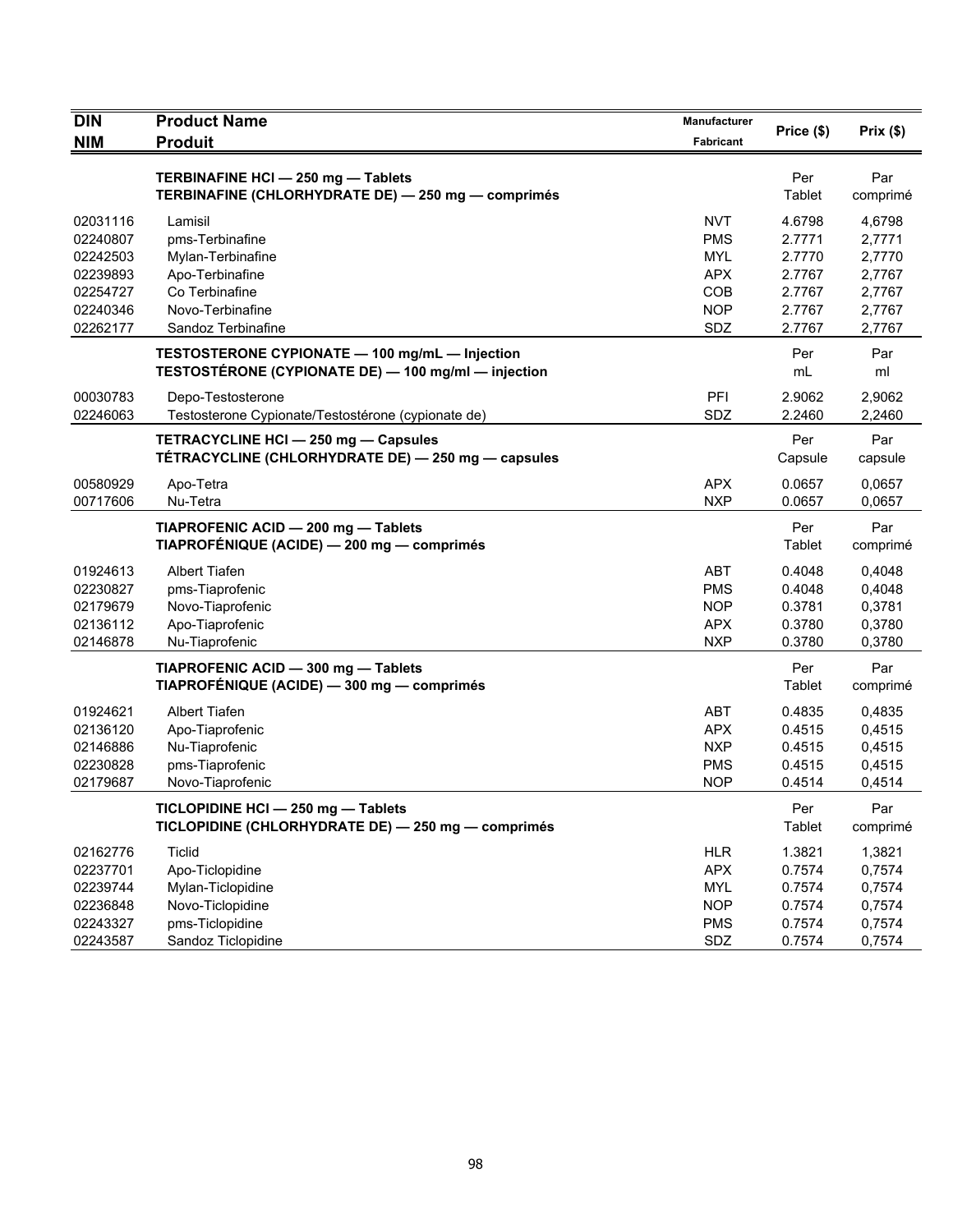| <b>DIN</b> | <b>Product Name</b>                                  | Manufacturer | Price (\$)    | Prix(\$) |
|------------|------------------------------------------------------|--------------|---------------|----------|
| <b>NIM</b> | <b>Produit</b>                                       | Fabricant    |               |          |
|            | TIMOLOL MALEATE - 0.25% - Ophthalmic Solution        |              |               |          |
|            | TIMOLOL (MALÉATE DE) - 0,25 % - solution ophtalmique |              | Per mL        | Par ml   |
| 00451193   | Timoptic                                             | <b>MFX</b>   | 2.7650        | 2.7650   |
| 00755826   | Apo-Timop                                            | <b>APX</b>   | 1.7050        | 1,7050   |
| 00893773   | Mylan-Timolol                                        | MYL          | 1.7050        | 1,7050   |
| 02083353   | pms-Timolol                                          | <b>PMS</b>   | 1.7050        | 1,7050   |
| 02240248   | ratio-Timolol Maleate                                | <b>RPH</b>   | 1.5500        | 1,5500   |
| 02166712   | Sandoz Timolol                                       | SDZ          | 1.5500        | 1,5500   |
|            | TIMOLOL MALEATE - 0.5% - Ophthalmic Solution         |              |               |          |
|            | TIMOLOL (MALÉATE DE) - 0,5 % - solution ophtalmique  |              | Per mL        | par ml   |
| 00451207   | Timoptic                                             | <b>MFX</b>   | 3.8170        | 3,8170   |
| 00755834   | Apo-Timop                                            | <b>APX</b>   | 2.0460        | 2,0460   |
| 00893781   | Mylan-Timolol                                        | <b>MYL</b>   | 2.0460        | 2,0460   |
| 02083345   | pms-Timolol                                          | <b>PMS</b>   | 2.0460        | 2,0460   |
| 02166720   | Sandoz Timolol                                       | SDZ          | 2.0460        | 2,0460   |
|            | TIMOLOL MALEATE - 0.25% - Ophthalmic Solution        |              |               |          |
|            | TIMOLOL (MALÉATE DE) - 0,25 % - solution ophtalmique |              | Per mL        | Par ml   |
| 02171880   | Timoptic-XE                                          | <b>MFX</b>   | 4.0744        | 4,0744   |
| 02242275   | <b>Timolol Maleate-EX</b>                            | <b>ALC</b>   | 2.2820        | 2,2820   |
|            | TIMOLOL MALEATE - 0.5% - Ophthalmic Solution         |              |               |          |
|            | TIMOLOL (MALÉATE DE) - 0,5 % - solution ophtalmique  |              | Per mL        | Par ml   |
| 02171899   | Timoptic-XE                                          | <b>MFX</b>   | 4.8752        | 4,8752   |
| 02242276   | <b>Timolol Maleate-EX</b>                            | <b>ALC</b>   | 2.7300        | 2,7300   |
| 02290812   | Apo-Timop Gel                                        | <b>APX</b>   | 2.7300        | 2,7300   |
|            | TIMOLOL MALEATE - 5 mg - Tablets                     |              | Per           | Par      |
|            | TIMOLOL (MALÉATE DE) - 5 mg - comprimés              |              | Tablet        | comprimé |
| 00755842   | Apo-Timol                                            | <b>APX</b>   | 0.1999        | 0,1999   |
| 02044609   | Nu-Timol                                             | <b>NXP</b>   | 0.1999        | 0,1999   |
| 01947796   | Novo-Timol                                           | <b>NOP</b>   | 0.1817        | 0,1817   |
|            | TIMOLOL MALEATE - 10 mg - Tablets                    |              | Per           | Par      |
|            | TIMOLOL (MALÉATE DE) — 10 mg — comprimés             |              | Tablet        | comprimé |
| 00755850   | Apo-Timol                                            | <b>APX</b>   | 0.3119        | 0,3119   |
| 02044617   | Nu-Timol                                             | <b>NXP</b>   | 0.3119        | 0,3119   |
| 01947818   | Novo-Timol                                           | <b>NOP</b>   | 0.2835        | 0,2835   |
|            | TIMOLOL MALEATE - 20 mg - Tablets                    |              | Per           | Par      |
|            | TIMOLOL (MALÉATE DE) - 20 mg - comprimés             |              | Tablet        | comprimé |
| 00755869   | Apo-Timol                                            | <b>APX</b>   | 0.6237        | 0,6237   |
| 02044625   | Nu-Timol                                             | <b>NXP</b>   | 0.6237        | 0,6237   |
|            | TIZANIDINE HCI - 4 mg - Tablets                      |              | Per           | Par      |
|            | TIZANIDINE (CHLORHYDRATE DE) - 4 mg - comprimés      |              | <b>Tablet</b> | comprimé |
| 02239170   | Zanaflex                                             | PAL          | 0.8110        | 0,8110   |
| 02259893   | Apo-Tizanidine                                       | <b>APX</b>   | 0.5617        | 0,5617   |
| 02272059   | Mylan-Tizanidine                                     | <b>MYL</b>   | 0.5617        | 0,5617   |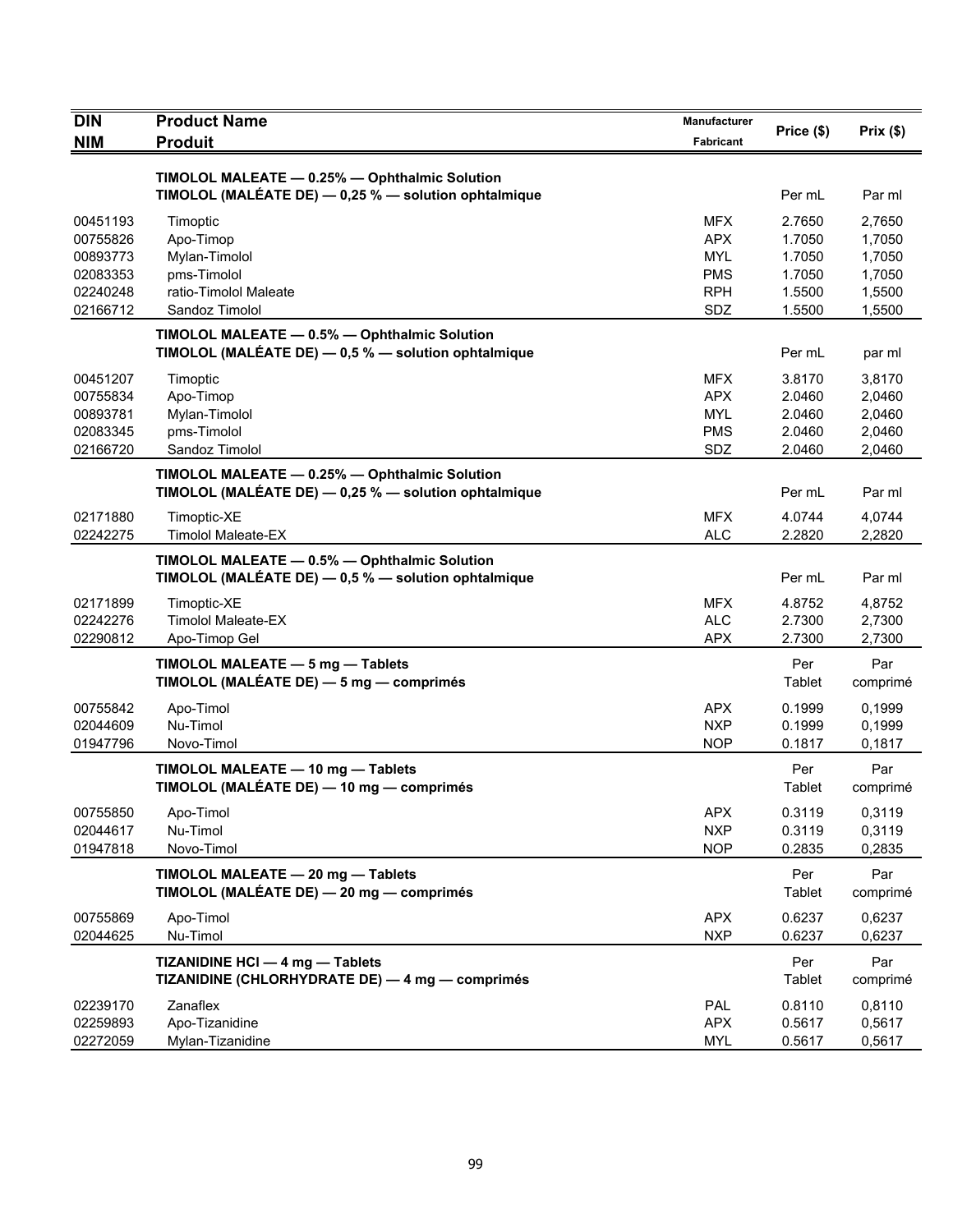| <b>DIN</b>                       | <b>Product Name</b>                                                                   | Manufacturer                    | Price (\$)                 | Prix(\$)                   |
|----------------------------------|---------------------------------------------------------------------------------------|---------------------------------|----------------------------|----------------------------|
| <b>NIM</b>                       | <b>Produit</b>                                                                        | Fabricant                       |                            |                            |
|                                  | TOBRAMYCIN - 0.3% - Ophthalmic Solution<br>TOBRAMYCINE - 0,3 % - solution ophtalmique |                                 | Per mL                     | Par ml                     |
| 00513962<br>02239577<br>02241755 | <b>Tobrex</b><br>pms-Tobramycin<br>Sandoz Tobramycin                                  | <b>ALC</b><br><b>PMS</b><br>SDZ | 1.8326<br>1.2826<br>1.1528 | 1,8326<br>1,2826<br>1,1528 |
|                                  | TOLBUTAMIDE - 500 mg - Tablets<br>TOLBUTAMIDE - 500 mg - comprimés                    |                                 | Per<br>Tablet              | Par<br>comprimé            |
| 01987542<br>00312762             | Orinase<br>Apo-Tolbutamide                                                            | <b>MRR</b><br><b>APX</b>        | 0.1261<br>0.1089           | 0,1261<br>0,1089           |
|                                  | TOPIRAMATE - 25 mg - Tablets<br>TOPIRAMATE $-25$ mg $-$ comprimés                     |                                 | Per<br><b>Tablet</b>       | Par<br>comprimé            |
| 02230893                         | Topamax                                                                               | <b>JAN</b>                      | 1.3764                     | 1,3764                     |
| 02279614                         | Apo-Topiramate                                                                        | <b>APX</b>                      | 0.7277                     | 0,7277                     |
| 02263351                         | Mylan-Topiramate                                                                      | <b>MYL</b>                      | 0.7277                     | 0,7277                     |
| 02262991                         | pms-Topiramate                                                                        | <b>PMS</b>                      | 0.7277                     | 0,7277                     |
| 02256827                         | ratio-Topiramate                                                                      | <b>RPH</b>                      | 0.7277                     | 0,7277                     |
| 02287765                         | Co Topiramate                                                                         | COB                             | 0.6615                     | 0,6615                     |
| 02315645                         | Mint-Topiramate                                                                       | <b>MPH</b>                      | 0.6615                     | 0,6615                     |
| 02248860                         | Novo-Topiramate                                                                       | <b>NOP</b>                      | 0.6615                     | 0,6615                     |
| 02260050                         | Sandoz Topiramate                                                                     | SDZ                             | 0.6615                     | 0,6615                     |
|                                  | TOPIRAMATE - 100 mg - Tablets                                                         |                                 | Per                        | Par                        |
|                                  | TOPIRAMATE - 100 mg - comprimés                                                       |                                 | Tablet                     | comprimé                   |
| 02230894                         | Topamax                                                                               | <b>JAN</b>                      | 2.6087                     | 2,6087                     |
| 02279630                         | Apo-Topiramate                                                                        | <b>APX</b>                      | 1.3791                     | 1,3791                     |
| 02263378                         | Mylan-Topiramate                                                                      | <b>MYL</b>                      | 1.3791                     | 1,3791                     |
| 02263009                         | pms-Topiramate                                                                        | <b>PMS</b>                      | 1.3791                     | 1,3791                     |
| 02256835                         | ratio-Topiramate                                                                      | <b>RPH</b>                      | 1.3791                     | 1.3791                     |
| 02287773                         | Co Topiramate                                                                         | <b>COB</b>                      | 1.2537                     | 1,2537                     |
| 02248861                         | Novo-Topiramate                                                                       | <b>NOP</b>                      | 1.2537                     | 1,2537                     |
| 02315653                         | Mint-Topiramate                                                                       | <b>MPH</b>                      | 1.2537                     | 1,2537                     |
| 02260069                         | Sandoz Topiramate                                                                     | SDZ                             | 1.2537                     | 1,2537                     |
|                                  | TOPIRAMATE - 200 mg - Tablets                                                         |                                 | Per                        | Par                        |
|                                  | TOPIRAMATE - 200 mg - comprimés                                                       |                                 | Tablet                     | comprimé                   |
| 02230896                         | Topamax                                                                               | JAN                             | 3.8957                     | 3,8957                     |
| 02279649                         | Apo-Topiramate                                                                        | <b>APX</b>                      | 2.1830                     | 2,1830                     |
| 02263386                         | Mylan-Topiramate                                                                      | <b>MYL</b>                      | 2.1830                     | 2,1830                     |
| 02263017                         | pms-Topiramate                                                                        | <b>PMS</b>                      | 2.1830                     | 2,1830                     |
| 02256843                         | ratio-Topiramate                                                                      | <b>RPH</b>                      | 2.1830                     | 2,1830                     |
| 02287781                         | Co Topiramate                                                                         | COB                             | 1.9845                     | 1,9845                     |
| 02248862                         | Novo-Topiramate                                                                       | <b>NOP</b>                      | 1.9845                     | 1,9845                     |
| 02315661                         | Mint-Topiramate                                                                       | <b>MPH</b>                      | 1.9845                     | 1,9845                     |
| 02267837                         | Sandoz Topiramate                                                                     | SDZ                             | 1.9845                     | 1,9845                     |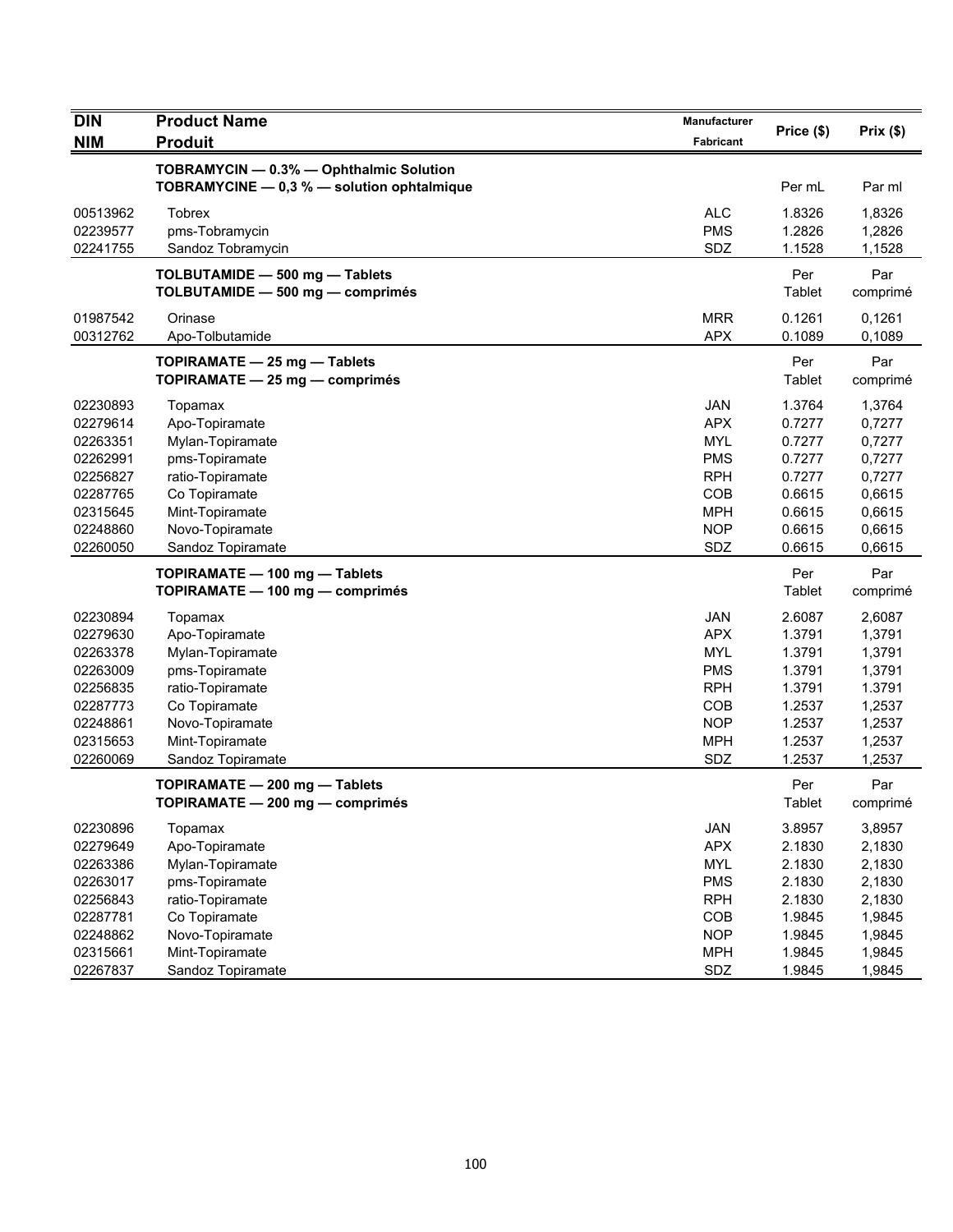| DIN        | <b>Product Name</b>                              | <b>Manufacturer</b> |            |          |
|------------|--------------------------------------------------|---------------------|------------|----------|
| <b>NIM</b> | <b>Produit</b>                                   | Fabricant           | Price (\$) | Prix(\$) |
|            | TRAZODONE HCI - 50 mg - Tablets                  |                     | Per        | Par      |
|            | TRAZODONE (CHLORHYDRATE DE) - 50 mg - comprimés  |                     | Tablet     | comprimé |
| 02128950   | Dom-Trazodone                                    | <b>DOM</b>          | 0.2436     | 0,2436   |
| 00579351   | Desyrel                                          | SQU                 | 0.2436     | 0,2436   |
| 02231683   | Mylan-Trazodone                                  | <b>MYL</b>          | 0.2436     | 0,2436   |
| 01937227   | pms-Trazodone                                    | <b>PMS</b>          | 0.2436     | 0,2436   |
| 02230284   | Trazorel                                         | <b>ICN</b>          | 0.2436     | 0,2436   |
| 02147637   | Apo-Trazodone                                    | <b>APX</b>          | 0.2435     | 0,2435   |
| 02144263   | Novo-Trazodone                                   | <b>NOP</b>          | 0.2435     | 0,2435   |
| 02165384   | Nu-Trazodone                                     | <b>NXP</b>          | 0.2435     | 0,2435   |
| 02053187   | ratio-Trazodone                                  | <b>RPH</b>          | 0.2435     | 0,2435   |
| 02277344   | ratio-Trazodone                                  | <b>RPH</b>          | 0.2435     | 0.2435   |
|            | TRAZODONE HCI - 100 mg - Tablets                 |                     | Per        | Par      |
|            | TRAZODONE (CHLORHYDRATE DE) - 100 mg - comprimés |                     | Tablet     | comprimé |
| 02147645   | Apo-Trazodone                                    | <b>APX</b>          | 0.4352     | 0,4352   |
| 00579378   | Desyrel                                          | SQU                 | 0.4352     | 0,4352   |
| 02128969   | Dom-Trazodone                                    | <b>DOM</b>          | 0.4352     | 0,4352   |
| 02231684   | Mylan-Trazodone                                  | <b>MYL</b>          | 0.4352     | 0,4352   |
| 02144271   | Novo-Trazodone                                   | <b>NOP</b>          | 0.4352     | 0,4352   |
| 02165392   | Nu-Trazodone                                     | <b>NXP</b>          | 0.4352     | 0,4352   |
| 01937235   | pms-Trazodone                                    | <b>PMS</b>          | 0.4352     | 0,4352   |
| 02053195   | ratio-Trazodone                                  | <b>RPH</b>          | 0.4352     | 0,4352   |
| 02277352   | ratio-Trazodone                                  | <b>RPH</b>          | 0.4352     | 0,4352   |
| 02230285   | Trazorel                                         | <b>ICN</b>          | 0.4352     | 0,4352   |
|            | TRAZODONE HCI - 150 mg - Tablets                 |                     | Per        | Par      |
|            | TRAZODONE (CHLORHYDRATE DE) - 150 mg - comprimés |                     | Tablet     | comprimé |
| 02165406   | Nu-Trazodone-D                                   | <b>NXP</b>          | 0.6395     | 0,6395   |
| 00702277   | Desyrel                                          | SQU                 | 0.6394     | 0,6394   |
| 02147653   | Apo-Trazodone-D                                  | <b>APX</b>          | 0.6393     | 0,6393   |
| 02144298   | Novo-Trazodone-D                                 | <b>NOP</b>          | 0.6393     | 0,6393   |
| 02053209   | ratio-Trazodone                                  | <b>RPH</b>          | 0.6393     | 0,6393   |
| 02277360   | ratio-Trazodone                                  | <b>RPH</b>          | 0.6393     | 0,6393   |
|            | TRETINOIN - 0.01% - Topical Cream                |                     | Per        | Par      |
|            | TRÉTINOÏNE - 0,01 % - crème topique              |                     | Gram       | gramme   |
| 00897329   | Retin A                                          | JOI                 | 0.3916     | 0,3916   |
| 00657204   | Stieva-A                                         | STI                 | 0.3124     | 0,3124   |
|            | TRETINOIN - 0.025% - Topical Cream               |                     | Per        | Par      |
|            | TRÉTINOÏNE - 0,025 % - crème topique             |                     | Gram       | gramme   |
| 00897310   | Retin A                                          | JOI                 | 0.3916     | 0,3916   |
| 00578576   | Stieva-A                                         | STI                 | 0.3217     | 0,3217   |
|            | TRETINOIN - 0.05% - Topical Cream                |                     | Per        | Par      |
|            | TRÉTINOÏNE $-$ 0,05 % $-$ crème topique          |                     | Gram       | gramme   |
| 00443794   | Retin A                                          | JOI                 | 0.3800     | 0,3800   |
| 00518182   | Stieva-A                                         | STI                 | 0.3217     | 0,3217   |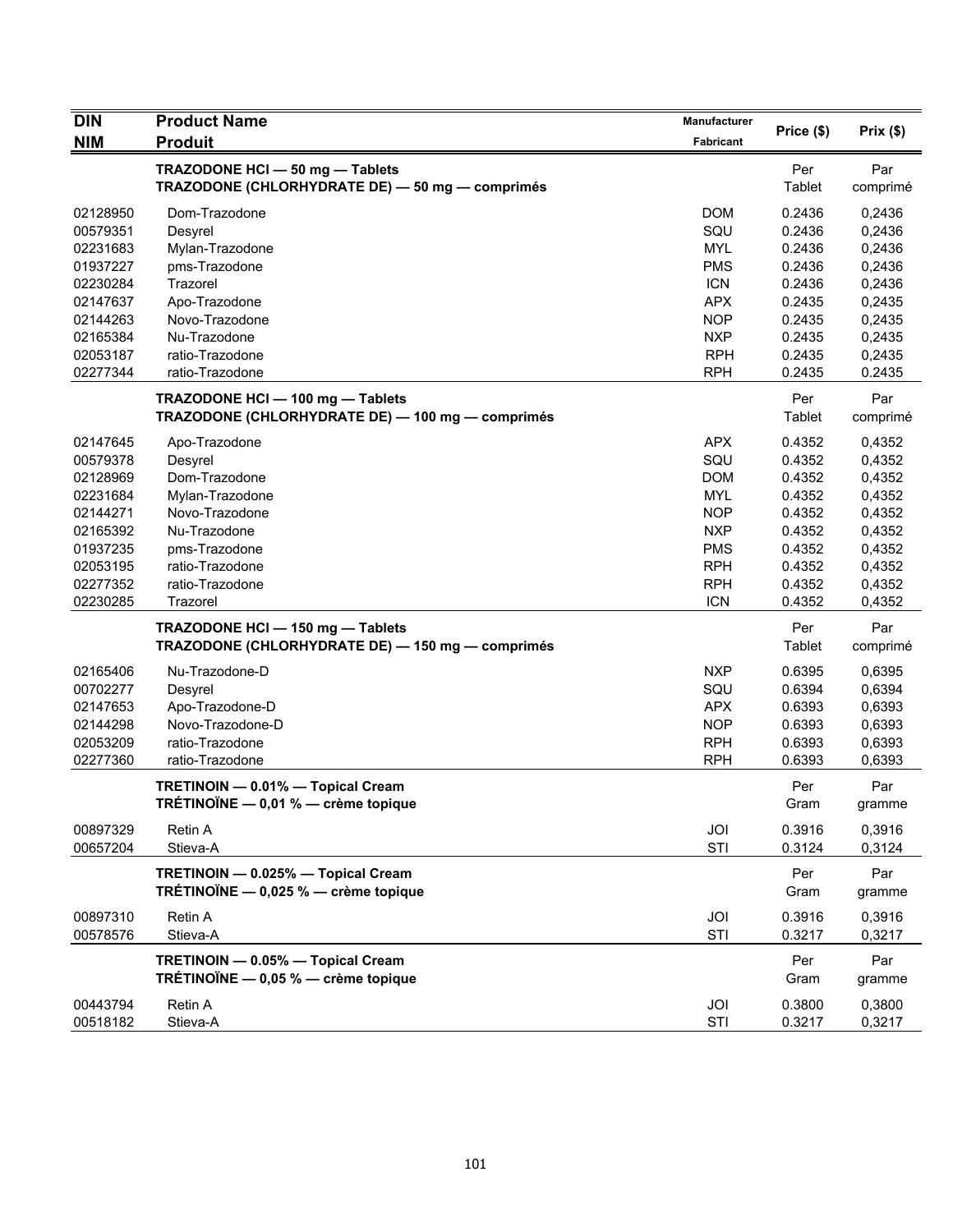| <b>DIN</b>                       | <b>Product Name</b>                                                                                                  | Manufacturer                           | Price (\$)                 | Prix(\$)                   |
|----------------------------------|----------------------------------------------------------------------------------------------------------------------|----------------------------------------|----------------------------|----------------------------|
| <b>NIM</b>                       | <b>Produit</b>                                                                                                       | Fabricant                              |                            |                            |
|                                  | TRETINOIN - 0.1% - Topical Cream<br>TRÉTINOÏNE $-$ 0,1 % $-$ crème topique                                           |                                        | Per<br>Gram                | Par<br>gramme              |
| 00870021<br>00662348             | Retin A<br>Stieva-A Forte                                                                                            | JOI<br>STI                             | 0.3916<br>0.3217           | 0,3916<br>0,3217           |
|                                  | TRETINOIN - 0.01% - Topical Gel<br>TRÉTINOÏNE $-$ 0,01 % $-$ gel topique                                             |                                        | Per<br>Gram                | Par<br>gramme              |
| 00870013<br>01926462             | <b>Retin A</b><br>Vitamin A Acid                                                                                     | JOI<br><b>AVE</b>                      | 0.3800<br>0.3124           | 0,3800<br>0,3124           |
|                                  | TRETINOIN - 0.025% - Topical Gel<br>TRÉTINOÏNE - 0,025 % - gel topique                                               |                                        | Per<br>Gram                | Par<br>gramme              |
| 00443816<br>00587966<br>01926470 | Retin A<br>Stieva-A<br>Vitamin A Acid                                                                                | JOI<br><b>STI</b><br><b>AVE</b>        | 0.3800<br>0.3217<br>0.3124 | 0,3800<br>0,3217<br>0,3124 |
|                                  | TRETINOIN - 0.05% - Topical Gel<br>TRÉTINOÏNE $-$ 0,05 % $-$ gel topique                                             |                                        | Per<br>Gram                | Par<br>gramme              |
| 00641863<br>01926489             | Stieva-A<br>Vitamin A Acid                                                                                           | STI<br><b>AVE</b>                      | 0.3217<br>0.3124           | 0,3217<br>0,3124           |
|                                  | TRIAMCINOLONE ACETONIDE - 10 mg/mL - Injection<br>TRIAMCINOLONE (ACÉTONIDE DE) - 10 mg/ml - injection                |                                        | Per mL                     | Par ml                     |
| 01999761<br>02229540             | Kenalog-10<br>Triamcinolone                                                                                          | <b>WSQ</b><br>SDZ                      | 3.3946<br>2.8446           | 3,3946<br>2,8446           |
|                                  | TRIAMCINOLONE ACETONIDE - 40 mg/mL - Injection<br>TRIAMCINOLONE (ACÉTONIDE DE) - 40 mg/ml - injection                |                                        | Per mL                     | Par ml                     |
| 01999869<br>02229550             | Kenalog-40<br>Triamcinolone                                                                                          | <b>WSQ</b><br>SDZ                      | 7.8870<br>6.3800           | 7,8870<br>6,3800           |
|                                  | TRIAMTERENE/HYDROCHLOROTHIAZIDE - 50 mg/25 mg - Tablets<br>TRIAMTÉRÈNE/HYDROCHLOROTHIAZIDE - 50 mg/25 mg - comprimés |                                        | Per<br>Tablet              | Par<br>comprimé            |
| 00441775<br>00865532<br>00532657 | Apo-Triazide<br>Nu-Triazide<br>Novo-Triamzide                                                                        | <b>APX</b><br><b>NXP</b><br><b>NOP</b> | 0.0669<br>0.0669<br>0.0608 | 0,0669<br>0,0669<br>0,0608 |
|                                  | TRIAZOLAM - 0.125 mg - Tablets<br>TRIAZOLAM - 0,125 mg - comprimés                                                   |                                        | Per<br>Tablet              | Par<br>comprimé            |
| 00808563<br>01995227             | Apo-Triazo<br>Mylan-Triazolam                                                                                        | <b>APX</b><br><b>MYL</b>               | 0.1300<br>0.1300           | 0.1300<br>0,1300           |
|                                  | TRIAZOLAM - 0.25 mg - Tablets<br>TRIAZOLAM - 0,25 mg - comprimés                                                     |                                        | Per<br>Tablet              | Par<br>comprimé            |
| 00808571<br>01913506<br>00443158 | Apo-Triazo<br>Mylan-Triazolam<br>Halcion                                                                             | <b>APX</b><br><b>MYL</b><br>PFI        | 0.2300<br>0.2295<br>0.2274 | 0,2300<br>0,2295<br>0,2274 |
|                                  | TRIFLURIDINE - 1% - Ophthalmic Solution<br>TRIFLURIDINE - 1 % - solution ophtalmique                                 |                                        | Per mL                     | Par ml                     |
| 00687456<br>02248529             | Viroptic<br>Sandoz Trifluridine                                                                                      | <b>BWE</b><br>SDZ                      | 3.3426<br>3.2667           | 3,3426<br>3,2667           |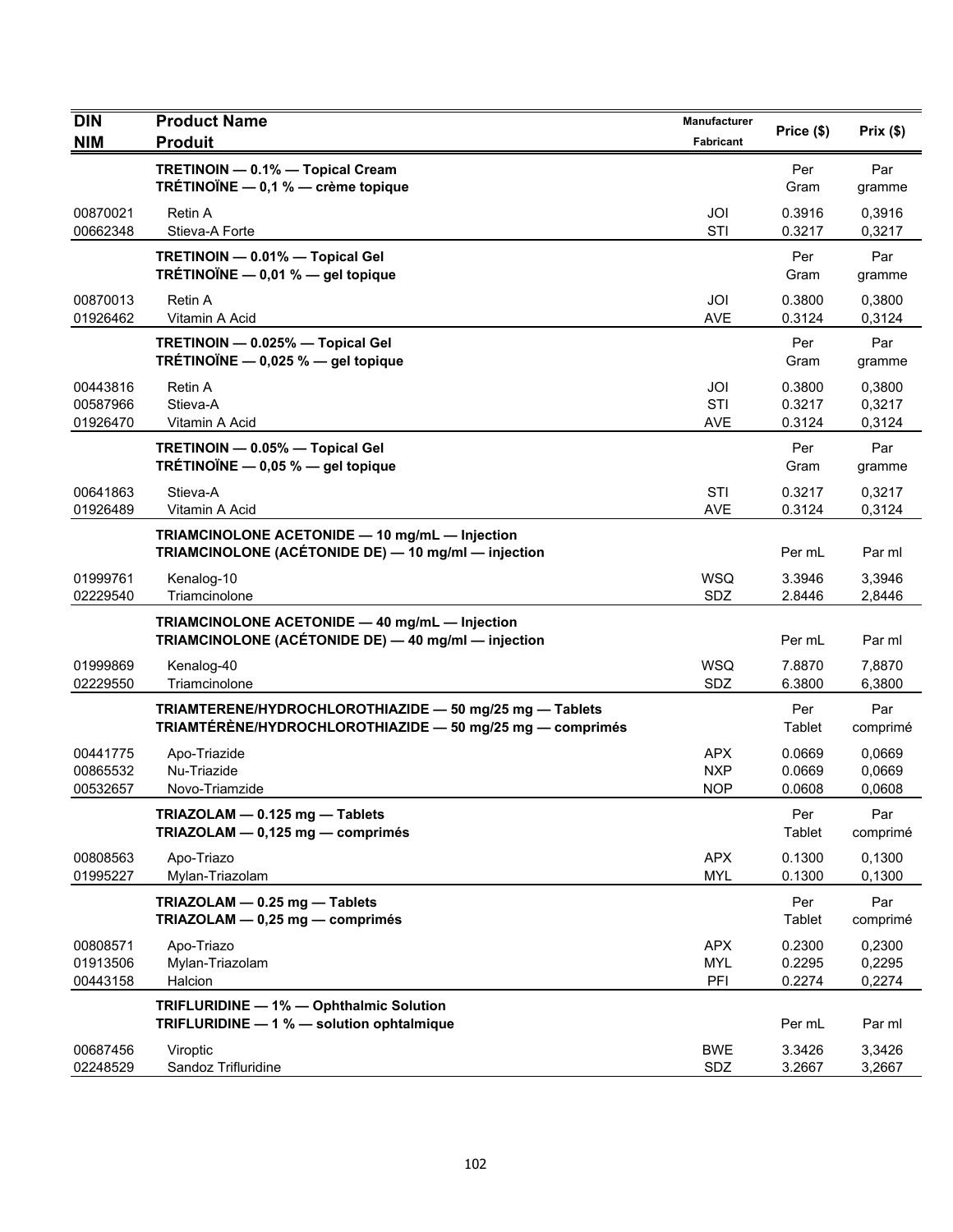| <b>DIN</b> | <b>Product Name</b><br><b>Produit</b>                       | Manufacturer | Price (\$) | Prix(\$) |
|------------|-------------------------------------------------------------|--------------|------------|----------|
| <b>NIM</b> |                                                             | Fabricant    |            |          |
|            | TRIMEBUTINE - 200 mg - Tablets                              |              | Per        | Par      |
|            | TRIMÉBUTINE - 200 mg - comprimés                            |              | Tablet     | comprimé |
| 00803499   | Modulon                                                     | <b>AXC</b>   | 0.7079     | 0,7079   |
| 02245664   | Apo-Trimebutine                                             | <b>APX</b>   | 0.5235     | 0,5235   |
|            | TRIMETHOPRIM/SULFAMETHOXAZOLE - 80 mg/400 mg - Tablets      |              | Per        | Par      |
|            | TRIMÉTHOPRIME/SULFAMÉTHOXAZOLE - 80 mg/400 mg - comprimés   |              | Tablet     | comprimé |
| 00272469   | <b>Bactrim</b>                                              | <b>HLR</b>   | 0.1601     | 0.1601   |
| 00865710   | Nu-Cotrimox                                                 | <b>NXP</b>   | 0.0531     | 0.0531   |
| 00445274   | Apo-Sulfatrim                                               | <b>APX</b>   | 0.0530     | 0,0530   |
| 00510637   | Novo-Trimel                                                 | <b>NOP</b>   | 0.0530     | 0,0530   |
|            | TRIMETHOPRIM/SULFAMETHOXAZOLE - 160 mg/800 mg - Tablets     |              | Per        | Par      |
|            | TRIMÉTHOPRIME/SULFAMÉTHOXAZOLE - 160 mg/800 mg - comprimés  |              | Tablet     | comprimé |
| 00371823   | <b>Bactrim DS</b>                                           | <b>HLR</b>   | 0.2867     | 0,2867   |
| 00865729   | Nu-Cotrimox DS                                              | <b>NXP</b>   | 0.1344     | 0.1344   |
| 00445282   | Apo-Sulfatrim DS                                            | <b>APX</b>   | 0.1343     | 0.1343   |
| 00510645   | Novo-Trimel DS                                              | <b>NOP</b>   | 0.1343     | 0,1343   |
|            | TRIMETHOPRIM SULFATE/POLYMYXIN B SULFATE - 1 mg/10,000 U/mL |              |            |          |
|            | - Ophthalmic Solution                                       |              |            |          |
|            | TRIMÉTHOPRIME (SULFATE DE)/POLYMYXINE B (SULFATE DE) -      |              |            |          |
|            | 1 mg/10 000 U/ml - solution ophtalmique                     |              | Per mL     | Par ml   |
| 02011956   | Polytrim                                                    | <b>ALL</b>   | 3.3473     | 3.3473   |
| 02240363   | pms-Polytrimethoprim                                        | <b>PMS</b>   | 0.8040     | 0,8040   |
|            | TRIMIPRAMINE - 25 mg - Tablets                              |              | Per        | Par      |
|            | TRIMIPRAMINE - 25 mg - comprimés                            |              | Tablet     | comprimé |
| 00740802   | Apo-Trimip                                                  | <b>APX</b>   | 0.2776     | 0,2776   |
| 02020602   | Nu-Trimipramine                                             | <b>NXP</b>   | 0.2776     | 0,2776   |
|            | TRIMIPRAMINE - 50 mg - Tablets                              |              | Per        | Par      |
|            | TRIMIPRAMINE - 50 mg - comprimés                            |              | Tablet     | comprimé |
| 00740810   | Apo-Trimip                                                  | <b>APX</b>   | 0.5434     | 0,5434   |
| 02020610   | Nu-Trimipramine                                             | <b>NXP</b>   | 0.5434     | 0,5434   |
|            | TRIMIPRAMINE - 100 mg - Tablets                             |              | Per        | Par      |
|            | TRIMIPRAMINE - 100 mg - comprimés                           |              | Tablet     | comprimé |
| 00740829   | Apo-Trimip                                                  | <b>APX</b>   | 0.9273     | 0,9273   |
| 02020629   | Nu-Trimipramine                                             | <b>NXP</b>   | 0.9273     | 0,9273   |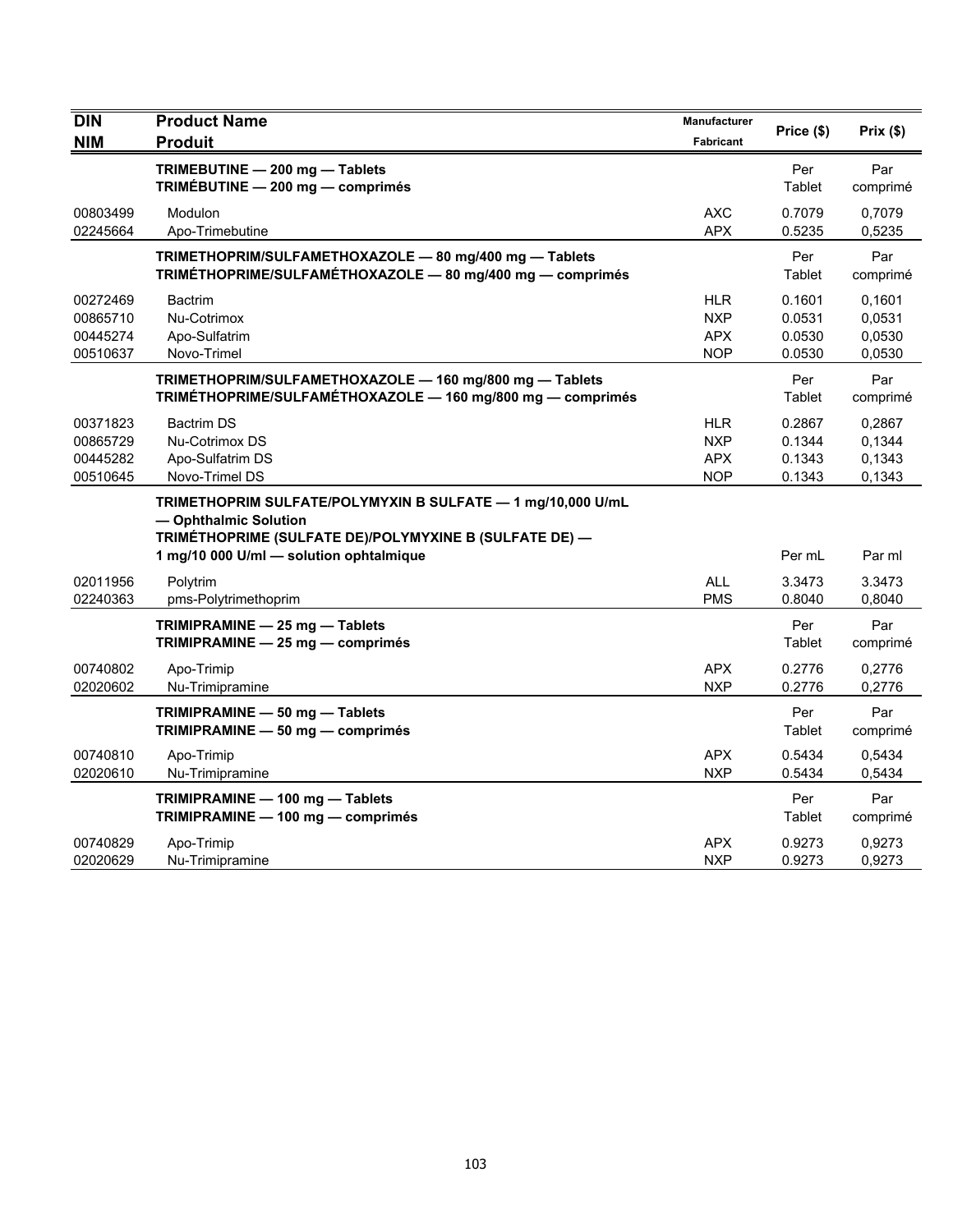| <b>DIN</b>                                   | <b>Product Name</b>                                                                                                                                                                                                                                                                           | <b>Manufacturer</b>                                  |                                      |                                      |
|----------------------------------------------|-----------------------------------------------------------------------------------------------------------------------------------------------------------------------------------------------------------------------------------------------------------------------------------------------|------------------------------------------------------|--------------------------------------|--------------------------------------|
| <b>NIM</b>                                   | <b>Produit</b>                                                                                                                                                                                                                                                                                | <b>Fabricant</b>                                     | Price (\$)                           | Prix(\$)                             |
|                                              | TRIPROLIDINE HCI/PSEUDOEPHEDRINE HCI/CODEINE PHOSPHATE<br>- 2 mg/30 mg/10 mg per 5 mL - Syrup<br>TRIPROLIDINE (CHLORHYDRATE DE)/PSEUDOÉPHÉDRINE<br>(CHLORHYDRATE DE)/CODÉINE (PHOSPHATE DE) - 2 mg/30 mg/10 mg<br>par 5 ml - sirop                                                            |                                                      | Per mL                               | Par ml                               |
| 00068594<br>02169126                         | CoActifed<br>ratio-Cotridin                                                                                                                                                                                                                                                                   | <b>GSK</b><br><b>RPH</b>                             | 0.1744<br>0.0574                     | 0,1744<br>0,0574                     |
|                                              | <b>TRIPROLIDINE HCI/PSEUDOEPHEDRINE HCI/GUAIFENESIN/CODEINE</b><br>PHOSPHATE - 2 mg/30 mg/100 mg/10 mg per 5 mL - Expectorant<br>TRIPROLIDINE (CHLORHYDRATE DE)/PSEUDOÉPHÉDRINE<br>(CHLORHYDRATE DE)/GUAIFÉNÉSINE/CODÉINE (PHOSPHATE DE) — 2 mg/<br>30 mg/100 mg/10 mg par 5 ml - expectorant |                                                      | Per mL                               | Par ml                               |
| 00068756<br>02053403                         | CoActifed<br>ratio-Cotridin                                                                                                                                                                                                                                                                   | <b>GSK</b><br><b>RPH</b>                             | 0.1911<br>0.0640                     | 0,1911<br>0,0640                     |
|                                              | L-TRYPTOPHAN - 500 mg - Capsules<br>L-TRYPTOPHANE - 500 mg - capsules                                                                                                                                                                                                                         |                                                      | Per<br>Capsule                       | Par<br>capsule                       |
| 00718149<br>02248540<br>02241023<br>02240334 | Tryptan<br>Apo-Tryptophan<br>pms-Tryptophan<br>ratio-Tryptophan                                                                                                                                                                                                                               | <b>ICN</b><br><b>APX</b><br><b>PMS</b><br><b>RPH</b> | 0.7838<br>0.5486<br>0.5486<br>0.5486 | 0,7838<br>0,5486<br>0,5486<br>0,5486 |
|                                              | L-TRYPTOPHAN - 500 mg - Tablets<br>L-TRYPTOPHANE - 500 mg - comprimés                                                                                                                                                                                                                         |                                                      | Per<br>Tablet                        | Par<br>comprimé                      |
| 02029456<br>02248538<br>02240445<br>02240333 | Tryptan<br>Apo-Tryptophan<br>pms-Tryptophan<br>ratio-Tryptophan                                                                                                                                                                                                                               | <b>ICN</b><br><b>APX</b><br><b>PMS</b><br><b>RPH</b> | 0.7838<br>0.5486<br>0.5486<br>0.5486 | 0,7838<br>0,5486<br>0,5486<br>0,5486 |
|                                              | $L-TRYPTOPHAN - 1 g - Tables$<br>L-TRYPTOPHANE - 1 g - comprimés                                                                                                                                                                                                                              |                                                      | Per<br>Tablet                        | Par<br>comprimé                      |
| 00654531<br>02248539<br>02230202<br>02237250 | Tryptan<br>Apo-Tryptophan<br>pms-Tryptophan<br>ratio-Tryptophan                                                                                                                                                                                                                               | <b>ICN</b><br><b>APX</b><br><b>PMS</b><br><b>RPH</b> | 1.5677<br>0.9876<br>0.9876<br>0.9876 | 1,5677<br>0,9876<br>0,9876<br>0,9876 |
|                                              | URSODIOL - 250 mg - Tablets<br>URSODIOL - 250 mg - comprimés                                                                                                                                                                                                                                  |                                                      | Per<br>Tablet                        | Par<br>comprimé                      |
| 02238984<br>02273497                         | Urso<br>pms-Ursodiol C                                                                                                                                                                                                                                                                        | <b>AXC</b><br><b>PMS</b>                             | 1.4378<br>0.9882                     | 1,4378<br>0,9882                     |
|                                              | URSODIOL - 500 mg - Tablets<br>URSODIOL - 500 mg - comprimés                                                                                                                                                                                                                                  |                                                      | Per<br>Tablet                        | Par<br>comprimé                      |
| 02245894<br>02273500                         | Urso<br>pms-Ursodiol C                                                                                                                                                                                                                                                                        | <b>AXC</b><br><b>PMS</b>                             | 2.7027<br>1.8746                     | 2,7027<br>1,8746                     |
|                                              | VALACYCLOVIR - 500 mg - Tablets<br>VALACYCLOVIR - 500 mg - comprimés                                                                                                                                                                                                                          |                                                      | Per<br>Tablet                        | Par<br>comprimé                      |
| 02219492<br>02295822<br>02298457             | Valtrex<br>Apo-Valacyclovir<br>pms-Valacyclovir                                                                                                                                                                                                                                               | <b>GSK</b><br><b>APX</b><br><b>PMS</b>               | 3.7317<br>2.5443<br>2.5443           | 3,7317<br>2,5443<br>2,5443           |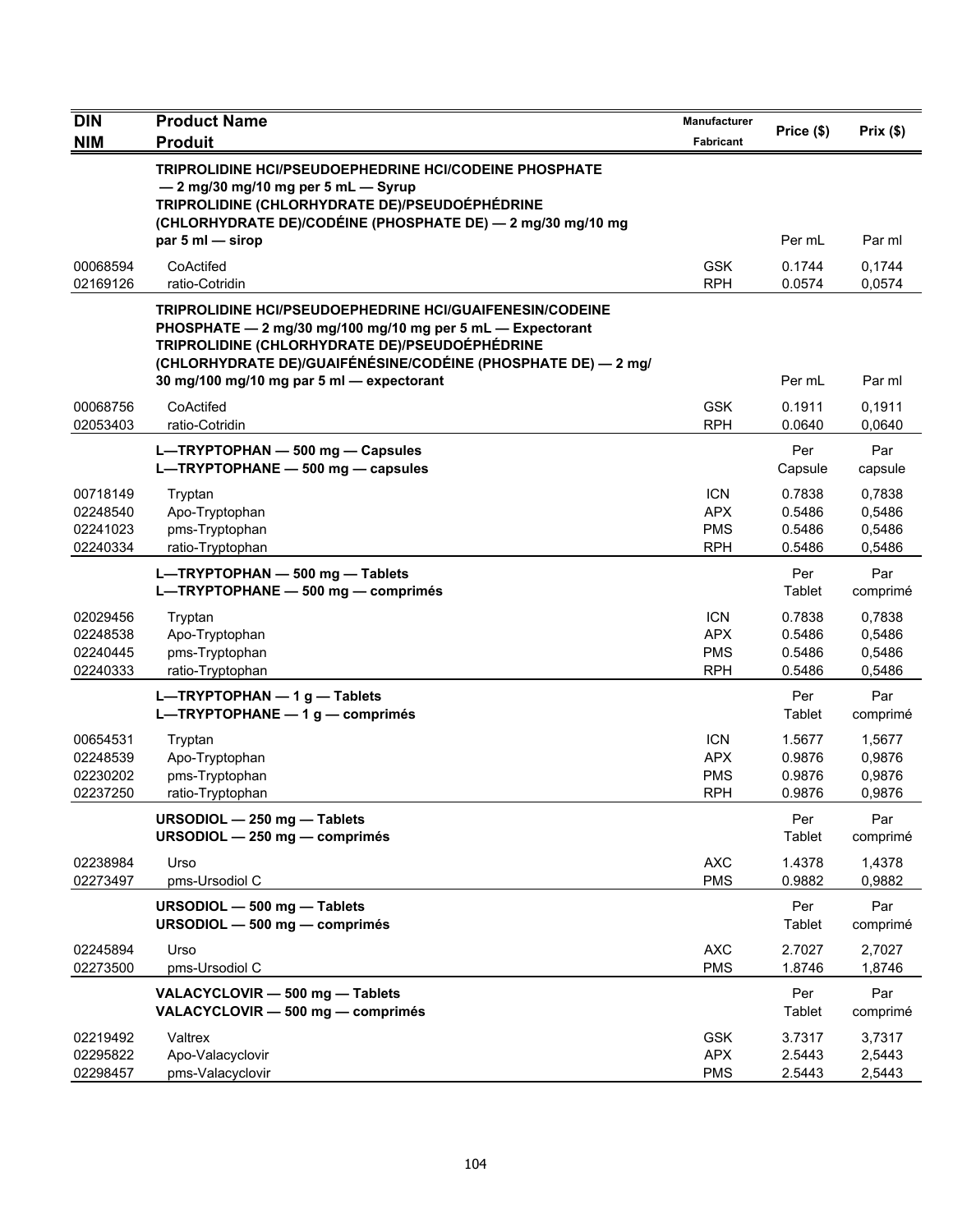| <b>DIN</b> | <b>Product Name</b>                                             | <b>Manufacturer</b> |            | Prix(\$) |
|------------|-----------------------------------------------------------------|---------------------|------------|----------|
| <b>NIM</b> | <b>Produit</b>                                                  | Fabricant           | Price (\$) |          |
|            | VALPROIC ACID - 250 mg - Capsules                               |                     | Per        | Par      |
|            | VALPROÏQUE (ACIDE) - 250 mg - capsules                          |                     | Capsule    | capsule  |
| 00443840   | Depakene                                                        | ABB                 | 0.5725     | 0,5725   |
| 02231030   | Dom-Valproic Acid                                               | <b>DOM</b>          | 0.2843     | 0,2843   |
| 02184648   | Mylan-Valproic                                                  | <b>MYL</b>          | 0.2843     | 0,2843   |
| 02230768   | pms-Valproic Acid                                               | <b>PMS</b>          | 0.2843     | 0,2843   |
| 02238048   | Apo-Valproic                                                    | <b>APX</b>          | 0.2842     | 0,2842   |
| 02100630   | Novo-Valproic                                                   | <b>NOP</b>          | 0.2842     | 0,2842   |
| 02237830   | Nu-Valproic                                                     | <b>NXP</b>          | 0.2842     | 0,2842   |
| 02140047   | ratio-Valproic                                                  | <b>RPH</b>          | 0.2842     | 0,2842   |
| 02239714   | Sandoz Valproic                                                 | SDZ                 | 0.2842     | 0,2842   |
|            | VALPROIC ACID - 500 mg - Enteric Coated Capsules                |                     | Per        | Par      |
|            | VALPROÏQUE (ACIDE) - 500 mg - capsules à enrobage entérosoluble |                     | Capsule    | capsule  |
| 00507989   | Depakene                                                        | ABB                 | 0.9709     | 0,9709   |
| 02231031   | Dom-Valproic Acid E.C.                                          | <b>DOM</b>          | 0.5717     | 0,5717   |
| 02218321   | Novo-Valproic                                                   | <b>NOP</b>          | 0.5717     | 0,5717   |
| 02229628   | pms-Valproic Acid E.C.                                          | <b>PMS</b>          | 0.5717     | 0,5717   |
| 02140055   | ratio-Valproic                                                  | <b>RPH</b>          | 0.5717     | 0,5717   |
| 02239713   | Sandoz Valproic                                                 | SDZ                 | 0.5717     | 0,5717   |
|            | VALPROIC ACID - 250 mg/5 mL - Syrup                             |                     |            |          |
|            | VALPROÏQUE (ACIDE) — 250 mg/5 ml — sirop                        |                     | Per mL     | Par ml   |
| 00443832   | Depakene                                                        | ABB                 | 0.1193     | 0,1193   |
| 02236807   | pms-Valproic Acid                                               | <b>PMS</b>          | 0.0757     | 0,0757   |
| 02238370   | Apo-Valproic                                                    | <b>APX</b>          | 0.0635     | 0,0635   |
| 02140063   | ratio-Valproic                                                  | <b>RPH</b>          | 0.0635     | 0,0635   |
|            | VENLAFAXINE - 37.5 mg - Capsules                                |                     | Per        | Par      |
|            | VENLAFAXINE - 37,5 mg - capsules                                |                     | Capsule    | capsule  |
| 02237279   | Effexor XR                                                      | <b>WAY</b>          | 0.9988     | 0,9988   |
| 02275023   | Novo-Venlafaxine XR                                             | <b>NOP</b>          | 0.6467     | 0,6467   |
| 02331683   | Apo-Venlafaxine XR                                              | <b>APX</b>          | 0.5879     | 0,5879   |
| 02304317   | Co Venlafaxine XR                                               | COB                 | 0.5879     | 0,5879   |
| 02278545   | pms-Venlafaxine XR                                              | <b>PMS</b>          | 0.5879     | 0,5879   |
| 02273969   | ratio-Venlafaxine XR                                            | <b>RPH</b>          | 0.5879     | 0,5879   |
| 02310317   | Sandoz Venlafaxine XR                                           | SDZ                 | 0.5879     | 0,5879   |
| 02310279   | Mylan-Venlafaxine XR                                            | MYL                 | 0.5879     | 0,5879   |
|            | VENLAFAXINE - 75 mg - Capsules                                  |                     | Per        | Par      |
|            | VENLAFAXINE - 75 mg - capsules                                  |                     | Capsule    | capsule  |
| 02237280   | <b>Effexor XR</b>                                               | <b>WAY</b>          | 1.9978     | 1,9978   |
| 02275031   | Novo-Venlafaxine XR                                             | <b>NOP</b>          | 1.2934     | 1,2934   |
| 02331691   | Apo-Venlafaxine XR                                              | <b>APX</b>          | 1.1758     | 1,1758   |
| 02304325   | Co Venlafaxine XR                                               | COB                 | 1.1758     | 1,1758   |
| 02278553   | pms-Venlafaxine XR                                              | <b>PMS</b>          | 1.1758     | 1,1758   |
| 02273977   | ratio-Venlafaxine XR                                            | <b>RPH</b>          | 1.1758     | 1,1758   |
| 02310325   | Sandoz Venlafaxine XR                                           | SDZ                 | 1.1758     | 1,1758   |
| 02310287   | Mylan-Venlafaxine XR                                            | <b>MYL</b>          | 1.1758     | 1,1758   |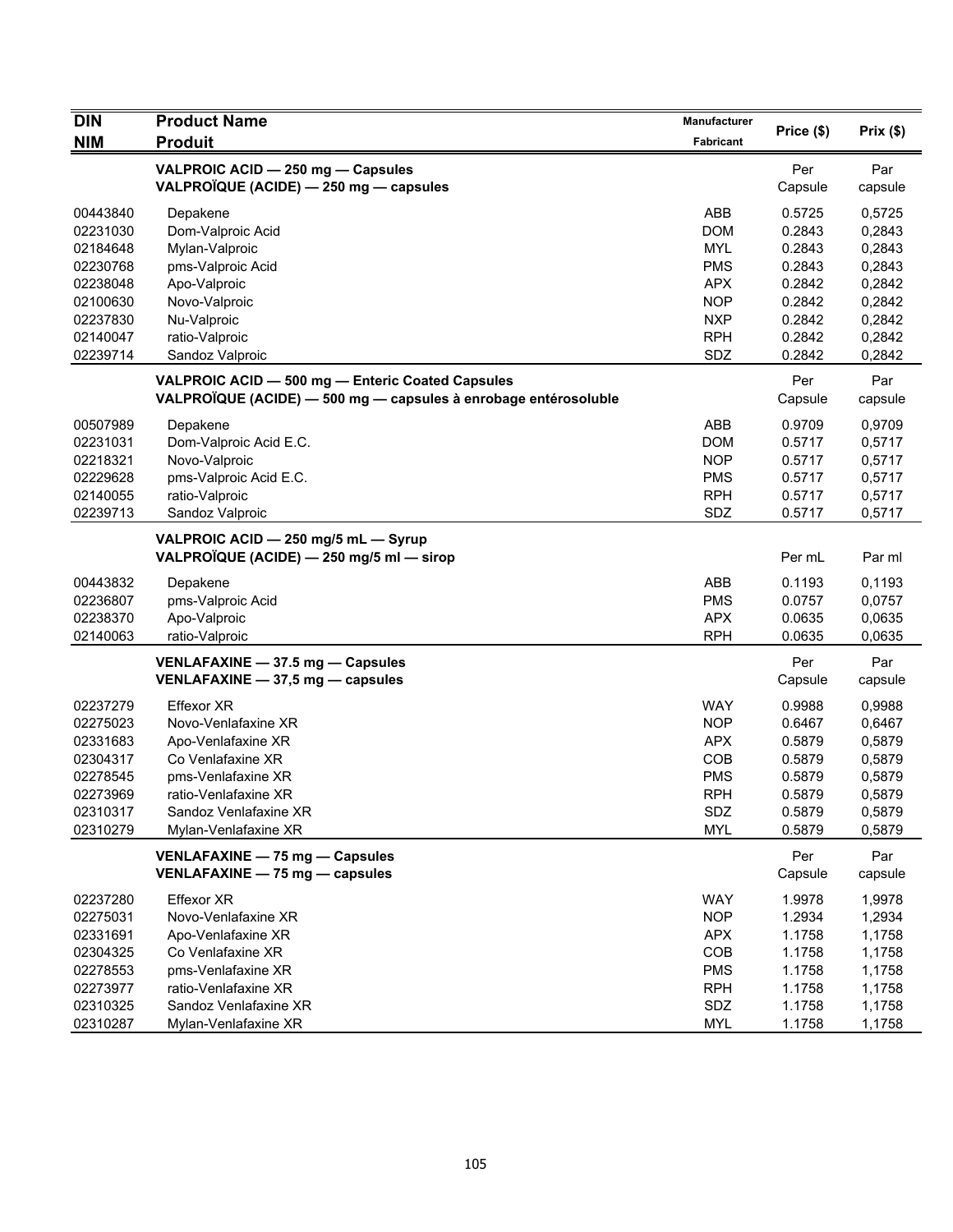| <b>DIN</b>                                                                                   | <b>Product Name</b>                                                                                                                                                                | Manufacturer                                                                                   | Price (\$)                                                                   | Prix(\$)                                                                     |
|----------------------------------------------------------------------------------------------|------------------------------------------------------------------------------------------------------------------------------------------------------------------------------------|------------------------------------------------------------------------------------------------|------------------------------------------------------------------------------|------------------------------------------------------------------------------|
| <b>NIM</b>                                                                                   | <b>Produit</b>                                                                                                                                                                     | Fabricant                                                                                      |                                                                              |                                                                              |
|                                                                                              | VENLAFAXINE - 150 mg - Capsules<br>VENLAFAXINE - 150 mg - capsules                                                                                                                 |                                                                                                | Per<br>Capsule                                                               | Par<br>capsule                                                               |
| 02237282<br>02275058<br>02331705<br>02304333<br>02278561<br>02283985<br>02310333<br>02310295 | <b>Effexor XR</b><br>Novo-Venlafaxine XR<br>Apo-Venlafaxine XR<br>Co Venlafaxine XR<br>pms-Venlafaxine XR<br>ratio-Venlafaxine XR<br>Sandoz Venlafaxine XR<br>Mylan-Venlafaxine XR | <b>WAY</b><br><b>NOP</b><br><b>APX</b><br>COB<br><b>PMS</b><br><b>RPH</b><br>SDZ<br><b>MYL</b> | 2.1090<br>1.3656<br>1.2414<br>1.2414<br>1.2414<br>1.2414<br>1.2414<br>1.2414 | 2,1090<br>1,3656<br>1,2414<br>1,2414<br>1,2414<br>1,2414<br>1,2414<br>1,2414 |
|                                                                                              | VERAPAMIL HCI - 120 mg - Sustained Release Tablets<br>VÉRAPAMIL (CHLORHYDRATE DE) — 120 mg — comprimés à libération<br>progressive                                                 |                                                                                                | Per<br>Tablet                                                                | Par<br>comprimé                                                              |
| 01907123<br>02246893<br>02210347                                                             | <b>Isoptin SR</b><br>Apo-Verap SR<br>Mylan-Verapamil                                                                                                                               | ABB<br><b>APX</b><br><b>MYL</b>                                                                | 1.4122<br>0.7590<br>0.7590                                                   | 1,4122<br>0,7590<br>0,7590                                                   |
|                                                                                              | VERAPAMIL HCI - 180 mg - Sustained Release Tablets<br>VÉRAPAMIL (CHLORHYDRATE DE) — 180 mg — comprimés à libération<br>progressive                                                 |                                                                                                | Per<br>Tablet                                                                | Par<br>comprimé                                                              |
| 01934317<br>02246894<br>02210355                                                             | <b>Isoptin SR</b><br>Apo-Verap SR<br>Mylan-Verapamil                                                                                                                               | ABB<br><b>APX</b><br><b>MYL</b>                                                                | 1.5947<br>0.7214<br>0.7214                                                   | 1,5947<br>0,7214<br>0,7214                                                   |
|                                                                                              | VERAPAMIL HCI - 240 mg - Sustained Release Tablets<br>VÉRAPAMIL (CHLORHYDRATE DE) - 240 mg - comprimés à libération<br>progressive                                                 |                                                                                                | Per<br>Tablet                                                                | Par<br>comprimé                                                              |
| 00742554<br>02246895<br>02210363<br>02211920<br>02237791                                     | <b>Isoptin SR</b><br>Apo-Verap SR<br>Mylan-Verapamil<br>Novo-Veramil SR<br>pms-Verapamil SR                                                                                        | ABB<br><b>APX</b><br><b>MYL</b><br><b>NOP</b><br><b>PMS</b>                                    | 2.1267<br>0.9592<br>0.9592<br>0.9592<br>0.9592                               | 2,1267<br>0,9592<br>0,9592<br>0,9592<br>0,9592                               |
|                                                                                              | VERAPAMIL HCI - 80 mg - Tablets<br>VÉRAPAMIL (CHLORHYDRATE DE) — 80 mg — comprimés                                                                                                 |                                                                                                | Per<br>Tablet                                                                | Par<br>comprimé                                                              |
| 00782483<br>00554316<br>02237921<br>00886033                                                 | Apo-Verap<br>Isoptin<br>Mylan-Verapamil<br>Nu-Verap                                                                                                                                | <b>APX</b><br>ABB<br><b>MYL</b><br><b>NXP</b>                                                  | 0.3009<br>0.3009<br>0.3009<br>0.3009                                         | 0,3009<br>0,3009<br>0,3009<br>0,3009                                         |
|                                                                                              | VERAPAMIL HCI - 120 mg - Tablets<br>VÉRAPAMIL (CHLORHYDRATE DE) — 120 mg — comprimés                                                                                               |                                                                                                | Per<br>Tablet                                                                | Par<br>comprimé                                                              |
| 00782491<br>00554324<br>02237922<br>00886041                                                 | Apo-Verap<br>Isoptin<br>Mylan-Verapamil<br>Nu-Verap                                                                                                                                | <b>APX</b><br>ABB<br><b>MYL</b><br><b>NXP</b>                                                  | 0.4675<br>0.4675<br>0.4675<br>0.4675                                         | 0.4675<br>0,4675<br>0,4675<br>0,4675                                         |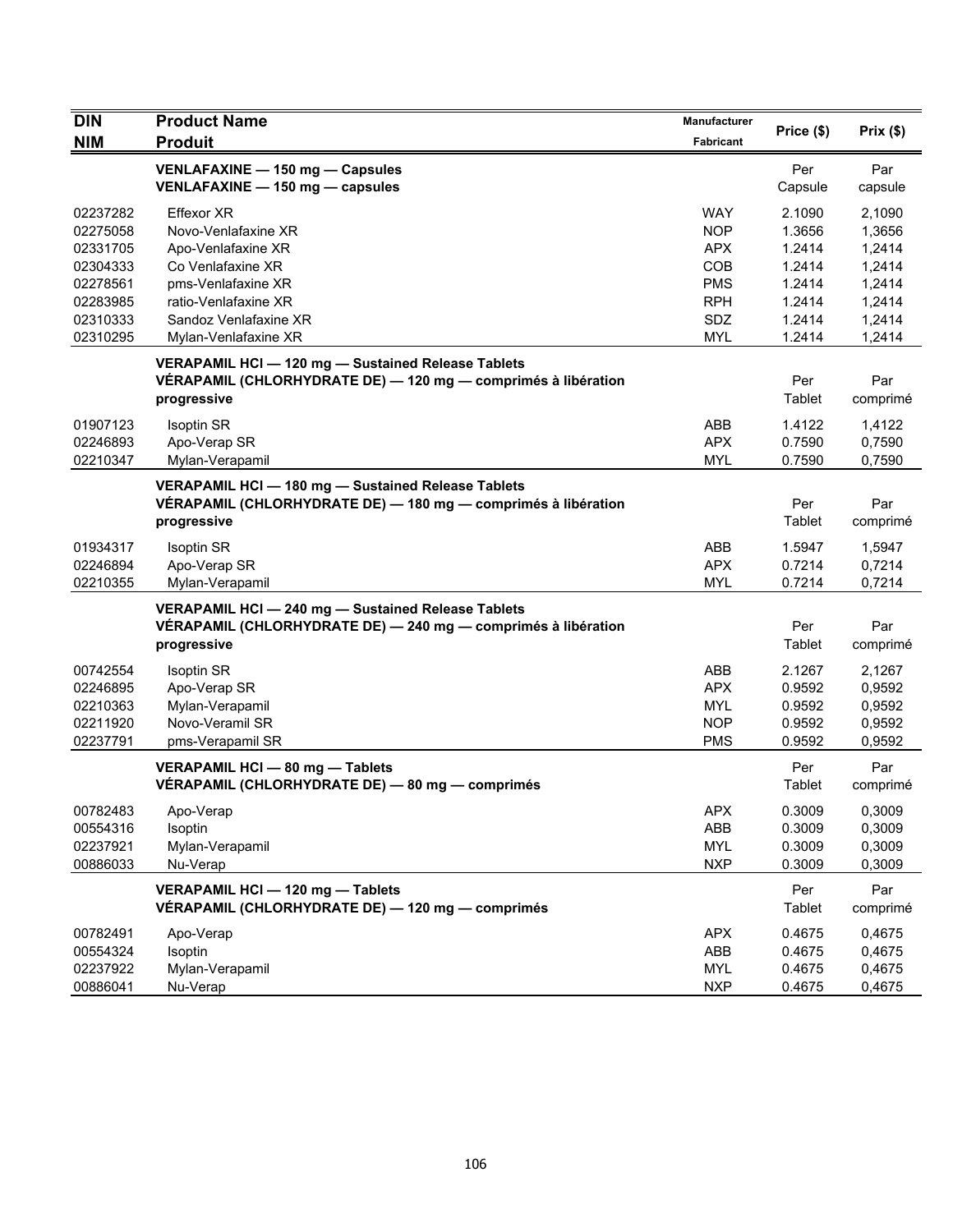| <b>DIN</b> | <b>Product Name</b>                                                             | <b>Manufacturer</b> | Price (\$)    | Prix(\$)        |
|------------|---------------------------------------------------------------------------------|---------------------|---------------|-----------------|
| <b>NIM</b> | <b>Produit</b>                                                                  | Fabricant           |               |                 |
|            | WARFARIN SODIUM - 1 mg - Tablets<br><b>WARFARINE SODIQUE - 1 mg - comprimés</b> |                     | Per<br>Tablet | Par<br>comprimé |
| 01918311   | Coumadin                                                                        | SQU                 | 0.3432        | 0,3432          |
| 02242680   | Taro-Warfarin                                                                   | <b>TAR</b>          | 0.2178        | 0,2178          |
| 02242924   | Apo-Warfarin                                                                    | <b>APX</b>          | 0.1960        | 0,1960          |
| 02244462   | Mylan-Warfarin                                                                  | <b>MYL</b>          | 0.1960        | 0,1960          |
| 02265273   | Novo-Warfarin                                                                   | <b>NOP</b>          | 0.1960        | 0,1960          |
|            | WARFARIN SODIUM - 2 mg - Tablets<br><b>WARFARINE SODIQUE - 2 mg - comprimés</b> |                     | Per<br>Tablet | Par<br>comprimé |
| 01918338   | Coumadin                                                                        | SQU                 | 0.3629        | 0,3629          |
| 02242681   | Taro-Warfarin                                                                   | <b>TAR</b>          | 0.2304        | 0,2304          |
| 02242925   | Apo-Warfarin                                                                    | <b>APX</b>          | 0.2074        | 0,2074          |
| 02244463   | Mylan-Warfarin                                                                  | <b>MYL</b>          | 0.2074        | 0,2074          |
| 02265281   | Novo-Warfarin                                                                   | <b>NOP</b>          | 0.2074        | 0,2074          |
|            | WARFARIN SODIUM - 2.5 mg - Tablets<br>WARFARINE SODIQUE - 2.5 mg - comprimés    |                     | Per<br>Tablet | Par<br>comprimé |
| 01918346   | Coumadin                                                                        | SQU                 | 0.2906        | 0,2906          |
| 02242682   | Taro-Warfarin                                                                   | <b>TAR</b>          | 0.1845        | 0,1845          |
| 02242926   | Apo-Warfarin                                                                    | <b>APX</b>          | 0.1660        | 0,1660          |
| 02244464   | Mylan-Warfarin                                                                  | <b>MYL</b>          | 0.1660        | 0,1660          |
| 02265303   | Novo-Warfarin                                                                   | <b>NOP</b>          | 0.1660        | 0,1660          |
|            | WARFARIN SODIUM - 3 mg - Tablets<br><b>WARFARINE SODIQUE - 3 mg - comprimés</b> |                     | Per<br>Tablet | Par<br>comprimé |
| 02240205   | Coumadin                                                                        | SQU                 | 0.4499        | 0,4499          |
| 02242683   | Taro-Warfarin                                                                   | <b>TAR</b>          | 0.2827        | 0,2827          |
| 02265311   | Novo-Warfarin                                                                   | <b>NOP</b>          | 0.2571        | 0,2571          |
| 02245618   | Apo-Warfarin                                                                    | <b>APX</b>          | 0.2570        | 0,2570          |
| 02287498   | Mylan-Warfarin                                                                  | <b>MYL</b>          | 0.2337        | 0,2337          |
|            | WARFARIN SODIUM - 4 mg - Tablets<br><b>WARFARINE SODIQUE - 4 mg - comprimés</b> |                     | Per<br>Tablet | Par<br>comprimé |
| 02007959   | Coumadin                                                                        | SQU                 | 0.4499        | 0,4499          |
| 02242684   | Taro-Warfarin                                                                   | <b>TAR</b>          | 0.2856        | 0,2856          |
| 02242927   | Apo-Warfarin                                                                    | <b>APX</b>          | 0.2571        | 0,2571          |
| 02244465   | Mylan-Warfarin                                                                  | <b>MYL</b>          | 0.2571        | 0,2571          |
| 02265338   | Novo-Warfarin                                                                   | <b>NOP</b>          | 0.2571        | 0,2571          |
|            | WARFARIN SODIUM - 5 mg - Tablets<br><b>WARFARINE SODIQUE - 5 mg - comprimés</b> |                     | Per<br>Tablet | Par<br>comprimé |
| 01918354   | Coumadin                                                                        | SQU                 | 0.2911        | 0,2911          |
| 02242685   | Taro-Warfarin                                                                   | <b>TAR</b>          | 0.1848        | 0,1848          |
| 02242928   | Apo-Warfarin                                                                    | <b>APX</b>          | 0.1663        | 0,1663          |
| 02244466   | Mylan-Warfarin                                                                  | <b>MYL</b>          | 0.1663        | 0,1663          |
| 02265346   | Novo-Warfarin                                                                   | <b>NOP</b>          | 0.1663        | 0,1663          |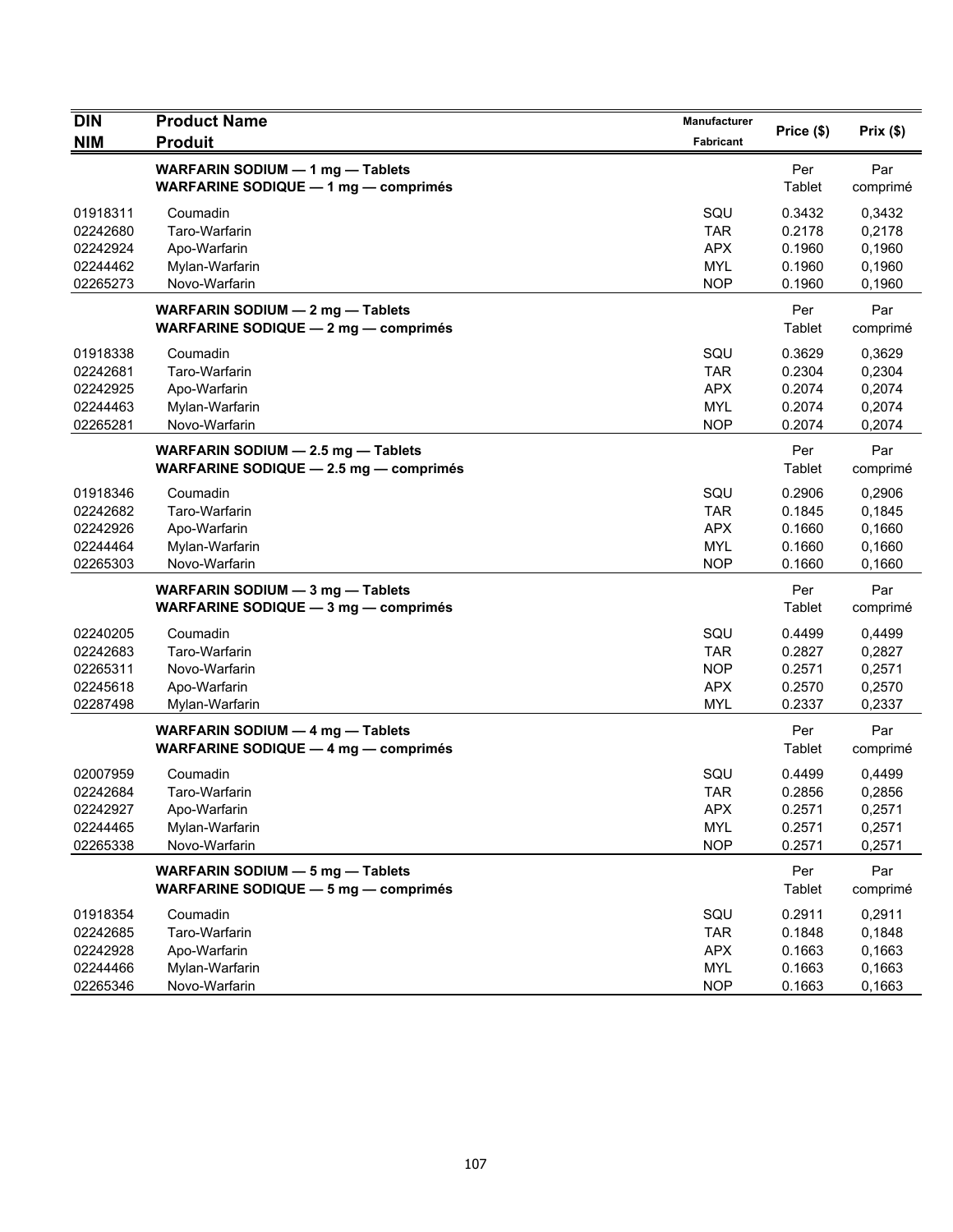| <b>DIN</b>           | <b>Product Name</b>                                                                                                                                                             | Manufacturer             | Price (\$)       | Prix(\$)                        |
|----------------------|---------------------------------------------------------------------------------------------------------------------------------------------------------------------------------|--------------------------|------------------|---------------------------------|
| <b>NIM</b>           | <b>Produit</b>                                                                                                                                                                  | <b>Fabricant</b>         |                  |                                 |
|                      | WARFARIN SODIUM - 10 mg - Tablets<br>WARFARINE SODIQUE - 10 mg - comprimés                                                                                                      |                          | Per<br>Tablet    | Par<br>comprimé                 |
| 01918362             | Coumadin                                                                                                                                                                        | SQU                      | 0.5223           | 0,5223                          |
| 02242687             | Taro-Warfarin                                                                                                                                                                   | TAR                      | 0.3316           | 0,3316                          |
| 02242929             | Apo-Warfarin                                                                                                                                                                    | <b>APX</b>               | 0.2984           | 0,2984                          |
| 02244467             | Mylan-Warfarin                                                                                                                                                                  | <b>MYL</b>               | 0.2984           | 0,2984                          |
|                      | ZIDOVUDINE - 100 mg - Capsules<br>ZIDOVUDINE - 100 mg - capsules                                                                                                                |                          | Per<br>Capsule   | Par<br>capsule                  |
| 01902660<br>01946323 | Retrovir<br>Apo-Zidovudine                                                                                                                                                      | <b>NVT</b><br><b>APX</b> | 2.0079<br>1.2750 | 2,0079<br>1,2750                |
|                      | ZINC SULFATE - 10 mg - Suppositories<br>ZINC (SULFATE DE) - 10 mg - suppositoires                                                                                               |                          | Per              | Par<br>Suppository suppositoire |
| 00621439             | Sandoz Anuzinc                                                                                                                                                                  | SDZ                      | 0.4281           | 0,4281                          |
| 01945920             | Anusol                                                                                                                                                                          | PFI                      | 0.4116           | 0,4116                          |
|                      | ZINC SULFATE MONOHYDRATE - 0.5% - Topical Ointment<br>ZINC (SULFATE MONOHYDRATÉ DE) - 0,5 % - pommade topique                                                                   |                          | Per<br>Gram      | Par<br>gramme                   |
| 01945939             | Anusol                                                                                                                                                                          | <b>PDA</b>               | 0.1331           | 0,1331                          |
| 00621447             | Sandoz Anuzinc                                                                                                                                                                  | SDZ                      | 0.1309           | 0,1309                          |
|                      | ZINC SULFATE MONOHYDRATE/HYDROCORTISONE ACETATE - 5 mg/5 mg<br>- Topical Ointment<br>ZINC (SULFATE MONOHYDRATÉ DE)/HYDROCORTISONE (ACÉTATE D') —<br>5 mg/5 mg - pommade topique |                          | Per<br>Gram      | Par<br>gramme                   |
|                      |                                                                                                                                                                                 |                          |                  |                                 |
| 00505773             | Anusol-HC                                                                                                                                                                       | <b>PDA</b><br><b>RPH</b> | 0.9152           | 0,9152<br>0,4576                |
| 00607789<br>02128446 | ratio-Hemcort HC<br>Anodan-HC                                                                                                                                                   | <b>ODN</b>               | 0.4576<br>0.4160 | 0,4160                          |
| 02247691             | Sandoz Anuzinc HC                                                                                                                                                               | SDZ                      | 0.4160           | 0,4160                          |
|                      | ZINC SULFATE MONOHYDRATE/HYDROCORTISONE ACETATE - 10 mg/10 mg<br>- Suppositories<br>ZINC (SULFATE MONOHYDRATÉ DE)/HYDROCORTISONE (ACÉTATE D') —<br>10 mg/10 mg - suppositoires  |                          | Per              | Par<br>Suppository suppositoire |
| 00476285             | Anusol-HC                                                                                                                                                                       | <b>PDA</b>               | 1.1440           | 1,1440                          |
| 00607797             | ratio-Hemcort HC                                                                                                                                                                | <b>RPH</b>               | 0.6683           | 0,6683                          |
| 02236399             | Andodan-HC                                                                                                                                                                      | ODN                      | 0.6683           | 0,6683                          |
| 02242798             | Sandoz Anuzinc HC                                                                                                                                                               | SDZ                      | 0.6683           | 0,6683                          |
|                      | ZOPICLONE - 5 mg - Tablets<br>ZOPICLONE - 5 mg - comprimés                                                                                                                      |                          | Per<br>Tablet    | Par<br>comprimé                 |
| 02216167             | Imovane                                                                                                                                                                         | <b>AVE</b>               | 0.9350           | 0,9350                          |
| 02267918             | Ran-Zopiclone                                                                                                                                                                   | <b>RAN</b>               | 0.2700           | 0,2700                          |
| 02245077             | Apo-Zopiclone                                                                                                                                                                   | <b>APX</b>               | 0.2455           | 0,2455                          |
| 02271931             | Co Zopiclone                                                                                                                                                                    | COB                      | 0.2455           | 0,2455                          |
| 02243426             | pms-Zopiclone                                                                                                                                                                   | <b>PMS</b>               | 0.2455           | 0,2455                          |
| 02251450             | Novo-Zopiclone                                                                                                                                                                  | <b>NOP</b>               | 0.2454           | 0,2454                          |
| 02246534             | ratio-Zopiclone                                                                                                                                                                 | <b>RPH</b>               | 0.2454           | 0,2454                          |
| 02296616             | Mylan-Zopiclone                                                                                                                                                                 | <b>MYL</b>               | 0.2231           | 0,2231                          |
| 02257572             | Sandoz Zopiclone                                                                                                                                                                | SDZ                      | 0.2231           | 0,2231                          |